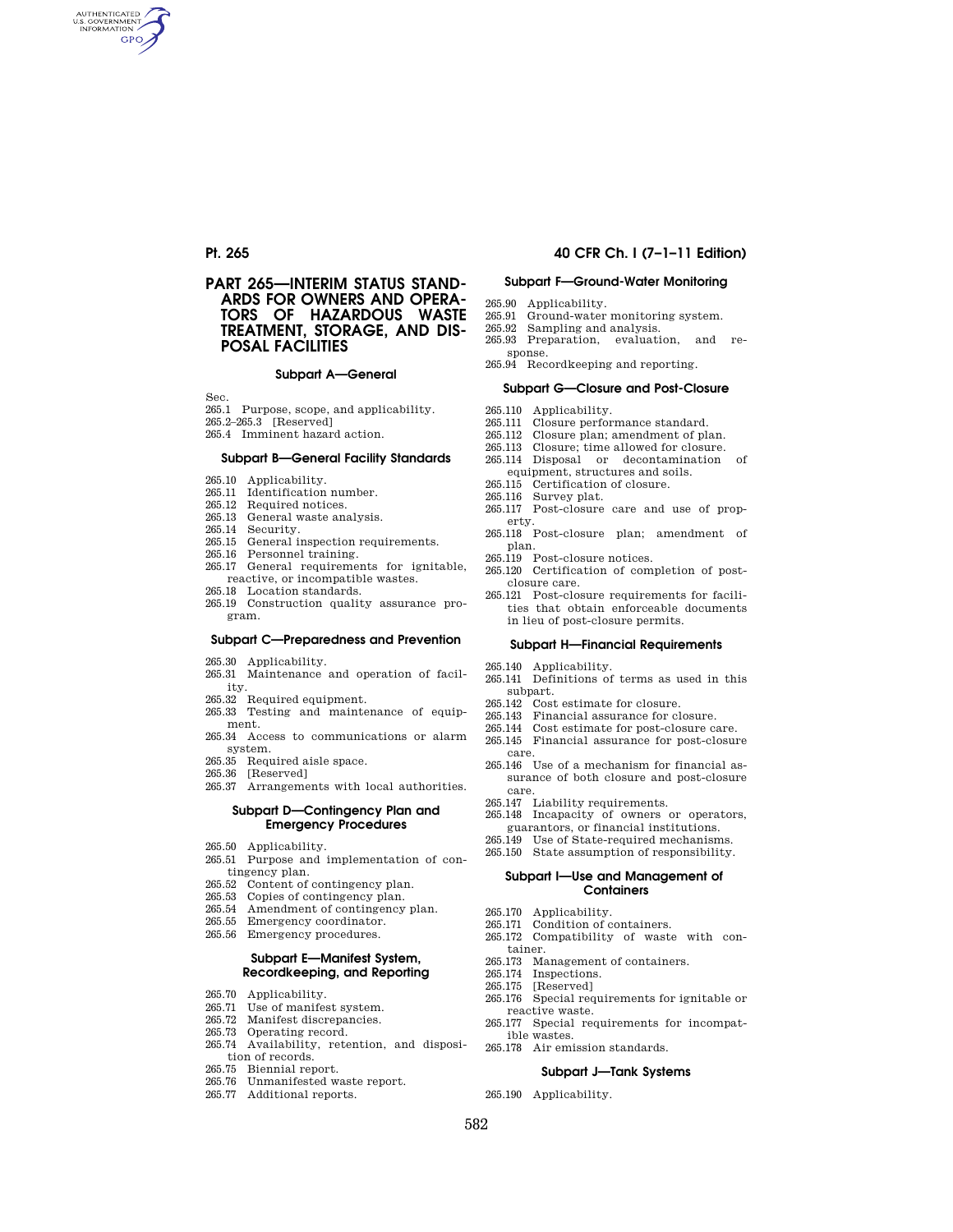- 265.191 Assessment of existing tank system's integrity.
- 265.192 Design and installation of new tank systems or components.
- 265.193 Containment and detection of releases.
- 265.194 General operating requirements.
- 265.195 Inspections.
- 265.196 Response to leaks or spills and disposition of leaking or unfit-for-use tank systems.
- 265.197 Closure and post-closure care.
- 265.198 Special requirements for ignitable or reactive wastes.
- 265.199 Special requirements for incompatible wastes.
- 265.200 Waste analysis and trial tests.
- 265.201 Special requirements for generators of between 100 and 1,000 kg/mo that accumulate hazardous waste in tanks.
- 265.202 Air emission standards.

## **Subpart K—Surface Impoundments**

- 265.220 Applicability.<br>265.221 Design and op
- 265.221 Design and operating requirements.<br>265.222 Action leakage rate.
- 265.222 Action leakage rate.
- 265.223 Containment system.<br>265.224 Response actions.
- 265.224 Response actions.<br>265.225 Waste analysis an
- 265.225 Waste analysis and trial tests.
- 265.226 Monitoring and inspection.<br>265.227 [Reserved]
- $265.227$  [Reserved]<br>265.228 Closure and
- 265.228 Closure and post-closure care.<br>265.229 Special requirements for ignit Special requirements for ignitable or
- reactive waste.
- 265.230 Special requirements for incompatible wastes.
- 265.231 Air emission standards.

## **Subpart L—Waste Piles**

- 265.250 Applicability.<br>265.251 Protection fro
- 265.251 Protection from wind.<br>265.252 Waste analysis.
- 265.252 Waste analysis.
- Containment.
- 265.254 Design and operating requirements.<br>265.255 Action leakage rates
- Action leakage rates.
- 265.256 Special requirements for ignitable or reactive waste.
- 265.257 Special requirements for incompatible wastes.
- 265.258 Closure and post-closure care.
- Response actions.
- 265.260 Monitoring and inspection.

#### **Subpart M—Land Treatment**

- 265.270 Applicability.<br>265.271 [Reserved]
- [Reserved]
- 265.272 General operating requirements. 265.273 Waste analysis.
- 
- 265.274–265.275 [Reserved]
- 265.276 Food chain crops.
- 265.277 [Reserved]
- 265.278 Unsaturated zone (zone of aeration) monitoring.
- 265.279 Recordkeeping.
- 265.280 Closure and post-closure.
- 265.281 Special requirements for ignitable or reactive waste.
- 265.282 Special requirements for incompatible wastes.

#### **Subpart N—Landfills**

- 265.300 Applicability.
- Design and operating requirements.
- 265.302 Action leakage rate.<br>265.303 Response actions.
- Response actions.
- 265.304 Monitoring and inspection.
- 265.305–265.308 [Reserved]
- 265.309 Surveying and recordkeeping.
- 265.310 Closure and post-closure care.
- 265.311 [Reserved]
- 265.312 Special requirements for ignitable or reactive waste.
- 265.313 Special requirements for incompatible wastes.
- 265.314 Special requirements for bulk and containerized liquids.
- 265.315 Special requirements for containers.
- 265.316 Disposal of small containers of hazardous waste in overpacked drums (lab packs).

## **Subpart O—Incinerators**

- 265.340 Applicability.
- 265.341 Waste analysis.
- 265.342–265.344 [Reserved]
- 265.345 General operating requirements.
- 265.346 [Reserved]
- 265.347 Monitoring and inspections.
- 265.348–265.350 [Reserved]
- 265.351 Closure.
- 265.352 Interim status incinerators burning
- particular hazardous wastes.
- 265.353–265.369 [Reserved]

## **Subpart P—Thermal Treatment**

- 265.370 Other thermal treatment.
- 265.371–265.372 [Reserved]
- 265.373 General operating requirements.
- [Reserved]
- 265.375 Waste analysis.
- 265.376 [Reserved]<br>265.377 Monitoring Monitoring and inspections.
- 
- 265.378–265.380 [Reserved]
- 265.381 Closure.<br>265.382 Open but
- Open burning; waste explosives.
- 265.383 Interim status thermal treatment devices burning particular hazardous waste.

## **Subpart Q—Chemical, Physical, and Biological Treatment**

- 265.400 Applicability.
- 265.401 General operating requirements.
- 265.402 Waste analysis and trial tests.
- 265.403 Inspections.
- 265.404 Closure.
- 265.405 Special requirements for ignitable or reactive waste.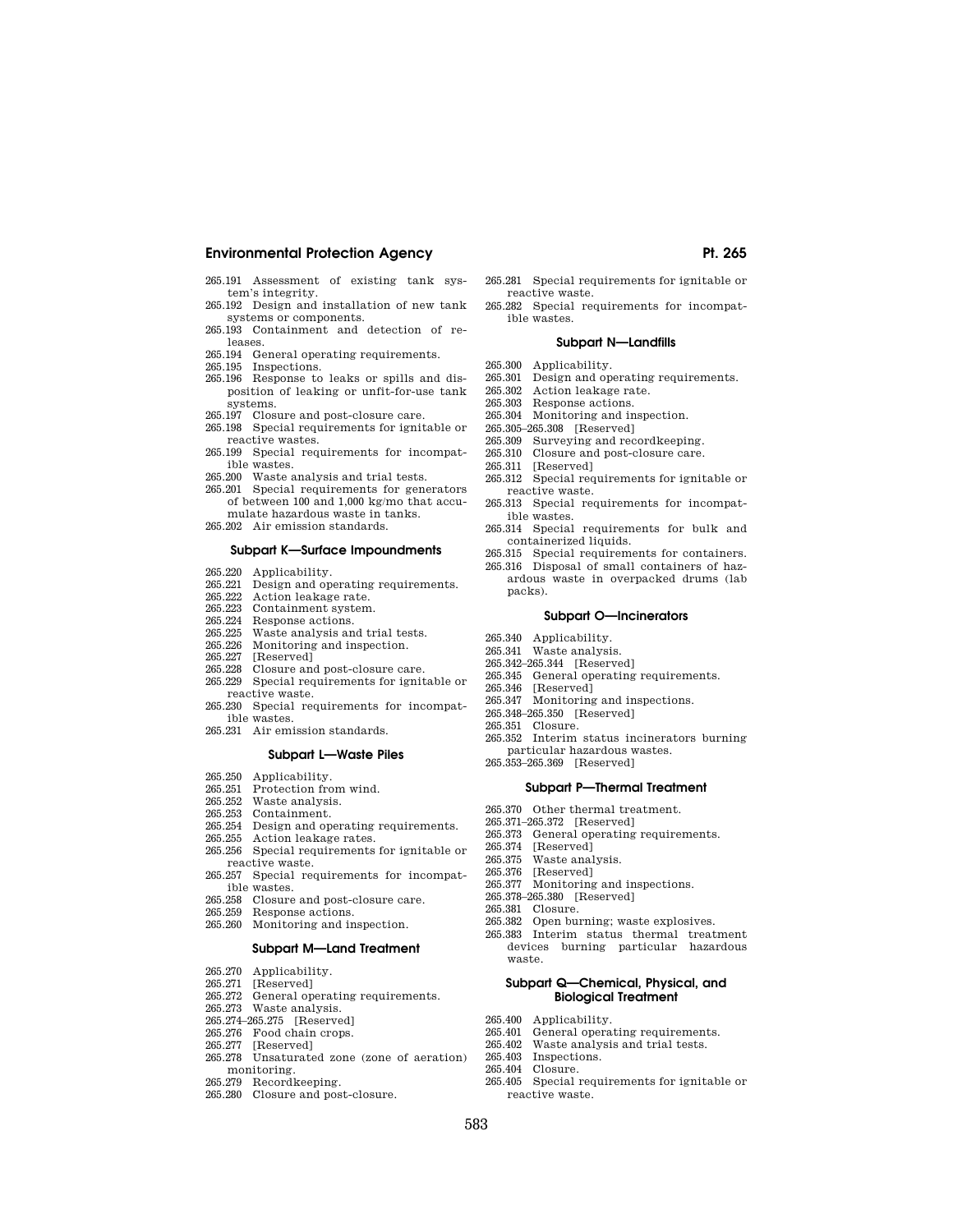265.406 Special requirements for incompatible wastes.

# **Subpart R—Underground Injection**

265.430 Applicability.

## **Subparts S–V [Reserved]**

## **Subpart W—Drip Pads**

- 265.440 Applicability.
- 265.441 Assessment of existing drip pad integrity.
- 265.442 Design and installation of new drip pads.
- 265.443 Design and operating requirements.
- 265.444 Inspections.
- 265.445 Closure.

## **Subparts X–Z [Reserved]**

## **Subpart AA—Air Emission Standards for Process Vents**

- 265.1030 Applicability.
- 265.1031 Definitions.
- 265.1032 Standards: Process vents.
- 265.1033 Standards: Closed-vent systems and control devices.
- 265.1034 Test methods and procedures.
- 265.1035 Recordkeeping requirements.
- 265.1036–265.1049 [Reserved]

#### **Subpart BB—Air Emission Standards for Equipment Leaks**

- 265.1050 Applicability.
- 265.1051 Definitions.
- 265.1052 Standards: Pumps in light liquid service.
- 265.1053 Standards: Compressors. 265.1054 Standards: Pressure relief devices
- in gas/vapor service.
- 265.1055 Standards: Sampling connection systems.
- 265.1056 Standards: Open-ended valves or lines.
- 265.1057 Standards: Valves in gas/vapor service or in light liquid service.
- 265.1058 Standards: Pumps and valves in heavy liquid service, pressure relief devices in light liquid or heavy liquid service, and flanges and other connectors.
- 265.1059 Standards: Delay of repair.
- 265.1060 Standards: Closed-vent systems and control devices.
- 265.1061 Alternative standards for valves in gas/vapor service or in light liquid service: percentage of valves allowed to leak.
- 265.1062 Alternative standards for valves in gas/vapor service or in light liquid service: skip period leak detection and repair.
- 265.1063 Test methods and procedures.
- 265.1064 Recordkeeping requirements.

## **§ 265.1 40 CFR Ch. I (7–1–11 Edition)**

# 265.1065–265.1079 [Reserved]

## **Subpart CC—Air Emission Standards for Tanks, Surface Impoundments, and Containers**

- 265.1080 Applicability. 265.1081 Definitions.
- 265.1082 Schedule for implementation of air emission standards.
- 
- 265.1083 Standards: General. Waste determination procedures.
- 265.1085 Standards: Tanks.<br>265.1086 Standards: Surface
- Standards: Surface impoundments.
- 265.1087 Standards: Containers.
- 265.1088 Standards: Closed-vent systems and control devices.
- 265.1089 Inspection and monitoring requirements.
- 265.1090 Recordkeeping requirements.
- 265.1091 [Reserved]

## **Subpart DD—Containment Buildings**

- 265.1100 Applicability.
- 265.1101 Design and operating standards.
- 265.1102 Closure and post-closure care.
- 265.1103–265.1110 [Reserved]

## **Subpart EE—Hazardous Waste Munitions and Explosives Storage**

- 265.1200 Applicability.
- 265.1201 Design and operating standards.
- 265.1202 Closure and post-closure care.
- APPENDIX I TO PART 265—RECORDKEEPING IN-**STRUCTIONS**
- APPENDIX II TO PART 265 [RESERVED]
- APPENDIX III TO PART 265—EPA INTERIM PRI-MARY DRINKING WATER STANDARDS
- APPENDIX IV TO PART 265—TESTS FOR SIG-NIFICANCE APPENDIX V TO PART 265—EXAMPLES OF PO-
- TENTIALLY INCOMPATIBLE WASTE
- APPENDIX VI TO PART 265—COMPOUNDS WITH HENRY'S LAW CONSTANT LESS THAN 0.1 Y/ X

AUTHORITY: 42 U.S.C. 6905, 6906, 6912, 6922, 6923, 6924, 6925, 6935, 6936, and 6937.

SOURCE: 45 FR 33232, May 19, 1980, unless otherwise noted.

## **Subpart A—General**

#### **§ 265.1 Purpose, scope, and applicability.**

(a) The purpose of this part is to establish minimum national standards that define the acceptable management of hazardous waste during the period of interim status and until certification of final closure or, if the facility is subject to post-closure requirements, until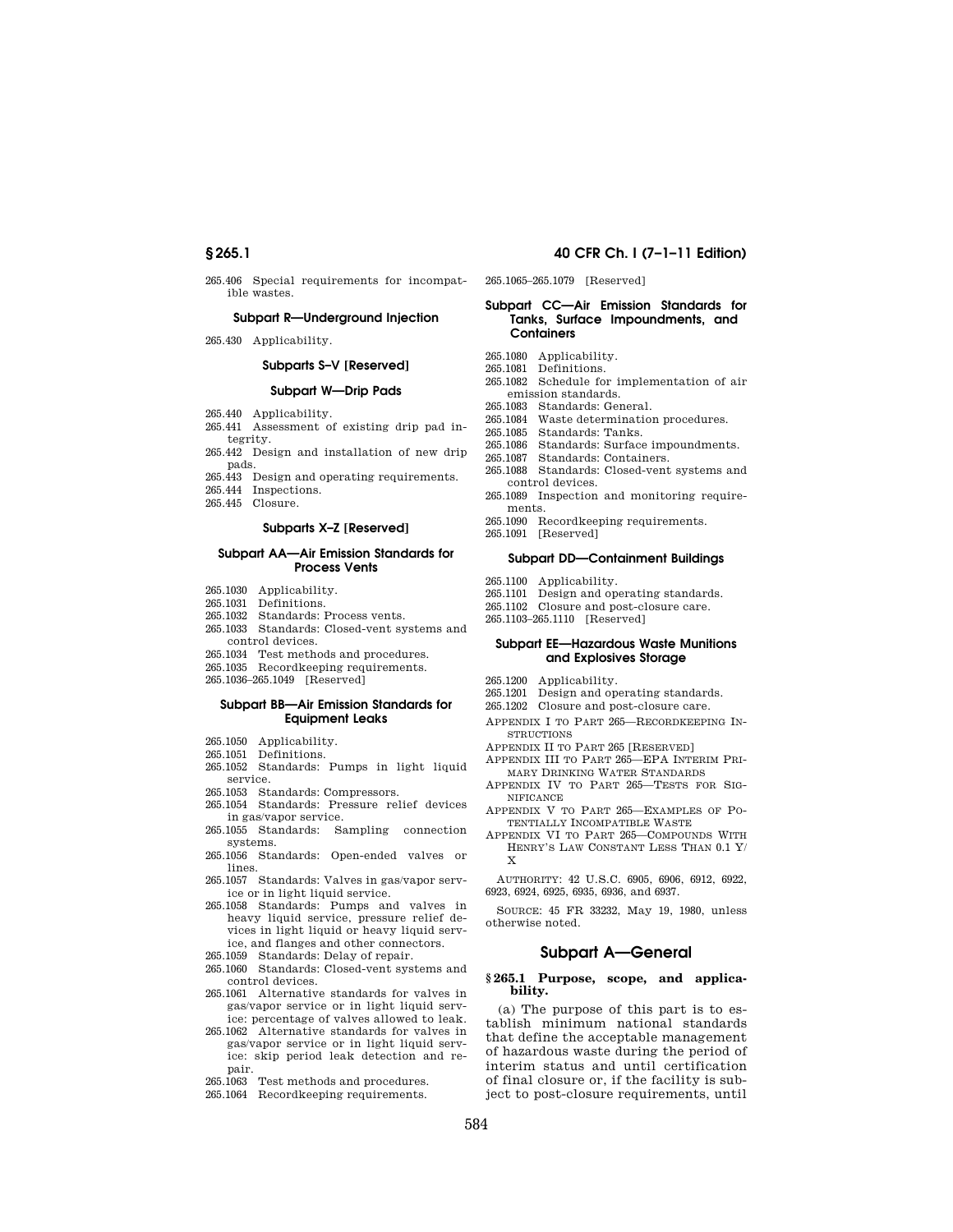post-closure responsibilities are fulfilled.

(b) Except as provided in §265.1080(b), the standards of this part, and of 40 CFR 264.552, 264.553, and 264.554, apply to owners and operators of facilities that treat, store or dispose of hazardous waste who have fully complied with the requirements for interim status under section 3005(e) of RCRA and §270.10 of this chapter until either a permit is issued under section 3005 of RCRA or until applicable part 265 closure and post-closure responsibilities are fulfilled, and to those owners and operators of facilities in existence on November 19, 1980 who have failed to provide timely notification as required by section 3010(a) of RCRA and/or failed to file Part A of the permit application as required by 40 CFR 270.10 (e) and (g). These standards apply to all treatment, storage and disposal of hazardous waste at these facilities after the effective date of these regulations, except as specifically provided otherwise in this part or part 261 of this chapter.

[*Comment:* As stated in section 3005(a) of RCRA, after the effective date of regulations under that section (i.e., parts 270 and 124 of this chapter), the treatment, storage and disposal of hazardous waste is prohibited except in accordance with a permit. Section 3005(e) of RCRA provides for the continued operation of an existing facility that meets certain conditions, until final administrative disposition of the owner's and operator's permit application is made.]

(c) The requirements of this part do not apply to:

(1) A person disposing of hazardous waste by means of ocean disposal subject to a permit issued under the Marine Protection, Research, and Sanctuaries Act;

[*Comment:* These part 265 regulations do apply to the treatment or storage of hazardous waste before it is loaded onto an ocean vessel for incineration or disposal at sea, as provided in paragraph (b) of this section.]

(2) [Reserved]

(3) The owner or operator of a POTW which treats, stores, or disposes of hazardous waste;

[*Comment:* The owner or operator of a facility under paragraphs (c)(1) through (3) of this section is subject to the requirements of part 264 of this chapter to the extent they are included in a permit by rule granted to such a person under part 122 of this chapter, or are required by §144.14 of this chapter.]

(4) A person who treats, stores, or disposes of hazardous waste in a State with a RCRA hazardous waste program authorized under subpart A or B of part 271 of this chapter, except that the requirements of this part will continue to apply:

(i) If the authorized State RCRA program does not cover disposal of hazardous waste by means of underground injection; or

(ii) To a person who treats, stores, or disposes of hazardous waste in a State authorized under subpart A or B of part 271 of this chapter if the State has not been authorized to carry out the requirements and prohibitions applicable to the treatment, storage, or disposal of hazardous waste at his facility which are imposed pursuant to the Hazardous and Solid Waste Act Amendments of 1984. The requirements and prohibitions that are applicable until a State receives authorization to carry them out include all Federal program requirements identified in §271.1(j);

(5) The owner or operator of a facility permitted, licensed, or registered by a State to manage municipal or industrial solid waste, if the only hazardous waste the facility treats, stores, or disposes of is excluded from regulation under this part by §261.5 of this chapter;

(6) The owner or operator of a facility managing recyclable materials described in §261.6 (a)(2), (3), and (4) of this chapter (except to the extent they are referred to in part 279 or subparts C, F, G, or H of part 266 of this chapter).

(7) A generator accumulating waste on-site in compliance with §262.34 of this chapter, except to the extent the requirements are included in §262.34 of this chapter;

(8) A farmer disposing of waste pesticides from his own use in compliance with §262.70 of this chapter; or

(9) The owner or operator of a totally enclosed treatment facility, as defined in §260.10.

(10) The owner or operator of an elementary neutralization unit or a wastewater treatment unit as defined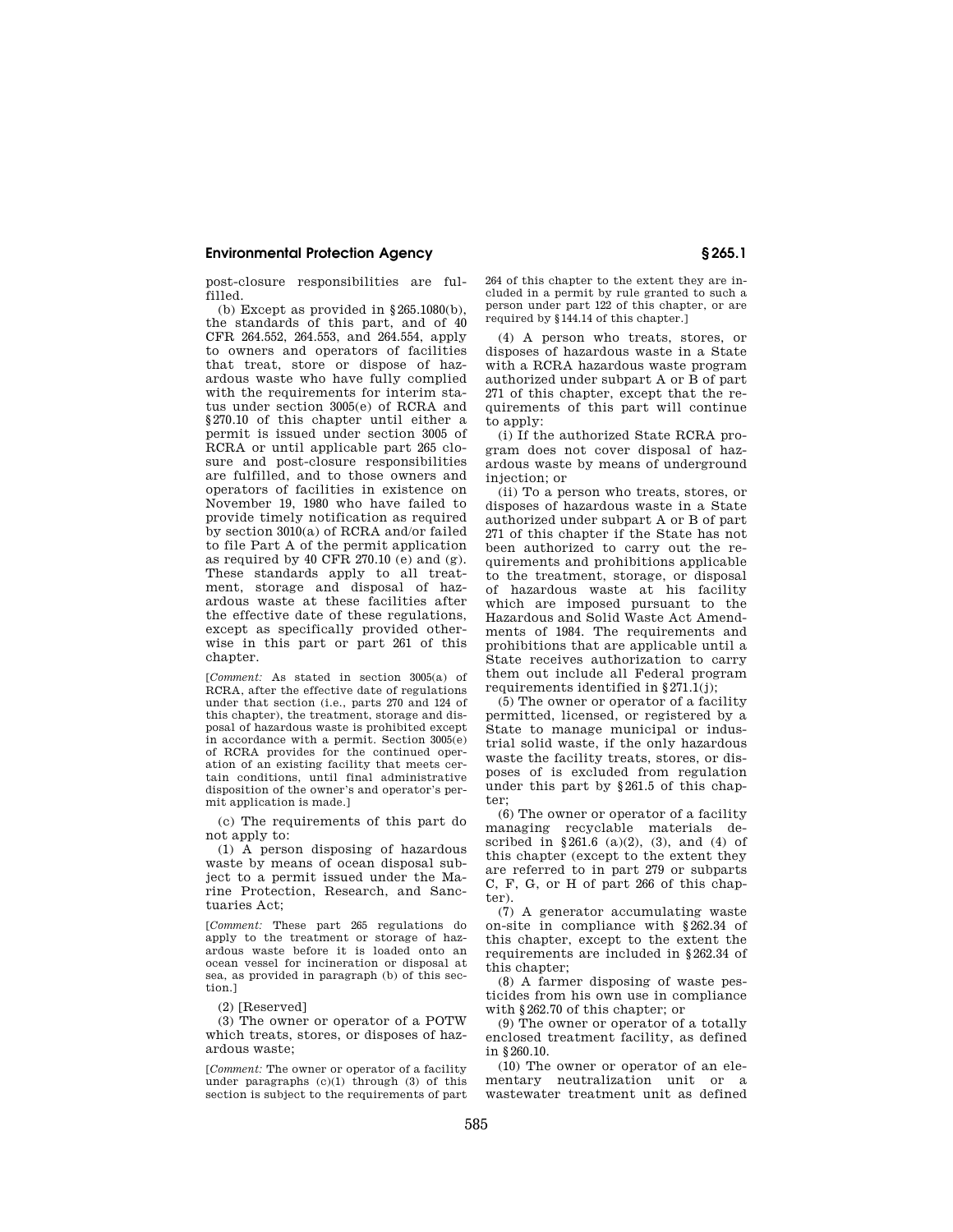in §260.10 of this chapter, provided that if the owner or operator is diluting hazardous ignitable (D001) wastes (other than the D001 High TOC Subcategory defined in §268.40 of this chapter, Table Treatment Standards for Hazardous Wastes), or reactive (D003) waste, to remove the characteristic before land disposal, the owner/operator must comply with the requirements set out in §265.17(b).

(11)(i) Except as provided in paragraph (c)(11)(ii) of this section, a person engaged in treatment or containment activities during immediate response to any of the following situations:

(A) A discharge of a hazardous waste; (B) An imminent and substantial threat of a discharge of a hazardous waste;

(C) A discharge of a material which, when discharged, becomes a hazardous waste.

(D) An immediate threat to human health, public safety, property, or the environment, from the known or suspected presence of military munitions, other explosive material, or an explosive device, as determined by an explosive or munitions emergency response specialist as defined in 40 CFR 260.10.

(ii) An owner or operator of a facility otherwise regulated by this part must comply with all applicable requirements of subparts C and D.

(iii) Any person who is covered by paragraph (c)(11)(i) of this section and who continues or initiates hazardous waste treatment or containment activities after the immediate response is over is subject to all applicable requirements of this part and parts 122 through 124 of this chapter for those activities.

(iv) In the case of an explosives or munitions emergency response, if a Federal, State, Tribal or local official acting within the scope of his or her official responsibilities, or an explosives or munitions emergency response specialist, determines that immediate removal of the material or waste is necessary to protect human health or the environment, that official or specialist may authorize the removal of the material or waste by transporters who do not have EPA identification numbers and without the preparation of a mani-

**§ 265.1 40 CFR Ch. I (7–1–11 Edition)** 

fest. In the case of emergencies involving military munitions, the responding military emergency response specialist's organizational unit must retain records for three years identifying the dates of the response, the responsible persons responding, the type and description of material addressed, and its disposition.

(12) A transporter storing manifested shipments of hazardous waste in containers meeting the requirements of 40 CFR 262.30 at a transfer facility for a period of ten days or less.

(13) The addition of absorbent material to waste in a container (as defined in §260.10 of this chapter) or the addition of waste to the absorbent material in a container provided that these actions occur at the time waste is first<br>placed in the containers; and containers; and §§265.17(b), 265.171, and 265.172 are complied with.

(14) Universal waste handlers and universal waste transporters (as defined in 40 CFR 260.10) handling the wastes listed below. These handlers are subject to regulation under 40 CFR part 273, when handling the below listed universal wastes.

(i) Batteries as described in 40 CFR 273.2;

(ii) Pesticides as described in §273.3 of this chapter;

(iii) Mercury-containing equipment as described in §273.4 of this chapter; and

(iv) Lamps as described in §273.5 of this chapter.

(15) A New York State Utility central collection facility consolidating hazardous waste in accordance with 40 CFR 262.90.

(d) The following hazardous wastes must not be managed at facilities subject to regulation under this part.

(1) EPA Hazardous Waste Nos. FO20, FO21, FO22, FO23, FO26, or FO27 unless:

(i) The wastewater treatment sludge is generated in a surface impoundment as part of the plant's wastewater treatment system;

(ii) The waste is stored in tanks or containers;

(iii) The waste is stored or treated in waste piles that meet the requirements of §264.250(c) as well as all other applicable requirements of subpart L of this part;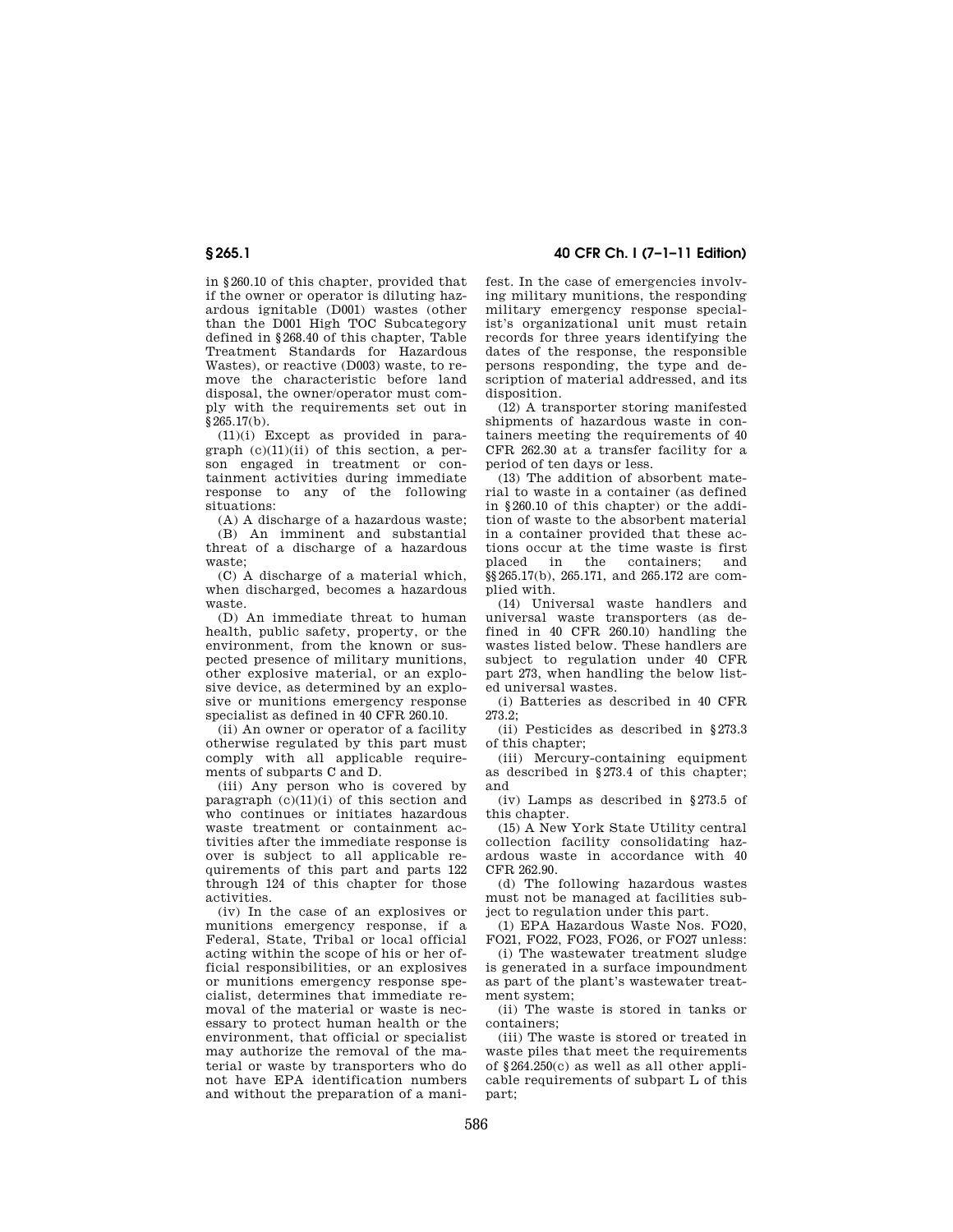(iv) The waste is burned in incinerators that are certified pursuant to the standards and procedures in §265.352; or

(v) The waste is burned in facilities that thermally treat the waste in a device other than an incinerator and that are certified pursuant to the standards and procedures in §265.383.

(e) The requirements of this part apply to owners or operators of all facilities which treat, store or dispose of hazardous waste referred to in 40 CFR part 268, and the 40 CFR part 268 standards are considered material conditions or requirements of the part 265 interim status standards.

(f) Section 266.205 of this chapter identifies when the requirements of this part apply to the storage of military munitions classified as solid waste under §266.202 of this chapter. The treatment and disposal of hazardous waste military munitions are subject to the applicable permitting, procedural, and technical standards in 40 CFR parts 260 through 270.

### [45 FR 33232, May 19, 1980]

EDITORIAL NOTE: For FEDERAL REGISTER citations affecting §265.1, see the List of CFR Sections Affected, which appears in the Finding Aids section of the printed volume and at www.fdsys.gov.

### **§§ 265.2–265.3 [Reserved]**

#### **§ 265.4 Imminent hazard action.**

Notwithstanding any other provisions of these regulations, enforcement actions may be brought pursuant to section 7003 of RCRA.

# **Subpart B—General Facility Standards**

#### **§ 265.10 Applicability.**

The regulations in this subpart apply to owners and operators of all hazardous waste facilities, except as §265.1 provides otherwise.

## **§ 265.11 Identification number.**

Every facility owner or operator must apply to EPA for an EPA identification number in accordance with the EPA notification procedures (45 FR 12746).

# **§ 265.12 Required notices.**

 $(a)(1)$  The owner or operator of a facility that has arranged to receive hazardous waste from a foreign source must notify the Regional Administrator in writing at least four weeks in advance of the date the waste is expected to arrive at the facility. Notice of subsequent shipments of the same waste from the same foreign source is not required.

(2) The owner or operator of a recovery facility that has arranged to receive hazardous waste subject to 40 CFR part 262, subpart H must provide a copy of the movement document bearing all required signatures to the foreign exporter; to the Office of Enforcement and Compliance Assurance, Office of Federal Activities, International Compliance Assurance Division (2254A), Environmental Protection Agency, 1200 Pennsylvania Avenue, NW., Washington, DC 20460; and to the competent authorities of all other countries concerned within three (3) working days of receipt of the shipment. The original of the signed movement document must be maintained at the facility for at least three (3) years. In addition, such owner or operator shall, as soon as possible, but no later than thirty (30) days after the completion of recovery and no later than one (1) calendar year following the receipt of the hazardous waste, send a certificate of recovery to the foreign exporter and to the competent authority of the country of export and to EPA's Office of Enforcement and Compliance Assurance at the above address by mail, e-mail without a digital signature followed by mail, or fax followed by mail.

(b) Before transferring ownership or operation of a facility during its operating life, or of a disposal facility during the post-closure care period, the owner or operator must notify the new owner or operator in writing of the requirements of this part and part 270 of this chapter. (Also see §270.72 of this chapter.)

[*Comment:* An owner's or operator's failure to notify the new owner or operator of the requirements of this part in no way relieves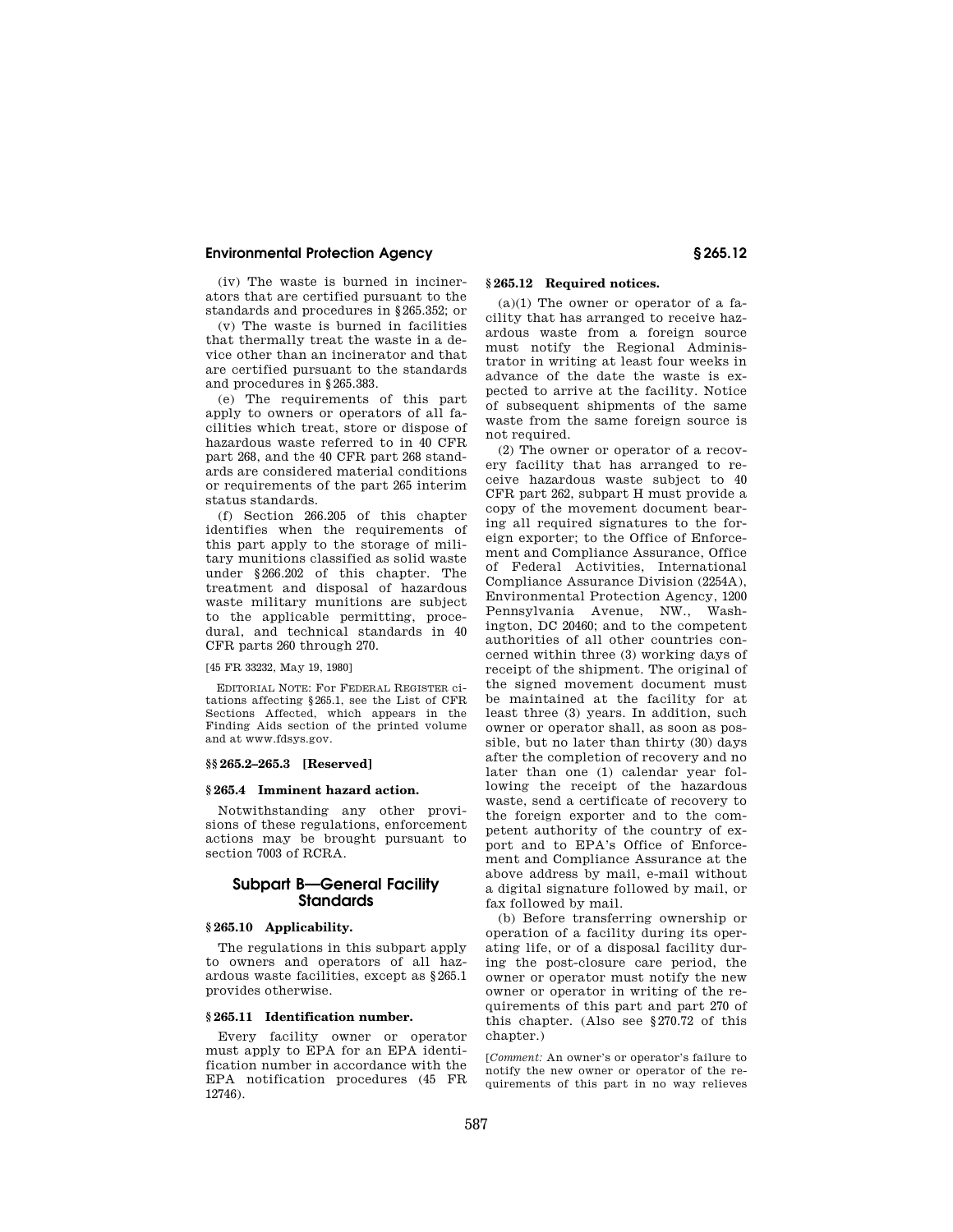the new owner or operator of his obligation to comply with all applicable requirements.]

[45 FR 33232, May 19, 1980, as amended at 48 FR 14295, Apr. 1, 1983; 50 FR 4514, Jan. 31, 1985; 61 FR 16315, Apr. 12, 1996; 71 FR 40274, July 14, 2006; 75 FR 1260, Jan. 8, 2010]

## **§ 265.13 General waste analysis.**

(a)(1) Before an owner or operator treats, stores, or disposes of any hazardous wastes, or nonhazardous wastes if applicable under §265.113(d), he must obtain a detailed chemical and physical analysis of a representative sample of the wastes. At a minimum, the analysis must contain all the information which must be known to treat, store, or dispose of the waste in accordance with this part and part 268 of this chapter.

(2) The analysis may include data developed under part 261 of this chapter, and existing published or documented data on the hazardous waste or on waste generated from similar processes.

*Comment:* For example, the facility's records of analyses performed on the waste before the effective date of these regulations, or studies conducted on hazardous waste generated from processes similar to that which generated the waste to be managed at the facility, may be included in the data base required to comply with paragraph (a)(1) of this section. The owner or operator of an offsite facility may arrange for the generator of the hazardous waste to supply part of the information required by paragraph (a)(1) of this section, except as otherwise specified in 40 CFR 268.7 (b) and (c). If the generator does not supply the information, and the owner or operator chooses to accept a hazardous waste, the owner or operator is responsible for obtaining the information required to comply with this section.]

(3) The analysis must be repeated as necessary to ensure that it is accurate and up to date. At a minimum, the analysis must be repeated:

(i) When the owner or operator is notified, or has reason to believe, that the process or operation generating the hazardous wastes or non-hazardous wastes, if applicable, under §265.113(d) has changed; and

(ii) For off-site facilities, when the results of the inspection required in paragraph (a)(4) of this section indicate that the hazardous waste received at the facility does not match the waste

**§ 265.13 40 CFR Ch. I (7–1–11 Edition)** 

designated on the accompanying manifest or shipping paper.

(4) The owner or operator of an offsite facility must inspect and, if necessary, analyze each hazardous waste movement received at the facility to determine whether it matches the identity of the waste specified on the accompanying manifest or shipping paper.

(b) The owner or operator must develop and follow a written waste analysis plan which describes the procedures which he will carry out to comply with paragraph (a) of this section. He must keep this plan at the facility. At a minimum, the plan must specify:

(1) The parameters for which each hazardous waste, or non-hazardous waste if applicable under §265.113(d), will be analyzed and the rationale for the selection of these parameters (i.e., how analysis for these parameters will provide sufficient information on the waste's properties to comply with paragraph (a) of this section);

(2) The test methods which will be used to test for these parameters;

(3) The sampling method which will be used to obtain a representative sample of the waste to be analyzed. A representative sample may be obtained using either:

(i) One of the sampling methods described in appendix I of part 261 of this chapter; or

(ii) An equivalent sampling method.

[*Comment:* See §260.20(c) of this chapter for related discussion.]

(4) The frequency with which the initial analysis of the waste will be reviewed or repeated to ensure that the analysis is accurate and up to date;

(5) For off-site facilities, the waste analyses that hazardous waste generators have agreed to supply; and

(6) Where applicable, the methods that will be used to meet the additional waste analysis requirements for specific waste management methods as specified in §§265.200, 265.225, 265.252, 265.273, 265.314, 265.341, 265.375, 265.402, 265.1034(d), 265.1063(d), 265.1084, and 268.7 of this chapter.

(7) For surface impoundments exempted from land disposal restrictions under §268.4(a) of this chapter, the procedures and schedule for: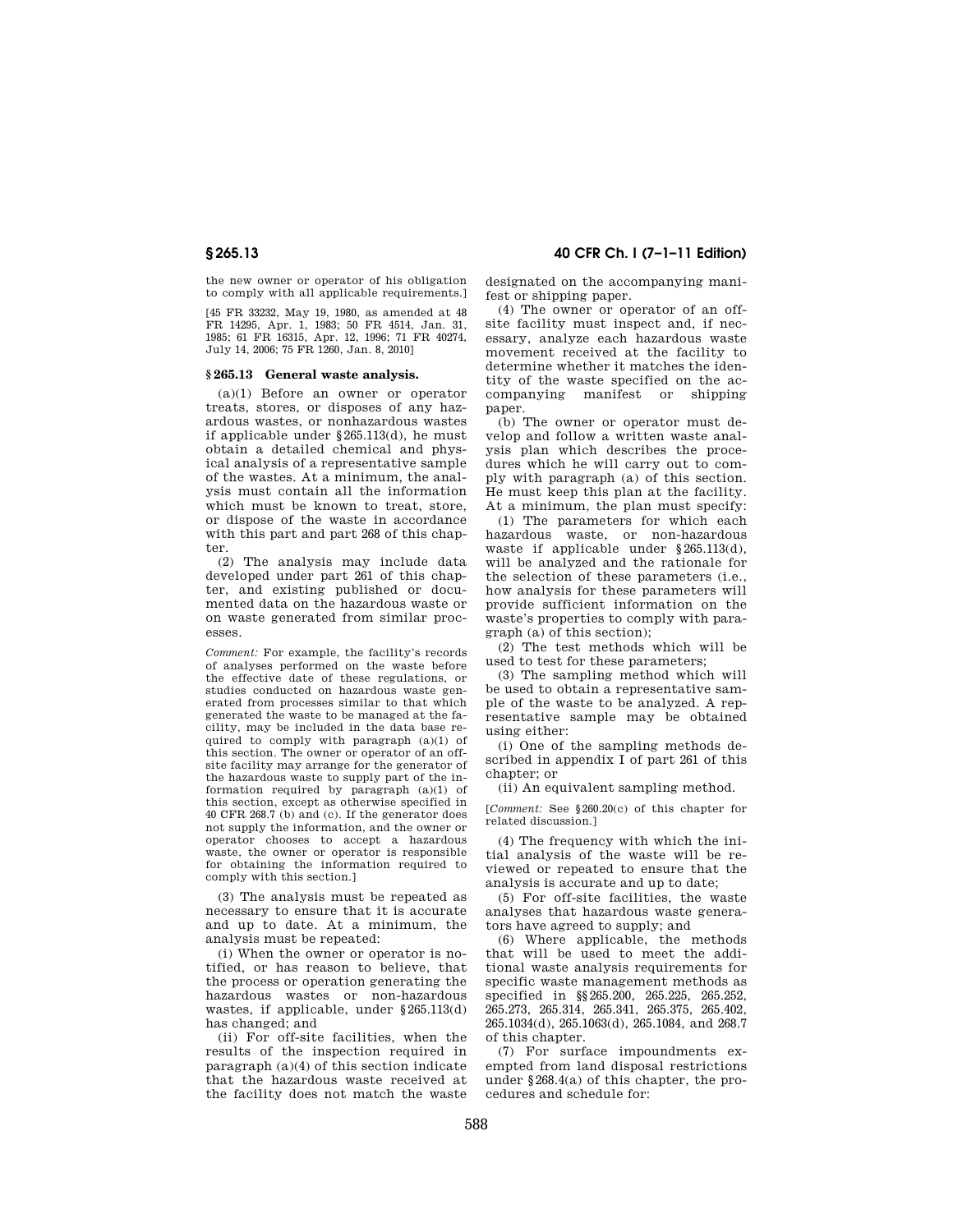(i) The sampling of impoundment contents;

(ii) The analysis of test data; and,

(iii) The annual removal of residues which are not delisted under §260.22 of this chapter or which exhibit a characteristic of hazardous waste and either:

(A) Do not meet applicable treatment standards of part 268, subpart D; or

(B) Where no treatment standards have been established;

(*1*) Such residues are prohibited from land disposal under §268.32 or RCRA section  $3004(d)$ ; or

(*2*) Such residues are prohibited from land disposal under §268.33(f).

(8) For owners and operators seeking an exemption to the air emission standards of Subpart CC of this part in accordance with §265.1083—

(i) If direct measurement is used for the waste determination, the procedures and schedules for waste sampling and analysis, and the results of the analysis of test data to verify the exemption.

(ii) If knowledge of the waste is used for the waste determination, any information prepared by the facility owner or operator or by the generator of the hazardous waste, if the waste is received from off-site, that is used as the basis for knowledge of the waste.

(c) For off-site facilities, the waste analysis plan required in paragraph (b) of this section must also specify the procedures which will be used to inspect and, if necessary, analyze each movement of hazardous waste received at the facility to ensure that it matches the identity of the waste designated on the accompanying manifest or shipping paper. At a minimum, the plan must describe:

(1) The procedures which will be used to determine the identity of each movement of waste managed at the facility; and

(2) The sampling method which will be used to obtain a representative sample of the waste to be identified, if the identification method includes sampling.

(3) The procedures that the owner or operator of an off-site landfill receiving containerized hazardous waste will use to determine whether a hazardous waste generator or treater has added a biodegradable sorbent to the waste in the container.

[45 FR 33232, May 19, 1980, as amended at 50 FR 4514, Jan. 31, 1985; 50 FR 18374, Apr. 30, 1985; 51 FR 40638, Nov. 7, 1986; 52 FR 25788, July 8, 1987; 54 FR 33396, Aug. 14, 1989; 55 FR 22685, June 1, 1990; 55 FR 25506, June 21, 1990; 56 FR 19290, Apr. 26, 1991; 57 FR 8088, Mar. 6, 1992; 57 FR 54461, Nov. 18, 1992; 59 FR 62935, Dec. 6, 1994; 61 FR 4913, Feb. 9, 1996]

# **§ 265.14 Security.**

(a) The owner or operator must prevent the unknowing entry, and minimize the possibility for the unauthorized entry, of persons or livestock onto the active portion of his facility, *unless:* 

(1) Physical contact with the waste, structures, or equipment with the active portion of the facility will not injure unknowing or unauthorized persons or livestock which may enter the active portion of a facility, and

(2) Disturbance of the waste or equipment, by the unknowing or unauthorized entry of persons or livestock onto the active portion of a facility, will not cause a violation of the requirements of this part.

(b) Unless exempt under paragraphs  $(a)(1)$  and  $(2)$  of this section, a facility must have:

(1) A 24-hour surveillance system (e.g., television monitoring or surveillance by guards or facility personnel) which continuously monitors and controls entry onto the active portion of the facility; or

(2)(i) An artificial or natural barrier (e.g., a fence in good repair or a fence combined with a cliff), which completely surrounds the active portion of the facility; and

(ii) A means to control entry, at all times, through the gates or other entrances to the active portion of the facility (e.g., an attendant, television monitors, locked entrance, or controlled roadway access to the facility).

[*Comment:* The requirements of paragraph (b) of this section are satisfied if the facility or plant within which the active portion is located itself has a surveillance system, or a barrier and a means to control entry, which complies with the requirements of paragraph  $(b)(1)$  or  $(2)$  of this section.]

(c) Unless exempt under paragraphs  $(a)(1)$  and  $(a)(2)$  of this section, a sign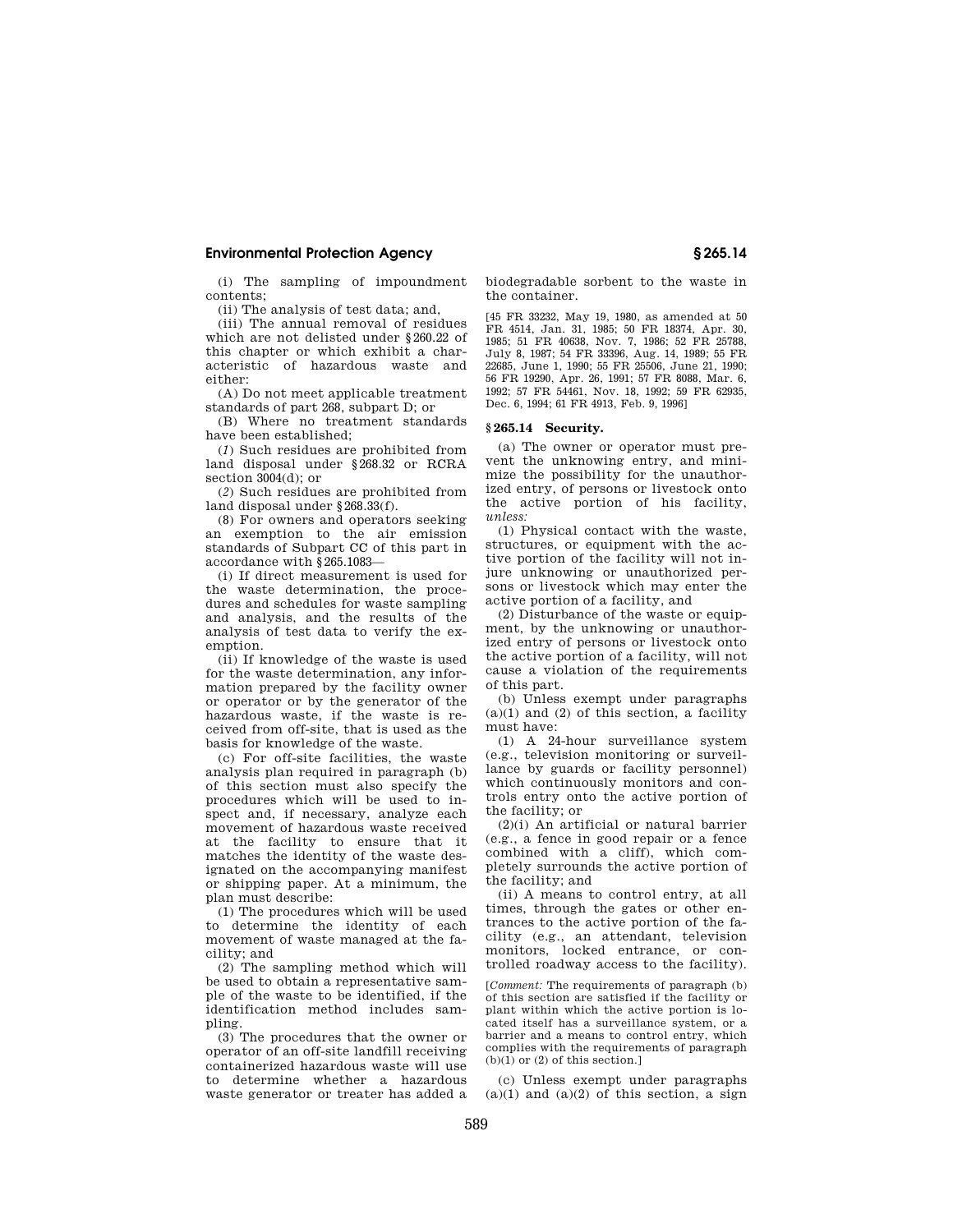with the legend, ''Danger—Unauthorized Personnel Keep Out,'' must be posted at each entrance to the active portion of a facility, and at other locations, in sufficient numbers to be seen from any approach to this active portion. The legend must be written in English and in any other language predominant in the area surrounding the facility (e.g., facilities in counties bordering the Canadian province of Quebec must post signs in French; facilities in counties bordering Mexico must post signs in Spanish), and must be legible from a distance of at least 25 feet. Existing signs with a legend other than<br>"Danger—Unauthorized Personnel" "Danger-Unauthorized Keep Out'' may be used if the legend on the sign indicates that only authorized personnel are allowed to enter the active portion, and that entry onto the active portion can be dangerous.

[*Comment:* See §265.117(b) for discussion of security requirements at disposal facilities during the post-closure care period.]

[45 FR 33232, May 19, 1980, as amended at 71 FR 40274, July 14, 2006]

#### **§ 265.15 General inspection requirements.**

(a) The owner or operator must inspect his facility for malfunctions and deterioration, operator errors, and discharges which may be causing—or may lead to: (1) Release of hazardous waste constituents to the environment or (2) a threat to human health. The owner or operator must conduct these inspections often enough to identify problems in time to correct them before they harm human health or the environment.

(b)(1) The owner or operator must develop and follow a written schedule for inspecting all monitoring equipment, safety and emergency security devices, and operating and structural equipment (such as dikes and sump pumps) that are important to preventing, detecting, or responding to environmental or human health hazards.

(2) He must keep this schedule at the facility.

(3) The schedule must identify the types of problems (e.g., malfunctions or deterioration) which are to be looked for during the inspection (e.g., inoper-

**§ 265.15 40 CFR Ch. I (7–1–11 Edition)** 

ative sump pump, leaking fitting, eroding dike, etc.).

(4) The frequency of inspection may vary for the items on the schedule. However, the frequency should be based on the rate of deterioration of the equipment and the probability of an environmental or human health incident if the deterioration, malfunction, or operator error goes undetected between inspections. Areas subject to spills, such as loading and unloading areas, must be inspected daily when in use, except for Performance Track member facilities, that must inspect at least once each month, upon approval by the Director, as described in paragraph (b)(5) of this section. At a minimum, the inspection schedule must include the items and frequencies called for in §§265.174, 265.193, 265.195, 265.226, 265.260, 265.278, 265.304, 265.347, 265.377, 265.403, 265.1033, 265.1053, 265.403, 265.1033, 265.1052, 265.1053, 265.1058, and 265.1084 through 265.1090, where applicable.

(5) Performance Track member facilities that choose to reduce inspection frequencies must:

(i) Submit an application to the Director. The application must identify the facility as a member of the National Environmental Performance Track Program and identify the management units for reduced inspections and the proposed frequency of inspections. Inspections must be conducted at least once each month.

(ii) Within 60 days, the Director will notify the Performance Track member facility, in writing, if the application is approved, denied, or if an extension to the 60-day deadline is needed. This notice must be placed in the facility's operating record. The Performance Track member facility should consider the application approved if the Director does not: (1) Deny the application; or (2) notify the Performance Track member facility of an extension to the 60 day deadline. In these situations, the Performance Track member facility must adhere to the revised inspection schedule outlined in its application and maintain a copy of the application in the facility's operating record.

(iii) Any Performance Track member facility that discontinues its membership or is terminated from the program must immediately notify the Director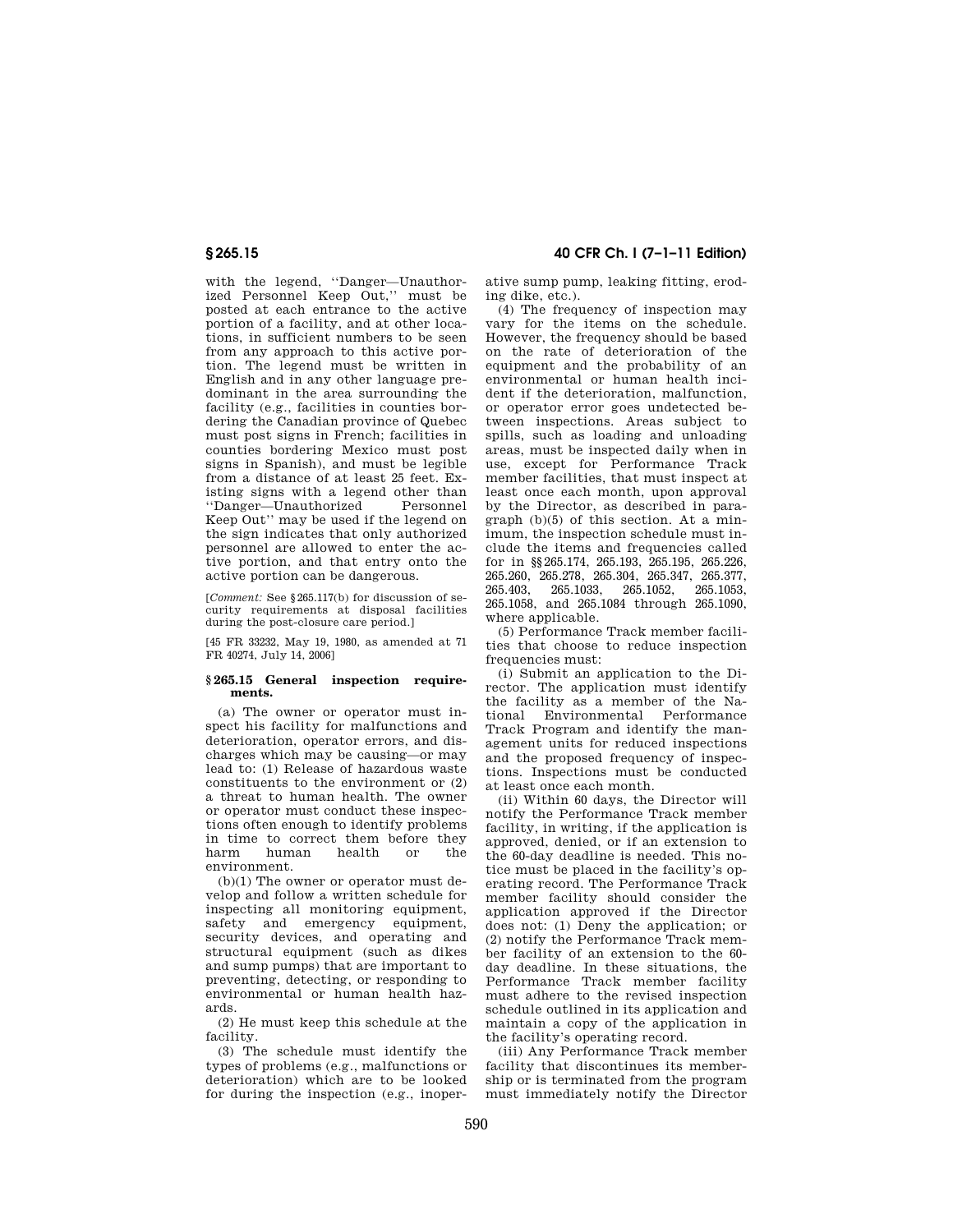of its change in status. The facility must place in its operating record a dated copy of this notification and revert back to the non-Performance Track inspection frequencies within seven calendar days.

(c) The owner or operator must remedy any deterioration or malfunction of equipment or structures which the inspection reveals on a schedule which ensures that the problem does not lead to an environmental or human health hazard. Where a hazard is imminent or has already occurred, remedial action must be taken immediately.

(d) The owner or operator must record inspections in an inspection log or summary. He must keep these records for at least three years from the date of inspection. At a minimum, these records must include the date and time of the inspection, the name of the inspector, a notation of the observations made, and the date and nature of any repairs or other remedial actions.

[45 FR 33232, May 19, 1980, as amended at 50 FR 4514, Jan. 31, 1985; 57 FR 3491, Jan. 29, 1992; 59 FR 62935, Dec. 6, 1994; 62 FR 64661, Dec. 8, 1997; 71 FR 16908, Apr. 4, 2006]

# **§ 265.16 Personnel training.**

(a)(1) Facility personnel must successfully complete a program of classroom instruction or on-the-job training that teaches them to perform their duties in a way that ensures the facility's compliance with the requirements of this part. The owner or operator must ensure that this program includes all the elements described in the document required under paragraph (d)(3) of this section.

(2) This program must be directed by a person trained in hazardous waste management procedures, and must include instruction which teaches facility personnel hazardous waste management procedures (including contingency plan implementation) relevant to the positions in which they are employed.

(3) At a minimum, the training program must be designed to ensure that facility personnel are able to respond effectively to emergencies by familiarizing them with emergency procedures, emergency equipment, and emergency systems, including where applicable:

(i) Procedures for using, inspecting, repairing, and replacing facility emergency and monitoring equipment;

(ii) Key parameters for automatic waste feed cut-off systems;

(iii) Communications or alarm systems;

(iv) Response to fires or explosions;

(v) Response to ground-water contamination incidents; and

(vi) Shutdown of operations.

(4) For facility employees that receive emergency response training pursuant to Occupational Safety and Health Administration (OSHA) regulations 29 CFR 1910.120(p)(8) and  $1910.120(q)$ , the facility is not required to provide separate emergency response training pursuant to this section, provided that the overall facility training meets all the requirements of this section.

(b) Facility personnel must successfully complete the program required in paragraph (a) of this section within six months after the effective date of these regulations or six months after the date of their employment or assignment to a facility, or to a new position at a facility, whichever is later. Employees hired after the effective date of these regulations must not work in unsupervised positions until they have completed the training requirements of paragraph (a) of this section.

(c) Facility personnel must take part in an annual review of the initial training required in paragraph (a) of this section.

(d) The owner or operator must maintain the following documents and records at the facility:

(1) The job title for each position at the facility related to hazardous waste management, and the name of the employee filling each job;

(2) A written job description for each position listed under paragraph (d)(1) of this Section. This description may be consistent in its degree of specificity with descriptions for other similar positions in the same company location or bargaining unit, but must include the requisite skill, education, or other qualifications, and duties of facility personnel assigned to each position;

 $(3)$  A written description of the type and amount of both introductory and continuing training that will be given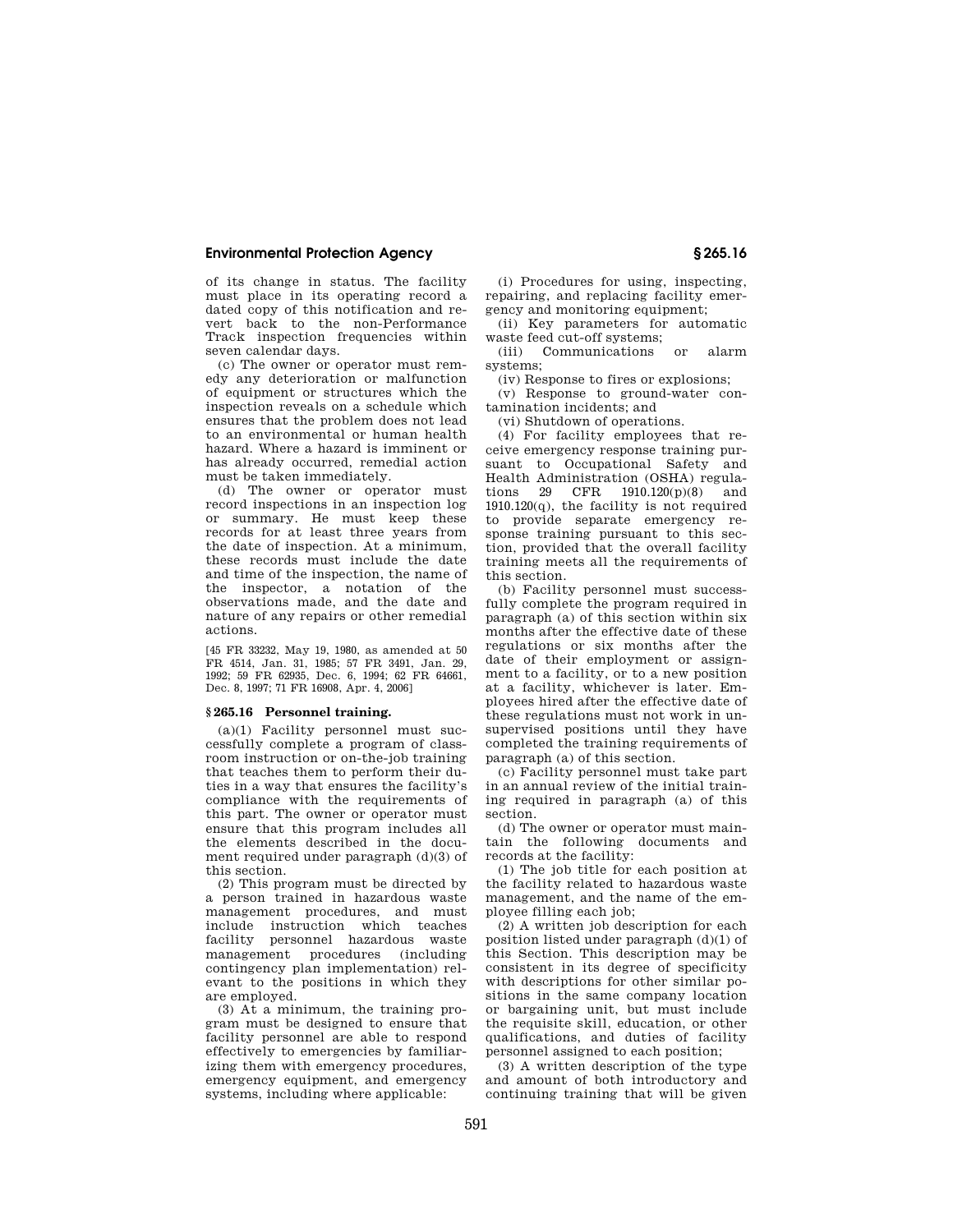to each person filling a position listed under paragraph  $(d)(1)$  of this section;

(4) Records that document that the training or job experience required under paragraphs (a), (b), and (c) of this section has been given to, and completed by, facility personnel.

(e) Training records on current personnel must be kept until closure of the facility. Training records on former employees must be kept for at least three years from the date the employee last worked at the facility. Personnel training records may accompany personnel transferred within the same company.

[45 FR 33232, May 19, 1980, as amended at 50 FR 4514, Jan. 31, 1985; 71 FR 16908, Apr. 4, 2006; 71 FR 40274, July 14, 2006]

#### **§ 265.17 General requirements for ignitable, reactive, or incompatible wastes.**

(a) The owner or operator must take precautions to prevent accidental ignition or reaction of ignitable or reactive waste. This waste must be separated and protected from sources of ignition or reaction including but not limited to: Open flames, smoking, cutting and welding, hot surfaces, frictional heat, sparks (static, electrical, or mechanical), spontaneous ignition (e.g., from heat-producing chemical reactions), and radiant heat. While ignitable or reactive waste is being handled, the owner or operator must confine smoking and open flame to specially designated locations. ''No Smoking'' signs must be conspicuously placed wherever there is a hazard from ignitable or reactive waste.

(b) Where specifically required by other sections of this part, the treatment, storage, or disposal of ignitable or reactive waste, and the mixture or commingling of incompatible wastes, or incompatible wastes and materials, must be conducted so that it does not:

(1) Generate extreme heat or pressure, fire or explosion, or violent reaction;

(2) Produce uncontrolled toxic mists, fumes, dusts, or gases in sufficient quantities to threaten human health;

(3) Produce uncontrolled flammable fumes or gases in sufficient quantities to pose a risk of fire or explosions;

# **§ 265.17 40 CFR Ch. I (7–1–11 Edition)**

(4) Damage the structural integrity of the device or facility containing the waste; or

(5) Through other like means threaten human health or the environment.

#### **§ 265.18 Location standards.**

The placement of any hazardous waste in a salt dome, salt bed formation, underground mine or cave is prohibited, except for the Department of Energy Waste Isolation Pilot Project in New Mexico.

[50 FR 28749, July 15, 1985]

## **§ 265.19 Construction quality assurance program.**

(a) *CQA program.* (1) A construction quality assurance (CQA) program is required for all surface impoundment, waste pile, and landfill units that are required to comply with §§265.221(a), 265.254, and 265.301(a). The program must ensure that the constructed unit meets or exceeds all design criteria and specifications in the permit. The program must be developed and implemented under the direction of a CQA officer who is a registered professional engineer.

(2) The CQA program must address the following physical components, where applicable:

(i) Foundations;

(ii) Dikes;

(iii) Low-permeability soil liners;

(iv) Geomembranes (flexible membrane liners);

(v) Leachate collection and removal systems and leak detection systems; and

(vi) Final cover systems.

(b) *Written CQA plan.* Before construction begins on a unit subject to the CQA program under paragraph (a) of this section, the owner or operator must develop a written CQA plan. The plan must identify steps that will be used to monitor and document the quality of materials and the condition and manner of their installation. The CQA plan must include:

(1) Identification of applicable units, and a description of how they will be constructed.

(2) Identification of key personnel in the development and implementation of the CQA plan, and CQA officer qualifications.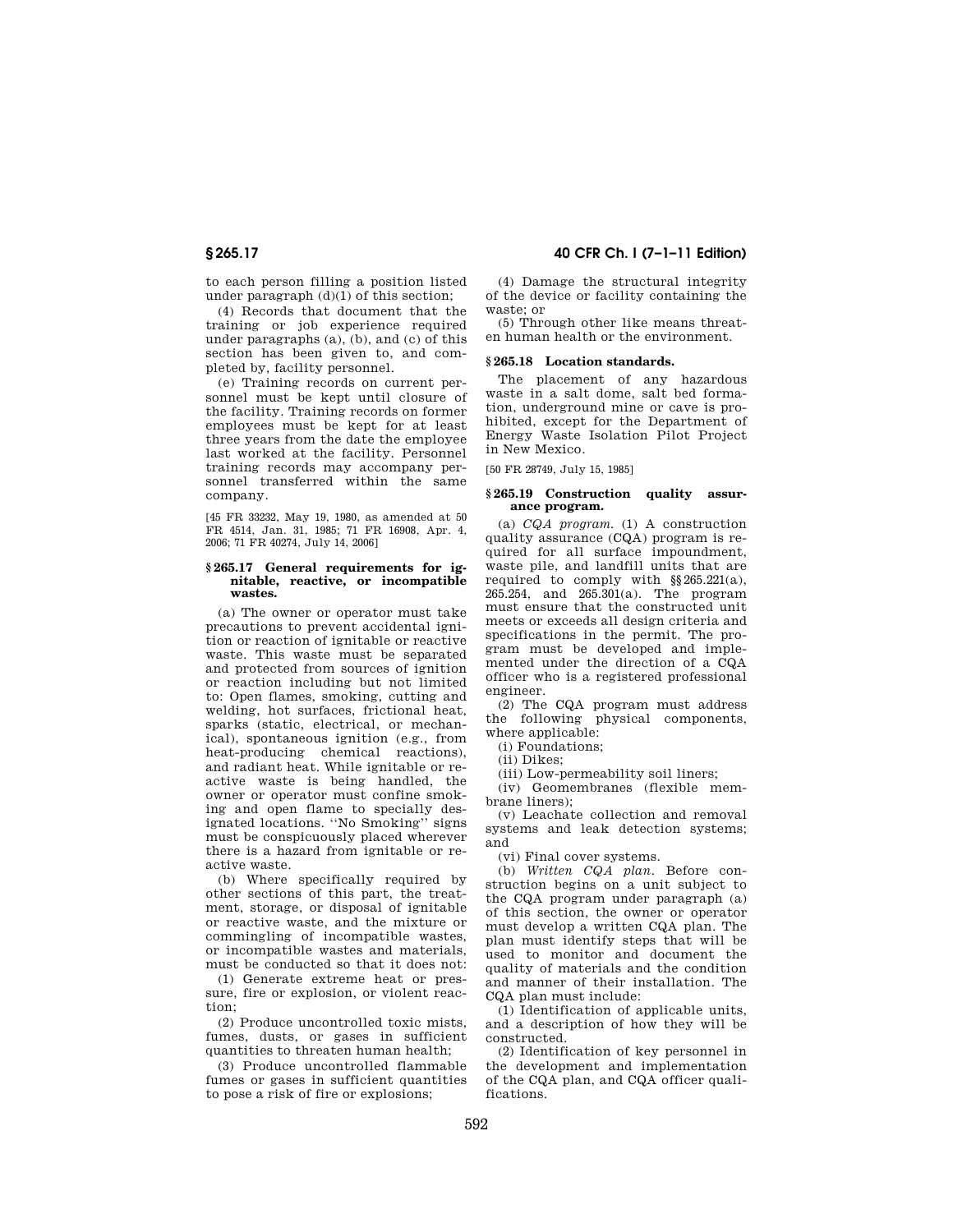(3) A description of inspection and sampling activities for all unit components identified in paragraph (a)(2) of this section, including observations and tests that will be used before, during, and after construction to ensure that the construction materials and the installed unit components meet the design specifications. The description must cover: Sampling size and locations; frequency of testing; data evaluation procedures; acceptance and rejection criteria for construction materials; plans for implementing corrective measures; and data or other information to be recorded and retained in the operating record under §265.73.

(c) *Contents of program.* (1) The CQA program must include observations, inspections, tests, and measurements sufficient to ensure:

(i) Structural stability and integrity of all components of the unit identified in paragraph (a)(2) of this section;

(ii) Proper construction of all components of the liners, leachate collection and removal system, leak detection system, and final cover system, according to permit specifications and good engineering practices, and proper installation of all components (e.g., pipes) according to design specifications;

(iii) Conformity of all materials used with design and other material specifications under §§264.221, 264.251, and 264.301 of this chapter.

(2) The CQA program shall include test fills for compacted soil liners, using the same compaction methods as in the full-scale unit, to ensure that the liners are constructed to meet the hydraulic conductivity requirements of<br> $\S(264.221(c)(1), 264.251(c)(1),$  and  $\S$ §264.221(c)(1), 264.251(c)(1), and  $264.301(c)(1)$  of this chapter in the field. Compliance with the hydraulic conductivity requirements must be verified by using in-situ testing on the constructed test fill. The test fill requirement is waived where data are sufficient to show that a constructed soil liner meets the hydraulic conductivity<br>requirements of  $\S\$ 264.221(c)(1).  $§$ §264.221(c)(1), 264.251(c)(1), and 264.301(c)(1) of this chapter in the field.

(d) *Certification.* The owner or operator of units subject to §265.19 must submit to the Regional Administrator by certified mail or hand delivery, at least 30 days prior to receiving waste, a certification signed by the CQA officer that the CQA plan has been successfully carried out and that the unit meets the requirements of §§265.221(a), 265.254, or 265.301(a). The owner or operator may receive waste in the unit after 30 days from the Regional Administrator's receipt of the CQA certification unless the Regional Administrator determines in writing that the construction is not acceptable, or extends the review period for a maximum of 30 more days, or seeks additional information from the owner or operator during this period. Documentation supporting the CQA officer's certification must be furnished to the Regional Administrator upon request.

[57 FR 3491, Jan. 29, 1992, as amended at 71 FR 40274, July 14, 2006]

# **Subpart C—Preparedness and Prevention**

### **§ 265.30 Applicability.**

The regulations in this subpart apply to owners and operators of all hazardous waste facilities, except as §265.1 provides otherwise.

### **§ 265.31 Maintenance and operation of facility.**

Facilities must be maintained and operated to minimize the possibility of a fire, explosion, or any unplanned sudden or non-sudden release of hazardous waste or hazardous waste constituents to air, soil, or surface water which could threaten human health or the environment.

## **§ 265.32 Required equipment.**

All facilities must be equipped with the following, *unless* none of the hazards posed by waste handled at the facility could require a particular kind of equipment specified below:

(a) An internal communications or alarm system capable of providing immediate emergency instruction (voice or signal) to facility personnel;

(b) A device, such as a telephone (immediately available at the scene of operations) or a hand-held two-way radio, capable of summoning emergency assistance from local police departments,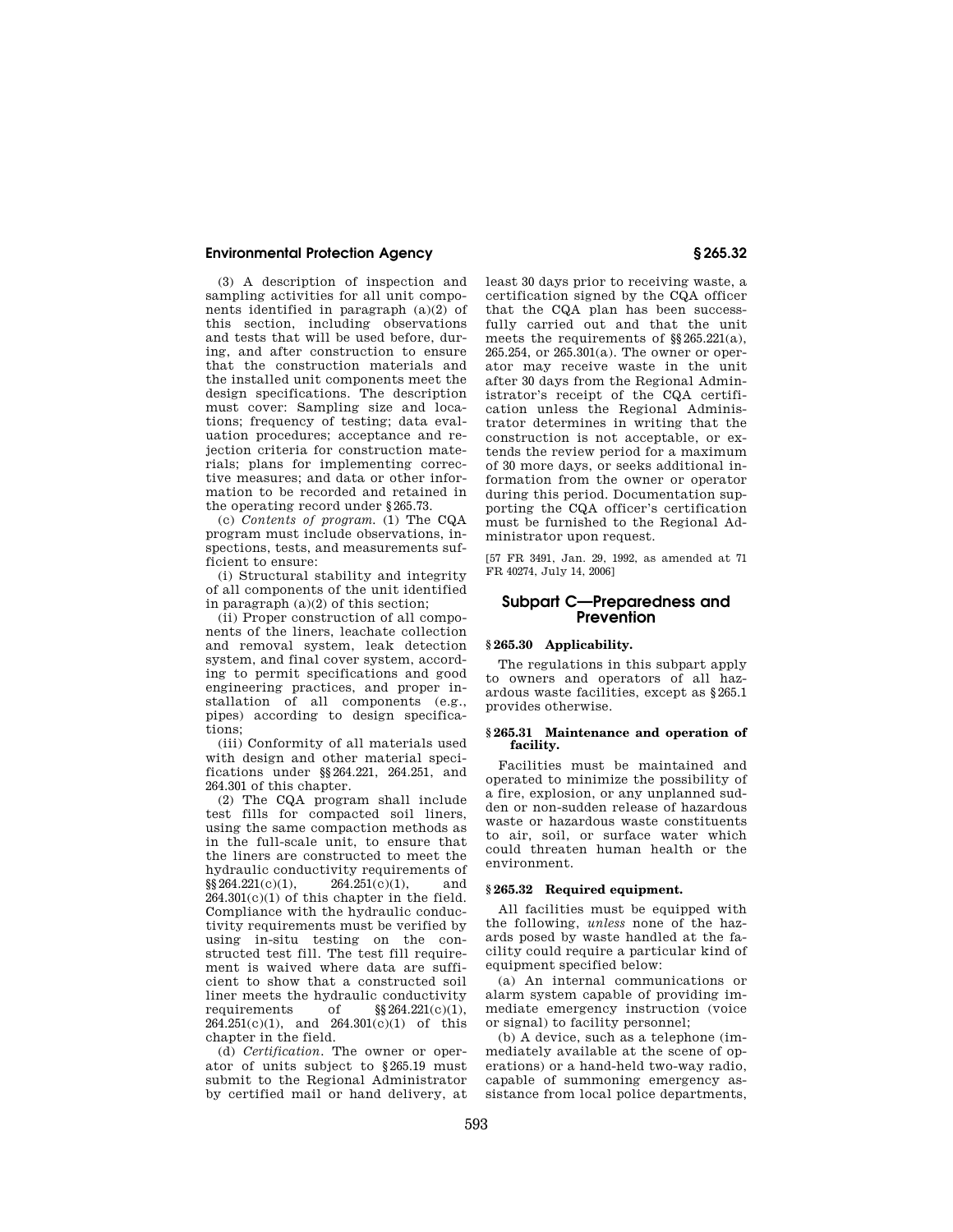fire departments, or State or local emergency response teams;

(c) Portable fire extinguishers, fire control equipment (including special extinguishing equipment, such as that using foam, inert gas, or dry chemicals), spill control equipment, and decontamination equipment; and

(d) Water at adequate volume and pressure to supply water hose streams, or foam producing equipment, or automatic sprinklers, or water spray systems.

## **§ 265.33 Testing and maintenance of equipment.**

All facility communications or alarm systems, fire protection equipment, spill control equipment, and decontamination equipment, where required, must be tested and maintained as necessary to assure its proper operation in time of emergency.

### **§ 265.34 Access to communications or alarm system.**

(a) Whenever hazardous waste is being poured, mixed, spread, or otherwise handled, all personnel involved in the operation must have immediate access to an internal alarm or emergency communication device, either directly or through visual or voice contact with another employee, *unless* such a device is not required under §265.32.

(b) If there is ever just one employee on the premises while the facility is operating, he must have immediate access to a device, such as a telephone (immediately available at the scene of operation) or a hand-held two-way radio, capable of summoning external emergency assistance, *unless* such a device is not required under §265.32.

## **§ 265.35 Required aisle space.**

The owner or operator must maintain aisle space to allow the unobstructed movement of personnel, fire protection equipment, spill control equipment, and decontamination equipment to any area of facility operation in an emergency, *unless* aisle space is not needed for any of these purposes.

# **§ 265.33 40 CFR Ch. I (7–1–11 Edition)**

## **§ 265.36 [Reserved]**

#### **§ 265.37 Arrangements with local authorities.**

(a) The owner or operator must attempt to make the following arrangements, as appropriate for the type of waste handled at his facility and the potential need for the services of these organizations:

(1) Arrangements to familiarize police, fire departments, and emergency response teams with the layout of the facility, properties of hazardous waste handled at the facility and associated hazards, places where facility personnel would normally be working, entrances to roads inside the facility, and possible evacuation routes;

(2) Where more than one police and fire department might respond to an emergency, agreements designating primary emergency authority to a specific police and a specific fire department, and agreements with any others to provide support to the primary emergency authority;

(3) Agreements with State emergency response teams, emergency response contractors, and equipment suppliers; and

(4) Arrangements to familiarize local hospitals with the properties of hazardous waste handled at the facility and the types of injuries or illnesses which could result from fires, explosions, or releases at the facility.

(b) Where State or local authorities decline to enter into such arrangements, the owner or operator must document the refusal in the operating record.

# **Subpart D—Contingency Plan and Emergency Procedures**

## **§ 265.50 Applicability.**

The regulations in this subpart apply to owners and operators of all hazardous waste facilities, except as §265.1 provides otherwise.

## **§ 265.51 Purpose and implementation of contingency plan.**

(a) Each owner or operator must have a contingency plan for his facility. The contingency plan must be designed to minimize hazards to human health or the environment from fires, explosions,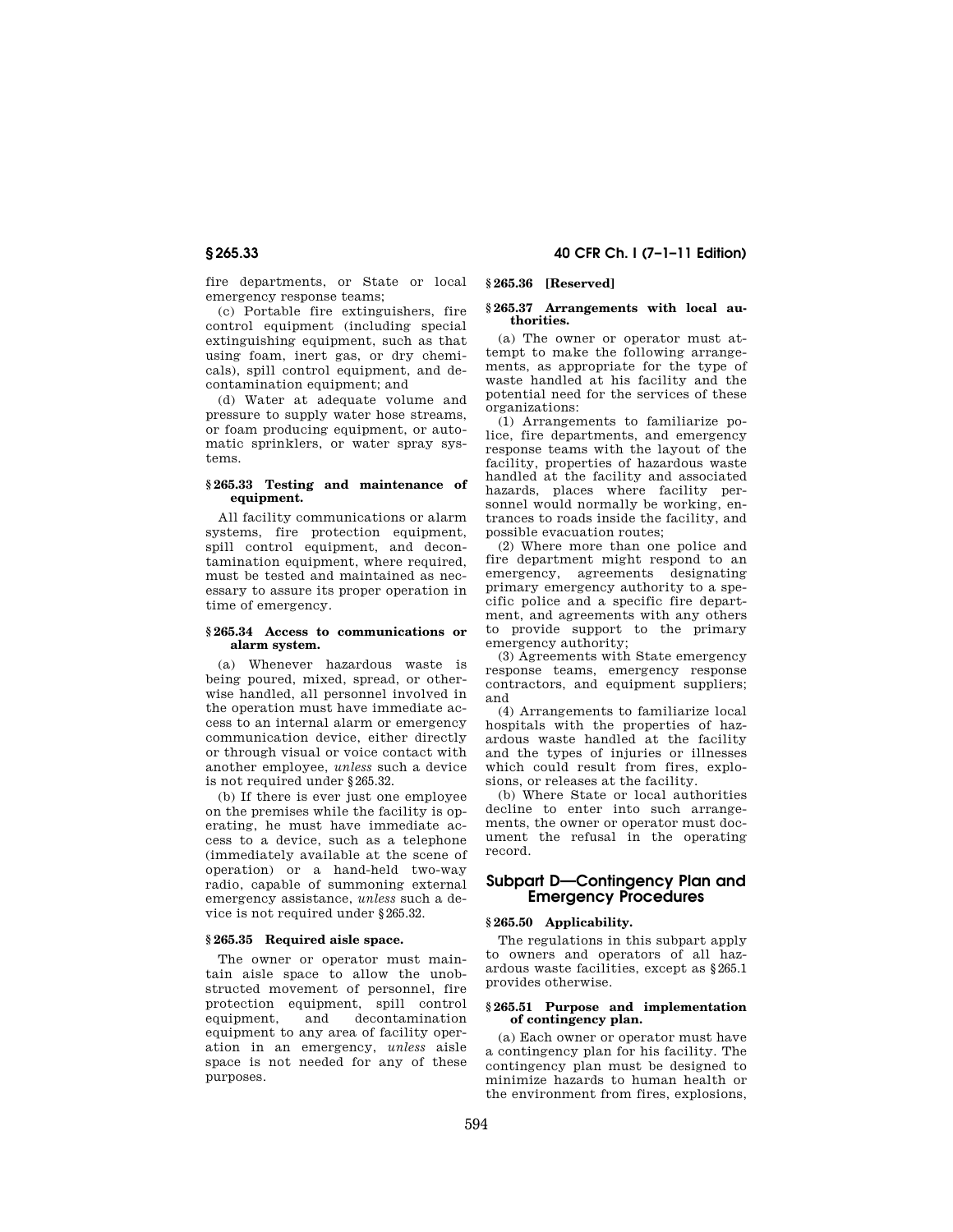or any unplanned sudden or non-sudden release of hazardous waste or hazardous waste constituents to air, soil, or surface water.

(b) The provisions of the plan must be carried out immediately whenever there is a fire, explosion, or release of hazardous waste or hazardous waste constituents which could threaten human health or the environment.

[45 FR 33232, May 19, 1980, as amended at 50 FR 4514, Jan. 31, 1985]

## **§ 265.52 Content of contingency plan.**

(a) The contingency plan must describe the actions facility personnel must take to comply with §§265.51 and 265.56 in response to fires, explosions, or any unplanned sudden or non-sudden release of hazardous waste or hazardous waste constituents to air, soil, or surface water at the facility.

(b) If the owner or operator has already prepared a Spill Prevention, Control, and Countermeasures (SPCC) Plan in accordance with Part 112 of this chapter, or some other emergency or contingency plan, he need only amend that plan to incorporate hazardous waste management provisions that are sufficient to comply with the requirements of this Part. The owner or operator may develop one contingency plan which meets all regulatory requirements. EPA recommends that the plan be based on the National Response Team's Integrated Contingency Plan Guidance (''One Plan''). When modifications are made to non-RCRA provisions in an integrated contingency plan, the changes do not trigger the need for a RCRA permit modification.

(c) The plan must describe arrangements agreed to by local police departments, fire departments, hospitals, contractors, and State and local emergency response teams to coordinate emergency services, pursuant to § 265.37.

(d) The plan must list names, addresses, and phone numbers (office and home) of all persons qualified to act as emergency coordinator (see §265.55), and this list must be kept up to date. Where more than one person is listed, one must be named as primary emergency coordinator and others must be listed in the order in which they will assume responsibility as alternates.

(e) The plan must include a list of all emergency equipment at the facility (such as fire extinguishing systems, spill control equipment, communications and alarm systems (internal and external), and decontamination equipment), where this equipment is required. This list must be kept up to date. In addition, the plan must include the location and a physical description of each item on the list, and a brief outline of its capabilities.

(f) The plan must include an evacuation plan for facility personnel where there is a possibility that evacuation could be necessary. This plan must describe signal(s) to be used to begin evacuation, evacuation routes, and alternate evacuation routes (in cases where the primary routes could be blocked by releases of hazardous waste or fires).

[45 FR 33232, May 19, 1980, as amended at 46 FR 27480, May 20, 1981; 50 FR 4514, Jan. 31, 1985; 71 FR 16908, Apr. 4, 2006; 75 FR 13005, Mar. 18, 2010]

## **§ 265.53 Copies of contingency plan.**

A copy of the contingency plan and all revisions to the plan must be:

(a) Maintained at the facility; and

(b) Submitted to all local police departments, fire departments, hospitals, and State and local emergency response teams that may be called upon to provide emergency services.

[45 FR 33232, May 19, 1980, as amended at 50 FR 4514, Jan. 31, 1985]

## **§ 265.54 Amendment of contingency plan.**

The contingency plan must be reviewed, and immediately amended, if necessary, whenever:

(a) Applicable regulations are revised;

(b) The plan fails in an emergency;

(c) The facility changes—in its design, construction, operation, maintenance, or other circumstances—in a way that materially increases the potential for fires, explosions, or releases of hazardous waste or hazardous waste constituents, or changes the response necessary in an emergency;

(d) The list of emergency coordinators changes; or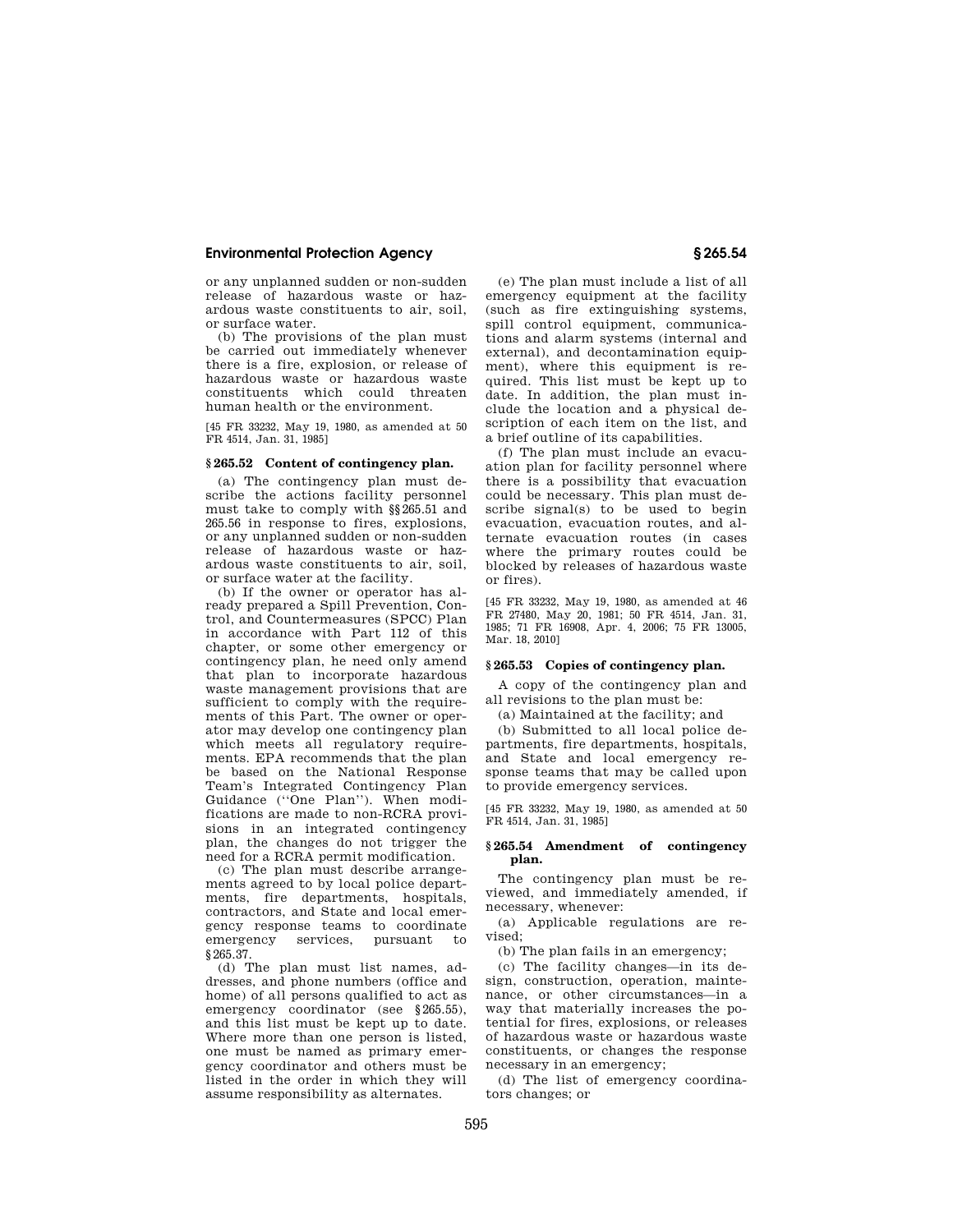(e) The list of emergency equipment changes.

[45 FR 33232, May 19, 1980, as amended at 50 FR 4514, Jan. 31, 1985]

## **§ 265.55 Emergency coordinator.**

At all times, there must be at least one employee either on the facility premises or on call (i.e., available to respond to an emergency by reaching the facility within a short period of time) with the responsibility for coordinating all emergency response measures. This emergency coordinator must be thoroughly familiar with all aspects of the facility's contingency plan, all operations and activities at the facility, the location and characteristics of waste handled, the location of all records within the facility, and the facility layout. In addition, this person must have the authority to commit the resources needed to carry out the contingency plan.

[*Comment:* The emergency coordinator's responsibilities are more fully spelled out in §265.56. Applicable responsibilities for the emergency coordinator vary, depending on factors such as type and variety of waste(s) handled by the facility, and type and complexity of the facility.]

#### **§ 265.56 Emergency procedures.**

(a) Whenever there is an imminent or actual emergency situation, the emergency coordinator (or his designee when the emergency coordinator is on call) must immediately:

(1) Activate internal facility alarms or communication systems, where applicable, to notify all facility personnel; and

(2) Notify appropriate State or local agencies with designated response roles if their help is needed.

(b) Whenever there is a release, fire, or explosion, the emergency coordinator must immediately identify the character, exact source, amount, and areal extent of any released materials. He may do this by observation or review of facility records or manifests and, if necessary, by chemical analysis.

(c) Concurrently, the emergency coordinator must assess possible hazards to human health or the environment that may result from the release, fire or explosion. This assessment must consider both direct and indirect ef-

**§ 265.55 40 CFR Ch. I (7–1–11 Edition)** 

fects of the release, fire, or explosion (e.g., the effects of any toxic, irritating, or asphyxiating gases that are generated, or the effects of any hazardous surface water run-offs from water or chemical agents used to control fire and heat-induced explosions).

(d) If the emergency coordinator determines that the facility has had a release, fire, or explosion which could threaten human health, or the environment, outside the facility, he must report his findings as follows:

(1) If his assessment indicates that evacuation of local areas may be advisable, he must immediately notify appropriate local authorities. He must be available to help appropriate officials decide whether local areas should be evacuated; and

(2) He must immediately notify either the government official designated as the on-scene coordinator for that geographical area, or the National Response Center (using their 24-hour toll free number 800/424–8802). The report must include:

(i) Name and telephone number of reporter;

(ii) Name and address of facility;

(iii) Time and type of incident (e.g., release, fire);

(iv) Name and quantity of material(s) involved, to the extent known;

(v) The extent of injuries, if any; and (vi) The possible hazards to human health, or the environment, outside the facility.

(e) During an emergency, the emergency coordinator must take all reasonable measures necessary to ensure that fires, explosions, and releases do not occur, recur, or spread to other hazardous waste at the facility. These measures must include, where applicable, stopping processes and operations, collecting and containing released waste, and removing or isolating containers.

(f) If the facility stops operations in response to a fire, explosion or release, the emergency coordinator must monitor for leaks, pressure buildup, gas generation, or ruptures in valves, pipes, or other equipment, wherever this is appropriate.

(g) Immediately after an emergency, the emergency coordinator must provide for treating, storing, or disposing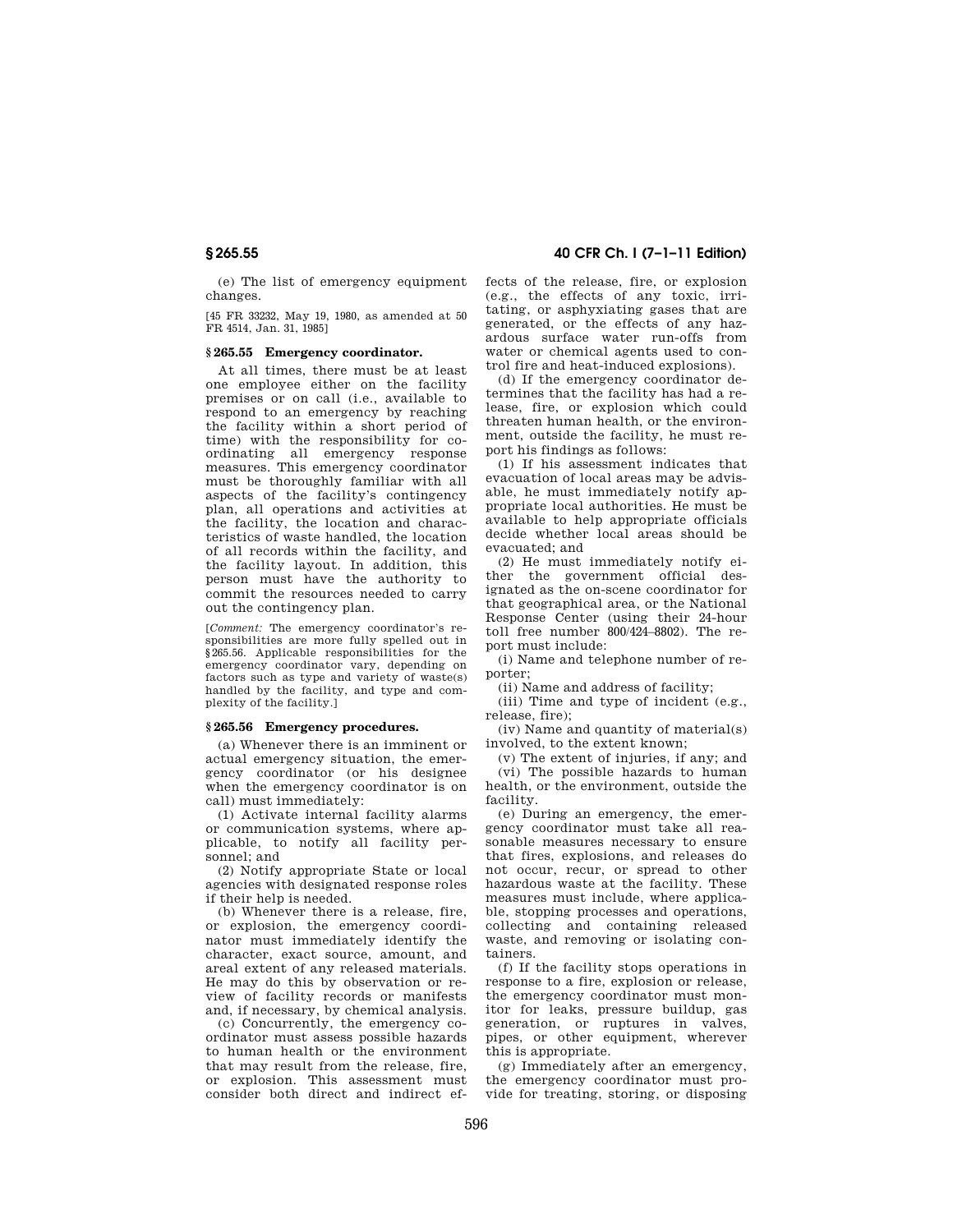of recovered waste, contaminated soil or surface water, or any other material that results from a release, fire, or explosion at the facility.

[*Comment:* Unless the owner or operator can demonstrate, in accordance with §261.3(c) or (d) of this chapter, that the recovered material is not a hazardous waste, the owner or operator becomes a generator of hazardous waste and must manage it in accordance with all applicable requirements of parts 262, 263, and 265 of this chapter.]

(h) The emergency coordinator must ensure that, in the affected area(s) of the facility:

(1) No waste that may be incompatible with the released material is treated, stored, or disposed of until cleanup procedures are completed; and

(2) All emergency equipment listed in the contingency plan is cleaned and fit for its intended use before operations are resumed.

(i) The owner or operator must note in the operating record the time, date, and details of any incident that requires implementing the contingency plan. Within 15 days after the incident, he must submit a written report on the incident to the Regional Administrator. The report must include:

(1) Name, address, and telephone number of the owner or operator;

(2) Name, address, and telephone number of the facility;

(3) Date, time, and type of incident (e.g., fire, explosion);

(4) Name and quantity of material(s) involved;

(5) The extent of injuries, if any;

(6) An assessment of actual or potential hazards to human health or the environment, where this is applicable; and

(7) Estimated quantity and disposition of recovered material that resulted from the incident.

[45 FR 33232, May 19, 1980, as amended at 50 FR 4514, Jan. 31, 1985; 71 FR 16908, Apr. 4, 2006; 71 FR 40274, July 14, 2006; 75 FR 13006, Mar. 18, 2010]

# **Subpart E—Manifest System, Recordkeeping, and Reporting**

## **§ 265.70 Applicability.**

(a) The regulations in this subpart apply to owners and operators of both on-site and off-site facilities, except as

§265.1 provides otherwise. Sections 265.71, 265.72, and 265.76 do not apply to owners and operators of on-site facilities that do not receive any hazardous waste from off-site sources, nor to owners and operators of off-site facilities with respect to waste military munitions exempted from manifest requirements under 40 CFR 266.203(a).

(b) The revised Manifest form and procedures in 40 CFR 260.10, 261.7, 265.70, 265.71. 265.72, and 265.76, shall not apply until September 5, 2006. The Manifest form and procedures in 40 CFR 260.10, 261.7, 265.70, 265.71. 265.72, and 265.76, contained in the 40 CFR, parts 260 to 265, edition revised as of July 1, 2004, shall be applicable until September 5, 2006.

[70 FR 10823, Mar. 4, 2005]

## **§ 265.71 Use of manifest system.**

(a)(1) If a facility receives hazardous waste accompanied by a manifest, the owner, operator or his/her agent must sign and date the manifest as indicated in paragraph  $(a)(2)$  of this section to certify that the hazardous waste covered by the manifest was received, that the hazardous waste was received except as noted in the discrepancy space of the manifest, or that the hazardous waste was rejected as noted in the manifest discrepancy space.

(2) If a facility receives a hazardous waste shipment accompanied by a manifest, the owner, operator or his/ her agent must:

(i) Sign and date, by hand, each copy of the manifest;

(ii) Note any discrepancies (as defined in  $\S 265.72(a)$  on each copy of the manifest;

(iii) Immediately give the transporter at least one copy of the manifest;

(iv) Within 30 days of delivery, send a copy of the manifest to the generator; and

(v) Retain at the facility a copy of each manifest for at least three years from the date of delivery.

(3) If a facility receives hazardous waste imported from a foreign source the receiving facility must mail a copy of the manifest and documentation confirming EPA's consent to the import of hazardous waste to the following address within thirty (30) days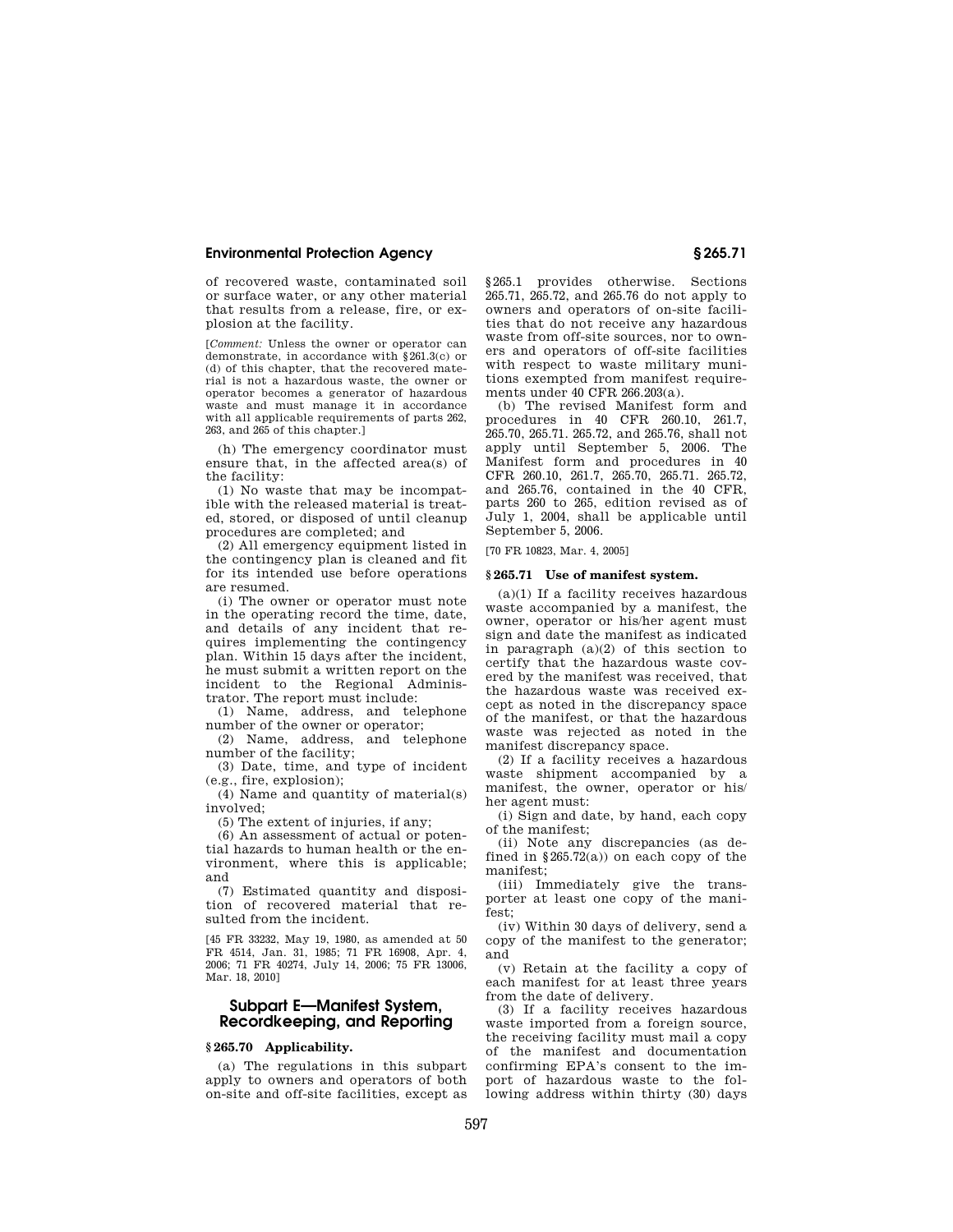of delivery: Office of Enforcement and Compliance Assurance, Office of Federal Activities, International Compliance Assurance Division (2254A), Environmental Protection Agency, 1200 Pennsylvania Avenue, NW., Washington, DC 20460.

(b) If a facility receives, from a rail or water (bulk shipment) transporter, hazardous waste which is accompanied by a shipping paper containing all the information required on the manifest (excluding the EPA identification numbers, generator's certification, and signatures), the owner or operator, or his agent, must:

(1) Sign and date each copy of the manifest or shipping paper (if the manifest has not been received) to certify that the hazardous waste covered by the manifest or shipping paper was received;

(2) Note any significant discrepancies (as defined in  $§265.72(a)$ ) in the manifest or shipping paper (if the manifest has not been received) on each copy of the manifest or shipping paper;

[*Comment:* The Agency does not intend that the owner or operator of a facility whose procedures under §265.13(c) include waste analysis must perform that analysis before signing the shipping paper and giving it to the transporter. Section 265.72(b), however, requires reporting an unreconciled discrepancy discovered during later analysis.]

(3) Immediately give the rail or water (bulk shipment) transporter at least one copy of the manifest or shipping paper (if the manifest has not been received);

(4) Within 30 days after the delivery, send a copy of the signed and dated manifest or a signed and dated copy of the shipping paper (if the manifest has not been received within 30 days after delivery) to the generator; and

[*Comment:* Section 262.23(c) of this chapter requires the generator to send three copies of the manifest to the facility when hazardous waste is sent by rail or water (bulk shipment).]

(5) Retain at the facility a copy of the manifest and shipping paper (if signed in lieu of the manifest at the time of delivery) for at least three years from the date of delivery.

(c) Whenever a shipment of hazardous waste is initiated from a facility, the owner or operator of that facility must

**§ 265.72 40 CFR Ch. I (7–1–11 Edition)** 

comply with the requirements of part 262 of this chapter.

[*Comment:* The provisions of §262.34 are applicable to the on-site accumulation of hazardous wastes by generators. Therefore, the provisions of §262.34 only apply to owners or operators who are shipping hazardous waste which they generated at that facility.]

(d) Within three (3) working days of the receipt of a shipment subject to 40 CFR part 262, subpart H, the owner or operator of a facility must provide a copy of the movement document bearing all required signatures to the exporter, to the Office of Enforcement and Compliance Assurance, Office of Federal Activities, International Compliance Assurance Division (2254A), Environmental Protection Agency, 1200 Pennsylvania Avenue, NW., ington, DC 20460, and to competent authorities of all other countries concerned. The original copy of the movement document must be maintained at the facility for at least three (3) years from the date of signature.

(e) A facility must determine whether the consignment state for a shipment regulates any additional wastes (beyond those regulated Federally) as hazardous wastes under its state hazardous waste program. Facilities must also determine whether the consignment state or generator state requires the facility to submit any copies of the manifest to these states.

[45 FR 33232, May 19, 1980, as amended at 45 FR 86970, 86974, Dec. 31, 1980; 50 FR 4514, Jan. 31, 1985; 61 FR 16315, Apr. 12, 1996; 70 FR 10823, Mar. 4, 2005; 75 FR 1260, Jan. 8, 2010]

## **§ 265.72 Manifest discrepancies.**

(a) Manifest discrepancies are:

(1) Significant differences (as defined by paragraph (b) of this section) between the quantity or type of hazardous waste designated on the manifest or shipping paper, and the quantity and type of hazardous waste a facility actually receives;

(2) Rejected wastes, which may be a full or partial shipment of hazardous waste that the TSDF cannot accept; or

(3) Container residues, which are residues that exceed the quantity limits for ''empty'' containers set forth in 40 CFR 261.7(b).

(b) Significant differences in quantity are: For bulk waste, variations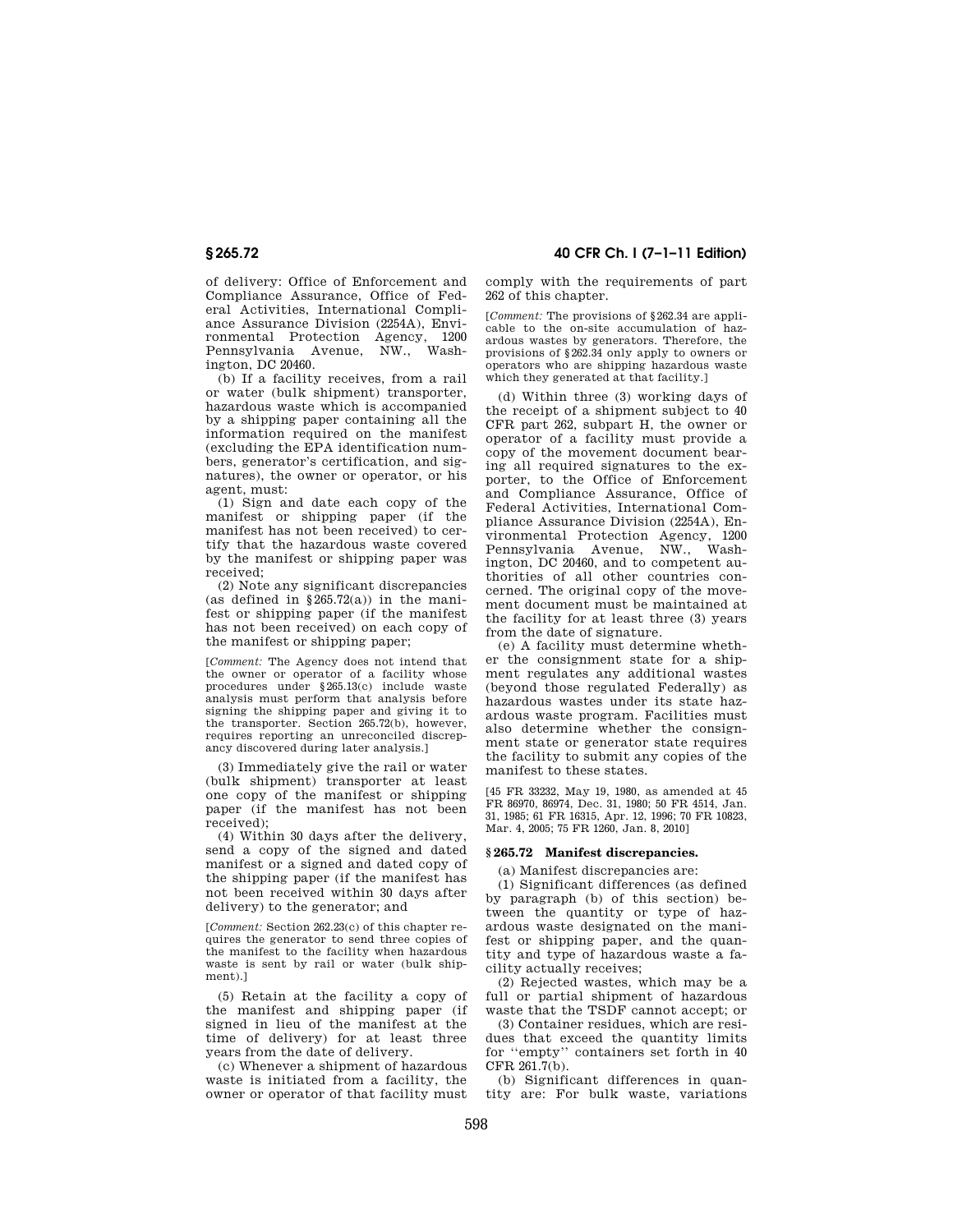greater than 10 percent in weight; for batch waste, any variation in piece count, such as a discrepancy of one drum in a truckload. Significant differences in type are obvious differences which can be discovered by inspection or waste analysis, such as waste solvent substituted for waste acid, or toxic constituents not reported on the manifest or shipping paper.

(c) Upon discovering a significant difference in quantity or type, the owner or operator must attempt to reconcile the discrepancy with the waste generator or transporter (e.g., with telephone conversations). If the discrepancy is not resolved within 15 days after receiving the waste, the owner or operator must immediately submit to the Regional Administrator a letter describing the discrepancy and attempts to reconcile it, and a copy of the manifest or shipping paper at issue.

 $(d)(1)$  Upon rejecting waste or identifying a container residue that exceeds the quantity limits for ''empty'' containers set forth in 40 CFR 261.7(b), the facility must consult with the generator prior to forwarding the waste to another facility that can manage the waste. If it is impossible to locate an alternative facility that can receive the waste, the facility may return the rejected waste or residue to the generator. The facility must send the waste to the alternative facility or to the generator within 60 days of the rejection or the container residue identification.

(2) While the facility is making arrangements for forwarding rejected wastes or residues to another facility under this section, it must ensure that either the delivering transporter retains custody of the waste, or the facility must provide for secure, temporary custody of the waste, pending delivery of the waste to the first transporter designated on the manifest prepared under paragraph (e) or (f) of this section.

(e) Except as provided in paragraph (e)(7) of this section, for full or partial load rejections and residues that are to be sent off-site to an alternate facility, the facility is required to prepare a new manifest in accordance with §262.20(a) of this chapter and the following instructions:

(1) Write the generator's U.S. EPA ID number in Item 1 of the new manifest. Write the generator's name and mailing address in Item 5 of the new manifest. If the mailing address is different from the generator's site address, then write the generator's site address in the designated space in Item 5.

(2) Write the name of the alternate designated facility and the facility's U.S. EPA ID number in the designated facility block (Item 8) of the new manifest.

(3) Copy the manifest tracking number found in Item 4 of the old manifest to the Special Handling and Additional Information Block of the new manifest, and indicate that the shipment is a residue or rejected waste from the previous shipment.

(4) Copy the manifest tracking number found in Item 4 of the new manifest to the manifest reference number line in the Discrepancy Block of the old manifest (Item 18a).

(5) Write the DOT description for the rejected load or the residue in Item 9 (U.S. DOT Description) of the new manifest and write the container types, quantity, and volume(s) of waste.

(6) Sign the Generator's/Offeror's Certification to certify, as the offeror of the shipment, that the waste has been properly packaged, marked and labeled and is in proper condition for transportation, and mail a signed copy of the manifest to the generator identified in Item 5 of the new manifest.

(7) For full load rejections that are made while the transporter remains present at the facility, the facility may forward the rejected shipment to the alternate facility by completing Item 18b of the original manifest and supplying the information on the next destination facility in the Alternate Facility space. The facility must retain a copy of this manifest for its records, and then give the remaining copies of the manifest to the transporter to accompany the shipment. If the original manifest is not used, then the facility must use a new manifest and comply with paragraphs  $(e)(1)$ ,  $(2)$ ,  $(3)$ ,  $(4)$ ,  $(5)$ , and (6) of this section.

(f) Except as provided in paragraph (f)(7) of this section, for rejected wastes and residues that must be sent back to the generator, the facility is required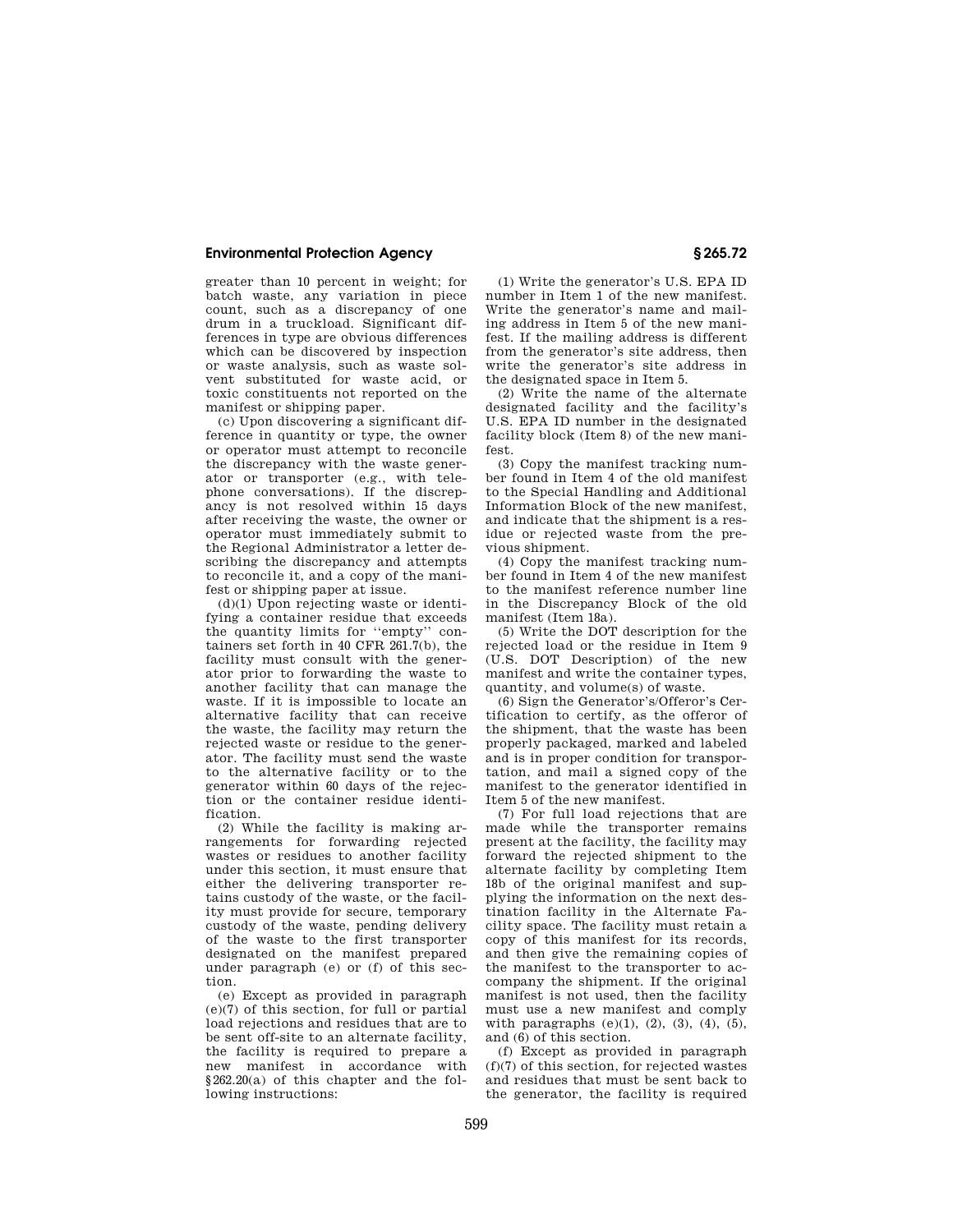to prepare a new manifest in accordance with §262.20(a) of this chapter and the following instructions:

(1) Write the facility's U.S. EPA ID number in Item 1 of the new manifest. Write the facility's name and mailing address in Item 5 of the new manifest. If the mailing address is different from the facility's site address, then write the facility's site address in the designated space for Item 5 of the new manifest.

 $(2)$  Write the name of the initial generator and the generator's U.S. EPA ID number in the designated facility block (Item 8) of the new manifest.

(3) Copy the manifest tracking number found in Item 4 of the old manifest to the Special Handling and Additional Information Block of the new manifest, and indicate that the shipment is a residue or rejected waste from the previous shipment,

(4) Copy the manifest tracking number found in Item 4 of the new manifest to the manifest reference number line in the Discrepancy Block of the old manifest (Item 18a),

(5) Write the DOT description for the rejected load or the residue in Item 9 (U.S. DOT Description) of the new manifest and write the container types, quantity, and volume(s) of waste.

(6) Sign the Generator's/Offeror's Certification to certify, as offeror of the shipment, that the waste has been properly packaged, marked and labeled and is in proper condition for transportation,

(7) For full load rejections that are made while the transporter remains at the facility, the facility may return the shipment to the generator with the original manifest by completing Item 18a and 18b of the manifest and supplying the generator's information in the Alternate Facility space. The facility must retain a copy for its records and then give the remaining copies of the manifest to the transporter to accompany the shipment. If the original manifest is not used, then the facility must use a new manifest and comply with paragraphs  $(f)(1)$ ,  $(2)$ ,  $(3)$ ,  $(4)$ ,  $(5)$ , (6), and (8) of this section.

(8) For full or partial load rejections and container residues contained in non-empty containers that are returned to the generator, the facility

**§ 265.73 40 CFR Ch. I (7–1–11 Edition)** 

must also comply with the exception reporting requirements in  $§ 262.42(a)$ .

(g) If a facility rejects a waste or identifies a container residue that exceeds the quantity limits for ''empty'' containers set forth in 40 CFR 261.7(b) after it has signed, dated, and returned a copy of the manifest to the delivering transporter or to the generator, the facility must amend its copy of the manifest to indicate the rejected wastes or residues in the discrepancy space of the amended manifest. The facility must also copy the manifest tracking number from Item 4 of the new manifest to the discrepancy space of the amended manifest, and must resign and date the manifest to certify to the information as amended. The facility must retain the amended manifest for at least three years from the date of amendment, and must within 30 days, send a copy of the amended manifest to the transporter and generator that received copies prior to their being amended.

[70 FR 10823, Mar. 4, 2005, as amended at 70 FR 35041, June 16, 2005; 75 FR 13006, Mar. 18, 2010]

#### **§ 265.73 Operating record.**

(a) The owner or operator must keep a written operating record at his facility.

(b) The following information must be recorded, as it becomes available, and maintained in the operating record for three years unless noted below:

(1) A description and the quantity of each hazardous waste received, and the method(s) and date(s) of its treatment, storage, or disposal at the facility as required by Appendix I to part 265. This information must be maintained in the operating record until closure of the facility;

(2) The location of each hazardous waste within the facility and the quantity at each location. For disposal facilities, the location and quantity of each hazardous waste must be recorded on a map or diagram of each cell or disposal area. For all facilities, this information must include cross-references to manifest document numbers if the waste was accompanied by a manifest. This information must be maintained in the operating record until closure of the facility;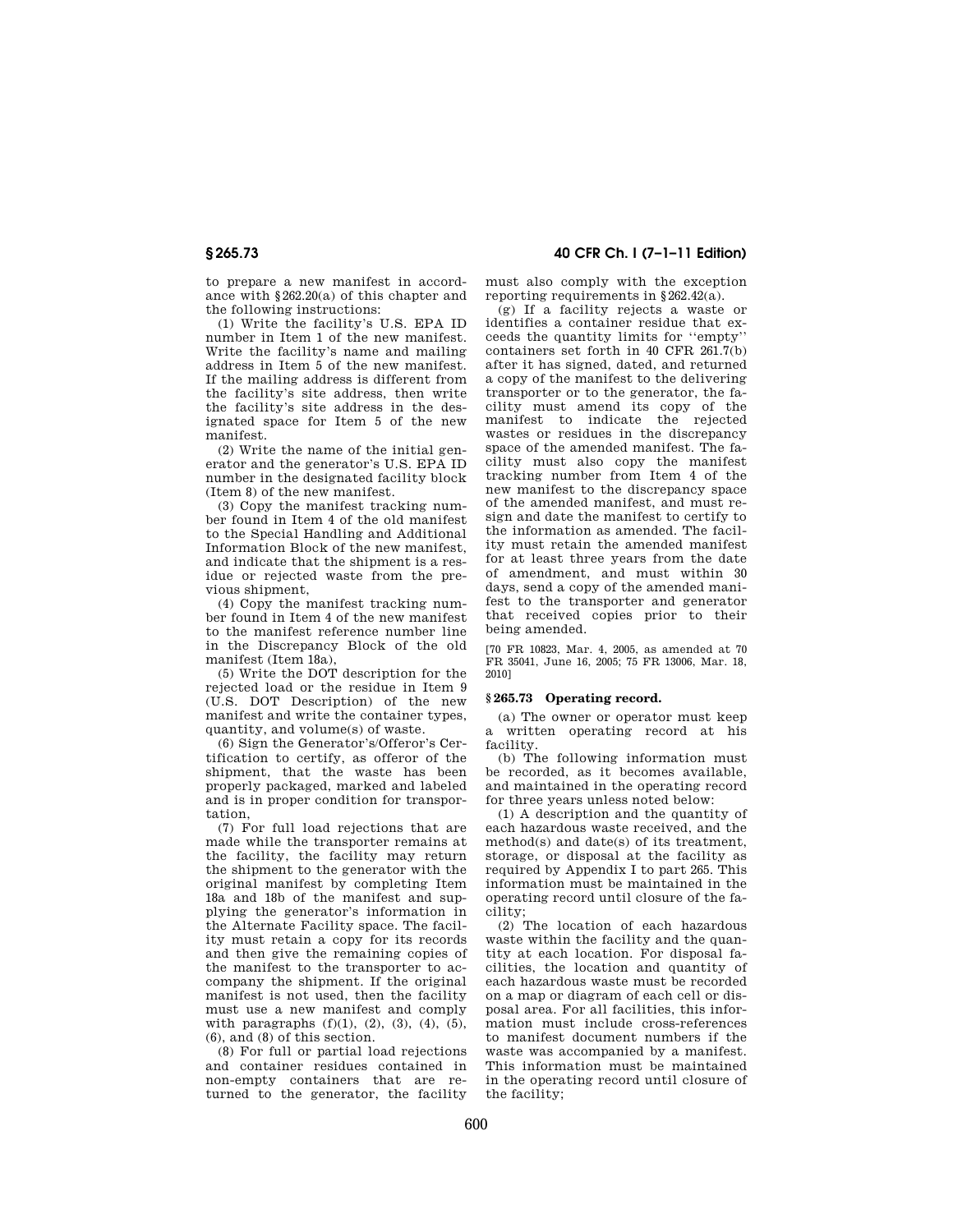[*Comment:* See §§265.119, 265.279, and 265.309 for related requirements.]

(3) Records and results of waste analysis, waste determinations, and trial tests performed as specified in §§265.13, 265.200, 265.225, 265.252, 265.273, 265.314, 265.341, 265.375, 265.402, 265.1034, 265.1063, 265.1084, 268.4(a), and 268.7 of this chapter.

(4) Summary reports and details of all incidents that require implementing the contingency plan as specified in §265.56(j);

(5) Records and results of inspections as required by §265.15(d) (except these data need be kept only three years);

(6) Monitoring, testing or analytical data, and corrective action where required by subpart F of this part and by §§265.19, 265.94, 265.191, 265.193, 265.195, 265.224, 265.226, 265.255, 265.260, 265.276, 265.278, 265.280(d)(1), 265.302, 265.304, 265.347, 265.377, 265.1034(c) through 265.1034(f), 265.1035, 265.1063(d) through 265. 265.1063(i), 265.1064, and 265.1083 through 265.1090. Maintain in the operating record for three years, except for records and results pertaining to ground-water monitoring and cleanup, and response action plans for surface impoundments, waste piles, and landfills, which must be maintained in the operating record until closure of the facility.

[*Comment:* As required by §265.94, monitoring data at disposal facilities must be kept throughout the post-closure period.]

(7) All closure cost estimates under §265.142 and, for disposal facilities, all post-closure cost estimates under §265.144 must be maintained in the operating record until closure of the facility.

(8) Records of the quantities (and date of placement) for each shipment of hazardous waste placed in land disposal units under an extension to the effective date of any land disposal restriction granted pursuant to §268.5 of this chapter, monitoring data required pursuant to a petition under §268.6 of this chapter, or a certification under §268.8 of this chapter, and the applicable notice required by a generator under §268.7(a) of this chapter. All of this information must be maintained in the operating record until closure of the facility.

(9) For an off-site treatment facility, a copy of the notice, and the certification and demonstration if applicable, required by the generator or the owner or operator under §268.7 or §268.8;

(10) For an on-site treatment facility, the information contained in the notice (except the manifest number), and the certification and demonstration if applicable, required by the generator or the owner or operator under §268.7 or §268.8;

(11) For an off-site land disposal facility, a copy of the notice, and the certification and demonstration if applicable, required by the generator or the owner or operator of a treatment facility under §268.7 or §268.8;

(12) For an on-site land disposal facility, the information contained in the notice (except the manifest number), and the certification and demonstration if applicable, required by the generator or the owner or operator of a treatment facility under §268.7 or §268.8.

(13) For an off-site storage facility, a copy of the notice, and the certification and demonstration if applicable, required by the generator or the owner or operator under §268.7 or §268.8; and

(14) For an on-site storage facility, the information contained in the notice (except the manifest number), and the certification and demonstration if applicable, required by the generator or the owner or operator of a treatment facility under §268.7 or §268.8.

(15) Monitoring, testing or analytical data, and corrective action where required by §§265.90, 265.93(d)(2), and 265.93(d)(5), and the certification as required by §265.196(f) must be maintained in the operating record until closure of the facility.

[45 FR 33232, May 19, 1980, as amended at 50 FR 4514, Jan. 31, 1985; 50 FR 18374, Apr. 30, 1985; 51 FR 40638, Nov. 7, 1986; 53 FR 31211, Aug. 17, 1988; 54 FR 26648, June 23, 1989; 55 FR 25507, June 21, 1990; 56 FR 19290, Apr. 26, 1991; 57 FR 3492, Jan. 29, 1992; 59 FR 62935, Dec. 6, 1994; 62 FR 64661, Dec. 8, 1997; 71 FR 16908, Apr. 4, 2006]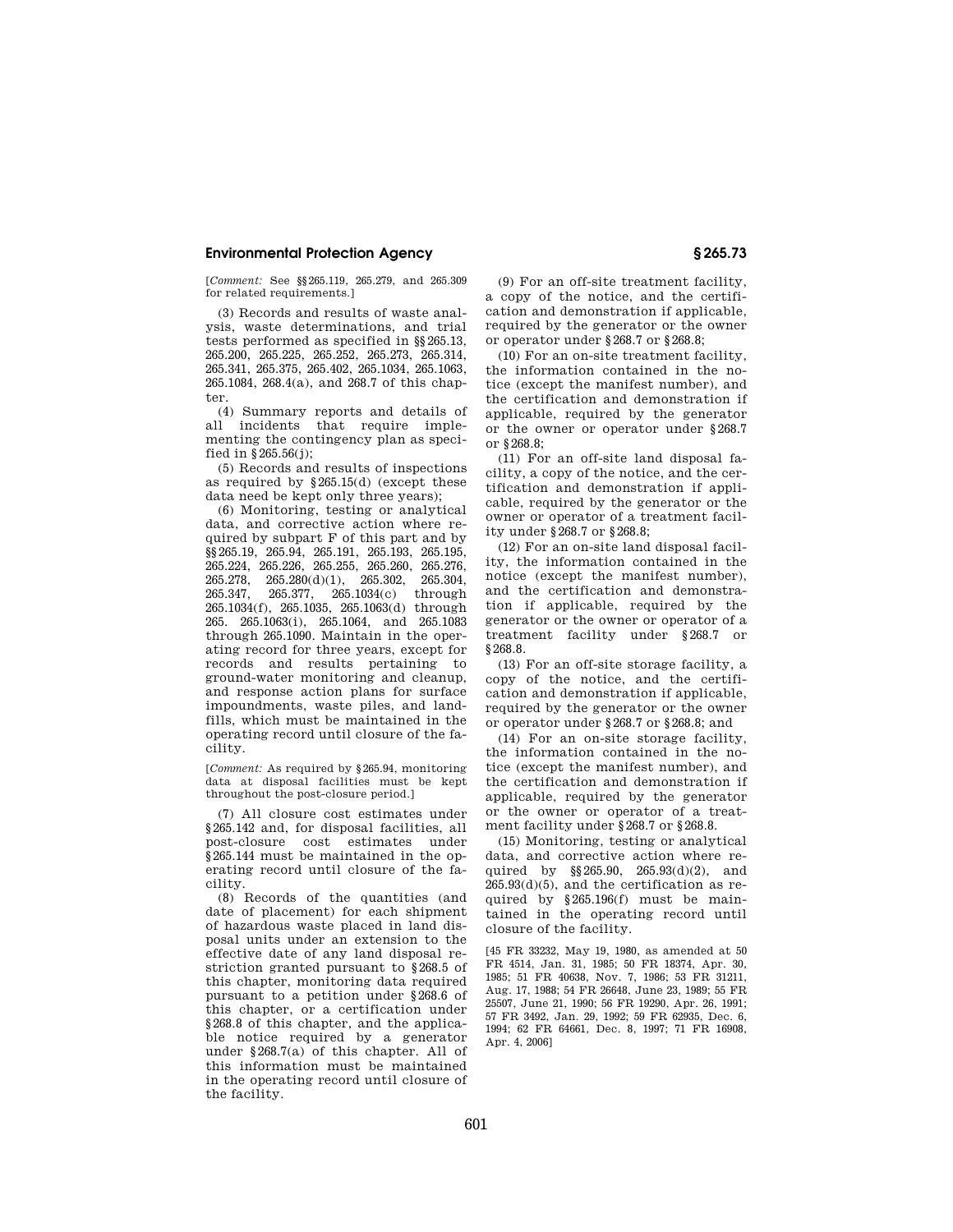# **§ 265.74 40 CFR Ch. I (7–1–11 Edition)**

#### **§ 265.74 Availability, retention, and disposition of records.**

(a) All records, including plans, required under this part must be furnished upon request, and made available at all reasonable times for inspection, by any officer, employee, or representative of EPA who is duly designated by the Administrator.

(b) The retention period for all records required under this part is extended automatically during the course of any unresolved enforcement action regarding the facility or as requested by the Administrator.

(c) A copy of records of waste disposal locations and quantities under §265.73(b)(2) must be submitted to the Regional Administrator and local land authority upon closure of the facility (see §265.119).

[45 FR 33232, May 19, 1980, as amended at 50 FR 4514, Jan. 31, 1985]

#### **§ 265.75 Biennial report.**

The owner or operator must prepare and submit a single copy of a biennial report to the Regional Administrator by March 1 of each even numbered year. The biennial report must be submitted on EPA Form 8700–13B. The report must cover facility activities during the previous calendar year and must include the following information:

(a) The EPA identification number, name, and address of the facility;

(b) The calendar year covered by the report;

(c) For off-site facilities, the EPA identification number of each hazardous waste generator from which the facility received a hazardous waste during the year; for imported shipments, the report must give the name and address of the foreign generator;

(d) A description and the quantity of each hazardous waste the facility received during the year. For off-site facilities, this information must be listed by EPA identification number of each generator;

(e) The method of treatment, storage, or disposal for each hazardous waste;

(f) Monitoring data under  $$265.94(a)(2)(ii)$  and (iii), and (b)(2), where required;

(g) The most recent closure cost estimate under §265.142, and, for disposal facilities, the most recent post-closure cost estimate under §265.144; and

(h) For generators who treat, store, or dispose of hazardous waste on-site, a description of the efforts undertaken during the year to reduce the volume and toxicity of waste generated.

(i) For generators who treat, store, or dispose of hazardous waste on-site, a description of the changes in volume and toxicity of waste actually achieved during the year in comparison to previous years to the extent such information is available for the years prior to 1984.

(j) The certification signed by the owner or operator of the facility or his authorized representative.

[45 FR 33232, May 19, 1980, as amended at 48 FR 3982, Jan. 28, 1983; 50 FR 4514, Jan. 31, 1985; 51 FR 28556, Aug. 8, 1986]

#### **§ 265.76 Unmanifested waste report.**

(a) If a facility accepts for treatment, storage, or disposal any hazardous waste from an off-site source without an accompanying manifest, or without an accompanying shipping paper as described by §263.20(e) of this chapter, and if the waste is not excluded from the manifest requirement by this chapter, then the owner or operator must prepare and submit a letter to the Regional Administrator within fifteen days after receiving the waste. The unmanifested waste report must contain the following information:

(1) The EPA identification number, name and address of the facility;

(2) The date the facility received the waste;

(3) The EPA identification number, name and address of the generator and the transporter, if available;

(4) A description and the quantity of each unmanifested hazardous waste the facility received;

(5) The method of treatment, storage, or disposal for each hazardous waste;

(6) The certification signed by the owner or operator of the facility or his authorized representative; and

(7) A brief explanation of why the waste was unmanifested, if known. (b) [Reserved]

[70 FR 10824, Mar. 4, 2005]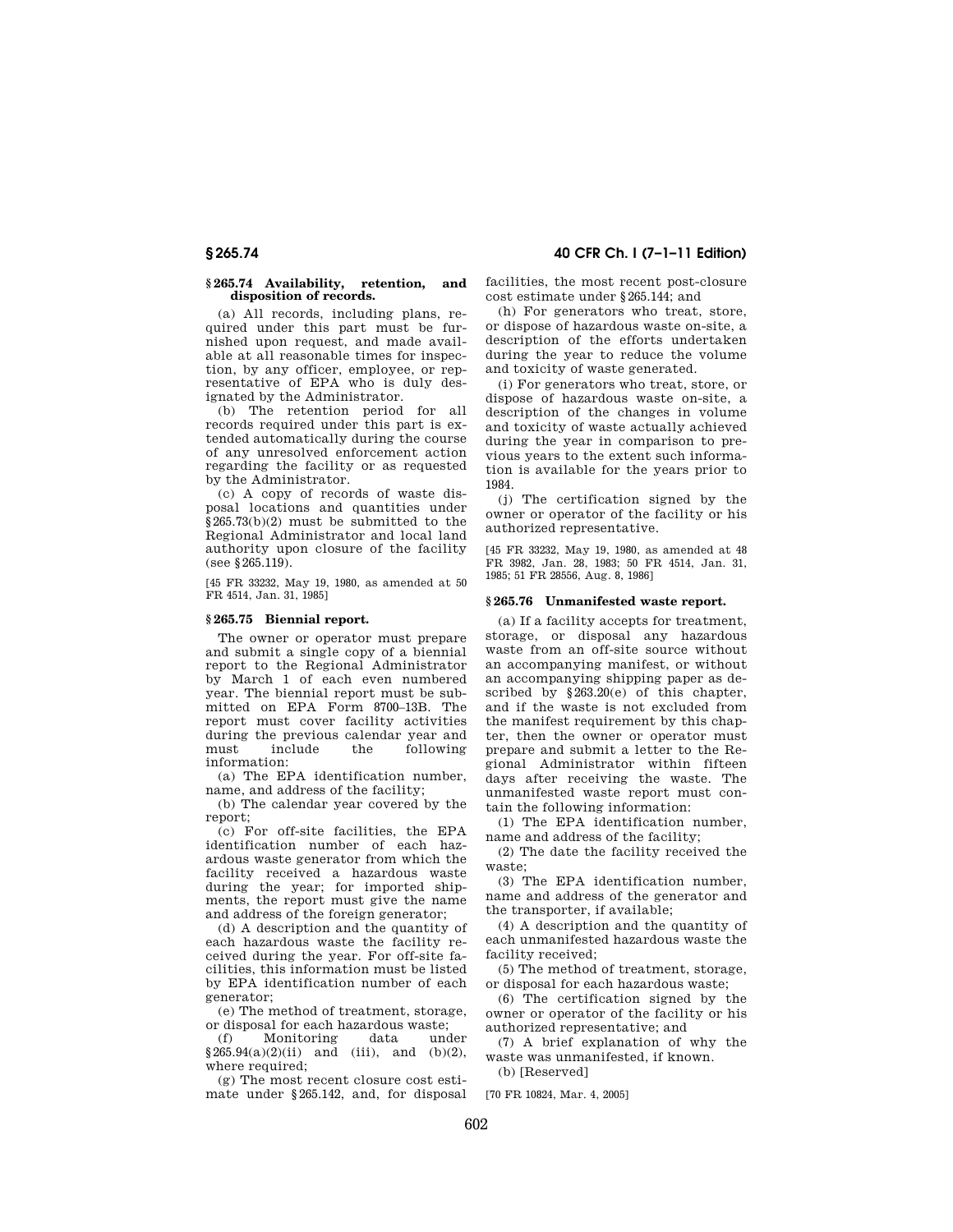# **§ 265.77 Additional reports.**

In addition to submitting the biennial report and unmanifested waste reports described in §§265.75 and 265.76, the owner or operator must also report to the Regional Administrator:

(a) Releases, fires, and explosions as specified in  $§265.56(j);$ 

(b) Ground-water contamination and monitoring data as specified in §§265.93 and 265.94; and

(c) Facility closure as specified in §265.115.

(d) As otherwise required by Subparts AA, BB, and CC of this part.

[45 FR 33232, May 19, 1980, as amended at 48 FR 3982, Jan. 28, 1983; 55 FR 25507, June 21, 1990; 59 FR 62935, Dec. 6, 1994]

# **Subpart F—Ground-Water Monitoring**

## **§ 265.90 Applicability.**

(a) Within one year after the effective date of these regulations, the owner or operator of a surface impoundment, landfill, or land treatment facility which is used to manage hazardous waste must implement a ground-water monitoring program capable of determining the facility's impact on the quality of ground water in the uppermost aquifer underlying the facility, except as §265.1 and paragraph (c) of this section provide otherwise.

(b) Except as paragraphs (c) and (d) of this section provide otherwise, the owner or operator must install, operate, and maintain a ground-water monitoring system which meets the requirements of §265.91, and must comply with §§265.92 through 265.94. This<br>ground-water monitoring program monitoring program must be carried out during the active life of the facility, and for disposal facilities, during the post-closure care period as well.

(c) All or part of the ground-water monitoring requirements of this subpart may be waived if the owner or operator can demonstrate that there is a low potential for migration of hazardous waste or hazardous waste constituents from the facility via the uppermost aquifer to water supply wells (domestic, industrial, or agricultural) or to surface water. This demonstration must be in writing, and must be

kept at the facility. This demonstration must be certified by a qualified geologist or geotechnical engineer and must establish the following:

(1) The potential for migration of hazardous waste or hazardous waste constituents from the facility to the uppermost aquifer, by an evaluation of:

(i) A water balance of precipitation, evapotranspiration, runoff, and infiltration; and

(ii) Unsaturated zone characteristics (i.e., geologic materials, physical properties, and depth to ground water); and

(2) The potential for hazardous waste or hazardous waste constituents which enter the uppermost aquifer to migrate to a water supply well or surface water, by an evaluation of:

(i) Saturated zone characteristics (i.e., geologic materials, physical properties, and rate of ground-water flow); and

(ii) The proximity of the facility to water supply wells or surface water.

(d) If an owner or operator assumes (or knows) that ground-water monitoring of indicator parameters in accordance with §§265.91 and 265.92 would show statistically significant increases (or decreases in the case of pH) when evaluated under §265.93(b), he may install, operate, and maintain an alternate ground-water monitoring system (other than the one described in §§265.91 and 265.92). If the owner or operator decides to use an alternate ground-water monitoring system he must:

(1) Within one year after the effective date of these regulations, develop a specific plan, certified by a qualified geologist or geotechnical engineer, which satisfies the requirements of §265.93(d)(3), for an alternate groundwater monitoring system. This plan is to be placed in the facility's operating record and maintained until closure of the facility.

(2) Not later than one year after the effective date of these regulations, initiate the determinations specified in §265.93(d)(4);

(3) Prepare a report in accordance with  $§265.93(d)(5)$  and place it in the facility's operating record and maintain until closure of the facility.

(4) Continue to make the determinations specified in §265.93(d)(4) on a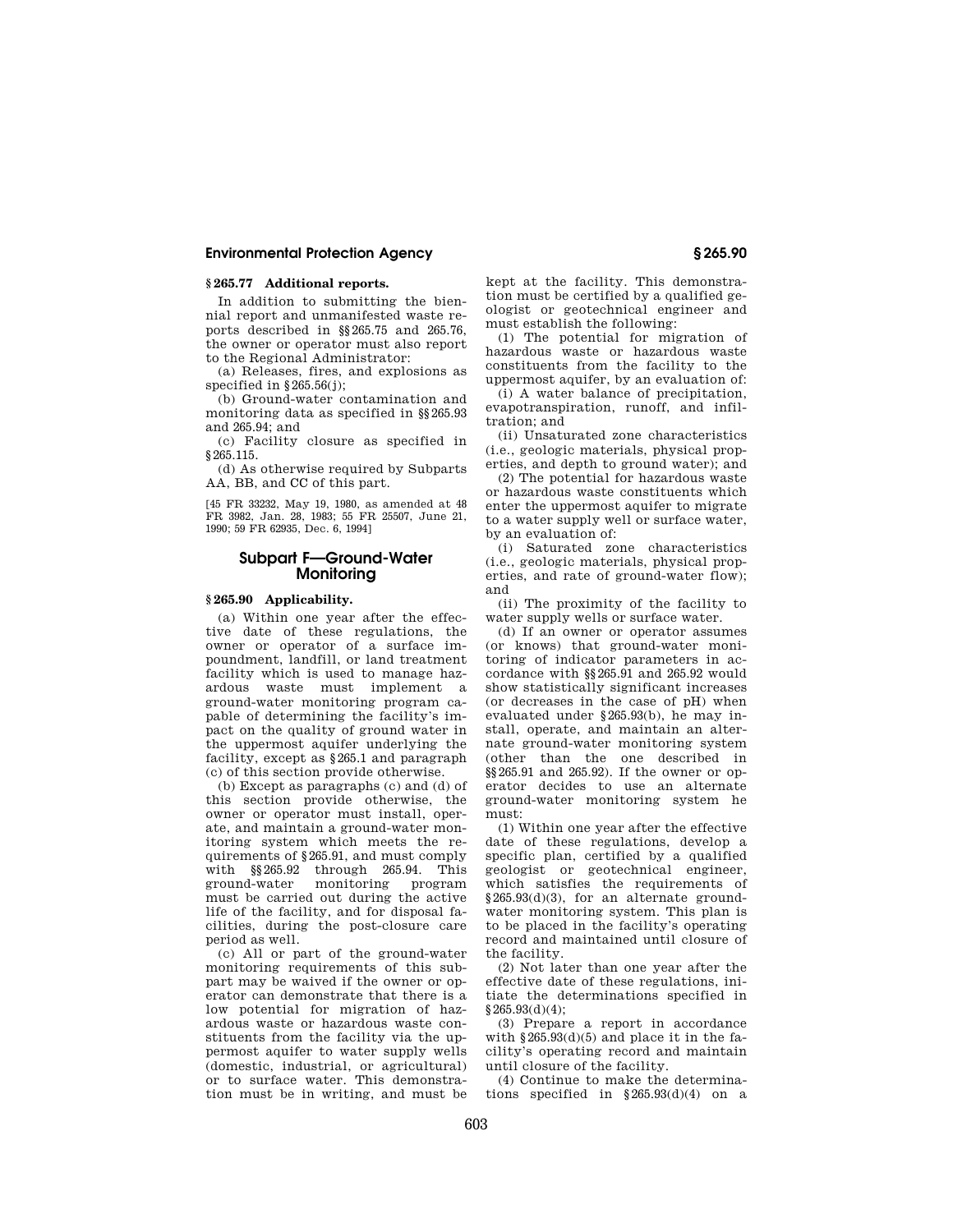quarterly basis until final closure of the facility; and

(5) Comply with the recordkeeping and reporting requirements in §265.94(b).

(e) The ground-water monitoring requirements of this subpart may be waived with respect to any surface impoundment that (1) Is used to neutralize wastes which are hazardous solely because they exhibit the corrosivity characteristic under §261.22 of this chapter or are listed as hazardous wastes in subpart D of part 261 of this chapter only for this reason, and (2) contains no other hazardous wastes, if the owner or operator can demonstrate that there is no potential for migration of hazardous wastes from the impoundment. The demonstration must establish, based upon consideration of the characteristics of the wastes and the impoundment, that the corrosive wastes will be neutralized to the extent that they no longer meet the corrosivity characteristic before they can migrate out of the impoundment. The demonstration must be in writing and must be certified by a qualified professional.

(f) The Regional Administrator may replace all or part of the requirements of this subpart applying to a regulated unit (as defined in 40 CFR 264.90), with alternative requirements developed for groundwater monitoring set out in an approved closure or post-closure plan or in an enforceable document (as defined in 40 CFR  $270.1(c)(7)$ , where the Regional Administrator determines that:

(1) A regulated unit is situated among solid waste management units (or areas of concern), a release has occurred, and both the regulated unit and one or more solid waste management unit(s) (or areas of concern) are likely to have contributed to the release; and

(2) It is not necessary to apply the requirements of this subpart because the alternative requirements will protect human health and the environment. The alternative standards for the regulated unit must meet the requirements of 40 CFR 264.101(a).

[45 FR 33232, May 19, 1980, as amended at 47 FR 1255, Jan. 11, 1982; 50 FR 4514, Jan. 31, 1985; 63 FR 56734, Oct. 22, 1998; 71 FR 16909, Apr. 4, 2006; 71 FR 40274, July 14, 2006]

# **§ 265.91 40 CFR Ch. I (7–1–11 Edition)**

#### **§ 265.91 Ground-water monitoring system.**

(a) A ground-water monitoring system must be capable of yielding ground-water samples for analysis and must consist of:

(1) Monitoring wells (at least one) installed hydraulically upgradient (i.e., in the direction of increasing static head) from the limit of the waste management area. Their number, locations, and depths must be sufficient to yield ground-water samples that are:

(i) Representative of background ground-water quality in the uppermost aquifer near the facility; and

(ii) Not affected by the facility; and

(2) Monitoring wells (at least three) installed hydraulically downgradient (i.e., in the direction of decreasing static head) at the limit of the waste management area. Their number, locations, and depths must ensure that they immediately detect any statistically significant amounts of hazardous waste or hazardous waste constituents that migrate from the waste management area to the uppermost aquifer.

(3) The facility owner or operator may demonstrate that an alternate hydraulically downgradient monitoring well location will meet the criteria outlined below. The demonstration must be in writing and kept at the facility. The demonstration must be certified by a qualified ground-water scientist and establish that:

(i) An existing physical obstacle prevents monitoring well installation at the hydraulically downgradient limit of the waste management area; and<br>(ii) The selected alternate

selected downgradient location is as close to the limit of the waste management area as practical; and

(iii) The location ensures detection that, given the alternate location, is as early as possible of any statistically significant amounts of hazardous waste or hazardous waste constituents that migrate from the waste management area to the uppermost aquifer.

(iv) Lateral expansion, new, or replacement units are not eligible for an alternate downgradient location under this paragraph.

(b) Separate monitoring systems for each waste management component of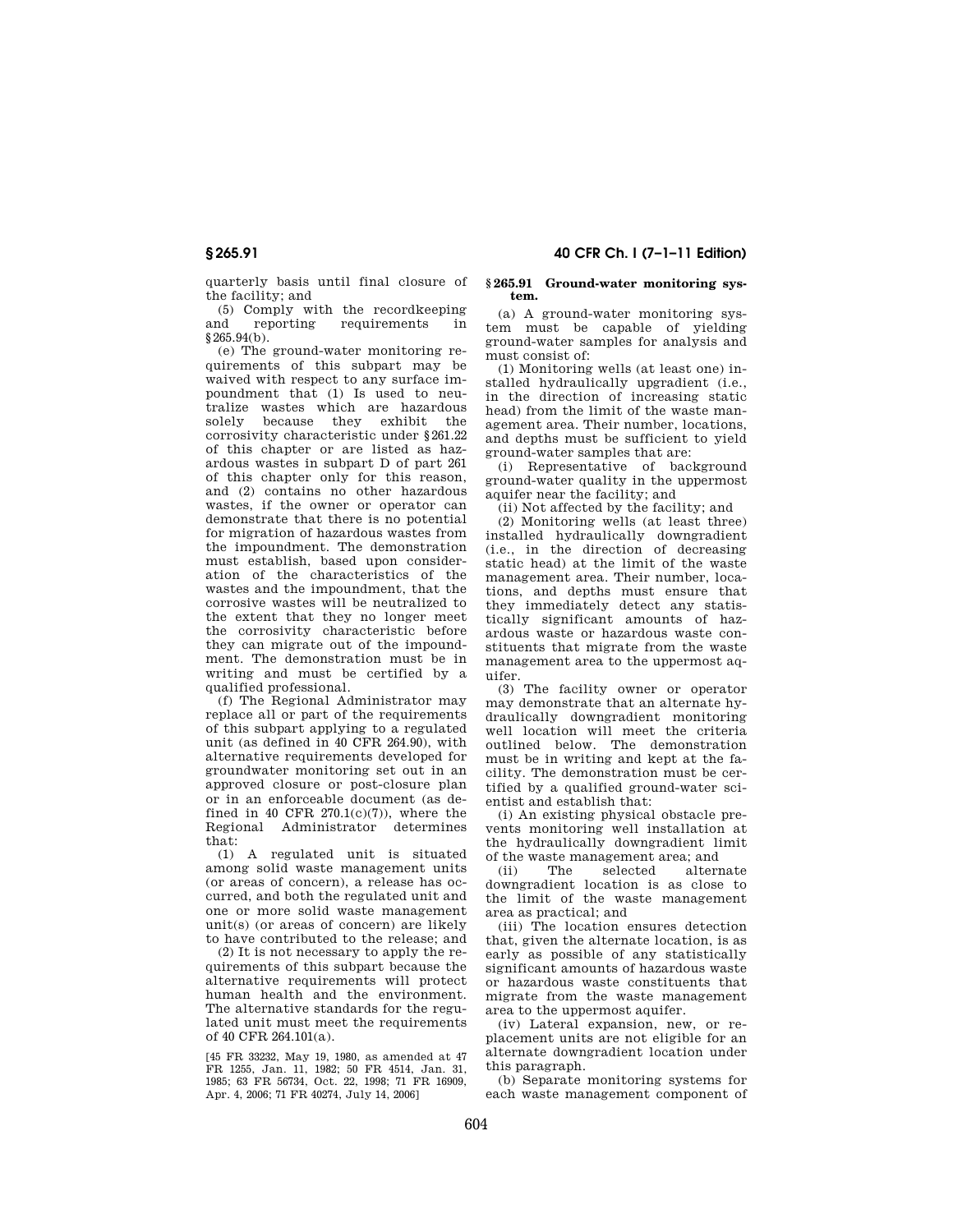a facility are not required provided that provisions for sampling upgradient and downgradient water quality will detect any discharge from the waste management area.

(1) In the case of a facility consisting of only one surface impoundment, landfill, or land treatment area, the waste management area is described by the waste boundary (perimeter).

(2) In the case of a facility consisting of more than one surface impoundment, landfill, or land treatment area, the waste management area is described by an imaginary boundary line which circumscribes the several waste management components.

(c) All monitoring wells must be cased in a manner that maintains the integrity of the monitoring well bore hole. This casing must be screened or perforated, and packed with gravel or sand where necessary, to enable sample collection at depths where appropriate aquifer flow zones exist. The annular space (i.e., the space between the bore hole and well casing) above the sampling depth must be sealed with a suitable material (e.g., cement grout or bentonite slurry) to prevent contamination of samples and the ground water.

[45 FR 33232, May 19, 1980, as amended at 50 FR 4514, Jan. 31, 1985; 56 FR 66369, Dec. 23, 1991]

### **§ 265.92 Sampling and analysis.**

(a) The owner or operator must obtain and analyze samples from the installed ground-water monitoring system. The owner or operator must develop and follow a ground-water sampling and analysis plan. He must keep this plan at the facility. The plan must include procedures and techniques for:

(1) Sample collection;

(2) Sample preservation and shipment;

(3) Analytical procedures; and

(4) Chain of custody control.

[*Comment:* See ''Procedures Manual For Ground-water Monitoring At Solid Waste Disposal Facilities,'' EPA–530/SW–611, August 1977 and ''Methods for Chemical Analysis of Water and Wastes,'' EPA–600/4–79–020, March 1979 for discussions of sampling and analysis procedures.]

(b) The owner or operator must determine the concentration or value of

the following parameters in groundwater samples in accordance with paragraphs (c) and (d) of this section:

(1) Parameters characterizing the suitability of the ground water as a drinking water supply, as specified in appendix III.

(2) Parameters establishing groundwater quality:

- (i) Chloride
- (ii) Iron
- (iii) Manganese
- (iv) Phenols
- (v) Sodium
- (vi) Sulfate

[*Comment:* These parameters are to be used as a basis for comparison in the event a ground-water quality assessment is required under  $§265.93(d).$ ]

(3) Parameters used as indicators of ground-water contamination:

(i) pH

- (ii) Specific Conductance
- (iii) Total Organic Carbon

(iv) Total Organic Halogen

(c)(1) For all monitoring wells, the owner or operator must establish initial background concentrations or values of all parameters specified in paragraph (b) of this section. He must do this quarterly for one year.

(2) For each of the indicator parameters specified in paragraph (b)(3) of this section, at least four replicate measurements must be obtained for each sample and the initial background arithmetic mean and variance must be determined by pooling the replicate measurements for the respective parameter concentrations or values in samples obtained from upgradient wells during the first year.

(d) After the first year, all monitoring wells must be sampled and the samples analyzed with the following frequencies:

(1) Samples collected to establish ground-water quality must be obtained and analyzed for the parameters specified in paragraph (b)(2) of this section at least annually.

(2) Samples collected to indicate ground-water contamination must be obtained and analyzed for the parameters specified in paragraph (b)(3) of this section at least semi-annually.

(e) Elevation of the ground-water surface at each monitoring well must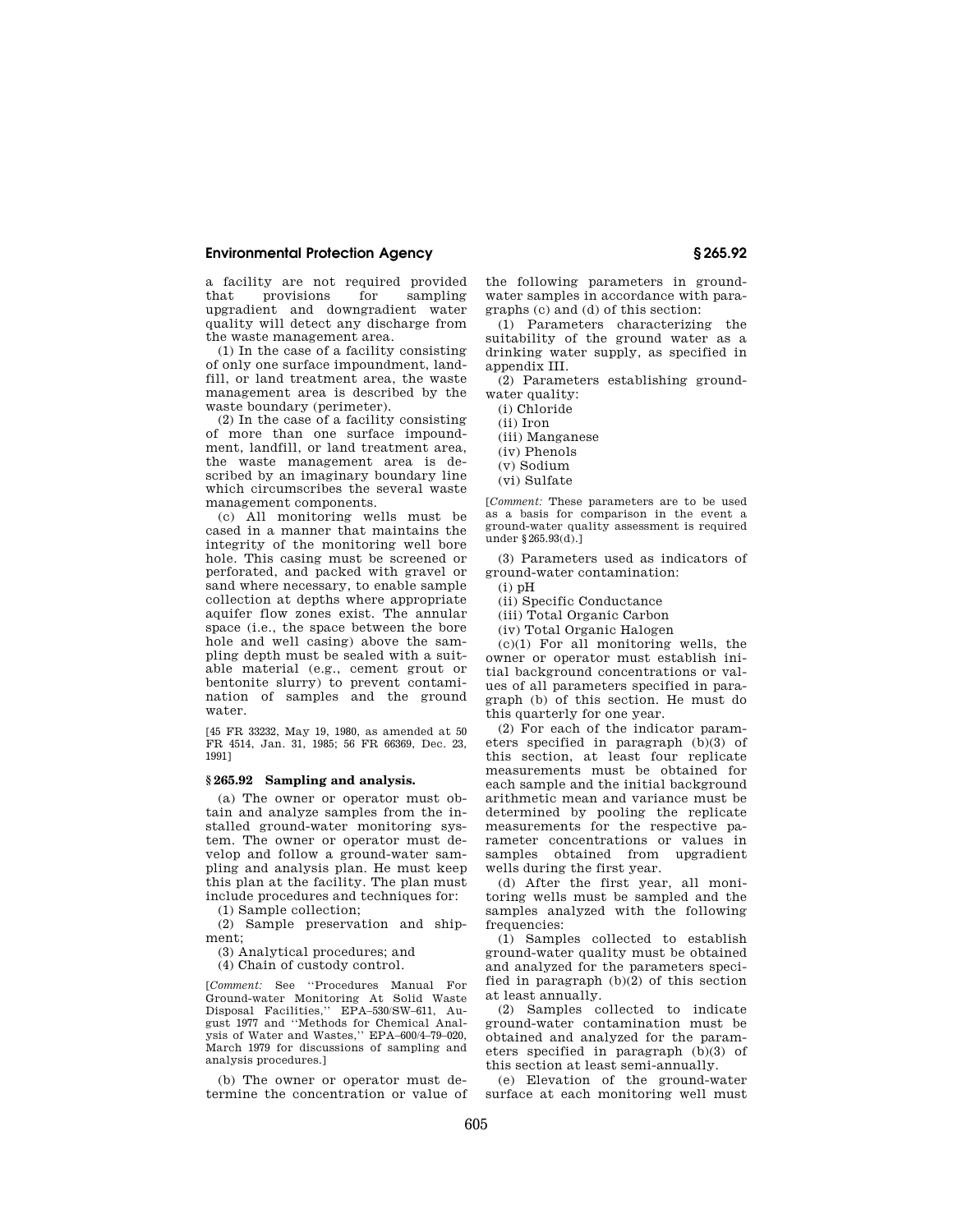be determined each time a sample is obtained.

[45 FR 33232, May 19, 1980, as amended at 50 FR 4514, Jan. 31, 1985]

### **§ 265.93 Preparation, evaluation, and response.**

(a) Within one year after the effective date of these regulations, the owner or operator must prepare an *outline* of a ground-water quality assessment program. The outline must describe a more comprehensive groundwater monitoring program (than that described in §§265.91 and 265.92) capable of determining:

(1) Whether hazardous waste or hazardous waste constituents have entered the ground water;

(2) The rate and extent of migration of hazardous waste or hazardous waste constituents in the ground water; and

(3) The concentrations of hazardous waste or hazardous waste constituents in the ground water.

(b) For each indicator parameter specified in §265.92(b)(3), the owner or operator must calculate the arithmetic mean and variance, based on at least four replicate measurements on each sample, for each well monitored in accordance with  $§265.92(d)(2)$ , and compare these results with its initial background arithmetic mean. The comparison must consider individually each of the wells in the monitoring system, and must use the Student's t-test at the 0.01 level of significance (see appendix IV) to determine statistically significant increases (and decreases, in the case of pH) over initial background.

(c)(1) If the comparisons for the *upgradient* wells made under paragraph (b) of this section show a significant increase (or pH decrease), the owner or operator must submit this information in accordance with  $§265.94(a)(2)(ii)$ .

(2) If the comparisons for *downgradient* wells made under paragraph (b) of this section show a significant increase (or pH decrease), the owner or operator must then immediately obtain additional ground-water samples from those downgradient wells where a significant difference was detected, split the samples in two, and obtain analyses of all additional samples to determine whether the signifi-

# **§ 265.93 40 CFR Ch. I (7–1–11 Edition)**

cant difference was a result of laboratory error.

 $(d)(1)$  If the analyses performed under paragraph (c)(2) of this section confirm the significant increase (or pH decrease), the owner or operator must provide written notice to the Regional Administrator—within seven days of the date of such confirmation—that the facility may be affecting groundwater quality.

(2) Within 15 days after the notification under paragraph (d)(1) of this section, the owner or operator must develop a specific plan, based on the outline required under paragraph (a) of this section and certified by a qualified geologist or geotechnical engineer, for a ground-water quality assessment at the facility. This plan must be placed in the facility operating record and be maintained until closure of the facility.

(3) The plan to be submitted under  $§265.90(d)(1)$  or paragraph (d)(2) of this section must specify:

(i) The number, location, and depth of wells;

(ii) Sampling and analytical methods for those hazardous wastes or hazardous waste constituents in the facility;

(iii) Evaluation procedures, including any use of previously-gathered groundwater quality information; and

(iv) A schedule of implementation.

(4) The owner or operator must implement the ground-water quality assessment plan which satisfies the requirements of paragraph (d)(3) of this section, and, at a minimum, determine:

(i) The rate and extent of migration of the hazardous waste or hazardous waste constituents in the ground water; and

(ii) The concentrations of the hazardous waste or hazardous waste constituents in the ground water.

(5) The owner or operator must make his first determination under paragraph (d)(4) of this section, as soon as technically feasible, and prepare a report containing an assessment of ground-water quality. This report must be placed in the facility operating record and be maintained until closure of the facility.

(6) If the owner or operator determines, based on the results of the first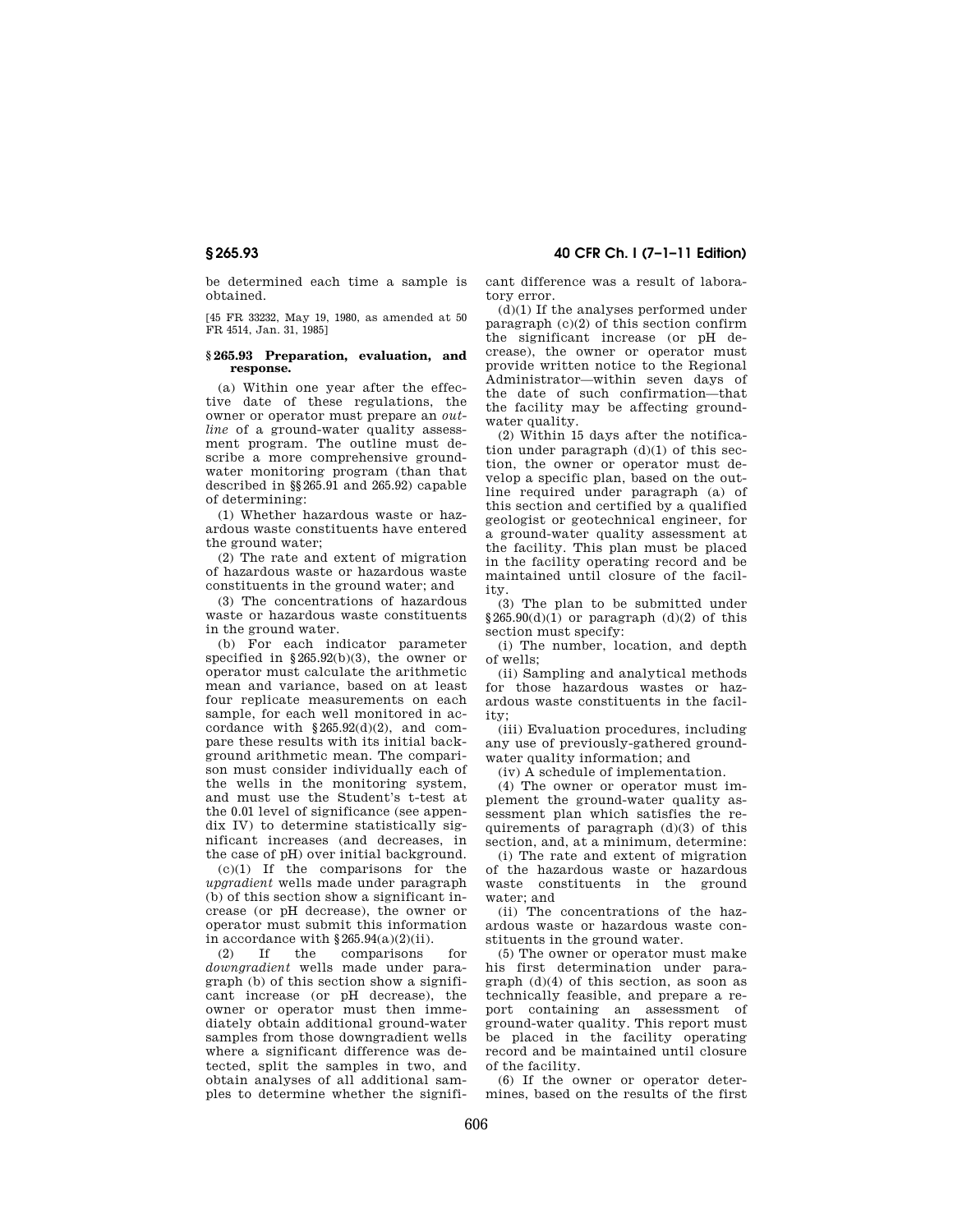determination under paragraph (d)(4) of this section, that no hazardous waste or hazardous waste constituents from the facility have entered the ground water, then he may reinstate the indicator evaluation program described in §265.92 and paragraph (b) of this section. If the owner or operator reinstates the indicator evaluation program, he must so notify the Regional Administrator in the report submitted under paragraph (d)(5) of this section.

(7) If the owner or operator determines, based on the first determination under paragraph (d)(4) of this section, that hazardous waste or hazardous waste constituents from the facility have entered the ground water, then he:

(i) Must continue to make the determinations required under paragraph (d)(4) of this section on a quarterly basis until final closure of the facility, if the ground-water quality assessment plan was implemented prior to final closure of the facility; or

(ii) May cease to make the determinations required under paragraph  $(d)(4)$  of this section, if the groundwater quality assessment plan was implemented during the post-closure care period.

(e) Notwithstanding any other provision of this subpart, any ground-water quality assessment to satisfy the requirements of §265.93(d)(4) which is initiated prior to final closure of the facility must be completed and reported in accordance with  $\S 265.93(d)(5)$ .

(f) Unless the ground water is monitored to satisfy the requirements of §265.93(d)(4), at least annually the owner or operator must evaluate the data on ground-water surface elevations obtained under §265.92(e) to determine whether the requirements under §265.91(a) for locating the monitoring wells continues to be satisfied. If the evaluation shows that  $\S 265.91(a)$ is no longer satisfied, the owner or operator must immediately modify the number, location, or depth of the monitoring wells to bring the ground-water monitoring system into compliance with this requirement.

[45 FR 33232, May 19, 1980, as amended at 50 FR 4514, Jan. 31, 1985; 71 FR 16909, Apr. 4, 2006]

# **§ 265.94 Recordkeeping and reporting.**

(a) Unless the ground water is monitored to satisfy the requirements of §265.93(d)(4), the owner or operator must:

(1) Keep records of the analyses required in §265.92(c) and (d), the associated ground-water surface elevations required in §265.92(e), and the evaluations required in §265.93(b) throughout the active life of the facility, and, for disposal facilities, throughout the postclosure care period as well; and

(2) Report the following ground-water monitoring information to the Regional Administrator:

(i) During the first year when initial background concentrations are being established for the facility: concentrations or values of the parameters listed in §265.92(b)(1) for each ground-water monitoring well within 15 days after completing each quarterly analysis. The owner or operator must separately identify for each monitoring well any parameters whose concentration or value has been found to exceed the maximum contaminant levels listed in appendix III.

(ii) Annually: Concentrations or values of the parameters listed in §265.92(b)(3) for each ground-water monitoring well, along with the required evaluations for these parameters under §265.93(b). The owner or operator must separately identify any significant differences from initial background found in the upgradient wells, in accordance with  $$265.93(c)(1)$ . During the active life of the facility, this information must be submitted no later than March 1 following each calendar year.

(iii) No later than March 1 following each calendar year: Results of the evaluations of ground-water surface elevations under §265.93(f), and a description of the response to that evaluation, where applicable.

(b) If the ground water is monitored to satisfy the requirements of §265.93(d)(4), the owner or operator must:

(1) Keep records of the analyses and evaluations specified in the plan, which satisfies the requirements of §265.93(d)(3), throughout the active life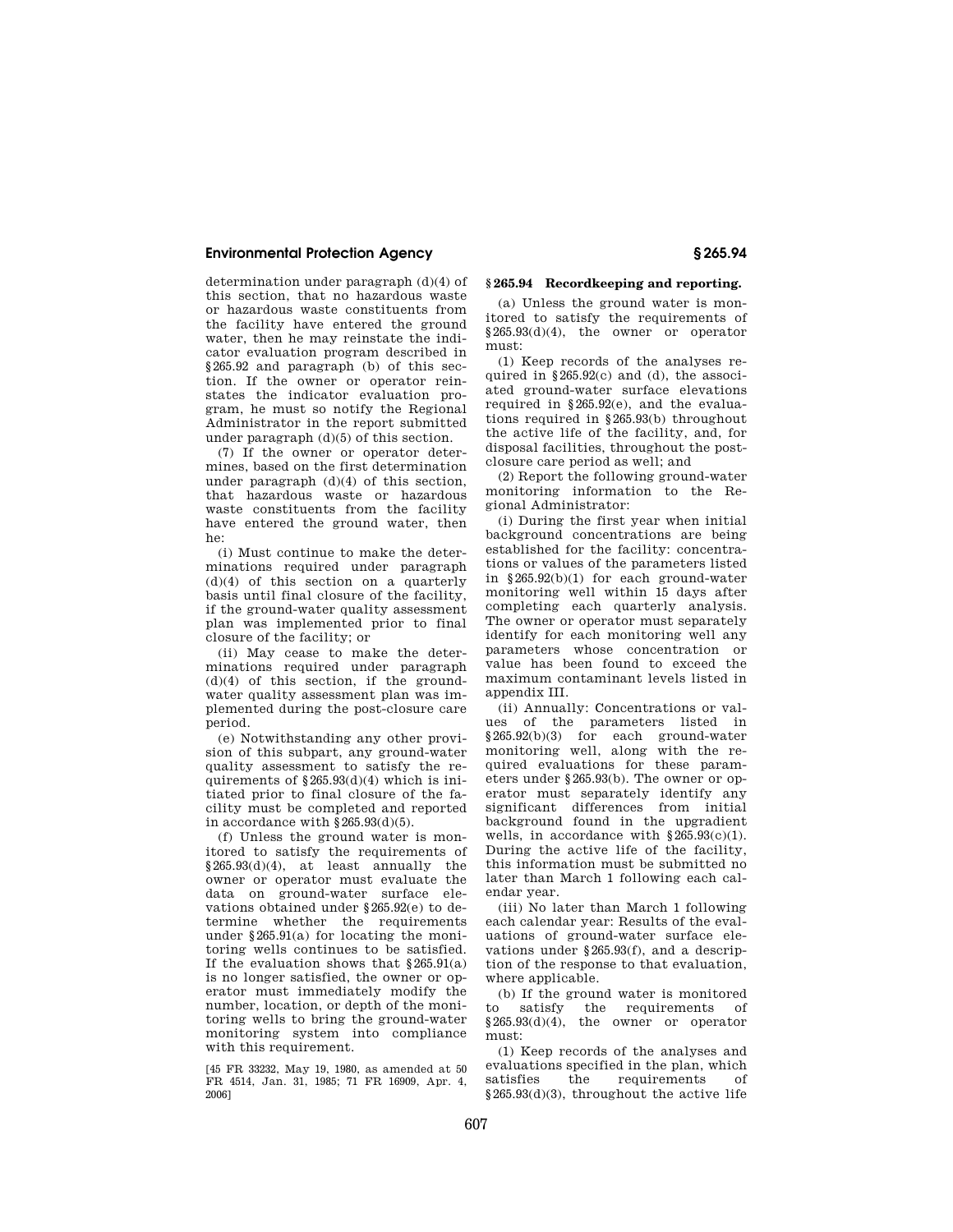of the facility, and, for disposal facilities, throughout the post-closure care period as well; and

(2) Annually, until final closure of the facility, submit to the Regional Administrator a report containing the results of his or her ground-water quality assessment program which includes, but is not limited to, the calculated (or measured) rate of migration of hazardous waste or hazardous waste constituents in the ground water during the reporting period. This information must be submitted no later than March 1 following each calendar year.

[45 FR 33232, May 19, 1980, as amended at 48 FR 3982, Jan. 28, 1983; 50 FR 4514, Jan. 31, 1985]

# **Subpart G—Closure and Post-Closure**

SOURCE: 51 FR 16451, May 2, 1986, unless otherwise noted.

## **§ 265.110 Applicability.**

Except as §265.1 provides otherwise:

(a) Sections 265.111 through 265.115 (which concern closure) apply to the owners and operators of all hazardous waste management facilities; and

(b) Sections 265.116 through 265.120 (which concern post-closure care) apply to the owners and operators of:

(1) All hazardous waste disposal facilities;

(2) Waste piles and surface impoundments for which the owner or operator intends to remove the wastes at closure to the extent that these sections are made applicable to such facilities in §265.228 or §265.258;

(3) Tank systems that are required under §265.197 to meet requirements for landfills; and

(4) Containment buildings that are required under §265.1102 to meet the requirement for landfills.

(c) Section 265.121 applies to owners and operators of units that are subject to the requirements of 40 CFR 270.1(c)(7) and are regulated under an enforceable document (as defined in 40 CFR 270.1(c)(7)).

(d) The Regional Administrator may replace all or part of the requirements of this subpart (and the unit-specific

# **§ 265.110 40 CFR Ch. I (7–1–11 Edition)**

standards in §265.111(c)) applying to a regulated unit (as defined in 40 CFR 264.90), with alternative requirements for closure set out in an approved closure or post-closure plan, or in an enforceable document (as defined in 40 CFR  $270.1(c)(7)$ , where the Regional Administrator determines that:

(1) A regulated unit is situated among solid waste management units (or areas of concern), a release has occurred, and both the regulated unit and one or more solid waste management unit(s) (or areas of concern) are likely to have contributed to the release, and

(2) It is not necessary to apply the closure requirements of this subpart (and/or those referenced herein) because the alternative requirements will protect human health and the environment, and will satisfy the closure performance standard of §265.111 (a) and (b).

[51 FR 16451, May 2, 1986, as amended at 51 FR 25479, July 14, 1986; 53 FR 34086, Sept. 2, 1988; 57 FR 37267, Aug. 18, 1992; 63 FR 56734, Oct. 22, 1998; 71 FR 40274, July 14, 2006]

#### **§ 265.111 Closure performance standard.**

The owner or operator must close the facility in a manner that:

(a) Minimizes the need for further maintenance, and

(b) Controls, minimizes or eliminates, to the extent necessary to protect human health and the environment, post-closure escape of hazardous waste, hazardous constituents, leachate, contaminated run-off, or hazardous waste decomposition products to the ground or surface waters or to the atmosphere, and

(c) Complies with the closure requirements of this subpart, including, but not limited to, the requirements of §§265.197, 265.228, 265.258, 265.280, 265.310, 265.351, 265.381, 265.404, and 265.1102.

[51 FR 16451, May 2, 1986, as amended at 57 FR 37267, Aug. 18, 1992; 71 FR 40275, July 14, 2006]

## **§ 265.112 Closure plan; amendment of plan.**

(a) *Written plan.* By May 19, 1981, or by six months after the effective date of the rule that first subjects a facility to provisions of this section, the owner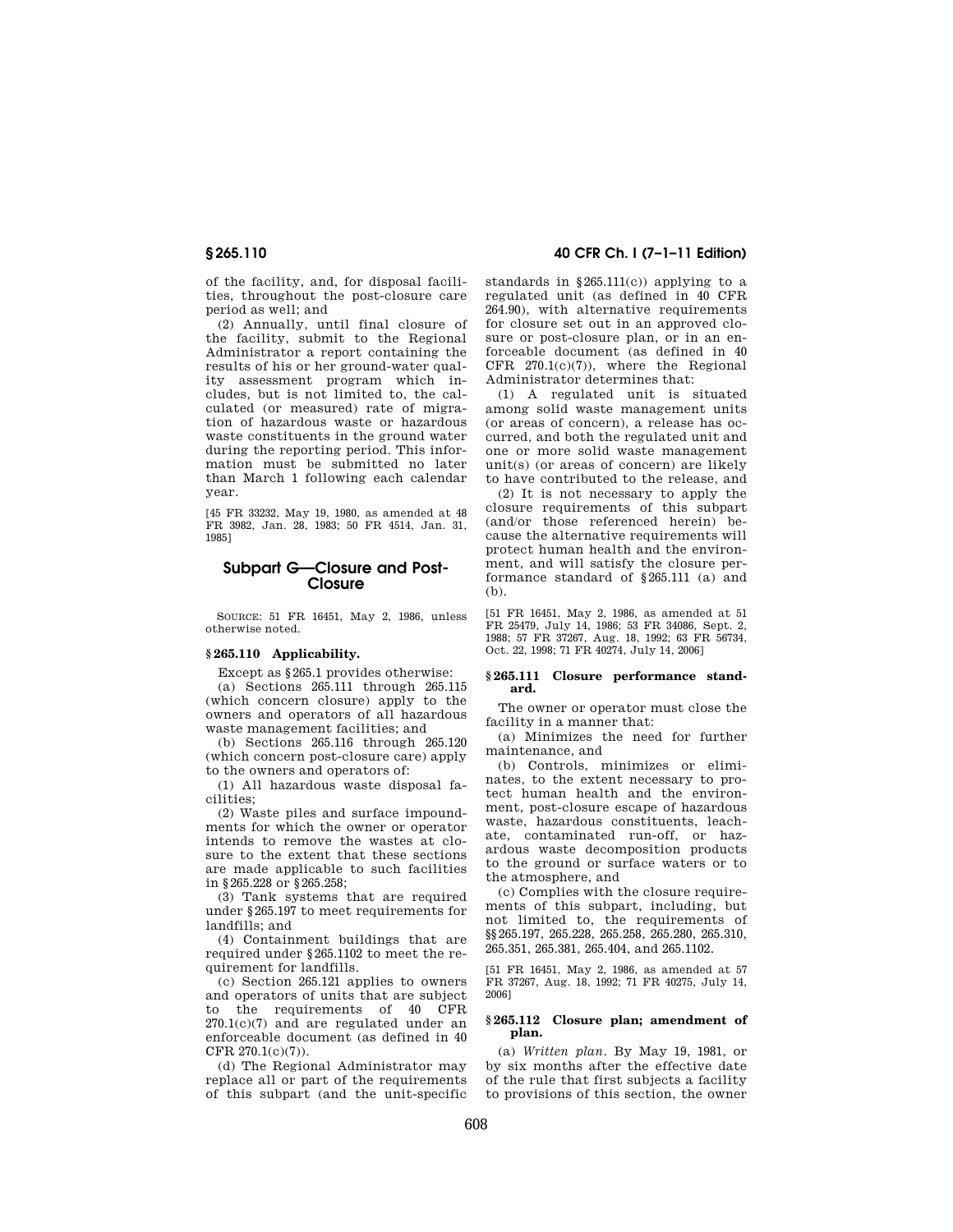or operator of a hazardous waste management facility must have a written closure plan. Until final closure is completed and certified in accordance with §265.115, a copy of the most current plan must be furnished to the Regional Administrator upon request, including request by mail. In addition, for facilities without approved plans, it must also be provided during site inspections, on the day of inspection, to any officer, employee, or representative of the Agency who is duly designated by the Administrator.

(b) *Content of plan.* The plan must identify steps necessary to perform partial and/or final closure of the facility at any point during its active life. The closure plan must include, at least:

(1) A description of how each hazardous waste management unit at the facility will be closed in accordance with §265.111; and

(2) A description of how final closure of the facility will be conducted in accordance with §265.111. The description must identify the maximum extent of the operation which will be unclosed during the active life of the facility; and

(3) An estimate of the maximum inventory of hazardous wastes ever onsite over the active life of the facility and a detailed description of the methods to be used during partial and final closure, including, but not limited to methods for removing, transporting, treating, storing or disposing of all hazardous waste, identification of and the type(s) of off-site hazardous waste management unit(s) to be used, if applicable; and

(4) A detailed description of the steps needed to remove or decontaminate all hazardous waste residues and contaminated containment system components, equipment, structures, and soils during partial and final closure including, but not limited to, procedures for cleaning equipment and removing contaminated soils, methods for sampling and testing surrounding soils, and criteria for determining the extent of decontamination necessary to satisfy the closure performance standard; and

(5) A detailed description of other activities necessary during the partial and final closure periods to ensure that all partial closures and final closure satisfy the closure performance standards, including, but not limited to, ground-water monitoring, leachate collection, and run-on and run-off control; and

(6) A schedule for closure of each hazardous waste management unit and for final closure of the facility. The schedule must include, at a minimum, the total time required to close each hazardous waste management unit and the time required for intervening closure activities which will allow tracking of the progress of partial and final closure. (For example, in the case of a landfill unit, estimates of the time required to treat or dispose of all hazardous waste inventory and of the time required to place a final cover must be included.); and

(7) An estimate of the expected year of final closure for facilities that use trust funds to demonstrate financial assurance under §265.143 or §265.145 and whose remaining operating life is less than twenty years, and for facilities without approved closure plans.

(8) For facilities where the Regional Administrator has applied alternative requirements at a regulated unit under §§265.90(f), 265.110(d), and/or 265.140(d), either the alternative requirements applying to the regulated unit, or a reference to the enforceable document containing those alternative requirements.

(c) *Amendment of plan.* The owner or operator may amend the closure plan at any time prior to the notification of partial or final closure of the facility. An owner or operator with an approved closure plan must submit a written request to the Regional Administrator to authorize a change to the approved closure plan. The written request must include a copy of the amended closure plan for approval by the Regional Administrator.

(1) The owner or operator must amend the closure plan whenever:

(i) Changes in operating plans or facility design affect the closure plan, or

(ii) There is a change in the expected year of closure, if applicable, or

(iii) In conducting partial or final closure activities, unexpected events require a modification of the closure plan.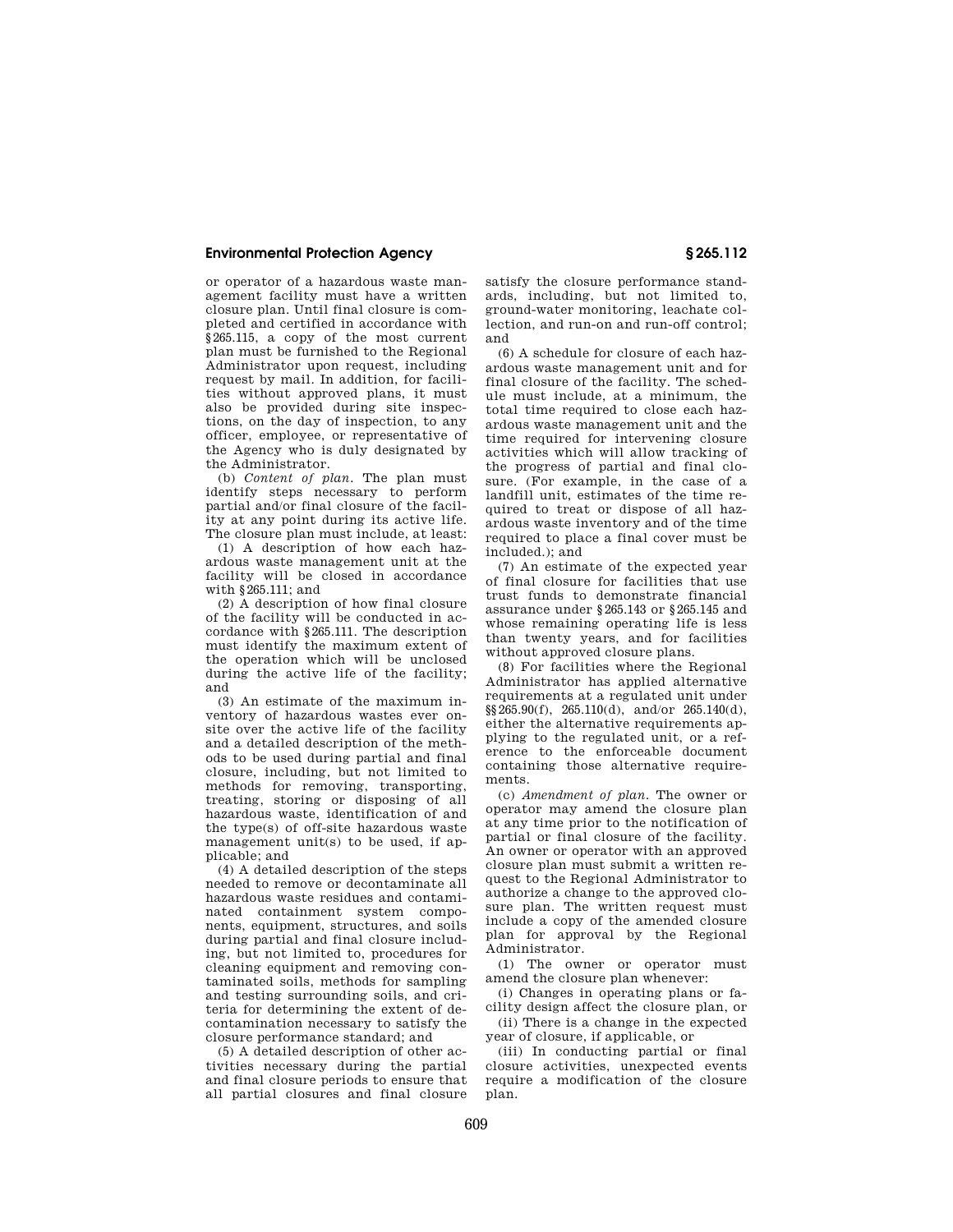(iv) The owner or operator requests the Regional Administrator to apply alternative requirements to a regulated unit under §§265.90(f), 265.110(d), and/or 265.140(d).

(2) The owner or operator must amend the closure plan at least 60 days prior to the proposed change in facility design or operation, or no later than 60 days after an unexpected event has occurred which has affected the closure plan. If an unexpected event occurs during the partial or final closure period, the owner or operator must amend the closure plan no later than 30 days after the unexpected event. These provisions also apply to owners or operators of surface impoundments and waste piles who intended to remove all hazardous wastes at closure, but are required to close as landfills in accordance with §265.310.

(3) An owner or operator with an approved closure plan must submit the modified plan to the Regional Administrator at least 60 days prior to the proposed change in facility design or operation, or no more than 60 days after an unexpected event has occurred which has affected the closure plan. If an unexpected event has occurred during the partial or final closure period, the owner or operator must submit the modified plan no more than 30 days after the unexpected event. These provisions also apply to owners or operators of surface impoundments and waste piles who intended to remove all hazardous wastes at closure but are required to close as landfills in accordance with §265.310. If the amendment to the plan is a Class 2 or 3 modification according to the criteria in §270.42, the modification to the plan will be approved according to the procedures in §265.112(d)(4).

(4) The Regional Administrator may request modifications to the plan under the conditions described in paragraph  $(c)(1)$  of this section. An owner or operator with an approved closure plan must submit the modified plan within 60 days of the request from the Regional Administrator, or within 30 days if the unexpected event occurs during partial or final closure. If the amendment is considered a Class 2 or 3 modification according to the criteria in §270.42, the modification to the plan

# **§ 265.112 40 CFR Ch. I (7–1–11 Edition)**

will be approved in accordance with the procedures in  $§265.112(d)(4)$ .

(d) *Notification of partial closure and final closure.* (1) The owner or operator must submit the closure plan to the Regional Administrator at least 180 days prior to the date on which he expects to begin closure of the first surface impoundment, waste pile, land treatment, or landfill unit, or final closure if it involves such a unit, whichever is earlier. The owner or operator must submit the closure plan to the Regional Administrator at least 45 days prior to the date on which he expects to begin partial or final closure of a boiler or industrial furnace. The owner or operator must submit the closure plan to the Regional Administrator at least 45 days prior to the date on which he expects to begin final closure of a facility with only tanks, container storage, or incinerator units. Owners or operators with approved closure plans must notify the Regional Administrator in writing at least 60 days prior to the date on which he expects to begin closure of a surface impoundment, waste pile, landfill, or land treatment unit, or final closure of a facility involving such a unit. Owners or operators with approved closure plans must notify the Regional Administrator in writing at least 45 days prior to the date on which he expects to begin partial or final closure of a boiler or industrial furnace. Owners or operators with approved closure plans must notify the Regional Administrator in writing at least 45 days prior to the date on which he expects to begin final closure of a facility with only tanks, container storage, or incinerator units.

(2) The date when he ''expects to begin closure'' must be either:

(i) Within 30 days after the date on which any hazardous waste management unit receives the known final volume of hazardous wastes, or, if there is a reasonable possibility that the hazardous waste management unit will receive additional hazardous wastes, no later than one year after the date on which the unit received the most recent volume of hazardous waste. If the owner or operator of a hazardous waste management unit can demonstrate to the Regional Administrator that the hazardous waste management unit or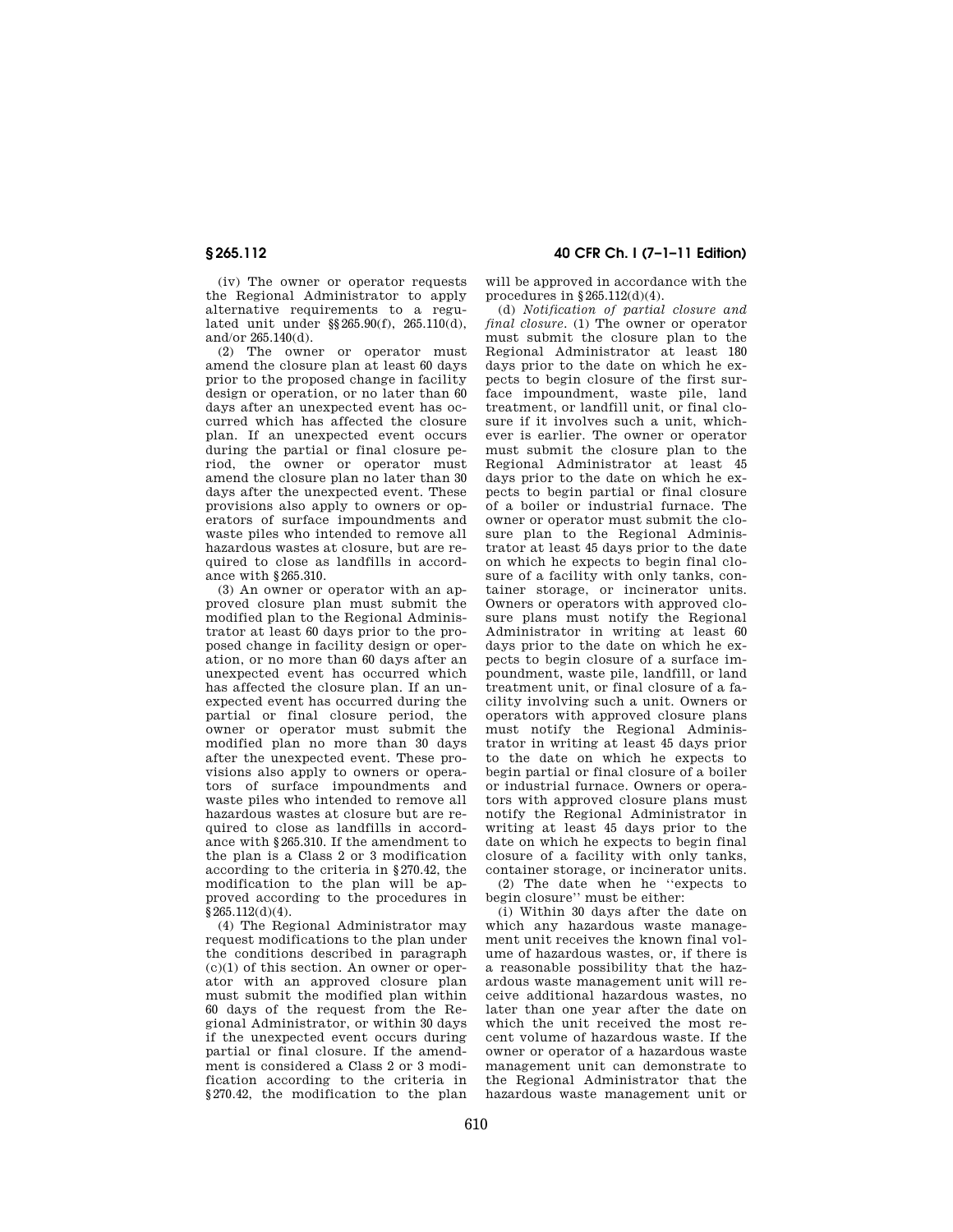facility has the capacity to receive additional hazardous wastes and he has taken, and will continue to take, all steps to prevent threats to human health and the environment, including compliance with all interim status requirements, the Regional Administrator may approve an extension to this one-year limit; or

(ii) For units meeting the requirements of §265.113(d), no later than 30 days after the date on which the hazardous waste management unit receives the known final volume of nonhazardous wastes, or if there is a reasonable possibility that the hazardous waste management unit will receive additional nonhazardous wastes, no later than one year after the date on which the unit received the most recent volume of nonhazardous wastes. If the owner or operator can demonstrate to the Regional Administrator that the hazardous waste management unit has the capacity to receive additional nonhazardous wastes and he has taken, and will continue to take, all steps to prevent threats to human health and the environment, including compliance with all applicable interim status requirements, the Regional Administrator may approve an extension to this one-year limit.

(3) The owner or operator must submit his closure plan to the Regional Administrator no later than 15 days after:

(i) Termination of interim status except when a permit is issued simultaneously with termination of interim status; or

(ii) Issuance of a judicial decree or final order under section 3008 of RCRA to cease receiving hazardous wastes or close.

(4) The Regional Administrator will provide the owner or operator and the public, through a newspaper notice, the opportunity to submit written comments on the plan and request modifications to the plan no later than 30 days from the date of the notice. He will also, in response to a request or at his own discretion, hold a public hearing whenever such a hearing might clarify one or more issues concerning a closure plan. The Regional Administrator will give public notice of the hearing at least 30 days before it oc-

curs. (Public notice of the hearing may be given at the same time as notice of the opportunity for the public to submit written comments, and the two notices may be combined.) The Regional Administrator will approve, modify, or disapprove the plan within 90 days of its receipt. If the Regional Administrator does not approve the plan he shall provide the owner or operator with a detailed written statement of reasons for the refusal and the owner or operator must modify the plan or submit a new plan for approval within 30 days after receiving such written statement. The Regional Administrator will approve or modify this plan in writing within 60 days. If the Regional Administrator modifies the plan, this modified plan becomes the approved closure plan. The Regional Administrator must assure that the approved plan is consistent with §§265.111 through 265.115 and the applicable requirements of subpart F of this part, and §§265.197, 265.228, 265.258, 265.280, 265.310, 265.351, 265.381, 265.404, and 265.1102. A copy of the modified plan with a detailed statement of reasons for the modifications must be mailed to the owner or operator.

(e) *Removal of wastes and decontamination or dismantling of equipment.* Nothing in this section shall preclude the owner or operator from removing hazardous wastes and decontaminating or dismantling equipment in accordance with the approved partial or final closure plan at any time before or after notification of partial or final closure.

[51 FR 16451, May 2, 1986, as amended at 54 FR 37935, Sept. 28, 1988; 56 FR 7207, Feb. 21, 1991; 56 FR 42512, Aug. 27, 1991; 57 FR 37267, Aug. 18, 1992; 63 FR 56734, Oct. 22, 1998; 71 FR 40275, July 14, 2006]

#### **§ 265.113 Closure; time allowed for closure.**

(a) Within 90 days after receiving the final volume of hazardous wastes, or the final volume of nonhazardous wastes if the owner or operator complies with all applicable requirements in paragraphs  $(d)$  and  $(e)$  of this section, at a hazardous waste management unit or facility, or within 90 days after approval of the closure plan, whichever is later, the owner or operator must treat, remove from the unit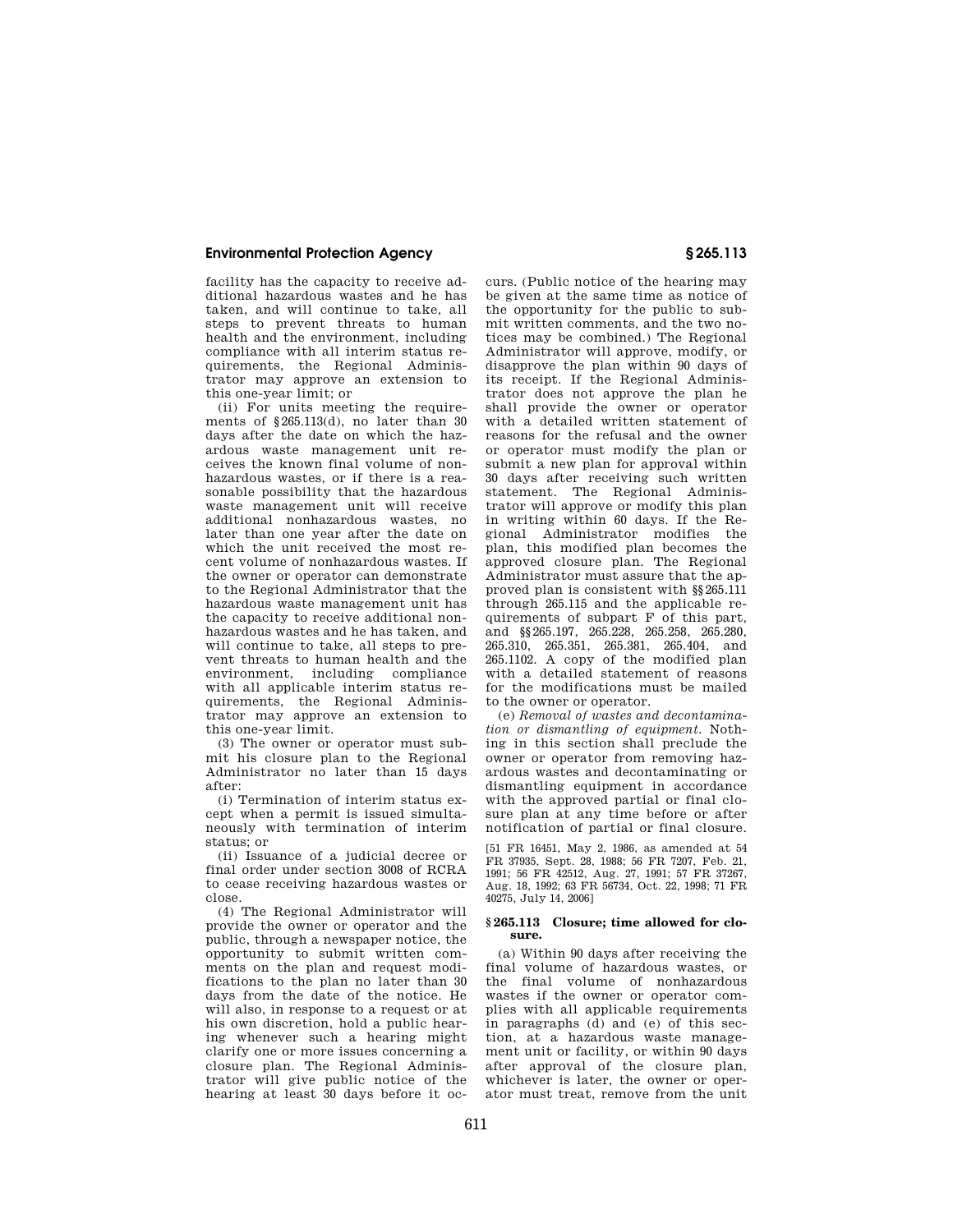or facility, or dispose of on-site, all hazardous wastes in accordance with the approved closure plan. The Regional Administrator may approve a longer period if the owner or operator demonstrates that:

(1)(i) The activities required to comply with this paragraph will, of necessity, take longer than 90 days to complete; or

 $(ii)(A)$  The hazardous waste management unit or facility has the capacity to receive additional hazardous wastes, or has the capacity to receive non-hazardous wastes if the facility owner or operator complies with paragraphs (d) and (e) of this section; and

(B) There is a reasonable likelihood that he or another person will recommence operation of the hazardous waste management unit or the facility within one year; and

(C) Closure of the hazardous waste management unit or facility would be incompatible with continued operation of the site; and

(2) He has taken and will continue to take all steps to prevent threats to human health and the environment, including compliance with all applicable interim status requirements.

(b) The owner or operator must complete partial and final closure activities in accordance with the approved closure plan and within 180 days after receiving the final volume of hazardous wastes, or the final volume of nonhazardous wastes if the owner or operator complies with all applicable requirements in paragraphs (d) and (e) of this section, at the hazardous waste management unit or facility, or 180 days after approval of the closure plan, if that is later. The Regional Administrator may approve an extension to the closure period if the owner or operator demonstrates that:

(1)(i) The partial or final closure activities will, of necessity, take longer than 180 days to complete; or

(ii)(A) The hazardous waste management unit or facility has the capacity to receive additional hazardous wastes, or has the capacity to receive non-hazardous wastes if the facility owner or operator complies with paragraphs (d) and (e) of this section; and

(B) There is reasonable likelihood that he or another person will recom-

**§ 265.113 40 CFR Ch. I (7–1–11 Edition)** 

mence operation of the hazardous waste management unit or the facility within one year; and

(C) Closure of the hazardous waste management unit or facility would be incompatible with continued operation of the site; and

(2) He has taken and will continue to take all steps to prevent threats to human health and the environment from the unclosed but not operating hazardous waste management unit or facility, including compliance with all applicable interim status requirements.

(c) The demonstrations referred to in paragraphs  $(a)(1)$  and  $(b)(1)$  of this section must be made as follows:

(1) The demonstrations in paragraph  $(a)(1)$  of this section must be made at least 30 days prior to the expiration of the 90-day period in paragraph (a) of this section; and

(2) The demonstration in paragraph (b)(1) of this section must be made at least 30 days prior to the expiration of the 180-day period in paragraph (b) of this section, unless the owner or operator is otherwise subject to the deadlines in paragraph (d) of this section.

(d) The Regional Administrator may allow an owner or operator to receive non-hazardous wastes in a landfill, land treatment, or surface impoundment unit after the final receipt of hazardous wastes at that unit if:

(1) The owner or operator submits an amended part B application, or a part B application, if not previously required, and demonstrates that:

(i) The unit has the existing design capacity as indicated on the part A application to receive non-hazardous wastes; and

(ii) There is a reasonable likelihood that the owner or operator or another person will receive non-hazardous wastes in the unit within one year after the final receipt of hazardous wastes; and

(iii) The non-hazardous wastes will not be incompatible with any remaining wastes in the unit or with the facility design and operating requirements of the unit or facility under this part; and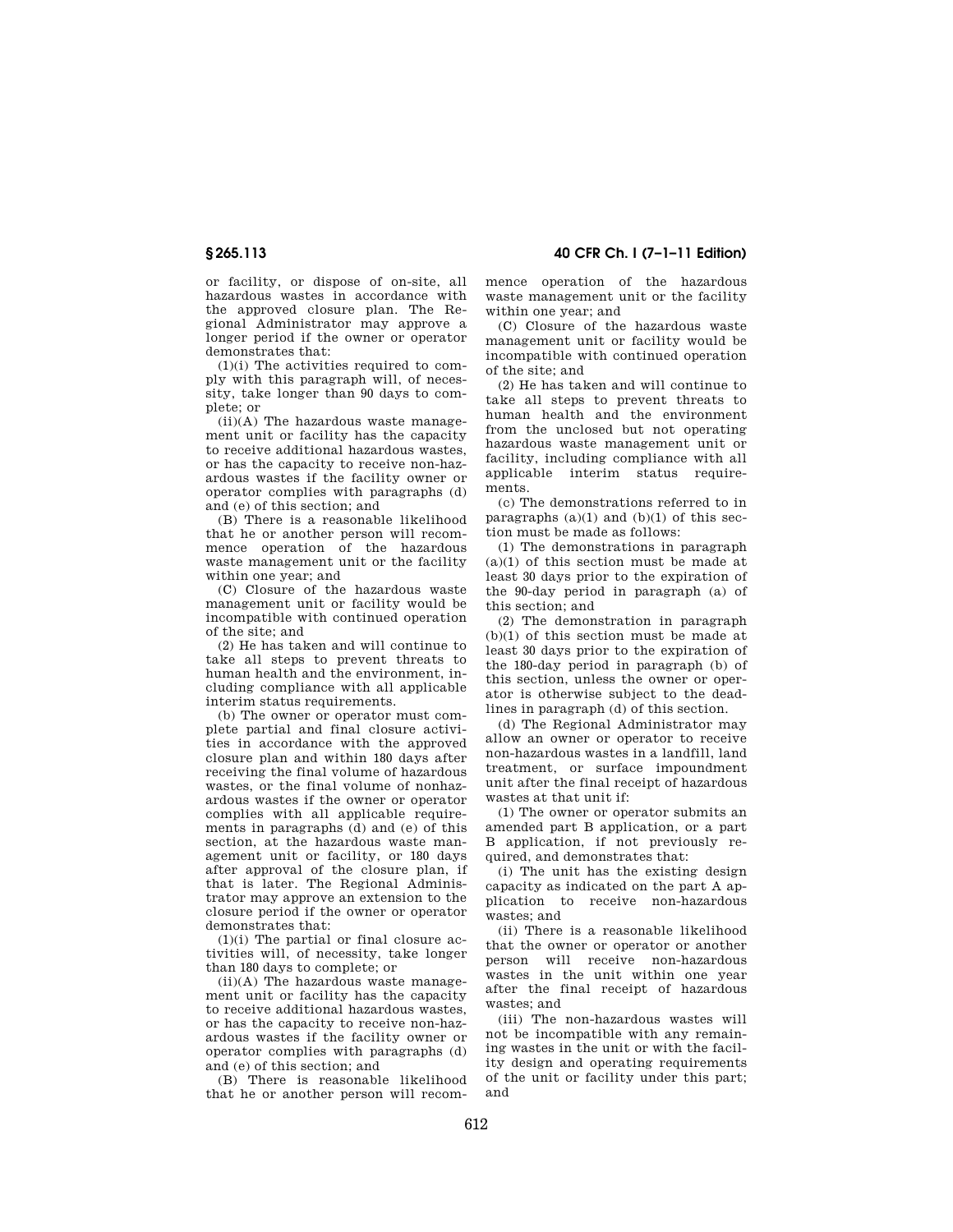(iv) Closure of the hazardous waste management unit would be incompatible with continued operation of the unit or facility; and

(v) The owner or operator is operating and will continue to operate in compliance with all applicable interim status requirements; and

(2) The part B application includes an amended waste analysis plan, groundwater monitoring and response program, human exposure assessment required under RCRA section 3019, and closure and post-closure plans, and updated cost estimates and demonstrations of financial assurance for closure and post-closure care as necessary and appropriate to reflect any changes due to the presence of hazardous constituents in the non-hazardous wastes, and changes in closure activities, including the expected year of closure if applicable under  $$265.112(b)(7)$ , as a result of the receipt of non-hazardous wastes following the final receipt of hazardous wastes; and

(3) The part B application is amended, as necessary and appropriate, to account for the receipt of non-hazardous wastes following receipt of the final volume of hazardous wastes; and

(4) The part B application and the demonstrations referred to in paragraphs  $(d)(1)$  and  $(d)(2)$  of this section are submitted to the Regional Administrator no later than 180 days prior to the date on which the owner or operator of the facility receives the known final volume of hazardous wastes, or no later than 90 days after the effective date of this rule in the state in which the unit is located, whichever is later.

(e) In addition to the requirements in paragraph (d) of this section, an owner or operator of a hazardous waste surface impoundment that is not in compliance with the liner and leachate collection system requirements in 42 U.S.C. 3004(o)(1) and 3005(j)(1) or 42 U.S.C.  $3004(0)(2)$  or  $(3)$  or  $3005(j)$   $(2)$ ,  $(3)$ , (4) or (13) must:

(1) Submit with the part B application:

(i) A contingent corrective measures plan; and

(ii) A plan for removing hazardous wastes in compliance with paragraph (e)(2) of this section; and

(2) Remove all hazardous wastes from the unit by removing all hazardous liquids and removing all hazardous sludges to the extent practicable without impairing the integrity of the liner(s), if any.

(3) Removal of hazardous wastes must be completed no later than 90 days after the final receipt of hazardous wastes. The Regional Administrator may approve an extension to this deadline if the owner or operator demonstrates that the removal of hazardous wastes will, of necessity, take longer than the allotted period to complete and that an extension will not pose a threat to human health and the environment.

(4) If a release that is a statistically significant increase (or decrease in the case of pH) in hazardous constituents over background levels is detected in accordance with the requirements in subpart F of this part, the owner or operator of the unit:

(i) Must implement corrective measures in accordance with the approved contingent corrective measures plan required by paragraph  $(e)(1)$  of this section no later than one year after detection of the release, or approval of the contingent corrective measures plan, whichever is later;

(ii) May receive wastes at the unit following detection of the release only if the approved corrective measures plan includes a demonstration that continued receipt of wastes will not impede corrective action; and

(iii) May be required by the Regional Administrator to implement corrective measures in less than one year or to cease receipt of wastes until corrective measures have been implemented if necessary to protect human health and the environment.

(5) During the period of corrective action, the owner or operator shall provide annual reports to the Regional Administrator describing the progress of the corrective action program, compile all ground-water monitoring data, and evaluate the effect of the continued receipt of non-hazardous wastes on the effectiveness of the corrective action.

(6) The Regional Administrator may require the owner or operator to commence closure of the unit if the owner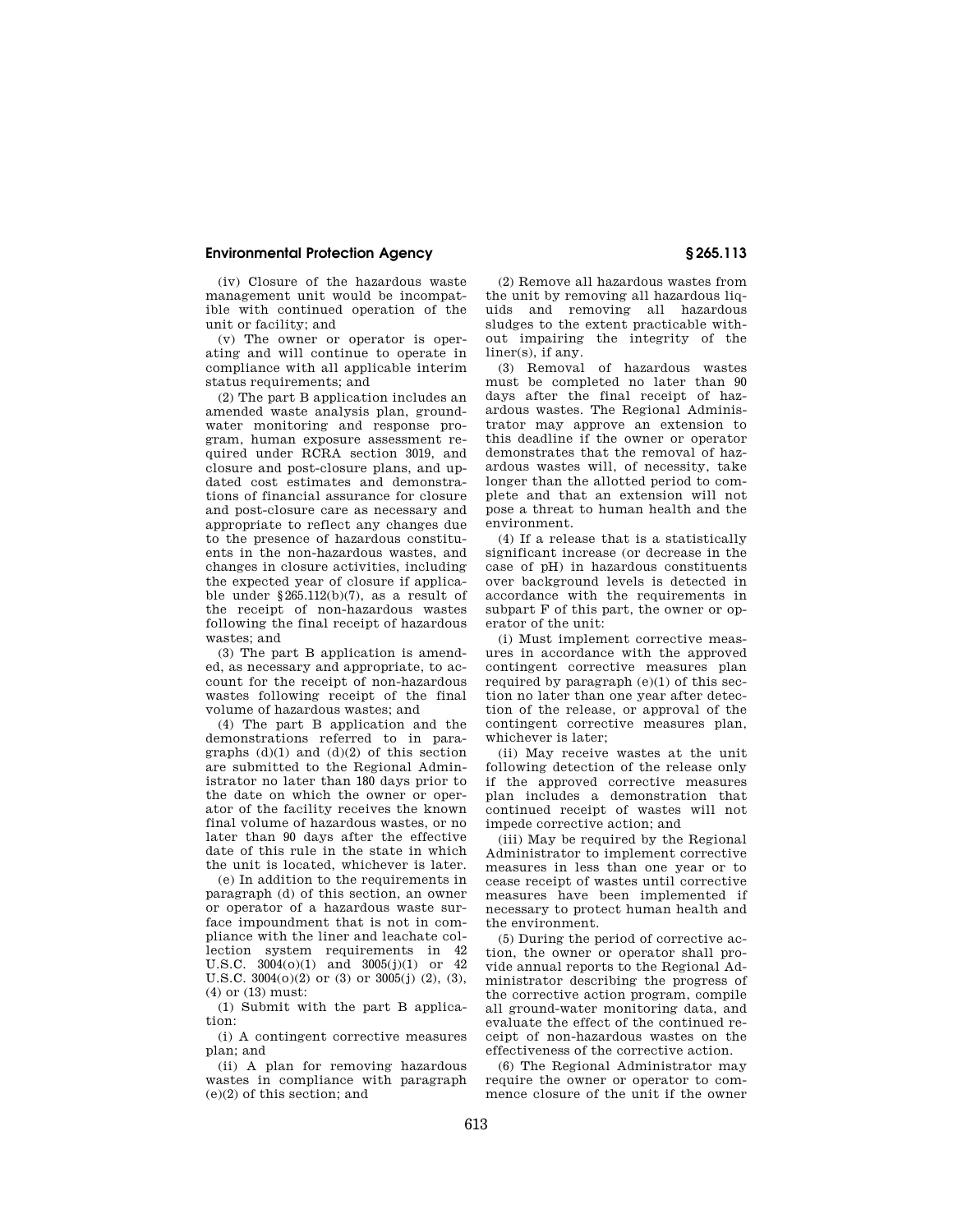or operator fails to implement corrective action measures in accordance with the approved contingent corrective measures plan within one year as required in paragraph (e)(4) of this section, or fails to make substantial progress in implementing corrective action and achieving the facility's background levels.

(7) If the owner or operator fails to implement corrective measures as required in paragraph (e)(4) of this section, or if the Regional Administrator determines that substantial progress has not been made pursuant to paragraph (e)(6) of this section he shall:

(i) Notify the owner or operator in writing that the owner or operator must begin closure in accordance with the deadline in paragraphs (a) and (b) of this section and provide a detailed statement of reasons for this determination, and

(ii) Provide the owner or operator and the public, through a newspaper notice, the opportunity to submit written comments on the decision no later than 20 days after the date of the notice.

(iii) If the Regional Administrator receives no written comments, the decision will become final five days after the close of the comment period. The Regional Administrator will notify the owner or operator that the decision is final, and that a revised closure plan, if necessary, must be submitted within 15 days of the final notice and that closure must begin in accordance with the deadlines in paragraphs (a) and (b) of this section.

(iv) If the Regional Administrator receives written comments on the decision, he shall make a final decision within 30 days after the end of the comment period, and provide the owner or operator in writing and the public through a newspaper notice, a detailed statement of reasons for the final decision. If the Regional Administrator determines that substantial progress has not been made, closure must be initiated in accordance with the deadlines in paragraphs (a) and (b) of this section.

(v) The final determinations made by the Regional Administrator under paragraphs  $(e)(7)$  (iii) and (iv) of this

**§ 265.114 40 CFR Ch. I (7–1–11 Edition)** 

section are not subject to administrative appeal.

[51 FR 16451, May 2, 1986, as amended at 54 FR 33396, Aug. 14, 1989; 56 FR 42512, Aug. 27, 1991; 71 FR 16909, Apr. 4, 2006; 71 FR 40275, July 14, 2006]

### **§ 265.114 Disposal or decontamination of equipment, structures and soils.**

During the partial and final closure periods, all contaminated equipment, structures and soil must be properly disposed of, or decontaminated unless specified otherwise in §§265.197, 265.228, 265.258, 265.280, or 265.310. By removing all hazardous wastes or hazardous constituents during partial and final closure, the owner or operator may become a generator of hazardous waste and must handle that hazardous waste in accordance with all applicable requirements of part 262 of this chapter.

[51 FR 16451, May 2, 1986, as amended at 53 FR 34086, Sept. 2, 1988]

#### **§ 265.115 Certification of closure.**

Within 60 days of completion of closure of each hazardous waste surface impoundment, waste pile, land treatment, and landfill unit, and within 60 days of completion of final closure, the owner or operator must submit to the Regional Administrator, by registered mail, a certification that the hazardous waste management unit or facility, as applicable, has been closed in accordance with the specifications in the approved closure plan. The certification must be signed by the owner or operator and by a qualified Professional Engineer. Documentation supporting the Professional Engineer's certification must be furnished to the Regional Administrator upon request until he releases the owner or operator from the financial assurance requirements for closure under §265.143(h).

[71 FR 16909, Apr. 4, 2006]

## **§ 265.116 Survey plat.**

No later than the submission of the certification of closure of each hazardous waste disposal unit, an owner or operator must submit to the local zoning authority, or the authority with jurisdiction over local land use, and to the Regional Administrator, a survey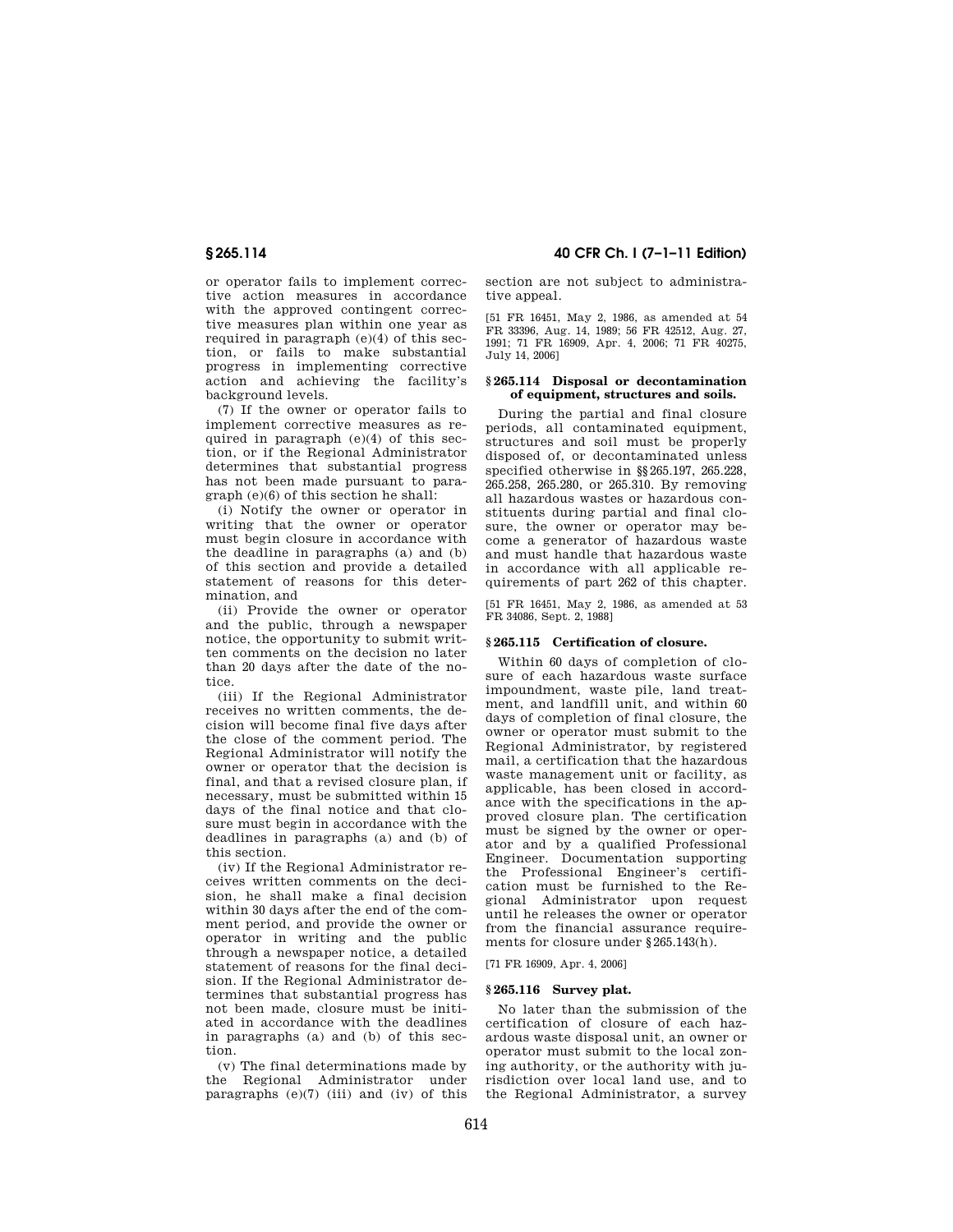plat indicating the location and dimensions of landfill cells or other hazardous waste disposal units with respect to permanently surveyed benchmarks. This plat must be prepared and certified by a professional land surveyor. The plat filed with the local zoning authority, or the authority with jurisdiction over local land use must contain a note, prominently displayed, which states the owner's or operator's obligation to restrict disturbance of the hazardous waste disposal unit in accordance with the applicable subpart G regulations.

### **§ 265.117 Post-closure care and use of property.**

(a)(1) Post-closure care for each hazardous waste management unit subject to the requirements of §§265.117 through 265.120 must begin after completion of closure of the unit and continue for 30 years after that date. It must consist of at least the following:

(i) Monitoring and reporting in accordance with the requirements of subparts F, K, L, M, and N of this part; and

(ii) Maintenance and monitoring of waste containment systems in accordance with the requirements of subparts F, K, L, M, and N of this part.

(2) Any time preceding closure of a hazardous waste management unit subject to post-closure care requirements or final closure, or any time during the post-closure period for a particular hazardous waste disposal unit, the Regional Administrator may:

(i) Shorten the post-closure care period applicable to the hazardous waste management unit, or facility, if all disposal units have been closed, if he finds that the reduced period is sufficient to protect human health and the environment (e.g., leachate or ground-water monitoring results, characteristics of the hazardous waste, application of advanced technology, or alternative disposal, treatment, or re-use techniques indicate that the hazardous waste management unit or facility is secure); or

(ii) Extend the post-closure care period applicable to the hazardous waste management unit or facility, if he finds that the extended period is necessary to protect human health and the environment (e.g., leachate or groundwater monitoring results indicate a potential for migration of hazardous wastes at levels which may be harmful to human health and the environment).

(b) The Regional Administrator may require, at partial and final closure, continuation of any of the security requirements of §265.14 during part or all of the post-closure period when:

(1) Hazardous wastes may remain exposed after completion of partial or final closure; or

(2) Access by the public or domestic livestock may pose a hazard to human health.

(c) Post-closure use of property on or in which hazardous wastes remain after partial or final closure must never be allowed to disturb the integrity of the final cover, liner(s), or any other components of the containment system, or the function of the facility's monitoring systems, unless the Regional Administrator finds that the disturbance:

(1) Is necessary to the proposed use of the property, and will not increase the potential hazard to human health or the environment; or

(2) Is necessary to reduce a threat to human health or the environment.

(d) All post-closure care activities must be in accordance with the provisions of the approved post-closure plan as specified in §265.118.

[51 FR 16451, May 2, 1986, as amended at 71 FR 40275, July 14, 2006]

## **§ 265.118 Post-closure plan; amendment of plan.**

(a) *Written plan.* By May 19, 1981, the owner or operator of a hazardous waste disposal unit must have a written postclosure plan. An owner or operator of a surface impoundment or waste pile that intends to remove all hazardous wastes at closure must prepare a postclosure plan and submit it to the Regional Administrator within 90 days of the date that the owner or operator or Regional Administrator determines that the hazardous waste management unit or facility must be closed as a landfill, subject to the requirements of §§265.117 through 265.120.

(b) Until final closure of the facility, a copy of the most current post-closure plan must be furnished to the Regional Administrator upon request, including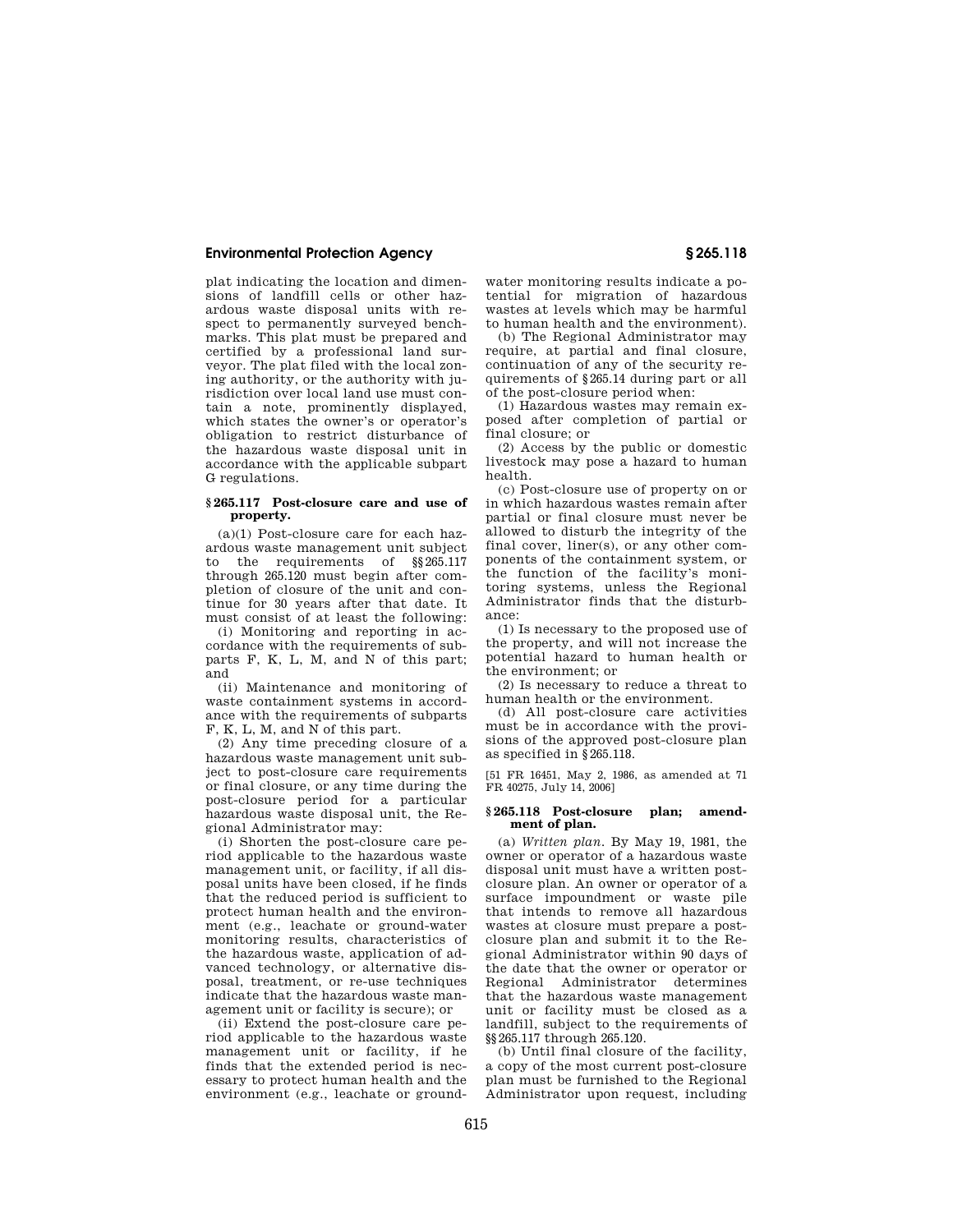# **§ 265.118 40 CFR Ch. I (7–1–11 Edition)**

request by mail. In addition, for facilities without approved post-closure plans, it must also be provided during site inspections, on the day of inspection, to any officer, employee or representative of the Agency who is duly designated by the Administrator. After final closure has been certified, the<br>person or office specified in specified in §265.118(c)(3) must keep the approved post-closure plan during the post-closure period.

(c) For each hazardous waste management unit subject to the requirements of this section, the post-closure plan must identify the activities that will be carried on after closure of each disposal unit and the frequency of these activities, and include at least:

(1) A description of the planned monitoring activities and frequencies at which they will be performed to comply with subparts F, K, L, M, and N of this part during the post-closure care period; and

(2) A description of the planned maintenance activities, and frequencies at which they will be performed, to ensure:

(i) The integrity of the cap and final cover or other containment systems in accordance with the requirements of subparts K, L, M, and N of this part; and

(ii) The function of the monitoring equipment in accordance with the requirements of subparts F, K, L, M, and N of this part; and

(3) The name, address, and phone number of the person or office to contact about the hazardous waste disposal unit or facility during the postclosure care period.

(4) For facilities subject to §265.121, provisions that satisfy the requirements of §265.121(a)(1) and (3).

(5) For facilities where the Regional Administrator has applied alternative requirements at a regulated unit under §§265.90(f), 265.110(d), and/or 265.140(d), either the alternative requirements that apply to the regulated unit, or a reference to the enforceable document containing those requirements.

(d) *Amendment of plan.* The owner or operator may amend the post-closure plan any time during the active life of the facility or during the post-closure care period. An owner or operator with

an approved post-closure plan must submit a written request to the Regional Administrator to authorize a change to the approved plan. The written request must include a copy of the amended post-closure plan for approval by the Regional Administrator.

(1) The owner or operator must amend the post-closure plan whenever:

(i) Changes in operating plans or facility design affect the post-closure plan, or

(ii) Events which occur during the active life of the facility, including partial and final closures, affect the postclosure plan.

(iii) The owner or operator requests the Regional Administrator to apply alternative requirements to a regulated unit under §§265.90(f), 265.110(d), and/or 265.140(d).

(2) The owner or operator must amend the post-closure plan at least 60 days prior to the proposed change in facility design or operation, or no later than 60 days after an unexpected event has occurred which has affected the post-closure plan.

(3) An owner or operator with an approved post-closure plan must submit the modified plan to the Regional Administrator at least 60 days prior to the proposed change in facility design or operation, or no more than 60 days after an unexpected event has occurred which has affected the post-closure plan. If an owner or operator of a surface impoundment or a waste pile who intended to remove all hazardous wastes at closure in accordance with §265.228(b) or §265.258(a) is required to close as a landfill in accordance with §265.310, the owner or operator must submit a post-closure plan within 90 days of the determination by the owner or operator or Regional Administrator that the unit must be closed as a landfill. If the amendment to the post-closure plan is a Class 2 or 3 modification according to the criteria in §270.42, the modification to the plan will be approved according to the procedures in  $§265.118(f).$ 

(4) The Regional Administrator may request modifications to the plan under the conditions described in paragraph  $(d)(1)$  of this section. An owner or operator with an approved post-closure plan must submit the modified plan no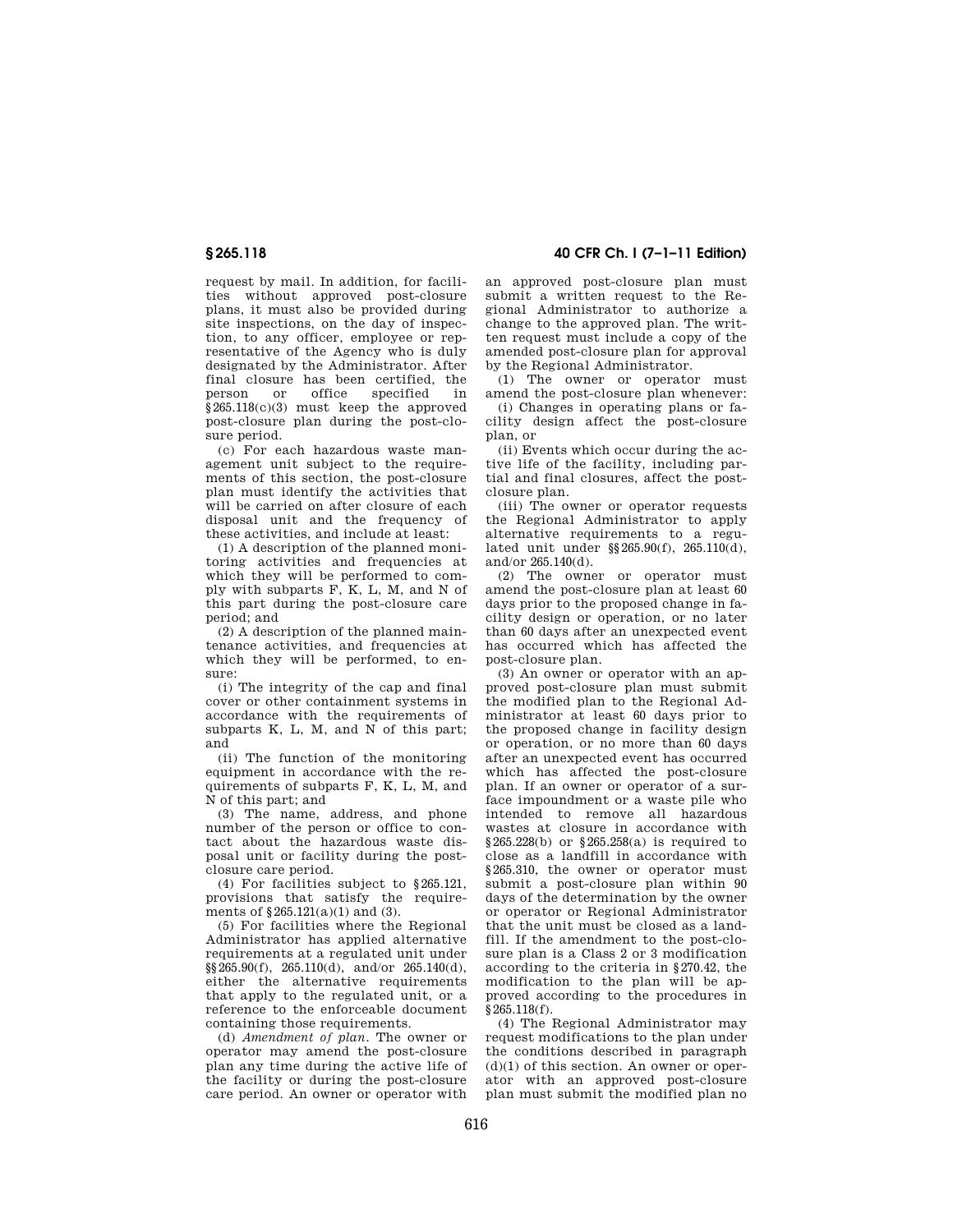later than 60 days of the request from the Regional Administrator. If the amendment to the plan is considered a Class 2 or 3 modification according to the criteria in §270.42, the modifications to the post-closure plan will be approved in accordance with the procedures in §265.118(f). If the Regional Administrator determines that an owner or operator of a surface impoundment or waste pile who intended to remove all hazardous wastes at closure must close the facility as a landfill, the owner or operator must submit a postclosure plan for approval to the Regional Administrator within 90 days of the determination.

(e) The owner or operator of a facility with hazardous waste management units subject to these requirements must submit his post-closure plan to the Regional Administrator at least 180 days before the date he expects to begin partial or final closure of the first hazardous waste disposal unit. The date he ''expects to begin closure'' of the first hazardous waste disposal unit must be either within 30 days after the date on which the hazardous waste management unit receives the known final volume of hazardous waste or, if there is a reasonable possibility that the hazardous waste management unit will receive additional hazardous wastes, no later than one year after the date on which the unit received the most recent volume of hazardous wastes. The owner or operator must submit the post-closure plan to the Regional Administrator no later than 15 days after:

(1) Termination of interim status (except when a permit is issued to the facility simultaneously with termination of interim status); or

(2) Issuance of a judicial decree or final orders under section 3008 of RCRA to cease receiving wastes or close.

(f) The Regional Administrator will provide the owner or operator and the public, through a newspaper notice, the opportunity to submit written comments on the post-closure plan and request modifications to the plan no later than 30 days from the date of the notice. He will also, in response to a request or at his own discretion, hold a public hearing whenever such a hearing might clarify one or more issues concerning a post-closure plan. The Regional Administrator will give public notice of the hearing at least 30 days before it occurs. (Public notice of the hearing may be given at the same time as notice of the opportunity for the public to submit written comments, and the two notices may be combined.) The Regional Administrator will approve, modify, or disapprove the plan within 90 days of its receipt. If the Regional Administrator does not approve the plan he shall provide the owner or operator with a detailed written statement of reasons for the refusal and the owner or operator must modify the plan or submit a new plan for approval within 30 days after receiving such written statement. The Regional Administrator will approve or modify this plan in writing within 60 days. If the Regional Administrator modifies the plan, this modified plan becomes the approved post-closure plan. The Regional Administrator must ensure that the approved post-closure plan is consistent with §§265.117 through 265.120. A copy of the modified plan with a detailed statement of reasons for the modifications must be mailed to the owner or operator.

(g) The post-closure plan and length of the post-closure care period may be modified any time prior to the end of the post-closure care period in either of the following two ways:

(1) The owner or operator or any member of the public may petition the Regional Administrator to extend or reduce the post-closure care period applicable to a hazardous waste management unit or facility based on cause, or alter the requirements of the post-closure care period based on cause.

(i) The petition must include evidence demonstrating that:

(A) The secure nature of the hazardous waste management unit or facility makes the post-closure care requirement(s) unnecessary or supports reduction of the post-closure care period specified in the current post-closure plan (e.g., leachate or groundwater monitoring results, characteristics of the wastes, application of advanced technology, or alternative disposal, treatment, or re-use techniques indicate that the facility is secure), or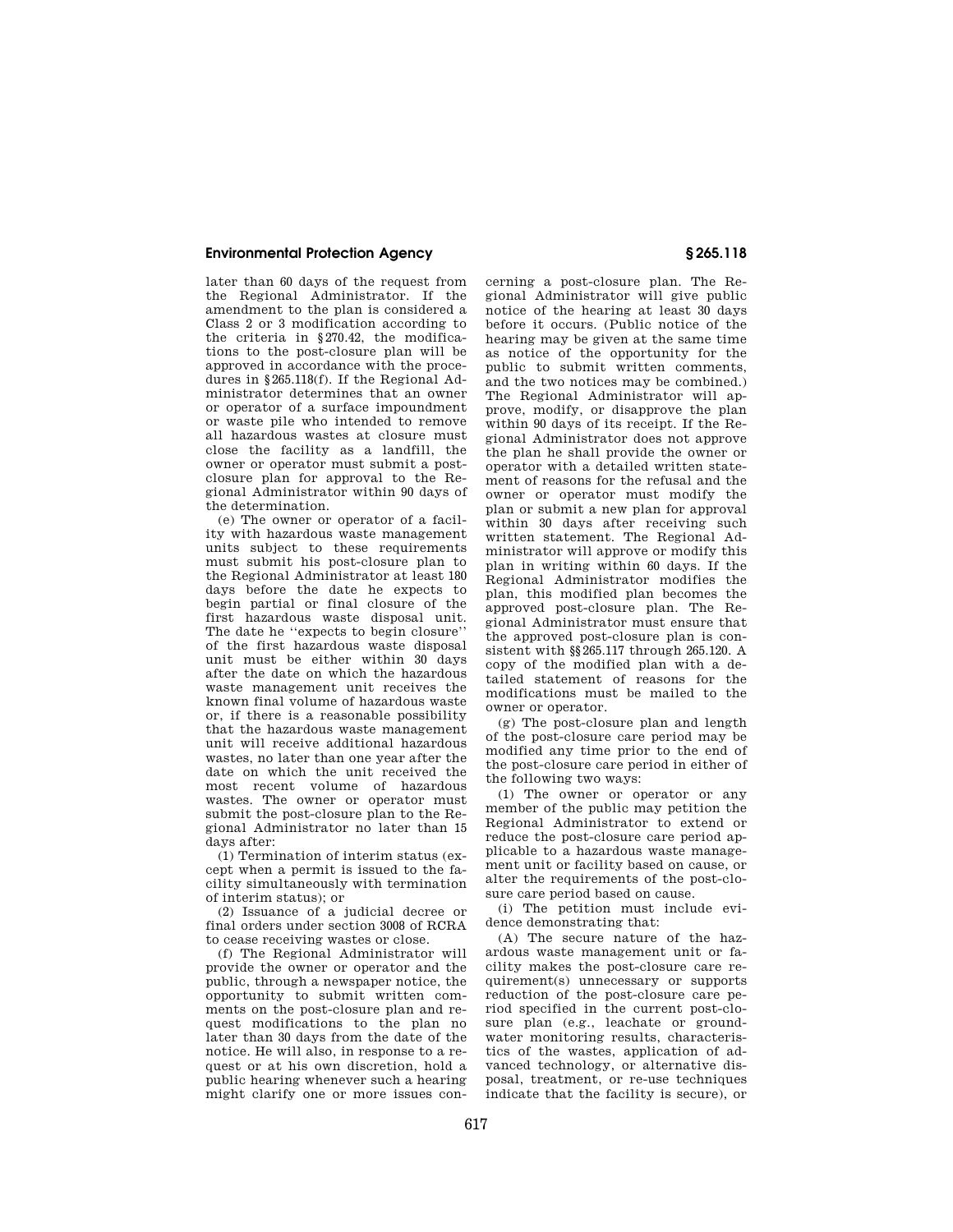(B) The requested extension in the post-closure care period or alteration of post-closure care requirements is necessary to prevent threats to human health and the environment (e.g., leachate or ground-water monitoring results indicate a potential for migration of hazardous wastes at levels which may be harmful to human health and the environment).

(ii) These petitions will be considered by the Regional Administrator only when they present new and relevant information not previously considered by the Regional Administrator. Whenever the Regional Administrator is considering a petition, he will provide the owner or operator and the public, through a newspaper notice, the opportunity to submit written comments within 30 days of the date of the notice. He will also, in response to a request or at his own discretion, hold a public hearing whenever a hearing might clarify one or more issues concerning the post-closure plan. The Regional Administrator will give the public notice of the hearing at least 30 days before it occurs. (Public notice of the hearing may be given at the same time as notice of the opportunity for written public comments, and the two notices may be combined.) After considering the comments, he will issue a final determination, based upon the criteria set forth in paragraph  $(g)(1)$  of this section.

(iii) If the Regional Administrator denies the petition, he will send the petitioner a brief written response giving a reason for the denial.

(2) The Regional Administrator may tentatively decide to modify the postclosure plan if he deems it necessary to prevent threats to human health and the environment. He may propose to extend or reduce the post-closure care period applicable to a hazardous waste management unit or facility based on cause or alter the requirements of the post-closure care period based on cause.

(i) The Regional Administrator will provide the owner or operator and the affected public, through a newspaper notice, the opportunity to submit written comments within 30 days of the date of the notice and the opportunity for a public hearing as in paragraph  $(g)(1)(ii)$  of this section. After consid-

# **§ 265.119 40 CFR Ch. I (7–1–11 Edition)**

ering the comments, he will issue a final determination.

(ii) The Regional Administrator will base his final determination upon the same criteria as required for petitions under paragraph  $(g)(1)(i)$  of this section. A modification of the post-closure plan may include, where appropriate, the temporary suspension rather than permanent deletion of one or more post-closure care requirements. At the end of the specified period of suspension, the Regional Administrator would then determine whether the requirement(s) should be permanently discontinued or reinstated to prevent threats to human health and the environment.

[51 FR 16451, May 2, 1986, as amended at 53 FR 37935, Sept. 28, 1988; 63 FR 56734, Oct. 22, 1998]

#### **§ 265.119 Post-closure notices.**

(a) No later than 60 days after certification of closure of each hazardous waste disposal unit, the owner or operator must submit to the local zoning authority, or the authority with jurisdiction over local land use, and to the Regional Administrator, a record of the type, location, and quantity of hazardous wastes disposed of within each cell or other disposal unit of the facility. For hazardous wastes disposed of before January 12, 1981, the owner or operator must identify the type, location and quantity of the hazardous wastes to the best of his knowledge and in accordance with any records he has kept.

(b) Within 60 days of certification of closure of the first hazardous waste disposal unit and within 60 days of certification of closure of the last hazardous waste disposal unit, the owner or operator must:

(1) Record, in accordance with State law, a notation on the deed to the facility property—or on some other instrument which is normally examined during title search—that will in perpetuity notify any potential purchaser of the property that:

(i) The land has been used to manage hazardous wastes; and

(ii) Its use is restricted under 40 CFR part 265, subpart G regulations; and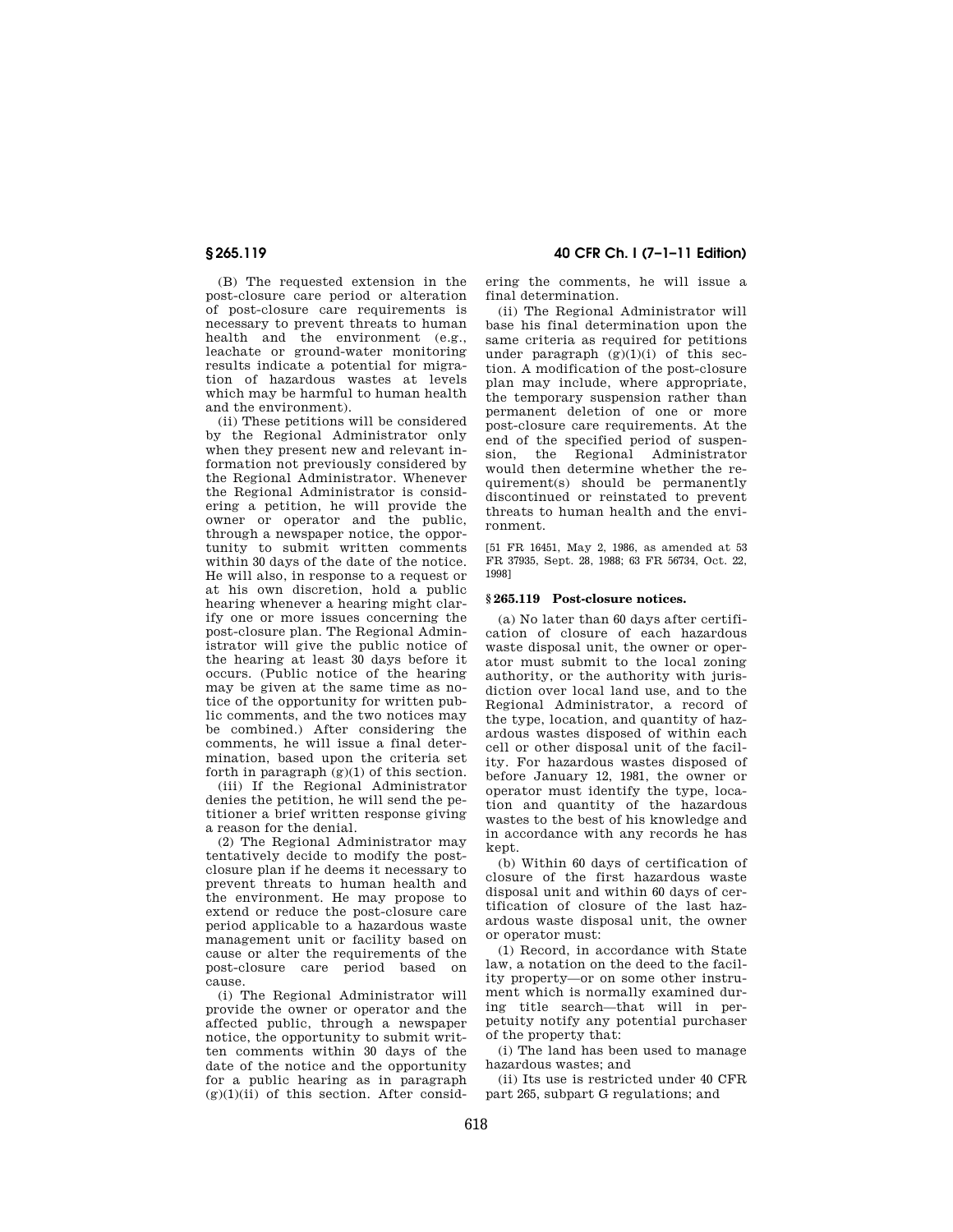(iii) The survey plat and record of the type, location, and quantity of hazardous wastes disposed of within each cell or other hazardous waste disposal unit of the facility required by §§265.116 and 265.119(a) have been filed with the local zoning authority or the authority with jurisdiction over local land use and with the Regional Administrator; and

(2) Submit a certification signed by the owner or operator that he has recorded the notation specified in paragraph (b)(1) of this section and a copy of the document in which the notation has been placed, to the Regional Administrator.

(c) If the owner or operator or any subsequent owner of the land upon which a hazardous waste disposal unit was located wishes to remove hazardous wastes and hazardous waste residues, the liner, if any, and all contaminated structures, equipment, and soils, he must request a modification to the approved post-closure plan in accordance with the requirements of §265.118(g). The owner or operator must demonstrate that the removal of hazardous wastes will satisfy the criteria of §265.117(c). By removing hazardous waste, the owner or operator may become a generator of hazardous waste and must manage it in accordance with all applicable requirements of this chapter. If the owner or operator is granted approval to conduct the removal activities, the owner or operator may request that the Regional Administrator approve either:

(1) The removal of the notation on the deed to the facility property or other instrument normally examined during title search, or

(2) The addition of a notation to the deed or instrument indicating the removal of the hazardous waste.

[51 FR 16451, May 2, 1986, as amended at 71 FR 40275, July 14, 2006]

#### **§ 265.120 Certification of completion of post-closure care.**

No later than 60 days after the completion of the established post-closure care period for each hazardous waste disposal unit, the owner or operator must submit to the Regional Administrator, by registered mail, a certification that the post-closure care period

for the hazardous waste disposal unit was performed in accordance with the specifications in the approved post-closure plan. The certification must be signed by the owner or operator and a qualified Professional Engineer. Documentation supporting the Professional Engineer's certification must be furnished to the Regional Administrator upon request until he releases the owner or operator from the financial assurance requirements for post-closure care under §265.145(h).

[71 FR 16909, Apr. 4, 2006]

#### **§ 265.121 Post-closure requirements for facilities that obtain enforceable documents in lieu of post-closure permits.**

(a) Owners and operators who are subject to the requirement to obtain a post-closure permit under 40 CFR  $270.1(c)$ , but who obtain enforceable documents in lieu of post-closure permits, as provided under 40 CFR 270.1(c)(7), must comply with the following requirements:

(1) The requirements to submit information about the facility in 40 CFR 270.28;

(2) The requirements for facility-wide corrective action in §264.101 of this chapter;

(3) The requirements of 40 CFR 264.91 through 264.100.

(b)(1) The Regional Administrator, in issuing enforceable documents under §265.121 in lieu of permits, will assure a meaningful opportunity for public involvement which, at a minimum, includes public notice and opportunity for public comment:

(i) When the Agency becomes involved in a remediation at the facility as a regulatory or enforcement matter;

(ii) On the proposed preferred remedy and the assumptions upon which the remedy is based, in particular those related to land use and site characterization; and

(iii) At the time of a proposed decision that remedial action is complete at the facility. These requirements must be met before the Regional Administrator may consider that the facility has met the requirements of 40 CFR 270.1(c)(7), unless the facility qualifies for a modification to these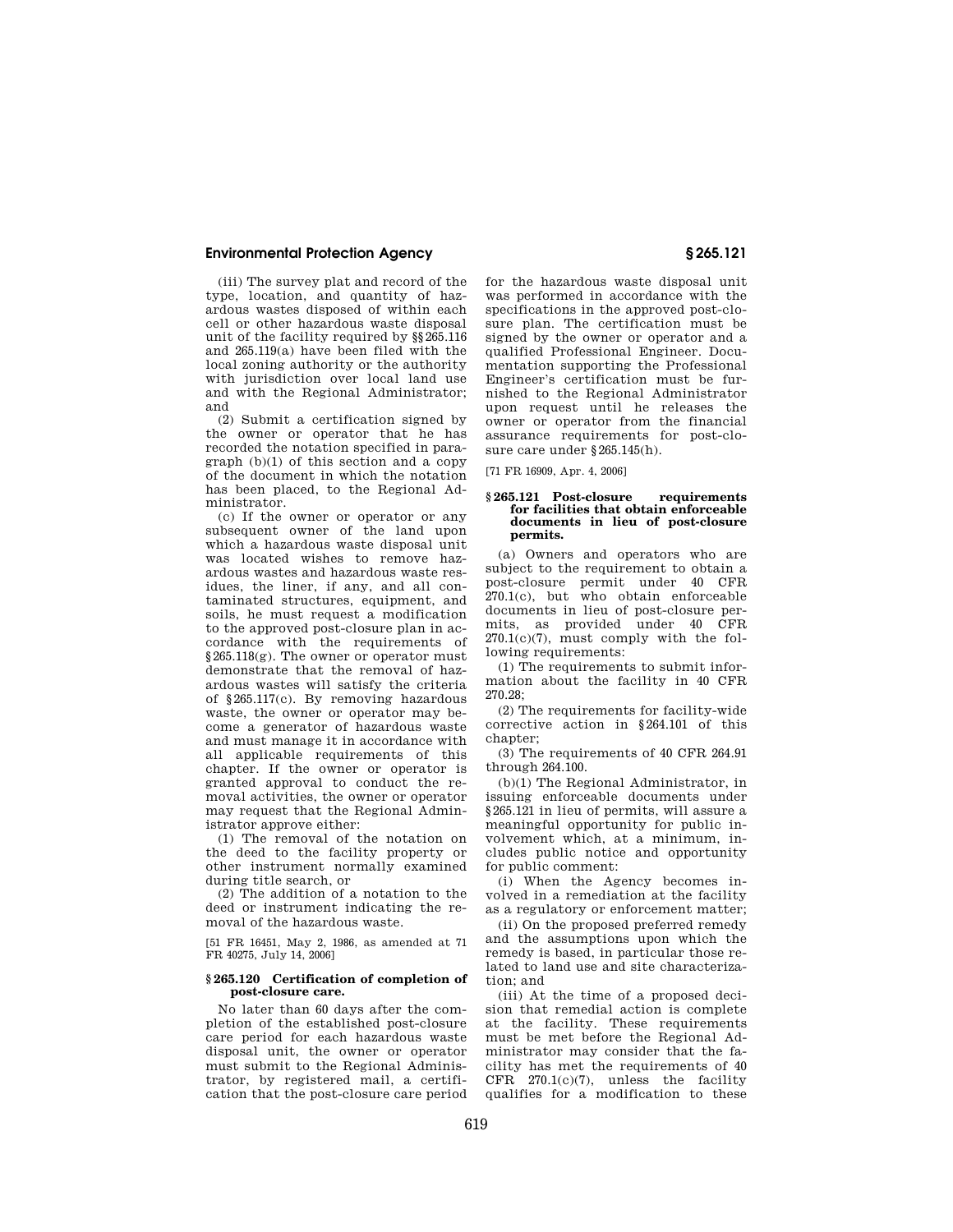public involvement procedures under paragraph  $(b)(2)$  or  $(3)$  of this section.

(2) If the Regional Administrator determines that even a short delay in the implementation of a remedy would adversely affect human health or the environment, the Regional Administrator may delay compliance with the requirements of paragraph (b)(1) of this section and implement the remedy immediately. However, the Regional Administrator must assure involvement of the public at the earliest opportunity, and, in all cases, upon making the decision that additional remedial action is not needed at the facility.

(3) The Regional Administrator may allow a remediation initiated prior to October 22, 1998 to substitute for corrective action required under a postclosure permit even if the public involvement requirements of paragraph (b)(1) of this section have not been met so long as the Regional Administrator assures that notice and comment on the decision that no further remediation is necessary to protect human health and the environment takes place at the earliest reasonable opportunity after October 22, 1998.

[63 FR 56734, Oct. 22, 1998]

# **Subpart H—Financial Requirements**

SOURCE: 47 FR 15064, Apr. 7, 1982, unless otherwise noted.

#### **§ 265.140 Applicability.**

(a) The requirements of §§265.142, 265.143 and 265.147 through 265.150 apply to owners or operators of all hazardous waste facilities, except as provided otherwise in this section or in §265.1.

(b) The requirements of §§265.144 and 265.145 apply only to owners and operators of:

(1) Disposal facilities;

(2) Tank systems that are required under §265.197 of this chapter to meet the requirements for landfills; and

(3) Containment buildings that are required under §265.1102 to meet the requirements for landfills.

(c) States and the Federal government are exempt from the requirements of this subpart.

# **§ 265.140 40 CFR Ch. I (7–1–11 Edition)**

(d) The Regional Administrator may replace all or part of the requirements of this subpart applying to a regulated unit with alternative requirements for financial assurance set out in the permit or in an enforceable document (as defined in 40 CFR  $270.1(c)(7)$ , where the Regional Administrator:

(1) Prescribes alternative requirements for the regulated unit under §265.90(f) and/or 265.110(d), and

(2) Determines that it is not necessary to apply the requirements of this subpart because the alternative financial assurance requirements will protect human health and the environment.

[47 FR 15064, Apr. 7, 1982, as amended at 51 FR 16455, May 2, 1986; 51 FR 25479, July 14, 1986; 57 FR 37267, Aug. 18, 1992; 63 FR 56734, Oct. 22, 1998; 71 FR 40275, July 14, 2006]

#### **§ 265.141 Definitions of terms as used in this subpart.**

(a) *Closure plan* means the plan for closure prepared in accordance with the requirements of §265.112.

(b) *Current closure cost estimate* means the most recent of the estimates prepared in accordance with §265.142 (a), (b), and (c).

(c) *Current post-closure cost estimate*  means the most recent of the estimates prepared in accordance with §265.144 (a), (b), and (c).

(d) *Parent corporation* means a corporation which directly owns at least 50 percent of the voting stock of the corporation which is the facility owner or operator; the latter corporation is deemed a ''subsidiary'' of the parent corporation.

(e) *Post-closure plan* means the plan for post-closure care prepared in accordance with the requirements of §§265.117 through 265.120.

(f) The following terms are used in the specifications for the financial tests for closure, post-closure care, and liability coverage. The definitions are intended to assist in the understanding of these regulations and are not intended to limit the meanings of terms in a way that conflicts with generally accepted accounting practices.

*Assets* means all existing and all probable future economic benefits obtained or controlled by a particular entity.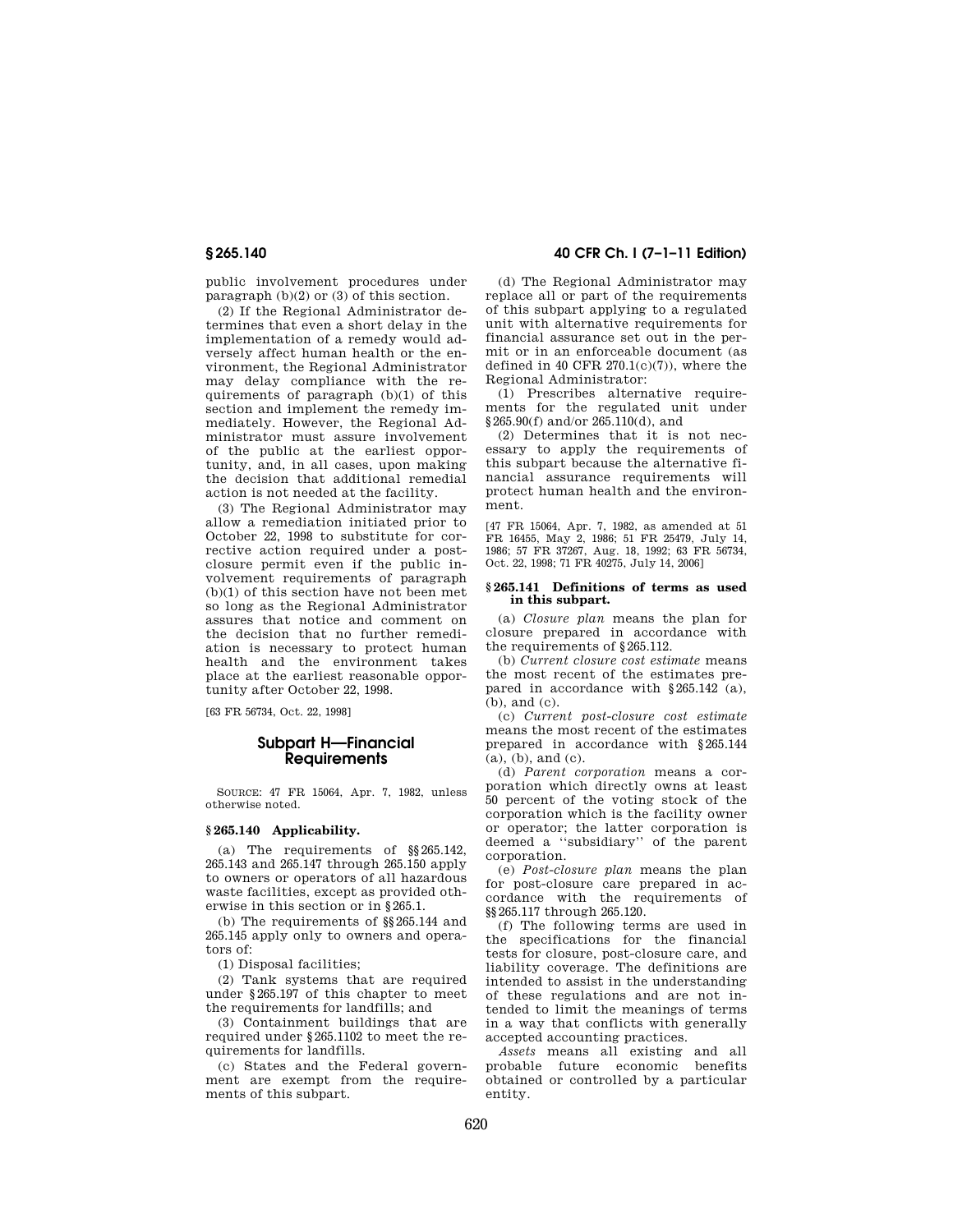*Current assets* means cash or other assets or resources commonly identified as those which are reasonably expected to be realized in cash or sold or consumed during the normal operating cycle of the business.

*Current liabilities* means obligations whose liquidation is reasonably expected to require the use of existing resources properly classifiable as current assets or the creation of other current liabilities.

*Current plugging and abandonment cost estimate* means the most recent of the estimates prepared in accordance with  $§144.62(a)$ , (b), and (c) of this title.

*Independently audited* refers to an audit performed by an independent certified public accountant in accordance with generally accepted auditing standards.

*Liabilities* means probable future sacrifices of economic benefits arising from present obligations to transfer assets or provide services to other entities in the future as a result of past transactions or events.

*Net working capital* means current assets minus current liabilities.

*Net worth* means total assets minus total liabilities and is equivalent to owner's equity.

*Tangible net worth* means the tangible assets that remain after deducting liabilities; such assets would not include intangibles such as goodwill and rights to patents or royalties.

(g) In the liability insurance requirements the terms *bodily injury* and *property damage* shall have the meanings given these terms by applicable State law. However, these terms do not include those liabilities which, consistent with standard industry practice, are excluded from coverage in liability policies for bodily injury and property damage. The Agency intends the meanings of other terms used in the liability insurance requirements to be consistent with their common meanings within the insurance industry. The definitions given below of several of the terms are intended to assist in the understanding of these regulations and are not intended to limit their meanings in a way that conflicts with general insurance industry usage.

*Accidental occurrence* means an accident, including continuous or repeated

exposure to conditions, which results in bodily injury or property damage neither expected nor intended from the standpoint of the insured.

*Legal defense costs* means any expenses that an insurer incurs in defending against claims of third parties brought under the terms and conditions of an insurance policy.

*Nonsudden accidental occurrence*  means an occurrence which takes place over time and involves continuous or repeated exposure.

*Sudden accidental occurrence* means an occurrence which is not continuous or repeated in nature.

(h) *Substantial business relationship*  means the extent of a business relationship necessary under applicable State law to make a guarantee contract issued incident to that relationship valid and enforceable. A ''substantial business relationship'' must arise from a pattern of recent or ongoing business transactions, in addition to the guarantee itself, such that a currently existing business relationship between the guarantor and the owner or operator is demonstrated to the satisfaction of the applicable EPA Regional Administrator.

[47 FR 16558, Apr. 16, 1982, as amended at 51 FR 16456, May 2, 1986; 53 FR 33959, Sept. 1, 1988]

## **§ 265.142 Cost estimate for closure.**

(a) The owner or operator must have a detailed written estimate, in current dollars, of the cost of closing the facility in accordance with the requirements in §§265.111 through 265.115 and applicable closure requirements in §§265.197, 265.228, 265.258, 265.280, 265.310, 265.351, 265.381, 265.404, and 265.1102.

(1) The estimate must equal the cost of final closure at the point in the facility's active life when the extent and manner of its operation would make closure the most expensive, as indicated by its closure plan (see §265.112(b)); and

(2) The closure cost estimate must be based on the costs to the owner or operator of hiring a third party to close the facility. A third party is a party who is neither a parent nor a subsidiary of the owner or operator. (See definition of parent corporation in §265.141(d).) The owner or operator may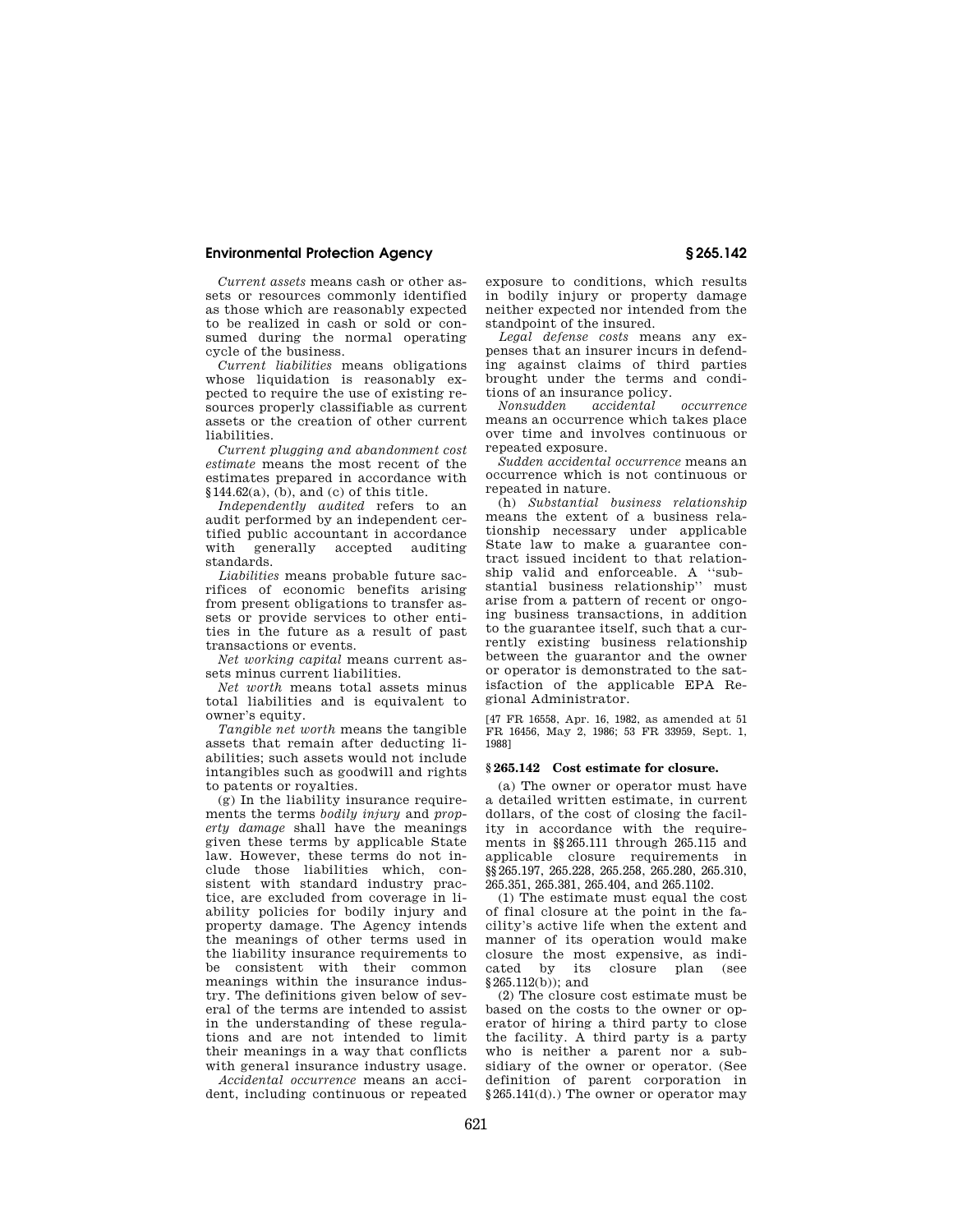use costs for on-site disposal if he can demonstrate that on-site disposal capacity will exist at all times over the life of the facility.

(3) The closure cost estimate may not incorporate any salvage value that may be realized with the sale of hazardous wastes, or non-hazardous wastes if applicable under §265.113(d), facility structures or equipment, land, or other assets associated with the facility at the time of partial or final closure.

(4) The owner or operator may not incorporate a zero cost for hazardous wastes, or non-hazardous wastes if applicable under §265.113(d), that might have economic value.

(b) During the active life of the facility, the owner or operator must adjust the closure cost estimate for inflation within 60 days prior to the anniversary date of the establishment of the financial instrument(s) used to comply with §265.143. For owners and operators using the financial test or corporate guarantee, the closure cost estimate must be updated for inflation within 30 days after the close of the firm's fiscal year and before submission of updated information to the Regional Administrator as specified in  $§265.143(e)(3)$ . The adjustment may be made by recalculating the closure cost estimate in current dollars, or by using an inflation factor derived from the most recent Implicit Price Deflator for Gross National Product published by the U.S. Department of Commerce in its *Survey of Current Business,* as specified in paragraphs (b)(1) and (2) of this section. The inflation factor is the result of dividing the latest published annual Deflator by the Deflator for the previous year.

(1) The first adjustment is made by multiplying the closure cost estimate by the inflation factor. The result is the adjusted closure cost estimate.

(2) Subsequent adjustments are made by multiplying the latest adjusted closure cost estimate by the latest inflation factor.

(c) During the active life of the facility, the owner or operator must revise the closure cost estimate no later than 30 days after a revision has been made to the closure plan which increases the cost of closure. If the owner or operator has an approved closure plan, the closure cost estimate must be revised

# **§ 265.143 40 CFR Ch. I (7–1–11 Edition)**

no later than 30 days after the Regional Administrator has approved the request to modify the closure plan, if the change in the closure plan increases the cost of closure. The revised closure cost estimate must be adjusted for inflation as specified in §265.142(b).

(d) The owner or operator must keep the following at the facility during the operating life of the facility: The latest closure cost estimate prepared in accordance with §§265.142 (a) and (c) and, when this estimate has been adjusted in accordance with §265.142(b), the latest adjusted closure cost estimate.

[47 FR 15064, Apr. 7, 1982, as amended at 50 FR 4514, Jan. 31, 1985; 51 FR 16456, May 2, 1986; 54 FR 33397, Aug. 14, 1989; 57 FR 37267, Aug. 18, 1992; 71 FR 40275, July 14, 2006]

#### **§ 265.143 Financial assurance for closure.**

By the effective date of these regulations, an owner or operator of each facility must establish financial assurance for closure of the facility. He must choose from the options as specified in paragraphs (a) through (e) of this section.

(a) *Closure trust fund.* (1) An owner or operator may satisfy the requirements of this section by establishing a closure trust fund which conforms to the requirements of this paragraph and submitting an originally signed duplicate of the trust agreement to the Regional Administrator. The trustee must be an entity which has the authority to act as a trustee and whose trust operations are regulated and examined by a Federal or State agency.

(2) The wording of the trust agreement must be identical to the wording specified in §264.151(a)(1), and the trust agreement must be accompanied by a formal certification of acknowledgment (for example, see  $§264.151(a)(2)$ ). Schedule A of the trust agreement must be updated within 60 days after a change in the amount of the current closure cost estimate covered by the agreement.

(3) Payments into the trust fund must be made annually by the owner or operator over the 20 years beginning with the effective date of these regulations or over the remaining operating life of the facility as estimated in the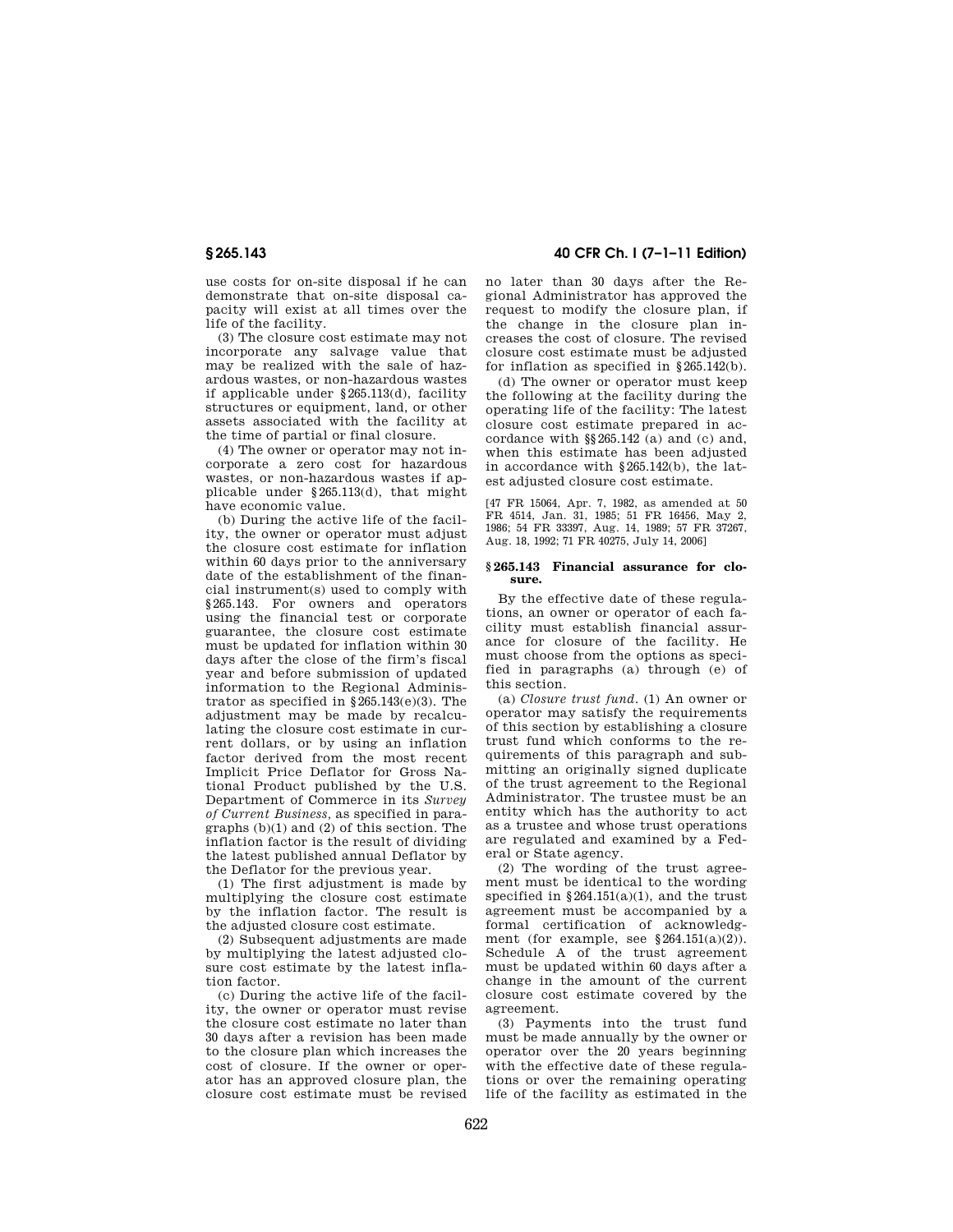closure plan, whichever period is shorter; this period is hereafter referred to as the ''pay-in period.'' The payments into the closure trust fund must be made as follows:

(i) The first payment must be made by the effective date of these regulations, except as provided in paragraph  $(a)(5)$  of this section. The first payment must be at least equal to the current closure cost estimate, except as provided in §265.143(f), divided by the number of years in the pay-in period.

(ii) Subsequent payments must be made no later than 30 days after each anniversary date of the first payment. The amount of each subsequent payment must be determined by this formula:

Next payment = 
$$
\frac{CE - CV}{Y}
$$

where CE is the current closure cost estimate, CV is the current value of the trust fund, and Y is the number of years remaining in the pay-in period.

(4) The owner or operator may accelerate payments into the trust fund or he may deposit the full amount of the current closure cost estimate at the time the fund is established. However, he must maintain the value of the fund at no less than the value that the fund would have if annual payments were made as specified in paragraph (a)(3) of this section.

(5) If the owner or operator establishes a closure trust fund after having used one or more alternate mechanisms specified in this section, his first payment must be in at least the amount that the fund would contain if the trust fund were established initially and annual payments made as specified in paragraph  $(a)(3)$  of this section.

(6) After the pay-in period is completed, whenever the current closure cost estimate changes, the owner or operator must compare the new estimate with the trustee's most recent annual valuation of the trust fund. If the value of the fund is less than the amount of the new estimate, the owner or operator, within 60 days after the change in the cost estimate, must either deposit an amount into the fund so that its value after this deposit at least equals the amount of the current closure cost

estimate, or obtain other financial assurance as specified in this section to cover the difference.

(7) If the value of the trust fund is greater than the total amount of the current closure cost estimate, the owner or operator may submit a written request to the Regional Administrator for release of the amount in excess of the current closure cost estimate.

(8) If an owner or operator substitutes other financial assurance as specified in this section for all or part of the trust fund, he may submit a written request to the Regional Administrator for release of the amount in excess of the current closure cost estimate covered by the trust fund.

(9) Within 60 days after receiving a request from the owner or operator for release of funds as specified in paragraph (a) (7) or (8) of this section, the Regional Administrator will instruct the trustee to release to the owner or operator such funds as the Regional Administrator specifies in writing.

(10) After beginning partial or final closure, an owner or operator or another person authorized to conduct partial or final closure may request reimbursements for partial or final closure expenditures by submitting itemized bills to the Regional Administrator. The owner or operator may request reimbursements for partial closure only if sufficient funds are remaining in the trust fund to cover the maximum costs of closing the facility over its remaining operating life. No later than 60 days after receiving bills for partial or final closure activities, the Regional Administrator will instruct the trustee to make reimbursements in those amounts as the Regional Administrator specifies in writing, if the Regional Administrator determines that the partial or final closure expenditures are in accordance with the approved closure plan, or otherwise justified. If the Regional Administrator has reason to believe that the maximum cost of closure over the remaining life of the facility will be significantly greater than the value of the trust fund, he may withhold reimbursements of such amounts as he deems prudent until he determines, in accordance with §265.143(h) that the owner or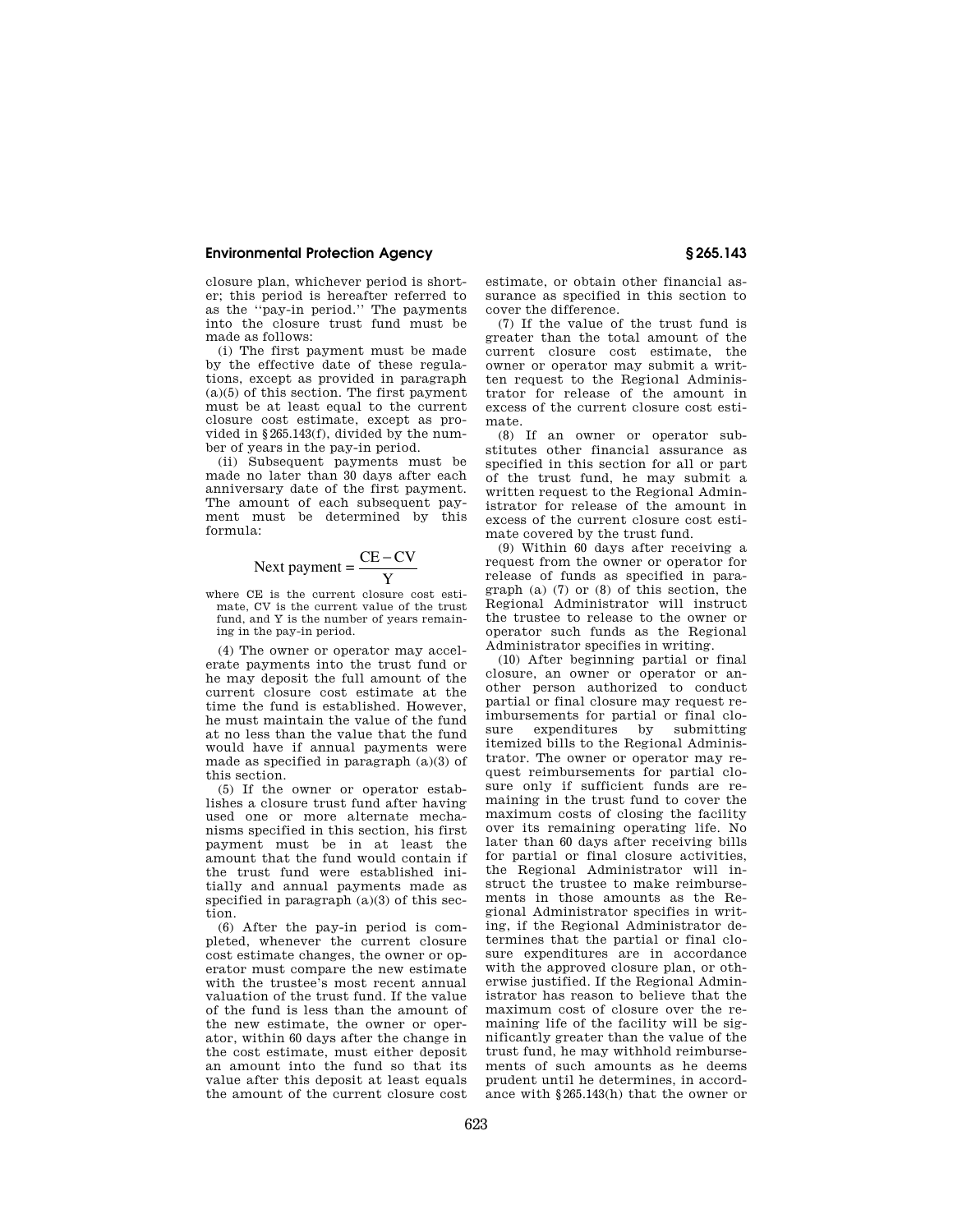operator is no longer required to maintain financial assurance for final closure of the facility. If the Regional Administrator does not instruct the trustee to make such reimbursements, he will provide to the owner or operator a detailed written statement of reasons.

(11) The Regional Administrator will agree to termination of the trust when:

(i) An owner or operator substitutes alternate financial assurance as specified in this section; or

(ii) The Regional Administrator releases the owner or operator from the requirements of this section in accordance with §265.143(h).

(b) *Surety bond guaranteeing payment into a closure trust fund.* (1) An owner or operator may satisfy the requirements of this section by obtaining a surety bond which conforms to the requirements of this paragraph and submitting the bond to the Regional Administrator. The surety company issuing the bond must, at a minimum, be among those listed as acceptable sureties on Federal bonds in Circular 570 of the U.S. Department of the Treasury.

(2) The wording of the surety bond must be identical to the wording specified in §264.151(b).

(3) The owner or operator who uses a surety bond to satisfy the requirements of this section must also establish a standby trust fund. Under the terms of the bond, all payments made thereunder will be deposited by the surety directly into the standby trust fund in accordance with instructions from the Regional Administrator. This standby trust fund must meet the requirements specified in §265.143(a), except that:

(i) An originally signed duplicate of the trust agreement must be submitted to the Regional Administrator with the surety bond; and

(ii) Until the standby trust fund is funded pursuant to the requirements of this section, the following are not required by these regulations:

(A) Payments into the trust fund as specified in §265.143(a):

(B) Updating of Schedule A of the trust agreement (see  $$264.151(a)$ ) to show current closure cost estimates;

(C) Annual valuations as required by the trust agreement; and

# **§ 265.143 40 CFR Ch. I (7–1–11 Edition)**

(D) Notices of nonpayment as required by the trust agreement.

(4) The bond must guarantee that the owner or operator will:

(i) Fund the standby trust fund in an amount equal to the penal sum of the bond before the beginning of final closure of the facility; or

(ii) Fund the standby trust fund in an amount equal to the penal sum within 15 days after an administrative order to begin final closure issued by the Regional Administrator becomes final, or within 15 days after an order to begin final closure is issued by a U.S. district court or other court of competent jurisdiction; or

(iii) Provide alternate financial assurance as specified in this section, and obtain the Regional Administrator's written approval of the assurance provided, within 90 days after receipt by both the owner or operator and the Regional Administrator of a notice of cancellation of the bond from the surety.

(5) Under the terms of the bond, the surety will become liable on the bond obligation when the owner or operator fails to perform as guaranteed by the bond.

(6) The penal sum of the bond must be in an amount at least equal to the current closure cost estimate, except as provided in §265.143(f).

(7) Whenever the current closure cost estimate increases to an amount greater than the penal sum, the owner or operator, within 60 days after the increase, must either cause the penal sum to be increased to an amount at least equal to the current closure cost estimate and submit evidence of such increase to the Regional Administrator, or obtain other financial assurance as specified in this section to cover the increase. Whenever the current closure cost estimate decreases, the penal sum may be reduced to the amount of the current closure cost estimate following written approval by the Regional Administrator.

(8) Under the terms of the bond, the surety may cancel the bond by sending notice of cancellation by certified mail to the owner or operator and to the Regional Administrator. Cancellation may not occur, however, during the 120 days beginning on the date of receipt of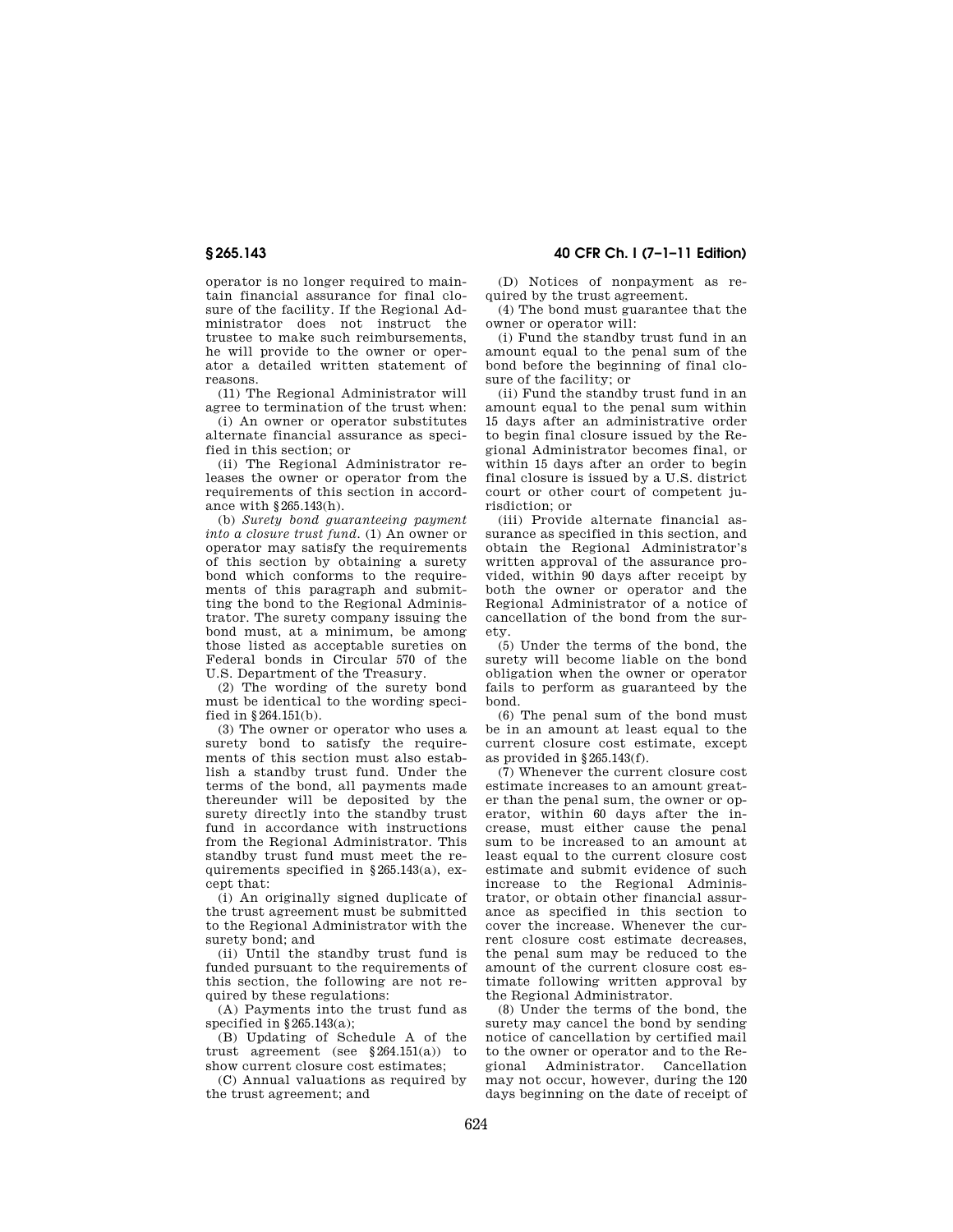the notice of cancellation by both the owner or operator and the Regional Administrator, as evidenced by the return receipts.

(9) The owner or operator may cancel the bond if the Regional Administrator has given prior written consent based on his receipt of evidence of alternate financial assurance as specified in this section.

(c) *Closure letter of credit.* (1) An owner or operator may satisfy the requirements of this section by obtaining an irrevocable standby letter of credit which conforms to the requirements of this paragraph and submitting the letter to the Regional Administrator. The issuing institution must be an entity which has the authority to issue letters of credit and whose letter-of-credit operations are regulated and examined by a Federal or State agency.

(2) The wording of the letter of credit must be identical to the wording specified in §264.151(d).

(3) An owner or operator who uses a letter of credit to satisfy the requirements of this section must also establish a standby trust fund. Under the terms of the letter of credit, all amounts paid pursuant to a draft by the Regional Administrator will be deposited by the issuing institution directly into the standby trust fund in accordance with instructions from the Regional Administrator. This standby trust fund must meet the requirements<br>of the trust fund specified in the trust fund specified in §265.143(a), except that:

(i) An originally signed duplicate of the trust agreement must be submitted to the Regional Administrator with the letter of credit; and

(ii) Unless the standby trust fund is funded pursuant to the requirements of this section, the following are not required by these regulations:

(A) Payments into the trust fund as specified in §265.143(a):

(B) Updating of Schedule A of the trust agreement (see  $§264.151(a)$ ) to show current closure cost estimates;

(C) Annual valuations as required by the trust agreement; and

(D) Notices of nonpayment as required by the trust agreement.

(4) The letter of credit must be accompanied by a letter from the owner or operator referring to the letter of credit by number, issuing institution, and date, and providing the following information: The EPA Identification Number, name, and address of the facility, and the amount of funds assured for closure of the facility by the letter of credit.

(5) The letter of credit must be irrevocable and issued for a period of at least 1 year. The letter of credit must provide that the expiration date will be automatically extended for a period of at least 1 year unless, at least 120 days before the current expiration date, the issuing institution notifies both the owner or operator and the Regional Administrator by certified mail of a decision not to extend the expiration date. Under the terms of the letter of credit, the 120 days will begin on the date when both the owner or operator and the Regional Administrator have received the notice, as evidenced by the return receipts.

(6) The letter of credit must be issued in an amount at least equal to the current closure cost estimate, except as provided in §265.143(f).

(7) Whenever the current closure cost estimate increases to an amount greater than the amount of the credit, the owner or operator, within 60 days after the increase, must either cause the amount of the credit to be increased so that it at least equals the current closure cost estimate and submit evidence of such increase to the Regional Administrator, or obtain other financial assurance as specified in this section to cover the increase. Whenever the current closure cost estimate decreases, the amount of the credit may be reduced to the amount of the current closure cost estimate following written approval by the Regional Administrator.

(8) Following a final administrative determination pursuant to section 3008 of RCRA that the owner or operator has failed to perform final closure in accordance with the approved closure plan when required to do so, the Regional Administrator may draw on the letter of credit.

(9) If the owner or operator does not establish alternate financial assurance as specified in this section and obtain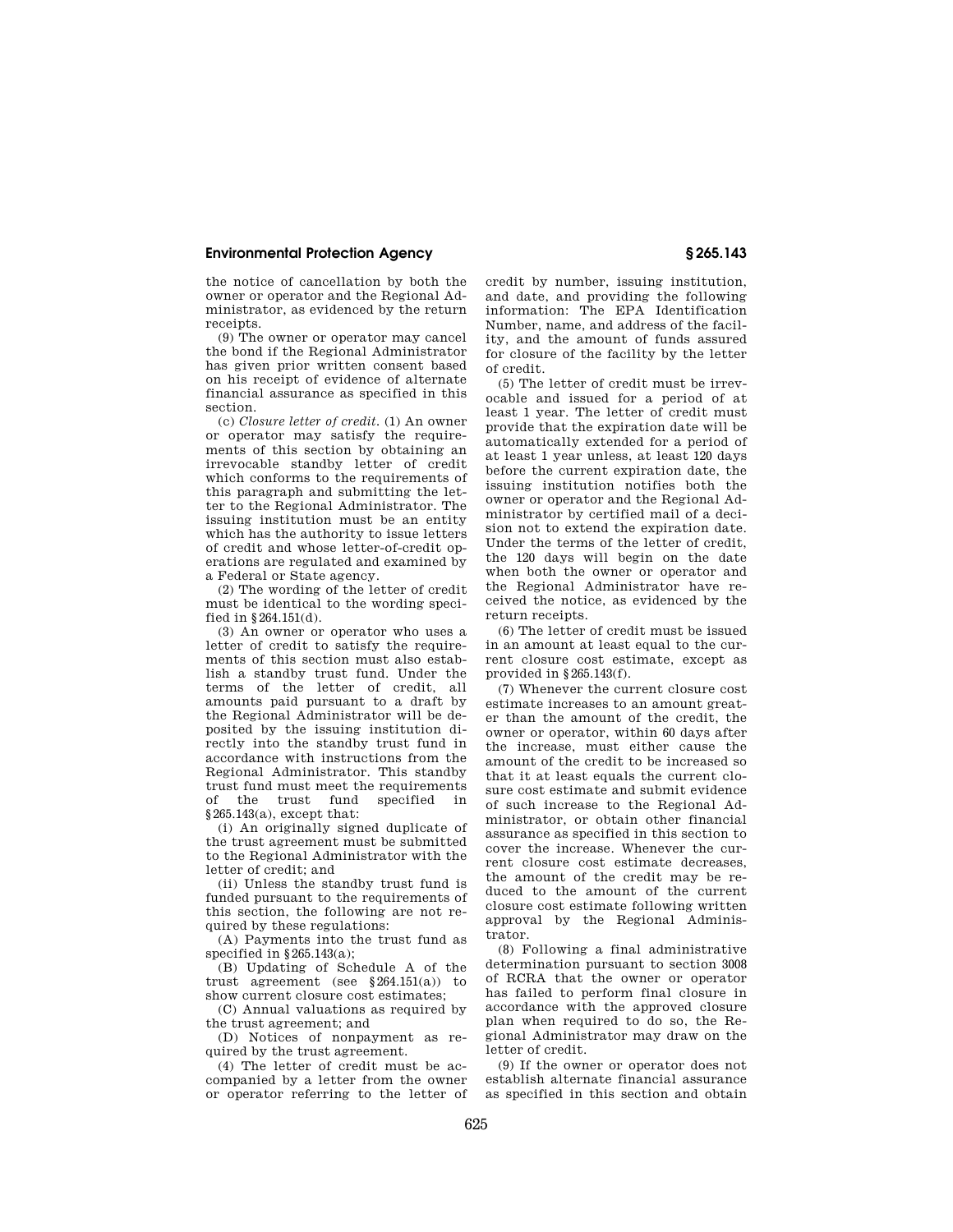written approval of such alternate assurance from the Regional Administrator within 90 days after receipt by both the owner or operator and the Regional Administrator of a notice from the issuing institution that it has decided not to extend the letter of credit beyond the current expiration date, the Regional Administrator will draw on the letter of credit. The Regional Administrator may delay the drawing if the issuing institution grants an extension of the term of the credit. During the last 30 days of any such extension the Regional Administrator will draw on the letter of credit if the owner or operator has failed to provide alternate financial assurance as specified in this section and obtain written approval of such assurance from the Regional Administrator.

(10) The Regional Administrator will return the letter of credit to the issuing institution for termination when:

(i) An owner or operator substitutes alternate financial assurance as specified in this section; or

(ii) The Regional Administrator releases the owner or operator from the requirements of this section in accordance with §265.143(h).

(d) *Closure insurance.* (1) An owner or operator may satisfy the requirements of this section by obtaining closure insurance which conforms to the requirements of this paragraph and submitting a certificate of such insurance to the Regional Administrator. By the effective date of these regulations the owner or operator must submit to the Regional Administrator a letter from an insurer stating that the insurer is considering issuance of closure insurance conforming to the requirements of this paragraph to the owner or operator. Within 90 days after the effective date of these regulations, the owner or operator must submit the certificate of insurance to the Regional Administrator or establish other financial assurance as specified in this section. At a minimum, the insurer must be licensed to transact the business of insurance, or eligible to provide insurance as an excess or surplus lines insurer, in one or more States.

# **§ 265.143 40 CFR Ch. I (7–1–11 Edition)**

(2) The wording of the certificate of insurance must be identical to the wording specified in §264.151(e).

(3) The closure insurance policy must be issued for a face amount at least equal to the current closure cost estimate, except as provided in §265.143(f). The term "face amount" means the total amount the insurer is obligated to pay under the policy. Actual payments by the insurer will not change the face amount, although the insurer's future liability will be lowered by the amount of the payments.

(4) The closure insurance policy must guarantee that funds will be available to close the facility whenever final closure occurs. The policy must also guarantee that once final closure begins, the insurer will be responsible for paying out funds, up to an amount equal to the face amount of the policy, upon the direction of the Regional Administrator, to such party or parties as the Regional Administrator specifies.

(5) After beginning partial or final closure, an owner or operator or any other person authorized to conduct closure may request reimbursements for closure expenditures by submitting itemized bills to the Regional Administrator. The owner or operator may request reimbursements for partial closure only if the remaining value of the policy is sufficient to cover the maximum costs of closing the facility over its remaining operating life. Within 60 days after receiving bills for closure activities, the Regional Administrator will instruct the insurer to make reimbursements in such amounts as the Regional Administrator specifies in writing if the Regional Administrator determines that the partial or final closure expenditures are in accordance with the approved closure plan or otherwise justified. If the Regional Administrator has reason to believe that the maximum cost of closure over the remaining life of the facility will be significantly greater than the face amount of the policy, he may withhold reimbursement of such amounts as he deems prudent until he determines, in accordance with §265.143(h), that the owner or operator is no longer required to maintain financial assurance for final closure of the particular facility. If the Regional Administrator does not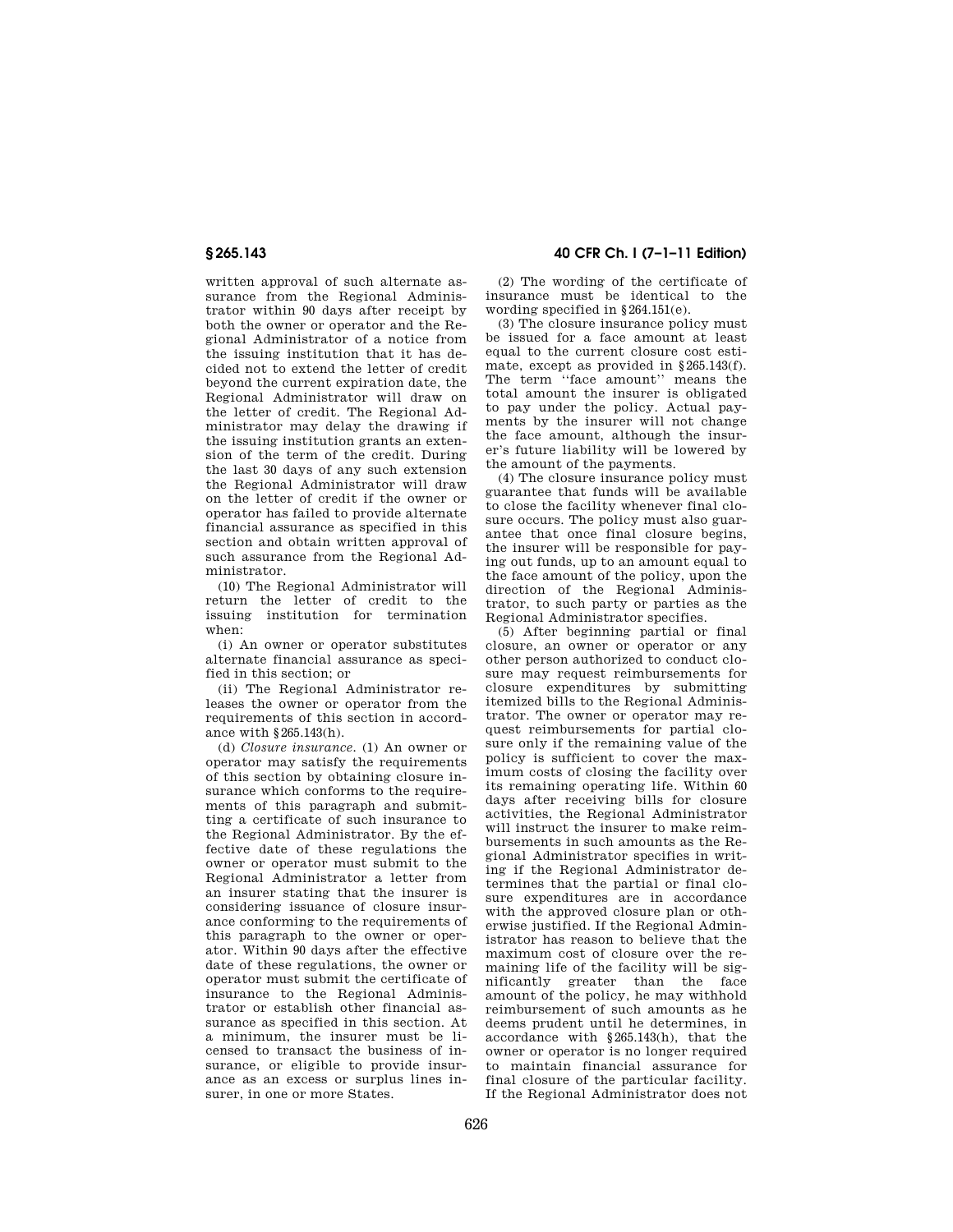instruct the insurer to make such reimbursements, he will provide to the owner or operator a detailed written statement of reasons.

(6) The owner or operator must maintain the policy in full force and effect until the Regional Administrator consents to termination of the policy by the owner or operator as specified in paragraph (d)(10) of this section. Failure to pay the premium, without substitution of alternate financial assurance as specified in this section, will constitute a significant violation of these regulations, warranting such remedy as the Regional Administrator deems necessary. Such violation will be deemed to begin upon receipt by the Regional Administrator of a notice of future cancellation, termination, or failure to renew due to nonpayment of the premium, rather than upon the date of expiration.

(7) Each policy must contain a provision allowing assignment of the policy to a successor owner or operator. Such assignment may be conditional upon consent of the insurer, provided such consent is not unreasonably refused.

(8) The policy must provide that the insurer may not cancel, terminate, or fail to renew the policy except for failure to pay the premium. The automatic renewal of the policy must, at a minimum, provide the insured with the option of renewal at the face amount of the expiring policy. If there is a failure to pay the premium, the insurer may elect to cancel, terminate, or fail to renew the policy by sending notice by certified mail to the owner or operator and the Regional Administrator. Cancellation, termination, or failure to renew may not occur, however, during the 120 days beginning with the date of receipt of the notice by both the Regional Administrator and the owner or operator, as evidenced by the return receipts. Cancellation, termination, or failure to renew may not occur and the policy will remain in full force and effect in the event that on or before the date of expiration:

(i) The Regional Administrator deems the facility abandoned; or

(ii) Interim status is terminated or revoked; or

(iii) Closure is ordered by the Regional Administrator or a U.S. district court or other court of competent jurisdiction; or

(iv) The owner or operator is named as debtor in a voluntary or involuntary proceeding under Title 11 (Bankruptcy), U.S. Code; or

(v) The premium due is paid.

(9) Whenever the current closure cost estimate increases to an amount greater than the face amount of the policy, the owner or operator, within 60 days after the increase, must either cause the face amount to be increased to an amount at least equal to the current closure cost estimate and submit evidence of such increase to the Regional Administrator, or obtain other financial assurance as specified in this section to cover the increase. Whenever the current closure cost estimate decreases, the face amount may be reduced to the amount of the current closure cost estimate following written approval by the Regional Administrator.

(10) The Regional Administrator will give written consent to the owner or operator that he may terminate the insurance policy when:

(i) An owner or operator substitutes alternate financial assurance as specified in this section; or

(ii) The Regional Administrator releases the owner or operator from the requirements of this section in accordance with §265.143(h).

(e) *Financial test and corporate guarantee for closure.* (1) An owner or operator may satisfy the requirements of this section by demonstrating that he passes a financial test as specified in this paragraph. To pass this test the owner or operator must meet the criteria of either paragraph  $(e)(1)(i)$  or  $(ii)$ of this section:

(i) The owner or operator must have:

(A) Two of the following three ratios: A ratio of total liabilities to net worth less than 2.0; a ratio of the sum of net income plus depreciation, depletion, and amortization to total liabilities greater than 0.1; and a ratio of current assets to current liabilities greater than  $1.5$ ; and

(B) Net working capital and tangible net worth each at least six times the sum of the current closure and postclosure cost estimates and the current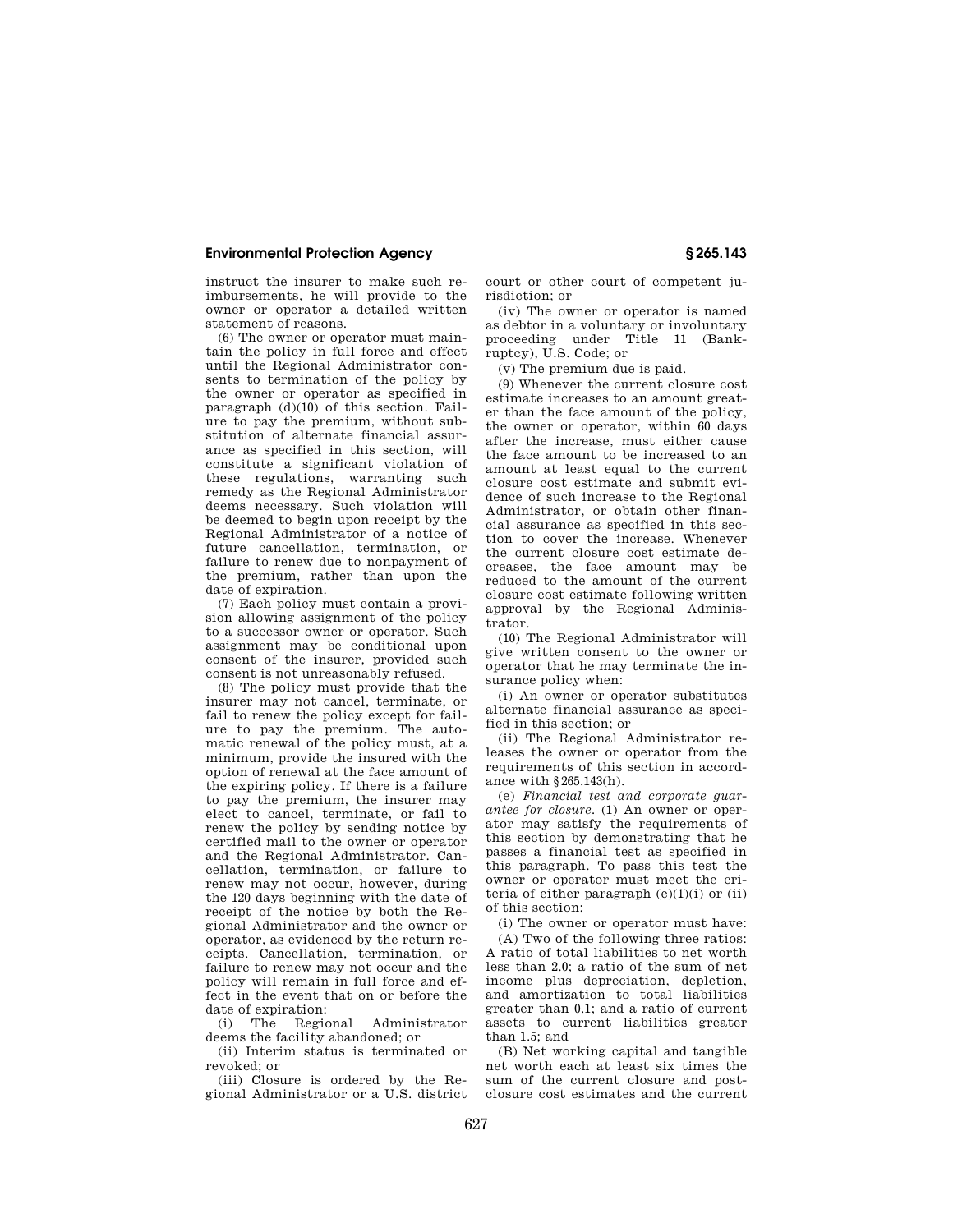plugging and abandonment cost estimates; and

(C) Tangible net worth of at least \$10 million; and

(D) Assets located in the United States amounting to at least 90 percent of total assets or at least six times the sum of the current closure and postclosure cost estimates and the current plugging and abandonment cost estimates.

(ii) The owner or operator must have:

(A) A current rating for his most recent bond issuance of AAA, AA, A, or BBB as issued by Standard and Poor's or Aaa, Aa, A, or Baa as issued by Moody's; and

(B) Tangible net worth at least six times the sum of the current closure and post-closure cost estimates and the current plugging and abandonment cost estimates; and

(C) Tangible net worth of at least \$10 million; and

(D) Assets located in the United States amounting to at least 90 percent of total assets or at least six times the sum of the current closure and postclosure cost estimates and the current plugging and abandonment cost estimates.

(2) The phrase ''current closure and post-closure cost estimates'' as used in paragraph (e)(1) of this section refers to the cost estimates required to be shown in paragraphs 1–4 of the letter from the owner's or operator's chief financial officer  $(\S 264.151(f))$ . The phrase ''current plugging and abandonment cost estimates'' as used in paragraph (e)(1) of this section refers to the cost estimates required to be shown in paragraphs 1–4 of the letter from the owner's or operator's chief financial officer (§144.70(f) of this title).

(3) To demonstrate that he meets this test, the owner or operator must submit the following items to the Regional Administrator:

(i) A letter signed by the owner's or operator's chief financial officer and worded as specified in §264.151(f); and

(ii) A copy of the independent certified public accountant's report on examination of the owner's or operator's financial statements for the latest completed fiscal year; and

(iii) A special report from the owner's or operator's independent certified pub-

**§ 265.143 40 CFR Ch. I (7–1–11 Edition)** 

lic accountant to the owner or operator stating that:

(A) He has compared the data which the letter from the chief financial officer specifies as having been derived from the independently audited, yearend financial statements for the latest fiscal year with the amounts in such financial statements; and

(B) In connection with that procedure, no matters came to his attention which caused him to believe that the specified data should be adjusted.

(4) The owner or operator may obtain an extension of the time allowed for submission of the documents specified in paragraph (e)(3) of this section if the fiscal year of the owner or operator ends during the 90 days prior to the effective date of these regulations and if the year-end financial statements for that fiscal year will be audited by an independent certified public accountant. The extension will end no later than 90 days after the end of the owner's or operator's fiscal year. To obtain the extension, the owner's or operator's chief financial officer must send, by the effective date of these regulations, a letter to the Regional Administrator of each Region in which the owner's or operator's facilities to be covered by the financial test are located. This letter from the chief financial officer must:

(i) Request the extension;

(ii) Certify that he has grounds to believe that the owner or operator meets the criteria of the financial test;

(iii) Specify for each facility to be covered by the test the EPA Identification Number, name, address, and current closure and post-closure cost estimates to be covered by the test;

(iv) Specify the date ending the owner's or operator's last complete fiscal year before the effective date of these regulations;

(v) Specify the date, no later than 90 days after the end of such fiscal year, when he will submit the documents specified in paragraph (e)(3) of this section; and

(vi) Certify that the year-end financial statements of the owner or operator for such fiscal year will be audited by an independent certified public accountant.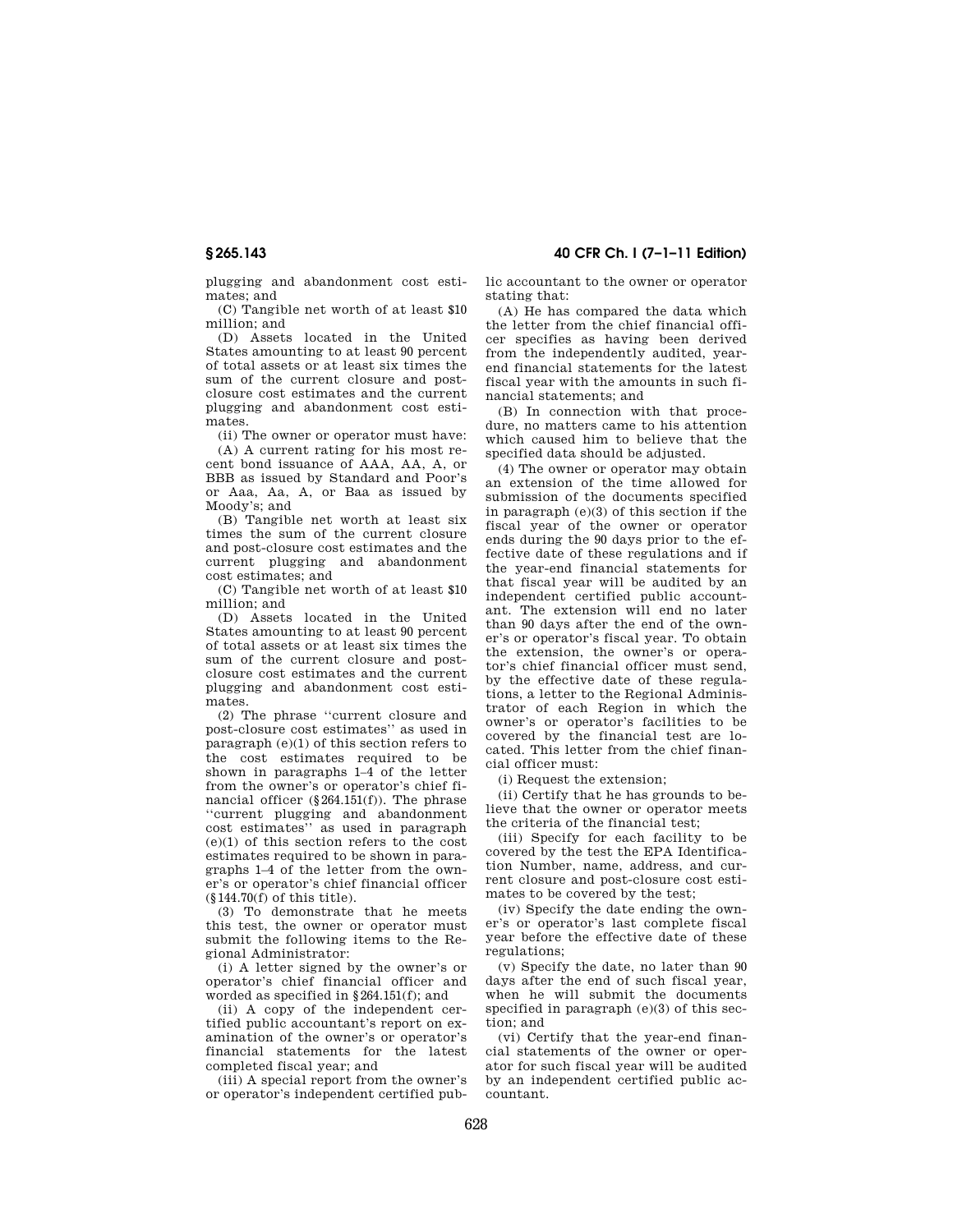(5) After the initial submission of items specified in paragraph (e)(3) of this section, the owner or operator must send updated information to the Regional Administrator within 90 days after the close of each succeeding fiscal year. This information must consist of all three items specified in paragraph (e)(3) of this section.

(6) If the owner or operator no longer meets the requirements of paragraph  $(e)(1)$  of this section, he must send notice to the Regional Administrator of intent to establish alternate financial assurance as specified in this section. The notice must be sent by certified mail within 90 days after the end of the fiscal year for which the year-end financial data show that the owner or operator no longer meets the requirements. The owner or operator must provide the alternate financial assurance within 120 days after the end of such fiscal year.

(7) The Regional Administrator may, based on a reasonable belief that the owner or operator may no longer meet the requirements of paragraph (e)(1) of this section, require reports of financial condition at any time from the owner or operator in addition to those specified in paragraph (e)(3) of this section. If the Regional Administrator finds, on the basis of such reports or other information, that the owner or operator no longer meets the requirements of paragraph (e)(1) of this section, the owner or operator must provide alternate financial assurance as specified in this section within 30 days after notification of such a finding.

(8) The Regional Administrator may disallow use of this test on the basis of qualifications in the opinion expressed by the independent certified public accountant in his report on examination of the owner's or operator's financial statements (see paragraph (e)(3)(ii) of this section). An adverse opinion or a disclaimer of opinion will be cause for disallowance. The Regional Administrator will evaluate other qualifications on an individual basis. The owner or operator must provide alternate financial assurance as specified in this section within 30 days after notification of the disallowance.

(9) The owner or operator is no longer required to submit the items specified in paragraph (e)(3) of this section when:

(i) An owner or operator substitutes alternate financial assurance as specified in this section; or

(ii) The Regional Administrator releases the owner or operator from the requirements of this section in accordance with §265.143(h).

(10) An owner or operator may meet the requirements of this section by obtaining a written guarantee. The guarantor must be the direct or higher-tier parent corporation of the owner or operator, a firm whose parent corporation is also the parent corporation of the owner or operator, or a firm with a ''substantial business relationship'' with the owner or operator. The guarantor must meet the requirements for owners or operators in paragraphs (e)(1) through (8) of this section and must comply with the terms of the guarantee. The wording of the guarantee must be identical to the wording specified in §264.151(h). A certified copy of the guarantee must accompany the items sent to the Regional Administrator as specified in paragraph  $(e)(3)$ of this section. One of these items must be the letter from the guarantor's chief financial officer. If the guarantor's parent corporation is also the parent corporation of the owner or operator, the letter must describe the value received in consideration of the guarantee. If the guarantor is a firm with a ''substantial business relationship'' with the owner or operator, this letter must describe this ''substantial business relationship'' and the value received in consideration of the guarantee. The terms of the guarantee must provide that:

(i) If the owner or operator fails to perform final closure of a facility covered by the corporate guarantee in accordance with the closure plan and other interim status requirements whenever required to do so, the guarantor will do so or establish a trust fund as specified in §265.143(a) in the name of the owner or operator.

(ii) The corporate guarantee will remain in force unless the guarantor sends notice of cancellation by certified mail to the owner or operator and to the Regional Administrator.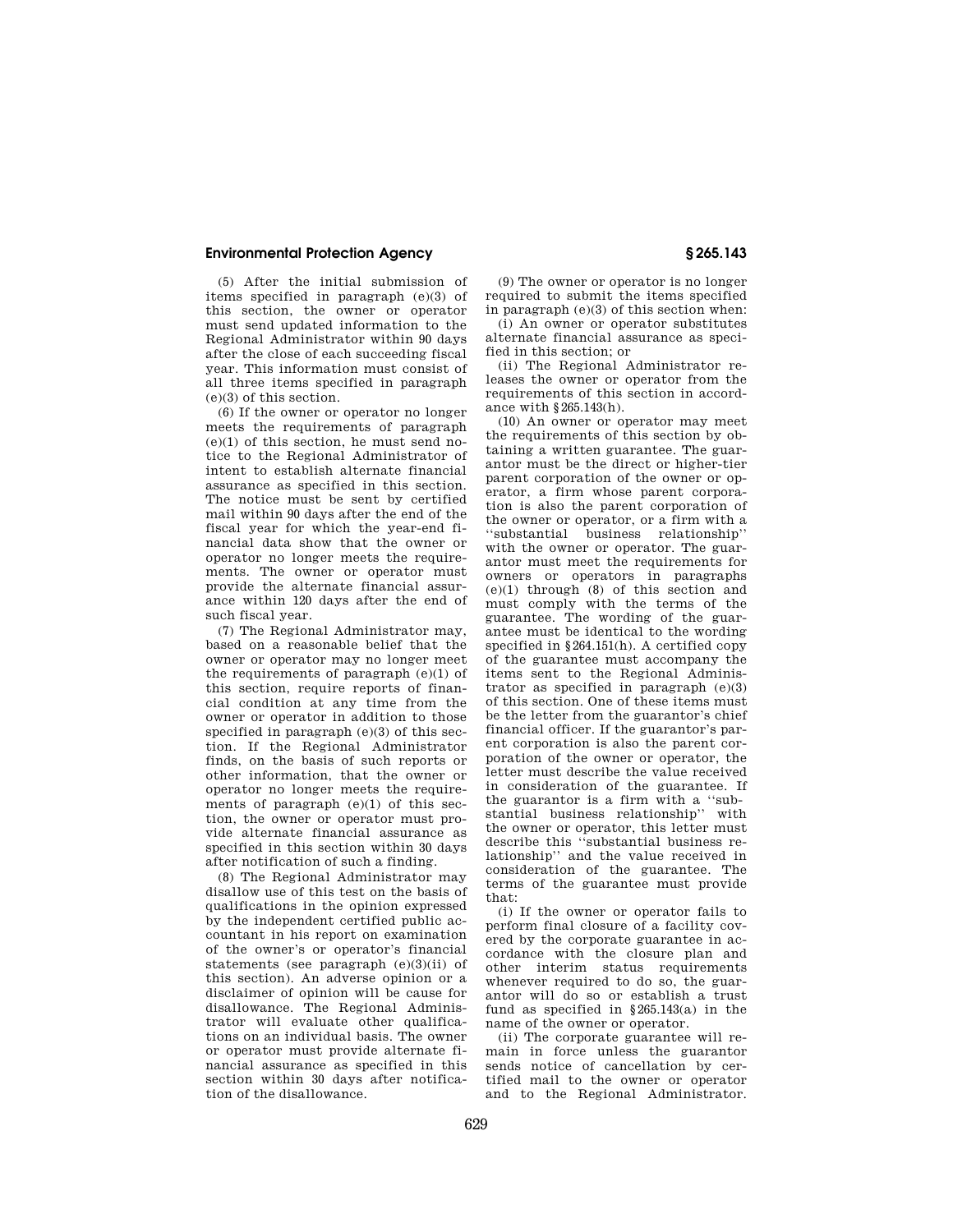Cancellation may not occur, however, during the 120 days beginning on the date of receipt of the notice of cancellation by both the owner or operator and the Regional Administrator, as evidenced by the return receipts.

(iii) If the owner or operator fails to provide alternate financial assurance as specified in this section and obtain the written approval of such alternate assurance from the Regional Administrator within 90 days after receipt by both the owner or operator and the Regional Administrator of a notice of cancellation of the corporate guarantee from the guarantor, the guarantor will provide such alternate financial assurance in the name of the owner or operator.

(f) *Use of multiple financial mechanisms.* An owner or operator may satisfy the requirements of this section by establishing more than one financial mechanism per facility. These mechanisms are limited to trust funds, surety bonds, letters of credit, and insurance. The mechanisms must be as specified in paragraphs (a) through (d), respectively, of this section, except that it is the combination of mechanisms, rather than the single mechanism, which must provide financial assurance for an amount at least equal to the current closure cost estimate. If an owner or operator uses a trust fund in combination with a surety bond or a letter of credit, he may use the trust fund as the standby trust fund for the other mechanisms. A single standby trust fund may be established for two or more mechanisms. The Regional Administrator may use any or all of the mechanisms to provide for closure of the facility.

(g) *Use of a financial mechanism for multiple facilities.* An owner or operator may use a financial assurance mechanism specified in this section to meet the requirements of this section for more than one facility. Evidence of financial assurance submitted to the Regional Administrator must include a list showing, for each facility, the EPA Identification Number, name, address, and the amount of funds for closure assured by the mechanism. If the facilities covered by the mechanism are in more than one Region, identical evidence of financial assurance must be

# **§ 265.144 40 CFR Ch. I (7–1–11 Edition)**

submitted to and maintained with the Regional Administrators of all such Regions. The amount of funds available through the mechanism must be no less than the sum of funds that would be available if a separate mechanism had been established and maintained for each facility. In directing funds available through the mechanism for closure of any of the facilities covered by the mechanism, the Regional Administrator may direct only the amount of funds designated for that facility, unless the owner or operator agrees to the use of additional funds available under the mechanism.

(h) *Release of the owner or operator from the requirements of this section.*  Within 60 days after receiving certifications from the owner or operator and a qualified Professional Engineer that final closure has been completed in accordance with the approved closure plan, the Regional Administrator will notify the owner or operator in writing that he is no longer required by this section to maintain financial assurance for final closure of the facility, unless the Regional Administrator has reason to believe that final closure has not been in accordance with the approved closure plan. The Regional Administrator shall provide the owner or operator a detailed written statement of any such reason to believe that closure has not been in accordance with the approved closure plan.

[47 FR 15064, Apr. 7, 1982, as amended at 51 FR 16456, May 2, 1986; 57 FR 42843, Sept. 16, 1992; 71 FR 16909, Apr. 4, 2006]

#### **§ 265.144 Cost estimate for post-closure care.**

(a) The owner or operator of a hazardous waste disposal unit must have a detailed written estimate, in current dollars, of the annual cost of post-closure monitoring and maintenance of the facility in accordance with the applicable post-closure regulations in §§265.117 through 265.120, 265.228, 265.258, 265.280, and 265.310.

(1) The post-closure cost estimate must be based on the costs to the owner or operator of hiring a third party to conduct post-closure care activities. A third party is a party who is neither a parent nor subsidiary of the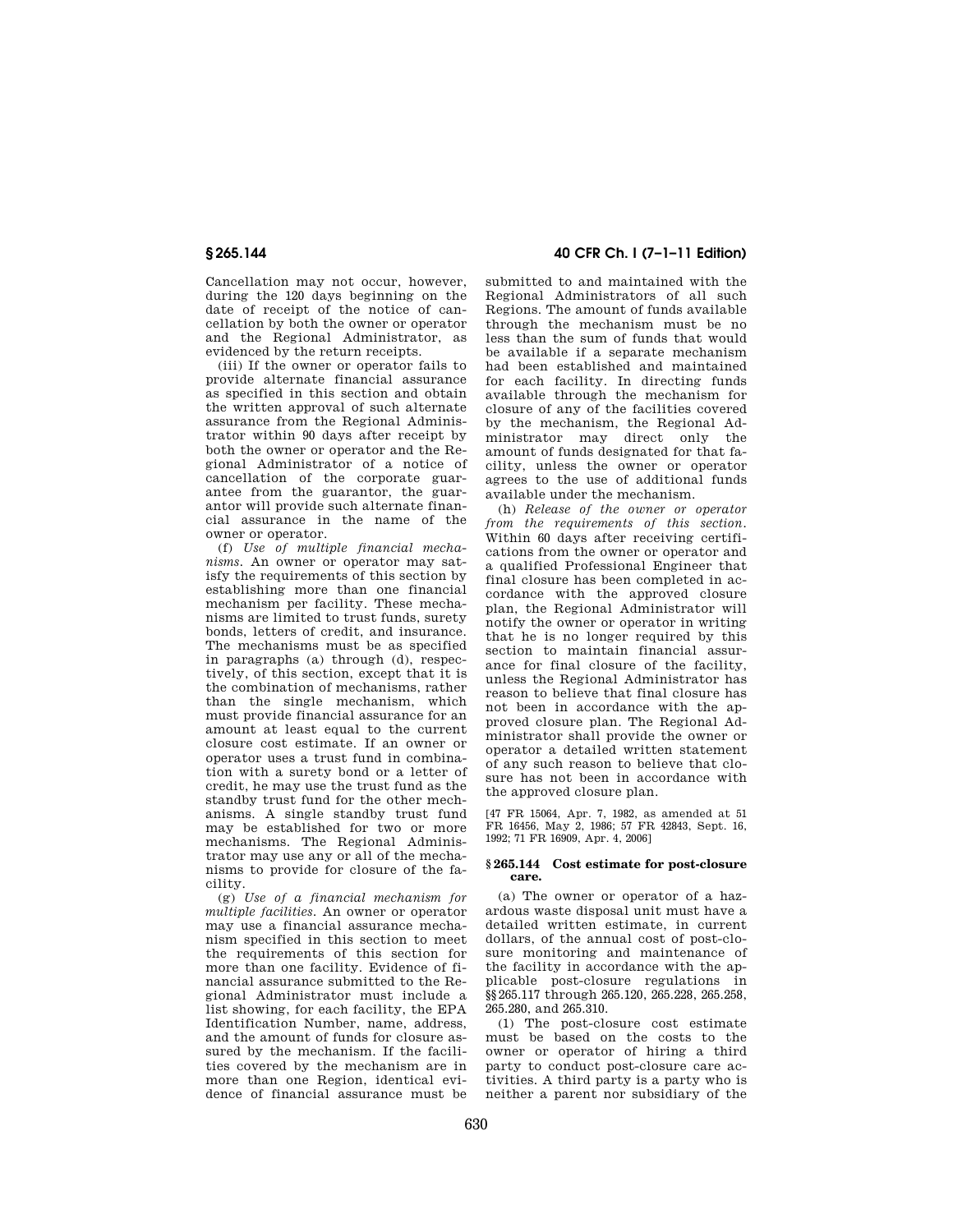owner or operator. (See definition of parent corporation in §265.141(d).)

(2) The post-closure cost estimate is calculated by multiplying the annual post-closure cost estimate by the number of years of post-closure care required under §265.117.

(b) During the active life of the facility, the owner or operator must adjust the post-closure cost estimate for inflation within 60 days prior to the anniversary date of the establishment of the financial instrument(s) used to comply with §265.145. For owners or operators using the financial test or corporate guarantee, the post-closure care cost estimate must be updated for inflation no later than 30 days after the close of the firm's fiscal year and before submission of updated information to the Regional Administrator as specified in  $§265.145(d)(5)$ . The adjustment may be made by recalculating the postclosure cost estimate in current dollars or by using an inflation factor derived from the most recent Implicit Price Deflator for Gross National Product published by the U.S. Department of Commerce in its *Survey of Current Business* as specified in §265.145 (b)(1) and (2). The inflation factor is the result of dividing the latest published annual Deflator by the Deflator for the previous year.

(1) The first adjustment is made by multiplying the post-closure cost estimate by the inflation factor. The result is the adjusted post-closure cost estimate.

(2) Subsequent adjustments are made by multiplying the latest adjusted post-closure cost estimate by the latest inflation factor.

(c) During the active life of the facility, the owner or operator must revise the post-closure cost estimate no later than 30 days after a revision to the post-closure plan which increases the cost of post-closure care. If the owner or operator has an approved post-closure plan, the post-closure cost estimate must be revised no later than 30 days after the Regional Administrator has approved the request to modify the plan, if the change in the post-closure plan increases the cost of post-closure care. The revised post-closure cost estimate must be adjusted for inflation as specified in §265.144(b).

(d) The owner or operator must keep the following at the facility during the operating life of the facility: the latest post-closure cost estimate prepared in accordance with §265.144 (a) and (c) and, when this estimate has been adjusted in accordance with §265.144(b), the latest adjusted post-closure cost estimate.

[47 FR 15064, Apr. 7, 1982, as amended at 50 FR 4514, Jan. 31, 1985; 51 FR 16457, May 2, 1986]

#### **§ 265.145 Financial assurance for postclosure care.**

By the effective date of these regulations, an owner or operator of a facility with a hazardous waste disposal unit must establish financial assurance for post-closure care of the disposal unit(s).

(a) *Post-closure trust fund.* (1) An owner or operator may satisfy the requirements of this section by establishing a post-closure trust fund which conforms to the requirements of this paragraph and submitting an originally signed duplicate of the trust agreement to the Regional Administrator. The trustee must be an entity which has the authority to act as a trustee and whose trust operations are regulated and examined by a Federal or State agency.

(2) The wording of the trust agreement must be identical to the wording specified in  $\S 264.151(a)(1)$ , and the trust agreement must be accompanied by a formal certification of acknowledgment (for example, see §264.151(a)(2)). Schedule A of the trust agreement must be updated within 60 days after a change in the amount of the current post-closure cost estimate covered by the agreement.

(3) Payments into the trust fund must be made annually by the owner or operator over the 20 years beginning with the effective date of these regulations or over the remaining operating life of the facility as estimated in the closure plan, whichever period is shorter; this period is hereafter referred to as the ''pay-in period.'' The payments into the post-closure trust fund must be made as follows:

(i) The first payment must be made by the effective date of these regulations, except as provided in paragraph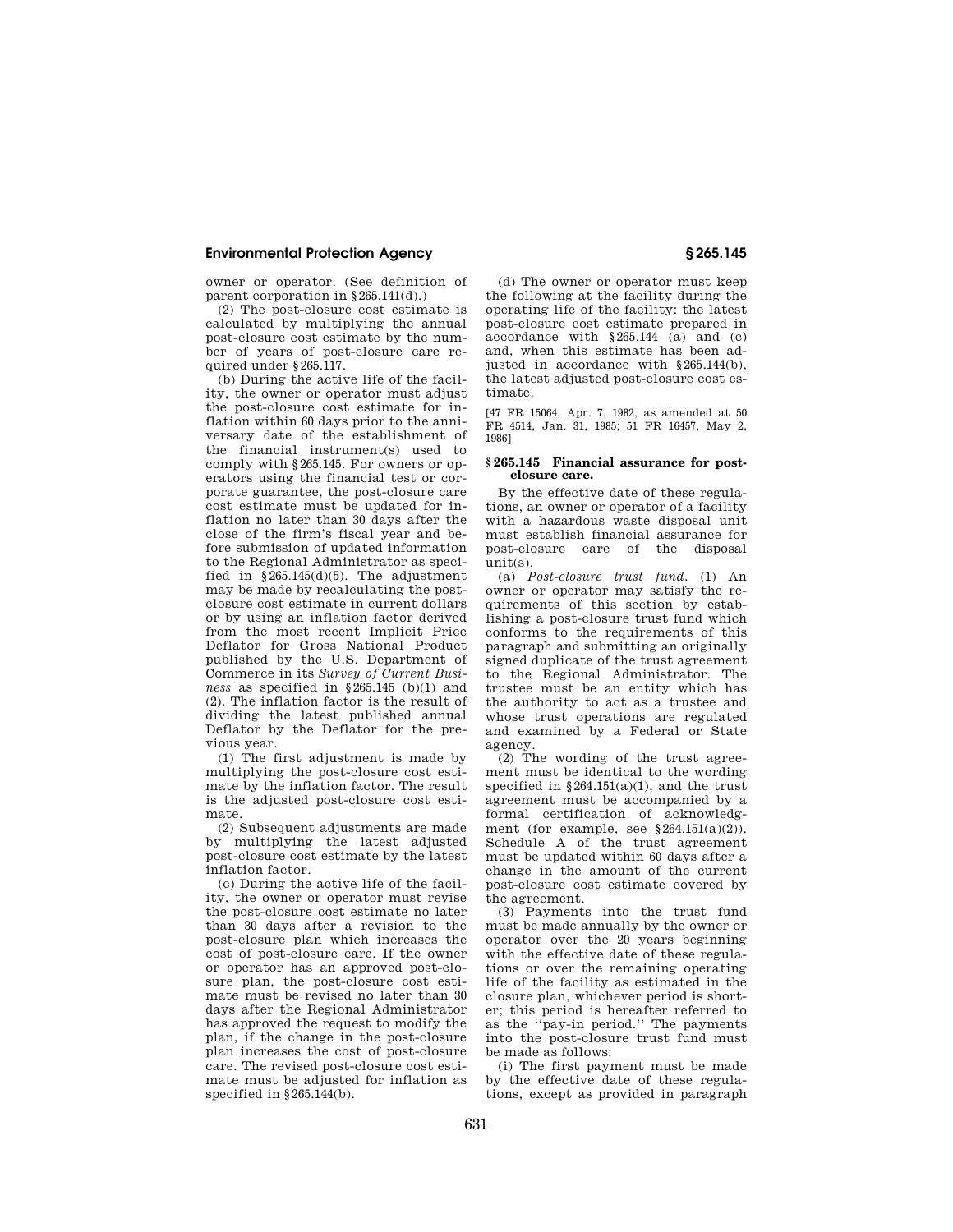$(a)(5)$  of this section. The first payment must be at least equal to the current post-closure cost estimate, except as provided in §265.145(f), divided by the number of years in the pay-in period.

(ii) Subsequent payments must be made no later than 30 days after each anniversary date of the first payment. The amount of each subsequent payment must be determined by this formula:

Next payment = 
$$
\frac{CE - CV}{Y}
$$

where CE is the current post-closure cost estimate, CV is the current value of the trust fund, and Y is the number of years remaining in the pay-in period.

(4) The owner or operator may accelerate payments into the trust fund or he may deposit the full amount of the current post-closure cost estimate at the time the fund is established. However, he must maintain the value of the fund at no less than the value that the fund would have if annual payments were made as specified in paragraph (a)(3) of this section.

(5) If the owner or operator establishes a post-closure trust fund after having used one or more alternate mechanisms specified in this section, his first payment must be in at least the amount that the fund would contain if the trust fund were established initially and annual payments made as specified in paragraph (a)(3) of this section.

(6) After the pay-in period is completed, whenever the current post-closure cost estimate changes during the operating life of the facility, the owner or operator must compare the new estimate with the trustee's most recent annual valuation of the trust fund. If the value of the fund is less than the amount of the new estimate, the owner or operator, within 60 days after the change in the cost estimate, must either deposit an amount into the fund so that its value after this deposit at least equals the amount of the current post-closure cost estimate, or obtain other financial assurance as specified in this section to cover the difference.

(7) During the operating life of the facility, if the value of the trust fund is greater than the total amount of the current post-closure cost estimate, the

**§ 265.145 40 CFR Ch. I (7–1–11 Edition)** 

owner or operator may submit a written request to the Regional Administrator for release of the amount in excess of the current post-closure cost estimate.

(8) If an owner or operator substitutes other financial assurance as specified in this section for all or part of the trust fund, he may submit a written request to the Regional Administrator for release of the amount in excess of the current post-closure cost estimate covered by the trust fund.

(9) Within 60 days after receiving a request from the owner or operator for release of funds as specified in paragraph (a) (7) or (8) of this section, the Regional Administrator will instruct the trustee to release to the owner or operator such funds as the Regional Administrator specifies in writing.

(10) During the period of post-closure care, the Regional Administrator may approve a release of funds if the owner or operator demonstrates to the Regional Administrator that the value of the trust fund exceeds the remaining cost of post-closure care.

(11) An owner or operator or any other person authorized to conduct post-closure care may request reimbursements for post-closure expenditures by submitting itemized bills to the Regional Administrator. Within 60 days after receiving bills for post-closure care activities, the Regional Administrator will instruct the trustee to make reimbursements in those amounts as the Regional Administrator specifies in writing, if the Regional Administrator determines that the post-closure expenditures are in accordance with the approved post-closure plan or otherwise justified. If the Regional Administrator does not instruct the trustee to make such reimbursements, he will provide the owner or operator with a detailed written statement of reasons.

(12) The Regional Administrator will agree to termination of the trust when:

(i) An owner or operator substitutes alternate financial assurance as specified in this section; or

(ii) The Regional Administrator releases the owner or operator from the requirements of this section in accordance with §265.145(h).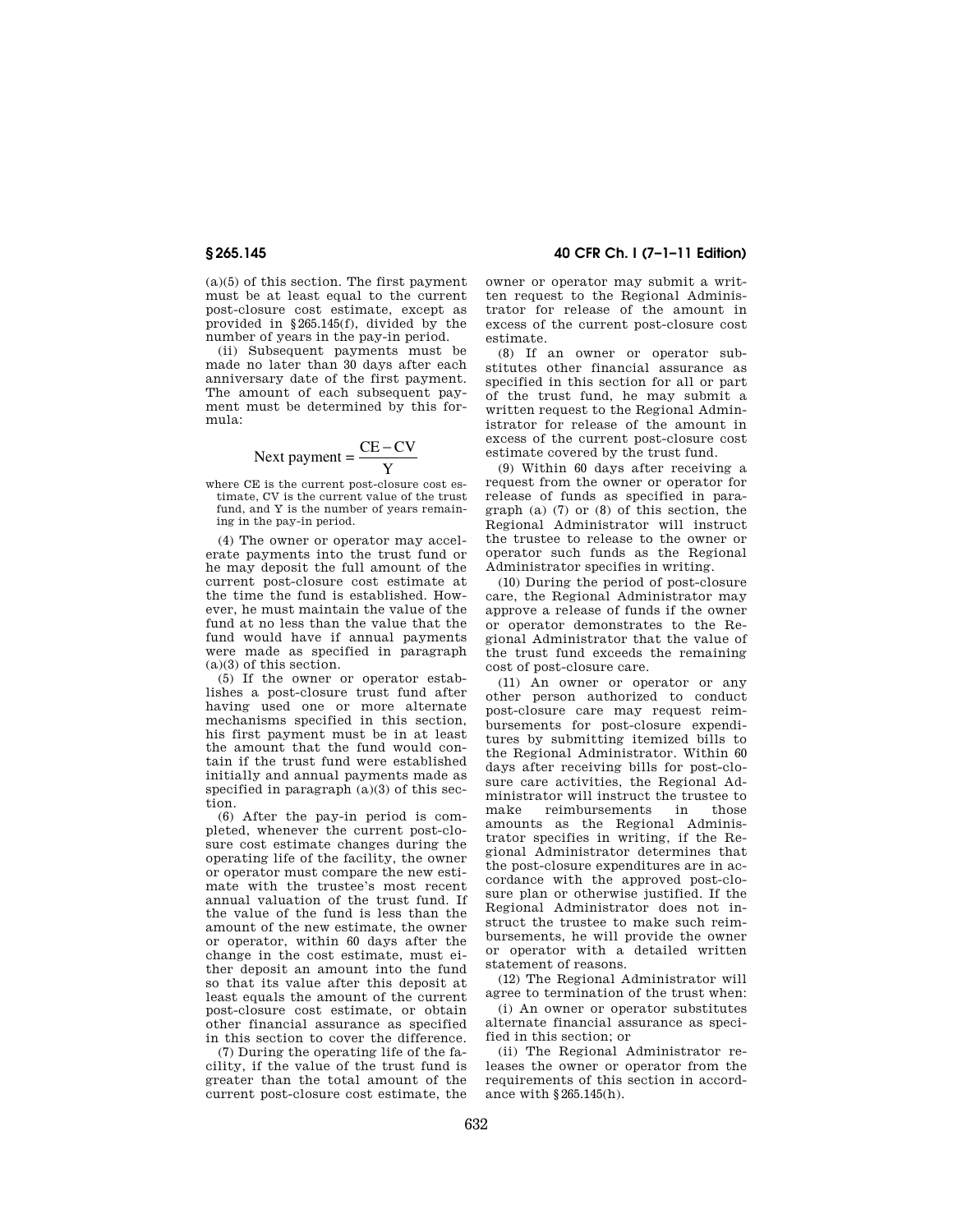(b) *Surety bond guaranteeing payment into a post-closure trust fund.* (1) An owner or operator may satisfy the requirements of this section by obtaining a surety bond which conforms to the requirements of this paragraph and submitting the bond to the Regional Administrator. The surety company issuing the bond must, at a minimum, be among those listed as acceptable sureties on Federal bonds in Circular 570 of the U.S. Department of the Treasury.

(2) The wording of the surety bond must be identical to the wording specified in §264.151(b).

(3) The owner or operator who uses a surety bond to satisfy the requirements of this section must also establish a standby trust fund. Under the terms of the bond, all payments made thereunder will be deposited by the surety directly into the standby trust fund in accordance with instructions from the Regional Administrator. This standby trust fund must meet the requirements specified in §265.145(a), except that:

(i) An originally signed duplicate of the trust agreement must be submitted to the Regional Administrator with the surety bond; and

(ii) Until the standby trust fund is funded pursuant to the requirements of this section, the following are not required by these regulations:

(A) Payments into the trust fund as specified in §265.145(a);

(B) Updating of Schedule A of the trust agreement (see §264.151(a)) to show current post-closure cost estimates;

(C) Annual valuations as required by the trust agreement; and

(D) Notices of nonpayment as required by the trust agreement.

(4) The bond must guarantee that the owner or operator will:

(i) Fund the standby trust fund in an amount equal to the penal sum of the bond before the beginning of final closure of the facility; or

(ii) Fund the standby trust fund in an amount equal to the penal sum within 15 days after an administrative order to begin final closure issued by the Regional Administrator becomes final, or within 15 days after an order to begin final closure is issued by a U.S. district court or other court of competent jurisdiction; or

(iii) Provide alternate financial assurance as specified in this section, and obtain the Regional Administrator's written approval of the assurance provided, within 90 days after receipt by both the owner or operator and the Regional Administrator of a notice of cancellation of the bond from the surety.

(5) Under the terms of the bond, the surety will become liable on the bond obligation when the owner or operator fails to perform as guaranteed by the bond.

(6) The penal sum of the bond must be in an amount at least equal to the current post-closure cost estimate, except as provided in §265.145(f).

(7) Whenever the current post-closure cost estimate increases to an amount greater than the penal sum, the owner or operator, within 60 days after the increase, must either cause the penal sum to be increased to an amount at least equal to the current post-closure cost estimate and submit evidence of such increase to the Regional Administrator, or obtain other financial assurance as specified in this section to cover the increase. Whenever the current post-closure cost estimate decreases, the penal sum may be reduced to the amount of the current postclosure cost estimate following written<br>annoval by the Regional the Regional Administrator.

(8) Under the terms of the bond, the surety may cancel the bond by sending notice of cancellation by certified mail to the owner or operator and to the Regional Administrator. Cancellation may not occur, however, during the 120 days beginning on the date of receipt of the notice of cancellation by both the owner or operator and the Regional Administrator, as evidenced by the return receipts.

(9) The owner or operator may cancel the bond if the Regional Administrator has given prior written consent based on his receipt of evidence of alternate financial assurance as specified in this section.

(c) *Post-closure letter of credit.* (1) An owner or operator may satisfy the requirements of this section by obtaining an irrevocable standby letter of credit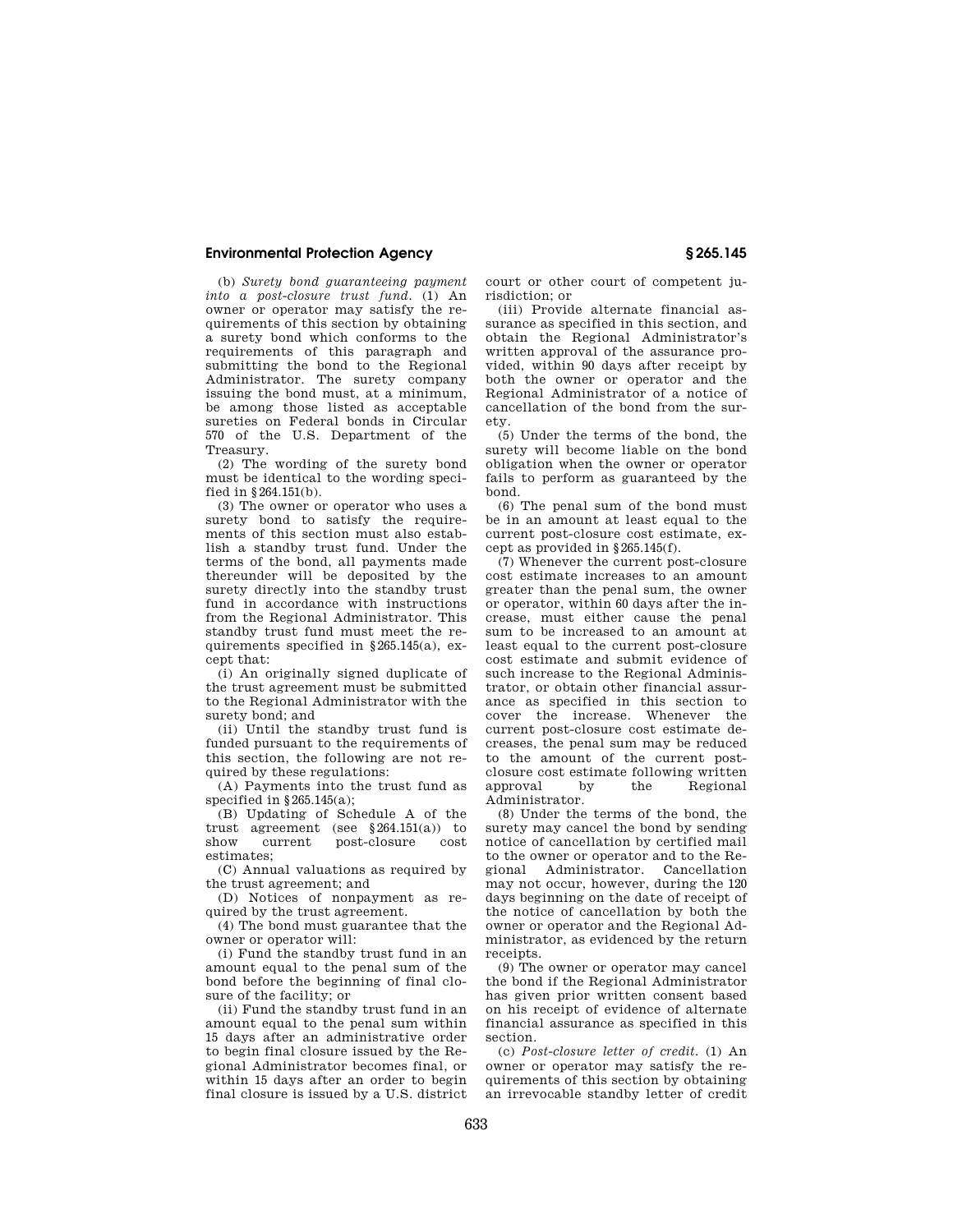which conforms to the requirements of this paragraph and submitting the letter to the Regional Administrator. The issuing institution must be an entity which has the authority to issue letters of credit and whose letter-of-credit operations are regulated and examined by a Federal or State agency.

(2) The wording of the letter of credit must be identical to the wording specified in §264.151(d).

(3) An owner or operator who uses a letter of credit to satisfy the requirements of this section must also establish a standby trust fund. Under the terms of the letter of credit, all amounts paid pursuant to a draft by the Regional Administrator will be deposited by the issuing institution directly into the standby trust fund in accordance with instructions from the Regional Administrator. This standby trust fund must meet the requirements of the trust fund specified in  $§265.145(a)$ , except that:

(i) An originally signed duplicate of the trust agreement must be submitted to the Regional Administrator with the letter of credit; and

(ii) Unless the standby trust fund is funded pursuant to the requirements of this section, the following are not required by these regulations:

(A) Payments into the trust fund as specified in §265.145(a);

(B) Updating of Schedule A of the trust agreement (see §264.151(a)) to show current post-closure cost estimates;

(C) Annual valuations as required by the trust agreement; and

(D) Notices of nonpayment as required by the trust agreement.

(4) The letter of credit must be accompanied by a letter from the owner or operator referring to the letter of credit by number, issuing institution, and date, and providing the following information: The EPA Identification Number, name, and address of the facility, and the amount of funds assured for post-closure care of the facility by the letter of credit.

(5) The letter of credit must be irrevocable and issued for a period of at least 1 year. The letter of credit must provide that the expiration date will be automatically extended for a period of at least 1 year unless, at least 120 days

**§ 265.145 40 CFR Ch. I (7–1–11 Edition)** 

before the current expiration date, the issuing institution notifies both the owner or operator and the Regional Administrator by certified mail of a decision not to extend the expiration date. Under the terms of the letter of credit, the 120 days will begin on the date when both the owner or operator and the Regional Administrator have received the notice, as evidenced by the return receipts.

(6) The letter of credit must be issued in an amount at least equal to the current post-closure cost estimate, except as provided in  $$265.145(f)$ .

(7) Whenever the current post-closure cost estimate increases to an amount greater than the amount of the credit during the operating life of the facility, the owner or operator, within 60 days after the increase, must either cause the amount of the credit to be increased so that it at least equals the current post-closure cost estimate and submit evidence of such increase to the Regional Administrator, or obtain other financial assurance as specified in this section to cover the increase. Whenever the current post-closure cost estimate decreases during the operating life of the facility, the amount of the credit may be reduced to the amount of the current post-closure cost estimate following written approval by the Regional Administrator.

(8) During the period of post-closure care, the Regional Administrator may approve a decrease in the amount of the letter of credit if the owner or operator demonstrates to the Regional Administrator that the amount exceeds the remaining cost of post-closure care.

(9) Following a final administrative determination pursuant to section 3008 of RCRA that the owner or operator has failed to perform post-closure care in accordance with the approved postclosure plan and other permit requirements, the Regional Administrator may draw on the letter of credit.

(10) If the owner or operator does not establish alternate financial assurance as specified in this section and obtain written approval of such alternate assurance from the Regional Administrator within 90 days after receipt by both the owner or operator and the Regional Administrator of a notice from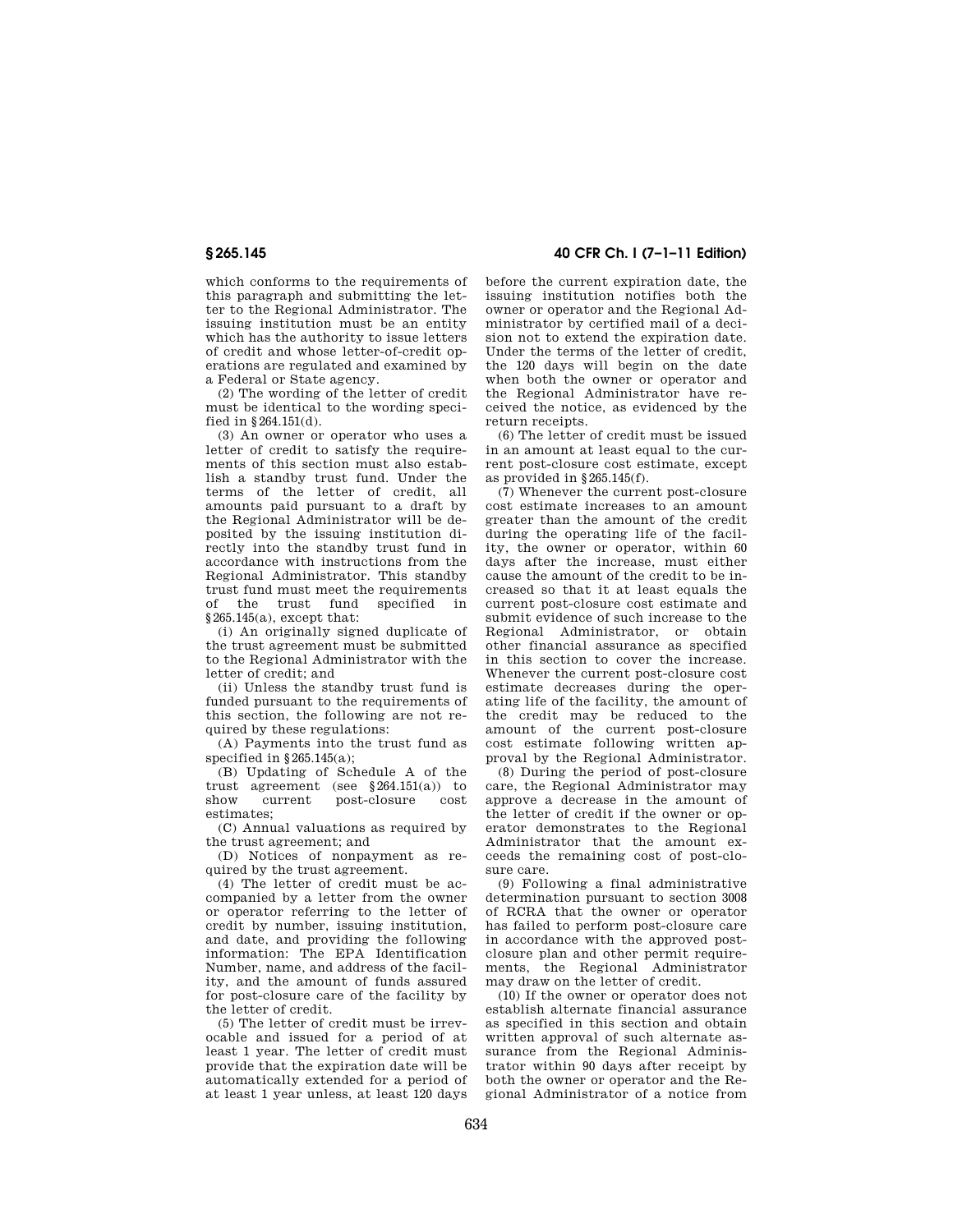the issuing institution that it has decided not to extend the letter of credit beyond the current expiration date, the Regional Administrator will draw on the letter of credit. The Regional Administrator may delay the drawing if the issuing institution grants an extension of the term of the credit. During the last 30 days of any such extension the Regional Administrator will draw on the letter of credit if the owner or operator has failed to provide alternate financial assurance as specified in this section and obtain written approval of such assurance from the Regional Administrator.

(11) The Regional Administrator will return the letter of credit to the issuing institution for termination when:

(i) An owner or operator substitutes alternate financial assurance as specified in this section; or

(ii) The Regional Administrator releases the owner or operator from the requirements of this section in accordance with §265.145(h).

(d) *Post-closure insurance.* (1) An owner or operator may satisfy the requirements of this section by obtaining post-closure insurance which conforms to the requirements of this paragraph and submitting a certificate of such insurance to the Regional Administrator. By the effective date of these regulations the owner or operator must submit to the Regional Administrator a letter from an insurer stating that the insurer is considering issuance of postclosure insurance conforming to the requirements of this paragraph to the owner or operator. Within 90 days after the effective date of these regulations, the owner or operator must submit the certificate of insurance to the Regional Administrator or establish other financial assurance as specified in this section. At a minimum, the insurer must be licensed to transact the business of insurance, or eligible to provide insurance as an excess or surplus lines insurer, in one or more States.

(2) The wording of the certificate of insurance must be identical to the wording specified in §264.151(e).

(3) The post-closure insurance policy must be issued for a face amount at least equal to the current post-closure cost estimate, except as provided in

§265.145(f). The term "face amount" means the total amount the insurer is obligated to pay under the policy. Actual payments by the insurer will not change the face amount, although the insurer's future liability will be lowered by the amount of the payments.

(4) The post-closure insurance policy must guarantee that funds will be available to provide post-closure care of the facility whenever the post-closure period begins. The policy must also guarantee that once post-closure care begins the insurer will be responsible for paying out funds, up to an amount equal to the face amount of the policy, upon the direction of the Regional Administrator, to such party or parties as the Regional Administrator specifies.

(5) An owner or operator or any other person authorized to perform post-closure care may request reimbursement for post-closure care expenditures by submitting itemized bills to the Regional Administrator. Within 60 days after receiving bills for post-closure care activities, the Regional Administrator will instruct the insurer to make reimbursements in those amounts as the Regional Administrator specifies in writing, if the Regional Administrator determines that the post-closure expenditures are in accordance with the approved post-closure plan or otherwise justified. If the Regional Administrator does not instruct the insurer to make such reimbursements, he will provide a detailed written statement of reasons.

(6) The owner or operator must maintain the policy in full force and effect until the Regional Administrator consents to termination of the policy by the owner or operator as specified in paragraph (d)(11) of this section. Failure to pay the premium, without substitution of alternate financial assurance as specified in the section, will constitute a significant violation of these regulations, warranting such remedy as the Regional Administrator deems necessary. Such violation will be deemed to begin upon receipt by the Regional Administrator of a notice of future cancellation, termination, or failure to renew due to nonpayment of the premium, rather than upon the date of expiration.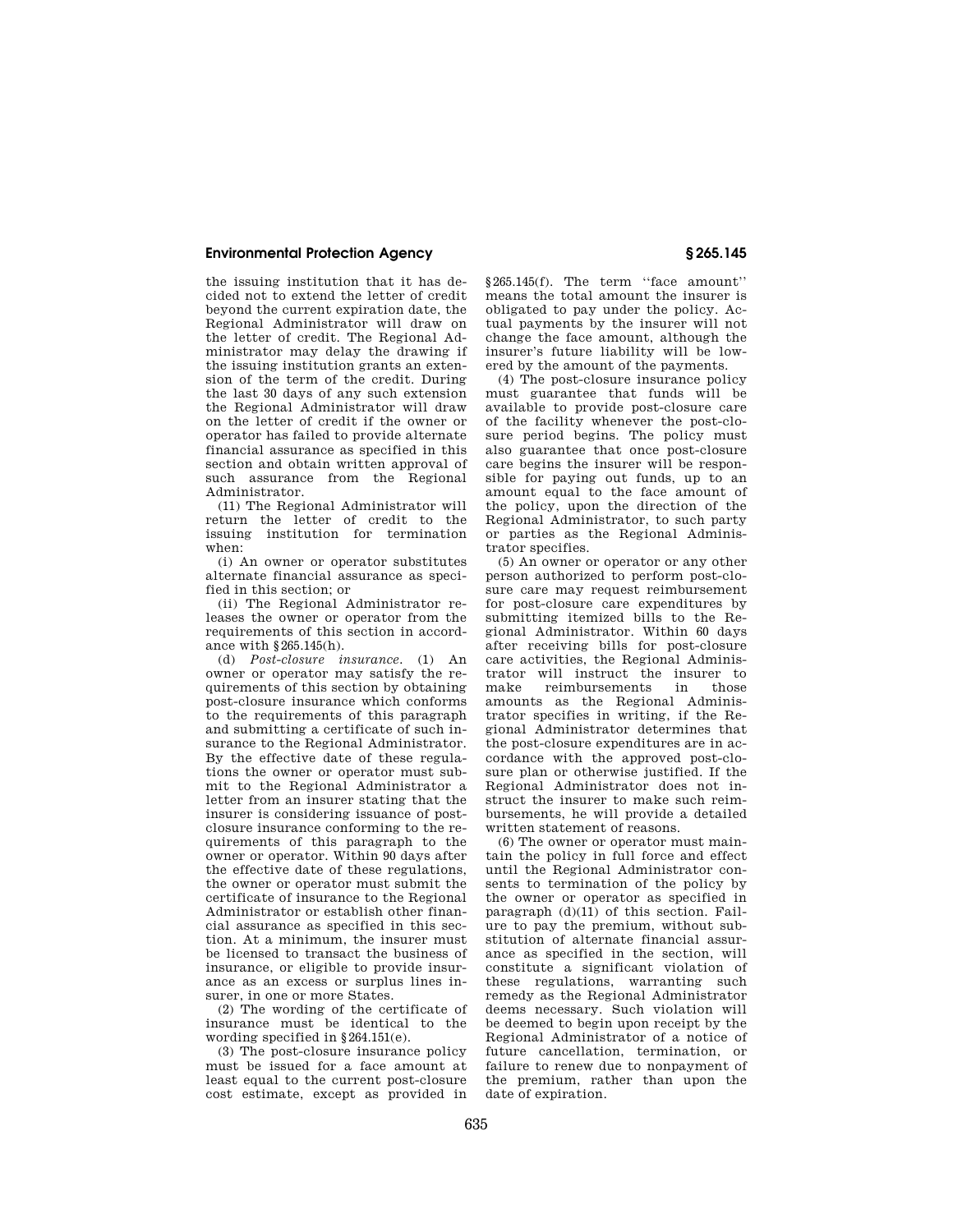(7) Each policy most contain a provision allowing assignment of the policy to a successor owner or operator. Such assignment may be conditional upon consent of the insurer, provided such consent is not unreasonably refused.

(8) The policy must provide that the insurer may not cancel, terminate, or fail to renew the policy except for failure to pay the premium. The automatic renewal of the policy must, at a minimum, provide the insured with the option of renewal at the face amount of the expiring policy. If there is a failure to pay the premium, the insurer may elect to cancel, terminate, or fail to renew the policy by sending notice by certified mail to the owner or operator and the Regional Administrator. Cancellation, termination, or failure to renew may not occur, however, during the 120 days beginning with the date of receipt of the notice by both the Regional Administrator and the owner or operator, as evidenced by the return receipts. Cancellation, termination, or failure to renew may not occur and the policy will remain in full force and effect in the event that on or before the date of expiration:

(i) The Regional Administrator deems the facility abandoned; or

(ii) Interim status is terminated or revoked; or

(iii) Closure is ordered by the Regional Administrator or a U.S. district court or other court of competent jurisdiction; or

(iv) The owner or operator is named as debtor in a voluntary or involuntary proceeding under Title 11 (Bankruptcy), U.S. Code; or

(v) The premium due is paid.

(9) Whenever the current post-closure cost estimate increases to an amount greater than the face amount of the policy during the operating life of the facility, the owner or operator, within 60 days after the increase, must either cause the face amount to be increased to an amount at least equal to the current post-closure cost estimate and submit evidence of such increase to the Regional Administrator, or obtain other financial assurance as specified in this section to cover the increase. Whenever the current post-closure cost estimate decreases during the operating life of the facility, the face

**§ 265.145 40 CFR Ch. I (7–1–11 Edition)** 

amount may be reduced to the amount of the current post-closure cost estimate following written approval by the Regional Administrator.

(10) Commencing on the date that liability to make payments pursuant to the policy accrues, the insurer will thereafter annually increase the face amount of the policy. Such increase must be equivalent to the face amounts of the policy, less any payments made, multiplied by an amount equivalent to 85 percent of the most recent investment rate or of the equivalent couponissue yield announced by the U.S. Treasury for 26-week Treasury securities.

(11) The Regional Administrator will give written consent to the owner or operator that he may terminate the insurance policy when:

(i) An owner or operator substitutes alternate financial assurance as specified in this section; or

(ii) The Regional Administrator releases the owner or operator from the requirements of this section in accordance with §265.145(h).

(e) *Financial test and corporate guarantee for post-closure care.* (1) An owner or operator may satisfy the requirements of this section by demonstrating that he passes a financial test as specified in this paragraph. To pass this test the owner or operator must meet the criteria either of paragraph (e)(1)(i) or (ii) of this section:

(i) The owner or operator must have: (A) Two of the following three ratios: a ratio of total liabilities to net worth less than 2.0; a ratio of the sum of net income plus depreciation, depletion, and amortization to total liabilities greater than 0.1; and a ratio of current assets to current liabilities greater than  $1.5$ ; and

(B) Net working capital and tangible net worth each at least six times the sum of the current closure and postclosure cost estimates and the current plugging and abandonment cost estimates; and

(C) Tangible net worth of at least \$10 million; and

(D) Assets in the United States amounting to at least 90 percent of his total assets or at least six times the sum of the current closure and postclosure cost estimates and the current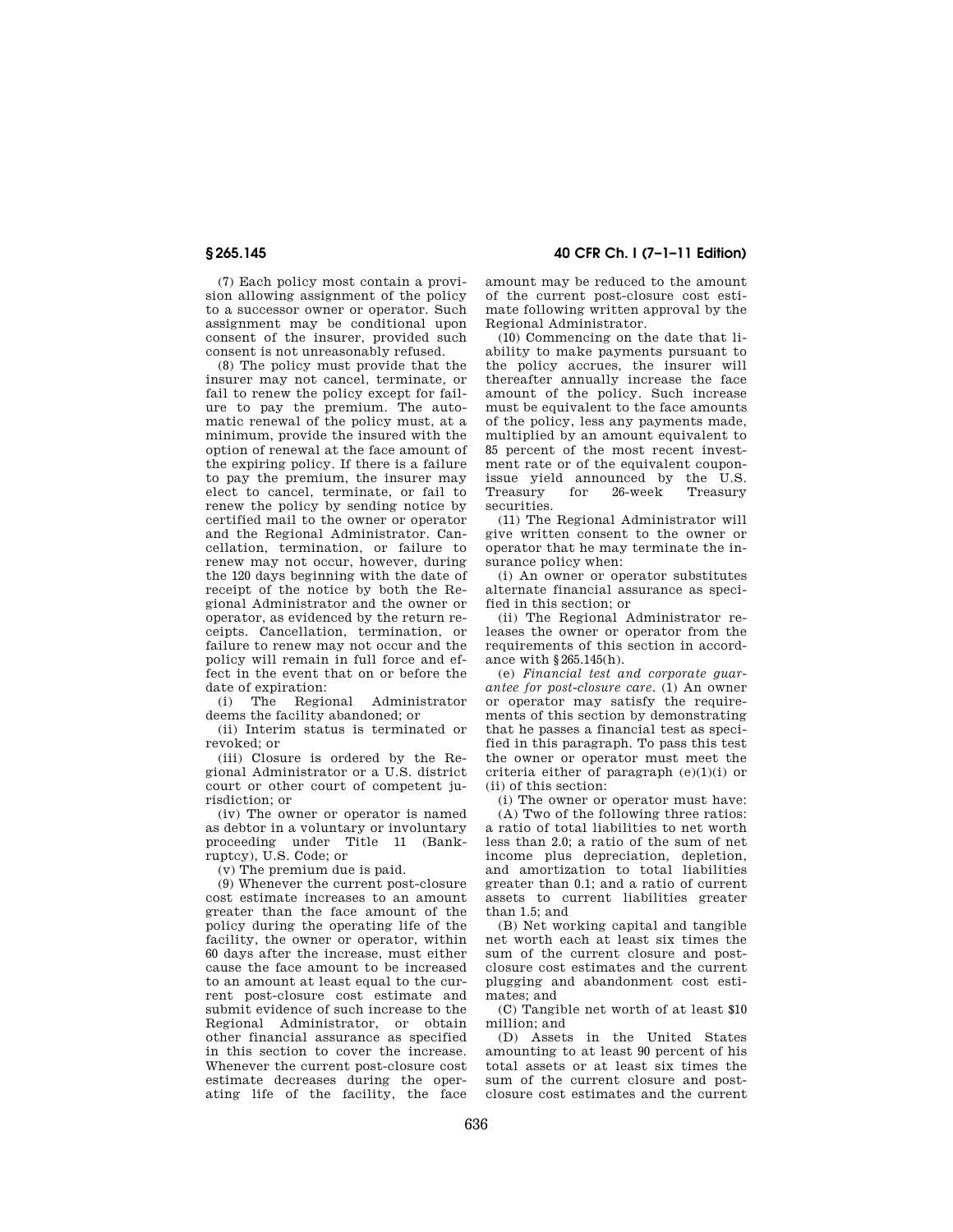plugging and abandonment cost estimates.

(ii) The owner or operator must have:

(A) A current rating for his most recent bond issuance of AAA, AA, A, or BBB as issued by Standard and Poor's or Aaa, Aa, A, or Baa as issued by Moody's; and

(B) Tangible net worth at least six times the sum of the current closure and post-closure cost estimates and the current plugging and abandonment cost estimates; and

(C) Tangible net worth of at least \$10 million; and

(D) Assets located in the United States amounting to at least 90 percent of his total assets or at least six times the sum of the current closure and post-closure cost estimates and the current plugging and abandonment cost estimates.

(2) The phrase ''current closure and post-closure cost estimates'' as used in paragraph (e)(1) of this section refers to the cost estimates required to be shown in paragraphs 1–4 of the letter from the owner's or operator's chief financial officer  $(\S 264.151(f))$ . The phrase ''current plugging and abandonment cost estimates'' as used in paragraph (e)(1) of this section refers to the cost estimates required to be shown in paragraphs 1–4 of the letter from the owner's or operator's chief financial officer  $(\S 144.70(f)$  of this title).

(3) To demonstrate that he meets this test, the owner or operator must submit the following items to the Regional Administrator:

(i) A letter signed by the owner's or operator's chief financial officer and worded as specified in §264.151(f); and

(ii) A copy of the independent certified public accountant's report on examination of the owner's or operator's financial statements for the latest completed fiscal year; and

(iii) A special report from the owner's or operator's independent certified public accountant to the owner or operator stating that:

(A) He has compared the data which the letter from the chief financial officer specifies as having been derived from the independently audited, yearend financial statements for the latest fiscal year with the amounts in such financial statements; and

(B) In connection with that procedure, no matters came to his attention which caused him to believe that the specified data should be adjusted.

(4) The owner or operator may obtain an extension of the time allowed for submission of the documents specified in paragraph (e)(3) of this section if the fiscal year of the owner or operator ends during the 90 days prior to the effective date of these regulations and if the year-end financial statements for that fiscal year will be audited by an independent certified public accountant. The extension will end no later than 90 days after the end of the owner's or operator's fiscal year. To obtain the extension, the owner's or operator's chief financial officer must send, by the effective date of these regulations, a letter to the Regional Administrator of each Region in which the owner's or operator's facilities to be covered by the financial test are located. This letter from the chief financial officer must:

(i) Request the extension;

(ii) Certify that he has grounds to believe that the owner or operator meets the criteria of the financial test;

(iii) Specify for each facility to be covered by the test the EPA Identification Number, name, address, and the current closure and post-closure cost estimates to be covered by the test;

(iv) Specify the date ending the owner's or operator's latest complete fiscal year before the effective date of these regulations;

(v) Specify the date, no later than 90 days after the end of such fiscal year, when he will submit the documents specified in paragraph (e)(3) of this section; and

(vi) Certify that the year-end financial statements of the owner or operator for such fiscal year will be audited by an independent certified public accountant.

(5) After the initial submission of items specified in paragraph (e)(3) of this section, the owner or operator must send updated information to the Regional Administrator within 90 days after the close of each succeeding fiscal year. This information must consist of all three items specified in paragraph  $(e)(3)$  of this section.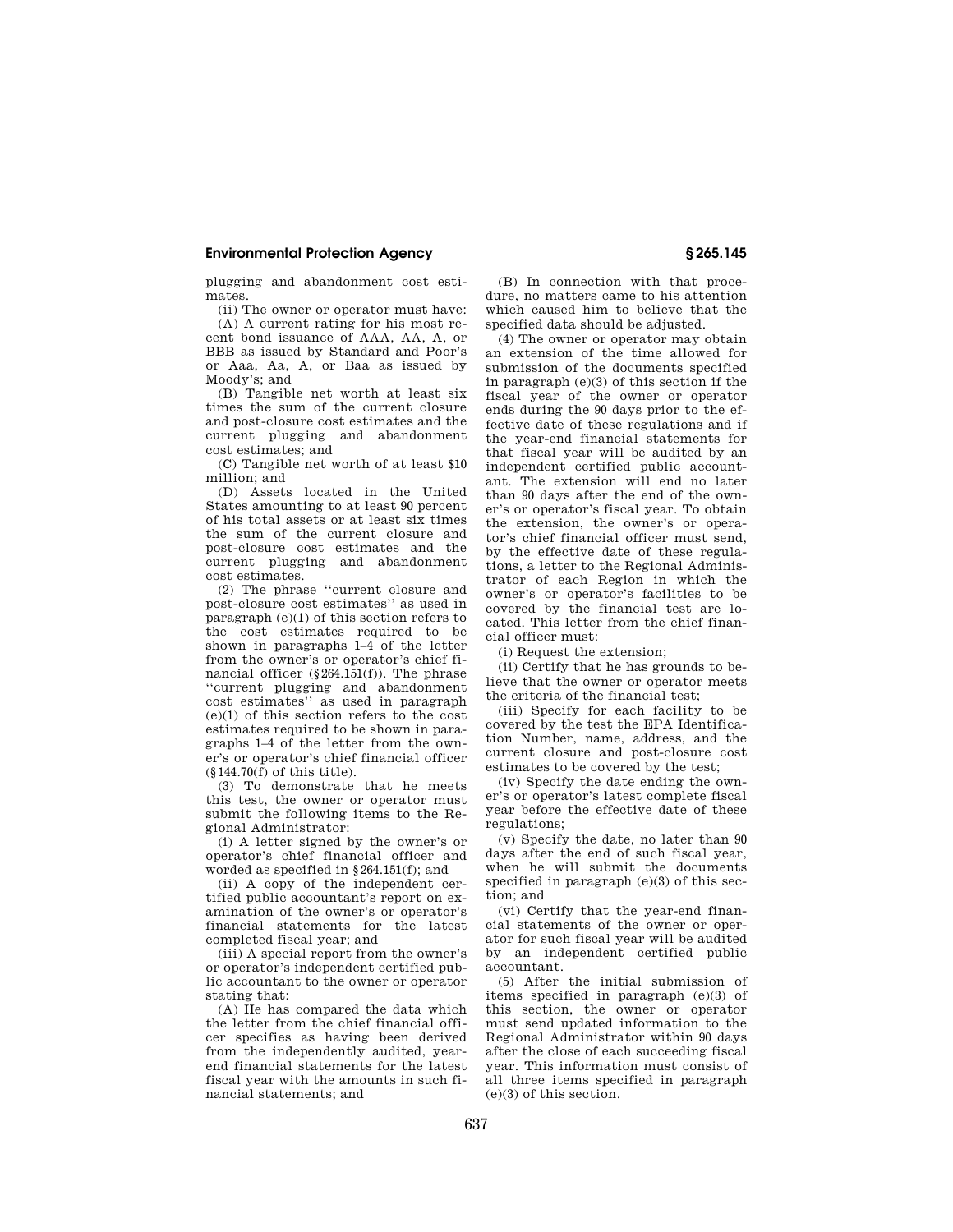**§ 265.145 40 CFR Ch. I (7–1–11 Edition)** 

(6) If the owner or operator no longer meets the requirements of paragraph (e)(1) of this section, he must send notice to the Regional Administrator of intent to establish alternate financial assurance as specified in this section. The notice must be sent by certified mail within 90 days after the end of the fiscal year for which the year-end financial data show that the owner or operator no longer meets the requirements. The owner or operator must provide the alternate financial assurance within 120 days after the end of such fiscal year.

(7) The Regional Administrator may, based on a reasonable belief that the owner or operator may no longer meet the requirements of paragraph (e)(1) of this section, require reports of financial condition at any time from the owner or operator in addition to those specified in paragraph (e)(3) of this section. If the Regional Administrator finds, on the basis of such reports or other information, that the owner or operator no longer meets the requirements of paragraph  $(e)(1)$  of this section, the owner or operator must provide alternate financial assurance as specified in this section within 30 days after notification of such a finding.

(8) The Regional Administrator may disallow use of this test on the basis of qualifications in the opinion expressed by the independent certified public accountant in his report on examination of the owner's or operator's financial statements (see paragraph (e)(3)(ii) of this section). An adverse opinion or a disclaimer of opinion will be cause for disallowance. The Regional Administrator will evaluate other qualifications on an individual basis. The owner or operator must provide alternate financial assurance as specified in this section within 30 days after notification of the disallowance.

(9) During the period of post-closure care, the Regional Administrator may approve a decrease in the current postclosure cost estimate for which this test demonstrates financial assurance if the owner or operator demonstrates to the Regional Administrator that the amount of the cost estimate exceeds the remaining cost of post-closure care.

(10) The owner or operator is no longer required to submit the items specified in paragraph (e)(3) of this section when:

(i) An owner or operator substitutes alternate financial assurance as specified in this section; or

(ii) The Regional Administrator releases the owner or operator from the requirements of this section in accordance with §265.145(h).

(11) An owner or operator may meet the requirements of this section by obtaining a written guarantee. The guarantor must be the direct or higher-tier parent corporation of the owner or operator, a firm whose parent corporation is also the parent corporation of the owner or operator, or a firm with a ''substantial business relationship'' with the owner or operator. The guarantor must meet the requirements for owners or operators in paragraphs (e)(1) through (9) of this section and must comply with the terms of the guarantee. The wording of the guarantee must be identical to the wording specified in §264.151(h). A certified copy of the guarantee must accompany the items sent to the Regional Administrator as specified in paragraph  $(e)(3)$ of this section. One of these items must be the letter from the guarantor's chief financial officer. If the guarantor's parent corporation is also the parent corporation of the owner or operator, the letter must describe the value received in consideration of the guarantee. If the guarantor is a firm with a ''substantial business relationship'' with the owner or operator, this letter must describe this ''substantial business relationship'' and the value received in consideration of the guarantee. The terms of the guarantee must provide that:

(i) If the owner or operator fails to perform post-closure care of a facility covered by the corporate guarantee in accordance with the post-closure plan and other interim status requirements whenever required to do so, the guarantor will do so or establish a trust fund as specified in §265.145(a) in the name of the owner or operator.

(ii) The corporate guarantee will remain in force unless the guarantor sends notice of cancellation by certified mail to the owner or operator and to the Regional Administrator. Cancellation may not occur, however,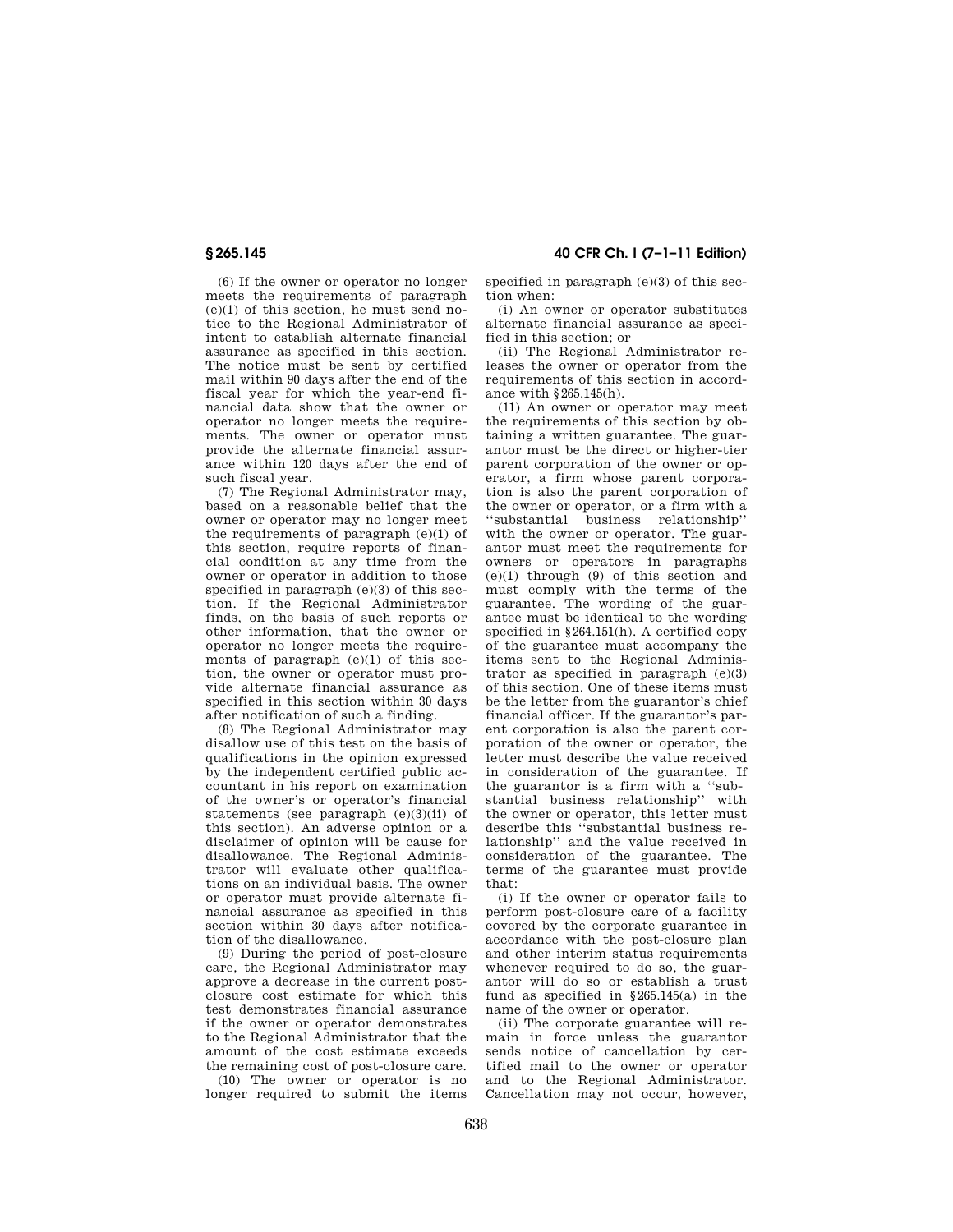during the 120 days beginning on the date of receipt of the notice of cancellation by both the owner or operator and the Regional Administrator, as evidenced by the return receipts.

(iii) If the owner or operator fails to provide alternate financial assurance as specified in this section and obtain the written approval of such alternate assurance from the Regional Administrator within 90 days after receipt by both the owner or operator and the Regional Administrator of a notice of cancellation of the corporate guarantee from the guarantor, the guarantor will provide such alternate financial assurance in the name of the owner or operator.

(f) *Use of multiple financial mechanisms.* An owner or operator may satisfy the requirements of this section by establishing more than one financial mechanism per facility. These mechanisms are limited to trust funds, surety bonds, letters of credit, and insurance. The mechanisms must be as specified in paragraphs (a) through (d), respectively, of this section, except that it is the combination of mechanisms, rather than the single mechanism, which must provide financial assurance for an amount at least equal to the current post-closure cost estimate. If an owner or operator uses a trust fund in combination with a surety bond or a letter of credit, he may use the trust fund as the standby trust fund for the other mechanisms. A single standby trust fund may be established for two or more mechanisms. The Regional Administrator may use any or all of the mechanisms to provide for post-closure care of the facility.

(g) *Use of a financial mechanism for multiple facilities.* An owner or operator may use a financial assurance mechanism specified in this section to meet the requirements of this section for more than one facility. Evidence of financial assurance submitted to the Regional Administrator must include a list showing, for each facility, the EPA Identification Number, name, address, and the amount of funds for post-closure care assured by the mechanism. If the facilities covered by the mechanism are in more than one Region, identical evidence of financial assurance must be submitted to and main-

tained with the Regional Administrators of all such Regions. The amount of funds available through the mechanism must be no less than the sum of funds that would be available if a separate mechanism had been established and maintained for each facility. In directing funds available through the mechanism for post-closure care of any of the facilities covered by the mechanism, the Regional Administrator may direct only the amount of funds designated for that facility, unless the owner or operator agrees to the use of additional funds available under the mechanism.

(h) *Release of the owner or operator from the requirements of this section.*  Within 60 days after receiving certifications from the owner or operator and a qualified Professional Engineer that the post-closure care period has been completed for a hazardous waste disposal unit in accordance with the approved plan, the Regional Administrator will notify the owner or operator in writing that he is no longer required to maintain financial assurance for post-closure care of that unit, unless the Regional Administrator has reason to believe that post-closure care has not been in accordance with the approved post-closure plan. The Regional Administrator shall provide the owner or operator a detailed written statement of any such reason to believe that post-closure care has not been in accordance with the approved post-closure plan.

[47 FR 15064, Apr. 7, 1982, as amended at 51 FR 16457, May 2, 1986; 57 FR 42843, Sept. 16, 1992; 71 FR 16909, Apr. 4, 2006; 71 FR 40275, July 14, 2006]

#### **§ 265.146 Use of a mechanism for financial assurance of both closure and post-closure care.**

An owner or operator may satisfy the requirements for financial assurance for both closure and post-closure care for one or more facilities by using a trust fund, surety bond, letter of credit, insurance, financial test, or corporate guarantee that meets the specifications for the mechanism in both §§265.143 and 265.145. The amount of funds available through the mechanism must be no less than the sum of funds that would be available if a separate mechanism had been established and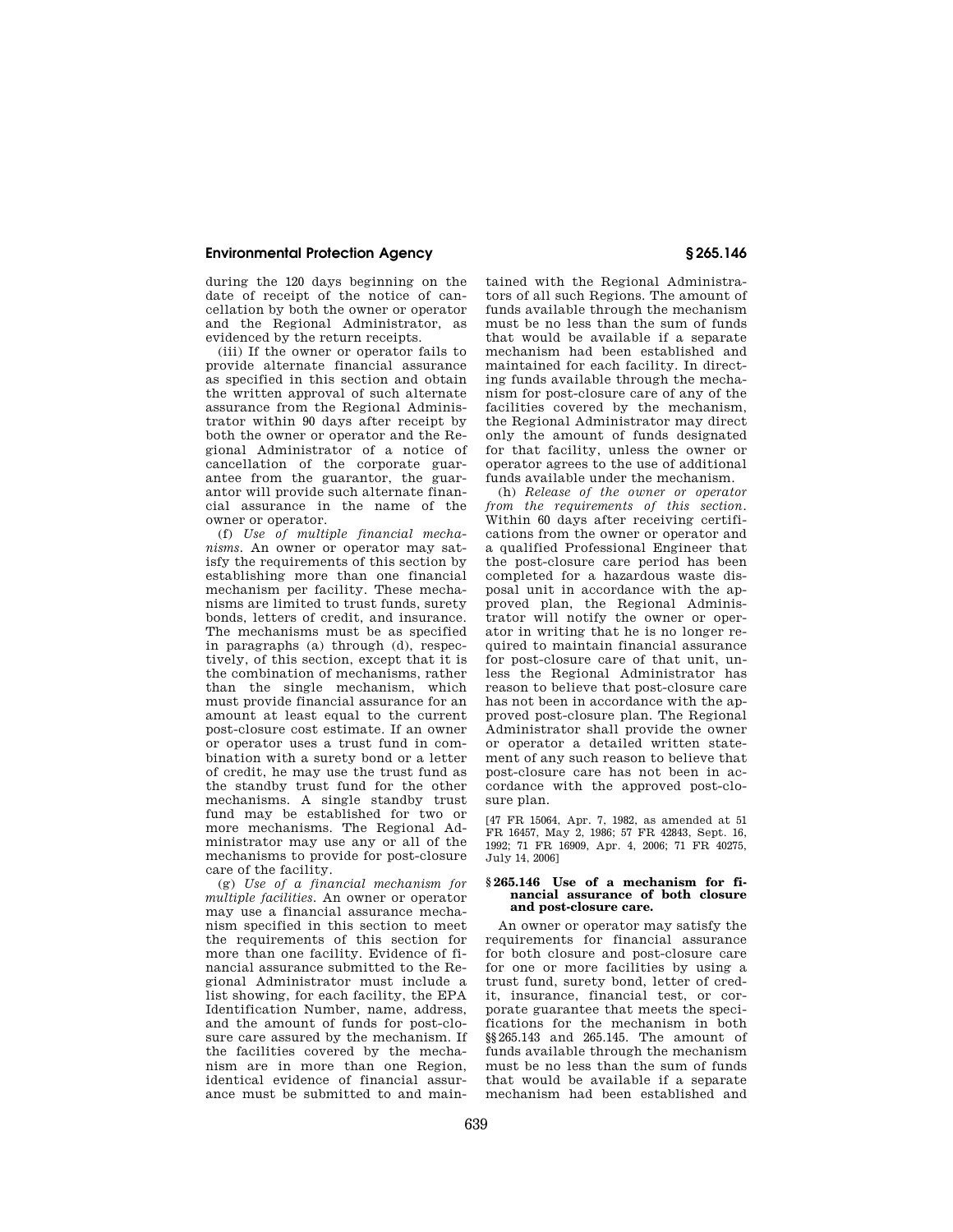maintained for financial assurance of closure and of post-closure care.

## **§ 265.147 Liability requirements.**

(a) *Coverage for sudden accidental occurrences.* An owner or operator of a hazardous waste treatment, storage, or disposal facility, or a group of such facilities, must demonstrate financial responsibility for bodily injury and property damage to third parties caused by sudden accidental occurrences arising from operations of the facility or group of facilities. The owner or operator must have and maintain liability coverage for sudden accidental occurrences in the amount of at least \$1 million per occurrence with an annual aggregate of at least \$2 million, exclusive of legal defense costs. This liability coverage may be demonstrated as specified in paragraphs  $(a)$   $(1)$ ,  $(2)$ ,  $(3)$ ,  $(4)$ ,  $(5)$ , or  $(6)$  of this section:

(1) An owner or operator may demonstrate the required liability coverage by having liability insurance as specified in this paragraph.

(i) Each insurance policy must be amended by attachment of the Hazardous Waste Facility Liability Endorsement, or evidenced by a Certificate of Liability Insurance. The wording of the endorsement must be identical to the wording specified in §264.151(i). The wording of the certificate of insurance must be identical to the wording specified in §264.151(j). The owner or operator must submit a signed duplicate original of the endorsement or the certificate of insurance to the Regional Administrator, or Regional Administrator if the facilities are located in more than one Region. If requested by a Regional Administrator, the owner or operator must provide a signed duplicate original of the insurance policy.

(ii) Each insurance policy must be issued by an insurer which, at a minimum, is licensed to transact the business of insurance, or eligible to provide insurance as an excess or surplus lines insurer, in one or more States.

(2) An owner or operator may meet the requirements of this section by passing a financial test or using the guarantee for liability coverage as specified in paragraphs (f) and (g) of this section.

(3) An owner or operator may meet the requirements of this section by obtaining a letter of credit for liability coverage as specified in paragraph (h) of this section.

(4) An owner or operator may meet the requirements of this section by obtaining a surety bond for liability coverage as specified in paragraph (i) of this section.

(5) An owner or operator may meet the requirements of this section by obtaining a trust fund for liability coverage as specified in paragraph (j) of this section.

(6) An owner or operator may demonstrate the required liability coverage through the use of combinations of insurance, financial test, guarantee, letter of credit, surety bond, and trust fund, except that the owner or operator may not combine a financial test covering part of the liability coverage requirement with a guarantee unless the financial statement of the owner or operator is not consolidated with the financial statement of the guarantor. The amounts of coverage demonstrated must total at least the minimum amounts required by this section. If the owner or operator demonstrates the required coverage through the use of a combination of financial assurances under this paragraph, the owner or operator shall specify at least one such assurance as ''primary'' coverage and shall specify other assurance as ''excess'' coverage.

(7) An owner or operator shall notify the Regional Administrator in writing within 30 days whenever:

(i) A claim results in a reduction in the amount of financial assurance for liability coverage provided by a financial instrument authorized in paragraphs  $(a)(1)$  through  $(a)(6)$  of this section; or

(ii) A Certification of Valid Claim for bodily injury or property damages caused by a sudden or non-sudden accidental occurrence arising from the operation of a hazardous waste treatment, storage, or disposal facility is entered between the owner or operator and third-party claimant for liability  $coverage$  under paragraphs  $(a)(1)$ through  $(a)(6)$  of this section; or

(iii) A final court order establishing a judgment for bodily injury or property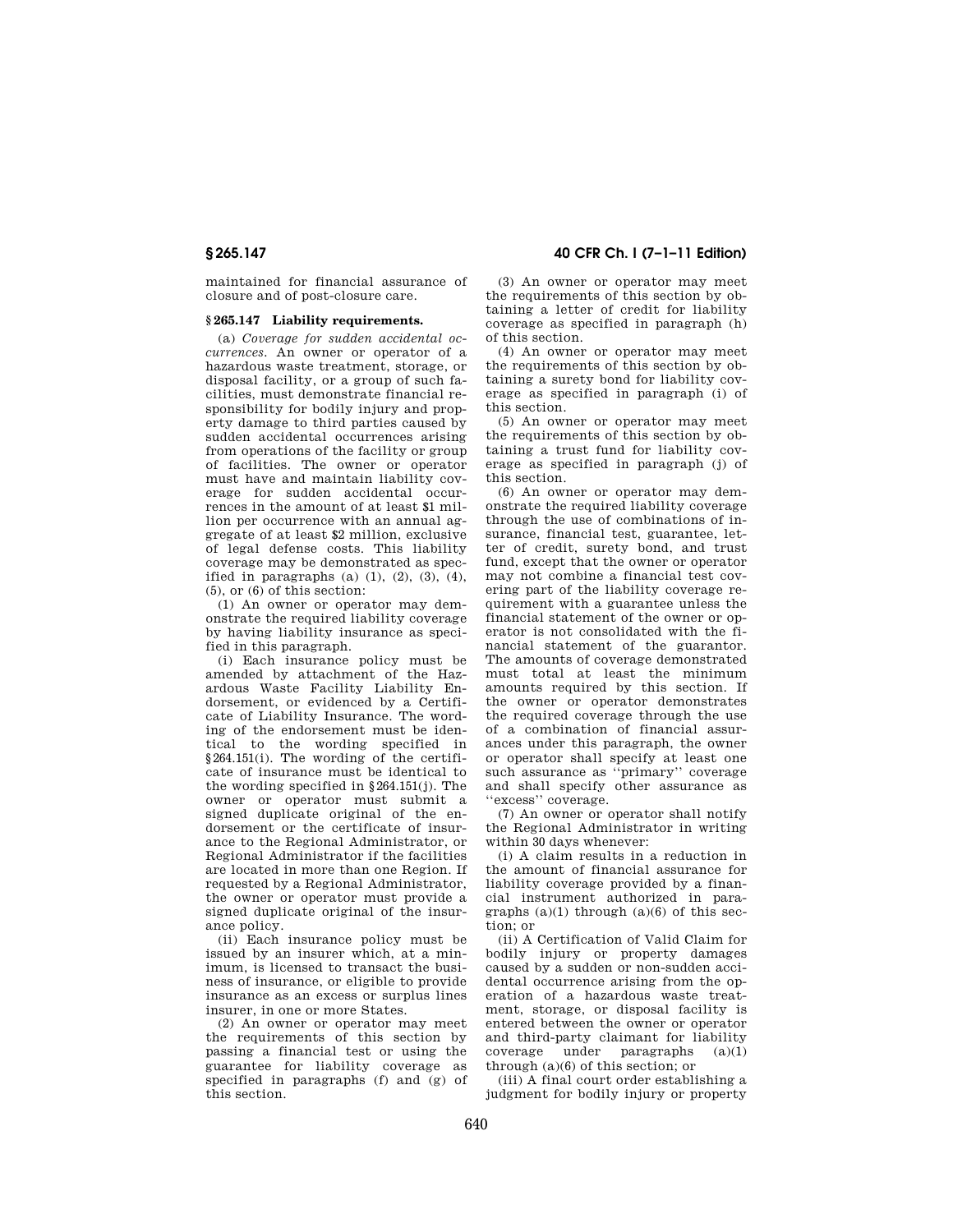damage caused by a sudden or non-sudden accidental occurrence arising from the operation of a hazardous waste treatment, storage, or disposal facility is issued against the owner or operator or an instrument that is providing financial assurance for liability coverage under paragraphs  $(a)(1)$  through  $(a)(6)$ of this section.

(b) *Coverage for nonsudden accidental occurrences.* An owner or operator of a surface impoundment, landfill, or land treatment facility which is used to manage hazardous waste, or a group of such facilities, must demonstrate financial responsibility for bodily injury and property damage to third parties caused by nonsudden accidental occurrences arising from operations of the facility or group of facilities. The owner or operator must have and maintain liability coverage for nonsudden accidental occurrences in the amount of at least \$3 million per occurrence with an annual aggregate of at least \$6 million, exclusive of legal defense costs. An owner or operator who must meet the requirements of this section may combine the required per-occurrence coverage levels for sudden and nonsudden accidental occurrences into a single per-occurrence level, and combine the required annual aggregate coverage levels for sudden and nonsudden accidental occurrences into a single annual aggregate level. Owners or operators who combine coverage levels for sudden and nonsudden accidental occurrences must maintain liability coverage in the amount of at least \$4 million per occurrence and \$8 million annual aggregate. This liability coverage may be demonstrated as specified in paragraph (b)  $(1)$ ,  $(2)$ ,  $(3)$ ,  $(4)$ ,  $(5)$ , or (6) of this section:

(1) An owner or operator may demonstrate the required liability coverage by having liability insurance as specified in this paragraph.

(i) Each insurance policy must be amended by attachment of the Hazardous Waste Facility Liability Endorsement or evidenced by a Certificate of Liability Insurance. The wording of the endorsement must be identical to the wording specified in §264.151(i). The wording of the certificate of insurance must be identical to the wording specified in §264.151(j). The owner or operator must submit a signed duplicate original of the endorsement or the certificate of insurance to the Regional Administrator, or Regional Administrators if the facilities are located in more than one Region. If requested by a Regional Administrator, the owner or operator must provide a signed duplicate original of the insurance policy.

(ii) Each insurance policy must be issued by an insurer which, at a minimum, is licensed to transact the business of insurance, or eligible to provide insurance as an excess or surplus lines insurer, in one or more States.

(2) An owner or operator may meet the requirements of this section by passing a financial test or using the guarantee for liability coverage as specified in paragraphs (f) and (g) of this section.

(3) An owner or operator may meet the requirements of this section by obtaining a letter of credit for liability coverage as specified in paragraph (h) of this section.

(4) An owner or operator may meet the requirements of this section by obtaining a surety bond for liability coverage as specified in paragraph (i) of this section.

(5) An owner or operator may meet the requirements of this section by obtaining a trust fund for liability coverage as specified in paragraph (j) of this section.

(6) An owner or operator may demonstrate the required liability coverage through the use of combinations of insurance, financial test, guarantee, letter of credit, surety bond, and trust fund, except that the owner or operator may not combine a financial test covering part of the liability coverage requirement with a guarantee unless the financial statement of the owner or operator is not consolidated with the financial statement of the guarantor. The amounts of coverage demonstrated must total at least the minimum amounts required by this section. If the owner or operator demonstrates the required coverage through the use of a combination of financial assurances under this paragraph, the owner or operator shall specify at least one such assurance as ''primary'' coverage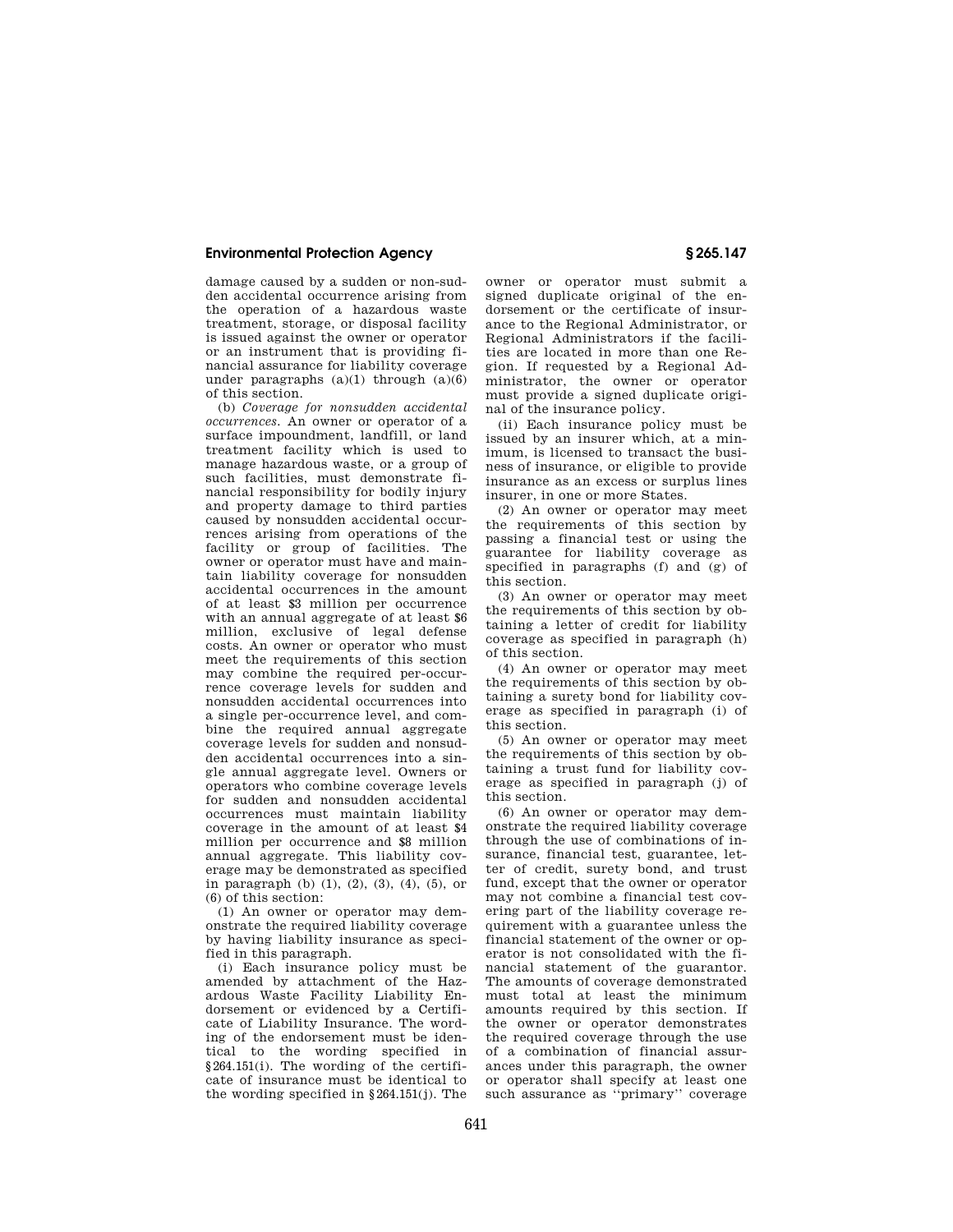and shall specify other assurance as ''excess'' coverage.

(7) An owner or operator shall notify the Regional Administrator in writing within 30 days whenever:

(i) A claim results in a reduction in the amount of financial assurance for liability coverage provided by a financial instrument authorized in paragraphs  $(b)(1)$  through  $(b)(6)$  of this section; or

(ii) A Certification of Valid Claim for bodily injury or property damages caused by a sudden or non-sudden accidental occurrence arising from the operation of a hazardous waste treatment, storage, or disposal facility is entered between the owner or operator and third-party claimant for liability coverage under paragraphs (b)(1) through (b)(6) of this section; or

(iii) A final court order establishing a judgment for bodily injury or property damage caused by a sudden or non-sudden accidental occurrence arising from the operation of a hazardous waste treatment, storage, or disposal facility is issued against the owner or operator or an instrument that is providing financial assurance for liability coverage under paragraphs  $(b)(1)$  through  $(b)(6)$ of this section.

(c) *Request for variance.* If an owner or operator can demonstrate to the satisfaction of the Regional Administrator that the levels of financial responsibility required by paragraph  $(a)$  or  $(b)$ of this section are not consistent with the degree and duration of risk associated with treatment, storage, or disposal at the facility or group of facilities, the owner or operator may obtain a variance from the Regional Administrator. The request for a variance must be submitted in writing to the Regional Administrator. If granted, the variance will take the form of an adjusted level of required liability coverage, such level to be based on the Regional Administrator's assessment of the degree and duration of risk associated with the ownership or operation of the facility or group of facilities. The Regional Administrator may require an owner or operator who requests a variance to provide such technical and engineering information as is deemed necessary by the Regional Administrator to determine a level of financial

# **§ 265.147 40 CFR Ch. I (7–1–11 Edition)**

responsibility other than that required by paragraph (a) or (b) of this section. The Regional Administrator will process a variance request as if it were a permit modification request under §270.41(a)(5) of this chapter and subject to the procedures of §124.5 of this chapter. Notwithstanding any other provision, the Regional Administrator may hold a public hearing at his discretion or whenever he finds, on the basis of requests for a public hearing, a significant degree of pubic interest in a tentative decision to grant a variance.

(d) *Adjustments by the Regional Administrator.* If the Regional Administrator determines that the levels of financial responsibility required by paragraph (a) or (b) of this section are not consistent with the degree and duration of risk associated with treatment, storage, or disposal at the facility or group of facilities, the Regional Administrator may adjust the level of financial responsibility required under paragraph (a) or (b) of this section as may be necessary to protect human health and the environment. This adjusted level will be based on the Regional Administrator's assessment of the degree and duration of risk associated with the ownership or operation of the facility or group of facilities. In addition, if the Regional Administrator determines that there is a significant risk to human health and the environment from nonsudden accidental occurrences resulting from the operations of a facility that is not a surface impoundment, landfill, or land treatment facility, he may require that an owner or operator of the facility comply with paragraph (b) of this section. An owner or operator must furnish to the Regional Administrator, within a reasonable time, any information which the Regional Administrator requests to determine whether cause exists for such adjustments of level or type of coverage. The Regional Administrator will process an adjustment of the level of required coverage as if it were a permit modification under  $\S 270.41(a)(5)$  of this chapter and subject to the procedures of §124.5 of this chapter. Notwithstanding any other provision, the Regional Administrator may hold a public hearing at his discretion or whenever he finds, on the basis of requests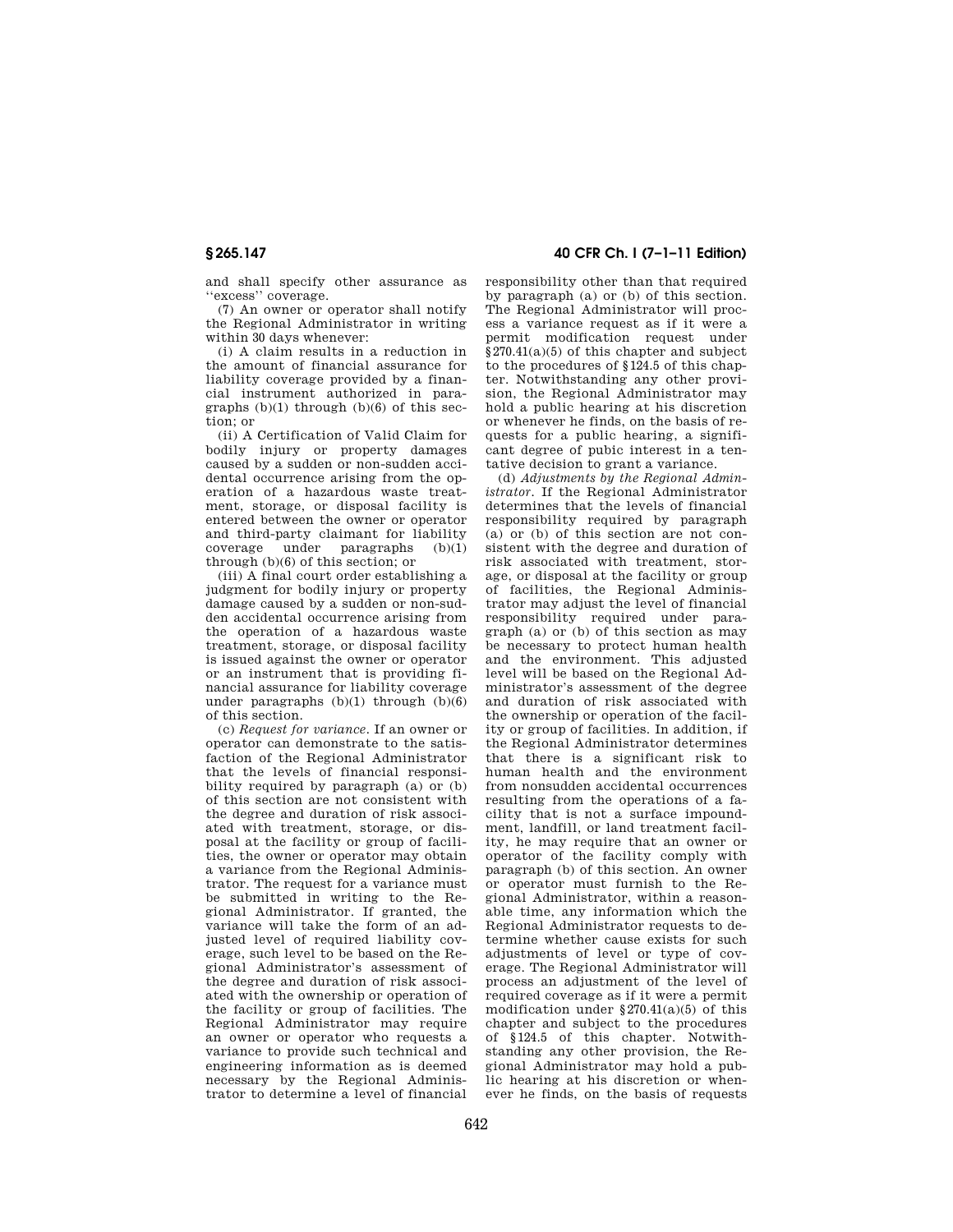for a public hearing, a significant degree of public interest in a tentative decision to adjust the level or type of required coverage.

(e) *Period of coverage.* Within 60 days after receiving certifications from the owner or operator and a qualified Professional Engineer that final closure has been completed in accordance with the approved closure plan, the Regional Administrator will notify the owner or operator in writing that he is no longer required by this section to maintain liability coverage for that facility, unless the Regional Administrator has reason to believe that closure has not been in accordance with the approved closure plan.

(f) *Financial test for liability coverage.*  (1) An owner or operator may satisfy the requirements of this section by demonstrating that he passes a financial test as specified in this paragraph. To pass this test the owner or operator must meet the criteria of paragraph  $(f)(1)$  (i) or (ii) of this section:

(i) The owner or operator must have:

(A) Net working capital and tangible net worth each at least six times the amount of liability coverage to be demonstrated by this test; and

(B) Tangible net worth of at least \$10 million; and

(C) Assets in the United States amounting to either: (*1*) At least 90 percent of his total assets; or (*2*) at least six times the amount of liability coverage to be demonstrated by this test.

(ii) The owner or operator must have:

(A) A current rating for his most recent bond issuance of AAA, AA, A, or BBB as issued by Standard and Poor's, or Aaa, Aa, A, or Baa as issued by Moody's; and

(B) Tangible net worth of at least \$10 million; and

(C) Tangible net worth at least six times the amount of liability coverage to be demonstrated by this test; and

(D) Assets in the United States amounting to either: (*1*) At least 90 percent of his total assets; or (*2*) at least six times the amount of liability coverage to be demonstrated by this test.

(2) The phrase ''amount of liability coverage'' as used in paragraph (f)(1) of this section refers to the annual aggregate amounts for which coverage is required under paragraphs (a) and (b) of this section.

(3) To demonstrate that he meets this test, the owner or operator must submit the following three items to the Regional Administrator:

(i) A letter signed by the owner's or operator's chief financial officer and worded as specified in §264.151(g). If an owner or operator is using the financial test to demonstrate both assurance for closure or post-closure care, as specified by §§264.143(f), 264.145(f), 265.143(e), and 265.145(e), *and* liability coverage, he must submit the letter specified in §264.151(g) to cover both forms of financial responsibility; a separate letter as specified in §264.151(f) is not required.

(ii) A copy of the independent certified public accountant's report on examination of the owner's or operator's financial statements for the latest completed fiscal year.

(iii) A special report from the owner's or operator's independent certified public accountant to the owner or operator stating that:

(A) He has compared the data which the letter from the chief financial officer specifies as having been derived from the independently audited, yearend financial statements for the latest fiscal year with the amounts in such financial statements; and

(B) In connection with that procedure, no matters came to his attention which caused him to believe that the specified data should be adjusted.

(4) The owner or operator may obtain a one-time extension of the time allowed for submission of the documents specified in paragraph (f)(3) of this section if the fiscal year of the owner or operator ends during the 90 days prior to the effective date of these regulations and if the year-end financial statements for that fiscal year will be audited by an independent certified public accountant. The extension will end no later than 90 days after the end of the owner's or operator's fiscal year. To obtain the extension, the owner's or operator's chief financial officer must send, by the effective date of these regulations, a letter to the Regional Administrator of each Region in which the owner's or operator's facilities to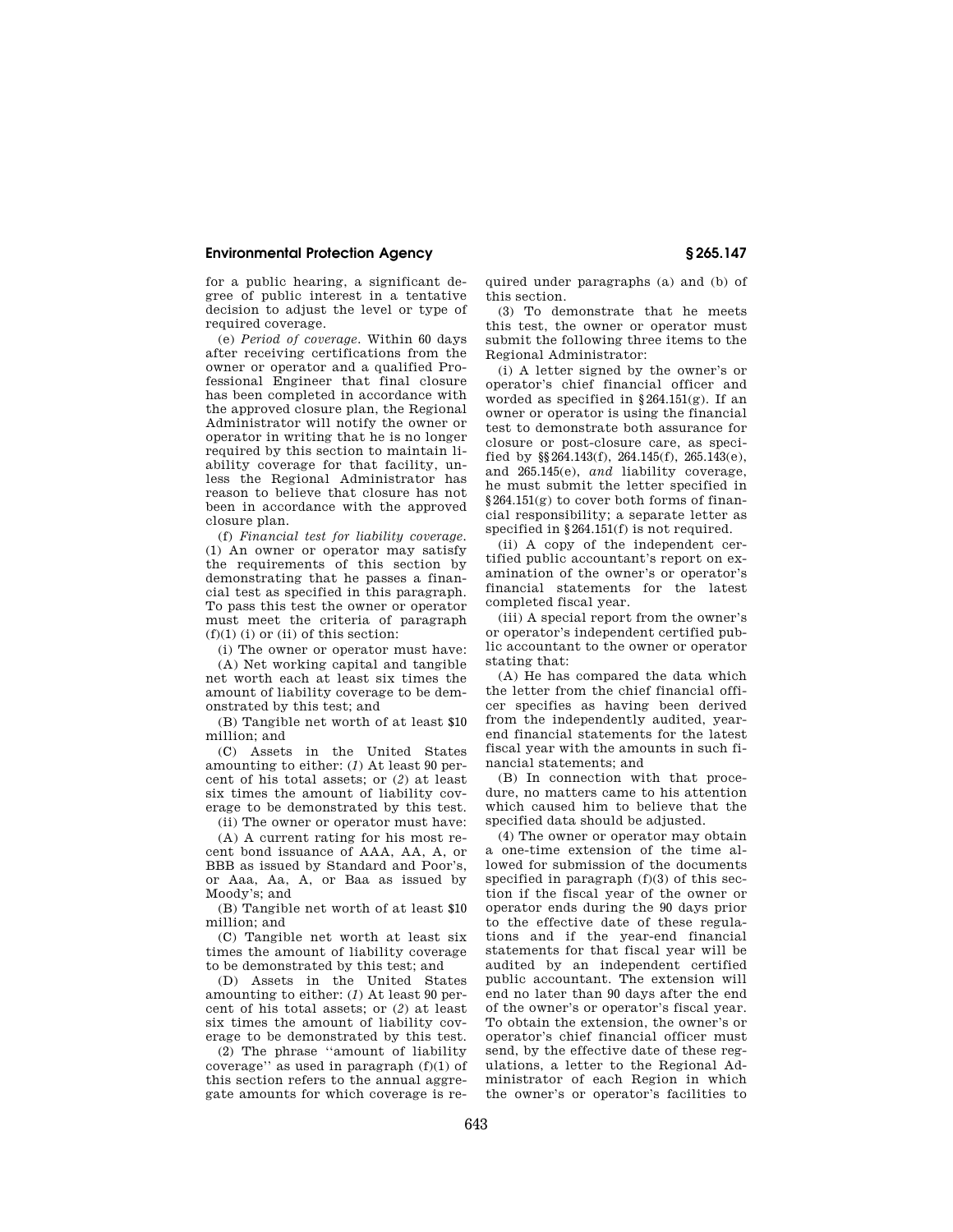be covered by the financial test are located. This letter from the chief financial officer must:

(i) Request the extension;

(ii) Certify that he has grounds to believe that the owner or operator meets the criteria of the financial test;

(iii) Specify for each facility to be covered by the test the EPA Identification Number, name, address, the amount of liability coverage and, when applicable, current closure and postclosure cost estimates to be covered by the test;

(iv) Specify the date ending the owner's or operator's last complete fiscal year before the effective date of these regulations;

(v) Specify the date, no later than 90 days after the end of such fiscal year, when he will submit the documents specified in paragraph  $(f)(3)$  of this section; and

(vi) Certify that the year-end financial statements of the owner or operator for such fiscal year will be audited by an independent certified public accountant.

(5) After the initial submission of items specified in paragraph  $(f)(3)$  of this section, the owner or operator must send updated information to the Regional Administrator within 90 days after the close of each succeeding fiscal year. This information must consist of all three items specified in paragraph (f)(3) of this section.

(6) If the owner or operator no longer meets the requirements of paragraph (f)(1) of this section, he must obtain insurance, a letter of credit, a surety bond, a trust fund, or a guarantee for the entire amount of required liability coverage as specified in this section. Evidence of liability coverage must be submitted to the Regional Administrator within 90 days after the end of the fiscal year for which the year-end financial data show that the owner or operator no longer meets the test requirements.

(7) The Regional Administrator may disallow use of this test on the basis of qualifications in the opinion expressed by the independent certified public accountant in his report on examination of the owner's or operator's financial statements (see paragraph (f)(3)(ii) of this section). An adverse opinion or a

# **§ 265.147 40 CFR Ch. I (7–1–11 Edition)**

disclaimer of opinion will be cause for disallowance. The Regional Administrator will evaluate other qualifications on an individual basis. The owner or operator must provide evidence of insurance for the entire amount of required liability coverage as specified in this section within 30 days after notification of disallowance.

(g) *Guarantee for liability coverage.* (1) Subject to paragraph  $(g)(2)$  of this section, an owner or operator may meet the requirements of this section by obtaining a written guarantee, hereinafter referred to as ''guarantee.'' The guarantor must be the direct or highertier parent corporation of the owner or operator, a firm whose parent corporation is also the parent corporation of the owner or operator, or a firm with a ''substantial business relationship'' with the owner or operator. The guarantor must meet the requirements for owners or operators in paragraphs  $(f)(1)$ through  $(f)(6)$  of this section. The wording of the guarantee must be identical to the wording specified in §264.151(h)(2) of this chapter. A certified copy of the guarantee must accompany the items sent to the Regional Administrator as specified in paragraph (f)(3) of this section. One of these items must be the letter from the guarantor's chief financial officer. If the guarantor's parent corporation is also the parent corporation of the owner or operator, this letter must describe the value received in consideration of the guarantee. If the guarantor is a firm with a ''substantial business relationship'' with the owner or operator, this letter must describe this ''substantial business relationship'' and the value received in consideration of the guarantee.

(i) If the owner or operator fails to satisfy a judgment based on a determination of liability for bodily injury or property damage to third parties caused by sudden or nonsudden accidental occurrences (or both as the case may be), arising from the operation of facilities covered by this corporate guarantee, or fails to pay an amount agreed to in settlement of claims arising from or alleged to arise from such injury or damage, the guarantor will do so up to the limits of coverage.

(ii) [Reserved]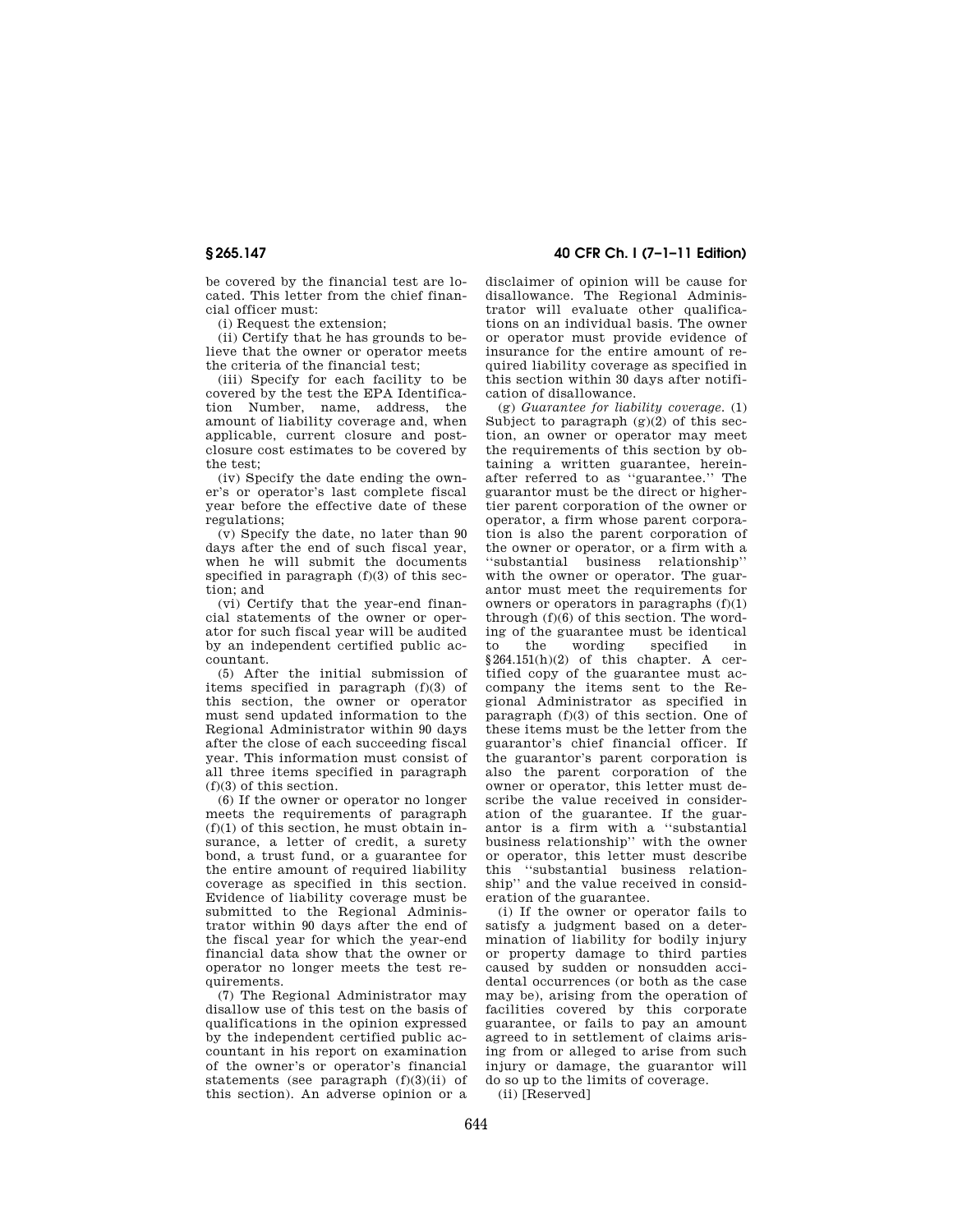$(2)(i)$  In the case of corporations incorporated in the United States, a guarantee may be used to satisfy the requirements of this section only if the Attorneys General or Insurance Commissioners of (A) the State in which the guarantor is incorporated, and (B) each State in which a facility covered by the guarantee is located have submitted a written statement to EPA that a guarantee executed as described in this section and  $\S 264.151(h)(2)$  is a legally valid and enforceable obligation in that State.

(ii) In the case of corporations incorporated outside the United States, a guarantee may be used to satisfy the requirements of this section only if  $(A)$ the non-U.S. corporation has identified a registered agent for service of process in each State in which a facility covered by the guarantee is located and in the State in which it has its principal place of business, and if (B) the Attorney General or Insurance Commissioner of each State in which a facility covered by the guarantee is located and the State in which the guarantor corporation has its principal place of business, has submitted a written statement to EPA that a guarantee executed as described in this section and §264.151(h)(2) is a legally valid and enforceable obligation in that State.

(h) *Letter of credit for liability coverage.*  (1) An owner or operator may satisfy the requirements of this section by obtaining an irrevocable standby letter of credit that conforms to the requirements of this paragraph and submitting a copy of the letter of credit to the Regional Administrator.

(2) The financial institution issuing the letter of credit must be an entity that has the authority to issue letters of credit and whose letter of credit operations are regulated and examined by a Federal or State agency.

(3) The wording of the letter of credit must be identical to the wording specified in §264.151(k) of this chapter.

(4) An owner or operator who uses a letter of credit to satisfy the requirements of this section may also establish a standby trust fund. Under the terms of such a letter of credit, all amounts paid pursuant to a draft by the trustee of the standby trust will be deposited by the issuing institution

into the standby trust in accordance with instructions from the trustee. The trustee of the standby trust fund must be an entity which has the authority to act as a trustee and whose trust operations are regulated and examined by a Federal or State agency.

(5) The wording of the standby trust fund must be identical to the wording specified in  $§264.151(n)$ .

(i) *Surety bond for liability coverage.* (1) An owner or operator may satisfy the requirements of this section by obtaining a surety bond that conforms to the requirements of this paragraph and submitting a copy of the bond to the Regional Administrator.

(2) The surety company issuing the bond must be among those listed as acceptable sureties on Federal bonds in the most recent Circular 570 of the U.S. Department of the Treasury.

(3) The wording of the surety bond must be identical to the wording specified in §264.151(l) of this chapter.

(4) A surety bond may be used to satisfy the requirements of this section only if the Attorneys General or Insurance Commissioners of (i) the State in which the surety is incorporated, and (ii) each State in which a facility covered by the surety bond is located have submitted a written statement to EPA that a surety bond executed as described in this section and §264.151(l) of this chapter is a legally valid and enforceable obligation in that State.

(j) *Trust fund for liability coverage.* (1) An owner or operator may satisfy the requirements of this section by establishing a trust fund that conforms to the requirements of this paragraph and submitting an originally signed duplicate of the trust agreement to the Regional Administrator.

(2) The trustee must be an entity which has the authority to act as a trustee and whose trust operations are regulated and examined by a Federal or State agency.

(3) The trust fund for liability coverage must be funded for the full amount of the liability coverage to be provided by the trust fund before it may be relied upon to satisfy the requirements of this section. If at any time after the trust fund is created the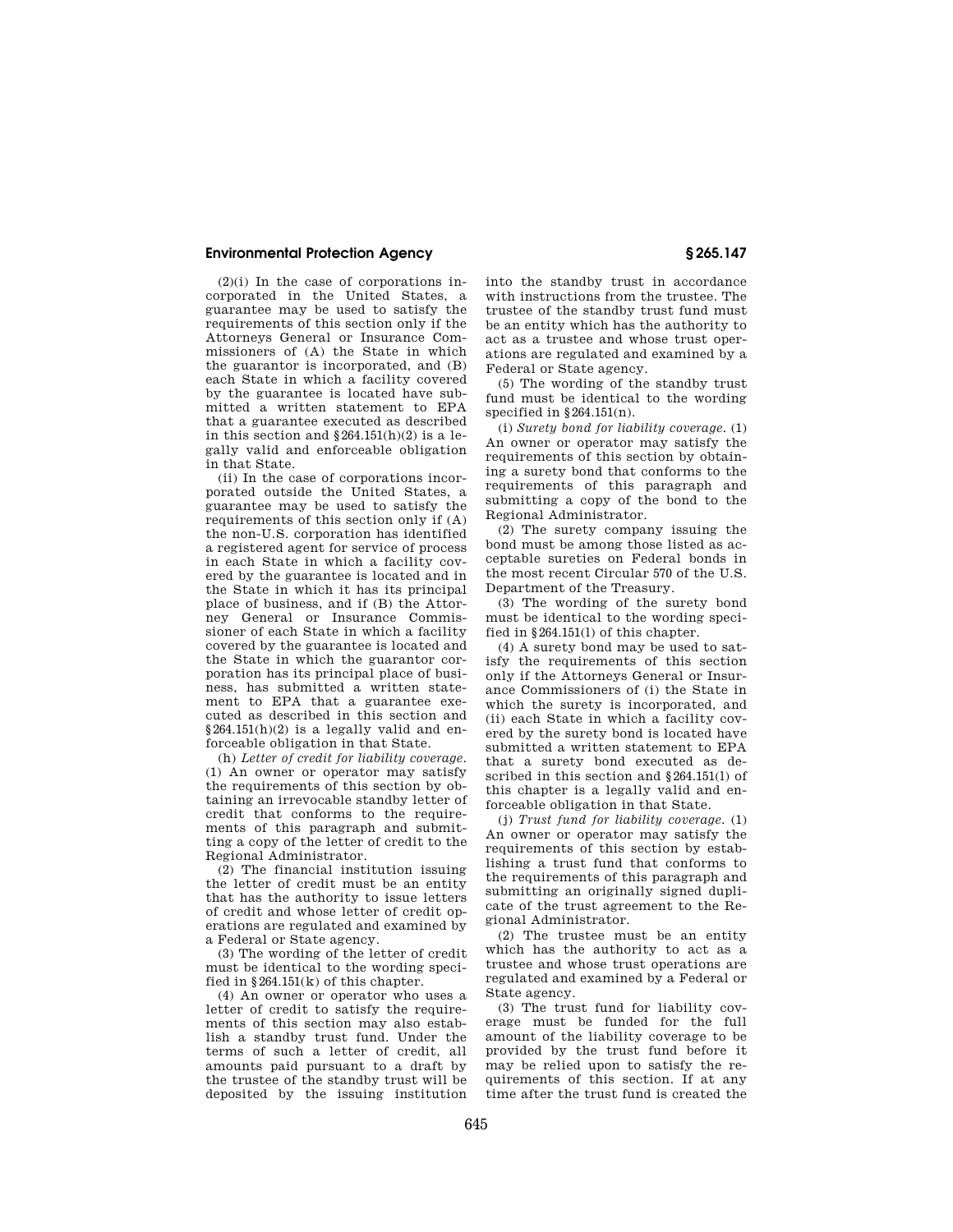amount of funds in the trust fund is reduced below the full amount of the liability coverage to be provided, the owner or operator, by the anniversary date of the establishment of the Fund, must either add sufficient funds to the trust fund to cause its value to equal the full amount of liability coverage to be provided, or obtain other financial assurance as specified in this section to cover the difference. For purposes of this paragraph, ''the full amount of the liability coverage to be provided'' means the amount of coverage for sudden and/or nonsudden occurrences required to be provided by the owner or operator by this section, less the amount of financial assurance for liability coverage that is being provided by other financial assurance mechanisms being used to demonstrate financial assurance by the owner or operator.

(4) The wording of the trust fund must be identical to the wording specified in §264.151(m) of this part.

(k) Notwithstanding any other provision of this part, an owner or operator using liability insurance to satisfy the requirements of this section may use, until October 16, 1982, a Hazardous Waste Facility Liability Endorsement or Certificate of Liability Insurance that does not certify that the insurer is licensed to transact the business of insurance, or eligible as an excess or surplus lines insurer, in one or more States.

[47 FR 16558, Apr. 16, 1982, as amended at 47 FR 28627, July 1, 1982; 47 FR 30447, July 13, 1982; 48 FR 30115, June 30, 1983; 51 FR 16458, May 2, 1986; 51 FR 25355, July 11, 1986; 52 FR 44321, Nov. 18, 1987; 53 FR 33959, Sept. 1, 1988; 56 FR 30200, July 1, 1991; 56 FR 47912, Sept. 23, 1991; 57 FR 42843, Sept. 16, 1992; 71 FR 16910, Apr. 4, 2006; 71 FR 40275, July 14, 2006]

#### **§ 265.148 Incapacity of owners or operators, guarantors, or financial institutions.**

(a) An owner or operator must notify the Regional Administrator by certified mail of the commencement of a voluntary or involuntary proceeding under Title 11 (Bankruptcy), U.S. Code, naming the owner or operator as debtor, within 10 days after commencement of the proceeding. A guarantor of a corporate guarantee as specified in  $\S$ §265.143(e) and 265.145(e) must make

# **§ 265.148 40 CFR Ch. I (7–1–11 Edition)**

such a notification if he is named as debtor, as required under the terms of the corporate guarantee  $(\S 264.151(h))$ .

(b) An owner or operator who fulfills the requirements of §265.143, §265.145, or §265.147 by obtaining a trust fund, surety bond, letter of credit, or insurance policy will be deemed to be without the required financial assurance or liability coverage in the event of bankruptcy of the trustee or issuing institution, or a suspension or revocation of the authority of the trustee institution to act as trustee or of the institution issuing the surety bond, letter of credit, or insurance policy to issue such instruments. The owner or operator must establish other financial assurance or liability coverage within 60 days after such an event.

#### **§ 265.149 Use of State-required mechanisms.**

(a) For a facility located in a State where EPA is administering the requirements of this subpart but where the State has hazardous waste regulations that include requirements for financial assurance of closure or postclosure care or liability coverage, an owner or operator may use State-required financial mechanisms to meet the requirements of §265.143, §265.145, or §265.147 if the Regional Administrator determines that the State mechanisms are at least equivalent to the financial mechanisms specified in this subpart. The Regional Administrator will evaluate the equivalency of the mechanisms principally in terms of (1) certainty of the availability of funds for the required closure or post-closure care activities or liability coverage and (2) the amount of funds that will be made available. The Regional Administrator may also consider other factors as he deems appropriate. The owner or operator must submit to the Regional Administrator evidence of the establishment of the mechanism together with a letter requesting that the Staterequired mechanism be considered acceptable for meeting the requirements of this subpart. The submission must include the following information: The facility's EPA Identification Number, name, and address, and the amount of funds for closure or post-closure care or liability coverage assured by the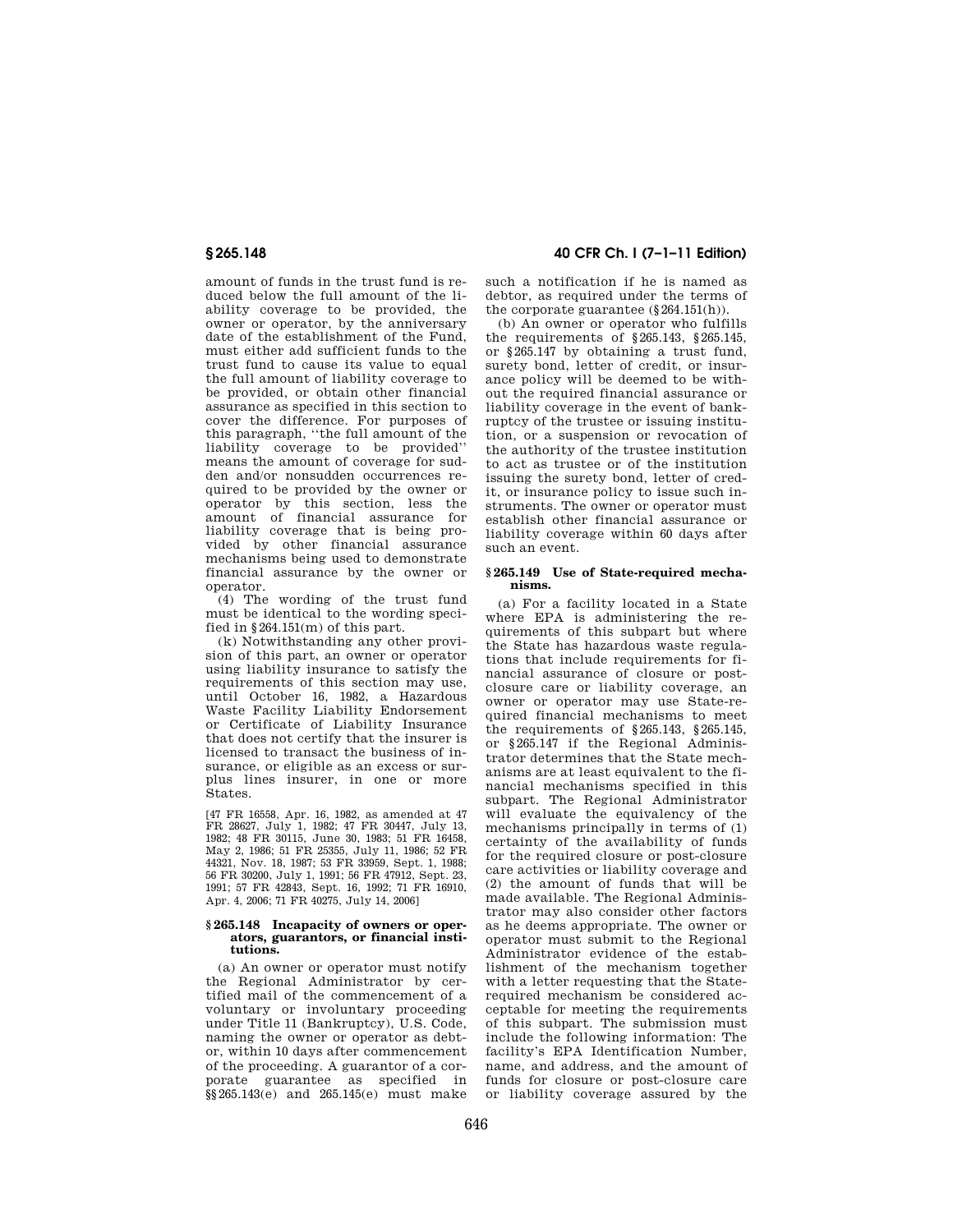mechanism. The Regional Administrator will notify the owner or operator of his determination regarding the mechanism's acceptability in lieu of financial mechanisms specified in this subpart. The Regional Administrator may require the owner or operator to submit additional information as is deemed necessary to make this determination. Pending this determination, the owner or operator will be deemed to be in compliance with the requirements of §265.143, §265.145, or §265.147, as applicable.

(b) If a State-required mechanism is found acceptable as specified in paragraph (a) of this section except for the amount of funds available, the owner or operator may satisfy the requirements of this subpart by increasing the funds available through the State-required mechanism or using additional financial mechanisms as specified in this subpart. The amount of funds available through the State and Federal mechanisms must at least equal the amount required by this subpart.

#### **§ 265.150 State assumption of responsibility.**

(a) If a State either assumes legal responsibility for an owner's or operator's compliance with the closure, postclosure care, or liability requirements of this part or assures that funds will be available from State sources to cover those requirements, the owner or operator will be in compliance with the requirements of §265.143, §265.145, or §265.147 if the Regional Administrator determines that the State's assumption of responsibility is at least equivalent to the financial mechanisms specified in this subpart. The Regional Administrator will evaluate the equivalency of State guarantees principally in terms of (1) certainty of the availability of funds for the required closure or post-closure care activities or liability coverage and (2) the amount of funds that will be made available. The Regional Administrator may also consider other factors as he deems appropriate. The owner or operator must submit to the Regional Administrator a letter from the State describing the nature of the State's assumption of responsibility together with a letter from the owner or operator requesting that

the State's assumption of responsibility be considered acceptable for meeting the requirements of this subpart. The letter from the State must include, or have attached to it, the following information: The facility's EPA Identification Number, name, and address, and the amount of funds for closure or post-closure care or liability coverage that are guaranteed by the State. The Regional Administrator will notify the owner or operator of his determination regarding the acceptability of the State's guarantee in lieu of financial mechanisms specified in this subpart. The Regional Administrator may require the owner or operator to submit additional information as is deemed necessary to make this determination. Pending this determination, the owner or operator will be deemed to be in compliance with the requirements of §§265.143, §265.145, or §265.147, as applicable.

(b) If a State's assumption of responsibility is found acceptable as specified in paragraph (a) of this section except for the amount of funds available, the owner or operator may satisfy the requirements of this subpart by use of both the State's assurance *and* additional financial mechanisms as specified in this subpart. The amount of funds available through the State and Federal mechanisms must at least equal the amount required by this subpart.

# **Subpart I—Use and Management of Containers**

# **§ 265.170 Applicability.**

The regulations in this subpart apply to owners and operators of all hazardous waste facilities that store containers of hazardous waste, except as §265.1 provides otherwise.

## **§ 265.171 Condition of containers.**

If a container holding hazardous waste is not in good condition, or if it begins to leak, the owner or operator must transfer the hazardous waste from this container to a container that is in good condition, or manage the waste in some other way that complies with the requirements of this part.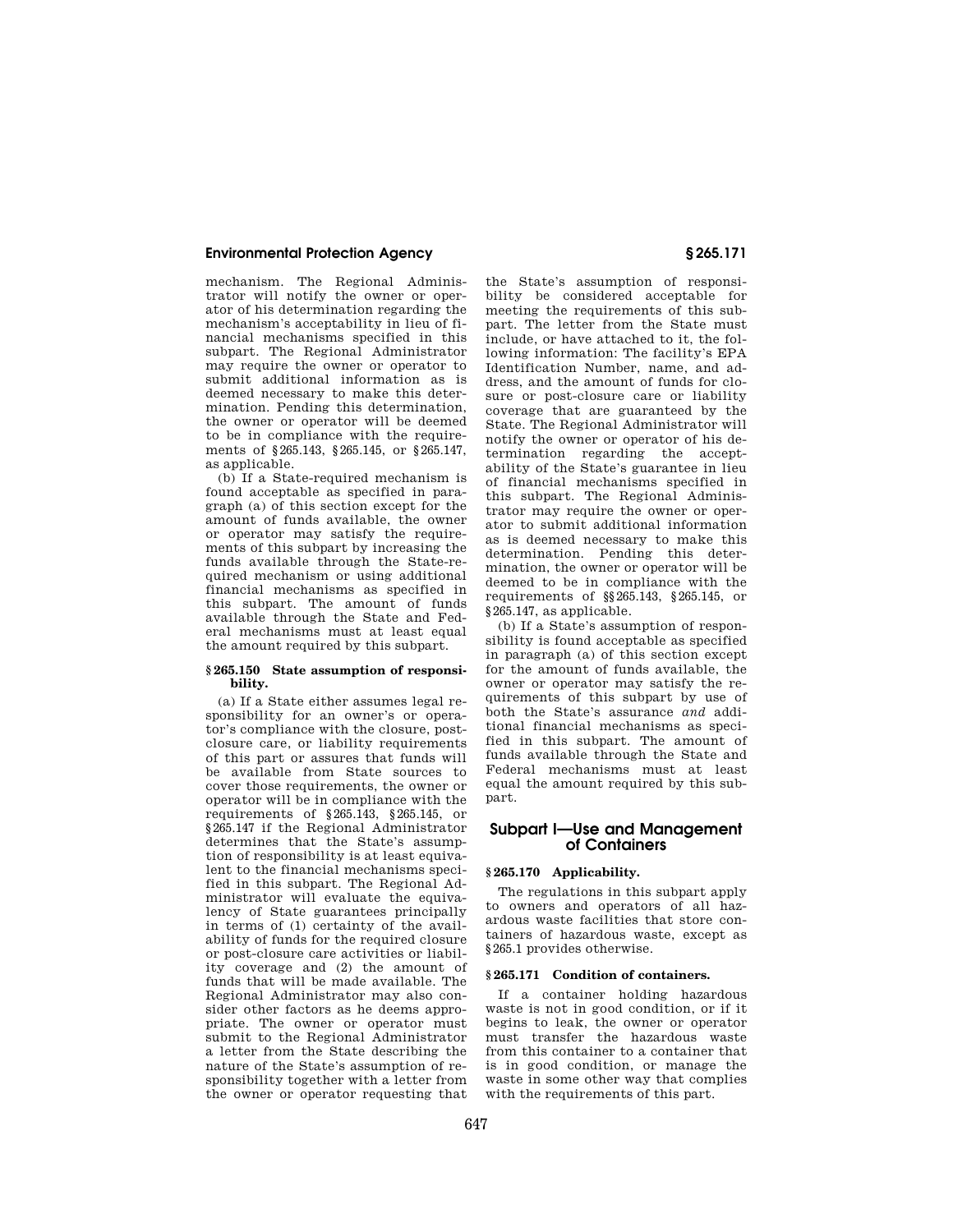#### **§ 265.172 Compatibility of waste with container.**

The owner or operator must use a container made of or lined with materials which will not react with, and are otherwise compatible with, the hazardous waste to be stored, so that the ability of the container to contain the waste is not impaired.

# **§ 265.173 Management of containers.**

(a) A container holding hazardous waste must always be closed during storage, except when it is necessary to add or remove waste.

(b) A container holding hazardous waste must not be opened, handled, or stored in a manner which may rupture the container or cause it to leak.

[*Comment:* Re-use of containers in transportation is governed by U.S. Department of Transportation regulations, including those set forth in 49 CFR 173.28.]

[45 FR 33232, May 19, 1980, as amended at 45 FR 78529, Nov. 25, 1980]

#### **§ 265.174 Inspections.**

At least weekly, the owner or operator must inspect areas where containers are stored, except for Performance Track member facilities, that must conduct inspections at least once each month, upon approval by the Director. To apply for reduced inspection frequency, the Performance Track member facility must follow the procedures described in §265.15(b)(5) of this part. The owner or operator must look for leaking containers and for deterioration of containers caused by corrosion or other factors.

[Comment: See §265.171 for remedial action required if deterioration or leaks are detected.]

[71 FR 16910, Apr. 4, 2006, as amended at 71 FR 40275, July 14, 2006]

#### **§ 265.175 [Reserved]**

#### **§ 265.176 Special requirements for ignitable or reactive waste.**

Containers holding ignitable or reactive waste must be located at least 15 meters (50 feet) from the facility's property line.

[*Comment:* See §265.17(a) for additional requirements.]

# **§ 265.172 40 CFR Ch. I (7–1–11 Edition)**

#### **§ 265.177 Special requirements for incompatible wastes.**

(a) Incompatible wastes, or incompatible wastes and materials, (see appendix V for examples) must not be placed in the same container, unless §265.17(b) is complied with.

(b) Hazardous waste must not be placed in an unwashed container that previously held an incompatible waste or material (see appendix V for examples), unless  $$265.17(b)$  is complied with.

(c) A storage container holding a hazardous waste that is incompatible with any waste or other materials stored nearby in other containers, piles, open tanks, or surface impoundments must be separated from the other materials or protected from them by means of a dike, berm, wall, or other device.

[*Comment:* The purpose of this is to prevent fires, explosions, gaseous emissions, leaching, or other discharge of hazardous waste or hazardous waste constituents which could result from the mixing of incompatible wastes or materials if containers break or leak.]

#### **§ 265.178 Air emission standards.**

The owner or operator shall manage all hazardous waste placed in a container in accordance with the applicable requirements of subparts AA, BB, and CC of this part.

[61 FR 59968, Nov. 25, 1996]

## **Subpart J—Tank Systems**

SOURCE: 51 FR 25479, July 14, 1986, unless otherwise noted.

#### **§ 265.190 Applicability.**

The requirements of this subpart apply to owners and operators of facilities that use tank systems for storing or treating hazardous waste except as otherwise provided in paragraphs (a), (b), and (c) of this section or in §265.1 of this part.

(a) Tank systems that are used to store or treat hazardous waste which contains no free liquids and are situated inside a building with an impermeable floor are exempted from the requirements in §265.193. To demonstrate the absence or presence of free liquids in the stored/treated waste, the following test must be used: Method 9095B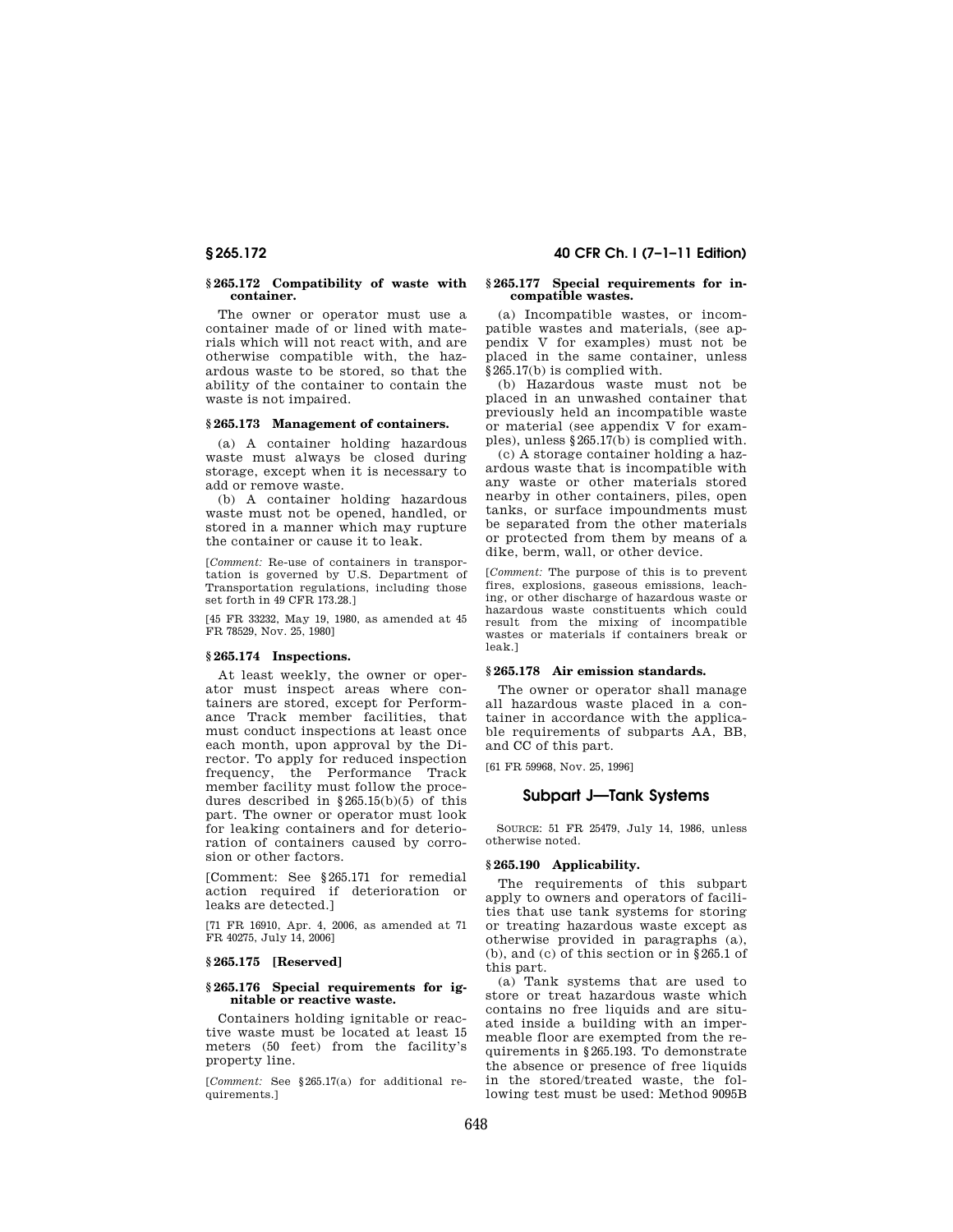(Paint Filter Liquids Test) as described in ''Test Methods for Evaluating Solid Waste, Physical/Chemical Methods,'' EPA Publication SW–846, as incorporated by reference in §260.11 of this chapter.

(b) Tank systems, including sumps, as defined in §260.10, that serve as part of a secondary containment system to collect or contain releases of hazardous wastes are exempted from the requirements in §265.193(a).

(c) Tanks, sumps, and other collection devices used in conjunction with drip pads, as defined in §260.10 of this chapter and regulated under 40 CFR part 265 subpart W, must meet the requirements of this subpart.

[51 FR 25479, July 14, 1986, as amended at 53 FR 34087, Sept. 2, 1988; 55 FR 50486, Dec. 6, 1990; 58 FR 46050, Aug. 31, 1993; 70 FR 34585, June 14, 2005]

#### **§ 265.191 Assessment of existing tank system's integrity.**

(a) For each existing tank system that does not have secondary containment meeting the requirements of §265.193, the owner or operator must determine that the tank system is not leaking or is unfit for use. Except as provided in paragraph (c) of this section, the owner or operator must obtain and keep on file at the facility a written assessment reviewed and certified by a qualified Professional Engineer in accordance with §270.11(d) of this chapter, that attests to the tank system's integrity by January 12, 1988.

(b) This assessment must determine that the tank system is adequately designed and has sufficient structural strength and compatibility with the waste(s) to be stored or treated to ensure that it will not collapse, rupture, or fail. At a minimum, this assessment must consider the following:

(1) Design standard(s), if available, according to which the tank and ancillary equipment were constructed;

(2) Hazardous characteristics of the waste(s) that have been or will be handled;

(3) Existing corrosion protection measures;

(4) Documented age of the tank system, if available, (otherwise, an estimate of the age); and

(5) Results of a leak test, internal inspection, or other tank integrity examination such that:

(i) For non-enterable underground tanks, this assessment must consist of a leak test that is capable of taking into account the effects of temperature variations, tank end deflection, vapor pockets, and high water table effects,

(ii) For other than non-enterable underground tanks and for ancillary equipment, this assessment must be either a leak test, as described above, or an internal inspection and/or other tank integrity examination certified by a qualified Professional Engineer in accordance with §270.11(d) of this chapter that addresses cracks, leaks, corrosion, and erosion.

[NOTE: The practices described in the American Petroleum Institute (API) Publication, Guide for Inspection of Refinery Equipment, Chapter XIII, ''Atmospheric and Low-Pressure Storage Tanks,'' 4th edition, 1981, may be used, where applicable, as guidelines in conducting the integrity examination of an other than non-enterable underground tank system.]

(c) Tank systems that store or treat materials that become hazardous wastes subsequent to July 14, 1986 must conduct this assessment within 12 months after the date that the waste becomes a hazardous waste.

(d) If, as a result of the assessment conducted in accordance with paragraph (a) of this section, a tank system is found to be leaking or unfit for use, the owner or operator must comply with the requirements of §265.196.

[51 FR 25479, July 14, 1986, as amended at 71 FR 16910, Apr. 4, 2006]

#### **§ 265.192 Design and installation of new tank systems or components.**

(a) Owners or operators of new tank systems or components must ensure that the foundation, structural support, seams, connections, and pressure controls (if applicable) are adequately designed and that the tank system has sufficient structural strength, compatibility with the waste(s) to be stored or treated, and corrosion protection so that it will not collapse, rupture, or fail. The owner or operator must obtain a written assessment reviewed and certified by a qualified Professional Engineer in accordance with  $$270.11(d)$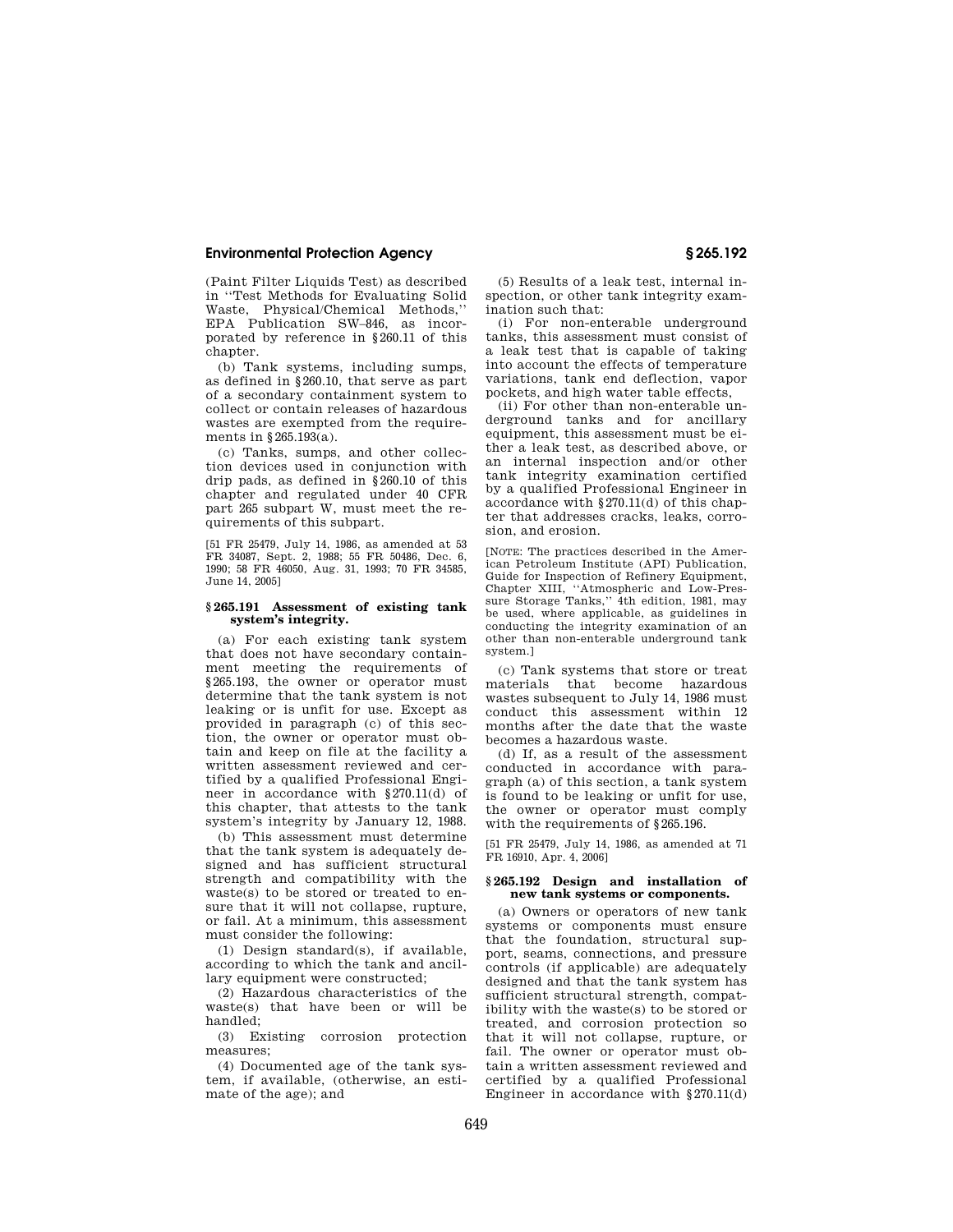of this chapter attesting that the system has sufficient structural integrity and is acceptable for the storing and treating of hazardous waste. This assessment must include the following information:

(1) Design standard(s) according to which the tank(s) and ancillary equipment is or will be constructed.

(2) Hazardous characteristics of the waste(s) to be handled.

(3) For new tank systems or components in which the external shell of a metal tank or any external metal component of the tank system is or will be in contact with the soil or with water, a determination by a corrosion expert of:

(i) Factors affecting the potential for corrosion, including but not limited to:

(A) Soil moisture content; (B) Soil pH;

(C) Soil sulfides level;

(D) Soil resistivity; (E) Structure to soil potential;

(F) Influence of nearby underground metal structures (e.g., piping);

(G) Stray electric current; and,

(H) Existing corrosion-protection measures (e.g., coating, cathodic protection), and

(ii) The type and degree of external corrosion protection that are needed to ensure the integrity of the tank system during the use of the tank system or component, consisting of one or more of the following:

(A) Corrosion-resistant materials of construction such as special alloys or fiberglass-reinforced plastic;

(B) Corrosion-resistant coating (such as epoxy or fiberglass) with cathodic protection (e.g., impressed current or sacrificial anodes); and

(C) Electrical isolation devices such as insulating joints and flanges.

NOTE: The practices described in the National Association of Corrosion Engineers (NACE) standard, ''Recommended Practice (RP–02–85)—Control of External Corrosion on Metallic Buried, Partially Buried, or Submerged Liquid Storage Systems," American Petroleum Institute (API) Publication 1632, ''Cathodic Protection of Underground Petroleum Storage Tanks and Piping Systems,'' may be used, where applicable, as guidelines in providing corrosion protection for tank systems.

(4) For underground tank system components that are likely to be af-

**§ 265.192 40 CFR Ch. I (7–1–11 Edition)** 

fected by vehicular traffic, a determination of design or operational measures that will protect the tank system against potential damage; and

(5) Design considerations to ensure that:

(i) Tank foundations will maintain the load of a full tank;

(ii) Tank systems will be anchored to prevent flotation or dislodgement where the tank system is placed in a saturated zone, or is located within a seismic fault zone; and

(iii) Tank systems will withstand the effects of frost heave.

(b) The owner or operator of a new tank system must ensure that proper handling procedures are adhered to in order to prevent damage to the system during installation. Prior to covering, enclosing, or placing a new tank system or component in use, an independent, qualified installation inspector or a qualified Professional Engineer, either of whom is trained and experienced in the proper installation of tank systems, must inspect the system or component for the presence of any of the following items:

(1) Weld breaks;

(2) Punctures;

- (3) Scrapes of protective coatings;
- (4) Cracks;
- (5) Corrosion;

(6) Other structural damage or inadequate construction or installation.

All discrepancies must be remedied before the tank system is covered, enclosed, or placed in use.

(c) New tank systems or components and piping that are placed underground and that are backfilled must be provided with a backfill material that is a noncorrosive, porous, homogeneous substance and that is carefully installed so that the backfill is placed completely around the tank and compacted to ensure that the tank and piping are fully and uniformly supported.

(d) All new tanks and ancillary equipment must be tested for tightness prior to being covered, enclosed or placed in use. If a tank system is found not to be tight, all repairs necessary to remedy the leak(s) in the system must be performed prior to the tank system being covered, enclosed, or placed in use.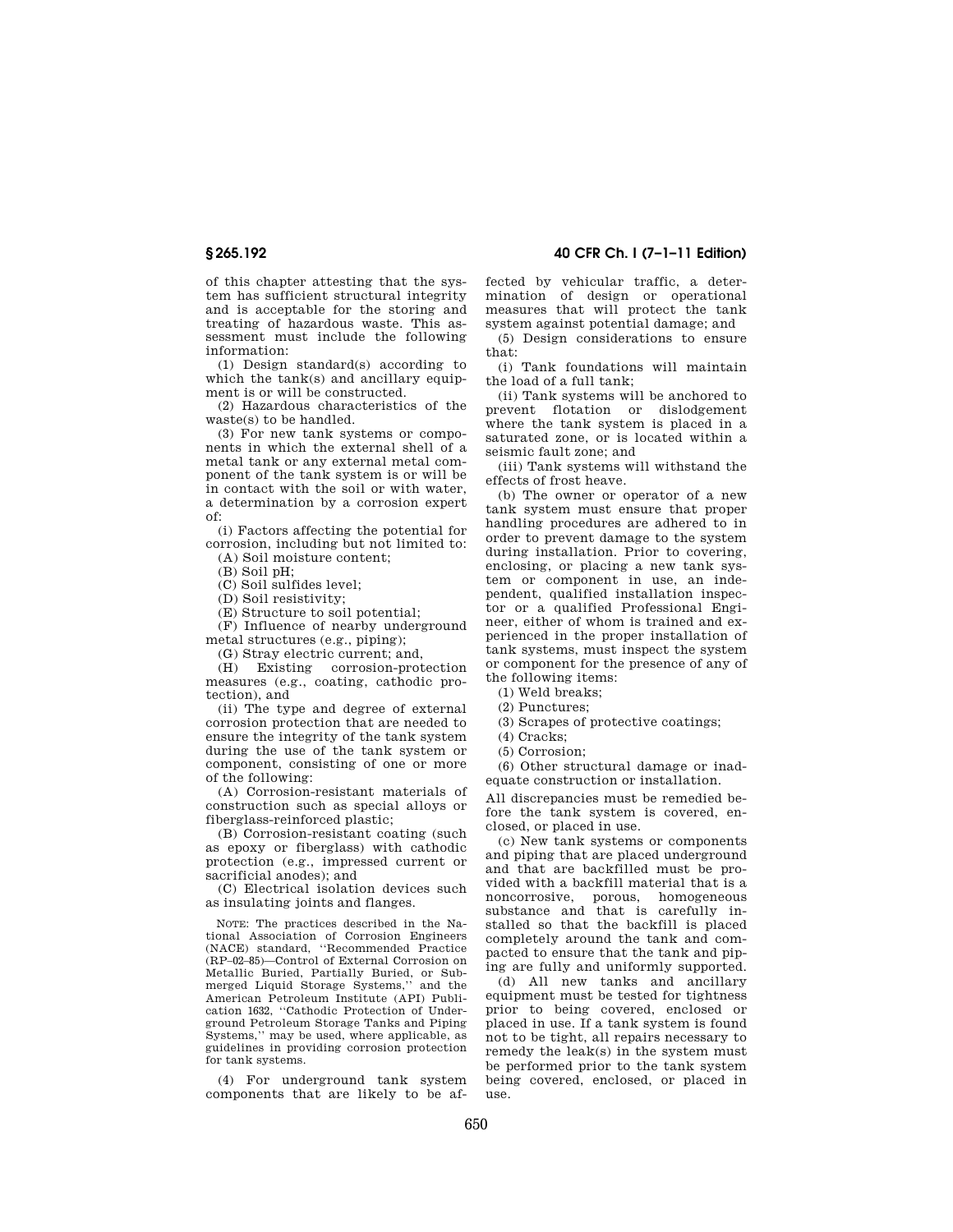(e) Ancillary equipment must be supported and protected against physical damage and excessive stress due to settlement, vibration, expansion or contraction.

NOTE: The piping system installation procedures described in American Petroleum Institute (API) Publication 1615 (November 1979), ''Installation of Underground Petroleum Storage Systems,'' or ANSI Standard B31.3, ''Petroleum Refinery System,'' may be used, where applicable, as guidelines for proper installation of piping systems.

(f) The owner or operator must provide the type and degree of corrosion protection necessary, based on the information provided under paragraph  $(a)(3)$  of this section, to ensure the integrity of the tank system during use of the tank system. The installation of a corrosion protection system that is field fabricated must be supervised by an independent corrosion expert to ensure proper installation.

(g) The owner or operator must obtain and keep on file at the facility written statements by those persons required to certify the design of the tank system and supervise the installation of the tank system in accordance with the requirements of paragraphs (b) through (f) of this section to attest that the tank system was properly designed and installed and that repairs, pursuant to paragraphs (b) and (d) of this section were performed. These written statements must also include the certification statement as required in §270.11(d) of this chapter.

[51 FR 25479, July 14, 1986; 51 FR 29430, Aug. 15, 1986; 71 FR 16910, Apr. 4, 2006]

#### **§ 265.193 Containment and detection of releases.**

(a) In order to prevent the release of hazardous waste or hazardous constituents to the environment, secondary containment that meets the requirements of this section must be provided (except as provided in paragraphs (f) and (g) of this section):

(1) For all new and existing tank systems or components, prior to their being put into service.

(2) For tank systems that store or treat materials that become hazardous wastes, within 2 years of the hazardous waste listing, or when the tank system has reached 15 years of age, whichever comes later.

(b) Secondary containment systems must be:

(1) Designed, installed, and operated to prevent any migration of wastes or accumulated liquid out of the system to the soil, ground water, or surface water at any time during the use of the tank system; and

(2) Capable of detecting and collecting releases and accumulated liquids until the collected material is removed.

(c) To meet the requirements of paragraph (b) of this section, secondary containment systems must be at a minimum:

(1) Constructed of or lined with materials that are compatible with the waste(s) to be placed in the tank system and must have sufficient strength and thickness to prevent failure due to pressure gradients (including static head and external hydrological forces), physical contact with the waste to which they are exposed, climatic conditions, the stress of installation, and the stress of daily operation (including stresses from nearby vehicular traffic);

(2) Placed on a foundation or base capable of providing support to the secondary containment system and resistance to pressure gradients above and below the system and capable of preventing failure due to settlement, compression, or uplift;

(3) Provided with a leak detection system that is designed and operated so that it will detect the failure of either the primary and secondary containment structure or any release of hazardous waste or accumulated liquid in the secondary containment system within 24 hours, or at the earliest practicable time if the existing detection technology or site conditions will not allow detection of a release within 24 hours;

(4) Sloped or otherwise designed or operated to drain and remove liquids resulting from leaks, spills, or precipitation. Spilled or leaked waste and accumulated precipitation must be removed from the secondary containment system within 24 hours, or in as timely a manner as is possible to prevent harm to human health or the environment, if removal of the released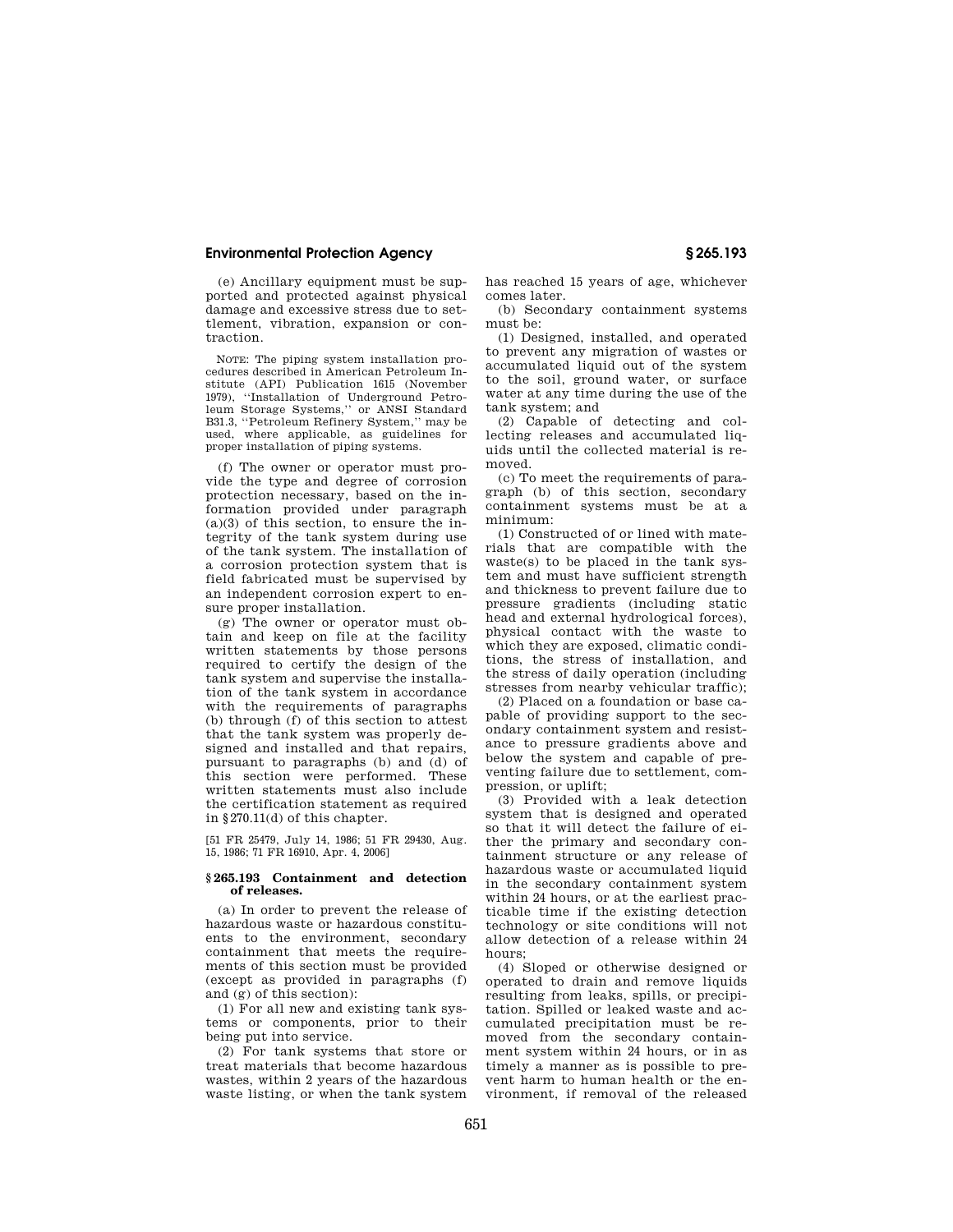waste or accumulated precipitation cannot be accomplished within 24 hours.

NOTE: If the collected material is a hazardous waste under part 261 of this chapter, it is subject to management as a hazardous waste in accordance with all applicable requirements of parts 262 through 265 of this chapter. If the collected material is discharged through a point source to waters of the United States, it is subject to the requirements of sections 301, 304, and 402 of the Clean Water Act, as amended. If discharged to Publicly Owned Treatment Works (POTWs), it is subject to the requirements of section 307 of the Clear Water Act, as amended. If the collected material is released to the environment, it may be subject to the reporting requirements of 40 CFR part 302.

(d) Secondary containment for tanks must include one or more of the following devices:

(1) A liner (external to the tank);

(2) A vault;

(3) A double-walled tank; or

(4) An equivalent device as approved by the Regional Administrator.

(e) In addition to the requirements of paragraphs (b), (c), and (d) of this<br>section secondary containment section, secondary systems must satisfy the following requirements:

(1) External liner systems must be:

(i) Designed or operated to contain 100 percent of the capacity of the largest tank within its boundary;

(ii) Designed or operated to prevent run-on or infiltration of precipitation into the secondary containment system unless the collection system has sufficient excess capacity to contain run-on or infiltration. Such additional capacity must be sufficient to contain precipitation from a 25-year, 24-hour rainfall event;

(iii) Free of cracks or gaps; and

(iv) Designed and installed to completely surround the tank and to cover all surrounding earth likely to come into contact with the waste if released from the tank(s) (i.e., capable of preventing lateral as well as vertical migration of the waste).

(2) Vault systems must be:

(i) Designed or operated to contain 100 percent of the capacity of the largest tank within its boundary;

(ii) Designed or operated to prevent run-on or infiltration of precipitation into the secondary containment sys-

**§ 265.193 40 CFR Ch. I (7–1–11 Edition)** 

tem unless the collection system has sufficient excess capacity to contain run-on or infiltration. Such additional capacity must be sufficient to contain precipitation from a 25-year, 24-hour rainfall event;

(iii) Constructed with chemical-resistant water stops in place at all joints (if any);

(iv) Provided with an impermeable interior coating or lining that is compatible with the stored waste and that will prevent migration of waste into the concrete;

(v) Provided with a means to protect against the formation of and ignition of vapors within the vault, if the waste being stored or treated:

(A) Meets the definition of ignitable waste under §261.21 of this chapter, or

(B) Meets the definition of reactive waste under §261.23 of this chapter and may form an ignitable or explosive vapor; and

(vi) Provided with an exterior moisture barrier or be otherwise designed or operated to prevent migration of moisture into the vault if the vault is subject to hydraulic pressure.

(3) Double-walled tanks must be:

(i) Designed as an integral structure (i.e., an inner tank within an outer shell) so that any release from the inner tank is contained by the outer shell;

(ii) Protected, if constructed of metal, from both corrosion of the primary tank interior and the external surface of the outer shell; and

(iii) Provided with a built-in, continuous leak detection system capable of detecting a release within 24 hours or at the earliest practicable time, if the owner or operator can demonstrate to the Regional Administrator, and the Regional Administrator concurs, that the existing leak detection technology or site conditions will not allow detection of a release within 24 hours.

NOTE: The provisions outlined in the Steel Tank Institute's (STI) ''Standard for Dual Wall Underground Steel Storage Tank'' may be used as guidelines for aspects of the design of underground steel double-walled tanks.

(f) Ancillary equipment must be provided with full secondary containment (e.g., trench, jacketing, double-walled piping) that meets the requirements of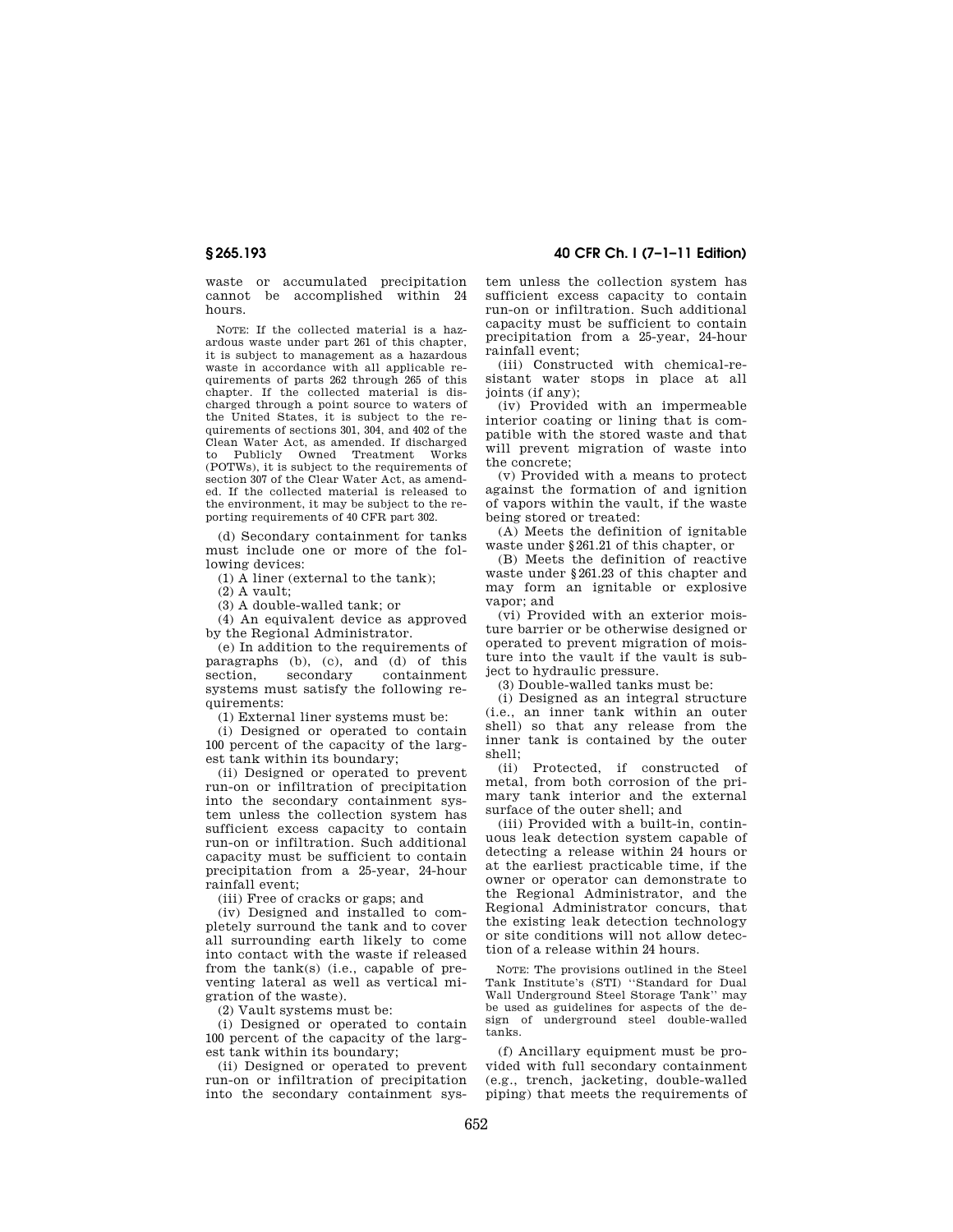paragraphs (b) and (c) of this section except for:

(1) Aboveground piping (exclusive of flanges, joints, valves, and connections) that are visually inspected for leaks on a daily basis;

(2) Welded flanges, welded joints, and welded connections that are visually inspected for leaks on a daily basis;

(3) Sealless or magnetic coupling pumps and sealless valves, that are visually inspected for leaks on a daily basis; and

(4) Pressurized aboveground piping systems with automatic shut-off devices (e.g., excess flow check valves, flow metering shutdown devices, loss of pressure actuated shut-off devices) that are visually inspected for leaks on a daily basis.

(g) The owner or operator may obtain a variance from the requirements of this Section if the Regional Administrator finds, as a result of a demonstration by the owner or operator, either: that alternative design and operating practices, together with location characteristics, will prevent the migration of hazardous waste or hazardous constituents into the ground water *or* surface water at least as effectively as secondary containment during the active life of the tank system *or* that in the event of a release that does migrate to ground water or surface water, no substantial present or potential hazard will be posed to human health or the environment. New underground tank systems may not, per a demonstration in accordance with paragraph  $(g)(2)$  of this section, be exempted from the secondary containment requirements of this section. Application for a variance as allowed in paragraph (g) of this section does not waive compliance with the requirements of this subpart for new tank systems.

(1) In deciding whether to grant a variance based on a demonstration of equivalent protection of ground water and surface water, the Regional Administrator will consider:

(i) The nature and quantity of the waste;

(ii) The proposed alternate design and operation;

(iii) The hydrogeologic setting of the facility, including the thickness of soils between the tank system and ground water; and

(iv) All other factors that would influence the quality and mobility of the hazardous constituents and the potential for them to migrate to ground water or surface water.

(2) In deciding whether to grant a variance, based on a demonstration of no substantial present or potential hazard, the Regional Administrator will consider:

(i) The potential adverse effects on ground water, surface water, and land quality taking into account:

(A) The physical and chemical characteristics of the waste in the tank system, including its potential for migration,

(B) The hydrogeological characteristics of the facility and surrounding land,

(C) The potential for health risks caused by human exposure to waste constituents,

(D) The potential for damage to wildlife, crops, vegetation, and physical structures caused by exposure to waste constituents, and

(E) The persistence and permanence of the potential adverse effects;

(ii) The potential adverse effects of a release on ground-water quality, taking into account:

(A) The quantity and quality of ground water and the direction of ground-water flow,

(B) The proximity and withdrawal rates of water in the area,

(C) The current and future uses of ground water in the area, and

(D) The existing quality of ground water, including other sources of contamination and their cumulative impact on the ground-water quality;

(iii) The potential adverse effects of a release on surface water quality, taking into account:

(A) The quantity and quality of ground water and the direction of ground-water flow,

(B) The patterns of rainfall in the region,

(C) The proximity of the tank system to surface waters,

(D) The current and future uses of surface waters in the area and any water quality standards established for those surface waters, and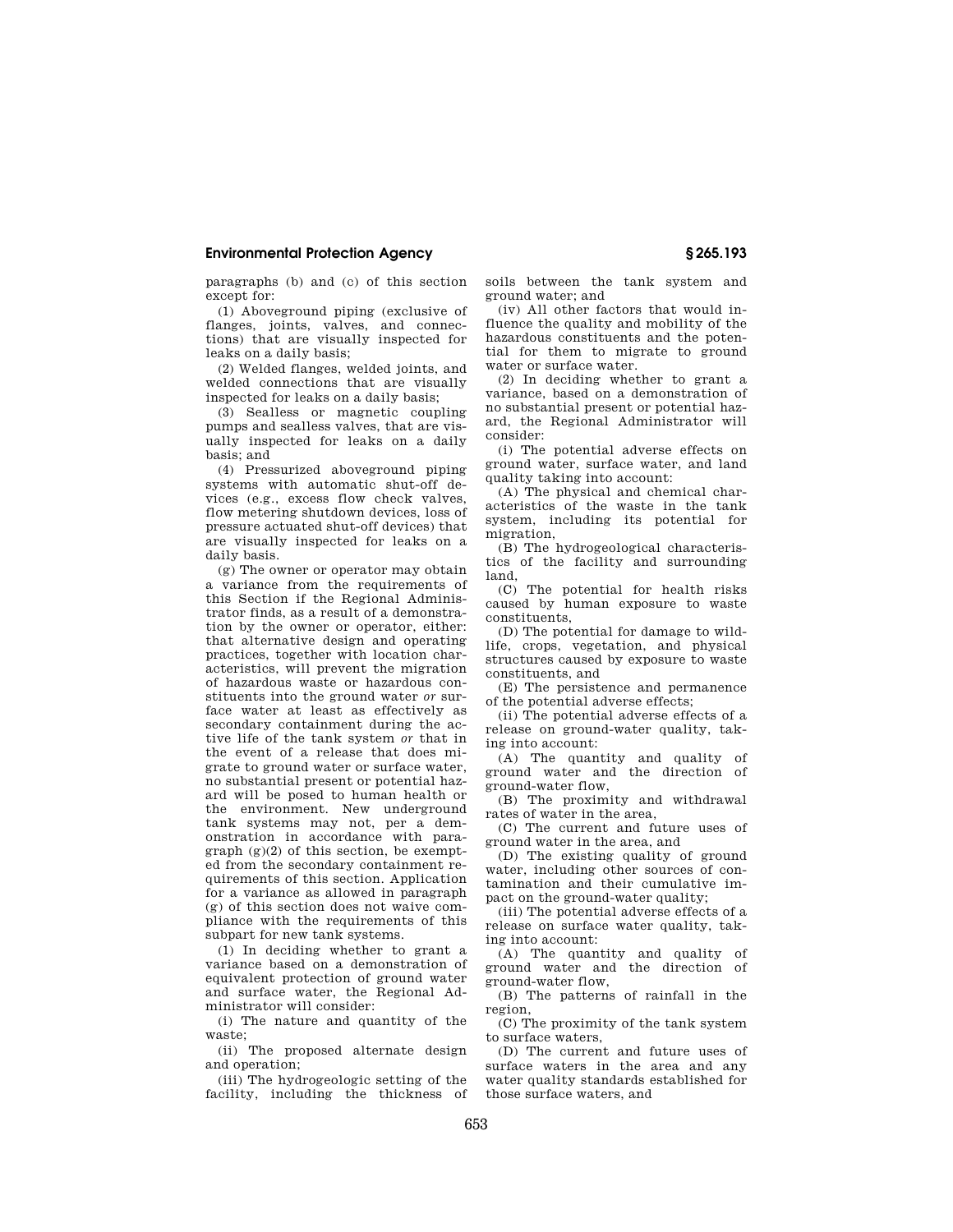(E) The existing quality of surface water, including other sources of contamination and the cumulative impact on surface-water quality; and

(iv) The potential adverse effects of a release on the land surrounding the tank system, taking into account:

(A) The patterns of rainfall in the region, and

(B) The current and future uses of the surrounding land.

(3) The owner or operator of a tank system, for which a variance from secondary containment had been granted in accordance with the requirements of paragraph  $(g)(1)$  of this section, at which a release of hazardous waste has occurred from the primary tank system but has not migrated beyond the zone of engineering control (as established in the variance), must:

(i) Comply with the requirements of §265.196, except paragraph (d); and

(ii) Decontaminate or remove contaminated soil to the extent necessary to:

(A) Enable the tank system, for which the variance was granted, to resume operation with the capability for the detection of and response to releases at least equivalent to the capability it had prior to the release, and

(B) Prevent the migration of hazardous waste or hazardous constituents to ground water or surface water; and

(iii) If contaminated soil cannot be removed or decontaminated in accordance with paragraph  $(g)(3)(ii)$  of this section, comply with the requirements of  $8.265.197(h)$ ;

(4) The owner or operator of a tank system, for which a variance from secondary containment had been granted in accordance with the requirements of paragraph (g)(1) of this section, at which a release of hazardous waste has occurred from the primary tank system and has migrated beyond the zone of engineering control (as established in the variance), must:

(i) Comply with the requirements of §265.196(a), (b), (c), and (d); and

(ii) Prevent the migration of hazardous waste or hazardous constituents to ground water or surface water, if possible, and decontaminate or remove contaminated soil. If contaminated soil cannot be decontaminated or removed, or if ground water has been contami-

**§ 265.193 40 CFR Ch. I (7–1–11 Edition)** 

nated, the owner or operator must comply with the requirements of  $§265.197(b);$ 

(iii) If repairing, replacing, or reinstalling the tank system, provide secondary containment in accordance with the requirements of paragraphs (a) through (f) of this section or reapply for a variance from secondary containment and meet the requirements for new tank systems in §265.192 if the tank system is replaced. The owner or operator must comply with these requirements even if contaminated soil can be decontaminated or removed, and ground water or surface water has not been contaminated.

(h) The following procedures must be followed in order to request a variance from secondary containment:

(1) The Regional Administrator must be notified in writing by the owner or operator that he intends to conduct and submit a demonstration for a variance from secondary containment as allowed in paragraph (g) of this section according to the following schedule:

(i) For existing tank systems, at least 24 months prior to the date that secondary containment must be provided in accordance with paragraph (a) of this section; and

(ii) For new tank systems, at least 30 days prior to entering into a contract for installation of the tank system.

(2) As part of the notification, the owner or operator must also submit to the Regional Administrator a description of the steps necessary to conduct the demonstration and a timetable for completing each of the steps. The demonstration must address each of the factors listed in paragraph (g)(1) or paragraph  $(g)(2)$  of this section.

(3) The demonstration for a variance must be completed and submitted to the Regional Administrator within 180 days after notifying the Regional Administrator of intent to conduct the demonstration.

(4) The Regional Administrator will inform the public, through a newspaper notice, of the availability of the demonstration for a variance. The notice shall be placed in a daily or weekly major local newspaper of general circulation and shall provide at least 30 days from the date of the notice for the public to review and comment on the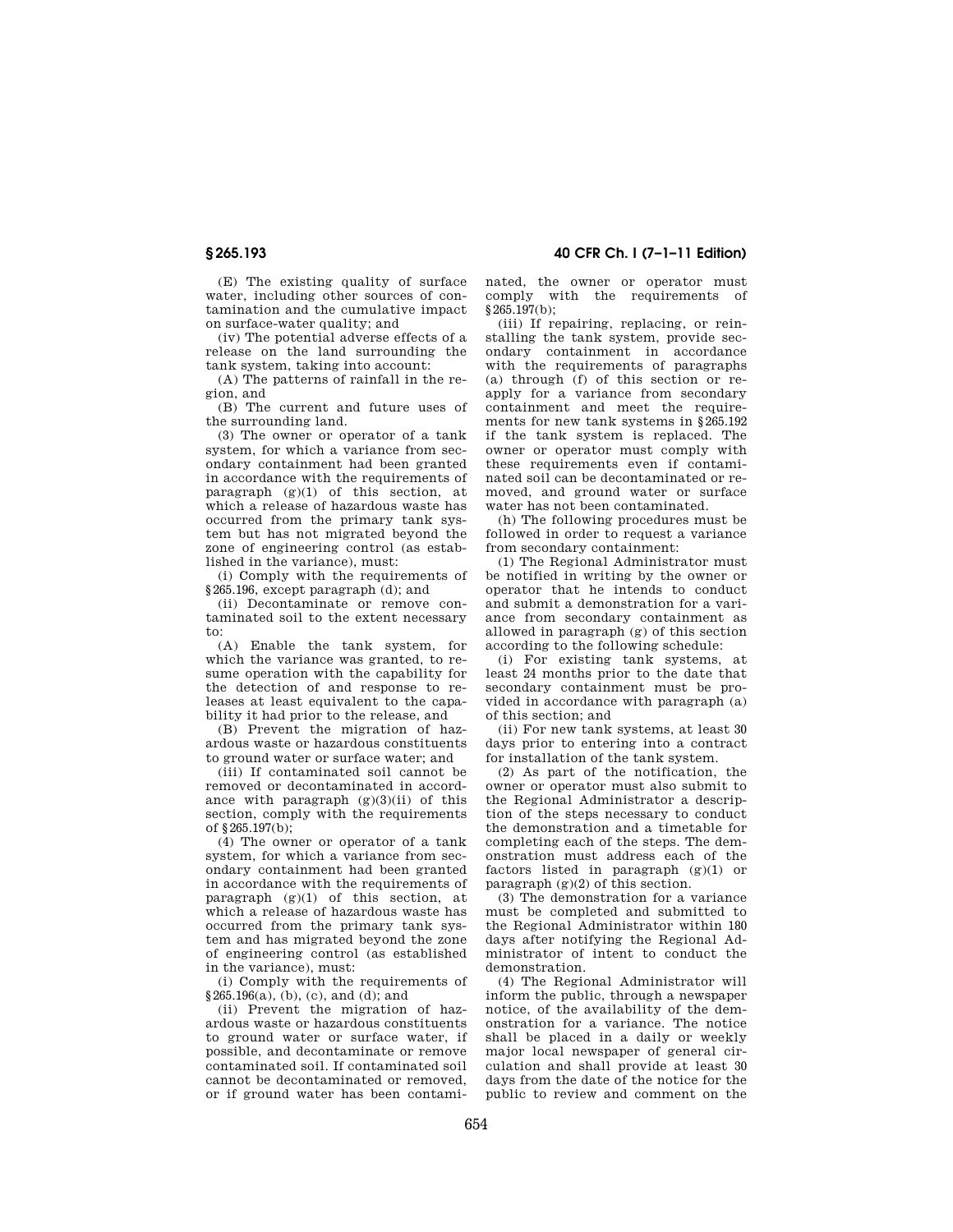demonstration for a variance. The Regional Administrator also will hold a public hearing, in response to a request or at his own discretion, whenever such a hearing might clarify one or more issues concerning the demonstration for a variance. Public notice of the hearing will be given at least 30 days prior to the date of the hearing and may be given at the same time as notice of the opportunity for the public to review and comment on the demonstration. These two notices may be combined.

(5) The Regional Administrator will approve or disapprove the request for a variance within 90 days of receipt of the demonstration from the owner or operator and will notify in writing the owner or operator and each person who submitted written comments or requested notice of the variance decision. If the demonstration for a variance is incomplete or does not include sufficient information, the 90-day time period will begin when the Regional Administrator receives a complete demonstration, including all information necessary to make a final determination. If the public comment period in paragraph  $(h)(4)$  of this section is extended, the 90-day time period will be similarly extended.

(i) All tank systems, until such time as secondary containment meeting the requirements of this section is provided, must comply with the following:

(1) For non-enterable underground tanks, a leak test that meets the requirements of §265.191(b)(5) must be conducted at least annually;

(2) For other than non-enterable underground tanks, and for all ancillary equipment, the owner or operator must either conduct a leak test as in paragraph (i)(1) of this section or an internal inspection or other tank integrity examination by a qualified Professional Engineer that addresses cracks, leaks, and corrosion or erosion at least annually. The owner or operator must remove the stored waste from the tank, if necessary, to allow the condition of all internal tank surfaces to be assessed.

NOTE: The practices described in the American Petroleum Institute (API) Publication Guide for Inspection of Refining Equipment, Chapter XIII, ''Atmospheric and Low Pres-

sure Storage Tanks,'' 4th edition, 1981, may be used, when applicable, as guidelines for assessing the overall condition of the tank system.

(3) The owner or operator must maintain on file at the facility a record of the results of the assessments conducted in accordance with paragraphs  $(i)(1)$  through  $(i)(3)$  of this section.

(4) If a tank system or component is found to be leaking or unfit-for-use as a result of the leak test or assessment in paragraphs  $(i)(1)$  through  $(i)(3)$  of this section, the owner or operator must comply with the requirements of §265.196.

[51 FR 25479, July 14, 1986; 51 FR 29430, Aug. 15, 1986, as amended at 53 FR 34087, Sept. 2, 1988; 71 FR 16910, Apr. 4, 2006; 71 FR 40275, July 14, 2006]

#### **§ 265.194 General operating requirements.**

(a) Hazardous wastes or treatment reagents must not be placed in a tank system if they could cause the tank, its ancillary equipment, or the secondary containment system to rupture, leak, corrode, or otherwise fail.

(b) The owner or operator must use appropriate controls and practices to prevent spills and overflows from tank or secondary containment systems. These include at a minimum:

(1) Spill prevention controls (e.g., check valves, dry disconnect couplings);

(2) Overfill prevention controls (e.g., level sensing devices, high level alarms, automatic feed cutoff, or bypass to a standby tank); and<br>(3) Maintenance of

Maintenance of sufficient freeboard in uncovered tanks to prevent overtopping by wave or wind action or by precipitation.

(c) The owner or operator must comply with the requirements of §265.196 if a leak or spill occurs in the tank system.

[51 FR 25479, July 14, 1986, as amended at 71 FR 40275, July 14, 2006]

#### **§ 265.195 Inspections.**

(a) The owner or operator must inspect, where present, at least once each operating day, data gathered from monitoring and leak detection equipment (e.g., pressure or temperature gauges, monitoring wells) to ensure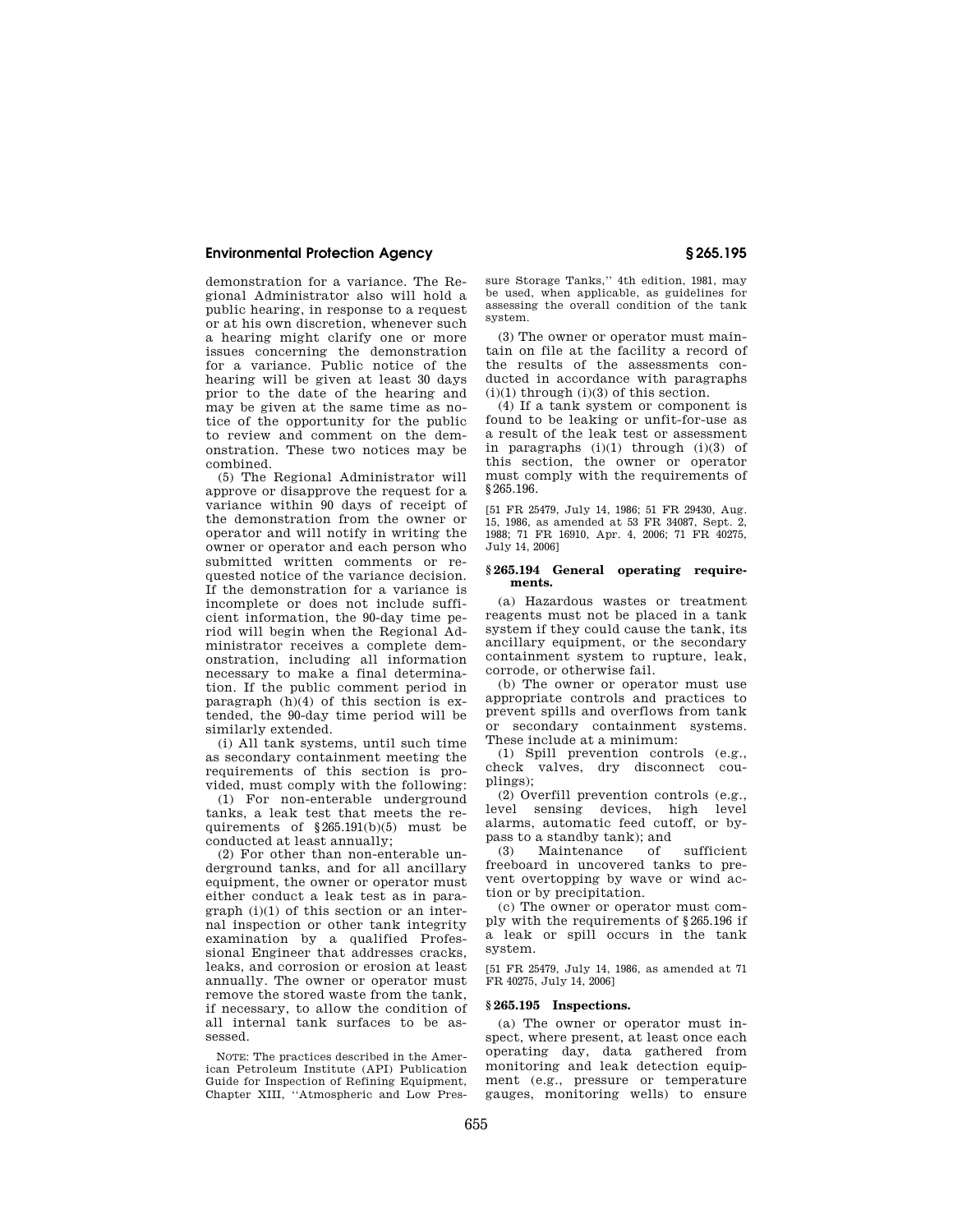that the tank system is being operated according to its design.

NOTE: Section 265.15(c) requires the owner or operator to remedy any deterioration or malfunction he finds. Section 265.196 requires the owner or operator to notify the Regional Administrator within 24 hours of confirming a release. Also, 40 CFR part 302 may require the owner or operator to notify the National Response Center of a release.

(b) Except as noted under the paragraph (c) of this section, the owner or operator must inspect at least once each operating day:

(1) Overfill/spill control equipment (e.g., waste-feed cutoff systems, bypass systems, and drainage systems) to ensure that it is in good working order;

(2) Above ground portions of the tank system, if any, to detect corrosion or releases of waste; and

(3) The construction materials and the area immediately surrounding the externally accessible portion of the tank system, including the secondary containment system (e.g., dikes) to detect erosion or signs of releases of hazardous waste (e.g., wet spots, dead vegetation).

(c) Owners or operators of tank systems that either use leak detection equipment to alert facility personnel to leaks, or implement established workplace practices to ensure leaks are promptly identified, must inspect at least weekly those areas described in paragraphs (b)(1) through (3) of this section. Use of the alternate inspection schedule must be documented in the facility's operating record. This documentation must include a description of the established workplace practices at the facility.

(d) Performance Track member facilities may inspect on a less frequent basis, upon approval by the Director, but must inspect at least once each month. To apply for a less than weekly inspection frequency, the Performance Track member facility must follow the procedures described in §265.15(b)(5).

(e) Ancillary equipment that is not provided with secondary containment, as described in §265.193(f)(1) through (4), must be inspected at least once each operating day.

(f) The owner or operator must inspect cathodic protection systems, if present, according to, at a minimum,

**§ 265.196 40 CFR Ch. I (7–1–11 Edition)** 

the following schedule to ensure that they are functioning properly:

(1) The proper operation of the cathodic protection system must be confirmed within six months after initial installation, and annually thereafter; and

(2) All sources of impressed current must be inspected and/or tested, as appropriate, at least bimonthly (i.e., every other month).

NOTE: The practices described in the National Association of Corrosion Engineers (NACE) standard, ''Recommended Practice (RP–02–85)—Control of External Corrosion on Metallic Buried, Partially Buried, or Submerged Liquid Storage Systems," and the American Petroleum Institute (API) Publication 1632, ''Cathodic Protection of Underground Petroleum Storage Tanks and Piping Systems,'' may be used, where applicable, as guidelines in maintaining and inspecting cathodic protection systems.

(g) The owner or operator must document in the operating record of the facility an inspection of those items in paragraphs (a) and (b) of this section.

[51 FR 25479, July 14, 1986; 51 FR 29430, Aug. 15, 1986, as amended at 71 FR 16910, Apr. 4, 2006]

#### **§ 265.196 Response to leaks or spills and disposition of leaking or unfitfor-use tank systems.**

A tank system or secondary containment system from which there has been a leak or spill, or which is unfit for use, must be removed from service immediately, and the owner or operator must satisfy the following requirements:

(a) *Cessation of use; prevent flow or addition of wastes.* The owner or operator must immediately stop the flow of hazardous waste into the tank system or secondary containment system and inspect the system to determine the cause of the release.

(b) *Removal of waste from tank system or secondary containment system.* (1) If the release was from the tank system, the owner or operator must, within 24 hours after detection of the leak or, if the owner or operator demonstrates that that is not possible, at the earliest practicable time remove as much of the waste as is necessary to prevent further release of hazardous waste to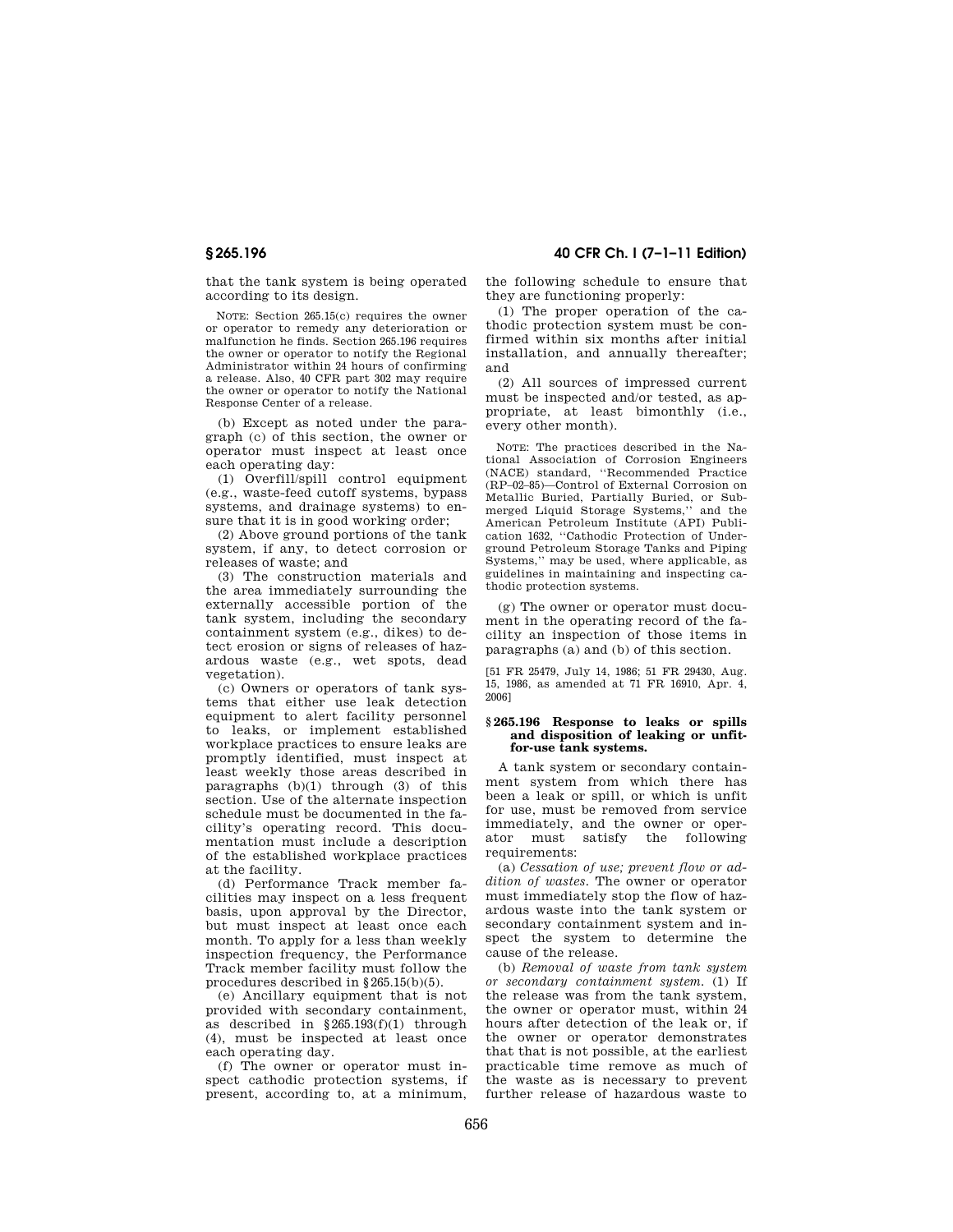the environment and to allow inspection and repair of the tank system to be performed.

(2) If the release was to a secondary containment system, all released materials must be removed within 24 hours or in as timely a manner as is possible to prevent harm to human health and the environment.

(c) *Containment of visible releases to the environment.* The owner or operator must immediately conduct a visual inspection of the release and, based upon that inspection:

(1) Prevent further migration of the leak or spill to soils or surface water; and

(2) Remove, and properly dispose of, any visible contamination of the soil or surface water.

(d) *Notifications, reports.* (1) Any release to the environment, except as provided in paragraph (d)(2) of this section, must be reported to the Regional Administrator within 24 hours of detection. If the release has been reported pursuant to 40 CFR part 302, that report will satisfy this requirement.

(2) A leak or spill of hazardous waste that is:

(i) Less than or equal to a quantity of one (1) pound, and

(ii) Immediately contained and cleaned-up is exempted from the requirements of this paragraph.

(3) Within 30 days of detection of a release to the environment, a report containing the following information must be submitted to the Regional Administrator:

(i) Likely route of migration of the release;

(ii) Characteristics of the surrounding soil (soil composition, geology, hydrogeology, climate);

(iii) Results of any monitoring or sampling conducted in connection with the release, (if available). If sampling or monitoring data relating to the release are not available within 30 days, these data must be submitted to the Regional Administrator as soon as they become available;

(iv) Proximity to downgradient drinking water, surface water, and population areas; and

(v) Description of response actions taken or planned.

(e) *Provision of secondary containment, repair, or closure.* (1) Unless the owner or operator satisfies the requirements of paragraphs (e) (2) through (4) of this section, the tank system must be closed in accordance with §265.197.

(2) If the cause of the release was a spill that has not damaged the integrity of the system, the owner/operator may return the system to service as soon as the released waste is removed and repairs, if necessary, are made.

(3) If the cause of the release was a leak from the primary tank system into the secondary containment system, the system must be repaired prior to returning the tank system to service.

(4) If the source of the release was a leak to the environment from a component of a tank system without secondary containment, the owner/operator must provide the component of the system from which the leak occurred with secondary containment that satisfies the requirements of §265.193 before it can be returned to service, unless the source of the leak is an aboveground portion of a tank system. If the source is an aboveground component that can be inspected visually, the component must be repaired and may be returned to service without secondary containment as long as the requirements of paragraph (f) of this section are satisfied. If a component is replaced to comply with the requirements of this subparagraph, that component must satisfy the requirements for new tank systems or components in §§265.192 and 265.193. Additionally, if a leak has occurred in any portion of a tank system component that is not readily accessible for visual inspection (e.g., the bottom of an inground or onground tank), the entire component must be provided with secondary containment in accordance with §265.193 prior to being returned to use.

(f) *Certification of major repairs.* If the owner/operator has repaired a tank system in accordance with paragraph (e) of this section, and the repair has been extensive  $(e, \sigma)$  installation of an internal liner; repair of a ruptured primary containment or secondary containment vessel), the tank system must not be returned to service unless the owner/ operator has obtained a certification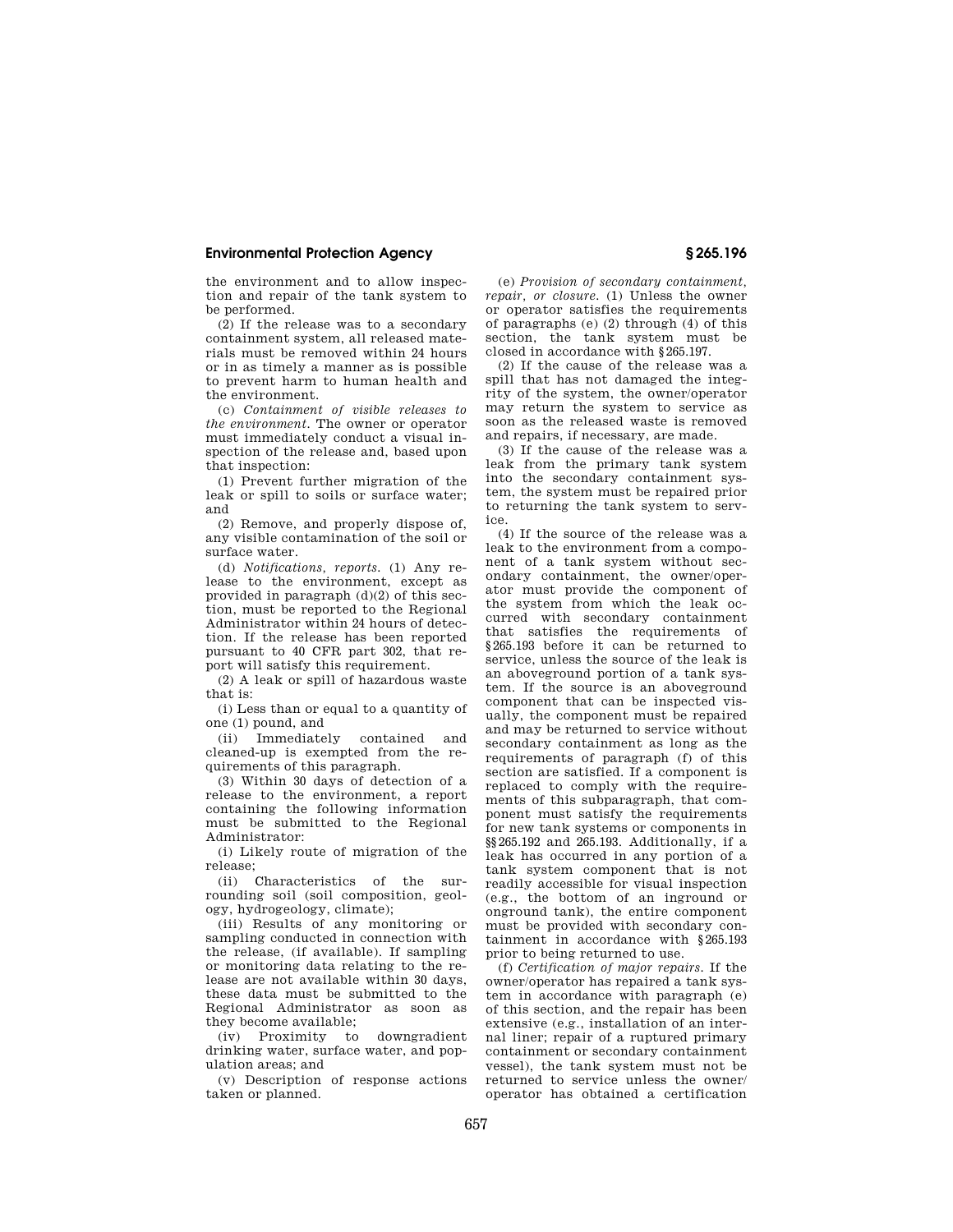by a qualified Professional Engineer in accordance with §270.11(d) that the repaired system is capable of handling hazardous wastes without release for the intended life of the system. This certification is to be placed in the operating record and maintained until closure of the facility.

NOTE: The Regional Administrator may, on the basis of any information received that there is or has been a release of hazardous waste or hazardous constituents into the environment, issue an order under RCRA section 3004(v), 3008(h), or 7003(a) requiring corrective action or such other response as deemed necessary to protect human health or the environment.

NOTE: See §265.15(c) for the requirements necessary to remedy a failure. Also, 40 CFR Part 302 requires the owner or operator to notify the National Response Center of a release of any ''reportable quantity.''

[51 FR 25479, July 14, 1986, as amended at 53 FR 34087, Sept. 2, 1988; 71 FR 16911, Apr. 4, 2006]

#### **§ 265.197 Closure and post-closure care.**

(a) At closure of a tank system, the owner or operator must remove or decontaminate all waste residues, contaminated containment system components (liners, etc.), contaminated soils, and structures and equipment contaminated with waste, and manage them as hazardous waste, unless §261.3(d) of this Chapter applies. The closure plan, closure activities, cost estimates for closure, and financial responsibility for tank systems must meet all of the requirements specified in subparts G and H of this part.

(b) If the owner or operator demonstrates that not all contaminated soils can be practicably removed or decontaminated as required in paragraph (a) of this section, then the owner or operator must close the tank system and perform post-closure care in accordance with the closure and post-closure care requirements that apply to landfills (§265.310). In addition, for the purposes of closure, post-closure, and financial responsibility, such a tank system is then considered to be a landfill, and the owner or operator must meet all of the requirements for landfills specified in subparts G and H of this part.

**§ 265.197 40 CFR Ch. I (7–1–11 Edition)** 

(c) If an owner or operator has a tank system which does not have secondary containment that meets the requirements of §265.193(b) through (f) and which is not exempt from the secondary containment requirements in accordance with §265.193(g), then,

(1) The closure plan for the tank system must include both a plan for complying with paragraph (a) of this section and a contingent plan for complying with paragraph (b) of this section.

(2) A contingent post-closure plan for complying with paragraph (b) of this section must be prepared and submitted as part of the permit application.

(3) The cost estimates calculated for closure and post-closure care must reflect the costs of complying with the contingent closure plan and the contingent post-closure plan, if these costs are greater than the costs of complying with the closure plan prepared for the expected closure under paragraph (a) of this section.

(4) Financial assurance must be based on the cost estimates in paragraph (c)(3) of this section.

(5) For the purposes of the contingent closure and post-closure plans, such a tank system is considered to be a landfill, and the contingent plans must meet all of the closure, post-closure, and financial responsibility requirements for landfills under subparts G and H of this part.

[51 FR 25479, July 14, 1986, as amended at 71 FR 40275, July 14, 2006]

#### **§ 265.198 Special requirements for ignitable or reactive wastes.**

(a) Ignitable or reactive waste must not be placed in a tank system, unless:

(1) The waste is treated, rendered, or mixed before or immediately after placement in the tank system so that:

(i) The resulting waste, mixture, or dissolved material no longer meets the definition of ignitable or reactive waste under §§261.21 or 261.23 of this chapter; and

(ii) Section 265.17(b) is complied with; or

(2) The waste is stored or treated in such a way that it is protected from any material or conditions that may cause the waste to ignite or react; or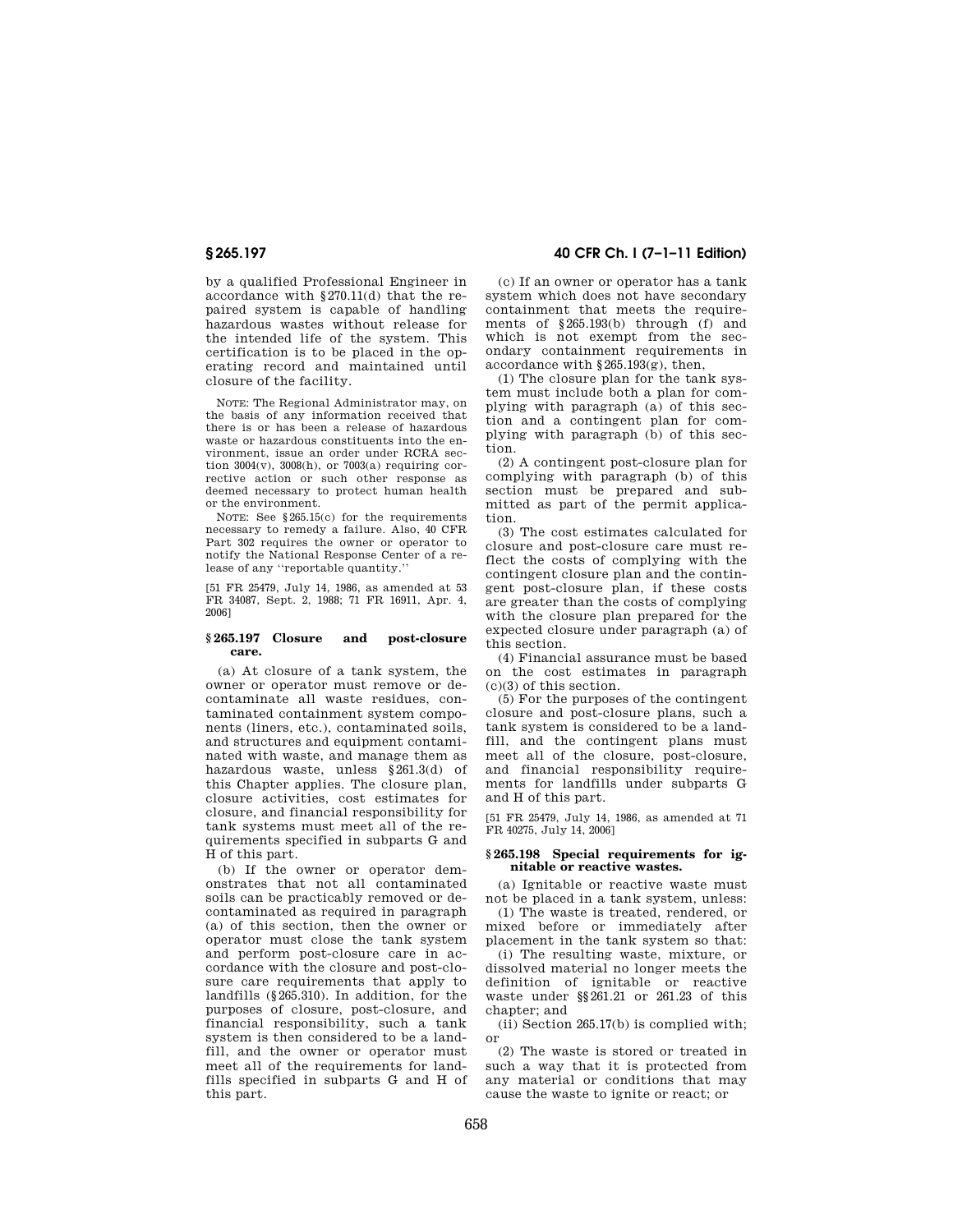(3) The tank system is used solely for emergencies.

(b) The owner or operator of a facility where ignitable or reactive waste is stored or treated in tanks must comply with the requirements for the maintenance of protective distances between the waste management area and any public ways, streets, alleys, or an adjoining property line that can be built upon as required in Tables 2–1 through 2–6 of the National Fire Protection Association's ''Flammable and Combustible Liquids Code,'' (1977 or 1981), (incorporated by reference, see §260.11).

#### **§ 265.199 Special requirements for incompatible wastes.**

(a) Incompatible wastes, or incompatible waste and materials, must not be placed in the same tank system, unless §265.17(b) is complied with.

(b) Hazardous waste must not be placed in a tank system that has not been decontaminated and that previously held an incompatible waste or material, unless §265.17(b) is complied with.

#### **§ 265.200 Waste analysis and trial tests.**

In addition to performing the waste analysis required by §265.13, the owner or operator must, whenever a tank system is to be used to treat chemically or to store a hazardous waste that is substantially different from waste previously treated or stored in that tank system; or treat chemically a hazardous waste with a substantially different process than any previously used in that tank system:

(a) Conduct waste analyses and trial treatment or storage tests (e.g., benchscale or pilot-plant scale tests); or

(b) Obtain written, documented information on similar waste under similar operating conditions to show that the proposed treatment or storage will meet the requirements of §265.194(a).

NOTE: Section 265.13 requires the waste analysis plan to include analyses needed to comply with §§265.198 and 265.199. Section 265.73 requires the owner or operator to place the results from each waste analysis and trial test, or the documented information, in the operating record of the facility.

#### **§ 265.201 Special requirements for generators of between 100 and 1,000 kg/ mo that accumulate hazardous waste in tanks.**

(a) The requirements of this section apply to small quantity generators of more than 100 kg but less than 1,000 kg of hazardous waste in a calendar month, that accumulate hazardous waste in tanks for less than 180 days (or 270 days if the generator must ship the waste greater than 200 miles), and do not accumulate over 6,000 kg on-site at any time.

(b) Generators of between 100 and 1,000 kg/mo hazardous waste must comply with the following general operating requirements:

(1) Treatment or storage of hazardous waste in tanks must comply with §265.17(b).

(2) Hazardous wastes or treatment reagents must not be placed in a tank if they could cause the tank or its inner liner to rupture, leak, corrode, or otherwise fail before the end of its intended life.

(3) Uncovered tanks must be operated to ensure at least 60 centimeters (2 feet) of freeboard, unless the tank is equipped with a containment structure (e.g., dike or trench), a drainage control system, or a diversion structure (e.g., standby tank) with a capacity that equals or exceeds the volume of the top 60 centimeters (2 feet) of the tank.

(4) Where hazardous waste is continuously fed into a tank, the tank must be equipped with a means to stop this inflow (e.g., waste feed cutoff system or by-pass system to a stand-by tank).

NOTE: These systems are intended to be used in the event of a leak or overflow from the tank due to a system failure (e.g., a malfunction in the treatment process, a crack in the tank, etc.).

(c) Except as noted in paragraph (d) of this section, generators who accumulate between 100 and 1,000 kg/mo of hazardous waste in tanks must inspect, where present:

(1) Discharge control equipment (e.g., waste feed cutoff systems, by-pass systems, and drainage systems) at least once each operating day, to ensure that it is in good working order;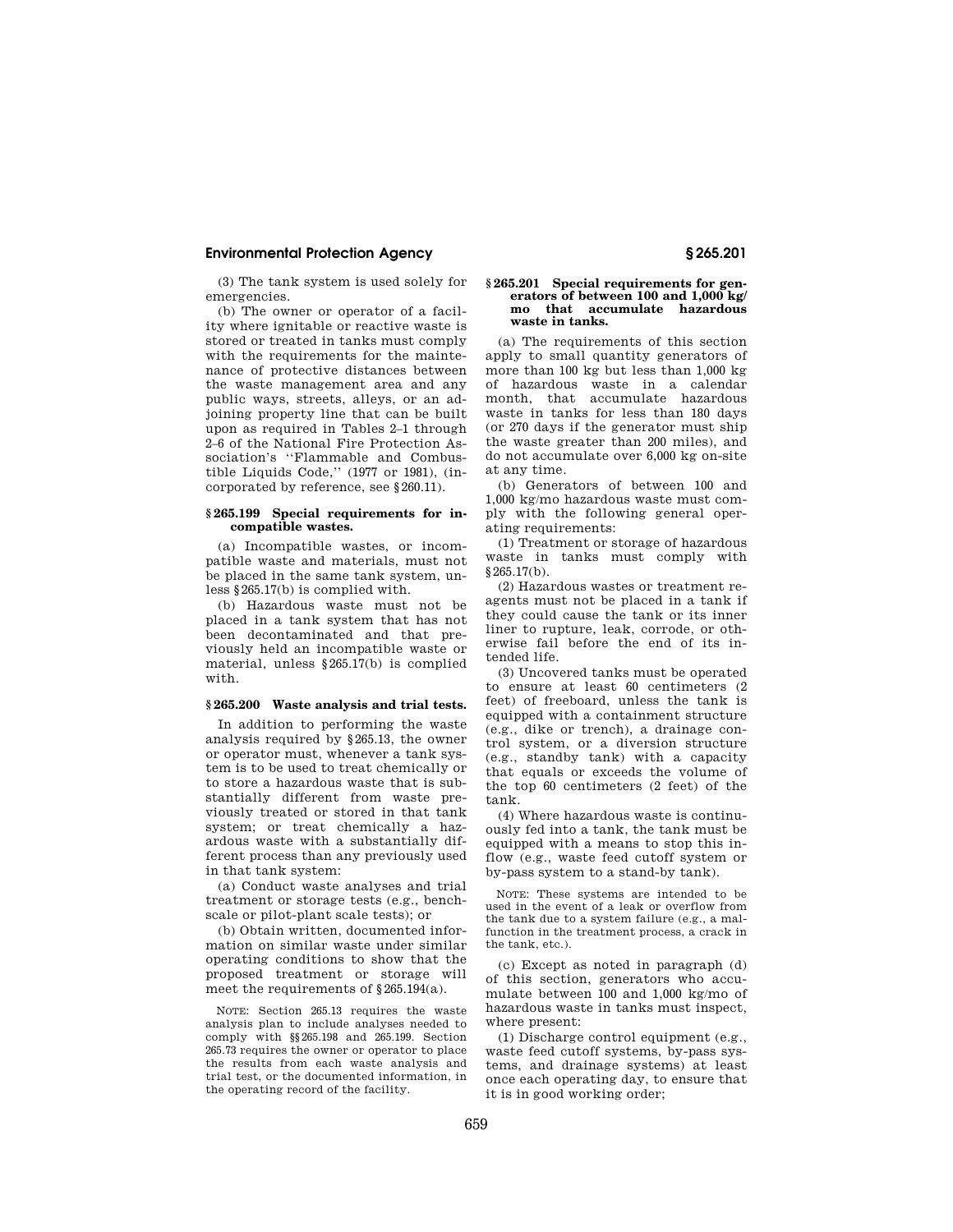(2) Data gathered from monitoring equipment (e.g., pressure and temperature gauges) at least once each operating day to ensure that the tank is being operated according to its design;

(3) The level of waste in the tank at least once each operating day to ensure compliance with  $§265.201(b)(3);$ 

(4) The construction materials of the tank at least weekly to detect corrosion or leaking of fixtures or seams; and

(5) The construction materials of, and the area immediately surrounding, discharge confinement structures (e.g., dikes) at least weekly to detect erosion or obvious signs of leakage (e.g., wet spots or dead vegetation).

NOTE: As required by §265.15(c), the owner or operator must remedy any deterioration or malfunction he finds.

(d) Generators who accumulate between 100 and 1,000 kg/mo of hazardous waste in tanks or tank systems that have full secondary containment and that either use leak detection equipment to alert facility personnel to leaks, or implement established workplace practices to ensure leaks are promptly identified, must inspect at least weekly, where applicable, the areas identified in paragraphs (c)(1) through (5) of this section. Use of the alternate inspection schedule must be documented in the facility's operating record. This documentation must include a description of the established workplace practices at the facility.

(e) Performance Track member facilities may inspect on a less frequent basis, upon approval by the Director, but must inspect at least once each month. To apply for a less than weekly inspection frequency, the Performance Track member facility must follow the procedures described in §265.15(b)(5).

(f) Generators of between 100 and 1,000 kg/mo accumulating hazardous waste in tanks must, upon closure of the facility, remove all hazardous waste from tanks, discharge control equipment, and discharge confinement structures.

NOTE: At closure, as throughout the operating period, unless the owner or operator can demonstrate, in accordance with §261.3(c) or (d) of this chapter, that any solid waste removed from his tank is not a hazardous waste, the owner or operator becomes

# **§ 265.202 40 CFR Ch. I (7–1–11 Edition)**

a generator of hazardous waste and must manage it in accordance with all applicable requirements of parts 262, 263, and 265 of this chapter.

(g) Generators of between 100 and 1,000 kg/mo must comply with the following special requirements for ignitable or reactive waste:

(1) Ignitable or reactive waste must not be placed in a tank, unless:

(i) The waste is treated, rendered, or mixed before or immediately after placement in a tank so that (A) the resulting waste, mixture, or dissolution of material no longer meets the definition of ignitable or reactive waste under §261.21 or §261.23 of this chapter, and (B) §265.17(b) is complied with; or

(ii) The waste is stored or treated in such a way that it is protected from any material or conditions that may cause the waste to ignite or react; or

(iii) The tank is used solely for emergencies.

(2) The owner or operator of a facility which treats or stores ignitable or reactive waste in covered tanks must comply with the buffer zone requirements for tanks contained in Tables 2– 1 through 2–6 of the National Fire Protection Association's ''Flammable and Combustible Liquids Code,'' (1977 or 1981) (incorporated by reference, see §260.11).

(h) Generators of between 100 and 1,000 kg/mo must comply with the following special requirements for incompatible wastes:

(1) Incompatible wastes, or incompatible wastes and materials, (see appendix V for examples) must not be placed in the same tank, unless §265.17(b) is complied with.

(2) Hazardous waste must not be placed in an unwashed tank which previously held an incompatible waste or material, unless §265.17(b) is complied with.

[51 FR 25479, July 14, 1986, as amended at 53 FR 34087, Sept. 2, 1988; 71 FR 16911, Apr. 4, 2006; 71 FR 40275, July 14, 2006]

#### **§ 265.202 Air emission standards.**

The owner or operator shall manage all hazardous waste placed in a tank in accordance with the applicable requirements of subparts AA, BB, and CC of this part.

[61 FR 59968, Nov. 25, 1996]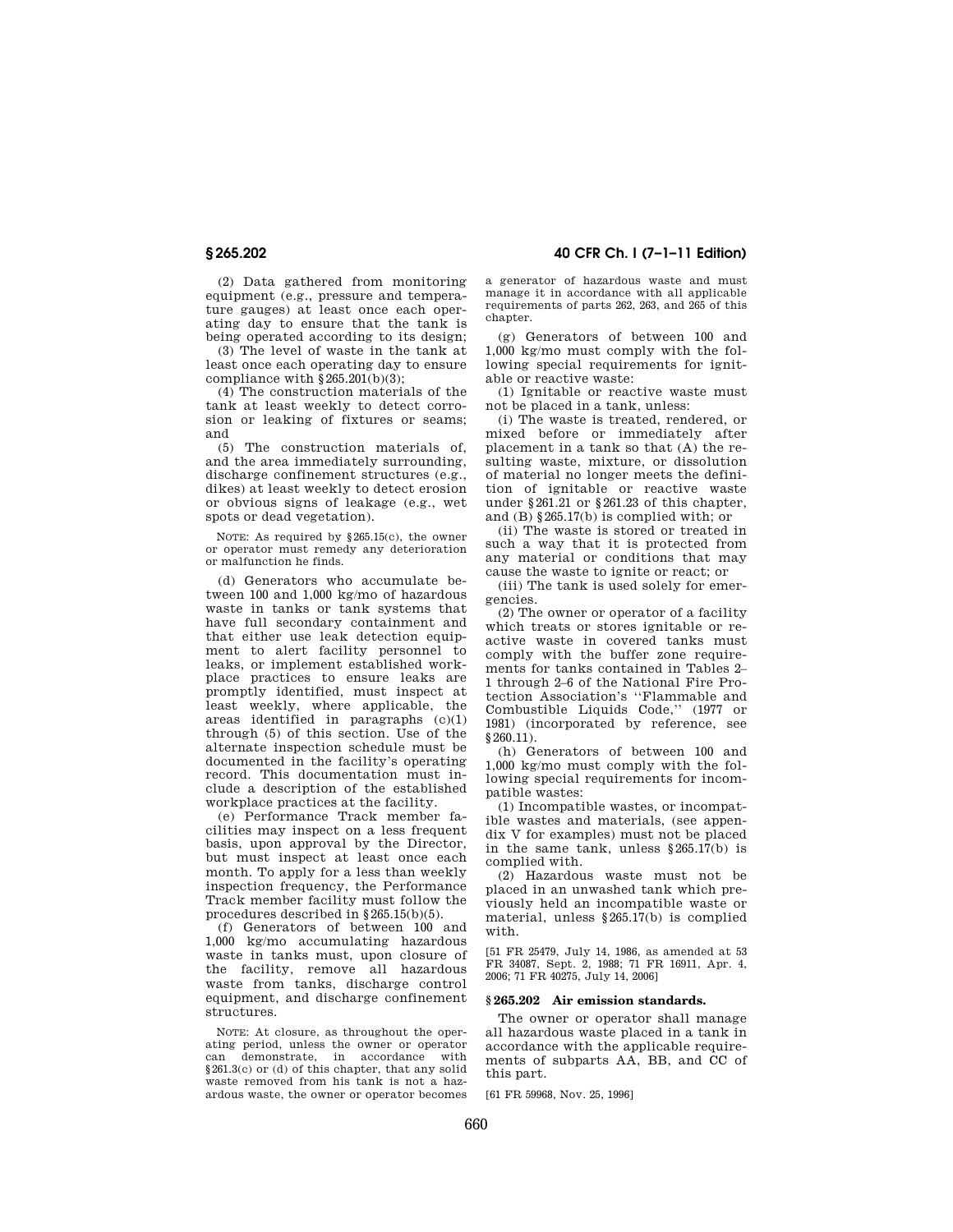# **Subpart K—Surface Impoundments**

# **§ 265.220 Applicability.**

The regulations in this subpart apply to owners and operators of facilities that use surface impoundments to treat, store, or dispose of hazardous waste, except as §265.1 provides otherwise.

#### **§ 265.221 Design and operating requirements.**

(a) The owner or operator of each new surface impoundment unit, each lateral expansion of a surface impoundment unit, and each replacement of an existing surface impoundment unit must install two or more liners, and a leachate collection and removal system between the liners, and operate the leachate collection and removal system, in accordance with §264.221(c), unless exempted under §264.221(d), (e), or (f) of this Chapter.

(b) The owner or operator of each unit referred to in paragraph (a) of this section must notify the Regional Administrator at least sixty days prior to receiving waste. The owner or operator of each facility submitting notice must file a part B application within six months of the receipt of such notice.

(c) The owner or operator of any replacement surface impoundment unit is exempt from paragraph (a) of this section if:

(1) The existing unit was constructed in compliance with the design standards of  $\$3004(0)(1)(A)(i)$  and (0)(5) of the Resource Conservation and Recovery Act; and

(2) There is no reason to believe that the liner is not functioning as designed.

(d) The double liner requirement set forth in paragraph (a) of this section may be waived by the Regional Administrator for any monofill, if:

(1) The monofill contains only hazardous wastes from foundry furnace emission controls or metal casting molding sand, and such wastes do not contain constituents which would render the wastes hazardous for reasons other than the Toxicity Characteristic in §261.24 of this chapter, with EPA Hazardous Waste Numbers D004 through D017; and

 $(2)(i)(A)$  The monofill has at least one liner for which there is no evidence that such liner is leaking. For the purposes of this paragraph the term 'liner'' means a liner designed, constructed, installed, and operated to prevent hazardous waste from passing into the liner at any time during the active life of the facility, or a liner designed, constructed, installed, and operated to prevent hazardous waste from migrating beyond the liner to adjacent subsurface soil, ground water, or surface water at any time during the active life of the facility. In the case of any surface impoundment which has been exempted from the requirements of paragraph (a) of this section on the basis of a liner designed, constructed, installed, and operated to prevent hazardous waste from passing beyond the liner, at the closure of such impoundment the owner or operator must remove or decontaminate all waste residues, all contaminated liner material, and contaminated soil to the extent practicable. If all contaminated soil is not removed or decontaminated, the owner or operator of such impoundment must comply with appropriate post-closure requirements, including but not limited to ground-water monitoring and corrective action;

(B) The monofill is located more than one-quarter mile from an ''underground source of drinking water'' (as that term is defined in  $\overline{40}$  CFR  $270.2$ ): and

(C) The monofill is in compliance with generally applicable ground-water monitoring requirements for facilities with permits under RCRA section 3005(c); or

(ii) The owner or operator demonstrates that the monofill is located, designed and operated so as to assure that there will be no migration of any hazardous constituent into ground water or surface water at any future time.

(e) In the case of any unit in which the liner and leachate collection system has been installed pursuant to the requirements of paragraph (a) of this section and in good faith compliance with paragraph (a) of this section and with guidance documents governing liners and leachate collection systems under paragraph (a) of this section, no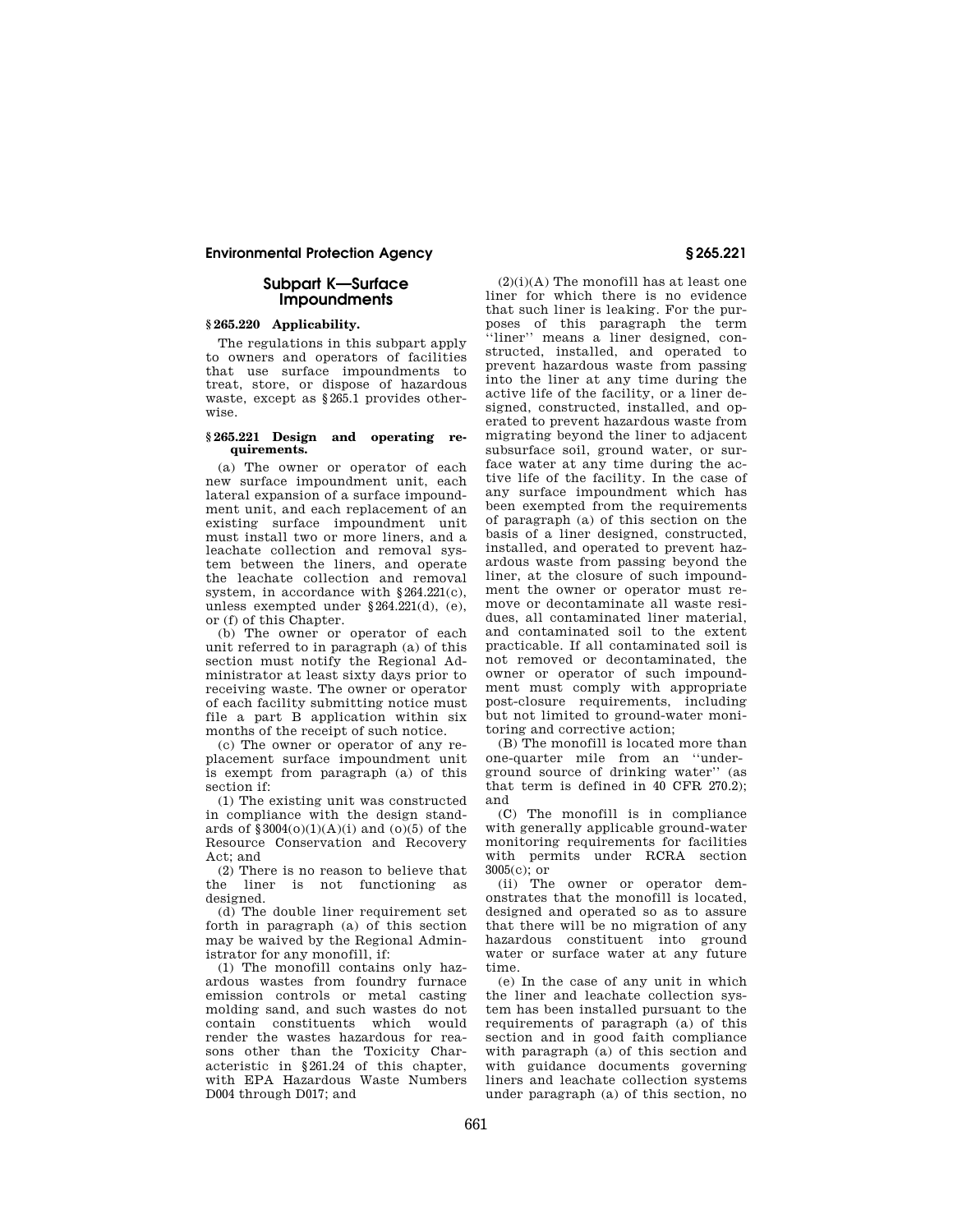liner or leachate collection system which is different from that which was so installed pursuant to paragraph (a) of this section will be required for such unit by the Regional Administrator when issuing the first permit to such facility, except that the Regional Administrator will not be precluded from requiring installation of a new liner when the Regional Administrator has reason to believe that any liner installed pursuant to the requirements of paragraph (a) of this section is leaking.

(f) A surface impoundment must maintain enough freeboard to prevent any overtopping of the dike by overfilling, wave action, or a storm. Except as provided in paragraph (b) of this section, there must be at least 60 centimeters (two feet) of freeboard.

(g) A freeboard level less than 60 centimeters (two feet) may be maintained if the owner or operator obtains certification by a qualified engineer that alternate design features or operating plans will, to the best of his knowledge and opinion, prevent overtopping of the dike. The certification, along with a written identification of alternate design features or operating plans preventing overtopping, must be maintained at the facility.

(h) Surface impoundments that are<br>newly subject to RCRA section subject to RCRA section  $3005(i)(1)$  due to the promulgation of additional listings or characteristics for the identification of hazardous waste must be in compliance with paragraphs (a), (c) and (d) of this section not later than 48 months after the promulgation of the additional listing or characteristic. This compliance period shall not be cut short as the result of the promulgation of land disposal prohibitions under part 268 of this chapter or the granting of an extension to the effective date of a prohibition pursuant to §268.5 of this chapter, within this 48 month period.

[50 FR 16048, Apr. 23, 1985. Redesignated at 57 FR 3492, Jan. 29, 1992. 50 FR 28749, July 15, 1985, as amended at 55 FR 11876, Mar. 29, 1990; 57 FR 3492, Jan. 29, 1992; 57 FR 37267, Aug. 18, 1992; 71 FR 16911, Apr. 4, 2006; 71 FR 40275, July 14, 2006]

#### **§ 265.222 Action leakage rate.**

(a) The owner or operator of surface impoundment units subject to

# **§ 265.222 40 CFR Ch. I (7–1–11 Edition)**

§265.221(a) must submit a proposed action leakage rate to the Regional Administrator when submitting the notice required under §265.221(b). Within 60 days of receipt of the notification, the Regional Administrator will: Establish an action leakage rate, either as proposed by the owner or operator or modified using the criteria in this section; or extend the review period for up to 30 days. If no action is taken by the Regional Administrator before the original 60 or extended 90 day review periods, the action leakage rate will be approved as proposed by the owner or operator.

(b) The Regional Administrator shall approve an action leakage rate for surface impoundment units subject to §265.221(a). The action leakage rate is the maximum design flow rate that the leak detection system (LDS) can remove without the fluid head on the bottom liner exceeding 1 foot. The action leakage rate must include an adequate safety margin to allow for uncertainties in the design (e.g., slope, hydraulic conductivity, thickness of drainage material), construction, operation, and location of the LDS, waste and leachate characteristics, likelihood and amounts of other sources of liquids in the LDS, and proposed response actions (e.g., the action leakage rate must consider decreases in the flow capacity of the system over time resulting from siltation and clogging, rib layover and creep of synthetic components of the system, overburden pressures, etc.).

(c) To determine if the action leakage rate has been exceeded, the owner or operator must convert the weekly or monthly flow rate from the monitoring data obtained under §265.226(b), to an average daily flow rate (gallons per acre per day) for each sump. Unless the Regional Administrator approves a different calculation, the average daily flow rate for each sump must be calculated weekly during the active life and closure period, and if the unit closes in accordance with  $§265.228(a)(2),$ monthly during the post-closure care period when monthly monitoring is required under §265.226(b).

[57 FR 3492, Jan. 29, 1992]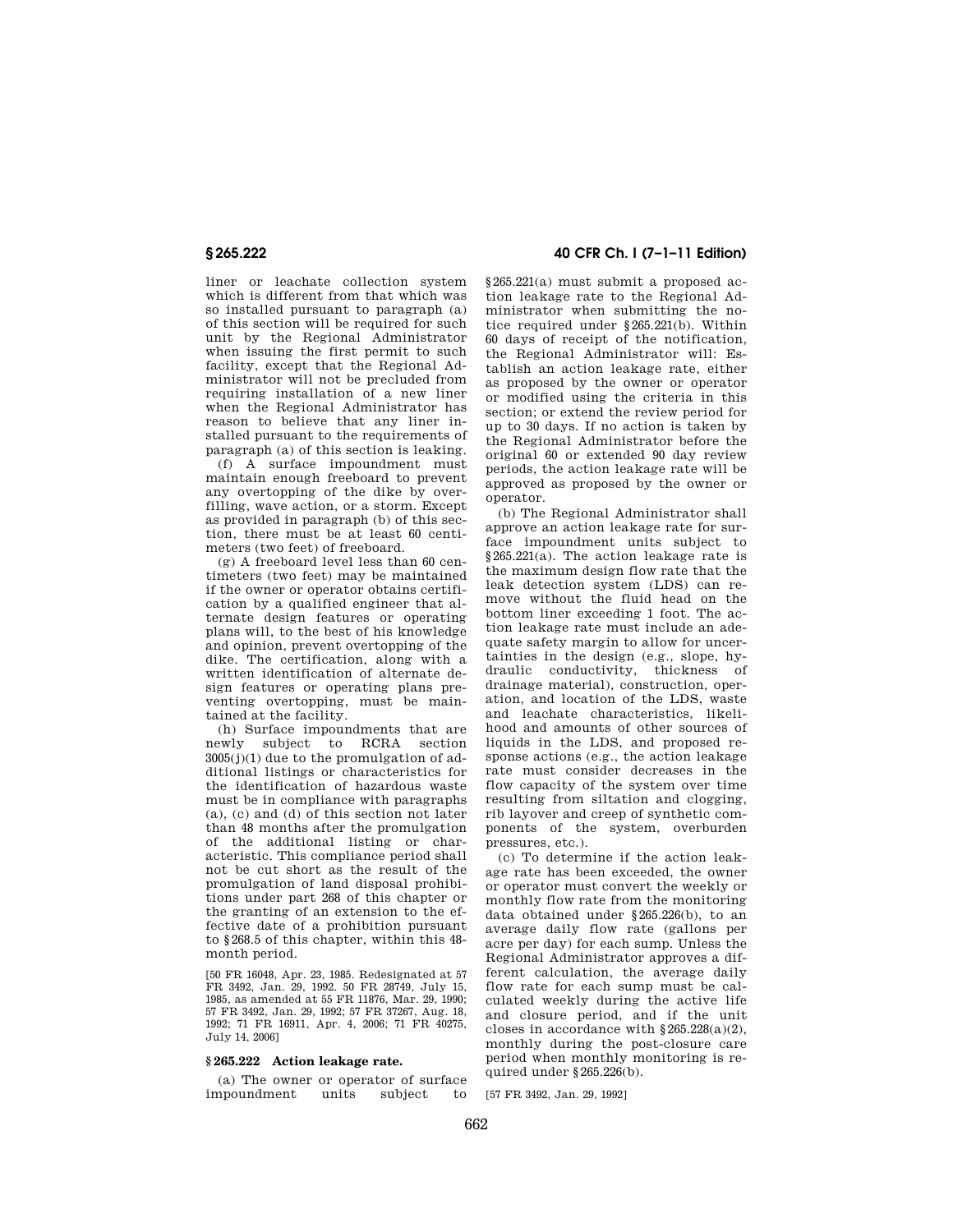# **§ 265.223 Containment system.**

All earthen dikes must have a protective cover, such as grass, shale, or rock, to minimize wind and water erosion and to preserve their structural integrity.

#### **§ 265.224 Response actions.**

(a) The owner or operator of surface impoundment units subject to §265.221(a) must develop and keep on site until closure of the facility a response action plan. The response action plan must set forth the actions to be taken if the action leakage rate has been exceeded. At a minimum, the response action plan must describe the actions specified in paragraph (b) of this section.

(b) If the flow rate into the leak detection system exceeds the action leakage rate for any sump, the owner or operator must:

(1) Notify the Regional Administrator in writing of the exceedance within 7 days of the determination;

(2) Submit a preliminary written assessment to the Regional Administrator within 14 days of the determination, as to the amount of liquids, likely sources of liquids, possible location, size, and cause of any leaks, and shortterm actions taken and planned;

(3) Determine to the extent practicable the location, size, and cause of any leak;

(4) Determine whether waste receipt should cease or be curtailed, whether any waste should be removed from the unit for inspection, repairs, or controls, and whether or not the unit should be closed;

(5) Determine any other short-term and longer-term actions to be taken to mitigate or stop any leaks; and

(6) Within 30 days after the notification that the action leakage rate has been exceeded, submit to the Regional Administrator the results of the analyses specified in paragraphs (b)(3), (4), and (5) of this section, the results of actions taken, and actions planned. Monthly thereafter, as long as the flow rate in the leak detection system exceeds the action leakage rate, the owner or operator must submit to the Regional Administrator a report summarizing the results of any remedial actions taken and actions planned.

(c) To make the leak and/or remediation determinations in paragraphs  $(b)(3)$ ,  $(4)$ , and  $(5)$  of this section, the owner or operator must:

(1)(i) Assess the source of liquids and amounts of liquids by source,

(ii) Conduct a fingerprint, hazardous constituent, or other analyses of the liquids in the leak detection system to identify the source of liquids and possible location of any leaks, and the hazard and mobility of the liquid; and

(iii) Assess the seriousness of any leaks in terms of potential for escaping into the environment; or

(2) Document why such assessments are not needed.

[57 FR 3492, Jan. 29, 1992. Redesignated and amended at 71 FR 16911, Apr. 4, 2006; 71 FR 40275, July 14, 2006]

#### **§ 265.225 Waste analysis and trial tests.**

(a) In addition to the waste analyses required by §265.13, whenever a surface impoundment is to be used to:

(1) Chemically treat a hazardous waste which is substantially different from waste previously treated in that impoundment; or

(2) Chemically treat hazardous waste with a substantially different process than any previously used in that impoundment; the owner or operator must, before treating the different waste or using the different process:

(i) Conduct waste analyses and trial treatment tests (e.g., bench scale or pilot plant scale tests); or

(ii) Obtain written, documented information on similar treatment of similar waste under similar operating conditions; to show that this treatment will comply with §265.17(b).

[*Comment:* As required by §265.13, the waste analysis plan must include analyses needed to comply with §§265.229 and 265.230. As required by §265.73, the owner or operator must place the results from each waste analysis and trial test, or the documented information, in the operating record of the facility.]

(b) [Reserved]

# **§ 265.226 Monitoring and inspection.**

(a) The owner or operator must inspect:

(1) The freeboard level at least once each operating day to ensure compliance with §265.222, and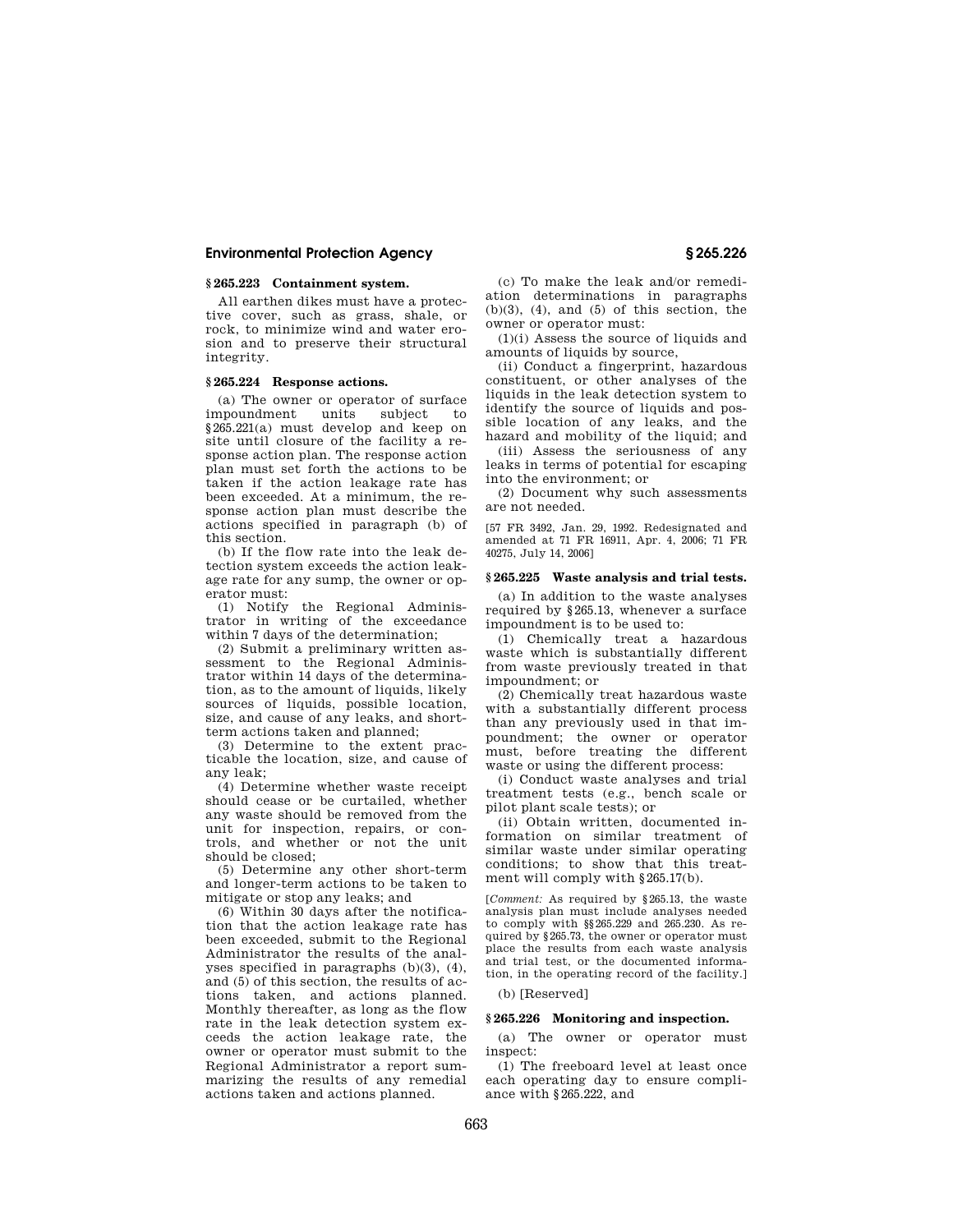**§ 265.227 40 CFR Ch. I (7–1–11 Edition)** 

(2) The surface impoundment, including dikes and vegetation surrounding the dike, at least once a week to detect any leaks, deterioration, or failures in the impoundment.

(b)(1) An owner or operator required to have a leak detection system under §265.221(a) must record the amount of liquids removed from each leak detection system sump at least once each week during the active life and closure period.

(2) After the final cover is installed, the amount of liquids removed from each leak detection system sump must be recorded at least monthly. If the liquid level in the sump stays below the pump operating level for two consecutive months, the amount of liquids in the sumps must be recorded at least quarterly. If the liquid level in the sump stays below the pump operating level for two consecutive quarters, the amount of liquids in the sumps must be recorded at least semi-annually. If at any time during the post-closure care period the pump operating level is exceeded at units on quarterly or semiannual recording schedules, the owner or operator must return to monthly recording of amounts of liquids removed from each sump until the liquid level again stays below the pump operating level for two consecutive months.

(3) ''Pump operating level'' is a liquid level proposed by the owner or operator and approved by the Regional Administrator based on pump activation level, sump dimensions, and level that avoids backup into the drainage layer and minimizes head in the sump. The timing for submission and approval of the proposed ''pump operating level'' will be in accordance with  $§ 265.222(a)$ .

[*Comment:* As required by §265.15(c), the owner or operator must remedy any deterioration or malfunction he finds.]

[45 FR 33232, May 19, 1980, as amended at 57 FR 3493, Jan. 29, 1992]

# **§ 265.227 [Reserved]**

#### **§ 265.228 Closure and post-closure care.**

(a) At closure, the owner or operator must:

(1) Remove or decontaminate all waste residues, contaminated containment system components (liners, etc.), contaminated subsoils, and structures and equipment contaminated with waste and leachate, and manage them as hazardous waste unless §261.3(d) of this chapter applies; or

(2) Close the impoundment and provide post-closure care for a landfill under subpart G and §265.310, including the following:

(i) Eliminate free liquids by removing liquid wastes or solidifying the remaining wastes and waste residues;

(ii) Stabilize remaining wastes to a bearing capacity sufficient to support the final cover; and

(iii) Cover the surface impoundment with a final cover designed and constructed to:

(A) Provide long-term minimization of the migration of liquids through the closed impoundment;

(B) Function with minimum maintenance;

(C) Promote drainage and minimize erosion or abrasion of the cover;

(D) Accommodate settling and subsidence so that the cover's integrity is maintained; and

(E) Have a permeability less than or equal to the permeability of any bottom liner system or natural subsoils present.

(b) In addition to the requirements of subpart G, and §265.310, during the post-closure care period, the owner or operator of a surface impoundment in which wastes, waste residues, or contaminated materials remain after closure in accordance with the provisions of paragraph (a)(2) of this section must:

(1) Maintain the integrity and effectiveness of the final cover, including making repairs to the cover as necessary to correct the effects of settling, subsidence, erosion, or other events;

(2) Maintain and monitor the leak detection system in accordance with §§264.221(c)(2)(iv) and (3) of this chapter and 265.226(b) and comply with all other applicable leak detection system requirements of this part;

(3) Maintain and monitor the groundwater monitoring system and comply with all other applicable requirements of subpart F of this part; and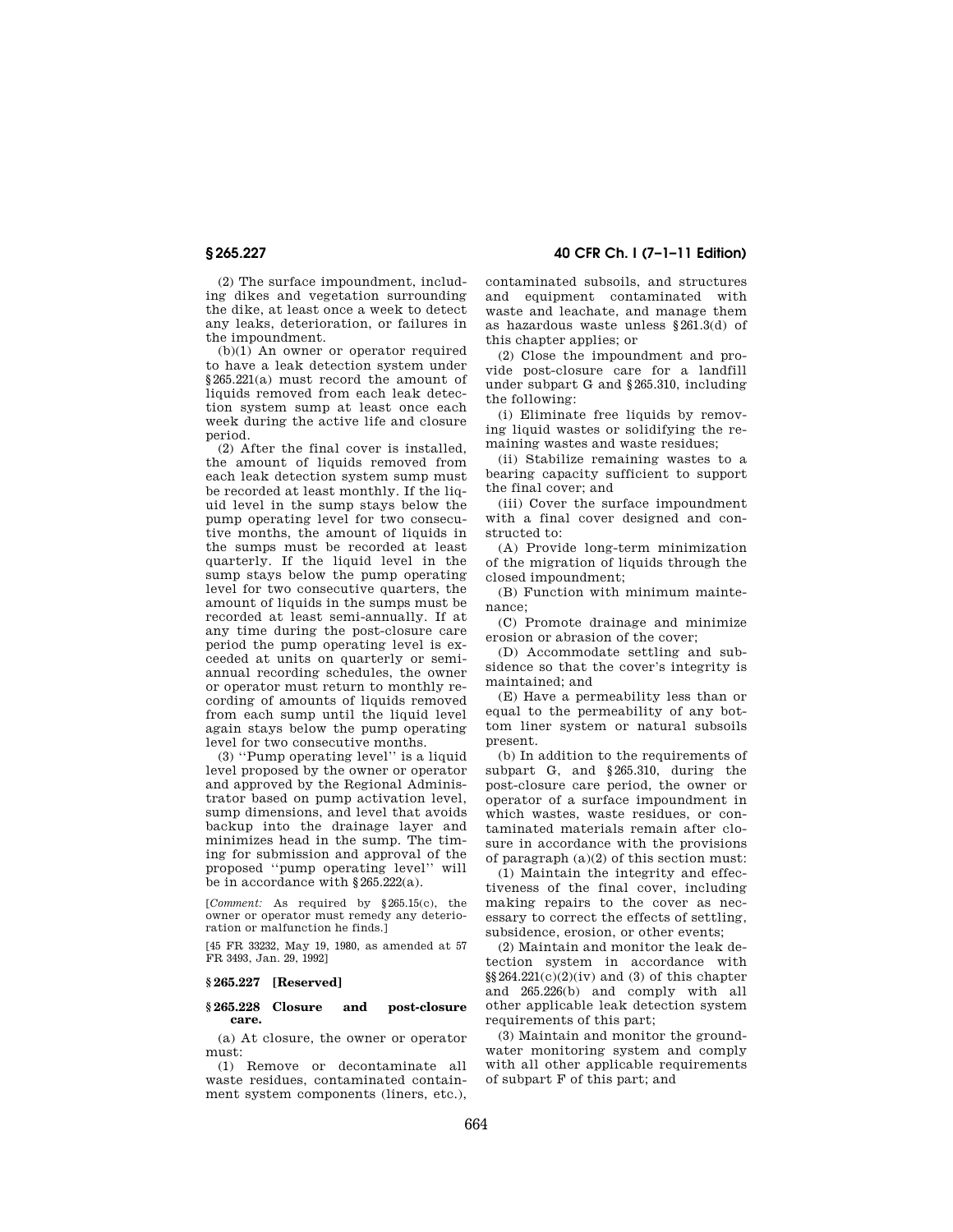(4) Prevent run-on and run-off from eroding or otherwise damaging the final cover.

[52 FR 8708, Mar. 19, 1987, as amended at 57 FR 3493, Jan. 29, 1992; 71 FR 40275, July 14, 2006]

# **§ 265.229 Special requirements for ignitable or reactive waste.**

Ignitable or reactive waste must not be placed in a surface impoundment, unless the waste and impoundment satisfy all applicable requirements of 40 CFR part 268, and:

(a) The waste is treated, rendered, or mixed before or immediately after placement in the impoundment so that:

(1) The resulting waste, mixture, or dissolution of material no longer meets the definition of ignitable or reactive waste under §261.21 or §261.23 of this chapter; and

(2) Section 265.17(b) is complied with; or

(b)(1) The waste is managed in such a way that it is protected from any material or conditions which may cause it to ignite or react; and

(2) The owner or operator obtains a certification from a qualified chemist or engineer that, to the best of his knowledge and opinion, the design features or operating plans of the facility will prevent ignition or reaction; and

(3) The certification and the basis for it are maintained at the facility; or

(c) The surface impoundment is used solely for emergencies.

[50 FR 16048, Apr. 23, 1985, as amended at 55 FR 22685, June 1, 1990; 71 FR 40275, July 14, 2006]

#### **§ 265.230 Special requirements for incompatible wastes.**

Incompatible wastes, or incompatible wastes and materials, (see appendix V for examples) must not be placed in the same surface impoundment, unless §265.17(b) is complied with.

# **§ 265.231 Air emission standards.**

The owner or operator shall manage all hazardous waste placed in a surface impoundment in accordance with the applicable requirements of subparts BB and CC of this part.

[61 FR 59968, Nov. 25, 1996]

# **Subpart L—Waste Piles**

# **§ 265.250 Applicability.**

The regulations in this subpart apply to owners and operators of facilities that treat or store hazardous waste in piles, except as §265.1 provides otherwise. Alternatively, a pile of hazardous waste may be managed as a landfill under subpart N.

#### **§ 265.251 Protection from wind.**

The owner or operator of a pile containing hazardous waste which could be subject to dispersal by wind must cover or otherwise manage the pile so that wind dispersal is controlled.

#### **§ 265.252 Waste analysis.**

In addition to the waste analyses required by §265.13, the owner or operator must analyze a representative sample of waste from each incoming movement before adding the waste to any existing pile, *unless* (1) The only wastes the facility receives which are amenable to piling are compatible with each other, or (2) the waste received is compatible with the waste in the pile to which it is to be added. The analysis conducted must be capable of differentiating between the types of hazardous waste the owner or operator places in piles, so that mixing of incompatible waste does not inadvertently occur. The analysis must include a visual comparison of color and texture.

[*Comment:* As required by §265.13, the waste analysis plan must include analyses needed to comply with §§265.256 and 265.257. As required by §265.73, the owner or operator must place the results of this analysis in the operating record of the facility.]

(b) [Reserved]

#### **§ 265.253 Containment.**

If leachate or run-off from a pile is a hazardous waste, then either:

(a)(1) The pile must be placed on an impermeable base that is compatible with the waste under the conditions of treatment or storage;

(2) The owner or operator must design, construct, operate, and maintain a run-on control system capable of preventing flow onto the active portion of the pile during peak discharge from at least a 25-year storm;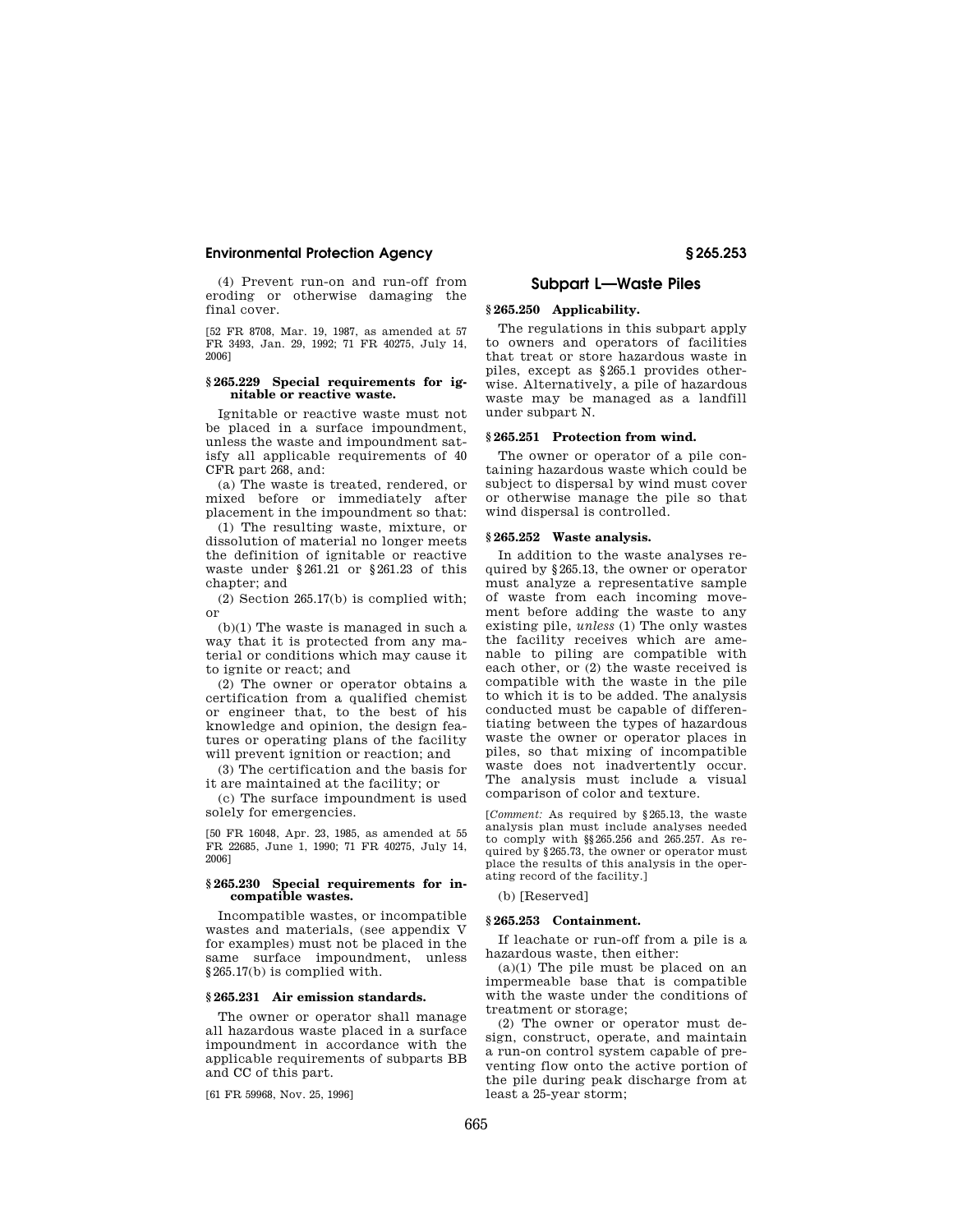# **§ 265.254 40 CFR Ch. I (7–1–11 Edition)**

(3) The owner or operator must de-

sign, construct, operate, and maintain a run-off management system to collect and control at least the water volume resulting from a 24-hour, 25-year storm; and

(4) Collection and holding facilities (e.g., tanks or basins) associated with run-on and run-off control systems must be emptied or otherwise managed expeditiously to maintain design capacity of the system; or

(b)(1) The pile must be protected from precipitation and run-on by some other means; and

(2) No liquids or wastes containing free liquids may be placed in the pile.

[*Comment:* If collected leachate or run-off is discharged through a point source to waters of the United States, it is subject to the requirements of section 402 of the Clean Water Act, as amended.]

[45 FR 33232, May 19, 1980, as amended at 47 FR 32367, July 26, 1982]

#### **§ 265.254 Design and operating requirements.**

The owner or operator of each new waste pile on which construction commences after January 29, 1992, each lateral expansion of a waste pile unit on which construction commences after July 29, 1992, and each such replacement of an existing waste pile unit that is to commence reuse after July 29, 1992 must install two or more liners and a leachate collection and removal system above and between such liners, and operate the leachate collection and removal systems, in accordance with §264.251(c), unless exempted under  $§264.251(d), (e), or (f), of this chapter;$ and must comply with the procedures of §265.221(b). ''Construction commences'' is as defined in §260.10 of this chapter under ''existing facility''.

[57 FR 3493, Jan. 29, 1992]

#### **§ 265.255 Action leakage rates.**

(a) The owner or operator of waste pile units subject to §265.254 must submit a proposed action leakage rate to the Regional Administrator when submitting the notice required under §265.254. Within 60 days of receipt of the notification, the Regional Administrator will: Establish an action leakage rate, either as proposed by the owner

or operator or modified using the criteria in this section; or extend the review period for up to 30 days. If no action is taken by the Regional Administrator before the original 60 or extended 90 day review periods, the action leakage rate will be approved as proposed by the owner or operator.

(b) The Regional Administrator shall approve an action leakage rate for waste pile units subject to §265.254. The action leakage rate is the maximum design flow rate that the leak detection system (LDS) can remove without the fluid head on the bottom liner exceeding 1 foot. The action leakage rate must include an adequate safety margin to allow for uncertainties in the design (e.g., slope, hydraulic conductivity, thickness of drainage material), construction, operation, and location of the LDS, waste and leachate characteristics, likelihood and amounts of other sources of liquids in the LDS, and proposed response actions (e.g., the action leakage rate must consider decreases in the flow capacity of the system over time resulting from siltation and clogging, rib layover and creep of synthetic components of the system, overburden pressures, etc.).

(c) To determine if the action leakage rate has been exceeded, the owner or operator must convert the weekly flow rate from the monitoring data obtained under §265.260, to an average daily flow rate (gallons per acre per day) for each sump. Unless the Regional Administrator approves a different calculation, the average daily flow rate for each sump must be calculated weekly during the active life and closure period.

[57 FR 3493, Jan. 29, 1992, as amended at 71 FR 40275, July 14, 2006]

#### **§ 265.256 Special requirements for ignitable or reactive waste.**

(a) Ignitable or reactive waste must not be placed in a pile unless the waste and pile satisfy all applicable requirements of 40 CFR part 268, and:

(1) Addition of the waste to an existing pile (i) results in the waste or mixture no longer meeting the definition of ignitable or reactive waste under §261.21 or §261.23 of this chapter, and (ii) complies with  $§265.17(b)$ ; or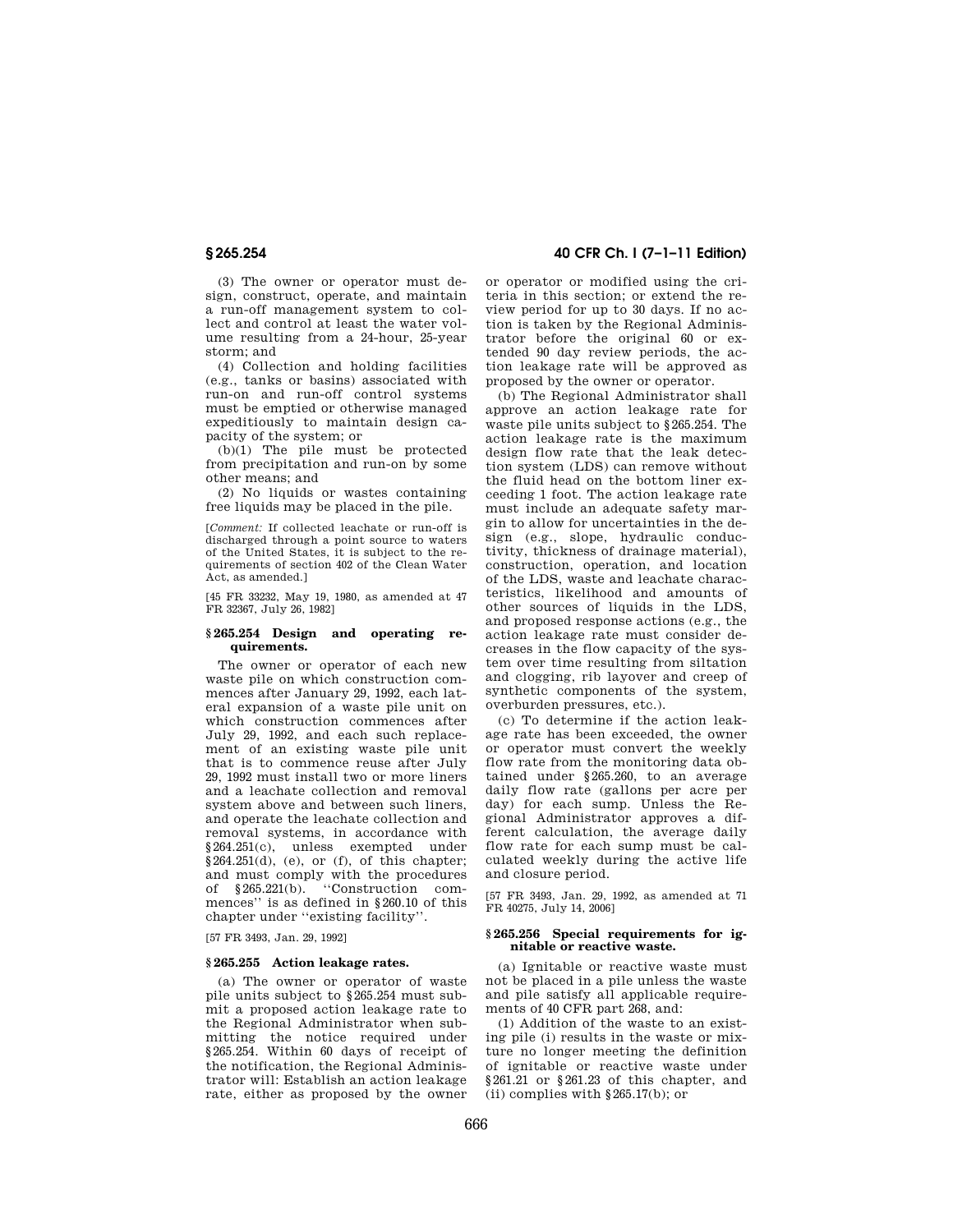(2) The waste is managed in such a way that it is protected from any material or conditions which may cause it to ignite or react.

(b) [Reserved]

[45 FR 33232, May 19, 1980, as amended at 55 FR 22685, June 1, 1990]

#### **§ 265.257 Special requirements for incompatible wastes.**

(a) Incompatible wastes, or incompatible wastes and materials, (see appendix V for examples) must not be placed in the same pile, unless §265.17(b) is complied with.

(b) A pile of hazardous waste that is incompatible with any waste or other material stored nearby in other containers, piles, open tanks, or surface impoundments must be separated from the other materials, or protected from them by means of a dike, berm, wall, or other device.

[*Comment:* The purpose of this is to prevent fires, explosions, gaseous emissions, leaching, or other discharge of hazardous waste or hazardous waste constituents which could result from the contact or mixing of incompatible wastes or materials.]

(c) Hazardous waste must not be piled on the same area where incompatible wastes or materials were previously piled, unless that area has been decontaminated sufficiently to ensure compliance with §265.17(b).

# **§ 265.258 Closure and post-closure care.**

(a) At closure, the owner or operator must remove or decontaminate all waste residues, contaminated containment system components (liners, etc.), contaminated subsoils, and structures and equipment contaminated with waste and leachate, and manage them as hazardous waste unless §261.3(d) of this chapter applies; or

(b) If, after removing or decontaminating all residues and making all reasonable efforts to effect removal or decontamination of contaminated components, subsoils, structures, and equipment as required in paragraph (a) of this section, the owner or operator finds that not all contaminated subsoils can be practicably removed or decontaminated, he must close the facility and perform post-closure care in accordance with the closure and post-closure requirements that apply to landfills (§265.310).

[47 FR 32368, July 26, 1982]

# **§ 265.259 Response actions.**

(a) The owner or operator of waste pile units subject to §265.254 must develop and keep on-site until closure of the facility a response action plan. The response action plan must set forth the actions to be taken if the action leakage rate has been exceeded. At a minimum, the response action plan must describe the actions specified in paragraph (b) of this section.

(b) If the flow rate into the leak determination system exceeds the action leakage rate for any sump, the owner or operator must:

(1) Notify the Regional Administrator in writing of the exceedance within 7 days of the determination;

(2) Submit a preliminary written assessment to the Regional Administrator within 14 days of the determination, as to the amount of liquids, likely sources of liquids, possible location, size, and cause of any leaks, and shortterm actions taken and planned;

(3) Determine to the extent practicable the location, size, and cause of any leak;

(4) Determine whether waste receipts should cease or be curtailed, whether any waste should be removed from the unit for inspection, repairs, or controls, and whether or not the unit should be closed;

(5) Determine any other short-term and longer-term actions to be taken to mitigate or stop any leaks; and

(6) Within 30 days after the notification that the action leakage rate has been exceeded, submit to the Regional Administrator the results of the analyses specified in paragraphs (b)(3), (4), and (5) of this section, the results of actions taken, and actions planned. Monthly thereafter, as long as the flow rate in the leak detection system exceeds the action leakage rate, the owner or operator must submit to the Regional Administrator a report summarizing the results of any remedial actions taken and actions planned.

(c) To make the leak and/or remediation determinations in paragraphs  $(b)(3)$ ,  $(4)$ , and  $(5)$  of this section, the owner or operator must: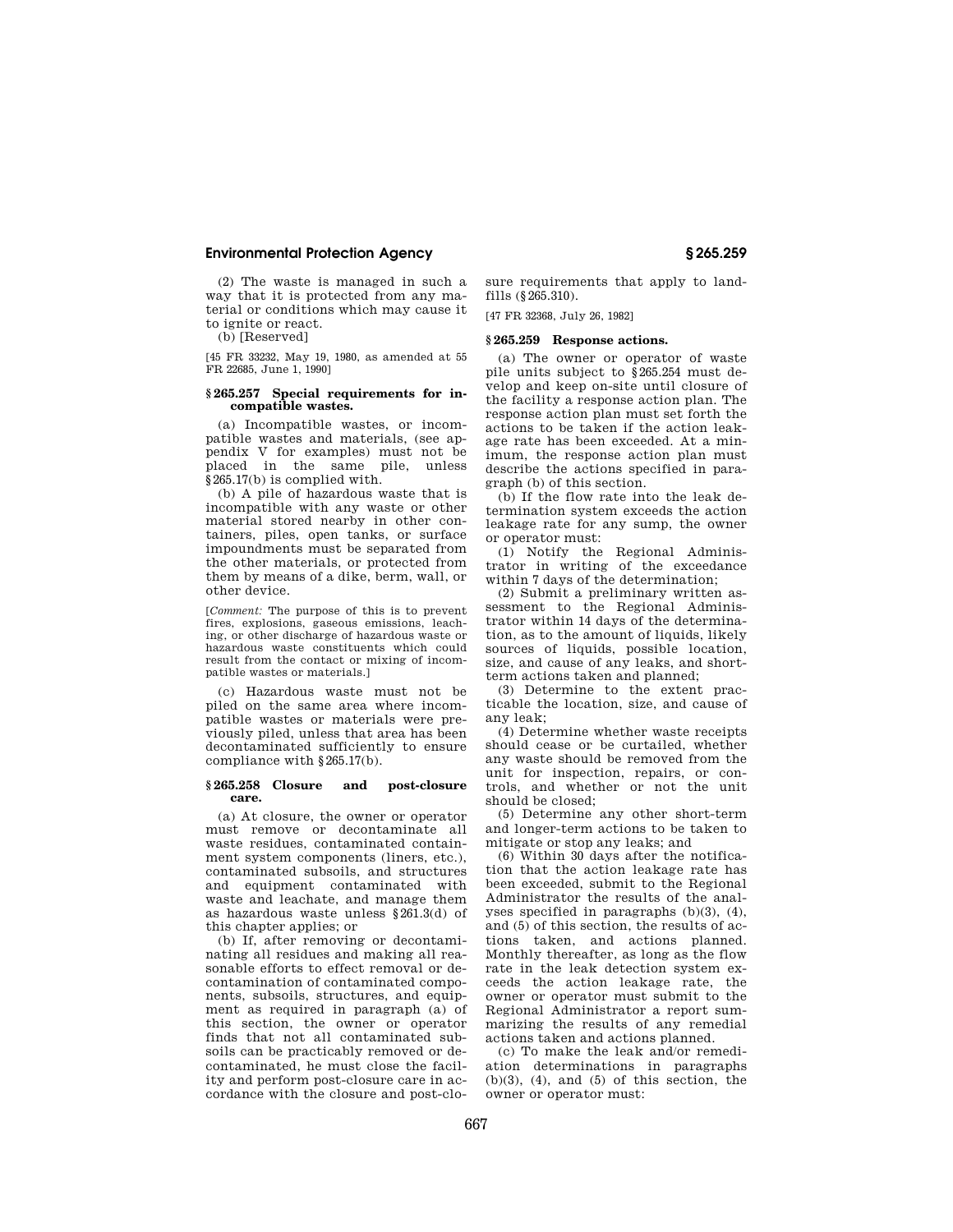$(1)(i)$  Assess the source of liquids and amounts of liquids by source,

(ii) Conduct a fingerprint, hazardous constituent, or other analyses of the liquids in the leak detection system to identify the source of liquids and possible location of any leaks, and the hazard and mobility of the liquid; and

(iii) Assess the seriousness of any leaks in terms of potential for escaping into the environment; or

(2) Document why such assessments are not needed.

[57 FR 3494, Jan. 29, 1992, as amended at 71 FR 16911, Apr. 4, 2006; 71 FR 40275, July 14, 2006]

# **§ 265.260 Monitoring and inspection.**

An owner or operator required to have a leak detection system under §265.254 must record the amount of liquids removed from each leak detection system sump at least once each week during the active life and closure period.

[57 FR 3494, Jan. 29, 1992]

# **Subpart M—Land Treatment**

# **§ 265.270 Applicability.**

The regulations in this subpart apply to owners and operators of hazardous waste land treatment facilities, except as §265.1 provides otherwise.

# **§ 265.271 [Reserved]**

#### **§ 265.272 General operating requirements.**

(a) Hazardous waste must not be placed in or on a land treatment facility unless the waste can be made less hazardous or nonhazardous by degradation, transformation, or immobilization processes occurring in or on the soil.

(b) The owner or operator must design, construct, operate, and maintain a run-on control system capable of preventing flow onto the active portions of the facility during peak discharge from at least a 25-year storm.

(c) The owner or operator must design, construct, operate, and maintain a run-off management system capable of collecting and controlling a water volume at least equivalent to a 24 hour, 25-year storm.

# **§ 265.260 40 CFR Ch. I (7–1–11 Edition)**

(d) Collection and holding facilities (e.g., tanks or basins) associated with run-on and run-off control systems must be emptied or otherwise managed expeditiously after storms to maintain design capacity of the system.

(e) If the treatment zone contains particulate matter which may be subject to wind dispersal, the owner or operator must manage the unit to control wind dispersal.

[45 FR 33232, May 19, 1980, as amended at 47 FR 32368, July 26, 1982; 50 FR 16048, Apr. 23, 1985]

# **§ 265.273 Waste analysis.**

In addition to the waste analyses required by §265.13, before placing a hazardous waste in or on a land treatment facility, the owner or operator must:

(a) Determine the concentrations in the waste of any substances which equal or exceed the maximum concentrations contained in Table 1 of §261.24 of this chapter that cause a waste to exhibit the Characteristic;

(b) For any waste listed in part 261, subpart D, of this chapter, determine the concentrations of any substances which caused the waste to be listed as a hazardous waste; and

(c) If food chain crops are grown, determine the concentrations in the waste of each of the following constituents: arsenic, cadmium, lead, and mercury, *unless* the owner or operator has written, documented data that show that the constituent is not present.

[*Comment:* Part 261 of this chapter specifies the substances for which a waste is listed as a hazardous waste. As required by §265.13, the waste analysis plan must include analyses needed to comply with §§265.281 and 265.282. As required by §265.73, the owner or operator must place the results from each waste analysis, or the documented information, in the operating record of the facility.] [45 FR 33232, May 19, 1980, as amended at 55

FR 11876, Mar. 29, 1990]

# **§§ 265.274–265.275 [Reserved]**

# **§ 265.276 Food chain crops.**

(a) An owner or operator of a hazardous waste land treatment facility on which food chain crops are being grown, or have been grown and will be grown in the future, must notify the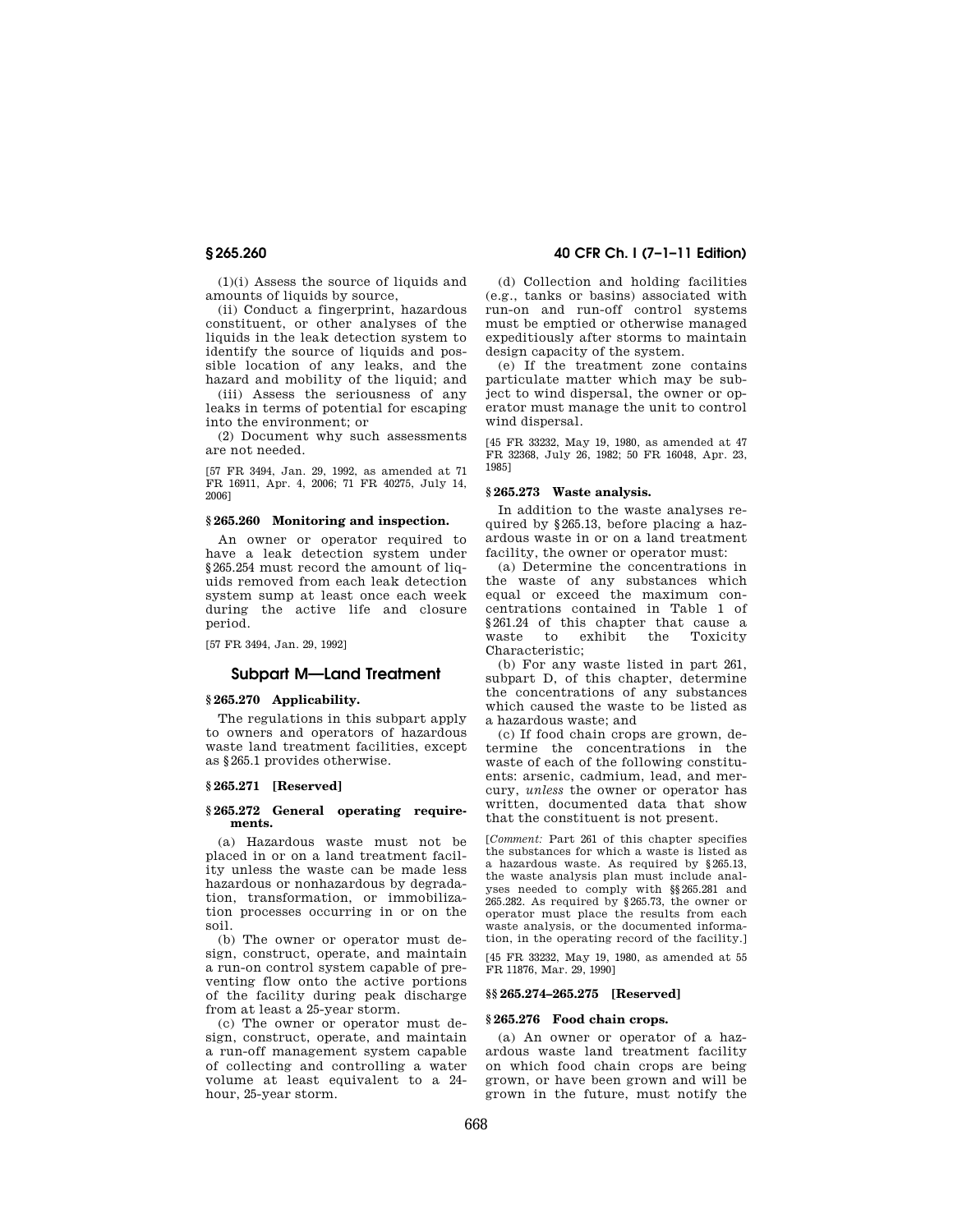Regional Administrator within 60 days after the effective date of this part.

[*Comment:* The growth of food chain crops at a facility which has never before been used for this purpose is a significant change in process under §122.72(c) of this chapter. Owners or operators of such land treatment facilities who propose to grow food chain crops after the effective date of this part must comply with §122.72(c) of this chapter.]

(b)(1) Food chain crops must not be grown on the treated area of a hazardous waste land treatment facility unless the owner or operator can demonstrate, based on field testing, that any arsenic, lead, mercury, or other<br>constituents identified under identified under §265.273(b):

(i) Will not be transferred to the food portion of the crop by plant uptake or direct contact, and will not otherwise be ingested by food chain animals (e.g., by grazing); or

(ii) Will not occur in greater concentrations in the crops grown on the land treatment facility than in the same crops grown on untreated soils under similar conditions in the same region.

(2) The information necessary to make the demonstration required by paragraph (b)(1) of this section must be kept at the facility and must, at a minimum:

(i) Be based on tests for the specific waste and application rates being used at the facility; and

(ii) Include descriptions of crop and soil characteristics, sample selection criteria, sample size determination, analytical methods, and statistical procedures.

(c) Food chain crops must not be grown on a land treatment facility receiving waste that contains cadmium unless all requirements of paragraphs  $(c)(1)$  (i) through (iii) of this section or all requirements of paragraphs (c)(2) (i) through (iv) of this section are met.

(1)(i) The pH of the waste and soil mixture is 6.5 or greater at the time of each waste application, except for waste containing cadmium at concentrations of 2 mg/kg (dry weight) or less;

(ii) The annual application of cadmium from waste does not exceed 0.5 kilograms per hectare (kg/ha) on land used for production of tobacco, leafy vegetables, or root crops grown for human consumption. For other food chain crops, the annual cadmium application rate does not exceed:

| Time period                       | Annual Cd<br>application<br>rate (kg/<br>ha) |
|-----------------------------------|----------------------------------------------|
|                                   | 2.0                                          |
| July 1, 1984 to December 31, 1986 | 1.25                                         |
| Beginning January 1, 1987         | 0.5                                          |

(iii) The cumulative application of cadmium from waste does not exceed the levels in either paragraph  $(c)(1)(iii)(A)$  or  $(B)$  of this section.

| Soil caption exchange capacity<br>(meq/100q) | Maximum cumulative<br>application (kg/ha)     |                                                  |
|----------------------------------------------|-----------------------------------------------|--------------------------------------------------|
|                                              | Back-<br>ground soil<br>pH less<br>than $6.5$ | Back-<br>ground soil<br>pH greater<br>than $6.5$ |
|                                              | 5<br>5<br>5                                   | 5<br>10                                          |

(B) For soils with a background pH of less than 6.5, the cumulative cadmium application rate does not exceed the levels below: *Provided,* that the pH of the waste and soil mixture is adjusted to and maintained at 6.5 or greater whenever food chain crops are grown.

| Soil caption exchange capacity (meg/100g) | Maximum<br>cumulative<br>application<br>(kq/ha) |
|-------------------------------------------|-------------------------------------------------|
|                                           | 10<br>20                                        |

 $(2)(i)$  The only food chain crop produced is animal feed.

(ii) The pH of the waste and soil mixture is 6.5 or greater at the time of waste application or at the time the crop is planted, whichever occurs later, and this pH level is maintained whenever food chain crops are grown.

(iii) There is a facility operating plan which demonstrates how the animal feed will be distributed to preclude ingestion by humans. The facility operating plan describes the measures to be taken to safeguard against possible health hazards from cadmium entering the food chain, which may result from alternative land uses.

(iv) Future property owners are notified by a stipulation in the land record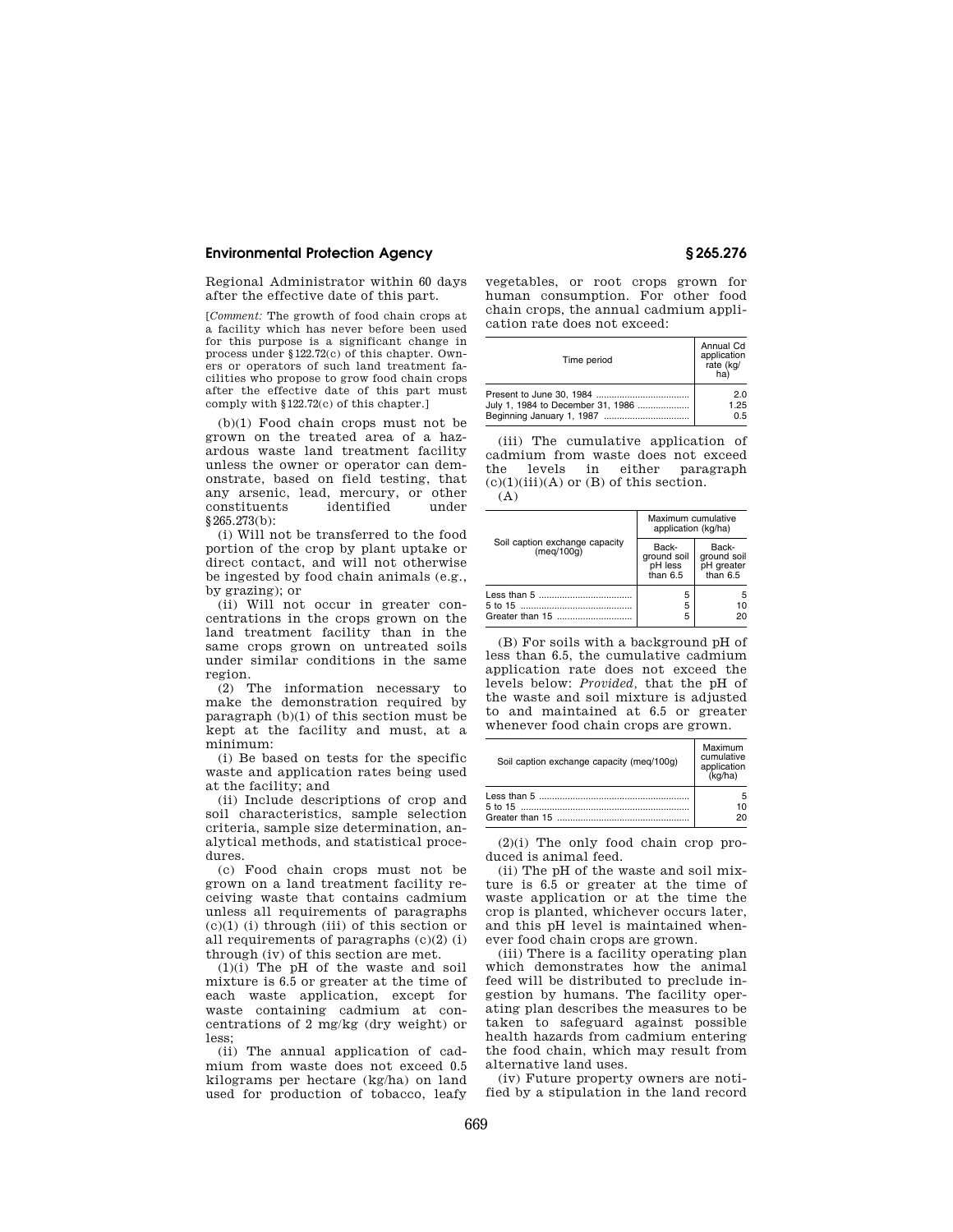or property deed which states that the property has received waste at high cadmium application rates and that food chain crops must not be grown except in compliance with paragraph (c)(2) of this section.

[*Comment:* As required by §265.73, if an owner or operator grows food chain crops on his land treatment facility, he must place the information developed in this section in the operating record of the facility.]

[45 FR 33232, May 19, 1980, as amended at 47 FR 32368, July 26, 1982; 48 FR 14295, Apr. 1, 1983]

#### **§ 265.277 [Reserved]**

#### **§ 265.278 Unsaturated zone (zone of aeration) monitoring.**

(a) The owner or operator must have in writing, and must implement, an unsaturated zone monitoring plan which is designed to:

(1) Detect the vertical migration of hazardous waste and hazardous waste constituents under the active portion of the land treatment facility, and

(2) Provide information on the background concentrations of the hazardous waste and hazardous waste constituents in similar but untreated soils nearby; this background monitoring must be conducted before or in conjunction with the monitoring required under paragraph  $(a)(1)$  of this section.

(b) The unsaturated zone monitoring plan must include, at a minimum:

(1) Soil monitoring using soil cores, and

(2) Soil-pore water monitoring using devices such as lysimeters.

(c) To comply with paragraph (a)(1) of this section, the owner or operator must demonstrate in his unsaturated zone monitoring plan that:

(1) The depth at which soil and soilpore water samples are to be taken is below the depth to which the waste is incorporated into the soil;

(2) The number of soil and soil-pore water samples to be taken is based on the variability of:

(i) The hazardous waste constituents (as identified in  $$265.273(a)$  and (b)) in the waste and in the soil; and

(ii) The soil type(s); and

(3) The frequency and timing of soil and soil-pore water sampling is based on the frequency, time, and rate of

**§ 265.277 40 CFR Ch. I (7–1–11 Edition)** 

waste application, proximity to ground water, and soil permeability.

(d) The owner or operator must keep at the facility his unsaturated zone monitoring plan, and the rationale used in developing this plan.

(e) The owner or operator must analyze the soil and soil-pore water samples for the hazardous waste constituents that were found in the waste during the waste analysis under §265.273 (a) and (b).

[*Comment:* As required by §265.73, all data and information developed by the owner or operator under this section must be placed in the operating record of the facility.]

# **§ 265.279 Recordkeeping.**

The owner or operator must include hazardous waste application dates and rates in the operating record required under §265.73.

[47 FR 32368, July 26, 1982]

#### **§ 265.280 Closure and post-closure.**

(a) In the closure plan under §265.112 and the post-closure plan under §265.118, the owner or operator must address the following objectives and indicate how they will be achieved:

(1) Control of the migration of hazardous waste and hazardous waste constituents from the treated area into the ground water;

(2) Control of the release of contaminated run-off from the facility into surface water;

(3) Control of the release of airborne particulate contaminants caused by wind erosion; and

(4) Compliance with §265.276 concerning the growth of food-chain crops.

(b) The owner or operator must consider at least the following factors in addressing the closure and post-closure care objectives of paragraph (a) of this section:

(1) Type and amount of hazardous waste and hazardous waste constituents applied to the land treatment facility;

(2) The mobility and the expected rate of migration of the hazardous waste and hazardous waste constituents;

(3) Site location, topography, and surrounding land use, with respect to the potential effects of pollutant migration (e.g., proximity to ground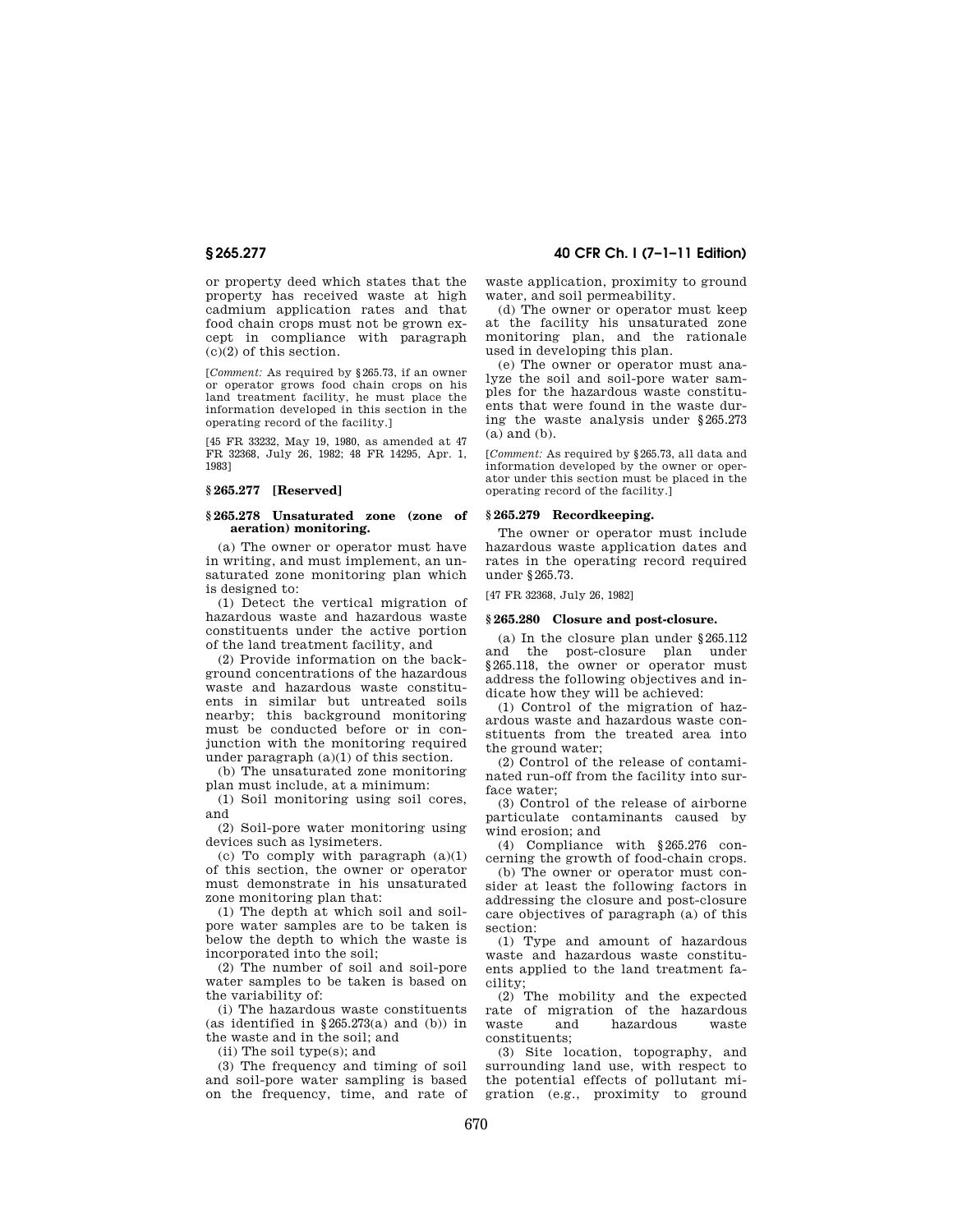water, surface water and drinking water sources);

(4) Climate, including amount, frequency, and pH of precipitation;

(5) Geological and soil profiles and surface and subsurface hydrology of the site, and soil characteristics, including cation exchange capacity, total organic carbon, and pH;

(6) Unsaturated zone monitoring information obtained under §265.278; and

(7) Type, concentration, and depth of migration of hazardous waste constituents in the soil as compared to their background concentrations.

(c) The owner or operator must consider at least the following methods in addressing the closure and post-closure care objectives of paragraph (a) of this section:

(1) Removal of contaminated soils;

(2) Placement of a final cover, considering:

(i) Functions of the cover (e.g., infiltration control, erosion and run-off control, and wind erosion control); and

(ii) Characteristics of the cover, including material, final surface contours, thickness, porosity and permeability, slope, length of run of slope, and type of vegetation on the cover; and

(3) Monitoring of ground water.

(d) In addition to the requirements of subpart G of this part, during the closure period the owner or operator of a land treatment facility must:

(1) Continue unsaturated zone monitoring in a manner and frequency specified in the closure plan, except that soil pore liquid monitoring may be terminated 90 days after the last application of waste to the treatment zone;

(2) Maintain the run-on control system required under §265.272(b);

(3) Maintain the run-off management system required under §265.272(c); and

(4) Control wind dispersal of particulate matter which may be subject to wind dispersal.

(e) For the purpose of complying with §265.115, when closure is completed the owner or operator may submit to the Regional Administrator certification both by the owner or operator and by an independent, qualified soil scientist, in lieu of a qualified Professional Engineer, that the facility has been closed

in accordance with the specifications in the approved closure plan.

(f) In addition to the requirements of §265.117, during the post-closure care period the owner or operator of a land treatment unit must:

(1) Continue soil-core monitoring by collecting and analyzing samples in a manner and frequency specified in the post-closure plan;

(2) Restrict access to the unit as appropriate for its post-closure use;

(3) Assure that growth of food chain crops complies with §265.276; and

(4) Control wind dispersal of hazardous waste.

[45 FR 33232, May 19, 1980, as amended at 47 FR 32368, July 26, 1982; 71 FR 16911, Apr. 4, 2006; 71 FR 40275, July 14, 2006]

#### **§ 265.281 Special requirements for ignitable or reactive waste.**

The owner or operator must not apply ignitable or reactive waste to the treatment zone unless the waste and treatment zone meet all applicable requirements of 40 CFR part 268, and:

(a) The waste is immediately incorporated into the soil so that:

(1) The resulting waste, mixture, or dissolution of material no longer meets the definition of ignitable or reactive waste under §261.21 or §261.23 of this chapter; and

(2) Section 264.17(b) is complied with; or

(b) The waste is managed in such a way that it is protected from any material or conditions which may cause it to ignite or react.

[47 FR 32368, July 26, 1982, as amended at 55 FR 22686, June 1, 1990; 71 FR 40275, July 14, 2006]

# **§ 265.282 Special requirements for incompatible wastes.**

Incompatible wastes, or incompatible wastes and materials (see appendix V for examples), must not be placed in the same land treatment area, unless §265.17(b) is complied with.

# **Subpart N—Landfills**

#### **§ 265.300 Applicability.**

The regulations in this subpart apply to owners and operators of facilities that dispose of hazardous waste in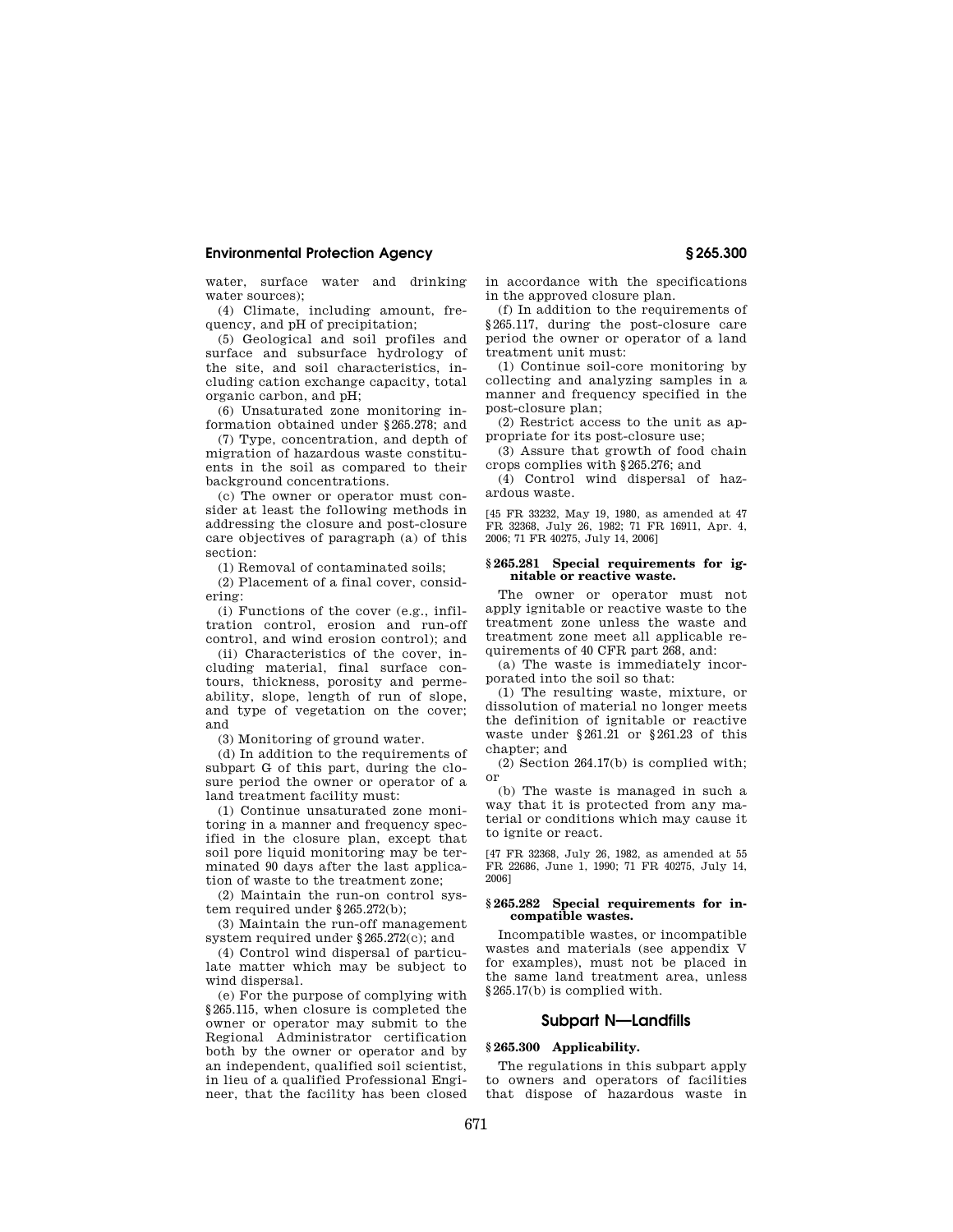landfills, except as §265.1 provides otherwise. A waste pile used as a disposal facility is a landfill and is governed by this subpart.

#### **§ 265.301 Design and operating requirements.**

(a) The owner or operator of each new landfill unit, each lateral expansion of a landfill unit, and each replacement of an existing landfill unit must install two or more liners and a leachate collection and removal system above and between such liners, and operate the leachate collection and removal system, in accordance with §264.301(c), unless exempted under §264.301(d), (e), or (f) of this chapter.

(b) The owner or operator of each unit referred to in paragraph (a) of this section must notify the Regional Administrator at least sixty days prior to receiving waste. The owner or operator of each facility submitting notice must file a part B application within six months of the receipt of such notice.

(c) The owner or operator of any replacement landfill unit is exempt from paragraph (a) of this section if:

(1) The existing unit was constructed in compliance with the design standards of section  $3004(0)(1)(A)(i)$  and  $(0)(5)$ of the Resource Conservation and Recovery Act; and

(2) There is no reason to believe that the liner is not functioning as designed.

(d) The double liner requirement set forth in paragraph (a) of this section may be waived by the Regional Administrator for any monofill, if:

(1) The monofill contains only hazardous wastes from foundry furnace emission controls or metal casting molding sand, and such wastes do not contain constituents which would render the wastes hazardous for reasons other than the Toxicity Characteristic in §261.24 of this chapter, with EPA Hazardous Waste Numbers D004 through D017; and

 $(2)(i)(A)$  The monofill has at least one liner for which there is no evidence that such liner is leaking;

(B) The monofill is located more than one-quarter mile from an ''underground source of drinking water'' (as that term is defined in 40 CFR 270.2); and

**§ 265.301 40 CFR Ch. I (7–1–11 Edition)** 

(C) The monofill is in compliance with generally applicable ground-water monitoring requirements for facilities with permits under RCRA section 3005(c); or

(ii) The owner or operator demonstrates that the monofill is located, designed and operated so as to assure that there will be no migration of any hazardous constituent into ground water or surface water at any future time.

(e) In the case of any unit in which the liner and leachate collection system has been installed pursuant to the requirements of paragraph (a) of this section and in good faith compliance with paragraph (a) of this section and with guidance documents governing liners and leachate collection systems under paragraph (a) of this section, no liner or leachate collection system which is different from that which was so installed pursuant to paragraph (a) of this section will be required for such unit by the Regional Administrator when issuing the first permit to such facility, except that the Regional Administrator will not be precluded from requiring installation of a new liner when the Regional Administrator has reason to believe that any liner installed pursuant to the requirements of paragraph (a) of this section is leaking.

(f) The owner or operator must design, construct, operate, and maintain a run-on control system capable of preventing flow onto the active portion of the landfill during peak discharge from at least a 25-year storm.

(g) The owner or operator must design, construct, operate and maintain a run-off management system to collect and control at least the water volume resulting from a 24-hour, 25-year storm.

(h) Collection and holding facilities (e.g., tanks or basins) associated with run-on and run-off control systems must be emptied or otherwise managed expeditiously after storms to maintain design capacity of the system.

(i) The owner or operator of a landfill containing hazardous waste which is subject to dispersal by wind must cover or otherwise manage the landfill so that wind dispersal of the hazardous waste is controlled.

[*Comment:* As required by §265.13, the waste analysis plan must include analyses needed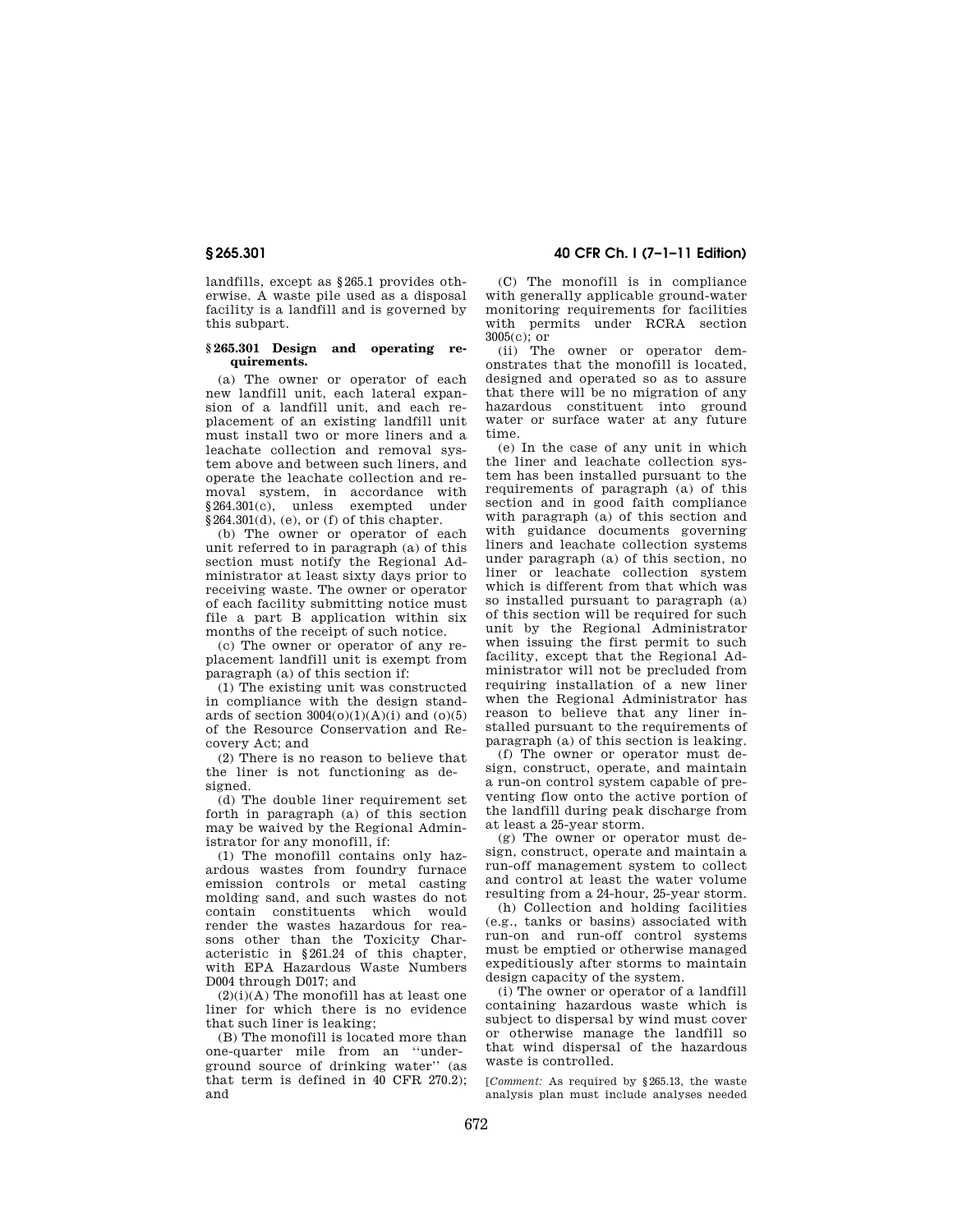to comply with §§265.312, 265.313, and 265.314. As required by §265.73, the owner or operator must place the results of these analyses in the operating record of the facility.]

[45 FR 33232, May 19, 1980, as amended at 47 FR 32368, July 26, 1982; 50 FR 18374, Apr. 30, 1985. Redesignated from §265.302 at 57 FR 3494, Jan. 29, 1992; 50 FR 28750, July 15, 1985, as amended at 57 FR 3494, Jan. 29, 1992; 57 FR 30658, July 10, 1992; 71 FR 16911, Apr. 4, 2006; 71 FR 40275, July 14, 2006]

# **§ 265.302 Action leakage rate.**

(a) The owner or operator of landfill units subject to §265.301(a) must submit a proposed action leakage rate to the Regional Administrator when submitting the notice required under §265.301(b). Within 60 days of receipt of the notification, the Regional Administrator will: Establish an action leakage rate, either as proposed by the owner or operator or modified using the criteria in this section; or extend the review period for up to 30 days. If no action is taken by the Regional Administrator before the original 60 or extended 90 day review periods, the action leakage rate will be approved as proposed by the owner or operator.

(b) The Regional Administrator shall approve an action leakage rate for land fill units subject to §265.301(a). The action leakage rate is the maximum design flow rate that the leak detection system (LDS) can remove without the fluid head on the bottom liner exceeding 1 foot. The action leakage rate must include an adequate safety margin to allow for uncertainties in the design (e.g., slope, hydraulic conductivity, thickness of drainage material), construction, operation, and location of the LDS, waste and leachate characteristics, likelihood and amounts of other sources of liquids in the LDS, and proposed response actions (e.g., the action leakage rate must consider decreases in the flow capacity of the system over time resulting from siltation and clogging, rib layover and creep of synthetic components of the system, overburden pressures, etc.).

(c) To determine if the action leakage rate has been exceeded, the owner or operator must convert the weekly or monthly flow rate from the monitoring data obtained under §265.304 to an average daily flow rate (gallons per acre per day) for each sump. Unless the Re-

gional Administrator approves a different calculation, the average daily flow rate for each sump must be calculated weekly during the active life and closure period, and monthly during the post-closure care period when monthly monitoring is required under  $§265.304(b).$ 

[57 FR 3494, Jan. 29, 1992, as amended at 71 FR 40276, July 14, 2006]

#### **§ 265.303 Response actions.**

(a) The owner or operator of landfill units subject to §265.301(a) must develop and keep on site until closure of the facility a response action plan. The response action plan must set forth the actions to be taken if the action leakage rate has been exceeded. At a minimum, the response action plan must describe the actions specified in paragraph (b) of this section.

(b) If the flow rate into the leak detection system exceeds the action leakage rate for any sump, the owner or operator must:

(1) Notify the Regional Administrator in writing of the exceedance within 7 days of the determination;

(2) Submit a preliminary written assessment to the Regional Administrator within 14 days of the determination, as to the amount of liquids, likely sources of liquids, possible location, size, and cause of any leaks, and shortterm actions taken and planned;

(3) Determine to the extent practicable the location, size, and cause of any leak;

(4) Determine whether waste receipt should cease or be curtailed, whether any waste should be removed from the unit for inspection, repairs, or controls, and whether or not the unit should be closed;

(5) Determine any other short-term and longer-term actions to be taken to mitigate or stop any leaks; and

(6) Within 30 days after the notification that the action leakage rate has been exceeded, submit to the Regional Administrator the results of the analyses specified in paragraphs (b)(3), (4), and (5) of this section, the results of actions taken, and actions planned. Monthly thereafter, as long as the flow rate in the leak detection system exceeds the action leakage rate, the owner or operator must submit to the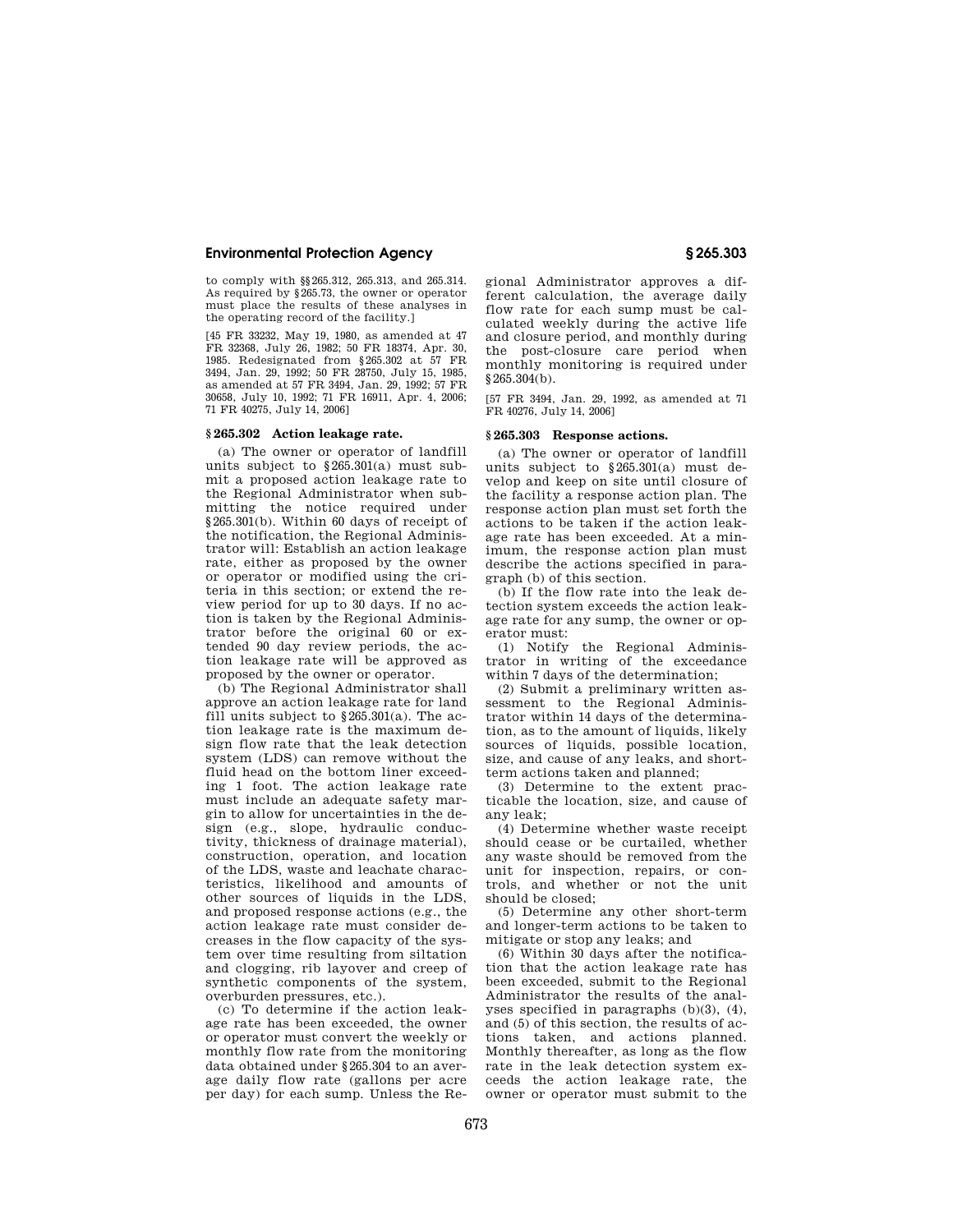Regional Administrator a report summarizing the results of any remedial actions taken and actions planned.

(c) To make the leak and/or remediation determinations in paragraphs  $(b)(3)$ ,  $(4)$ , and  $(5)$  of this section, the owner or operator must:

(1)(i) Assess the source of liquids and amounts of liquids by source,

(ii) Conduct a fingerprint, hazardous constituent, or other analyses of the liquids in the leak detection system to identify the source of liquids and possible location of any leaks, and the hazard and mobility of the liquid; and

(iii) Assess the seriousness of any leaks in terms of potential for escaping into the environment; or

(2) Document why such assessments are not needed.

[57 FR 3494, Jan. 29, 1992, as amended at 71 FR 16912, Apr. 4, 2006; 71 FR 40276, July 14, 2006]

#### **§ 265.304 Monitoring and inspection.**

(a) An owner or operator required to have a leak detection system under §265.301(a) must record the amount of liquids removed from each leak detection system sump at least once each week during the active life and closure period.

(b) After the final cover is installed, the amount of liquids removed from each leak detection system sump must be recorded at least monthly. If the liquid level in the sump stays below the pump operating level for two consecutive months, the amount of liquids in the sumps must be recorded at least quarterly. If the liquid level in the sump stays below the pump operating level for two consecutive quarters, the amount of liquids in the sumps must be recorded at least semi-annually. If at any time during the post-closure care period the pump operating level is exceeded at units on quarterly or semiannual recording schedules, the owner or operator must return to monthly recording of amounts of liquids removed from each sump until the liquid level again stays below the pump operating level for two consecutive months.

(c) ''Pump operating level'' is a liquid level proposed by the owner or operator and approved by the Regional Administrator based on pump activation level, sump dimensions, and level that avoids

# **§ 265.304 40 CFR Ch. I (7–1–11 Edition)**

backup into the drainage layer and minimizes head in the sump. The timing for submission and approval of the proposed ''pump operating level'' will be in accordance with §265.302(a).

[57 FR 3495, Jan. 29, 1992]

#### **§§ 265.305–265.308 [Reserved]**

#### **§ 265.309 Surveying and recordkeeping.**

The owner or operator of a landfill must maintain the following items in the operating record required in §265.73:

(a) On a map, the exact location and dimensions, including depth, of each cell with respect to permanently surveyed benchmarks; and

(b) The contents of each cell and the approximate location of each hazardous waste type within each cell.

#### **§ 265.310 Closure and post-closure care.**

(a) At final closure of the landfill or upon closure of any cell, the owner or operator must cover the landfill or cell with a final cover designed and constructed to:

(1) Provide long-term minimization of migration of liquids through the closed landfill;

(2) Function with minimum maintenance;

(3) Promote drainage and minimize erosion or abrasion of the cover;

(4) Accommodate settling and subsidence so that the cover's integrity is maintained; and

(5) Have a permeability less than or equal to the permeability of any bottom liner system or natural subsoils present.

(b) After final closure, the owner or operator must comply with all postclosure requirements contained in §§265.117 through 265.120 including maintenance and monitoring throughout the post-closure care period. The owner or operator must:

(1) Maintain the integrity and effectiveness of the final cover, including making repairs to the cover as necessary to correct the effects of settling, subsidence, erosion, or other events;

(2) Maintain and monitor the leak detection system in accordance with  $\S$ §264.301(c)(3)(iv) and (4) of this chapter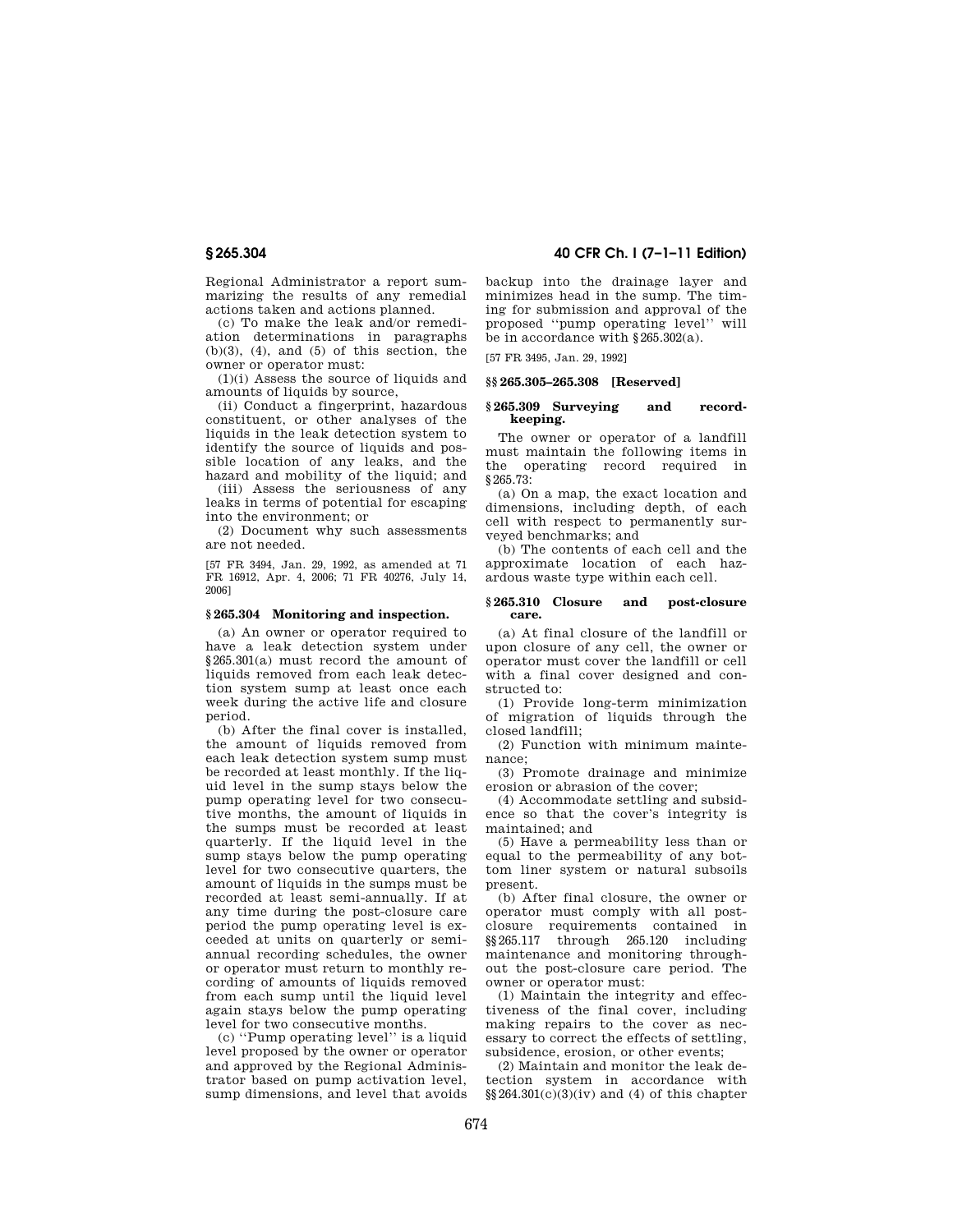and 265.304(b), and comply with all other applicable leak detection system requirements of this part;

(3) Maintain and monitor the groundwater monitoring system and comply with all other applicable requirements of subpart F of this part;

(4) Prevent run-on and run-off from eroding or otherwise damaging the final cover; and

(5) Protect and maintain surveyed benchmarks used in complying with §265.309.

[50 FR 16048, Apr. 23, 1985, as amended at 57 FR 3495, Jan. 29, 1992]

# **§ 265.311 [Reserved]**

#### **§ 265.312 Special requirements for ignitable or reactive waste.**

(a) Except as provided in paragraph (b) of this section, and in §265.316, ignitable or reactive waste must not be placed in a landfill, unless the waste and landfill meets all applicable requirements of 40 CFR part 268, and:

(1) The resulting waste, mixture, or dissolution of material no longer meets the definition of ignitable or reactive waste under §261.21 or §261.23 of this chapter; and

(2) Section 265.17(b) is complied with.

(b) Except for prohibited wastes which remain subject to treatment standards in subpart D of part 268, ignitable wastes in containers may be landfilled without meeting the requirements of paragraph (a) of this section, provided that the wastes are disposed of in such a way that they are protected from any material or conditions which may cause them to ignite. At a minimum, ignitable wastes must be disposed of in non-leaking containers which are carefully handled and placed so as to avoid heat, sparks, rupture, or any other condition that might cause ignition of the wastes; must be covered daily with soil or other non-combustible material to minimize the potential for ignition of the wastes; and must not be disposed of in cells that contain or will contain other wastes which may generate heat sufficient to cause ignition of the waste.

[47 FR 32368, July 26, 1982, as amended at 55 FR 22686, June 1, 1990; 71 FR 40276, July 14, 2006]

#### **§ 265.313 Special requirements for incompatible wastes.**

Incompatible wastes, or incompatible wastes and materials, (see appendix V for examples) must not be placed in the same landfill cell, unless §265.17(b) is complied with.

#### **§ 265.314 Special requirements for bulk and containerized liquids.**

(a) The placement of bulk or non-containerized liquid hazardous waste or hazardous waste containing free liquids (whether or not sorbents have been added) in any landfill is prohibited.

(b) Containers holding free liquids must not be placed in a landfill unless: (1) All free-standing liquid,

(i) has been removed by decanting, or other methods,

(ii) has been mixed with sorbent or solidified so that free-standing liquid is no longer observed; or

(iii) had been otherwise eliminated; or

(2) The container is very small, such as an ampule; or

(3) The container is designed to hold free liquids for use other than storage, such as a battery or capacitor; or

(4) The container is a lab pack as defined in §265.316 and is disposed of in accordance with §265.316.

(c) To demonstrate the absence or presence of free liquids in either a containerized or a bulk waste, the following test must be used: Method 9095B (Paint Filter Liquids Test) as described in ''Test Methods for Evaluating Solid Waste, Physical/Chemical Methods,'' EPA Publication SW–846, as incorporated by reference in §260.11 of this chapter.

(d) The date for compliance with paragraph (a) of this section is November 19, 1981. The date for compliance with paragraph (c) of this section is March 22, 1982.

(e) Sorbents used to treat free liquids to be disposed of in landfills must be nonbiodegradable. Nonbiodegradable sorbents are: materials listed or described in paragraph  $(e)(1)$  of this section; materials that pass one of the tests in paragraph  $(e)(2)$  of this section; or materials that are determined by EPA to be nonbiodegradable through the Part 260 petition process.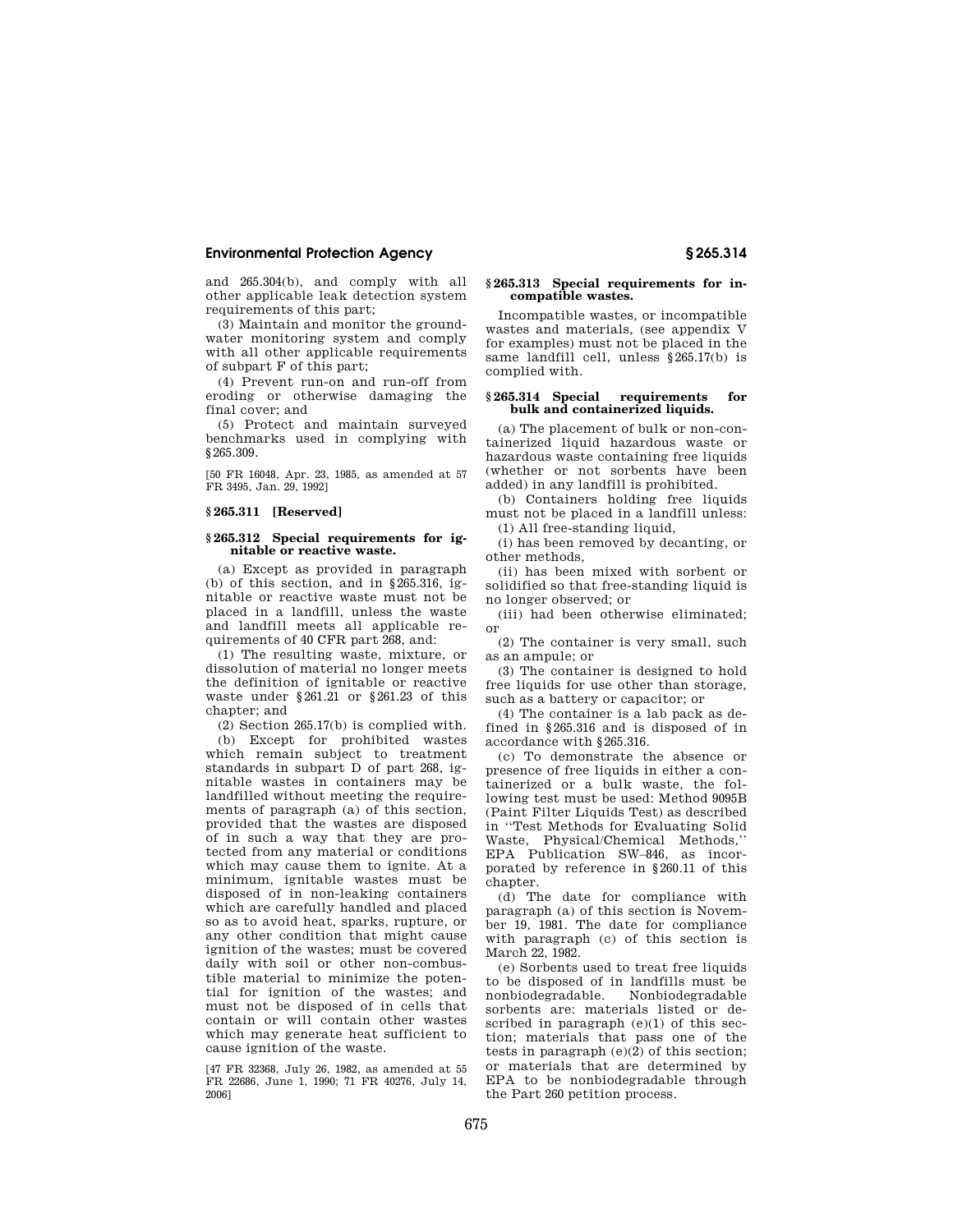(1) Nonbiodegradable sorbents. (i) Inorganic minerals, other inorganic materials, and elemental carbon (e.g., aluminosilicates, clays, smectites, Fuller's earth, bentonite, calcium bentonite, montmorillonite, calcined montmorillonite, kaolinite, micas (illite), vermiculites, zeolites; calcium carbonate (organic free limestone); oxides/hydroxides, alumina, lime, silica (sand), diatomaceous earth; perlite (volcanic glass); expanded volcanic rock; volcanic ash; cement kiln dust; fly ash; rice hull ash; activated charcoal/activated carbon); or

(ii) High molecular weight synthetic polymers (e.g., polyethylene, high density polyethylene (HDPE), polypropylene, polystyrene, polyurethane, polyacrylate, polynorborene, polyisobutylene, ground synthetic rubber, cross-linked allylstyrene and tertiary butyl copolymers). This does not include polymers derived from biological material or polymers specifically designed to be degradable; or

(iii) Mixtures of these nonbiodegradable materials.

(2) Tests for nonbiodegradable sorbents. (i) The sorbent material is determined to be nonbiodegradable under ASTM Method G21–70 (1984a)—Standard Practice for Determining Resistance of Synthetic Polymer Materials to Fungi; or

(ii) The sorbent material is determined to be nonbiodegradable under ASTM Method G22–76 (1984b)—Standard Practice for Determining Resistance of Plastics to Bacteria; or

(iii) The sorbent material is determined to be non-biodegradable under OECD test 301B: [CO<sub>2</sub> Evolution (Modified Sturm Test)].

(f) The placement of any liquid which is not a hazardous waste in a landfill is prohibited unless the owner or operator of such landfill demonstrates to the Regional Administrator or the Regional Administrator determines that:

(1) The only reasonably available alternative to the placement in such landfill is placement in a landfill or unlined surface impoundment, whether or not permitted or operating under interim status, which contains, or may reasonably be anticipated to contain, hazardous waste; and

**§ 265.315 40 CFR Ch. I (7–1–11 Edition)** 

(2) Placement in such owner or operator's landfill will not present a risk of contamination of any ''underground source of drinking water'' (as that term is defined in 40 CFR 270.2).

[45 FR 33232, May 19, 1980, as amended at 47 FR 12318, Mar. 22, 1982; 47 FR 32369, July 26, 1982; 50 FR 18374, Apr. 30, 1985; 50 FR 28750, July 15, 1985; 51 FR 19177, May 28, 1986; 57 FR 54461, Nov. 18, 1992; 58 FR 46050, Aug. 31, 1993; 60 FR 35705, July 11, 1995; 70 FR 34585, June 14, 2005; 71 FR 16912, Apr. 4, 2006; 71 FR 40276, July 14, 2006; 75 FR 13006, Mar. 18, 2010]

#### **§ 265.315 Special requirements for containers.**

Unless they are very small, such as an ampule, containers must be either:

(a) At least 90 percent full when placed in the landfill; or

(b) Crushed, shredded, or similarly reduced in volume to the maximum practical extent before burial in the landfill.

[50 FR 16048, Apr. 23, 1985]

#### **§ 265.316 Disposal of small containers of hazardous waste in overpacked drums (lab packs).**

Small containers of hazardous waste in overpacked drums (lab packs) may be placed in a landfill if the following requirements are met:

(a) Hazardous waste must be packaged in non-leaking inside containers. The inside containers must be of a design and constructed of a material that will not react dangerously with, be decomposed by, or be ignited by the waste held therein. Inside containers must be tightly and securely sealed. The inside containers must be of the size and type specified in the Department of Transportation (DOT) hazardous materials regulations (49 CFR parts 173, 178 and 179), if those regulations specify a particular inside container for the waste.

(b) The inside containers must be overpacked in an open head DOT-specification metal shipping container (49 CFR parts 178 and 179) of no more than 416-liter (110 gallon) capacity and surrounded by, at a minimum, a sufficient quantity of sorbent material, determined to be nonbiodegradable in accordance with §265.314(e), to completely sorb all of the liquid contents of the inside containers. The metal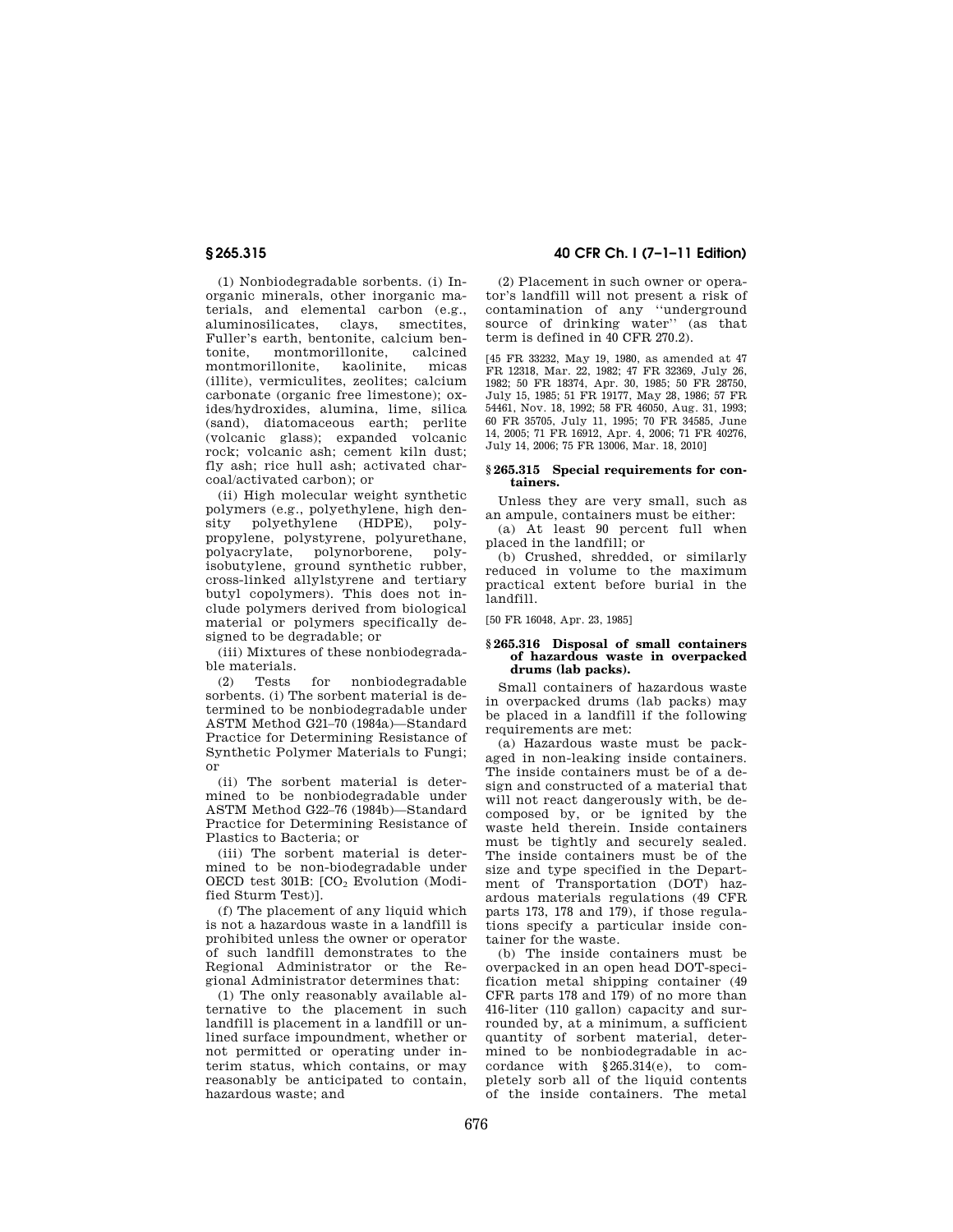outer container must be full after it has been packed with inside containers and sorbent material.

(c) The sorbent material used must not be capable of reacting dangerously with, being decomposed by, or being ignited by the contents of the inside containers in accordance with §265.17(b).

(d) Incompatible wastes, as defined in §260.10 of this chapter, must not be placed in the same outside container.

(e) Reactive waste, other than cyanide- or sulfide-bearing waste as defined in  $§261.23(a)(5)$  of this chapter, must be treated or rendered non-reactive prior to packaging in accordance with paragraphs (a) through (d) of this section. Cyanide- and sulfide-bearing reactive waste may be packaged in accordance with paragraphs (a) through (d) of this section without first being treated or rendered non-reactive.

(f) Such disposal is in compliance with the requirements of 40 CFR part 268. Persons who incinerate lab packs according to the requirements in 40 CFR 268.42(c)(1) may use fiber drums in place of metal outer containers. Such fiber drums must meet the DOT specifications in 49 CFR 173.12 and be overpacked according to the requirements in paragraph (b) of this section.

[46 FR 56596, Nov. 17, 1981, as amended at 55 FR 22686, June 1, 1990; 57 FR 54461, Nov. 18, 1992; 71 FR 40276, July 14, 2006; 75 FR 13006, Mar. 18, 2010]

# **Subpart O—Incinerators**

SOURCE: 46 FR 7680, Jan. 23, 1981, unless otherwise noted.

# **§ 265.340 Applicability.**

(a) The regulations of this subpart apply to owners and operators of hazardous waste incinerators (as defined in §260.10 of this chapter), except as §265.1 provides otherwise.

(b) *Integration of the MACT standards.*  (1) Except as provided by paragraphs  $(b)(2)$  and  $(b)(3)$  of this section, the standards of this part no longer apply when an owner or operator demonstrates compliance with the maximum achievable control technology (MACT) requirements of part 63, subpart EEE, of this chapter by conducting a comprehensive performance test and submitting to the Administrator a Notification of Compliance under §§63.1207(i) and 63.1210(d) of this chapter documenting compliance with the requirements of part 63, subpart EEE, of this chapter.

(2) The MACT standards do not replace the closure requirements of §264.351 or the applicable requirements of subparts A through H, BB and CC of this part.

(3) Section 265.345 generally prohibiting burning of hazardous waste during startup and shutdown remains in effect if you elect to comply with  $§270.235(b)(1)(i)$  of this chapter to minimize emissions of toxic compounds from startup and shutdown.

(c) Owners and operators of incinerators burning hazardous waste are exempt from all of the requirements of this subpart, except §265.351 (Closure), provided that the owner or operator has documented, in writing, that the waste would not reasonably be expected to contain any of the hazardous constituents listed in part 261, appendix VIII, of this chapter, and such documentation is retained at the facility, if the waste to be burned is:

(1) Listed as a hazardous waste in part 261, subpart D, of this chapter solely because it is ignitable (Hazard Code I), corrosive (Hazard Code C), or both; or

(2) Listed as a hazardous waste in part 261, subpart D, of this chapter solely because it is reactive (Hazard Code R) for characteristics other than those listed in  $§261.23(a)$  (4) and (5), and will not be burned when other hazardous wastes are present in the combustion zone; or

(3) A hazardous waste solely because it possesses the characteristic of ignitability, corrosivity, or both, as determined by the tests for characteristics of hazardous wastes under part 261, subpart C, of this chapter; or

(4) A hazardous waste solely because it possesses the reactivity characteristics described by  $§261.23(a)$  (1), (2), (3),  $(6)$ ,  $(7)$ , or  $(8)$  of this chapter, and will not be burned when other hazardous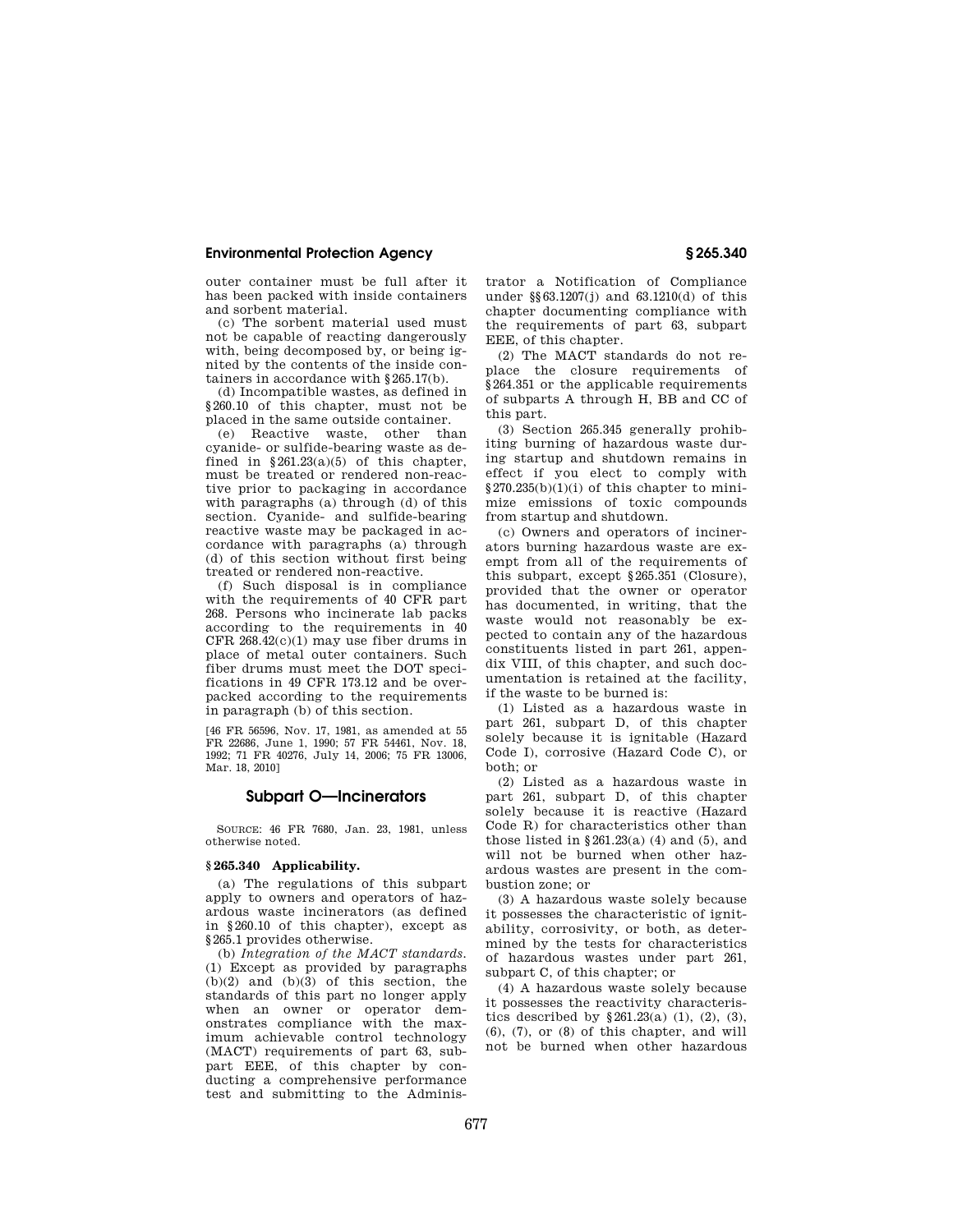wastes are present in the combustion zone.

[47 FR 27533, June 24, 1982 and 50 FR 666, Jan. 4, 1985, as amended at 50 FR 49203, Nov. 29, 1985; 56 FR 7208, Feb. 21, 1991; 64 FR 53075, Sept. 30, 1999; 67 FR 6816, Feb. 13, 2002; 70 FR 59575, Oct. 12, 2005]

#### **§ 265.341 Waste analysis.**

In addition to the waste analyses required by §265.13, the owner or operator must sufficiently analyze any waste which he has not previously burned in his incinerator to enable him to establish steady state (normal) operating conditions (including waste and auxiliary fuel feed and air flow) and to determine the type of pollutants which might be emitted. At a minimum, the analysis must determine:

(a) Heating value of the waste;

(b) Halogen content and sulfur content in the waste; and

(c) Concentrations in the waste of lead and mercury, unless the owner or operator has written, documented data that show that the element is not present.

[*Comment:* As required by §265.73, the owner or operator must place the results from each waste analysis, or the documented information, in the operating record of the facility.]

# **§§ 265.342–265.344 [Reserved]**

#### **§ 265.345 General operating requirements.**

During start-up and shut-down of an incinerator, the owner or operator must not feed hazardous waste unless the incinerator is at steady state (normal) conditions of operation, including steady state operating temperature and air flow.

#### **§ 265.346 [Reserved]**

#### **§ 265.347 Monitoring and inspections.**

The owner or operator must conduct, as a minimum, the following monitoring and inspections when incinerating hazardous waste:

(a) Existing instruments which relate to combustion and emission control must be monitored at least every 15 minutes. Appropriate corrections to maintain steady state combustion conditions must be made immediately either automatically or by the operator.

# **§ 265.341 40 CFR Ch. I (7–1–11 Edition)**

Instruments which relate to combustion and emission control would normally include those measuring waste feed, auxiliary fuel feed, air flow, incinerator temperature, scrubber flow, scrubber pH, and relevant level controls.

(b) The complete incinerator and associated equipment (pumps, valves, conveyors, pipes, etc.) must be inspected at least daily for leaks, spills, and fugitive emissions, and all emergency shutdown controls and system alarms must be checked to assure proper operation.

[46 FR 7678, Jan. 23, 1981, as amended at 47 FR 27533, June 24, 1982]

#### **§§ 265.348–265.350 [Reserved]**

#### **§ 265.351 Closure.**

At closure, the owner or operator must remove all hazardous waste and hazardous waste residues (including but not limited to ash, scrubber waters, and scrubber sludges) from the incinerator.

[*Comment:* At closure, as throughout the operating period, unless the owner or operator<br>can demonstrate, in accordance with can demonstrate, in accordance §261.3(d) of this chapter, that the residue removed from his incinerator is not a hazardous waste, the owner or operator becomes a generator of hazardous waste and must manage it in accordance with all applicable requirements of parts 262 through 266 of this chapter.]

#### **§ 265.352 Interim status incinerators particular wastes.**

(a) Owners or operators of incinerators subject to this subpart may burn EPA Hazardous Wastes FO20, FO21, FO22, FO23, FO26, or FO27 if they receive a certification from the Assistant Administrator for Solid Waste and Emergency Response that they can meet the performance standards of subpart O of part 264 when they burn these wastes.

(b) The following standards and procedures will be used in determining whether to certify an incinerator:

(1) The owner or operator will submit an application to the Assistant Administrator for Solid Waste and Emergency Response containing applicable information in §§270.19 and 270.62 demonstrating that the incinerator can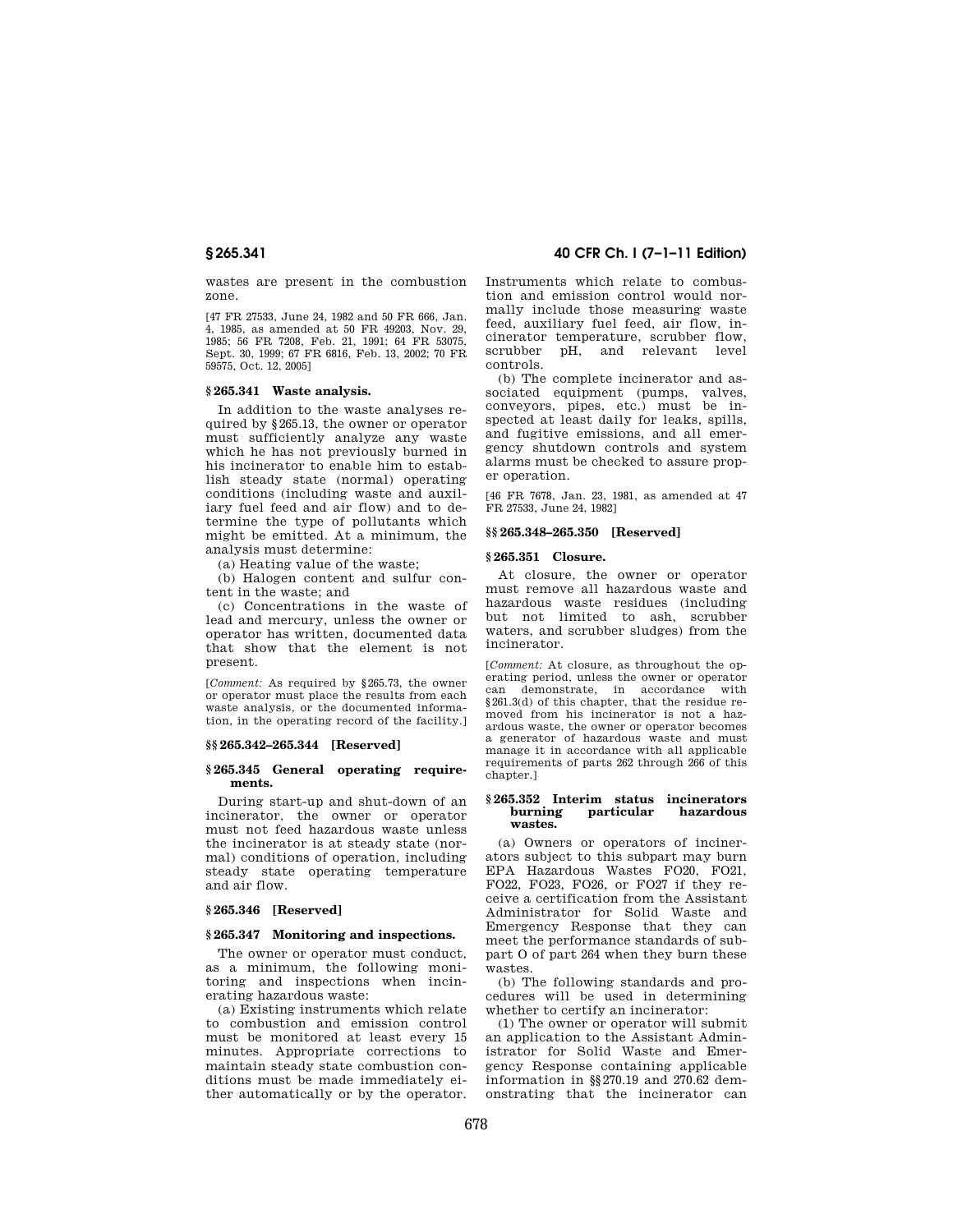meet the performance standards in subpart O of part 264 when they burn these wastes.

(2) The Assistant Administrator for Solid Waste and Emergency Response will issue a tentative decision as to whether the incinerator can meet the performance standards in subpart O of part 264. Notification of this tentative decision will be provided by newspaper advertisement and radio broadcast in the jurisdiction where the incinerator is located. The Assistant Administrator for Solid Waste and Emergency Response will accept comment on the tentative decision for 60 days. The Assistant Administrator for Solid Waste and Emergency Response also may hold a public hearing upon request or at his discretion.

(3) After the close of the public comment period, the Assistant Administrator for Solid Waste and Emergency Response will issue a decision whether or not to certify the incinerator.

[50 FR 2005, Jan. 14, 1985]

# **§§ 265.353–265.369 [Reserved]**

# **Subpart P—Thermal Treatment**

#### **§ 265.370 Other thermal treatment.**

The regulations in this subpart apply to owners or operators of facilities that thermally treat hazardous waste in devices other than enclosed devices using controlled flame combustion, except as §265.1 provides otherwise. Thermal treatment in enclosed devices using controlled flame combustion is subject to the requirements of subpart O if the unit is an incinerator, and subpart H of part 266, if the unit is a boiler or an industrial furnace as defined in §260.10.

[50 FR 666, Jan. 4, 1985, as amended at 56 FR 32692, July 17, 1991]

# **§§ 265.371–265.372 [Reserved]**

#### **§ 265.373 General operating requirements.**

Before adding hazardous waste, the owner or operator must bring his thermal treatment process to steady state (normal) conditions of operation—including steady state operating temperature—using auxiliary fuel or other means, unless the process is a non-continuous (batch) thermal treatment

process which requires a complete thermal cycle to treat a discrete quantity of hazardous waste.

# **§ 265.374 [Reserved]**

#### **§ 265.375 Waste analysis.**

In addition to the waste analyses required by §265.13, the owner or operator must sufficiently analyze any waste which he has not previously treated in his thermal process to enable him to establish steady state (normal) or other appropriate (for a non-continuous process) operating conditions (including waste and auxiliary fuel feed) and to determine the type of pollutants which might be emitted. At a minimum, the analysis must determine:

(a) Heating value of the waste;

(b) Halogen content and sulfur content in the waste; and

(c) Concentrations in the waste of lead and mercury, *unless* the owner or operator has written, documented data that show that the element is not present.

[*Comment:* As required by §265.73, the owner or operator must place the results from each waste analysis, or the documented information, in the operating record of the facility.]

#### **§ 265.376 [Reserved]**

#### **§ 265.377 Monitoring and inspections.**

(a) The owner or operator must conduct, as a minimum, the following monitoring and inspections when thermally treating hazardous waste:

(1) Existing instruments which relate to temperature and emission control (if an emission control device is present) must be monitored at least every 15 minutes. Appropriate corrections to maintain steady state or other appropriate thermal treatment conditions must be made immediately either automatically or by the operator. Instruments which relate to temperature and emission control would normally include those measuring waste feed, auxiliary fuel feed, treatment process temperature, and relevant process flow and level controls.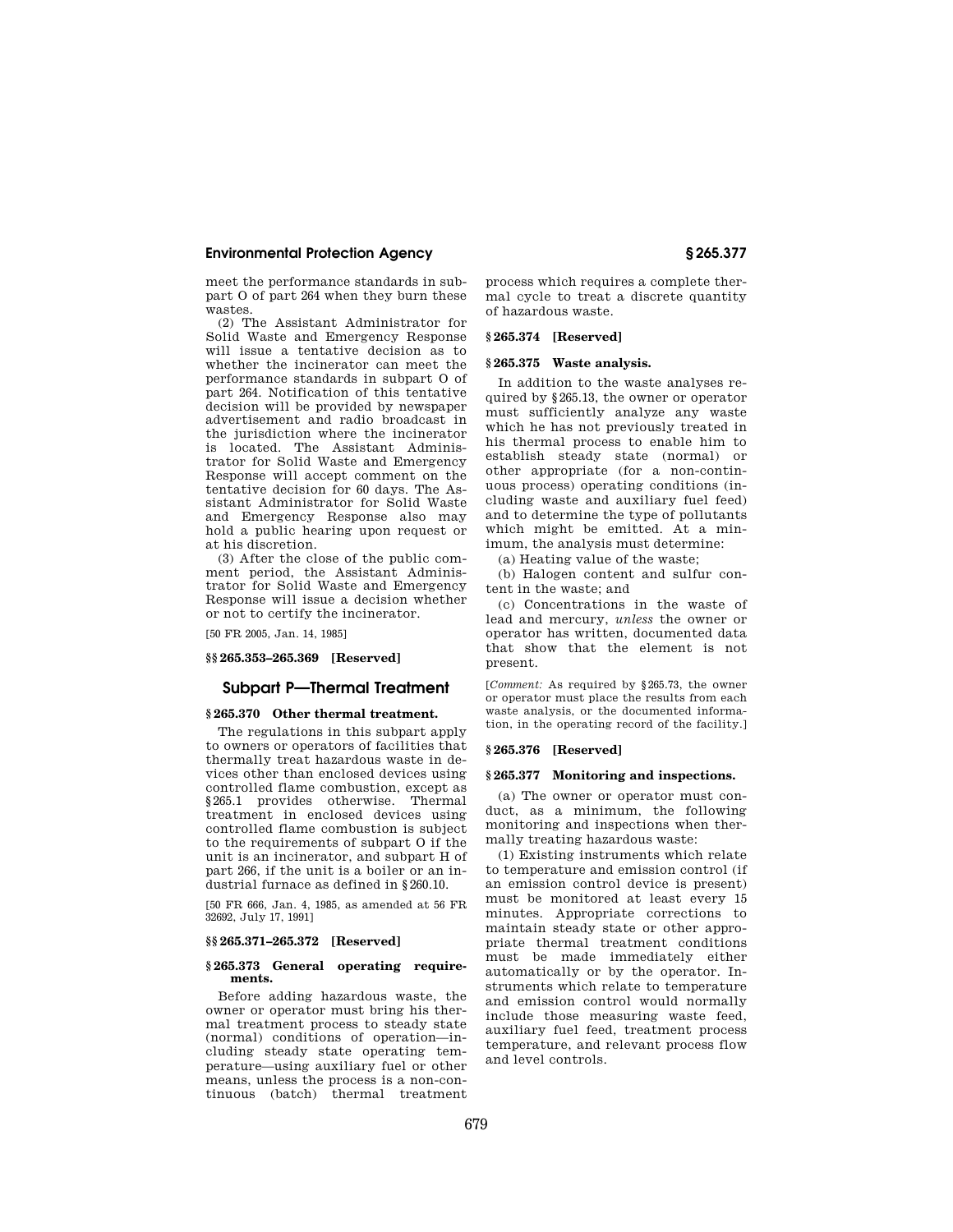(2) The stack plume (emissions), where present, must be observed visually at least hourly for normal appearance (color and opacity). The operator must immediately make any indicated operating corrections necessary to return any visible emissions to their normal appearance.

(3) The complete thermal treatment process and associated equipment (pumps, valves, conveyors, pipes, etc.) must be inspected at least daily for leaks, spills, and fugitive emissions, and all emergency shutdown controls and system alarms must be checked to assure proper operation.

(b) [Reserved]

# **§§ 265.378–265.380 [Reserved]**

#### **§ 265.381 Closure.**

At closure, the owner or operator must remove all hazardous waste and hazardous waste residues (including, but not limited to, ash) from the thermal treatment process or equipment.

[*Comment:* At closure, as throughout the operating period, unless the owner or operator can demonstrate, in accordance with §261.3 (c) or (d) of this chapter, that any solid waste removed from his thermal treatment process or equipment is not a hazardous waste, the owner or operator becomes a generator of hazardous waste and must manage it in accordance with all applicable requirements of parts 262, 263, and 265 of this chapter.]

#### **§ 265.382 Open burning; waste explosives.**

Open burning of hazardous waste is prohibited except for the open burning and detonation of waste explosives. Waste explosives include waste which has the potential to detonate and bulk military propellants which cannot safely be disposed of through other modes of treatment. Detonation is an explosion in which chemical transformation passes through the material faster than the speed of sound (0.33 kilometers/second at sea level). Owners or operators choosing to open burn or detonate waste explosives must do so in accordance with the following table and in a manner that does not threaten human health or the environment.

#### **§§ 265.378–265.380 40 CFR Ch. I (7–1–11 Edition)**

| Pounds of waste explosives<br>or propellants | Minimum distance from open<br>burning or detonation to the<br>property of others |
|----------------------------------------------|----------------------------------------------------------------------------------|
|                                              | 204 meters (670 feet).<br>380 meters (1,250 feet).                               |
| 1.001 to 10.000                              | 530 meters (1,730 feet).                                                         |

#### **§ 265.383 Interim status thermal treatment devices burning particular hazardous waste.**

(a) Owners or operators of thermal treatment devices subject to this subpart may burn EPA Hazardous Wastes FO20, FO21, FO22, FO23, FO26, or FO27 if they receive a certification from the Assistant Administrator for Solid Waste and Emergency Response that they can meet the performance standards of subpart O of part 264 when they burn these wastes.

(b) The following standards and procedures will be used in determining whether to certify a thermal treatment unit:

(1) The owner or operator will submit an application to the Assistant Administrator for Solid Waste and Emergency Response containing the applicable information in §§270.19 and 270.62 demonstrating that the thermal treatment unit can meet the performance standard in subpart O of part 264 when they burn these wastes.

(2) The Assistant Administrator for Solid Waste and Emergency Response will issue a tentative decision as to whether the thermal treatment unit can meet the performance standards in subpart O of part 264. Notification of this tentative decision will be provided by newspaper advertisement and radio broadcast in the jurisdiction where the thermal treatment device is located. The Assistant Administrator for Solid Waste and Emergency Response will accept comment on the tentative decision for 60 days. The Assistant Administrator for Solid Waste and Emergency Response also may hold a public hearing upon request or at his discretion.

(3) After the close of the public comment period, the Assistant Administrator for Solid Waste and Emergency Response will issue a decision whether or not to certify the thermal treatment unit.

[50 FR 2005, Jan. 14, 1985]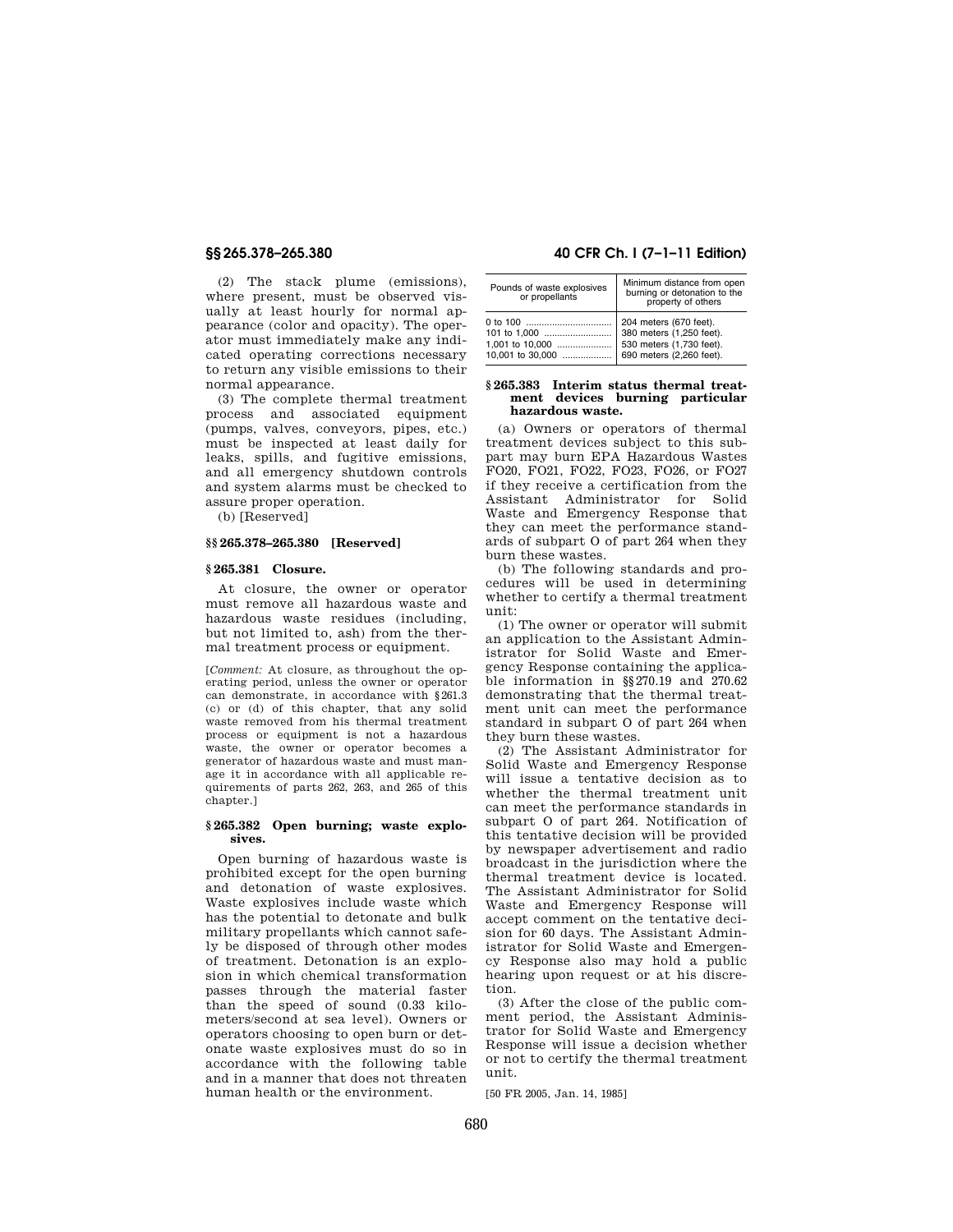# **Subpart Q—Chemical, Physical, and Biological Treatment**

# **§ 265.400 Applicability.**

The regulations in this subpart apply to owners and operators of facilities which treat hazardous wastes by chemical, physical, or biological methods in other than tanks, surface impoundments, and land treatment facilities. except as §265.1 provides otherwise. Chemical, physical, and biological treatment of hazardous waste in tanks, surface impoundments, and land treatment facilities must be conducted in accordance with subparts J, K, and M, respectively.

#### **§ 265.401 General operating requirements.**

(a) Chemical, physical, or biological treatment of hazardous waste must comply with §265.17(b).

(b) Hazardous wastes or treatment reagents must not be placed in the treatment process or equipment if they could cause the treatment process or equipment to rupture, leak, corrode, or otherwise fail before the end of its intended life.

(c) Where hazardous waste is continuously fed into a treatment process or equipment, the process or equipment must be equipped with a means to stop this inflow (e.g., a waste feed cut-off system or by-pass system to a standby containment device).

[*Comment:* These systems are intended to be used in the event of a malfunction in the treatment process or equipment.]

#### **§ 265.402 Waste analysis and trial tests.**

(a) In addition to the waste analysis required by §265.13, whenever:

(1) A hazardous waste which is substantially different from waste previously treated in a treatment process or equipment at the facility is to be treated in that process or equipment, or

(2) A substantially different process than any previously used at the facility is to be used to chemically treat hazardous waste;

the owner or operator must, before treating the different waste or using the different process or equipment:

(i) Conduct waste analyses and trial treatment tests (e.g., bench scale or pilot plant scale tests); or

(ii) Obtain written, documented information on similar treatment of similar waste under similar operating conditions;

to show that this proposed treatment will meet all applicable requirements of §265.401 (a) and (b).

[(b) [Reserved]

[*Comment:* As required by §265.13, the waste analysis plan must include analyses needed to comply with §§265.405 and 265.406. As required by §265.73, the owner or operator must place the results from each waste analysis and trial test, or the documented information, in the operating record of the facility.]

#### **§ 265.403 Inspections.**

(a) The owner or operator of a treatment facility must inspect, where present:

(1) Discharge control and safety equipment (e.g., waste feed cut-off systems, by-pass systems, drainage systems, and pressure relief systems) at least once each operating day, to ensure that it is in good working order;

(2) Data gathered from monitoring equipment (e.g., pressure and temperature gauges), at least once each operating day, to ensure that the treatment process or equipment is being operated according to its design;

(3) The construction materials of the treatment process or equipment, at least weekly, to detect corrosion or leaking of fixtures or seams; and

(4) The construction materials of, and the area immediately surrounding, discharge confinement structures (e.g., dikes), at least weekly, to detect erosion or obvious signs of leakage (e.g., wet spots or dead vegetation).

(b) [Reserved]

[*Comment:* As required by §265.15(c), the owner or operator must remedy any deterioration or malfunction he finds.]

# **§ 265.404 Closure.**

At closure, all hazardous waste and hazardous waste residues must be removed from treatment processes or equipment, discharge control equipment, and discharge confinement structures.

[*Comment:* At closure, as throughout the operating period, unless the owner or operator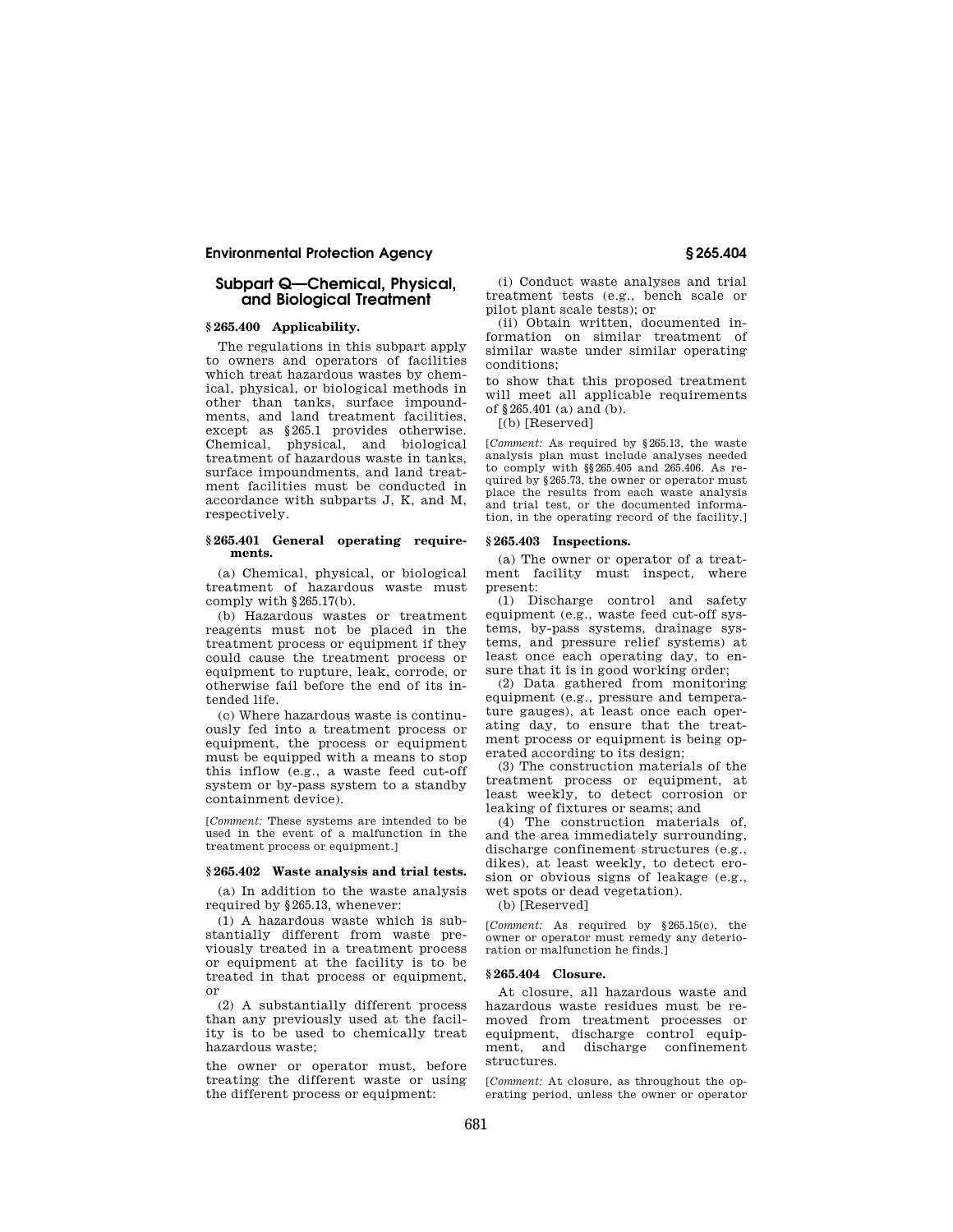can demonstrate, in accordance with §261.3 (c) or (d) of this chapter, that any solid waste removed from his treatment process or equipment is not a hazardous waste, the owner or operator becomes a generator of hazardous waste and must manage it in accordance with all applicable requirements of parts 262, 263, and 265 of this chapter.]

#### **§ 265.405 Special requirements for ignitable or reactive waste.**

(a) Ignitable or reactive waste must not be placed in a treatment process or equipment unless:

(1) The waste is treated, rendered, or mixed before or immediately after placement in the treatment process or equipment so that (i) the resulting waste, mixture, or dissolution of material no longer meets the definition of ignitable or reactive waste under §261.21 or 261.23 of this chapter, and (ii) §265.17(b) is complied with; or

(2) The waste is treated in such a way that it is protected from any material or conditions which may cause the waste to ignite or react.

(b) [Reserved]

[45 FR 33232, May 19, 1980, asamended at 71 FR 40276, July 14, 2006]

# **§ 265.406 Special requirements for incompatible wastes.**

(a) Incompatible wastes, or incompatible wastes and materials, (see appendix V for examples) must not be placed in the same treatment process or equipment, unless §265.17(b) is complied with.

(b) Hazardous waste must not be placed in unwashed treatment equipment which previously held an incompatible waste or material, unless §265.17(b) is complied with.

# **Subpart R—Underground Injection**

# **§ 265.430 Applicability.**

Except as §265.1 provides otherwise:

(a) The owner or operator of a facility which disposes of hazardous waste by underground injection is excluded from the requirements of subparts G and H of this part.

(b) The requirements of this subpart apply to owners and operators of wells used to dispose of hazardous waste which are classified as Class I under §144.6(a) of this chapter and which are

**§ 265.405 40 CFR Ch. I (7–1–11 Edition)** 

classified as Class IV under §144.6(d) of this chapter.

[*Comment:* In addition to the requirements of subparts A through E of this part, the owner or operator of a facility which disposes of hazardous waste by underground injection ultimately must comply with the requirements of §§265.431 through 265.437. These sections are reserved at this time. The Agency will propose regulations that would establish those requirements.]

[45 FR 33232, May 19, 1980, as amended at 48 FR 30115, June 30, 1983]

# **Subparts S–V [Reserved]**

# **Subpart W—Drip Pads**

SOURCE: 55 FR 50486, Dec. 6, 1990, unless otherwise noted.

# **§ 265.440 Applicability.**

(a) The requirements of this subpart apply to owners and operators of facilities that use new or existing drip pads to convey treated wood drippage, precipitation, and/or surface water run-off to an associated collection system. Existing drip pads are those constructed before December 6, 1990 and those for which the owner or operator has a design and has entered into binding financial or other agreements for construction prior to December 6, 1990. All other drip pads are new drip pads. The requirement at §265.443(b)(3) to install a leak collection system applies only to those drip pads that are constructed after December 24, 1992 except for those constructed after December 24, 1992 for which the owner or operator has a design and has entered into binding financial or other agreements for construction prior to December 24, 1992.

(b) The owner or operator of any drip pad that is inside or under a structure that provides protection from precipitation so that neither run-off nor runon is generated is not subject to regulation under §265.443(e) or §265.443(f), as appropriate.

(c) The requirements of this subpart are not applicable to the management of infrequent and incidental drippage in storage yards provided that:

(1) The owner or operator maintains and complies with a written contingency plan that describes how the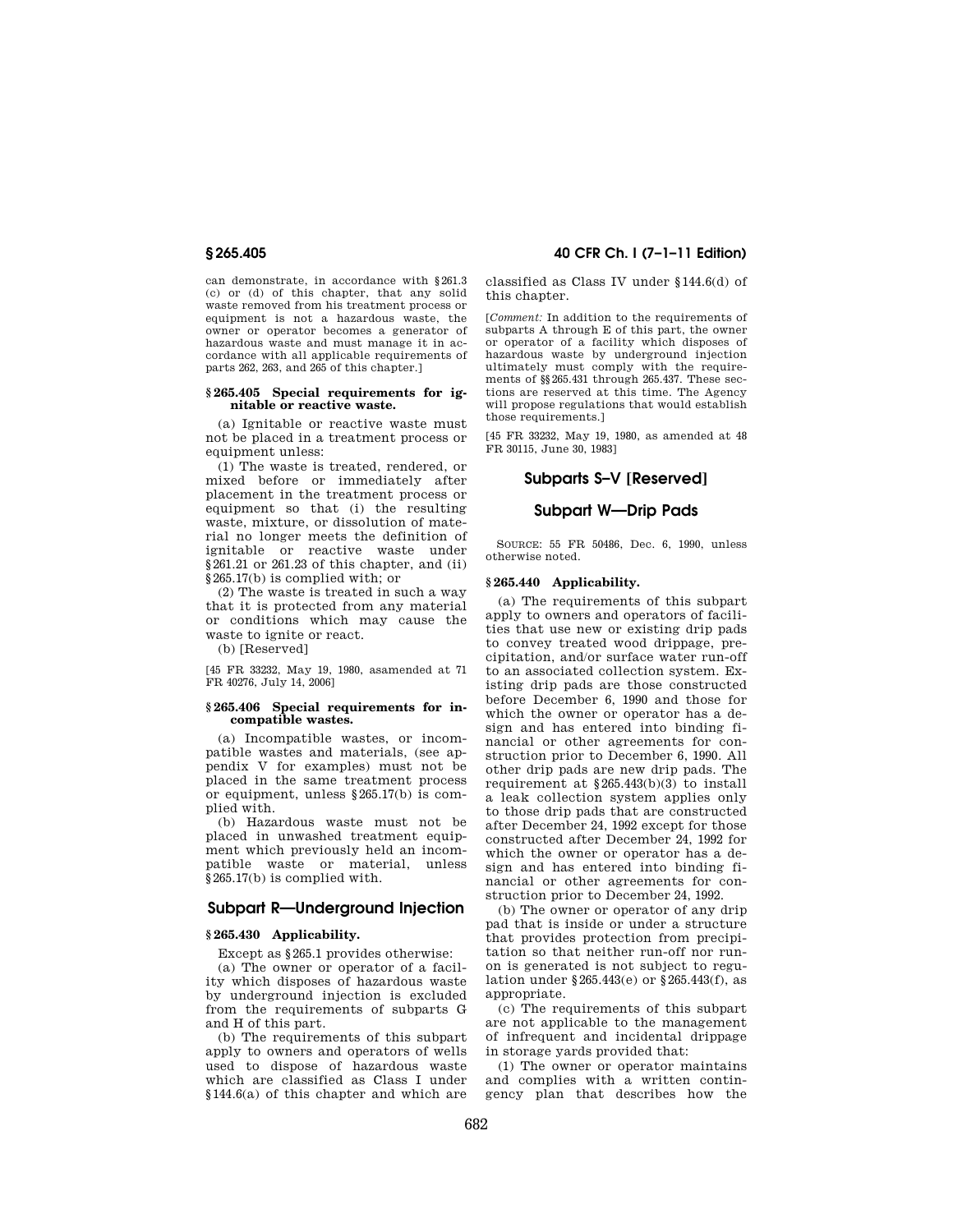owner or operator will respond immediately to the discharge of such infrequent and incidental drippage. At a minimum, the contingency plan must describe how the facility will do the following:

(i) Clean up the drippage;

(ii) Document the cleanup of the drippage;

(iii) Retain documents regarding cleanup for three years; and

(iv) Manage the contaminated media in a manner consistent with Federal regulations.

[55 FR 50486, Dec. 6, 1990, as amended by 56 FR 30198, July 1, 1991; 57 FR 61503, Dec. 24, 1992]

#### **§ 265.441 Assessment of existing drip pad integrity.**

(a) For each existing drip pad as defined in §265.440, the owner or operator must evaluate the drip pad and determine that it meets all of the requirements of this subpart, except the requirements for liners and leak detection systems of §265.443(b). No later than the effective date of this rule, the owner or operator must obtain and keep on file at the facility a written assessment of the drip pad, reviewed and certified by a qualified Professional Engineer that attests to the results of the evaluation. The assessment must be reviewed, updated, and re-certified annually until all upgrades, repairs, or modifications necessary to achieve compliance with all the standards of §265.443 are complete. The evaluation must document the extent to which the drip pad meets each of the design and operating standards of §265.443, except the standards for liners and leak detection systems, specified in §265.443(b).

(b) The owner or operator must develop a written plan for upgrading, repairing, and modifying the drip pad to meet the requirements of §265.443(b), and submit the plan to the Regional Administrator no later than 2 years before the date that all repairs, upgrades, and modifications are complete. This written plan must describe all changes to be made to the drip pad in sufficient detail to document compliance with all the requirements of §265.443. The plan must be reviewed and certified by a qualified Professional Engineer.

(c) Upon completion of all repairs and modifications, the owner or operator must submit to the Regional Administrator or State Director, the asbuilt drawings for the drip pad together with a certification by a qualified Professional Engineer attesting that the drip pad conforms to the drawings.

(d) If the drip pad is found to be leaking or unfit for use, the owner or operator must comply with the provisions of §265.443(m) of this subpart or close the drip pad in accordance with §265.445 of this subpart.

[55 FR 50486, Dec. 6, 1990, as amended at 57 FR 61504, Dec. 24, 1992; 71 FR 16912, Apr. 4, 2006; 71 FR 40276, July 14, 2006]

#### **§ 265.442 Design and installation of new drip pads.**

Owners and operators of new drip pads must ensure that the pads are designed, installed, and operated in accordance with one of the following:

(a) All of the applicable requirements of §§265.443 (except §265.443(a)(4)), 265.444 and 265.445 of this subpart, or

(b) All of the applicable requirements of §§265.443 (except §265.443(b)), 265.444 and 265.445 of this subpart.

[57 FR 61504, Dec. 24, 1992]

#### **§ 265.443 Design and operating requirements.**

(a) Drip pads must:

(1) Be constructed of non-earthen materials, excluding wood and non-structurally supported asphalt;

(2) Be sloped to free-drain treated wood drippage, rain and other waters, or solutions of drippage and water or other wastes to the associated collection system;

(3) Have a curb or berm around the perimeter;

(4)(i) Have a hydraulic conductivity of less than or equal to  $1\times10^{-7}$  centimeters per second, e.g., existing concrete drip pads must be sealed, coated, or covered with a surface material with a hydraulic conductivity of less than or equal to  $1\times10^{-7}$  centimeters per second such that the entire surface where drippage occurs or may run across is capable of containing such drippage and mixtures of drippage and precipitation, materials, or other wastes while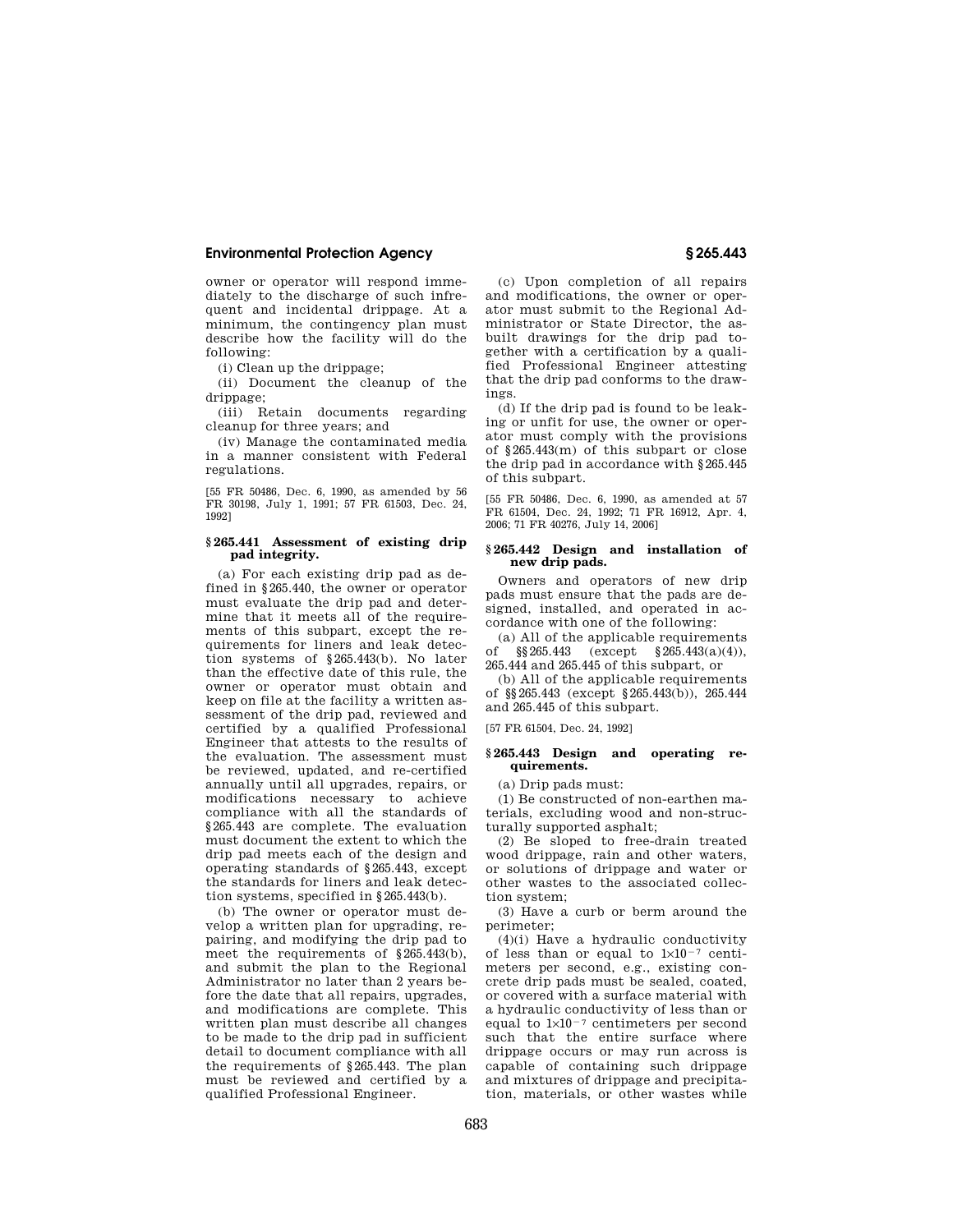being routed to an associated collection system. This surface material must be maintained free of cracks and gaps that could adversely affect its hydraulic conductivity, and the material must be chemically compatible with the preservatives that contact the drip pad. The requirements of this provision apply only to existing drip pads and those drip pads for which the owner or operator elects to comply with §265.442(b) instead of §265.442(a).

(ii) The owner or operator must obtain and keep on file at the facility a written assessment of the drip pad, reviewed and certified by a qualified Professional Engineer that attests to the results of the evaluation. The assessment must be reviewed, updated and recertified annually. The evaluation must document the extent to which the drip pad meets the design and operating standards of this section, except for paragraph (b) of this section.

(5) Be of sufficient structural strength and thickness to prevent failure due to physical contact, climatic conditions, the stress of installation, and the stress of daily operations, e.g., variable and moving loads such as vehicle traffic, movement of wood, etc.

NOTE: EPA will generally consider applicable standards established by professional organizations generally recognized by industry such as the American Concrete Institute (ACI) and the American Society of Testing Materials (ASTM) in judging the structural integrity requirement of this paragraph.

(b) If an owner/operator elects to comply with  $$265.442(a)$  instead §265.442(b), the drip pad must have:

(1) A synthetic liner installed below the drip pad that is designed, constructed, and installed to prevent leakage from the drip pad into the adjacent subsurface soil or groundwater or surface water at any time during the active life (including the closure period) of the drip pad. The liner must be constructed of materials that will prevent waste from being absorbed into the liner and prevent releases into the adjacent subsurface soil or ground water or surface water during the active life of the facility. The liner must be:

(i) Constructed of materials that have appropriate chemical properties and sufficient strength and thickness to prevent failure due to pressure gra-

**§ 265.443 40 CFR Ch. I (7–1–11 Edition)** 

dients (including static head and external hydrogeologic forces), physical contact with the waste or drip pad leakage to which they are exposed, climatic conditions, the stress of installation, and the stress of daily operation (including stresses from vehicular traffic on the drip pad);

(ii) Placed upon a foundation or base capable of providing support to the liner and resistance to pressure gradients above and below the liner to prevent failure of the liner due to settlement, compression or uplift; and

(iii) Installed to cover all surrounding earth that could come in contact with the waste or leakage; and

(2) A leakage detection system immediately above the liner that is designed, constructed, maintained and operated to detect leakage from the drip pad. The leakage detection system must be:

(i) Constructed of materials that are:

(A) Chemically resistant to the waste managed in the drip pad and the leakage that might be generated; and

(B) Of sufficient strength and thickness to prevent collapse under the pressures exerted by overlaying materials and by any equipment used at the drip pad; and

(ii) Designed and operated to function without clogging through the scheduled closure of the drip pad.

(iii) Designed so that it will detect the failure of the drip pad or the presence of a release of hazardous waste or accumulated liquid at the earliest practicable time.

(3) A leakage collection system immediately above the liner that is designed, constructed, maintained and operated to collect leakage from the drip pad such that it can be removed from below the drip pad. The date, time, and quantity of any leakage collected in this system and removed must be documented in the operating log.

(c) Drip pads must be maintained such that they remain free of cracks, gaps, corrosion, or other deterioration that could cause hazardous waste to be released from the drip pad.

NOTE: See §265.443(m) for remedial action required if deterioration or leakage is detected.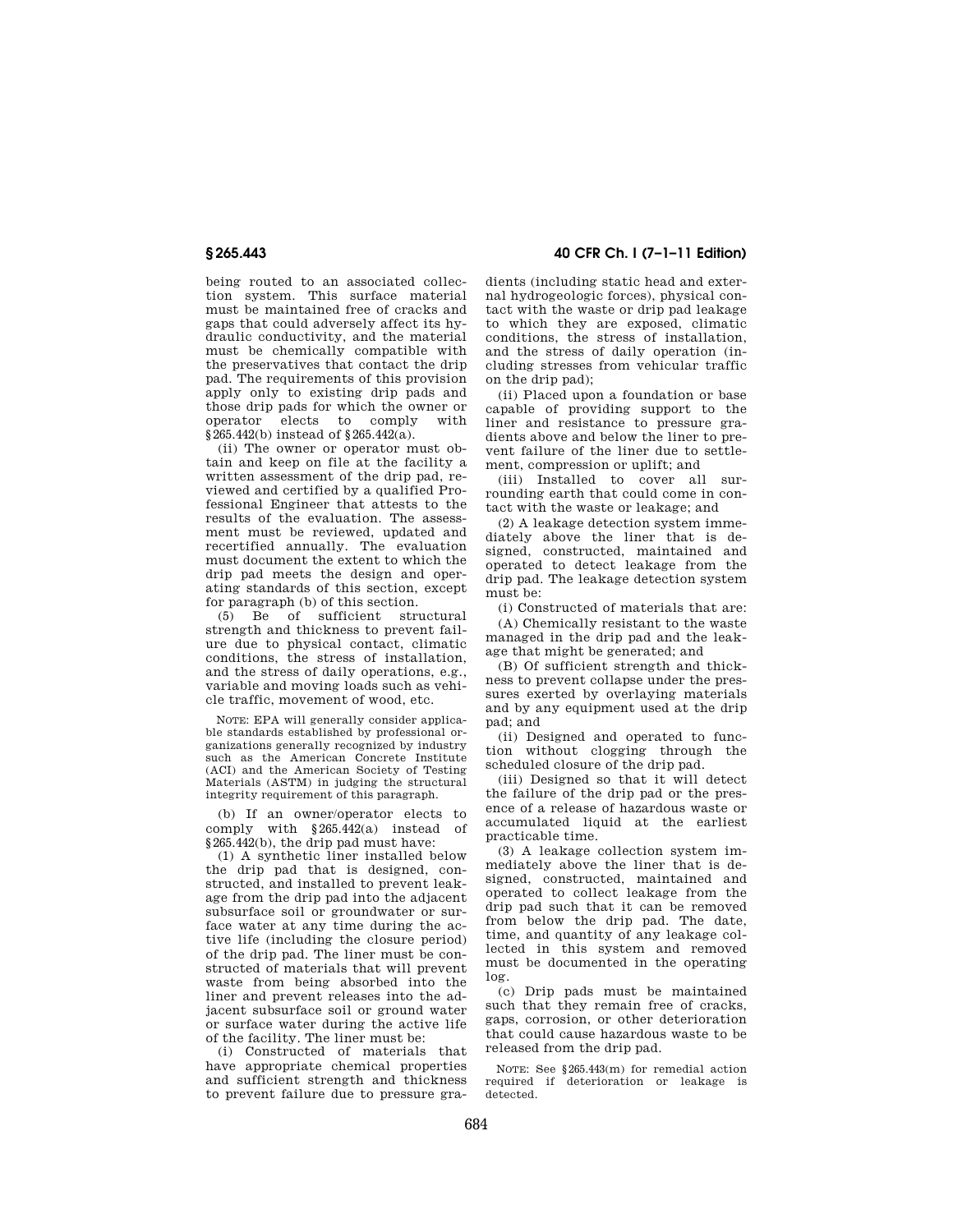(d) The drip pad and associated collection system must be designed and operated to convey, drain, and collect liquid resulting from drippage or precipitation in order to prevent run-off.

(e) Unless protected by a structure, as described in §265.440(b) of this subpart, the owner or operator must design, construct, operate and maintain a run-on control system capable of preventing flow onto the drip pad during peak discharge from at least a 24-hour, 25-year storm unless the system has sufficient excess capacity to contain any run-on that might enter the system, or the drip pad is protected by a structure or cover, as described in §265.440(b) of this subpart.

(f) Unless protected by a structure or cover, as described in §265.440(b) of this subpart, the owner or operator must design, construct, operate and maintain a run-off management system to collect and control at least the water volume resulting from a 24-hour, 25 year storm.

(g) The drip pad must be evaluated to determine that it meets the requirements of paragraphs (a) through (f) of this section and the owner or operator must obtain a statement from a qualified Professional Engineer certifying that the drip pad design meets the requirements of this section.

(h) Drippage and accumulated precipitation must be removed from the associated collection system as necessary to prevent overflow onto the drip pad.

(i) The drip pad surface must be cleaned thoroughly in a manner and frequency such that accumulated residues of hazardous waste or other materials are removed, with residues being properly managed as hazardous waste, so as to allow weekly inspections of the entire drip pad surface without interference or hindrance from accumulated residues of hazardous waste or other materials on the drip pad. The owner or operator must document the date and time of each cleaning and the cleaning procedure used in the facility's operating log.

(j) Drip pads must be operated and maintained in a manner to minimize tracking of hazardous waste or hazardous waste constituents off the drip

pad as a result of activities by personnel or equipment.

(k) After being removed from the treatment vessel, treated wood from pressure and non-pressure processes must be held on the drip pad until drippage has ceased. The owner or operator must maintain records sufficient to document that all treated wood is held on the pad following treatment in accordance with this requirement.

(l) Collection and holding units associated with run-on and run-off control systems must be emptied or otherwise managed as soon as possible after storms to maintain design capacity of the system.

(m) Throughout the active life of the drip pad, if the owner or operator detects a condition that may have caused or has caused a release of hazardous waste, the condition must be repaired within a reasonably prompt period of time following discovery, in accordance with the following procedures:

(1) Upon detection of a condition that may have caused or has caused a release of hazardous waste (e.g., upon detection of leakage by the leak detection system), the owner or operator must:

(i) Enter a record of the discovery in the facility operating log;

(ii) Immediately remove the portion of the drip pad affected by the condition from service;

(iii) Determine what steps must be taken to repair the drip pad, remove any leakage from below the drip pad, and establish a schedule for accomplishing the clean up and repairs;

(iv) Within 24 hours after discovery of the condition, notify the Regional Administrator of the condition and, within 10 working days, provide a written notice to the Regional Administrator with a description of the steps that will be taken to repair the drip pad, and clean up any leakage, and the schedule for accomplishing this work.

(2) The Regional Administrator will review the information submitted, make a determination regarding whether the pad must be removed from service completely or partially until repairs and clean up are complete, and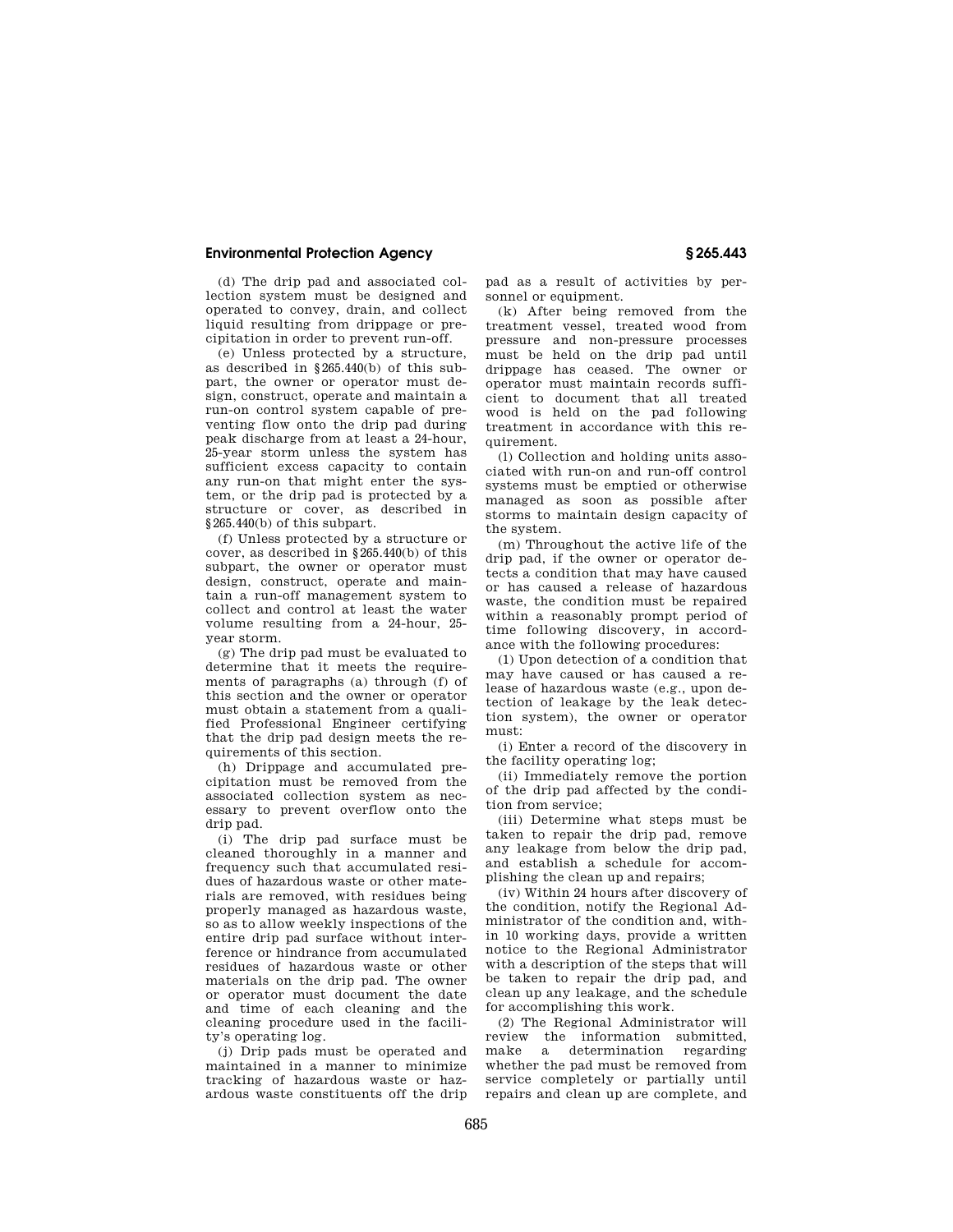notify the owner or operator of the determination and the underlying rationale in writing.

(3) Upon completing all repairs and clean up, the owner or operator must notify the Regional Administrator in writing and provide a certification, signed by an independent qualified, registered professional engineer, that the repairs and clean up have been completed according to the written plan submitted in accordance with paragraph  $(m)(1)(iv)$  of this section.

(n) The owner or operator must maintain, as part of the facility operating log, documentation of past operating and waste handling practices. This must include identification of preservative formulations used in the past, a description of drippage management practices, and a description of treated wood storage and handling practices.

[55 FR 50486, Dec. 6, 1990, as amended at 56 FR 30198, July 1, 1991; 57 FR 5861, Feb. 18, 1992; 57 FR 61504, Dec. 24, 1992; 71 FR 16912, Apr. 4, 2006; 71 FR 40276, July 14, 2006]

# **§ 265.444 Inspections.**

(a) During construction or installation, liners and cover systems (e.g., membranes, sheets, or coatings) must be inspected for uniformity, damage and imperfections (e.g., holes, cracks, thin spots, or foreign materials). Immediately after construction or installation, liners must be inspected and certified as meeting the requirements of §265.443 by a qualified Professional Engineer. This certification must be maintained at the facility as part of the facility operating record. After installation, liners and covers must be inspected to ensure tight seams and joints and the absence of tears, punctures, or blisters.

(b) While a drip pad is in operation, it must be inspected weekly and after storms to detect evidence of any of the following:

(1) Deterioration, malfunctions or improper operation of run-on and runoff control systems;

(2) The presence of leakage in and proper functioning of leakage detection system.

(3) Deterioration or cracking of the drip pad surface.

# **§ 265.444 40 CFR Ch. I (7–1–11 Edition)**

NOTE: See §265.443(m) for remedial action required if deterioration or leakage is detected.

[55 FR 50486, Dec. 6, 1990, as amended at 71 FR 16912, Apr. 4, 2006]

# **§ 265.445 Closure.**

(a) At closure, the owner or operator must remove or decontaminate all waste residues, contaminated containment system components (pad, liners, etc.), contaminated subsoils, and structures and equipment contaminated with waste and leakage, and manage them as hazardous waste.

(b) If, after removing or decontaminating all residues and making all reasonable efforts to effect removal or decontamination of contaminated components, subsoils, structures, and equipment as required in paragraph (a) of this section, the owner or operator finds that not all contaminated subsoils can be practically removed or decontaminated, he must close the facility and perform post-closure care in accordance with closure and post-closure care requirements that apply to landfills (§265.310). For permitted units, the requirement to have a permit continues throughout the post-closure period.

 $(c)(1)$  The owner or operator of an existing drip pad, as defined in §265.440 of this subpart, that does not comply with the liner requirements of  $\S 265.443(b)(1)$ must:

(i) Include in the closure plan for the drip pad under §265.112 both a plan for complying with paragraph (a) of this section and a contingent plan for complying with paragraph (b) of this section in case not all contaminated subsoils can be practicably removed at closure; and

(ii) Prepare a contingent post-closure plan under §265.118 of this part for complying with paragraph (b) of this section in case not all contaminated subsoils can be practicably removed at closure.

(2) The cost estimates calculated under §§265.112 and 265.144 of this part for closure and post-closure care of a drip pad subject to this paragraph must include the cost of complying with the contingent closure plan and the contingent post-closure plan, but are not required to include the cost of expected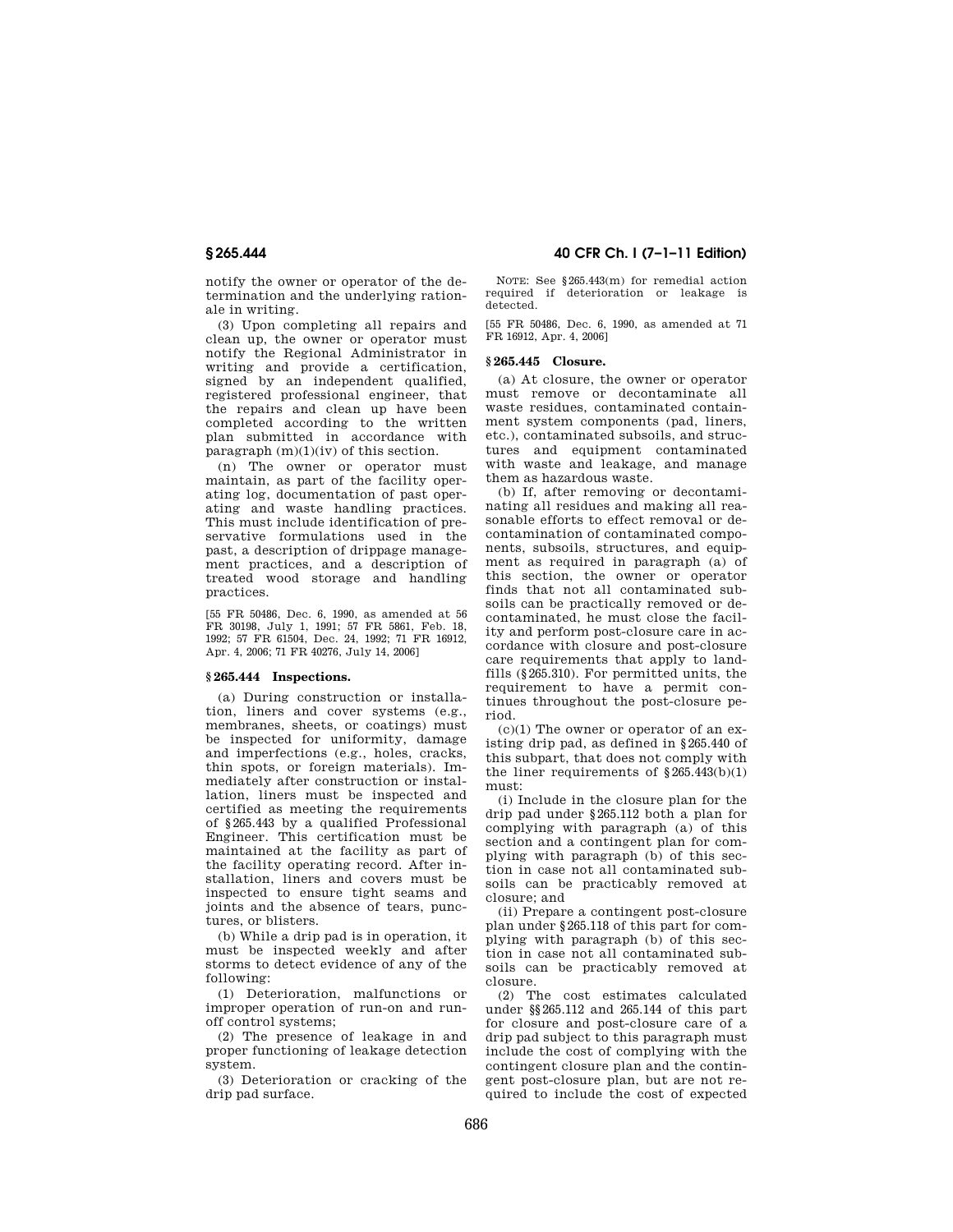closure under paragraph (a) of this section.

[55 FR 50486, Dec. 6, 1990, as amended at 71 FR 40276, July 14, 2006]

# **Subparts X–Z [Reserved]**

# **Subpart AA—Air Emission Standards for Process Vents**

SOURCE: 55 FR 25507, June 21, 1990, unless otherwise noted.

# **§ 265.1030 Applicability.**

(a) The regulations in this subpart apply to owners and operators of facilities that treat, store, or dispose of hazardous wastes (except as provided in § 265.1).

(b) Except for §§265.1034, paragraphs (d) and (e), this subpart applies to process vents associated with distillation, fractionation, thin-film evaporation, solvent extraction, or air or steam stripping operations that manage hazardous wastes with organic concentrations of at least 10 ppmw, if these operations are conducted in one of the following:

(1) A unit that is subject to the permitting requirements of 40 CFR part 270, or

(2) A unit (including a hazardous waste recycling unit) that is not exempt from permitting under the provisions of 40 CFR 262.34(a) (i.e., a hazardous waste recycling unit that is not a 90-day tank or container) and that is located at a hazardous waste management facility otherwise subject to the permitting requirements of 40 CFR part 270, or

(3) A unit that is exempt from permitting under the provisions of 40 CFR  $262.34(a)$  (i.e., a "90-day" tank or container) and is not a recycling unit under the requirements of 40 CFR 261.6.

NOTE: The requirements of §§265.1032 through 265.1036 apply to process vents on hazardous waste recycling units previously exempt under paragraph 261.6(c)(1). Other exemptions under §§261.4, and 265.1(c) are not affected by these requirements.]

(c) The requirements of this subpart do not apply to the pharmaceutical manufacturing facility, commonly referred to as the Stonewall Plant, located at Route 340 South, Elkton, Virginia, provided that facility is operated in compliance with the requirements contained in a Clean Air Act permit issued pursuant to 40 CFR 52.2454. The requirements of this subpart shall apply to the facility upon termination of the Clean Air Act permit issued pursuant to 40 CFR 52.2454.

(d) The requirements of this subpart do not apply to the process vents at a facility where the facility owner or operator certifies that all of the process vents that would otherwise be subject to this subpart are equipped with and operating air emission controls in accordance with the process vent requirements of an applicable Clean Air Act regulation codified under 40 CFR part 60, part 61, or part 63. The documentation of compliance under regulations at 40 CFR part 60, part 61, or part 63 shall be kept with, or made readily available with, the facility operating record.

[55 FR 25507, June 21, 1990, as amended at 56 FR 19290, Apr. 26, 1991; 61 FR 59968, Nov. 25, 1996; 62 FR 52642, Oct. 8, 1997; 62 FR 64661, Dec. 8, 1997]

# **§ 265.1031 Definitions.**

As used in this subpart, all terms shall have the meaning given them in §264.1031, the Act, and parts 260–266.

### **§ 265.1032 Standards: Process vents.**

(a) The owner or operator of a facility with process vents associated with distillation, fractionation, thin-film evaporation, solvent extraction or air or steam stripping operations managing hazardous wastes with organic concentrations at least 10 ppmw shall either:

(1) Reduce total organic emissions from all affected process vents at the facility below 1.4 kg/h (3 lb/h) and 2.8 Mg/yr (3.1 tons/yr), or

(2) Reduce, by use of a control device, total organic emissions from all affected process vents at the facility by 95 weight percent.

(b) If the owner or operator installs a closed-vent system and control device to comply with the provisions of paragraph (a) of this section, the closedvent system and control device must meet the requirements of §265.1033.

(c) Determinations of vent emissions and emission reductions or total orconcentrations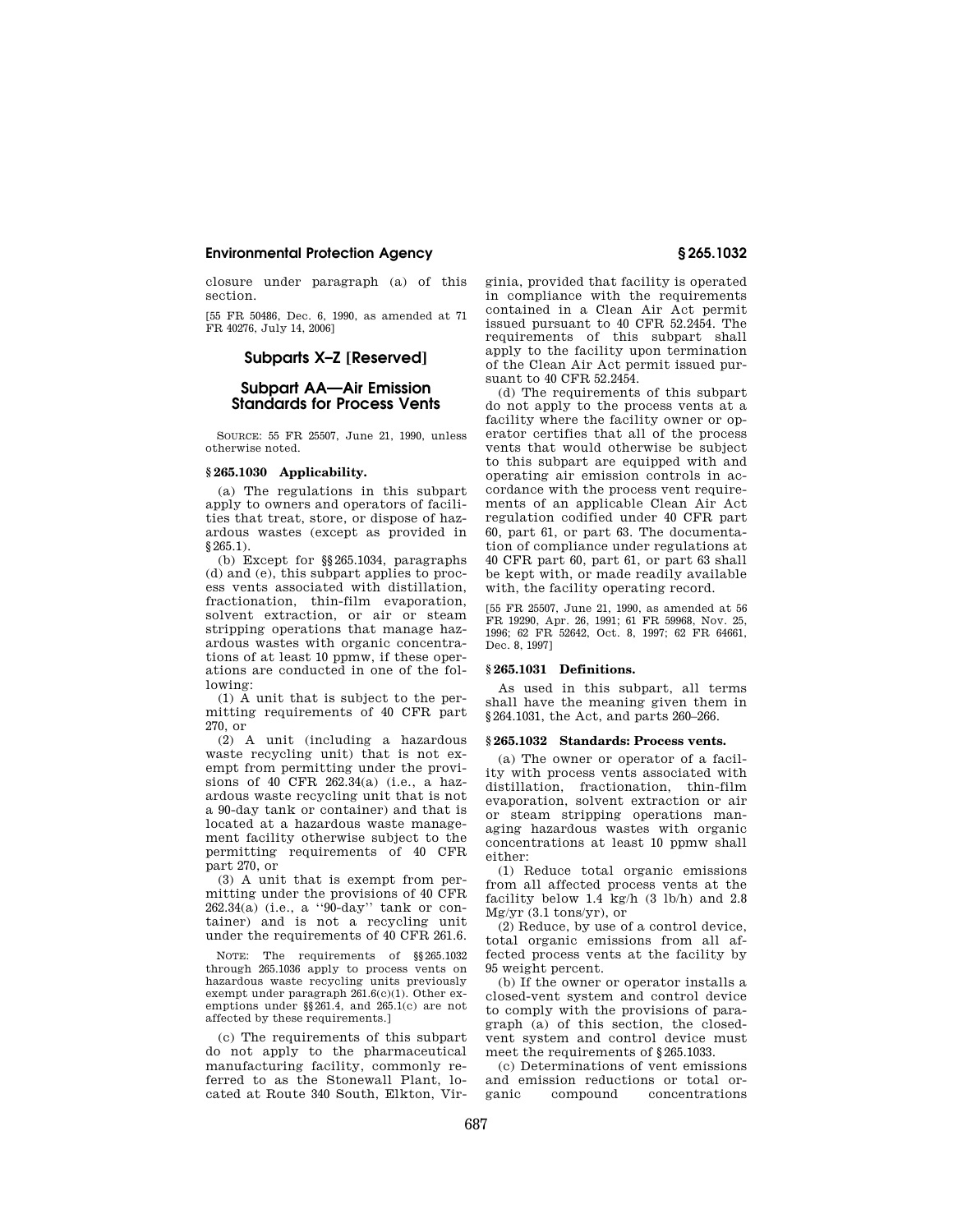achieved by add-on control devices may be based on engineering calculations or performance tests. If performance tests are used to determine vent emissions, emission reductions, or total organic compound concentrations achieved by add-on control devices, the performance tests must conform with the requirements of §265.1034(c).

(d) When an owner or operator and the Regional Administrator do not agree on determinations of vent emissions and/or emission reductions or total organic compound concentrations achieved by add-on control devices based on engineering calculations, the test methods in §265.1034(c) shall be used to resolve the disagreement.

#### **§ 265.1033 Standards: Closed-vent systems and control devices.**

(a)(1) Owners or operators of closedvent systems and control devices used to comply with provisions of this part shall comply with the provisions of this section.

 $(2)(i)$  The owner or operator of an existing facility who cannot install a closed-vent system and control device to comply with the provisions of this subpart on the effective date that the facility becomes subject to the requirements of this subpart must prepare an implementation schedule that includes dates by which the closed-vent system and control device will be installed and in operation. The controls must be installed as soon as possible, but the implementation schedule may allow up to 30 months after the effective date that the facility becomes subject to this subpart for installation and startup.

(ii) Any unit that begins operation after December 21, 1990, and is subject to the requirements of this subpart when operation begins, must comply with the rules immediately  $(i.e.$  must have control devices installed and operating on startup of the affected unit); the 30-month implementation schedule does not apply.

(iii) The owner or operator of any facility in existence on the effective date of a statutory or EPA regulatory amendment that renders the facility subject to this subpart shall comply with all requirements of this subpart as soon as practicable but no later than 30 months after the amendment's effec-

# **§ 265.1033 40 CFR Ch. I (7–1–11 Edition)**

tive date. When control equipment required by this subpart can not be installed and begin operation by the effective date of the amendment, the facility owner or operator shall prepare an implementation schedule that includes the following information: Specific calendar dates for award of contracts or issuance of purchase orders for the control equipment, initiation of on-site installation of the control equipment, completion of the control equipment installation, and performance of any testing to demonstrate that the installed equipment meets the applicable standards of this subpart. The owner or operator shall enter the implementation schedule in the operating record or in a permanent, readily available file located at the facility.

(iv) Owners and operators of facilities and units that become newly subject to the requirements of this subpart after December 8, 1997, due to an action other than those described in paragraph  $(a)(2)(iii)$  of this section must comply with all applicable requirements immediately (i.e., must have control devices installed and operating on the date the facility or unit becomes subject to this subpart; the 30 month implementation schedule does not apply).

(b) A control device involving vapor recovery (e.g., a condenser or adsorber) shall be designed and operated to recover the organic vapors vented to it with an efficiency of 95 weight percent or greater unless the total organic emission limits of  $\S 265.1032(a)(1)$  for all affected process vents can be attained at an efficiency less than 95 weight percent.

(c) An enclosed combustion device (e.g., a vapor incinerator, boiler, or process heater) shall be designed and operated to reduce the organic emissions vented to it by 95 weight percent or greater; to achieve a total organic compound concentration of 20 ppmv, expressed as the sum of the actual compounds, not carbon equivalents, on a dry basis corrected to 3 percent oxygen; or to provide a minimum residence time of 0.50 seconds at a minimum temperature of 760 °C. If a boiler or process heater is used as the control device, then the vent stream shall be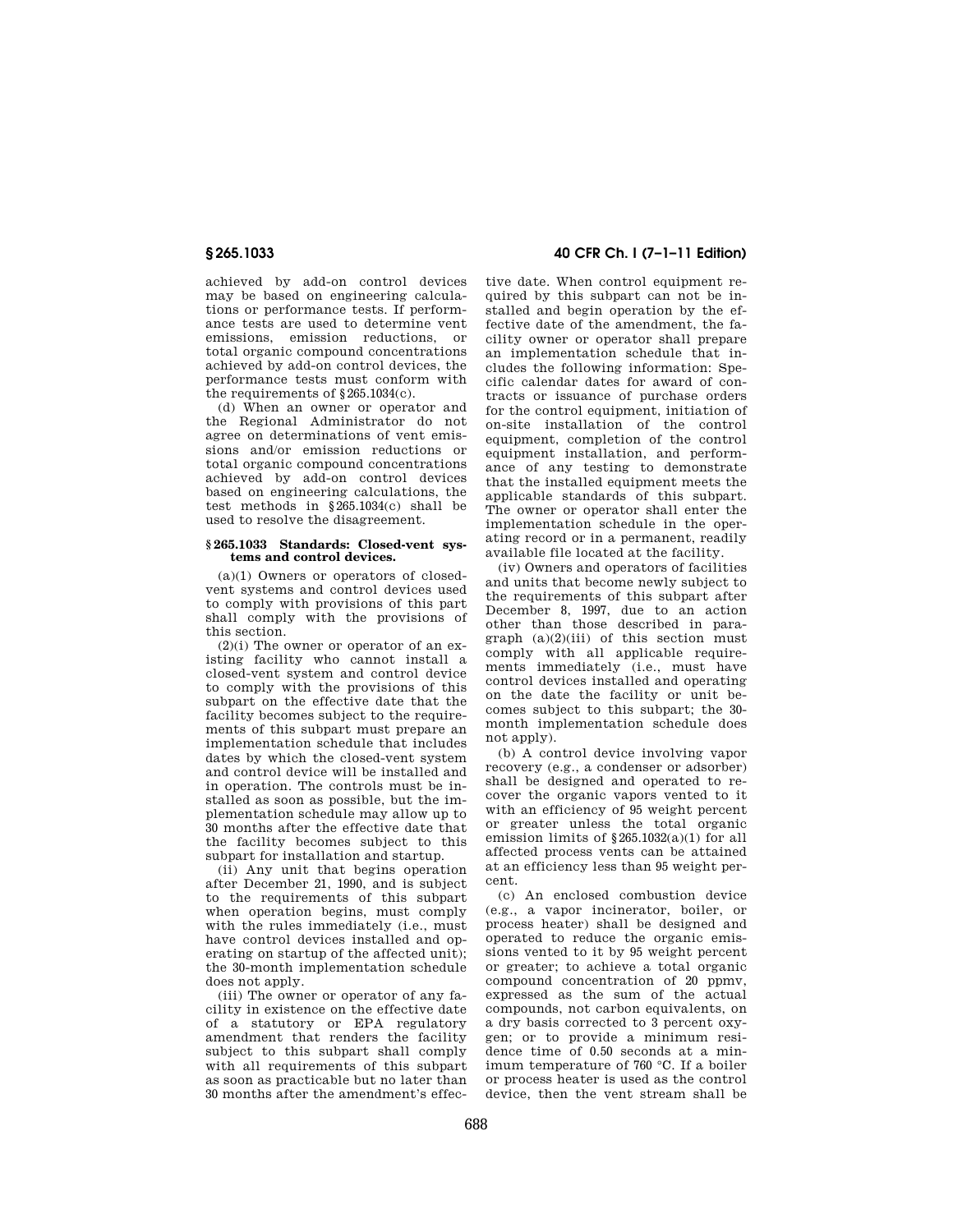introduced into the flame combustion zone of the boiler or process heater.

 $(d)(1)$  A flare shall be designed for and operated with no visible emissions as determined by the methods specified in paragraph (e)(1) of this section, except for periods not to exceed a total of 5 minutes during any 2 consecutive hours.

(2) A flare shall be operated with a flame present at all times, as determined by the methods specified in paragraph  $(f)(2)(iii)$  of this section.

(3) A flare shall be used only if the net heating value of the gas being combusted is 11.2 MJ/scm (300 Btu/scf) or greater, if the flare is steam-assisted or air-assisted; or if the net heating value of the gas being combusted is 7.45 MJ/ scm (200 Btu/scf) or greater if the flare is nonassisted. The net heating value of the gas being combusted shall be determined by the methods specified in paragraph (e)(2) of this section.

(4)(i) A steam-assisted or nonassisted flare shall be designed for and operated with an exit velocity, as determined by the methods specified in paragraph (e)(3) of this section, of less than 18.3 m/s (60 ft/s), except as provided in paragraphs  $(d)(4)$  (ii) and (iii) of this section.

(ii) A steam-assisted or nonassisted flare designed for and operated with an exit velocity, as determined by the methods specified in paragraph (e)(3) of this section, equal to or greater than 18.3 m/s (60 ft/s) but less than 122 m/s (400 ft/s) is allowed if the net heating value of the gas being combusted is greater than 37.3 MJ/scm (1,000 Btu/scf).

(iii) A steam-assisted or nonassisted flare designed for and operated with an exit velocity, as determined by the methods specified in paragraph (e)(3) of this section, less than the velocity,  $V_{\text{max}}$ , as determined by the method specified in paragraph (e)(4) of this section, and less than 122 m/s (400 ft/s) is allowed.

(5) An air-assisted flare shall be designed and operated with an exit velocity less than the velocity,  $V_{\text{max}}$ , as determined by the method specified in paragraph (e)(5) of this section.

(6) A flare used to comply with this section shall be steam-assisted, air-assisted, or nonassisted.

(e)(1) Reference Method 22 in 40 CFR part 60 shall be used to determine the compliance of a flare with the visible emission provisions of this subpart. The observation period is 2 hours and shall be used according to Method 22.

(2) The net heating value of the gas being combusted in a flare shall be calculated using the following equation:

$$
H_T = K \left[ \sum_{i=1}^{n} C_i H_i \right]
$$

where:

- $H_T$ =Net heating value of the sample, MJ/scm; where the net enthalpy per mole of offgas is based on combustion at 25 °C and 760 mm Hg, but the standard temperature for determining the volume corresponding to 1 mol is 20 °C;
- K=Constant,  $1.74\times10^{-7}$  (1/ppm) (g mol/scm) (MJ/kcal) where standard temperature for (g mol/scm) is  $20 °C$ ;
- Ci=Concentration of sample component i in ppm on a wet basis, as measured for organics by Reference Method 18 in 40 CFR part 60 and measured for hydrogen and carbon monoxide by ASTM D 1946–82 (incorporated by reference as specified in §260.11); and
- Hi=Net heat of combustion of sample component i, kcal/g mol at 25 °C and 760 mm Hg. The heats of combustion may be determined using ASTM D 2382–83 (incorporated by reference as specified in §260.11) if published values are not available or cannot be calculated.

(3) The actual exit velocity of a flare shall be determined by dividing the volumetric flow rate (in units of standard temperature and pressure), as determined by Reference Methods 2, 2A, 2C, or 2D in 40 CFR part 60 as appropriate, by the unobstructed (free) cross-sectional area of the flare tip.

(4) The maximum allowed velocity in m/s,  $V_{max}$ , for a flare complying with paragraph (d)(4)(iii) of this section shall be determined by the following equation:

# $Log_{10}(V_{max})=(H_T+28.8)/31.7$

where:

 $\rm H_T$  =The net heating value as determined in paragraph (e)(2) of this section.

28.8=Constant, 31.7=Constant.

(5) The maximum allowed velocity in m/s,  $V_{\text{max}}$ , for an air-assisted flare shall<br>be determined by the following determined by the following equation: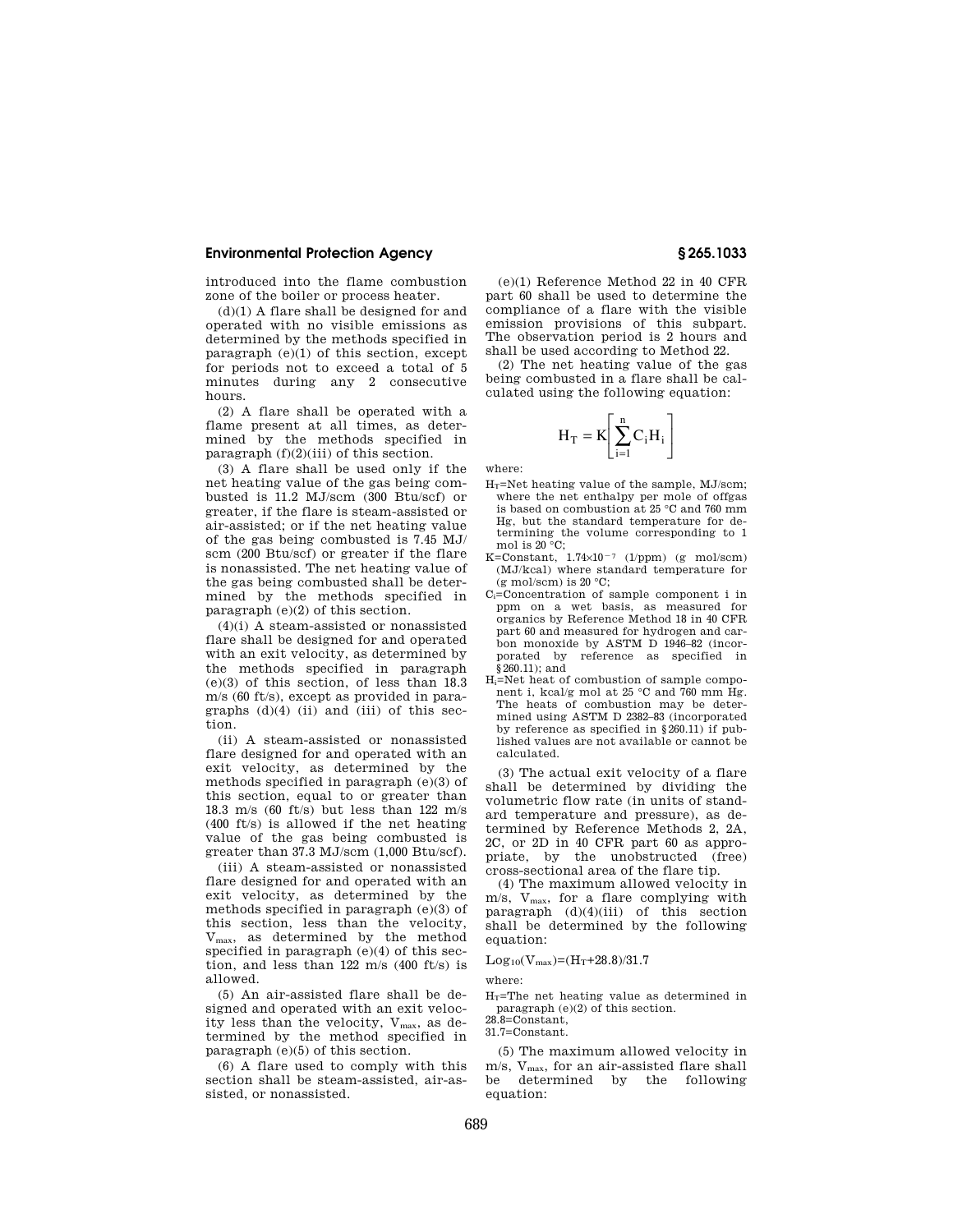$V_{max}$  = 8.706 + 0.7084 (H<sub>T</sub>)

where:

 $8.706 =$  Constant.

 $0.7084 =$ Constant.

 $H_T$  = The net heating value as determined in paragraph (e)(2) of this section.

(f) The owner or operator shall monitor and inspect each control device required to comply with this section to ensure proper operation and maintenance of the control device by implementing the following requirements:

(1) Install, calibrate, maintain, and operate according to the manufacturer's specifications a flow indicator that provides a record of vent stream flow from each affected process vent to the control device at least once every hour. The flow indicator sensor shall be installed in the vent stream at the nearest feasible point to the control device inlet, but before being combined with other vent streams.

(2) Install, calibrate, maintain, and operate according to the manufacturer's specifications a device to continuously monitor control device operation as specified below:

(i) For a thermal vapor incinerator, a<br>emperature monitoring device  $t$ emperature monitoring equipped with a continuous recorder. The device shall have an accuracy of  $\pm 1$ percent of the temperature being monitored in  $\degree$  C or  $\pm 0.5 \degree$  C, whichever is greater. The temperature sensor shall be installed at a location in the combustion chamber downstream of the combustion zone.

(ii) For a catalytic vapor incinerator, a temperature monitoring device equipped with a continuous recorder. The device shall be capable of monitoring temperature at two locations and have an accuracy of ±1 percent of the temperature being monitored in ° C or  $\pm 0.5$   $\degree$  C, whichever is greater. One temperature sensor shall be installed in the vent stream at the nearest feasible point to the catalyst bed inlet and a second temperature sensor shall be installed in the vent stream at the nearest feasible point to the catalyst bed outlet.

(iii) For a flare, a heat sensing monitoring device equipped with a continuous recorder that indicates the continuous ignition of the pilot flame.

(iv) For a boiler or process heater having a design heat input capacity

# **§ 265.1033 40 CFR Ch. I (7–1–11 Edition)**

less than 44 MW, a temperature monitoring device equipped with a continuous recorder. The device shall have an accuracy of ±1 percent of the temperature being monitored in  $\degree$  C or  $\pm 0.5$   $\degree$  C. whichever is greater. The temperature sensor shall be installed at a location in the furnace downstream of the combustion zone.

(v) For a boiler or process heater having a design heat input capacity greater than or equal to 44 MW, a monitoring device equipped with a continuous recorder to measure a parameter(s) that indicates good combustion operating practices are being used.

(vi) For a condenser, either:

(A) A monitoring device equipped with a continuous recorder to measure the concentration level of the organic compounds in the exhaust vent stream from the condenser; or

(B) A temperature monitoring device equipped with a continuous recorder. The device shall be capable of monitoring temperature with an accuracy of ±1 percent of the temperature being monitored in degrees Celsius ( °C) or  $\pm 0.5$  °C, whichever is greater. The temperature sensor shall be installed at a location in the exhaust vent stream from the condenser exit (i.e., product side).

(vii) For a carbon adsorption system such as a fixed-bed carbon adsorber that regenerates the carbon bed directly in the control device, either:

(A) A monitoring device equipped with a continuous recorder to measure the concentration level of the organic compounds in the exhaust vent stream from the carbon bed, or

(B) A monitoring device equipped with a continuous recorder to measure a parameter that indicates the carbon bed is regenerated on a regular, predetermined time cycle.

(3) Inspect the readings from each monitoring device required by paragraphs (f) (1) and (2) of this section at least once each operating day to check control device operation and, if necessary, immediately implement the corrective measures necessary to ensure the control device operates in compliance with the requirements of this section.

(g) An owner or operator using a carbon adsorption system such as a fixed-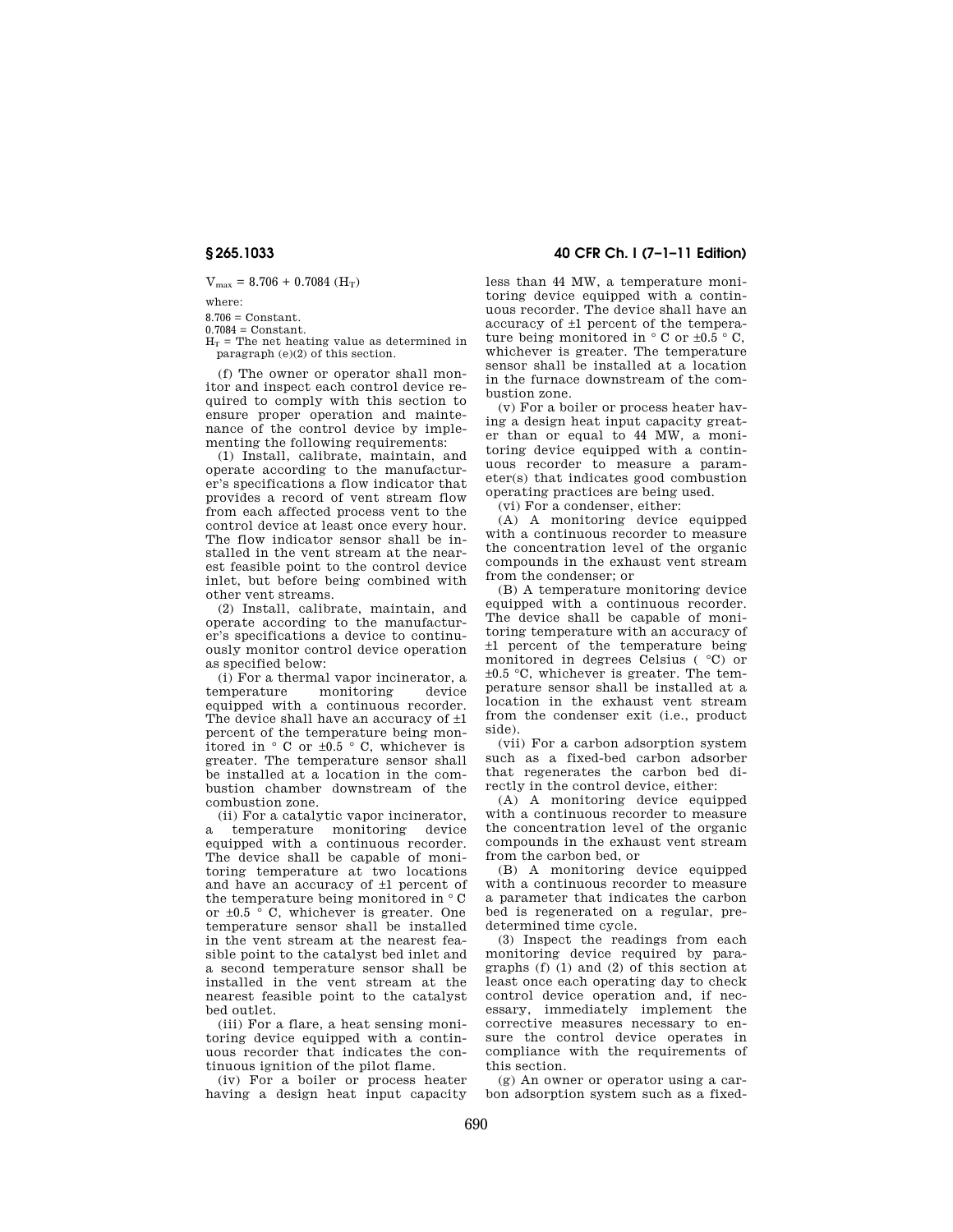bed carbon adsorber that regenerates the carbon bed directly onsite in the control device, shall replace the existing carbon in the control device with fresh carbon at a regular, predetermined time interval that is no longer than the carbon service life es-<br>tablished as a requirement of tablished as a requirement  $§265.1035(b)(4)(iii)(F).$ 

(h) An owner or operator using a carbon adsorption system such as a carbon canister that does not regenerate the carbon bed directly onsite in the control device shall replace the existing carbon in the control device with fresh carbon on a regular basis by using one of the following procedures:

(1) Monitor the concentration level of the organic compounds in the exhaust vent stream from the carbon adsorption system on a regular schedule and replace the existing carbon with fresh carbon immediately when carbon breakthrough is indicated. The monitoring frequency shall be daily or at an interval no greater than 20 percent of the time required to consume the total carbon working capacity established as a requirement of  $\S 265.1035(b)(4)(iii)(G)$ , whichever is longer.

(2) Replace the existing carbon with fresh carbon at a regular, predetermined time interval that is less than the design carbon replacement interval established as a requirement of  $§265.1035(b)(4)(iii)(G).$ 

(i) An owner or operator of an affected facility seeking to comply with the provisions of this part by using a control device other than a thermal vapor incinerator, catalytic vapor incinerator, flare, boiler, process heater, condenser, or carbon adsorption system is required to develop documentation including sufficient information to describe the control device operation and identify the process parameter or parameters that indicate proper operation and maintenance of the control device.

(j) A closed-vent system shall meet either of the following design requirements:

(1) A closed-vent system shall be designed to operate with no detectable emissions, as indicated by an instrument reading of less than 500 ppmv above background as determined by the procedure in §265.1034(b) of this subpart, and by visual inspections; or

(2) A closed-vent system shall be designed to operate at a pressure below atmospheric pressure. The system shall be equipped with at least one pressure gauge or other pressure measurement device that can be read from a readily accessible location to verify that negative pressure is being maintained in the closed-vent system when the control device is operating.

(k) The owner or operator shall monitor and inspect each closed-vent system required to comply with this section to ensure proper operation and maintenance of the closed-vent system by implementing the following requirements:

(1) Each closed-vent system that is used to comply with paragraph  $(j)(1)$  of this section shall be inspected and monitored in accordance with the following requirements:

(i) An initial leak detection monitoring of the closed-vent system shall be conducted by the owner or operator on or before the date that the system becomes subject to this section. The owner or operator shall monitor the closed-vent system components and connections using the procedures specified in §265.1034(b) of this subpart to demonstrate that the closed-vent system operates with no detectable emissions, as indicated by an instrument reading of less than 500 ppmv above background.

(ii) After initial leak detection monitoring required in paragraph  $(k)(1)(i)$  of this section, the owner or operator shall inspect and monitor the closedvent system as follows:

(A) Closed-vent system joints, seams, or other connections that are permanently or semi-permanently sealed (e.g., a welded joint between two sections of hard piping or a bolted and gasketed ducting flange) shall be visually inspected at least once per year to check for defects that could result in air pollutant emissions. The owner or operator shall monitor a component or connection using the procedures specified in §265.1034(b) of this subpart to demonstrate that it operates with no detectable emissions following any time the component is repaired or replaced (e.g., a section of damaged hard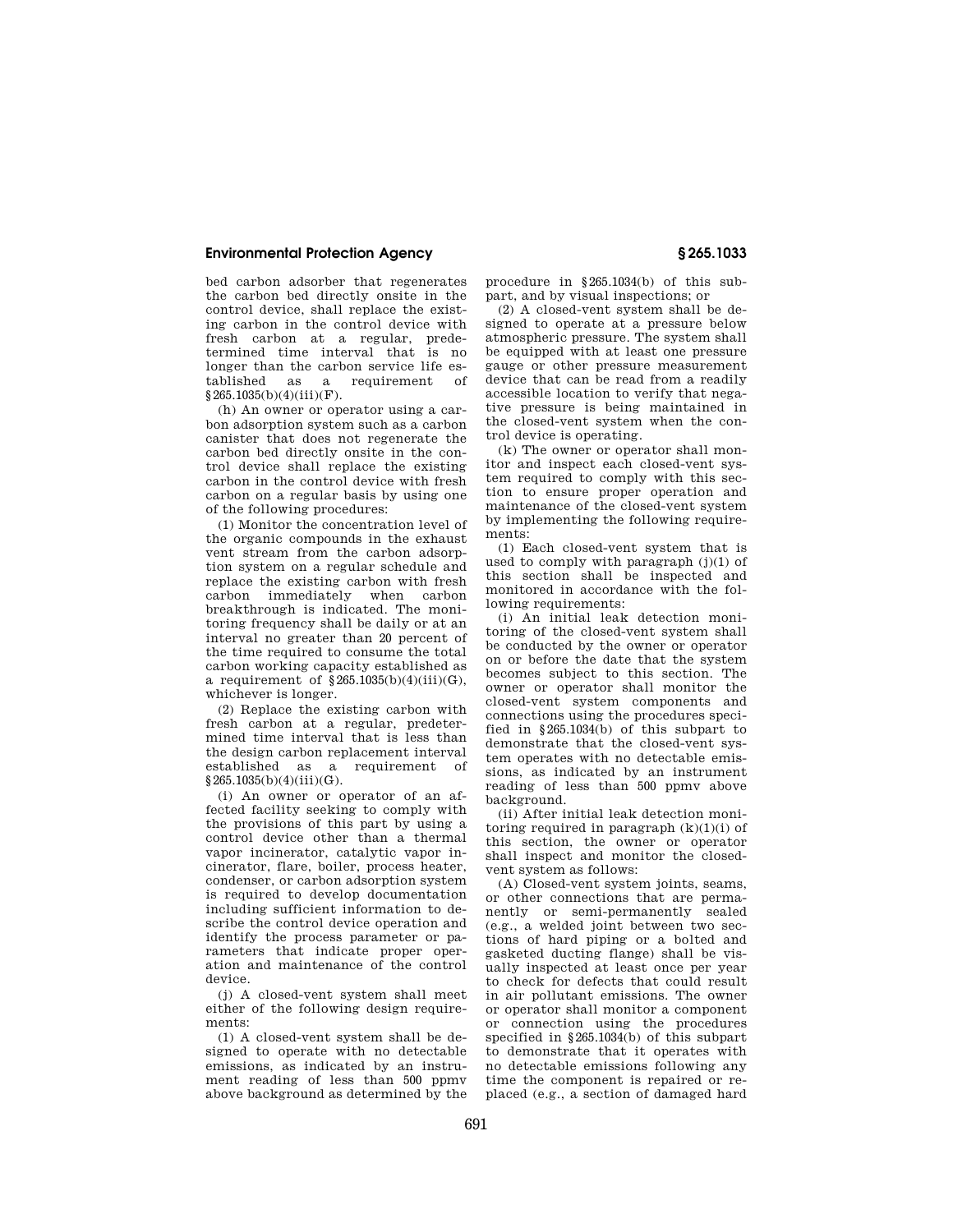piping is replaced with new hard piping) or the connection is unsealed (e.g., a flange is unbolted).

(B) Closed-vent system components or connections other than those specified in paragraph  $(k)(1)(ii)(A)$  of this section shall be monitored annually and at other times as requested by the Regional Administrator, except as provided for in paragraph (n) of this section, using the procedures specified in §265.1034(b) of this subpart to demonstrate that the components or connections operate with no detectable emissions.

(iii) In the event that a defect or leak is detected, the owner or operator shall repair the defect or leak in accordance with the requirements of paragraph (k)(3) of this section.

(iv) The owner or operator shall maintain a record of the inspection and monitoring in accordance with the requirements specified in §265.1035 of this subpart.

(2) Each closed-vent system that is used to comply with paragraph  $(i)(2)$  of this section shall be inspected and monitored in accordance with the following requirements:

(i) The closed-vent system shall be visually inspected by the owner or operator to check for defects that could result in air pollutant emissions. Defects include, but are not limited to, visible cracks, holes, or gaps in ductwork or piping or loose connections.

(ii) The owner or operator shall perform an initial inspection of the closed-vent system on or before the date that the system becomes subject to this section. Thereafter, the owner or operator shall perform the inspections at least once every year.

(iii) In the event that a defect or leak is detected, the owner or operator shall repair the defect in accordance with the requirements of paragraph  $(k)(3)$  of this section.

(iv) The owner or operator shall maintain a record of the inspection and monitoring in accordance with the requirements specified in §265.1035 of this subpart.

(3) The owner or operator shall repair all detected defects as follows:

(i) Detectable emissions, as indicated by visual inspection, or by an instrument reading greater than 500 ppmv

**§ 265.1033 40 CFR Ch. I (7–1–11 Edition)** 

above background, shall be controlled as soon as practicable, but not later than 15 calendar days after the emission is detected, except as provided for in paragraph (k)(3)(iii) of this section.

(ii) A first attempt at repair shall be made no later than 5 calendar days after the emission is detected.

(iii) Delay of repair of a closed-vent system for which leaks have been detected is allowed if the repair is technically infeasible without a process unit shutdown, or if the owner or operator determines that emissions resulting from immediate repair would be greater than the fugitive emissions likely to result from delay of repair. Repair of such equipment shall be completed by the end of the next process unit shutdown.

(iv) The owner or operator shall maintain a record of the defect repair in accordance with the requirements specified in §265.1035 of this subpart.

(l) Closed-vent systems and control devices used to comply with provisions of this subpart shall be operated at all times when emissions may be vented to them.

(m) The owner or operator using a carbon adsorption system to control air pollutant emissions shall document that all carbon that is a hazardous waste and that is removed from the control device is managed in one of the following manners, regardless of the average volatile organic concentration of the carbon:

(1) Regenerated or reactivated in a thermal treatment unit that meets one of the following:

(i) The owner or operator of the unit has been issued a final permit under 40 CFR part 270 which implements the requirements of 40 CFR part 264 subpart  $X^{\dagger}$  or

(ii) The unit is equipped with and operating air emission controls in accordance with the applicable requirements of subparts AA and CC of either this part or of 40 CFR part 264; or

(iii) The unit is equipped with and operating air emission controls in accordance with a national emission standard for hazardous air pollutants under 40 CFR part 61 or 40 CFR part 63.

(2) Incinerated in a hazardous waste incinerator for which the owner or operator either: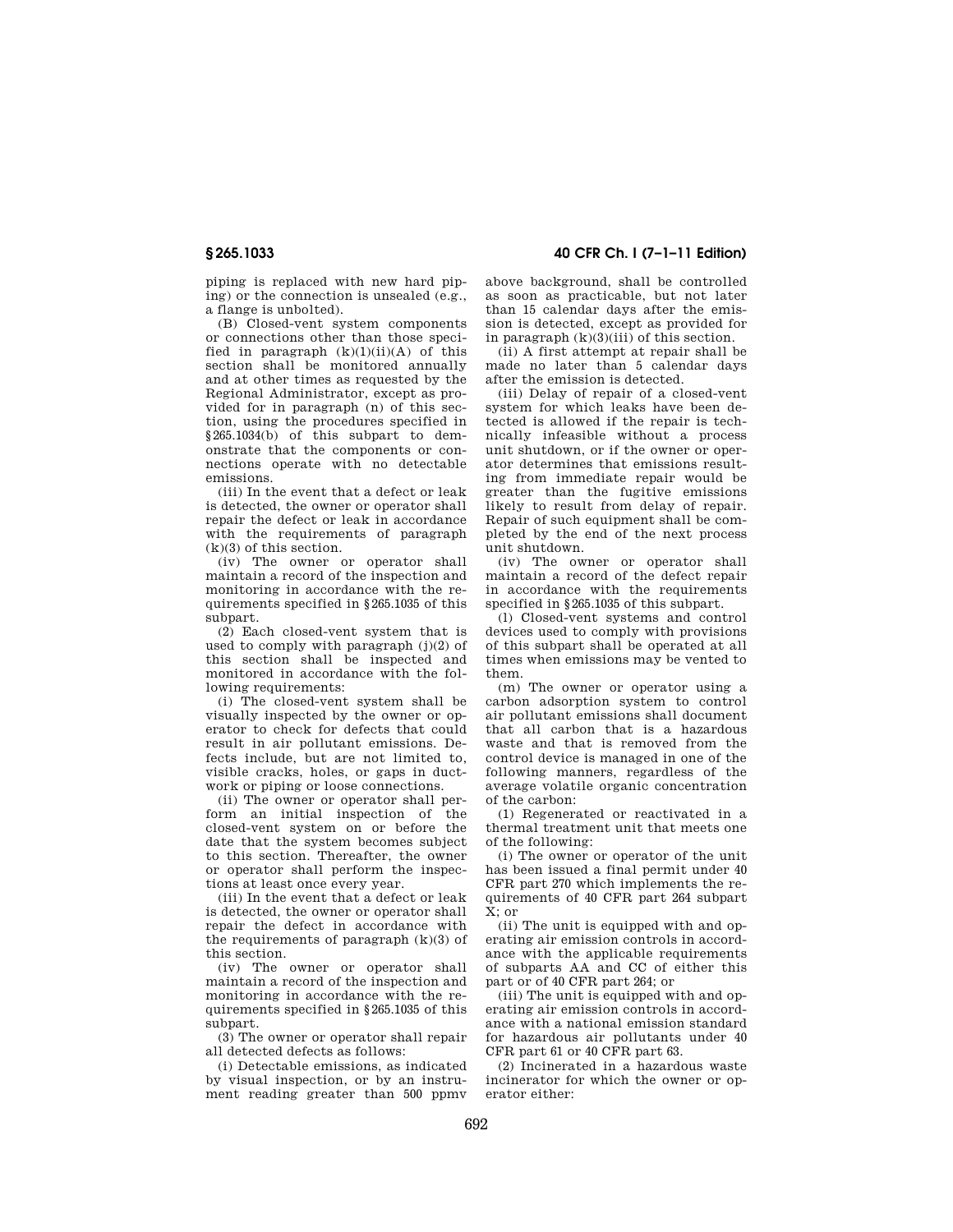(i) Has been issued a final permit under 40 CFR part 270 which implements the requirements of 40 CFR part 264, subpart O; or

(ii) Has designed and operates the incinerator in accordance with the interim status requirements of subpart O of this part.

(3) Burned in a boiler or industrial furnace for which the owner or operator either:

(i) Has been issued a final permit under 40 CFR part 270 which implements the requirements of 40 CFR part 266, subpart H; or

(ii) Has designed and operates the boiler or industrial furnace in accordance with the interim status requirements of 40 CFR part 266, subpart H.

(n) Any components of a closed-vent system that are designated, as described in §265.1035(c)(9) of this subpart, as unsafe to monitor are exempt from<br>the requirements of paragraph the requirements  $(k)(1)(ii)(B)$  of this section if:

(1) The owner or operator of the closed-vent system determines that the components of the closed-vent system are unsafe to monitor because monitoring personnel would be exposed to an immediate danger as a consequence of complying with paragraph  $(k)(1)(ii)(B)$  of this section; and

(2) The owner or operator of the closed-vent system adheres to a written plan that requires monitoring the closed-vent system components using the procedure specified in paragraph  $(k)(1)(ii)(B)$  of this section as frequently as practicable during safe-tomonitor times.

[59 FR 62935, Dec. 6, 1994, as amended at 61 FR 4913, Feb. 9, 1996; 61 FR 59969, Nov. 25, 1996; 62 FR 64661, Dec. 8, 1997; 71 FR 40276, July 14, 2006]

#### **§ 265.1034 Test methods and procedures.**

(a) Each owner or operator subject to the provisions of this subpart shall comply with the test methods and procedures requirements provided in this section.

(b) When a closed-vent system is tested for compliance with no detectable emissions, as required in §265.1033(k) of this subpart, the test shall comply with the following requirements:

(1) Monitoring shall comply with Reference Method 21 in 40 CFR part 60.

(2) The detection instrument shall meet the performance criteria of Reference Method 21.

(3) The instrument shall be calibrated before use on each day of its use by the procedures specified in Reference Method 21.

(4) Calibration gases shall be:

(i) Zero air (less than 10 ppm of hydrocarbon in air).

(ii) A mixture of methane or nhexane and air at a concentration of approximately, but less than, 10,000 ppm methane or n-hexane.

(5) The background level shall be determined as set forth in Reference Method 21.

(6) The instrument probe shall be traversed around all potential leak interfaces as close to the interface as possible as described in Reference Method 21.

(7) The arithmetic difference between the maximum concentration indicated by the instrument and the background level is compared with 500 ppm for determining compliance.

(c) Performance tests to determine compliance with §265.1032(a) and with the total organic compound concentration limit of §265.1033(c) shall comply with the following:

(1) Performance tests to determine total organic compound concentrations and mass flow rates entering and exiting control devices shall be conducted and data reduced in accordance with the following reference methods and calculation procedures:

(i) Method 2 in 40 CFR part 60 for velocity and volumetric flow rate.

(ii) Method 18 or Method 25A in 40 CFR part 60, appendix A, for organic content. If Method 25A is used, the organic HAP used as the calibration gas must be the single organic HAP representing the largest percent by volume of the emissions. The use of Method 25A is acceptable if the response from the high-level calibration gas is at least 20 times the standard deviation of the response from the zero calibration gas when the instrument is zeroed on the most sensitive scale.

(iii) Each performance test shall consist of three separate runs; each run conducted for at least 1 hour under the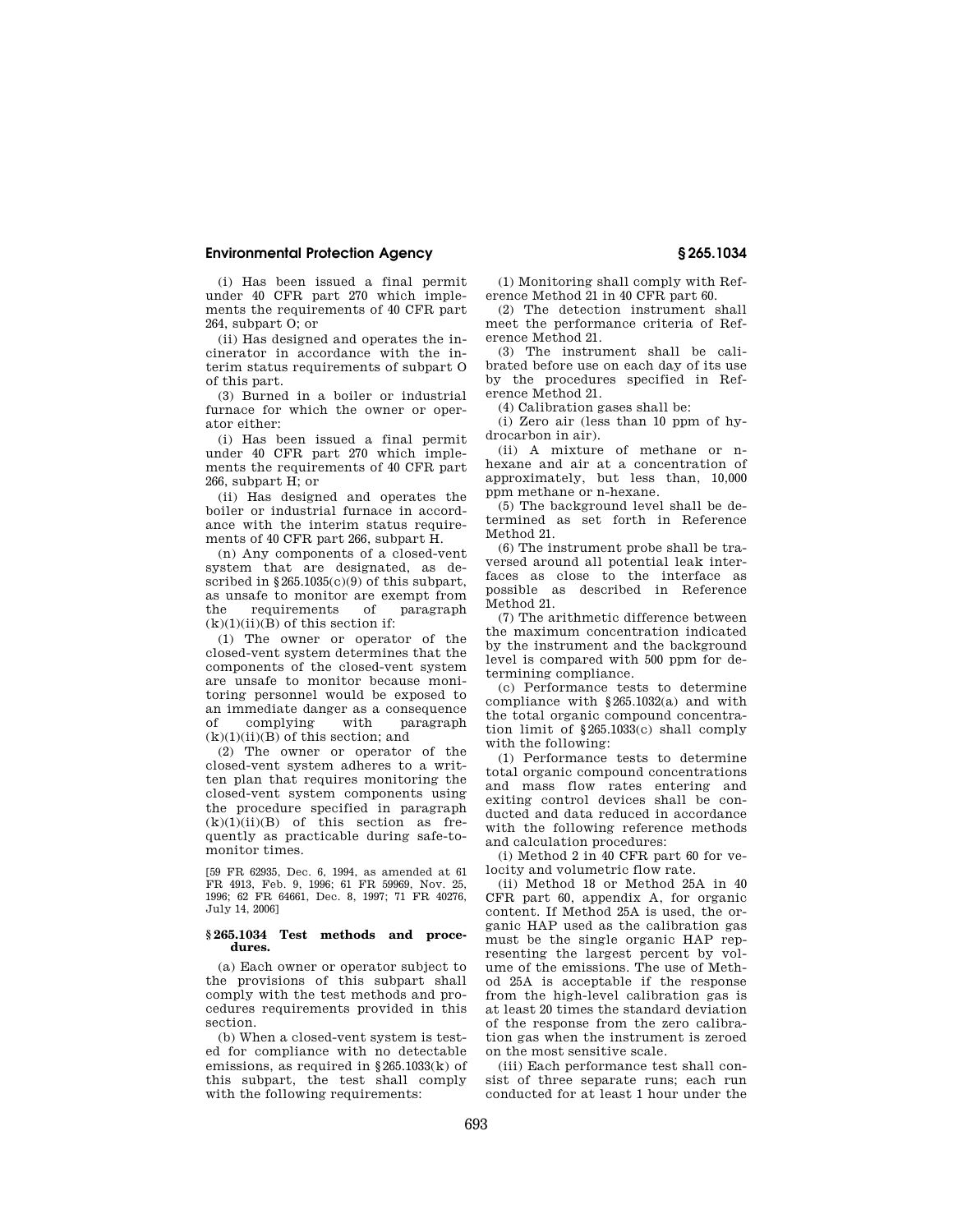conditions that exist when the hazardous waste management unit is operating at the highest load or capacity level reasonably expected to occur. For the purpose of determining total organic compound concentrations and mass flow rates, the average of results of all runs shall apply. The average shall be computed on a time-weighted basis.

(iv) Total organic mass flow rates shall be determined by the following equation:

(A) For sources utilizing Method 18.

$$
E_h = Q_{2sd} \left\{ \sum_{i=1}^{n} C_i MW_i \right\} [0.0416] [10^{-6}]
$$

Where:

 $E_h$  = Total organic mass flow rate, kg/h;

- $Q_{2sd}$  = Volumetric flow rate of gases entering or exiting control device, as determined by Method 2, dscm/h;
- n = Number of organic compounds in the vent gas;
- $C_i$  = Organic concentration in ppm, dry basis, of compound i in the vent gas, as determined by Method 18;
- $MW_i$  = Molecular weight of organic compound i in the vent gas, kg/kg-mol;
- 0.0416 = Conversion factor for molar volume, kg-mol/m3 (@ 293 K and 760 mm Hg);

 $10^{-6}$  = Conversion from ppm

## (B) For sources utilizing Method 25A.

## $E_h = (Q)(C)(MW)(0.0416)(10<sup>-6</sup>)$

Where:

 $E<sub>b</sub>$  = Total organic mass flow rate, kg/h;

Q = Volumetric flow rate of gases entering or exiting control device, as determined by Method 2, dscm/h;

C = Organic concentration in ppm, dry basis, as determined by Method 25A;

MW = Molecular weight of propane, 44;

0.0416 = Conversion factor for molar volume, kg-mol/m3 (@ 293 K and 760 mm Hg);

 $10^{-6}$  = Conversion from ppm.

(v) The annual total organic emission rate shall be determined by the following equation:

 $E_A=(E_h)$  (H)

where:

EA=Total organic mass emission rate, kg/y;

Eh=Total organic mass flow rate for the process vent, kg/h;

H=Total annual hours of operations for the affected unit, h.

(vi) Total organic emissions from all affected process vents at the facility

# **§ 265.1034 40 CFR Ch. I (7–1–11 Edition)**

shall be determined by summing the hourly total organic mass emission rates (Eh, as determined in paragraph  $(c)(1)(iv)$  of this section) and by summing the annual total organic mass emission rates (EA, as determined in paragraph  $(c)(1)(v)$  of this section) for all affected process vents at the facility.

(2) The owner or operator shall record such process information as may be necessary to determine the conditions of the performance tests. Operations during periods of startup, shutdown, and malfunction shall not constitute representative conditions for the purpose of a performance test.

(3) The owner or operator of an affected facility shall provide, or cause to be provided, performance testing facilities as follows:

(i) Sampling ports adequate for the test methods specified in paragraph (c)(1) of this section.

(ii) Safe sampling platform(s).

(iii) Safe access to sampling platform(s).

(iv) Utilities for sampling and testing equipment.

(4) For the purpose of making compliance determinations, the time-weighted average of the results of the three runs shall apply. In the event that a sample is accidentally lost or conditions occur in which one of the three runs must be discontinued because of forced shutdown, failure of an irreplaceable portion of the sample train, extreme meteorological conditions, or other circumstances beyond the owner or operator's control, compliance may, upon the Regional Administrator's approval, be determined using the average of the results of the two other runs.

(d) To show that a process vent associated with a hazardous waste distillation, fractionation, thin-film evaporation, solvent extraction, or air or steam stripping operation is not subject to the requirements of this subpart, the owner or operator must make an initial determination that the timeweighted, annual average total organic concentration of the waste managed by the waste management unit is less than 10 ppmw using one of the following two methods: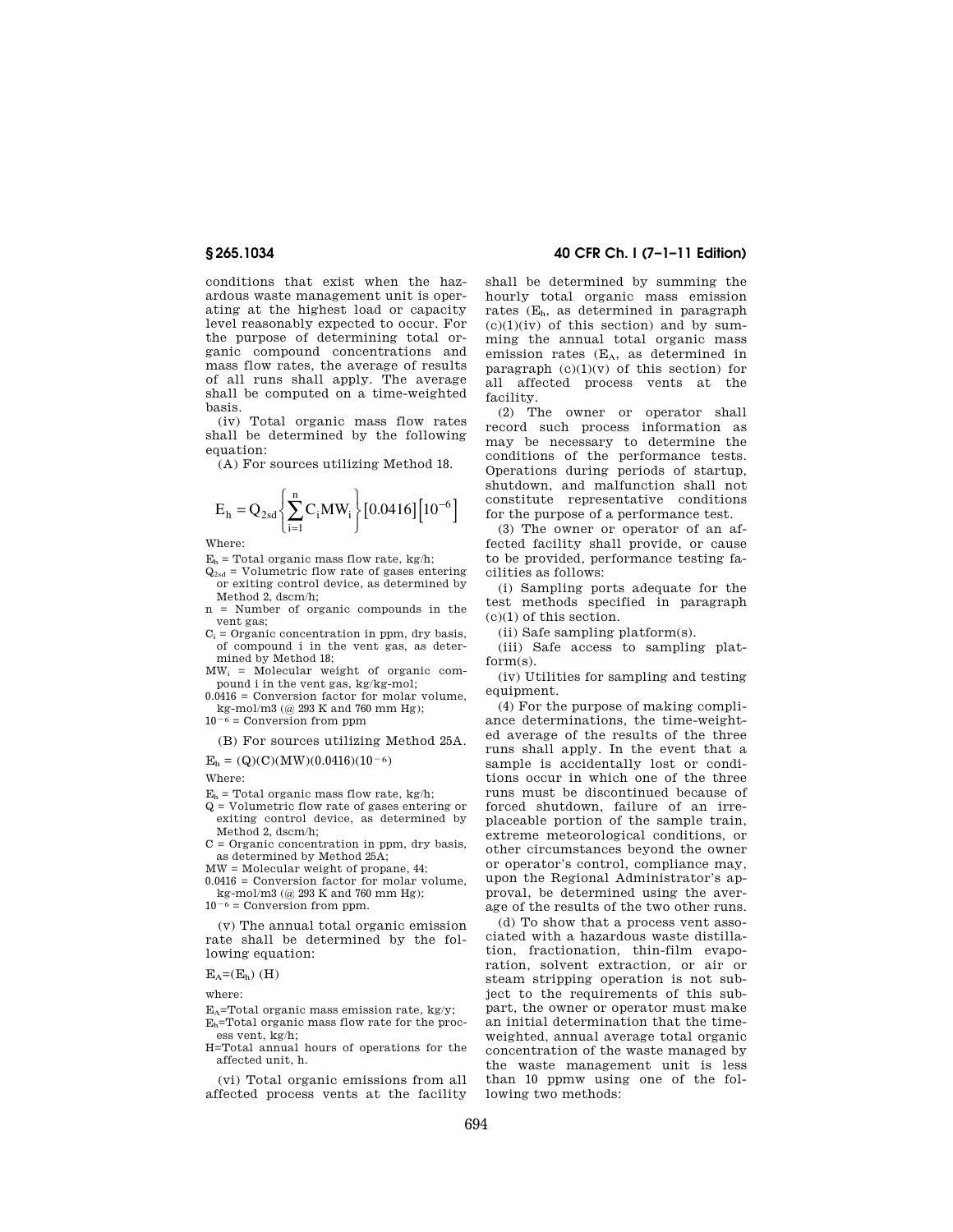(1) Direct measurement of the organic concentration of the waste using the following procedures:

(i) The owner or operator must take a minimum of four grab samples of waste for each waste stream managed in the affected unit under process conditions expected to cause the maximum waste organic concentration.

(ii) For waste generated onsite, the grab samples must be collected at a point before the waste is exposed to the atmosphere such as in an enclosed pipe or other closed system that is used to transfer the waste after generation to the first affected distillation fractionation, thin-film evaporation, solvent extraction, or air or steam stripping operation. For waste generated offsite, the grab samples must be collected at the inlet to the first waste management unit that receives the waste provided the waste has been transferred to the facility in a closed system such as a tank truck and the waste is not diluted or mixed with other waste.

(iii) Each sample shall be analyzed and the total organic concentration of the sample shall be computed using Method 9060A (incorporated by reference under §260.11 of this chapter) of ''Test Methods for Evaluating Solid Waste, Physical/Chemical Methods,'' EPA Publication SW–846; or analyzed for its individual organic constituents.

(iv) The arithmetic mean of the results of the analyses of the four samples shall apply for each waste stream managed in the unit in determining the time-weighted, annual average total organic concentration of the waste. The time-weighted average is to be calculated using the annual quantity of each waste stream processed and the mean organic concentration of each waste stream managed in the unit.

(2) Using knowledge of the waste to determine that its total organic concentration is less than 10 ppmw. Documentation of the waste determination is required. Examples of documentation that shall be used to support a determination under this provision include production process information documenting that no organic compounds are used, information that the waste is generated by a process that is identical to a process at the same or another facility that has previously

been demonstrated by direct measurement to generate a waste stream having a total organic content less than 10 ppmw, or prior speciation analysis results on the same waste stream where it can also be documented that no process changes have occurred since that analysis that could affect the waste total organic concentration.

(e) The determination that distillation fractionation, thin-film evaporation, solvent extraction, or air or steam stripping operations manage hazardous wastes with time-weighted annual average total organic concentrations less than 10 ppmw shall be made as follows:

(1) By the effective date that the facility becomes subject to the provisions of this subpart or by the date when the waste is first managed in a waste management unit, whichever is later; and

(2) For continuously generated waste, annually; or

(3) Whenever there is a change in the waste being managed or a change in the process that generates or treats the waste.

(f) When an owner or operator and the Regional Administrator do not agree on whether a distillation, fractionation, thin-film evaporation, solvent extraction, or air or steam stripping operation manages a hazardous waste with organic concentrations of at least 10 ppmw based on knowledge of the waste, the dispute may be resolved using direct measurement as specified at paragraph (d)(1) of this section.

[55 FR 25507, June 21, 1990, as amended at 56 FR 19290, Apr. 26, 1991; 61 FR 59970, Nov. 25, 1996; 62 FR 32463, June 13, 1997; 70 FR 34586, June 14, 2005]

#### **§ 265.1035 Recordkeeping requirements.**

(a)(1) Each owner or operator subject to the provisions of this subpart shall comply with the recordkeeping requirements of this section.

(2) An owner or operator of more than one hazardous waste management unit subject to the provisions of this subpart may comply with the recordkeeping requirements for these hazardous waste management units in one recordkeeping system if the system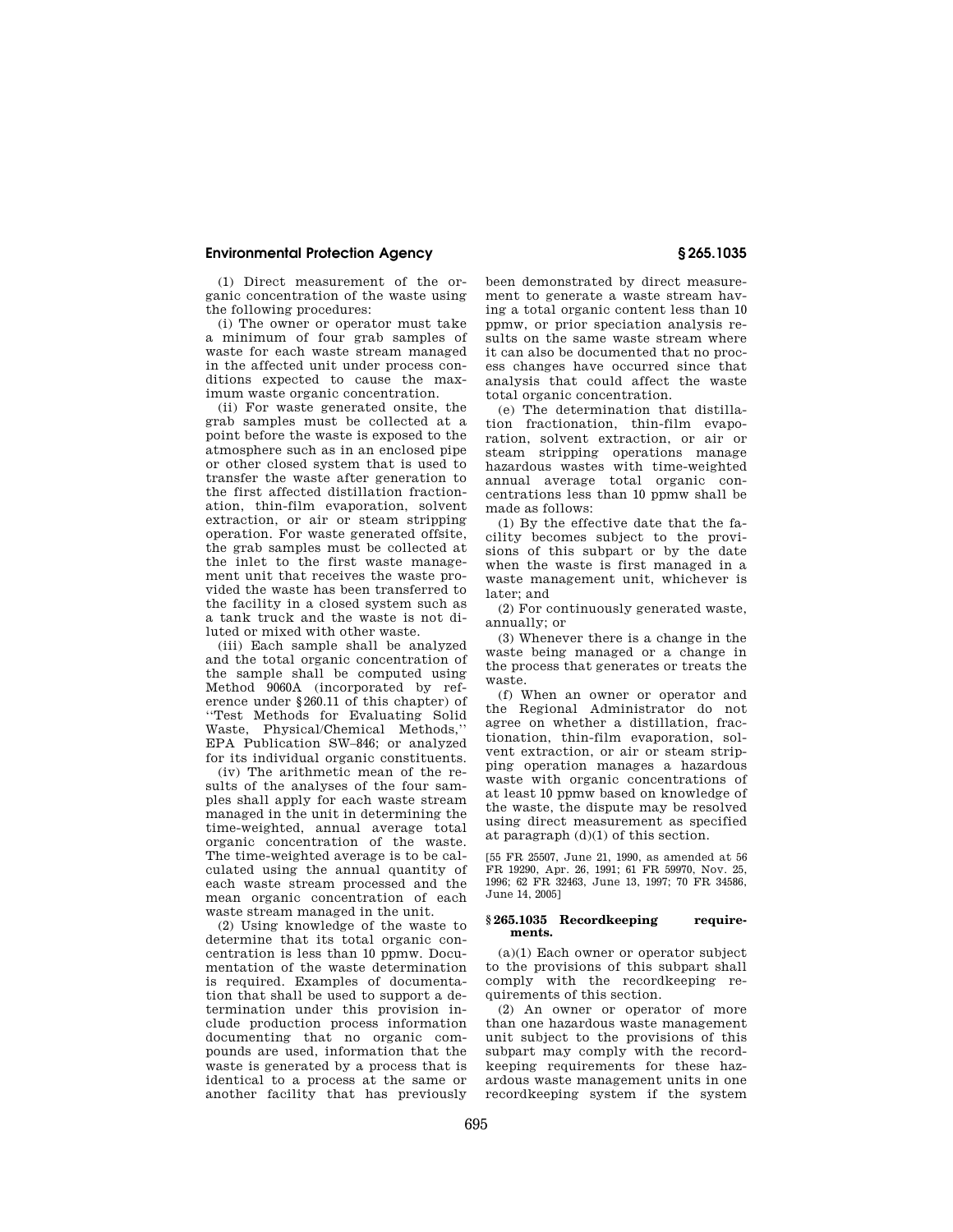identifies each record by each hazardous waste management unit.

(b) Owners and operators must record the following information in the facility operating record:

(1) For facilities that comply with the provisions of  $\S 265.1033(a)(2)$ , an implementation schedule that includes dates by which the closed-vent system and control device will be installed and in operation. The schedule must also include a rationale of why the installation cannot be completed at an earlier date. The implementation schedule must be in the facility operating record by the effective date that the facility becomes subject to the provisions of this subpart.

(2) Up-to-date documentation of compliance with the process vent standards in §265.1032, including:

(i) Information and data identifying all affected process vents, annual throughput and operating hours of each affected unit, estimated emission rates for each affected vent and for the overall facility (i.e., the total emissions for all affected vents at the facility), and the approximate location within the facility of each affected unit (e.g., identify the hazardous waste management units on a facility plot plan); and

(ii) Information and data supporting determinations of vent emissions and emission reductions achieved by add-on control devices based on engineering calculations or source tests. For the purpose of determining compliance, determinations of vent emissions and emission reductions must be made using operating parameter values (e.g., temperatures, flow rates or vent stream organic compounds and concentrations) that represent the conditions that result in maximum organic emissions, such as when the waste management unit is operating at the highest load or capacity level reasonably expected to occur. If the owner or operator takes any action (e.g., managing a waste of different composition or increasing operating hours of affected waste management units) that would result in an increase in total organic emissions from affected process vents at the facility, then a new determination is required.

# **§ 265.1035 40 CFR Ch. I (7–1–11 Edition)**

(3) Where an owner or operator chooses to use test data to determine the organic removal efficiency or total<br>organic compound concentration concentration achieved by the control device, a performance test plan. The test plan must include:

(i) A description of how it is determined that the planned test is going to be conducted when the hazardous waste management unit is operating at the highest load or capacity level reasonably expected to occur. This shall include the estimated or design flow rate and organic content of each vent stream and define the acceptable operating ranges of key process and control device parameters during the test program.

(ii) A detailed engineering description of the closed-vent system and control device including:

(A) Manufacturer's name and model number of control device.

(B) Type of control device.

(C) Dimensions of the control device.

(D) Capacity.

(E) Construction materials.

(iii) A detailed description of sampling and monitoring procedures, including sampling and monitoring locations in the system, the equipment to be used, sampling and monitoring frequency, and planned analytical procedures for sample analysis.

(4) Documentation of compliance with §265.1033 shall include the following information:

(i) A list of all information references and sources used in preparing the documentation.

(ii) Records, including the dates, of each compliance test required by  $§265.1033(j).$ 

(iii) If engineering calculations are used, a design analysis, specifications, drawings, schematics, and piping and instrumentation diagrams based on the appropriate sections of ''APTI Course 415: Control of Gaseous Emissions'' (incorporated by reference as specified in §260.11) or other engineering texts acceptable to the Regional Administrator that present basic control device design information. Documentation provided by the control device manufacturer or vendor that describes the control device design in accordance with<br>paragraphs  $(b)(4)(iii)(A)$  through  $(b)(4)(iii)(A)$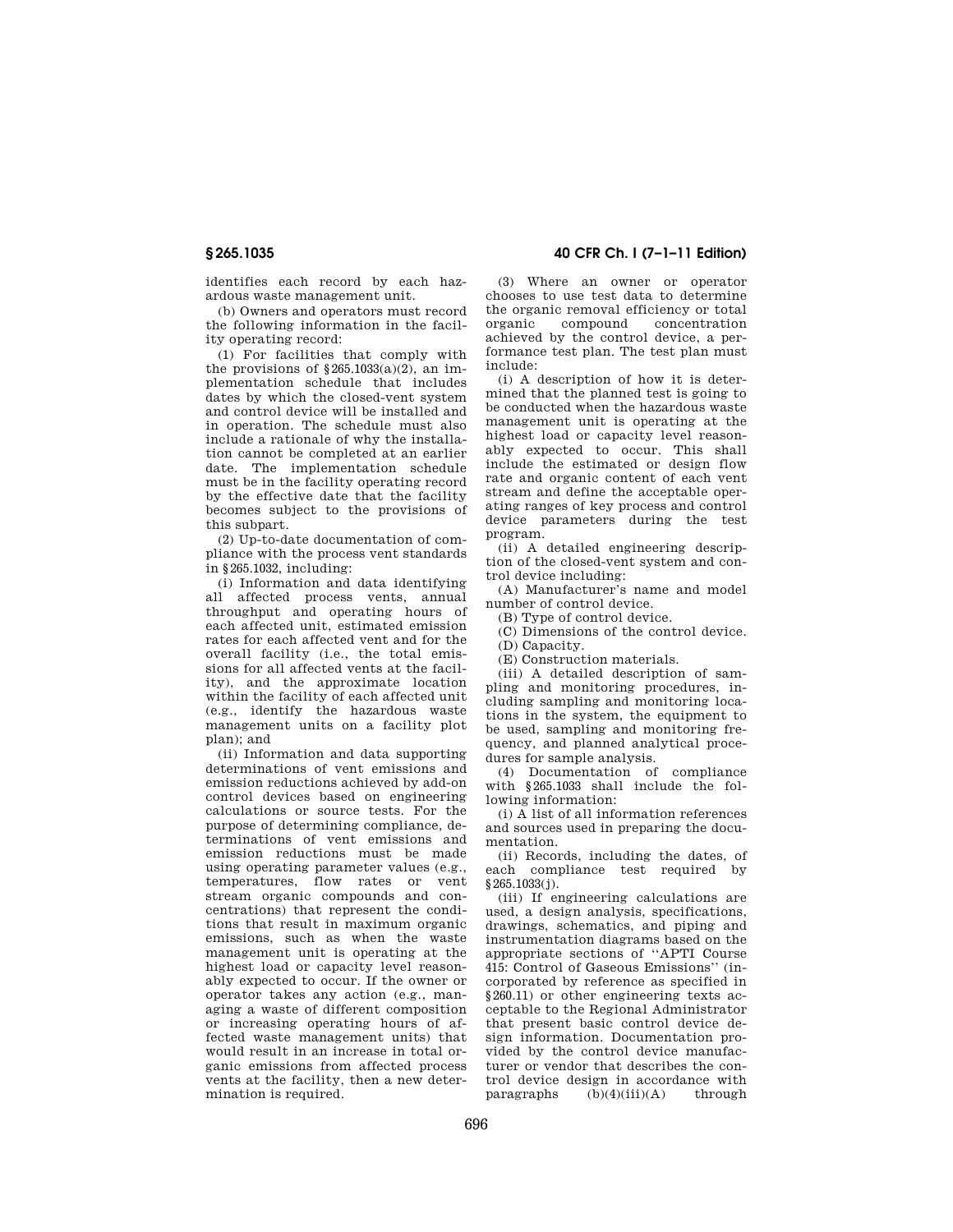$(b)(4)(iii)(G)$  of this section may be used to comply with this requirement. The design analysis shall address the vent stream characteristics and control device operation parameters as specified below.

(A) For a thermal vapor incinerator, the design analysis shall consider the vent stream composition, constituent concentrations, and flow rate. The design analysis shall also establish the design minimum and average temperature in the combustion zone and the combustion zone residence time.

(B) For a catalytic vapor incinerator, the design analysis shall consider the vent stream composition, constituent concentrations, and flow rate. The design analysis shall also establish the design minimum and average temperatures across the catalyst bed inlet and outlet.

(C) For a boiler or process heater, the design analysis shall consider the vent stream composition, constituent concentrations, and flow rate. The design analysis shall also establish the design minimum and average flame zone temperatures, combustion zone residence time, and description of method and location where the vent stream is introduced into the combustion zone.

(D) For a flare, the design analysis shall consider the vent stream composition, constituent concentrations, and flow rate. The design analysis shall also consider the requirements specified in §265.1033(d).

(E) For a condenser, the design analysis shall consider the vent stream composition, constituent concentrations, flow rate, relative humidity, and temperature. The design analysis shall also establish the design outlet organic compound concentration level, design average temperature of the condenser exhaust vent stream, and design average temperatures of the coolant fluid at the condenser inlet and outlet.

(F) For a carbon adsorption system such as a fixed-bed adsorber that regenerates the carbon bed directly onsite in the control device, the design analysis shall consider the vent stream composition, constituent concentrations, flow rate, relative humidity, and temperature. The design analysis shall also establish the design exhaust vent stream organic compound concentration level, number and capacity of carbon beds, type and working capacity of activated carbon used for carbon beds, design total steam flow over the period of each complete carbon bed regeneration cycle, duration of the carbon bed steaming and cooling/drying cycles, design carbon bed temperature after regeneration, design carbon bed regeneration time, and design service life of carbon.

(G) For a carbon adsorption system such as a carbon canister that does not regenerate the carbon bed directly onsite in the control device, the design analysis shall consider the vent stream composition, constituent concentrations, flow rate, relative humidity, and temperature. The design analysis shall also establish the design outlet organic concentration level, capacity of carbon bed, type and working capacity of activated carbon used for carbon bed, and design carbon replacement interval based on the total carbon working capacity of the control device and source operating schedule.

(iv) A statement signed and dated by the owner or operator certifying that the operating parameters used in the design analysis reasonably represent the conditions that exist when the hazardous waste management unit is or would be operating at the highest load or capacity level reasonably expected to occur.

(v) A statement signed and dated by the owner or operator certifying that the control device is designed to operate at an efficiency of 95 percent or greater unless the total organic concentration limit of §265.1032(a) is achieved at an efficiency less than 95 weight percent or the total organic emission limits of §265.1032(a) for affected process vents at the facility can be attained by a control device involving vapor recovery at an efficiency less than 95 weight percent. A statement provided by the control device manufacturer or vendor certifying that the control equipment meets the design specifications may be used to comply with this requirement.

(vi) If performance tests are used to demonstrate compliance, all test results.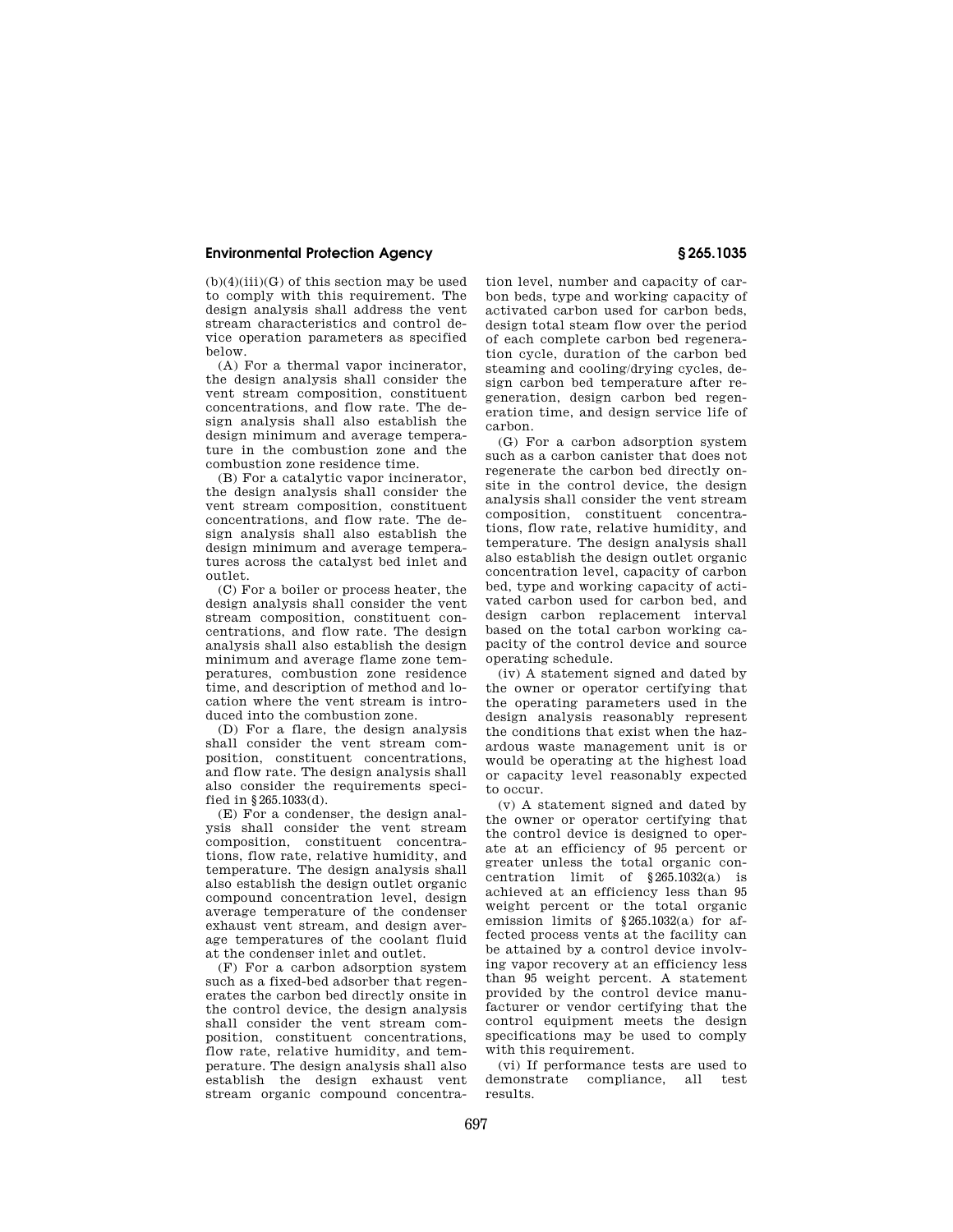(c) Design documentation and monitoring, operating, and inspection information for each closed-vent system and control device required to comply with the provisions of this part shall be recorded and kept up-to-date in the facility operating record. The information shall include:

(1) Description and date of each modification that is made to the closed-vent system or control device design.

(2) Identification of operating parameter, description of monitoring device, and diagram of monitoring sensor location or locations used to comply with §265.1033(f)(1) and (f)(2).

(3) Monitoring, operating and inspection information required by paragraphs (f) through (k) of §265.1033 of this subpart.

(4) Date, time, and duration of each period that occurs while the control device is operating when any monitored parameter exceeds the value established in the control device design analysis as specified below:

(i) For a thermal vapor incinerator designed to operate with a minimum residence time of 0.50 seconds at a minimum temperature of 760 °C, period when the combustion temperature is below 760 °C.

(ii) For a thermal vapor incinerator designed to operate with an organic emission reduction efficiency of 95 percent or greater, period when the combustion zone temperature is more than 28 °C below the design average combustion zone temperature established as a requirement of paragraph  $(b)(4)(iii)(A)$ of this section.

(iii) For a catalytic vapor incinerator, period when:

(A) Temperature of the vent stream at the catalyst bed inlet is more than 28 °C below the average temperature of the inlet vent stream established as a requirement of paragraph  $(b)(4)(iii)(B)$ of this section; or

(B) Temperature difference across the catalyst bed is less than 80 percent of the design average temperature difference established as a requirement of paragraph  $(b)(4)(iii)(B)$  of this section.

(iv) For a boiler or process heater, period when:

(A) Flame zone temperature is more than 28 °C below the design average

**§ 265.1035 40 CFR Ch. I (7–1–11 Edition)** 

flame zone temperature established as<br>a requirement of paragraph a requirement of paragraph  $(b)(4)(iii)(C)$  of this section; or

(B) Position changes where the vent stream is introduced to the combustion zone from the location established as a requirement of paragraph  $(b)(4)(iii)(C)$ of this section.

(v) For a flare, period when the pilot flame is not ignited.

(vi) For a condenser that complies with  $§265.1033(f)(2)(vi)(A)$ , period when the organic compound concentration level or readings of organic compounds in the exhaust vent stream from the condenser are more than 20 percent greater than the design outlet organic compound concentration level established as a requirement of paragraph  $(b)(4)(iii)(E)$  of this section.

(vii) For a condenser that complies with  $§265.1033(f)(2)(vi)(B)$ , period when:

(A) Temperature of the exhaust vent stream from the condenser is more than 6 °C above the design average exhaust vent stream temperature established as a requirement of paragraph  $(b)(4)(iii)(E)$  of this section; or

(B) Temperature of the coolant fluid exiting the condenser is more than 6 °C above the design average coolant fluid temperature at the condenser outlet established as a requirement of para $graph (b)(4)(iii)(E)$  of this section.

(viii) For a carbon adsorption system such as a fixed-bed carbon adsorber that regenerates the carbon bed directly onsite in the control device and complies with  $§265.1033(f)(2)(vii)(A)$ , period when the organic compound concentration level or readings of organic compounds in the exhaust vent stream from the carbon bed are more than 20 percent greater than the design exhaust vent stream organic compound concentration level established as a requirement of paragraph  $(b)(4)(iii)(F)$  of this section.

(ix) For a carbon adsorption system such as a fixed-bed carbon adsorber that regenerates the carbon bed directly onsite in the control device and complies with  $§265.1033(f)(2)(vii)(B)$ , period when the vent stream continues to flow through the control device beyond the predetermined carbon bed regeneration time established as a requirement of paragraph  $(b)(4)(iii)(F)$  of this section.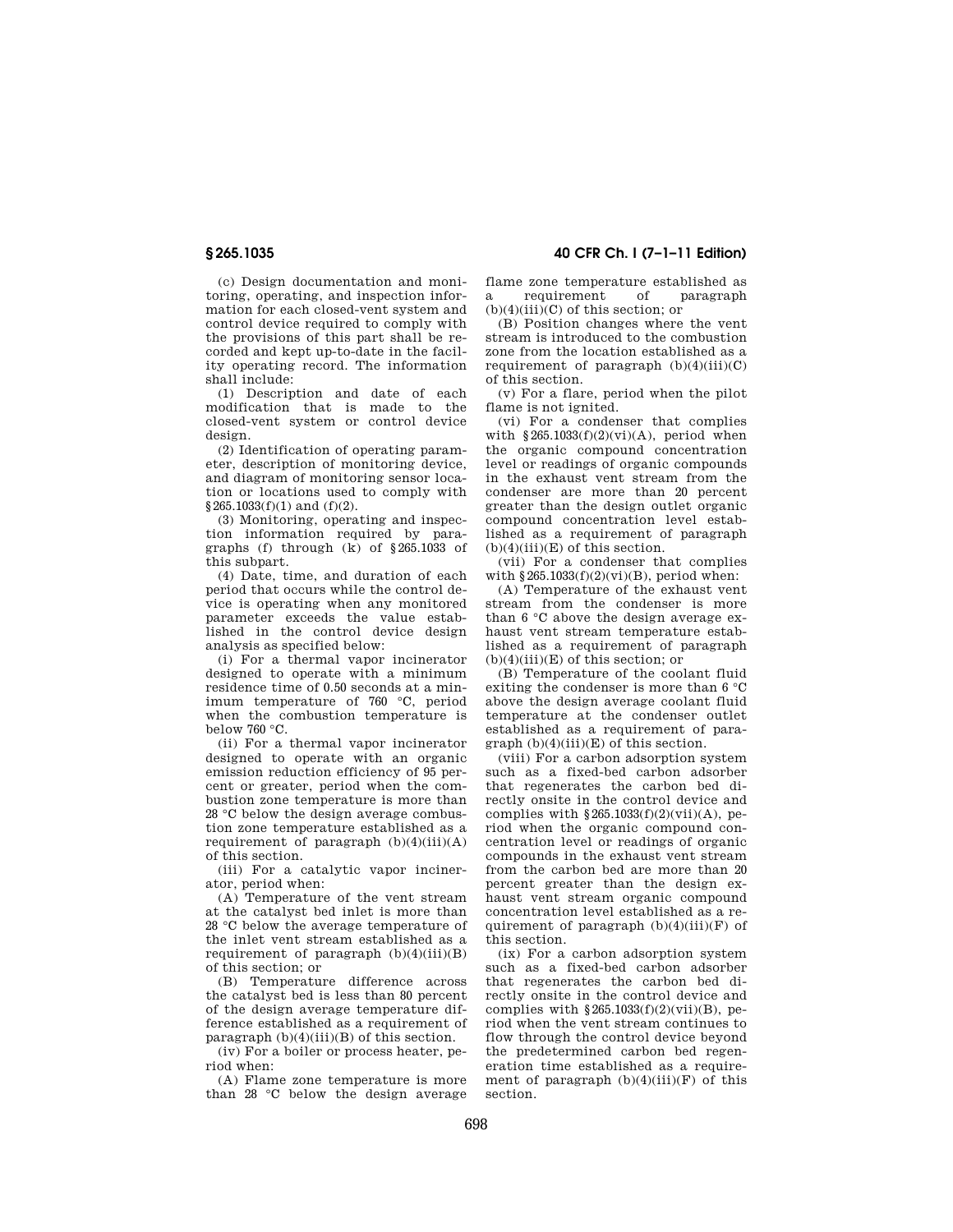# **Environmental Protection Agency §§ 265.1036–265.1049**

(5) Explanation for each period recorded under paragraph  $(c)(4)$  of this section of the cause for control device operating parameter exceeding the design value and the measures implemented to correct the control device operation.

(6) For carbon adsorption systems operated subject to requirements specified in §265.1033(g) or §265.1033(h)(2), date when existing carbon in the control device is replaced with fresh carbon.

(7) For carbon adsorption systems operated subject to requirements specified in  $$265.1033(h)(1)$ , a log that records:

(i) Date and time when control device is monitored for carbon breakthrough and the monitoring device reading.

(ii) Date when existing carbon in the control device is replaced with fresh carbon.

(8) Date of each control device startup and shutdown.

(9) An owner or operator designating any components of a closed-vent system as unsafe to monitor pursuant to §265.1033(n) of this subpart shall record in a log that is kept in the facility operating record the identification of closed-vent system components that are designated as unsafe to monitor in accordance with the requirements of §265.1033(n) of this subpart, an explanation for each closed-vent system component stating why the closed-vent system component is unsafe to monitor, and the plan for monitoring each closed-vent system component.

(10) When each leak is detected as specified in §265.1033(k) of this subpart, the following information shall be recorded:

(i) The instrument identification number, the closed-vent system component identification number, and the operator name, initials, or identification number.

(ii) The date the leak was detected and the date of first attempt to repair the leak.

(iii) The date of successful repair of the leak.

(iv) Maximum instrument reading measured by Method 21 of 40 CFR part 60, appendix A after it is successfully repaired or determined to be nonrepairable.

(v) ''Repair delayed'' and the reason for the delay if a leak is not repaired within 15 calendar days after discovery of the leak.

(A) The owner or operator may develop a written procedure that identifies the conditions that justify a delay of repair. In such cases, reasons for delay of repair may be documented by citing the relevant sections of the written procedure.

(B) If delay of repair was caused by depletion of stocked parts, there must be documentation that the spare parts were sufficiently stocked on-site before depletion and the reason for depletion.

(d) Records of the monitoring, operating, and inspection information required by paragraphs (c)(3) through  $(c)(10)$  of this section shall be maintained by the owner or operator for at least 3 years following the date of each occurrence, measurement, maintenance, corrective action, or record.

(e) For a control device other than a thermal vapor incinerator, catalytic vapor incinerator, flare, boiler, process heater, condenser, or carbon adsorption system, monitoring and inspection information indicating proper operation and maintenance of the control device must be recorded in the facility operating record.

(f) Up-to-date information and data used to determine whether or not a process vent is subject to the requirements in §265.1032 including supporting documentation as required by §265.1034(d)(2) when application of the knowledge of the nature of the hazardous waste stream or the process by which it was produced is used, shall be recorded in a log that is kept in the facility operating record.

[55 FR 25507, June 21, 1990, as amended at 56 FR 19290, Apr. 26, 1991; 61 FR 59970, Nov. 25, 1996; 71 FR 40276, July 14, 2006]

#### **§§ 265.1036–265.1049 [Reserved]**

# **Subpart BB—Air Emission Standards for Equipment Leaks**

SOURCE: 55 FR 25512, June 21, 1990, unless otherwise noted.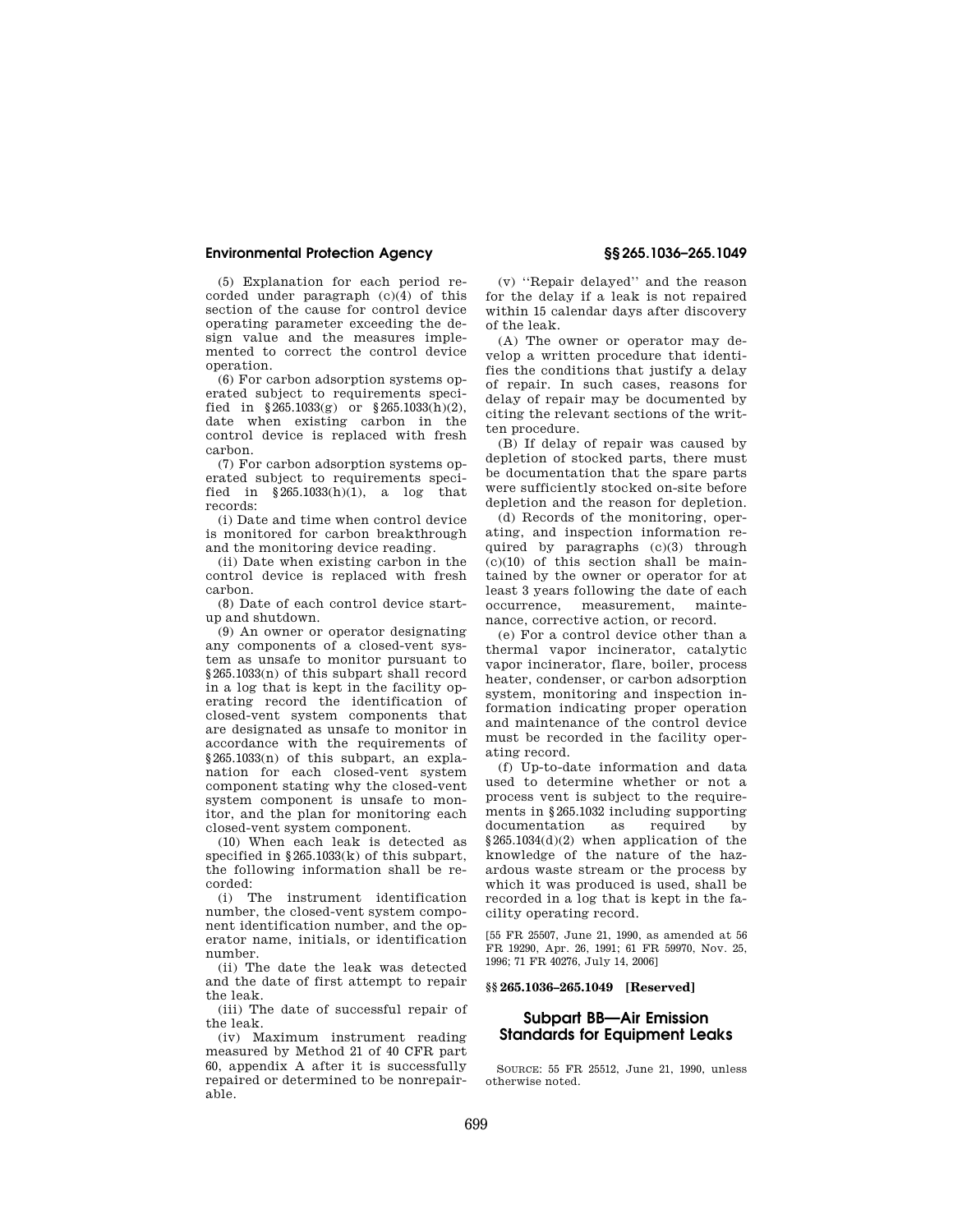## **§ 265.1050 Applicability.**

(a) The regulations in this subpart apply to owners and operators of facilities that treat, store, or dispose of hazardous wastes (except as provided in § 265.1).

(b) Except as provided in  $\S 265.1064(k)$ , this subpart applies to equipment that contains or contacts hazardous wastes with organic concentrations of at least 10 percent by weight that are managed in one of the following:

(1) A unit that is subject to the permitting requirements of 40 CFR part 270, or

(2) A unit (including a hazardous waste recycling unit) that is not exempt from permitting under the provisions of 40 CFR 262.34(a) (i.e., a hazardous waste recycling unit that is not a 90-day tank or container) and that is located at a hazardous waste management facility otherwise subject to the permitting requirements of 40 CFR part 270, or

(3) A unit that is exempt from permitting under the provisions of 40 CFR 262.34(a) (i.e., a ''90-day'' tank or container) and is not a recycling unit under the provisions of 40 CFR 261.6.

(c) Each piece of equipment to which this subpart applies shall be marked in such a manner that it can be distinguished readily from other pieces of equipment.

(d) Equipment that is in vacuum service is excluded from the requirements of §265.1052 to §265.1060 if it is identified as required in  $§265.1064(g)(5)$ .

(e) Equipment that contains or contacts hazardous waste with an organic concentration of at least 10 percent by weight for less than 300 hours per calendar year is excluded from the requirements of §§265.1052 through 265.1060 of this subpart if it is identified, as required in  $§265.1064(g)(6)$  of this subpart.

(f) The requirements of this subpart do not apply to the pharmaceutical manufacturing facility, commonly referred to as the Stonewall Plant, located at Route 340 South, Elkton, Virginia, provided that facility is operated in compliance with the requirements contained in a Clean Air Act permit issued pursuant to 40 CFR 52.2454. The requirements of this subpart shall apply to the facility upon termination

# **§ 265.1050 40 CFR Ch. I (7–1–11 Edition)**

of the Clean Air Act permit issued pursuant to 40 CFR 52.2454.

(g) Purged coatings and solvents from surface coating operations subject to the national emission standards for hazardous air pollutants (NESHAP) for the surface coating of automobiles and light-duty trucks at 40 CFR part 63, subpart IIII, are not subject to the requirements of this subpart.

[NOTE: The requirements of §§265.1052 through 265.1064 apply to equipment associated with hazardous waste recycling units previously exempt under paragraph  $261.6(c)(1)$ . Other exemptions under §§261.4 and 265.1(c) are not affected by these requirements.]

[55 FR 25512, June 21, 1990, as amended at 61 FR 59970, Nov. 25, 1996; 62 FR 52642, Oct. 8, 1997; 62 FR 64661, Dec. 8, 1997; 69 FR 22661, Apr. 26, 2004]

# **§ 265.1051 Definitions.**

As used in this subpart, all terms shall have the meaning given them in §264.1031, the Act, and parts 260–266.

### **§ 265.1052 Standards: Pumps in light liquid service.**

 $(a)(1)$  Each pump in light liquid service shall be monitored monthly to detect leaks by the methods specified in §265.1063(b), except as provided in paragraphs (d), (e), and (f) of this section.

(2) Each pump in light liquid service shall be checked by visual inspection each calendar week for indications of liquids dripping from the pump seal.

(b)(1) If an instrument reading of 10,000 ppm or greater is measured, a leak is detected.

(2) If there are indications of liquids dripping from the pump seal, a leak is detected.

(c)(1) When a leak is detected, it shall be repaired as soon as practicable, but not later than 15 calendar days after it is detected, except as provided in §265.1059.

(2) A first attempt at repair (e.g., tightening the packing gland) shall be made no later than 5 calendar days after each leak is detected.

(d) Each pump equipped with a dual mechanical seal system that includes a barrier fluid system is exempt from the requirements of paragraph (a), *provided*  the following requirements are met: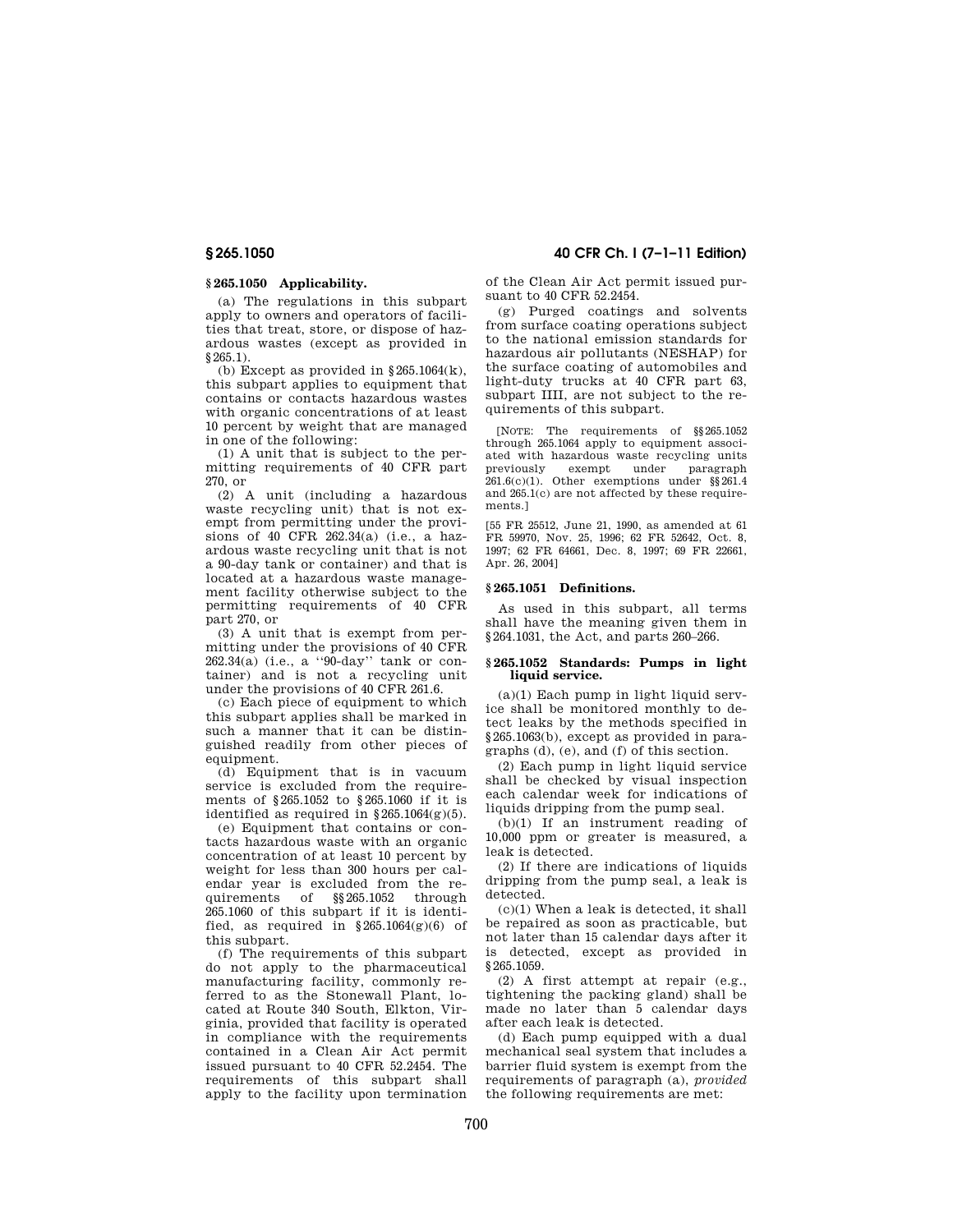(1) Each dual mechanical seal system must be:

(i) Operated with the barrier fluid at a pressure that is at all times greater than the pump stuffing box pressure, or

(ii) Equipped with a barrier fluid degassing reservoir that is connected by a closed-vent system to a control device that complies with the requirements of §265.1060, or

(iii) Equipped with a system that purges the barrier fluid into a hazardous waste stream with no detectable emissions to the atmosphere.

(2) The barrier fluid system must not be a hazardous waste with organic concentrations 10 percent or greater by weight.

(3) Each barrier fluid system must be equipped with a sensor that will detect failure of the seal system, the barrier fluid system or both.

(4) Each pump must be checked by visual inspection, each calendar week, for indications of liquids dripping from the pump seals.

(5)(i) Each sensor as described in paragraph (d)(3) of this section must be checked daily or be equipped with an audible alarm that must be checked monthly to ensure that it is functioning properly.

(ii) The owner or operator must determine, based on design considerations and operating experience, a criterion that indicates failure of the seal system, the barrier fluid system, or both.

 $(6)(i)$  If there are indications of liquids dripping from the pump seal or the sensor indicates failure of the seal system, the barrier fluid system, or both based on the criterion determined in paragraph  $(d)(5)(ii)$  of this section, a leak is detected.

(ii) When a leak is detected, it shall be repaired as soon as practicable, but not later than 15 calendar days after it is detected, except as provided in §265.1059.

(iii) A first attempt at repair (e.g., relapping the seal) shall be made no later than 5 calendar days after each leak is detected.

(e) Any pump that is designated, as described in  $\S$ 265.1064(g)(2), for no detectable emissions, as indicated by an instrument reading of less than 500 ppm above background, is exempt from the requirements of paragraphs (a), (c), and (d) of this section if the pump meets the following requirements:

(1) Must have no externally actuated shaft penetrating the pump housing.

(2) Must operate with no detectable emissions as indicated by an instrument reading of less than 500 ppm above background as measured by the methods specified in §265.1063(c).

(3) Must be tested for compliance with paragraph (e)(2) of this section initially upon designation, annually, and at other times as requested by the Regional Administrator.

(f) If any pump is equipped with a closed-vent system capable of capturing and transporting any leakage from the seal or seals to a control device that complies with the requirements of §265.1060, it is exempt from the requirements of paragraphs (a) through (e) of this section.

[55 FR 25512, June 21, 1990, as amended at 56 FR 19290, Apr. 26, 1991]

### **§ 265.1053 Standards: Compressors.**

(a) Each compressor shall be equipped with a seal system that includes a barrier fluid system and that prevents leakage of total organic emissions to the atmosphere, except as provided in paragraphs (h) and (i) of this section.

(b) Each compressor seal system as required in paragraph (a) of this section shall be:

(1) Operated with the barrier fluid at a pressure that is at all times greater than the compressor stuffing box pressure, or

(2) Equipped with a barrier fluid system that is connected by a closed-vent system to a control device that complies with the requirements of §265.1060, or

(3) Equipped with a system that purges the barrier fluid into a hazardous waste stream with no detectable emissions to atmosphere.

(c) The barrier fluid must not be a hazardous waste with organic concentrations 10 percent or greater by weight.

(d) Each barrier fluid system as described in paragraphs (a) through (c) of this section shall be equipped with a sensor that will detect failure of the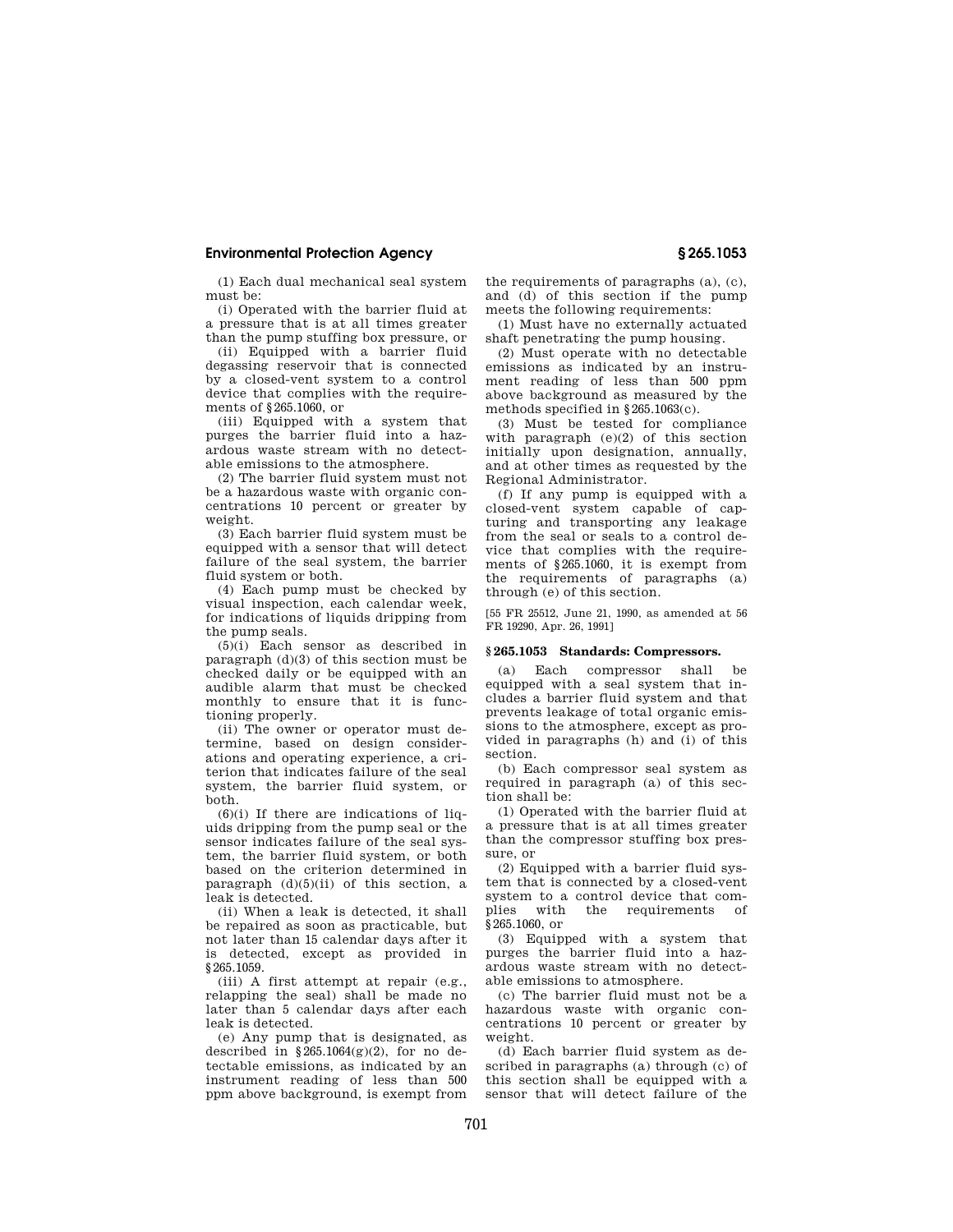seal system, barrier fluid system, or both.

(e)(1) Each sensor as required in paragraph (d) of this section shall be checked daily or shall be equipped with an audible alarm that must be checked monthly to ensure that it is functioning properly unless the compressor is located within the boundary of an unmanned plant site, in which case the sensor must be checked daily.

(2) The owner or operator shall determine, based on design considerations and operating experience, a criterion that indicates failure of the seal system, the barrier fluid system or both.

(f) If the sensor indicates failure of the seal system, the barrier fluid system, or both based on the criterion determined under paragraph (e)(2) of this section, a leak is detected.

 $(g)(1)$  When a leak is detected, it shall be repaired as soon as practicable, but not later than 15 calendar days after it is detected, except as provided in §265.1059.

(2) A first attempt at repair (e.g., tightening the packing gland) shall be made no later than 5 calendar days after each leak is detected.

(h) A compressor is exempt from the requirements of paragraphs (a) and (b) of this section if it is equipped with a closed-vent system capable of capturing and transporting any leakage from the seal to a control device that complies with the requirements of §265.1060, except as provided in paragraph (i) of this section.

(i) Any compressor that is designated, as described in  $§265.1064(g)(2),$ for no detectable emission as indicated by an instrument reading of less than 500 ppm above background is exempt from the requirements of paragraphs (a) through (h) of this section if the compressor:

(1) Is determined to be operating with no detectable emissions, as indicated by an instrument reading of less than 500 ppm above background, as measured by the method specified in §265.1063(c).

(2) Is tested for compliance with paragraph (i)(1) of this section initially upon designation, annually, and at other times as requested by the Regional Administrator.

# **§ 265.1054 40 CFR Ch. I (7–1–11 Edition)**

#### **§ 265.1054 Standards: Pressure relief devices in gas/vapor service.**

(a) Except during pressure releases, each pressure relief device in gas/vapor service shall be operated with no detectable emissions, as indicated by an instrument reading of less than 500 ppm above background, as measured by the method specified in §265.1063(c).

(b)(1) After each pressure release, the pressure relief device shall be returned to a condition of no detectable emissions, as indicated by an instrument reading of less than 500 ppm above background, as soon as practicable, but no later than 5 calendar days after each pressure release, except as provided in §265.1059.

(2) No later than 5 calendar days after the pressure release, the pressure relief device shall be monitored to confirm the condition of no detectable emissions, as indicated by an instrument reading of less than 500 ppm above background, as measured by the method specified in §265.1063(c).

(c) Any pressure relief device that is equipped with a closed-vent system capable of capturing and transporting leakage from the pressure relief device to a control device as described in §265.1060 is exempt from the requirements of paragraphs (a) and (b) of this section.

# **§ 265.1055 Standards: Sampling connection systems.**

(a) Each sampling connection system shall be equipped with a closed-purge, closed-loop, or closed-vent system. This system shall collect the sample purge for return to the process or for routing to the appropriate treatment system. Gases displaced during filling of the sample container are not required to be collected or captured.

(b) Each closed-purge, closed-loop, or closed-vent system as required in paragraph (a) of this section shall:

(1) Return the purged process fluid directly to the process line; or

(2) Collect and recycle the purged process fluid; or

(3) Be designed and operated to capture and transport all the purged process fluid to a waste management unit that complies with the applicable requirements of §265.1085 through  $quirements$  of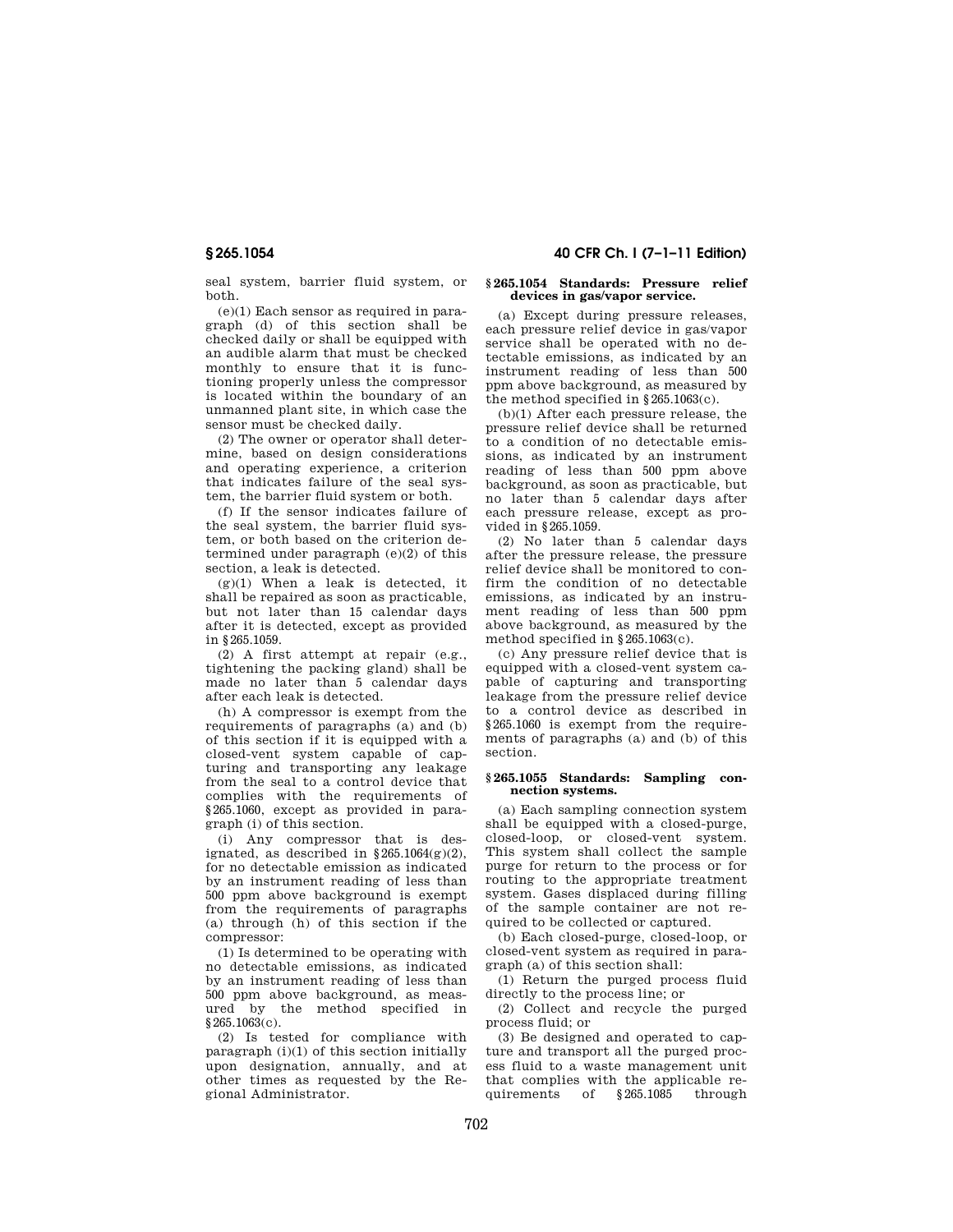§265.1087 of this subpart or a control device that complies with the requirements of §265.1060 of this subpart.

(c) *In-situ* sampling systems and sampling systems without purges are exempt from the requirements of paragraphs (a) and (b) of this section.

[61 FR 59971, Nov. 25, 1996]

#### **§ 265.1056 Standards: Open-ended valves or lines.**

(a)(1) Each open-ended valve or line shall be equipped with a cap, blind flange, plug, or a second valve.

(2) The cap, blind flange, plug, or second valve shall seal the open end at all times except during operations requiring hazardous waste stream flow through the open-ended valve or line.

(b) Each open-ended valve or line equipped with a second valve shall be operated in a manner such that the valve on the hazardous waste stream end is closed before the second valve is closed.

(c) When a double block and bleed system is being used, the bleed valve or line may remain open during operations that require venting the line between the block valves but shall comply with paragraph (a) of this section at all other times.

### **§ 265.1057 Standards: Valves in gas/ vapor service or in light liquid service.**

(a) Each valve in gas/vapor or light liquid service shall be monitored monthly to detect leaks by the methods specified in §265.1063(b) and shall comply with paragraphs (b) through (e) of this section, except as provided in paragraphs (f), (g), and (h) of this section, and §§265.1061 and 265.1062.

(b) If an instrument reading of 10,000 ppm or greater is measured, a leak is detected.

(c)(1) Any valve for which a leak is not detected for two successive months may be monitored the first month of every succeeding quarter, beginning with the next quarter, until a leak is detected.

(2) If a leak is detected, the valve shall be monitored monthly until a leak is not detected for 2 successive months.

(d)(1) When a leak is detected, it shall be repaired as soon as practicable, but no later than 15 calendar days after the leak is detected, except as provided in §265.1059.

(2) A first attempt at repair shall be made no later than 5 calendar days after each leak is detected.

(e) First attempts at repair include, but are not limited to, the following best practices where practicable:

(1) Tightening of bonnet bolts.

(2) Replacement of bonnet bolts.

(3) Tightening of packing gland nuts. (4) Injection of lubricant into lubricated packing.

(f) Any valve that is designated, as described in  $§265.1064(g)(2)$ , for no detectable emissions, as indicated by an instrument reading of less than 500 ppm above background, is exempt from the requirements of paragraph (a) of this section if the valve:

(1) Has no external actuating mechanism in contact with the hazardous waste stream.

(2) Is operated with emissions less than 500 ppm above background as determined by the method specified in §265.1063(c).

(3) Is tested for compliance with paragraph (f)(2) of this section initially upon designation, annually, and at other times as requested by the Regional Administrator.

(g) Any valve that is designated, as described in  $§265.1064(h)(1)$ , as an unsafe-to-monitor valve is exempt from the requirements of paragraph (a) of this section if:

(1) The owner or operator of the valve determines that the valve is unsafe to monitor because monitoring personnel would be exposed to an immediate danger as a consequence of complying with paragraph (a) of this section.

(2) The owner or operator of the valve adheres to a written plan that requires monitoring of the valve as frequently as practicable during safe-to-monitor times.

(h) Any valve that is designated, as described in  $§265.1064(h)(2)$ , as a difficult-to-monitor valve is exempt from the requirements of paragraph (a) of this section if:

(1) The owner or operator of the valve determines that the valve cannot be monitored without elevating the monitoring personnel more than 2 meters above a support surface.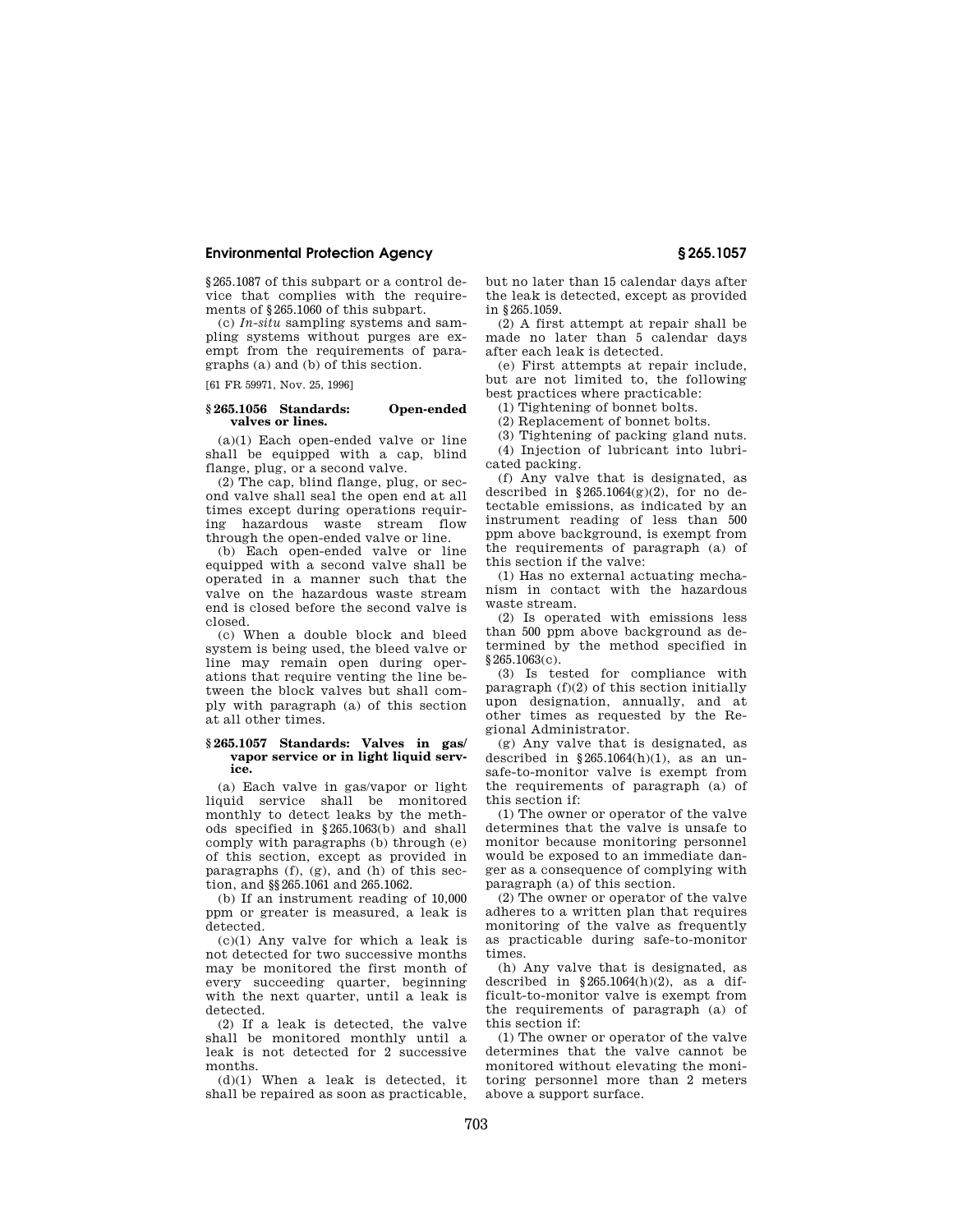(2) The hazardous waste management unit within which the valve is located was in operation before June 21, 1990.

(3) The owner or operator of the valve follows a written plan that requires monitoring of the valve at least once per calendar year.

#### **§ 265.1058 Standards: Pumps and valves in heavy liquid service, pressure relief devices in light liquid or heavy liquid service, and flanges and other connectors.**

(a) Pumps and valves in heavy liquid service, pressure relief devices in light liquid or heavy liquid service, and flanges and other connectors shall be monitored within 5 days by the method specified in §265.1063(b) if evidence of a potential leak is found by visual, audible, olfactory, or any other detection method.

(b) If an instrument reading of 10,000 ppm or greater is measured, a leak is detected.

(c)(1) When a leak is detected, it shall be repaired as soon as practicable, but not later than 15 calendar days after it is detected, except as provided in §265.1059.

(2) The first attempt at repair shall be made no later than 5 calendar days after each leak is detected.

(d) First attempts at repair include, but are not limited to, the best practices described under §265.1057(e).

(e) Any connector that is inaccessible or is ceramic or ceramic-lined (e.g., porcelain, glass, or glass-lined) is exempt from the monitoring requirements of paragraph (a) of this section and from the recordkeeping requirements of §265.1064 of this subpart.

[55 FR 25512, June 21, 1990, as amended at 61 FR 59971, Nov. 25, 1996]

# **§ 265.1059 Standards: Delay of repair.**

(a) Delay of repair of equipment for which leaks have been detected will be allowed if the repair is technically infeasible without a hazardous waste management unit shutdown. In such a case, repair of this equipment shall occur before the end of the next hazardous waste management unit shutdown.

(b) Delay of repair of equipment for which leaks have been detected will be allowed for equipment that is isolated

# **§ 265.1058 40 CFR Ch. I (7–1–11 Edition)**

from the hazardous waste management unit and that does not continue to contain or contact hazardous waste with organic concentrations at least 10 percent by weight.

(c) Delay of repair for valves will be allowed if:

(1) The owner or operator determines that emissions of purged material resulting from immediate repair are greater than the emissions likely to result from delay of repair.

(2) When repair procedures are effected, the purged material is collected and destroyed or recovered in a control device complying with §265.1060.

(d) Delay of repair for pumps will be allowed if:

(1) Repair requires the use of a dual mechanical seal system that includes a barrier fluid system.

(2) Repair is completed as soon as practicable, but not later than 6 months after the leak was detected.

(e) Delay of repair beyond a hazardous waste management unit shutdown will be allowed for a valve if valve assembly replacement is necessary during the hazardous waste management unit shutdown, valve assembly supplies have been depleted, and valve assembly supplies had been sufficiently stocked before the supplies were depleted. Delay of repair beyond the next hazardous waste management unit shutdown will not be allowed unless the next hazardous waste management unit shutdown occurs sooner than 6 months after the first hazardous waste management unit shutdown.

#### **§ 265.1060 Standards: Closed-vent systems and control devices.**

(a) Owners and operators of closedvent systems and control devices subject to this subpart shall comply with the provisions of §265.1033 of this part.

 $(b)(1)$  The owner or operator of an existing facility who can not install a closed-vent system and control device to comply with the provisions of this subpart on the effective date that the facility becomes subject to the provisions of this subpart must prepare an implementation schedule that includes dates by which the closed-vent system and control device will be installed and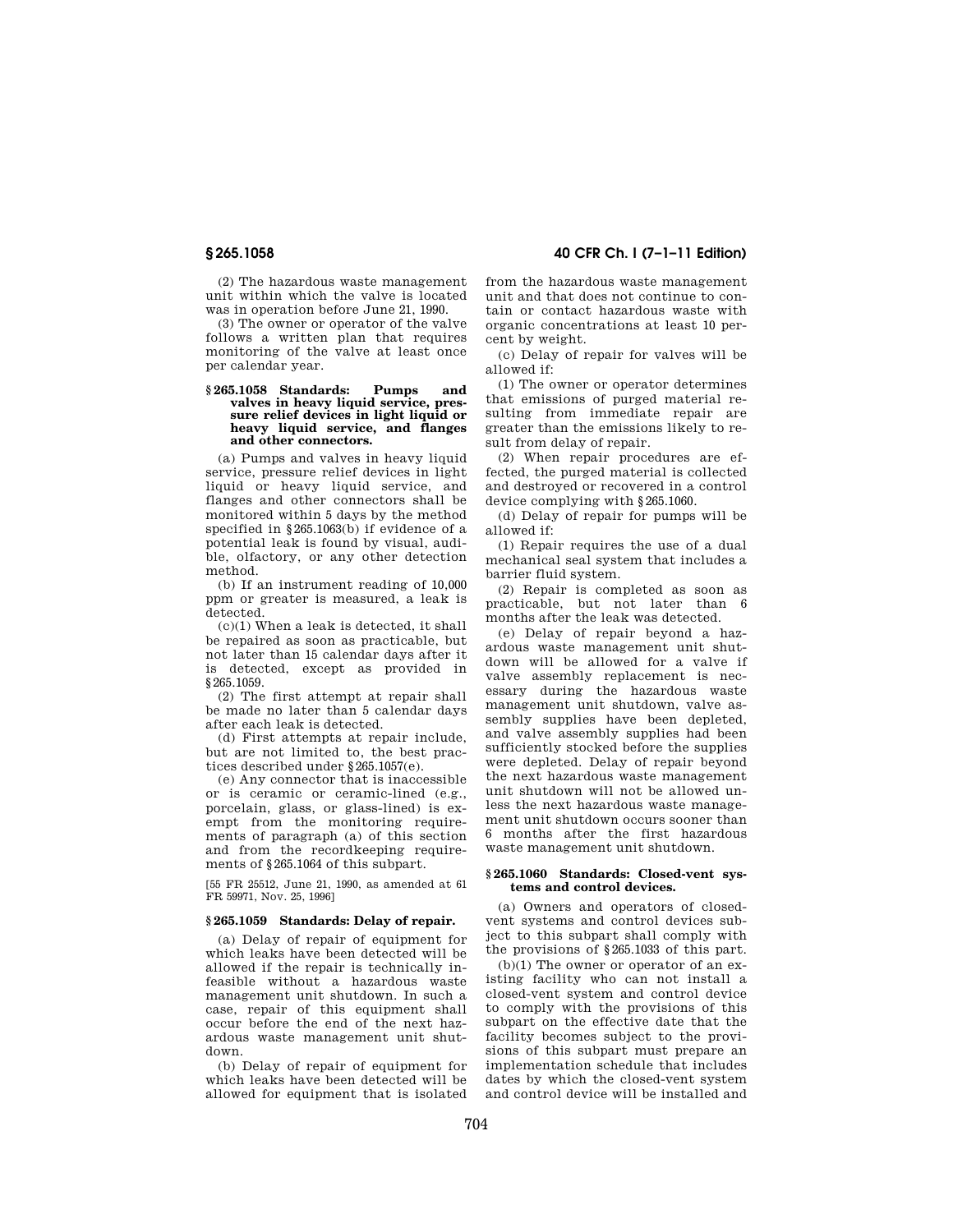in operation. The controls must be installed as soon as possible, but the implementation schedule may allow up to 30 months after the effective date that the facility becomes subject to this subpart for installation and startup.

(2) Any units that begin operation after December 21, 1990, and are subject to the provisions of this subpart when operation begins, must comply with the rules immediately (i.e., must have control devices installed and operating on startup of the affected unit); the 30 month implementation schedule does not apply.

(3) The owner or operator of any facility in existence on the effective date of a statutory or EPA regulatory amendment that renders the facility subject to this subpart shall comply with all requirements of this subpart as soon as practicable but no later than 30 months after the amendment's effective date. When control equipment required by this subpart can not be installed and begin operation by the effective date of the amendment, the facility owner or operator shall prepare an implementation schedule that includes the following information: Specific calendar dates for award of contracts or issuance of purchase orders for the control equipment, initiation of on-site installation of the control equipment, completion of the control equipment installation, and performance of any testing to demonstrate that the installed equipment meets the applicable standards of this subpart. The owner or operator shall enter the implementation schedule in the operating record or in a permanent, readily available file located at the facility.

(4) Owners and operators of facilities and units that become newly subject to the requirements of this subpart after December 8, 1997 due to an action other than those described in paragraph (b)(3) of this section must comply with all applicable requirements immediately (i.e., must have control devices installed and operating on the date the facility or unit becomes subject to this subpart; the 30-month implementation schedule does not apply).

[62 FR 64662, Dec. 8, 1997]

#### **§ 265.1061 Alternative standards for valves in gas/vapor service or in light liquid service: percentage of valves allowed to leak.**

(a) An owner or operator subject to the requirements of §265.1057 may elect to have all valves within a hazardous waste management unit comply with an alternative standard which allows no greater than 2 percent of the valves to leak.

(b) The following requirements shall be met if an owner or operator decides to comply with the alternative standard of allowing 2 percent of valves to leak:

(1) A performance test as specified in paragraph (c) of this section shall be conducted initially upon designation, annually, and at other times requested by the Regional Administrator.

(2) If a valve leak is detected, it shall be repaired in accordance with §265.1057 (d) and (e).

(c) Performance tests shall be conducted in the following manner:

(1) All valves subject to the requirements in §265.1057 within the hazardous waste management unit shall be monitored within 1 week by the methods specified in §265.1063(b).

(2) If an instrument reading of 10,000 ppm or greater is measured, a leak is detected.

(3) The leak percentage shall be determined by dividing the number of valves subject to the requirements in §265.1057 for which leaks are detected by the total number of valves subject to the requirements in §265.1057 within the hazardous waste management unit.

[55 FR 25512, June 21, 1990, as amended at 71 FR 16912, Apr. 4, 2006]

#### **§ 265.1062 Alternative standards for valves in gas/vapor service or in light liquid service: skip period leak detection and repair.**

(a) An owner or operator subject to the requirements of §265.1057 may elect for all valves within a hazardous waste management unit to comply with one of the alternative work practices specified in paragraphs (b) (2) and (3) of this section.

(b)(1) An owner or operator shall comply with the requirements for valves, as described in §265.1057, except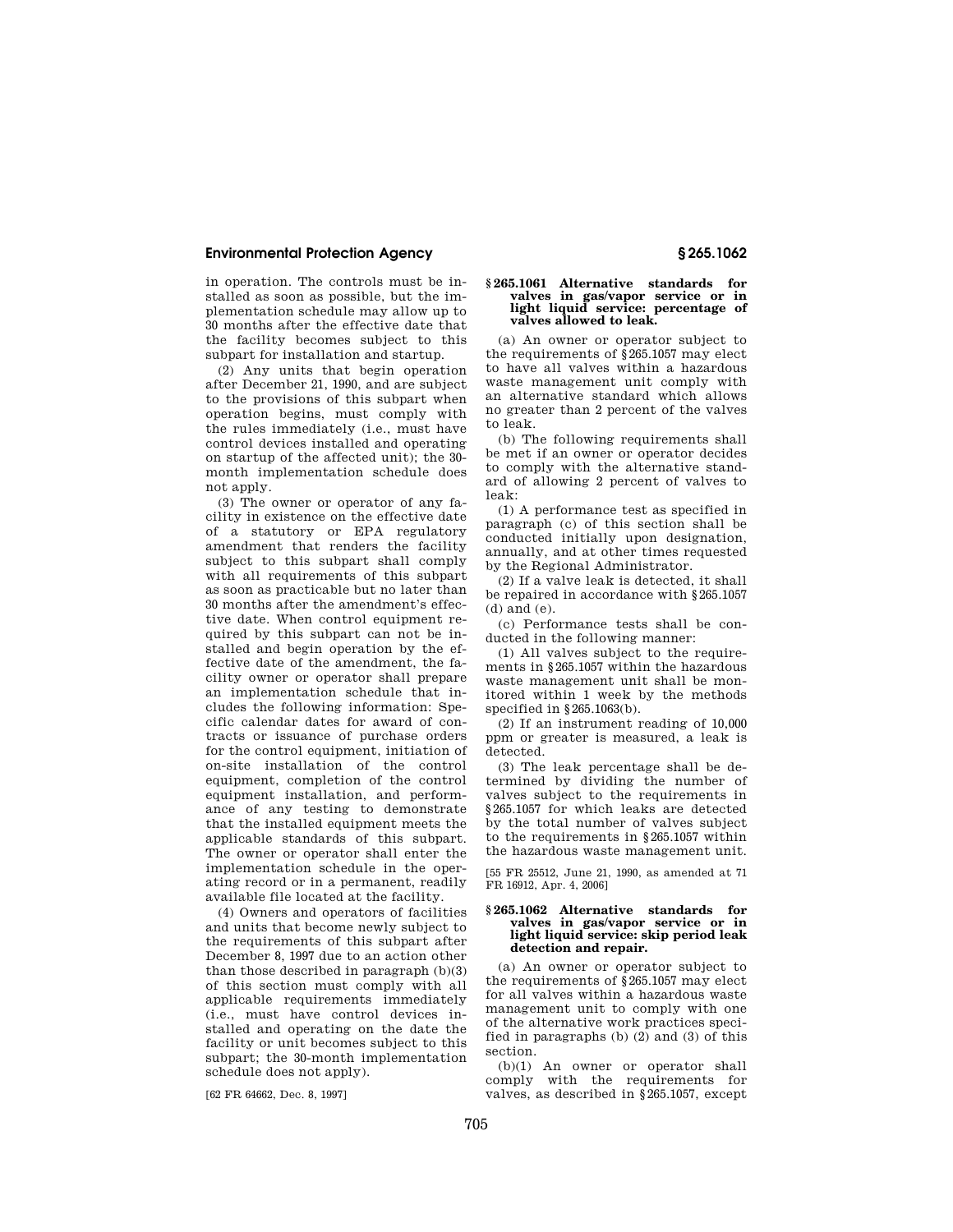**§ 265.1063 40 CFR Ch. I (7–1–11 Edition)** 

as described in paragraphs (b)(2) and (b)(3) of this section.

(2) After two consecutive quarterly leak detection periods with the percentage of valves leaking equal to or less than 2 percent, an owner or operator may begin to skip one of the quarterly leak detection periods (i.e., monitor for leaks once every six months) for the valves subject to the requirements in §265.1057 of this subpart.

(3) After five consecutive quarterly leak detection periods with the percentage of valves leaking equal to or less than 2 percent, an owner or operator may begin to skip three of the quarterly leak detection periods (i.e., monitor for leaks once every year) for the valves subject to the requirements in §265.1057 of this subpart.

(4) If the percentage of valves leaking is greater than 2 percent, the owner or operators shall monitor monthly in compliance with the requirements in §265.1057, but may again elect to use this section after meeting the requirements of §265.1057(c)(1).

[55 FR 25512, June 21, 1990, as amended at 62 FR 64662, Dec. 8, 1997; 71 FR 16912, Apr. 4, 2006]

### **§ 265.1063 Test methods and procedures.**

(a) Each owner or operator subject to the provisions of this subpart shall comply with the test methods and procedures requirements provided in this section.

(b) Leak detection monitoring, as required in §§265.1052 through 265.1062, shall comply with the following requirements:

(1) Monitoring shall comply with Reference Method 21 in 40 CFR part 60.

(2) The detection instrument shall meet the performance criteria of Reference Method 21.

(3) The instrument shall be calibrated before use on each day of its use by the procedures specified in Reference Method 21.

(4) Calibration gases shall be:

(i) Zero air (less than 10 ppm of hydrocarbon in air).

(ii) A mixture of methane or nhexane and air at a concentration of approximately, but less than, 10,000 ppm methane or n-hexane.

(5) The instrument probe shall be traversed around all potential leak interfaces as close to the interface as possible as described in Reference Method 21.

(c) When equipment is tested for compliance with no detectable emissions, as required in §§265.1052(e), 265.1053(i), 265.1054, and 265.1057(f), the test shall comply with the following requirements:

(1) The requirements of paragraphs (b) (1) through (4) of this section shall apply.

(2) The background level shall be determined, as set forth in Reference Method 21.

(3) The instrument probe shall be traversed around all potential leak interfaces as close to the interface as possible as described in Reference Method 21.

(4) The arithmetic difference between the maximum concentration indicated by the instrument and the background level is compared with 500 ppm for determining compliance.

(d) In accordance with the waste analysis plan required by §265.13(b), an owner or operator of a facility must determine, for each piece of equipment, whether the equipment contains or contacts a hazardous waste with organic concentration that equals or exceeds 10 percent by weight using the following:

(1) Methods described in ASTM Methods D 2267–88, E 169–87, E 168–88, E 260– 85 (incorporated by reference under §260.11);

(2) Method 9060A (incorporated by reference under §260.11 of this chapter) of ''Test Methods for Evaluating Solid Waste,'' EPA Publication SW–846 or analyzed for its individual organic constituents; or

(3) Application of the knowledge of the nature of the hazardous waste stream or the process by which it was produced. Documentation of a waste determination by knowledge is required. Examples of documentation that shall be used to support a determination under this provision include production process information documenting that no organic compounds are used, information that the waste is generated by a process that is identical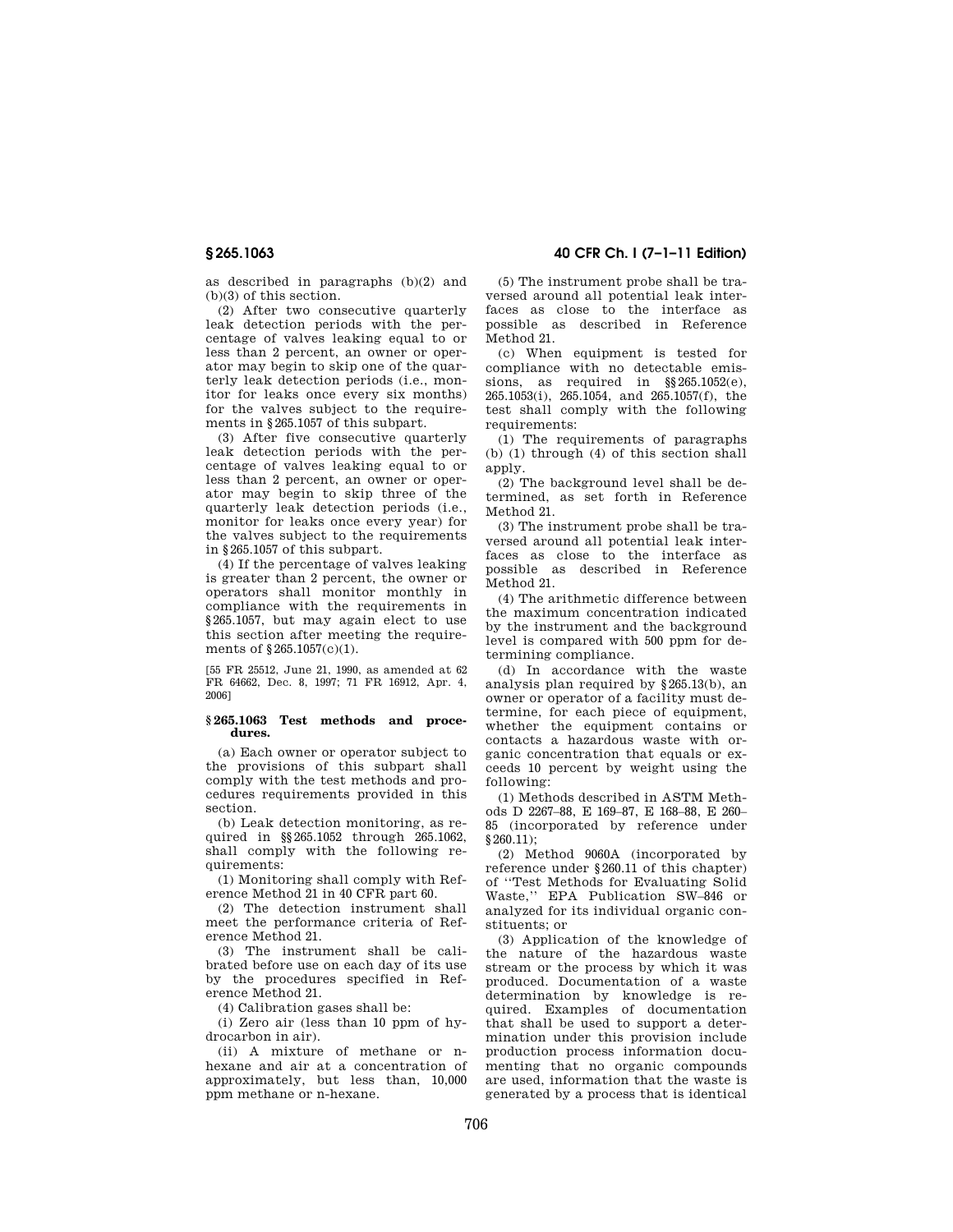to a process at the same or another facility that has previously been demonstrated by direct measurement to have a total organic content less than 10 percent, or prior speciation analysis results on the same waste stream where it can also be documented that no process changes have occurred since that analysis that could affect the waste total organic concentration.

(e) If an owner or operator determines that a piece of equipment contains or contacts a hazardous waste with organic concentrations at least 10 percent by weight, the determination can be revised only after following the procedures in paragraph  $(d)(1)$  or  $(d)(2)$ of this section.

(f) When an owner or operator and the Regional Administrator do not agree on whether a piece of equipment contains or contacts a hazardous waste with organic concentrations at least 10 percent by weight, the procedures in paragraph  $(d)(1)$  or  $(d)(2)$  of this section can be used to resolve the dispute.

(g) Samples used in determining the percent organic content shall be representative of the highest total organic content hazardous waste that is expected to be contained in or contact the equipment.

(h) To determine if pumps or valves are in light liquid service, the vapor pressures of constituents may be obtained from standard reference texts or may be determined by ASTM D–2879–86 (incorporated by reference under §260.11).

(i) Performance tests to determine if a control device achieves 95 weight percent organic emission reduction shall comply with the procedures of §265.1034  $(c)(1)$  through  $(c)(4)$ .

[55 FR 25512, June 21, 1990, as amended at 62 FR 32463, June 13, 1997; 70 FR 34586, June 14, 2005; 71 FR 40276, July 14, 2006]

#### **§ 265.1064 Recordkeeping requirements.**

(a)(1) Each owner or operator subject to the provisions of this subpart shall comply with the recordkeeping requirements of this section.

(2) An owner or operator of more than one hazardous waste management unit subject to the provisions of this subpart may comply with the recordkeeping requirements for these hazardous waste management units in one recordkeeping system if the system identifies each record by each hazardous waste management unit.

(b) Owners and operators must record the following information in the facility operating record:

(1) For each piece of equipment to which subpart BB of part 265 applies:

(i) Equipment identification number and hazardous waste management unit identification.

(ii) Approximate locations within the facility (e.g., identify the hazardous waste management unit on a facility plot plan).

(iii) Type of equipment (e.g., a pump or pipeline valve).

(iv) Percent-by-weight total organics in the hazardous waste stream at the equipment.

(v) Hazardous waste state at the equipment (e.g., gas/vapor or liquid).

(vi) Method of compliance with the standard (e.g., ''monthly leak detection and repair'' or ''equipped with dual mechanical seals'').

(2) For facilities that comply with the provisions of  $\S 265.1033(a)(2)$ , an implementation schedule as specified in  $§ 265.1033(a)(2)$ .

(3) Where an owner or operator chooses to use test data to demonstrate the organic removal efficiency or total organic compound concentration achieved by the control device, a performance test plan as specified in  $\overline{\$265.1035(b)(3)}$ .

(4) Documentation of compliance with §265.1060, including the detailed design documentation or performance test results specified in §265.1035(b)(4).

(c) When each leak is detected as specified in §§265.1052, 265.1053, 265.1057, and 265.1058, the following requirements apply:

(1) A weatherproof and readily visible identification, marked with the equipment identification number, the date evidence of a potential leak was found in accordance with §265.1058(a), and the date the leak was detected, shall be attached to the leaking equipment.

(2) The identification on equipment, except on a valve, may be removed after it has been repaired.

(3) The identification on a valve may be removed after it has been monitored for 2 successive months as specified in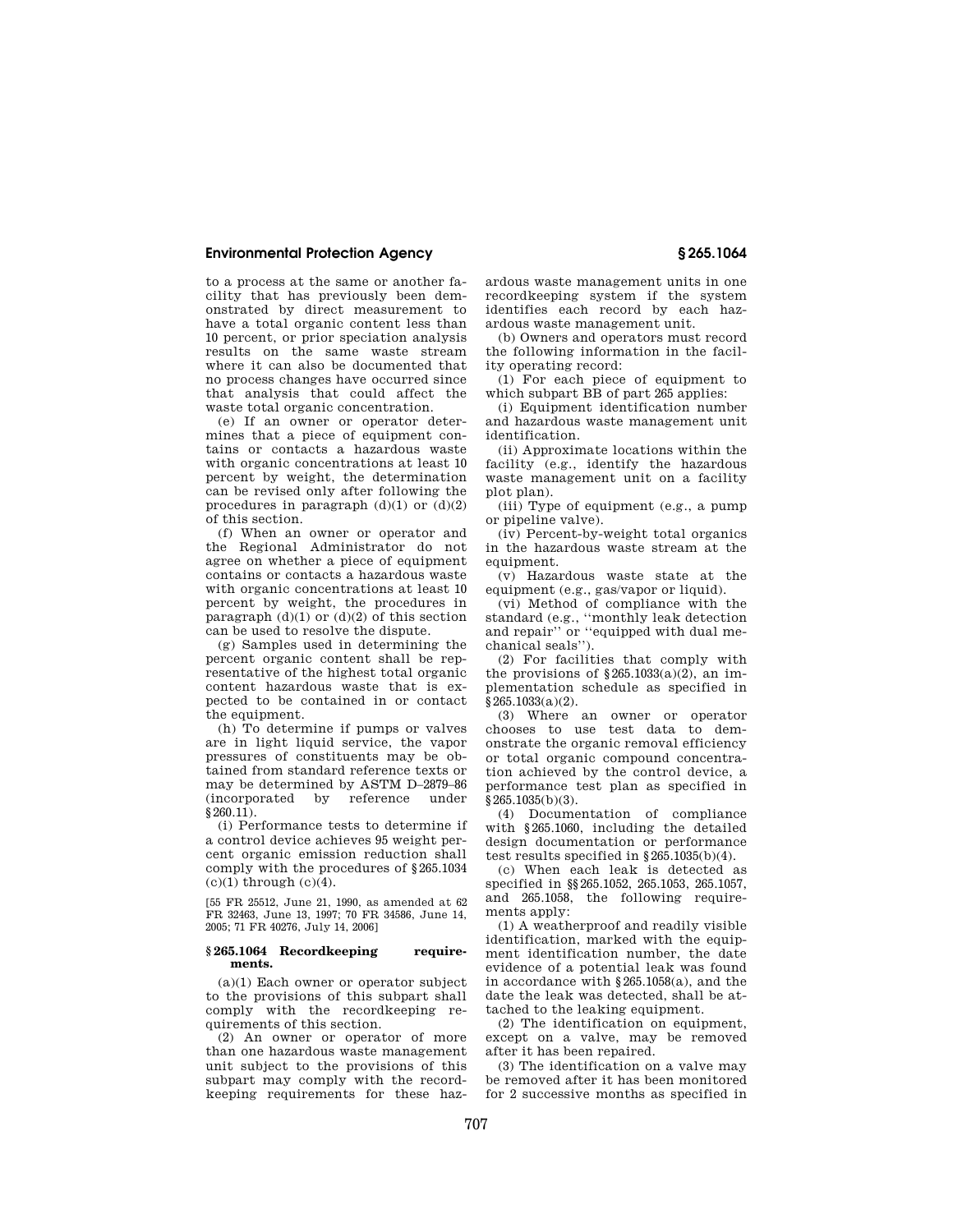**§ 265.1064 40 CFR Ch. I (7–1–11 Edition)** 

§265.1057(c) and no leak has been detected during those 2 months.

(d) When each leak is detected as specified in §§265.1052, 265.1053, 265.1057, and 265.1058, the following information shall be recorded in an inspection log and shall be kept in the facility operating record:

(1) The instrument and operator identification numbers and the equipment identification number.

(2) The date evidence of a potential leak was found in accordance with §265.1058(a).

(3) The date the leak was detected and the dates of each attempt to repair the leak.

(4) Repair methods applied in each attempt to repair the leak.

 $(5)$  "Above  $10.000$ " if the maximum instrument reading measured by the methods specified in §265.1063(b) after each repair attempt is equal to or greater than 10,000 ppm.

(6) ''Repair delayed'' and the reason for the delay if a leak is not repaired within 15 calendar days after discovery of the leak.

(7) Documentation supporting the delay of repair of a valve in compliance with §265.1059(c).

(8) The signature of the owner or operator (or designate) whose decision it was that repair could not be effected without a hazardous waste management unit shutdown.

(9) The expected date of successful repair of the leak if a leak is not repaired within 15 calendar days.

(10) The date of successful repair of the leak.

(e) Design documentation and monitoring, operating, and inspection information for each closed-vent system and control device required to comply with the provisions of §265.1060 shall be recorded and kept up-to-date in the facility operating record as specified in §265.1035(c). Design documentation is specified in  $$265.1035$  (c)(1) and (c)(2) and monitoring, operating, and and monitoring, inspection information in §265.1035  $(c)(3)$ – $(c)(8)$ .

(f) For a control device other than a thermal vapor incinerator, catalytic vapor incinerator, flare, boiler, process heater, condenser, or carbon adsorption system, monitoring and inspection information indicating proper operation

and maintenance of the control device must be recorded in the facility operating record.

(g) The following information pertaining to all equipment subject to the requirements in §§265.1052 through 265.1060 shall be recorded in a log that is kept in the facility operating record:

(1) A list of identification numbers for equipment (except welded fittings) subject to the requirements of this subpart.

(2)(i) A list of identification numbers for equipment that the owner or operator elects to designate for no detectable emissions, as indicated by an instrument reading of less than 500 ppm above background, under the provisions of §§265.1052(e), 265.1053(i), and 265.1057(f).

(ii) The designation of this equipment as subject to the requirements of §§265.1052(e), 265.1053(i), or 265.1057(f) shall be signed by the owner or operator.

(3) A list of equipment identification numbers for pressure relief devices required to comply with §265.1054(a).

(4)(i) The dates of each compliance test required in §§265.1052(e), 265.1053(i), 265.1054, and 265.1057(f).

(ii) The background level measured during each compliance test.

(iii) The maximum instrument reading measured at the equipment during each compliance test.

(5) A list of identification numbers for equipment in vacuum service.

(6) Identification, either by list or location (area or group) of equipment that contains or contacts hazardous waste with an organic concentration of at least 10 percent by weight for less than 300 hours per calendar year.

(h) The following information pertaining to all valves subject to the requirements of §265.1057 (g) and (h) shall be recorded in a log that is kept in the facility operating record:

(1) A list of identification numbers for valves that are designated as unsafe to monitor, an explanation for each valve stating why the valve is unsafe to monitor, and the plan for monitoring each valve.

(2) A list of identification numbers for valves that are designated as difficult to monitor, an explanation for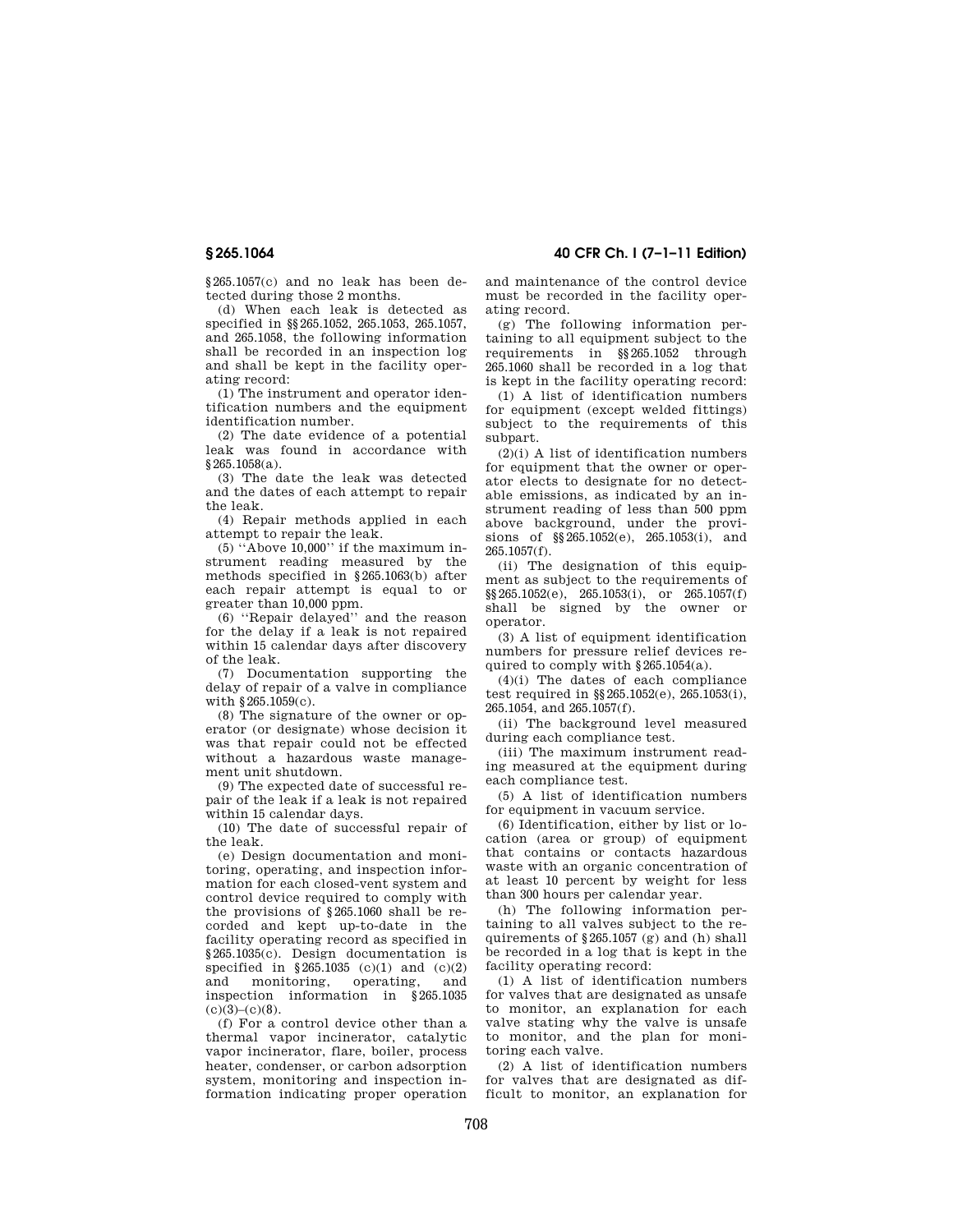each valve stating why the valve is difficult to monitor, and the planned schedule for monitoring each valve.

(i) The following information shall be recorded in the facility operating record for valves complying with §265.1062:

(1) A schedule of monitoring.

(2) The percent of valves found leaking during each monitoring period.

(j) The following information shall be recorded in a log that is kept in the facility operating record:

(1) Criteria required in §§265.1052  $(d)(5)(ii)$  and  $265.1053(e)(2)$  and an explanation of the criteria.

(2) Any changes to these criteria and the reasons for the changes.

(k) The following information shall be recorded in a log that is kept in the facility operating record for use in determining exemptions as provided in the applicability section of this subpart and other specific subparts:

(1) An analysis determining the design capacity of the hazardous waste management unit.

(2) A statement listing the hazardous waste influent to and effluent from each hazardous waste management unit subject to the requirements in §§265.1052 through 265.1060 and an analysis determining whether these hazardous wastes are heavy liquids.

(3) An up-to-date analysis and the supporting information and data used to determine whether or not equipment is subject to the requirements in §§265.1052 through 265.1060. The record shall include supporting documentation as required by  $§265.1063(d)(3)$  when application of the knowledge of the nature of the hazardous waste stream or the process by which it was produced is used. If the owner or operator takes any action (e.g., changing the process that produced the waste) that could result in an increase in the total organic content of the waste contained in or contacted by equipment determined not to be subject to the requirements in §§265.1052 through 265.1060, then a new determination is required.

(l) Records of the equipment leak information required by paragraph (d) of this section and the operating information required by paragraph (e) of this section need be kept only 3 years.

(m) The owner or operator of any facility with equipment that is subject to this subpart and to leak detection, monitoring, and repair requirements under regulations at 40 CFR part 60, part 61, or part 63 may elect to determine compliance with this subpart either by documentation pursuant to §265.1064 of this subpart, or by documentation of compliance with the regulations at 40 CFR part 60, part 61, or part 63 pursuant to the relevant provisions of the regulations at 40 part 60, part 61, or part 63. The documentation of compliance under regulation at 40 CFR part 60, part 61, or part 63 shall be kept with or made readily available with the facility operating record.

[55 FR 25512, June 21, 1990, as amended at 56 FR 19290, Apr. 26, 1991; 61 FR 59971, Nov. 25, 1996; 62 FR 64662, Dec. 8, 1997]

### **§§ 265.1065–265.1079 [Reserved]**

# **Subpart CC—Air Emission Standards for Tanks, Surface Impoundments, and Containers**

SOURCE: 59 FR 62935, Dec. 6, 1994, unless otherwise noted.

#### **§ 265.1080 Applicability.**

(a) The requirements of this subpart apply to owners and operators of all facilities that treat, store, or dispose of hazardous waste in tanks, surface impoundments, or containers subject to either subpart I, J, or K of this part except as §265.1 and paragraph (b) of this section provide otherwise.

(b) The requirements of this subpart do not apply to the following waste management units at the facility:

(1) A waste management unit that holds hazardous waste placed in the unit before December 6, 1996, and in which no hazardous waste is added to the unit on or after December 6, 1996.

(2) A container that has a design capacity less than or equal to 0.1 m3.

(3) A tank in which an owner or operator has stopped adding hazardous waste and the owner or operator has begun implementing or completed closure pursuant to an approved closure plan.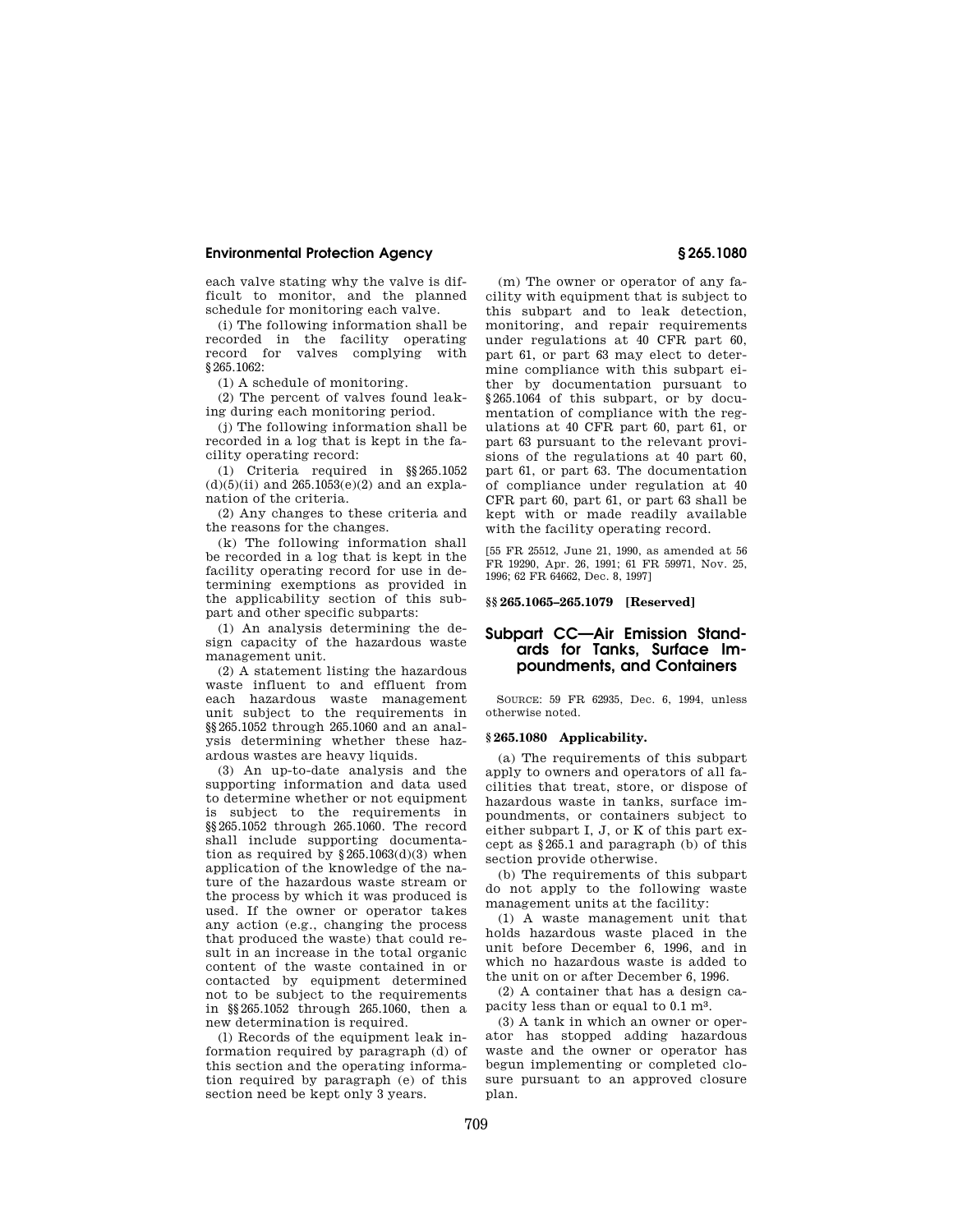(4) A surface impoundment in which an owner or operator has stopped adding hazardous waste (except to implement an approved closure plan) and the owner or operator has begun implementing or completed closure pursuant to an approved closure plan.

(5) A waste management unit that is used solely for on-site treatment or storage of hazardous waste that is placed in the unit as a result of implementing remedial activities required under the corrective action authorities of RCRA sections  $3004(u)$ ,  $3004(v)$ , or 3008(h); CERCLA authorities; or similar Federal or State authorities.

(6) A waste management unit that is used solely for the management of radioactive mixed waste in accordance with all applicable regulations under the authority of the Atomic Energy Act and the Nuclear Waste Policy Act.

(7) A hazardous waste management unit that the owner or operator certifies is equipped with and operating air emission controls in accordance with the requirements of an applicable Clean Air Act regulation codified under 40 CFR part 60, part 61, or part 63. For the purpose of complying with this paragraph, a tank for which the air emission control includes an enclosure, as opposed to a cover, must be in compliance with the enclosure and control device requirements of §265.1085(i), except as provided in  $§265.1083(c)(5)$ .

(8) A tank that has a process vent as defined in 40 CFR 264.1031.

(c) For the owner and operator of a facility subject to this subpart who has received a final permit under RCRA section 3005 prior to December 6, 1996, the following requirements apply:

(1) The requirements of 40 CFR part 264, subpart CC shall be incorporated into the permit when the permit is reissued in accordance with the requirements of 40 CFR 124.15 or reviewed in accordance with the requirements of 40 CFR 270.50(d).

(2) Until the date when the permit is reissued in accordance with the requirements of 40 CFR 124.15 or reviewed in accordance with the requirements of 40 CFR 270.50(d), the owner and operator is subject to the requirements of this subpart.

(d) The requirements of this subpart, except for the recordkeeping require-

# **§ 265.1080 40 CFR Ch. I (7–1–11 Edition)**

ments specified in §265.1090(i) of this subpart, are administratively stayed for a tank or a container used for the management of hazardous waste generated by organic peroxide manufacturing and its associated laboratory operations when the owner or operator of the unit meets all of the following conditions:

(1) The owner or operator identifies that the tank or container receives hazardous waste generated by an organic peroxide manufacturing process producing more than one functional family of organic peroxides or multiple organic peroxides within one functional family, that one or more of these organic peroxides could potentially undergo self-accelerating thermal decomposition at or below ambient temperatures, and that organic peroxides are the predominant products manufactured by the process. For the purpose of meeting the conditions of this paragraph, ''organic peroxide'' means an organic compound that contains the bivalent -O-O- structure and which may be considered to be a structural derivative of hydrogen peroxide where one or both of the hydrogen atoms has been replaced by an organic radical.

(2) The owner or operator prepares documentation, in accordance with the requirements of §265.1090(i) of this subpart, explaining why an undue safety hazard would be created if air emission controls specified in §§265.1085 through 265.1088 of this subpart are installed and operated on the tanks and containers used at the facility to manage the hazardous waste generated by the organic peroxide manufacturing process or processes meeting the conditions of paragraph (d)(1) of this section.

(3) The owner or operator notifies the Regional Administrator in writing that hazardous waste generated by an organic peroxide manufacturing process or processes meeting the conditions of paragraph  $(d)(1)$  of this section are managed at the facility in tanks or containers meeting the conditions of paragraph (d)(2) of this section. The notification shall state the name and address of the facility, and be signed and dated by an authorized representative of the facility owner or operator.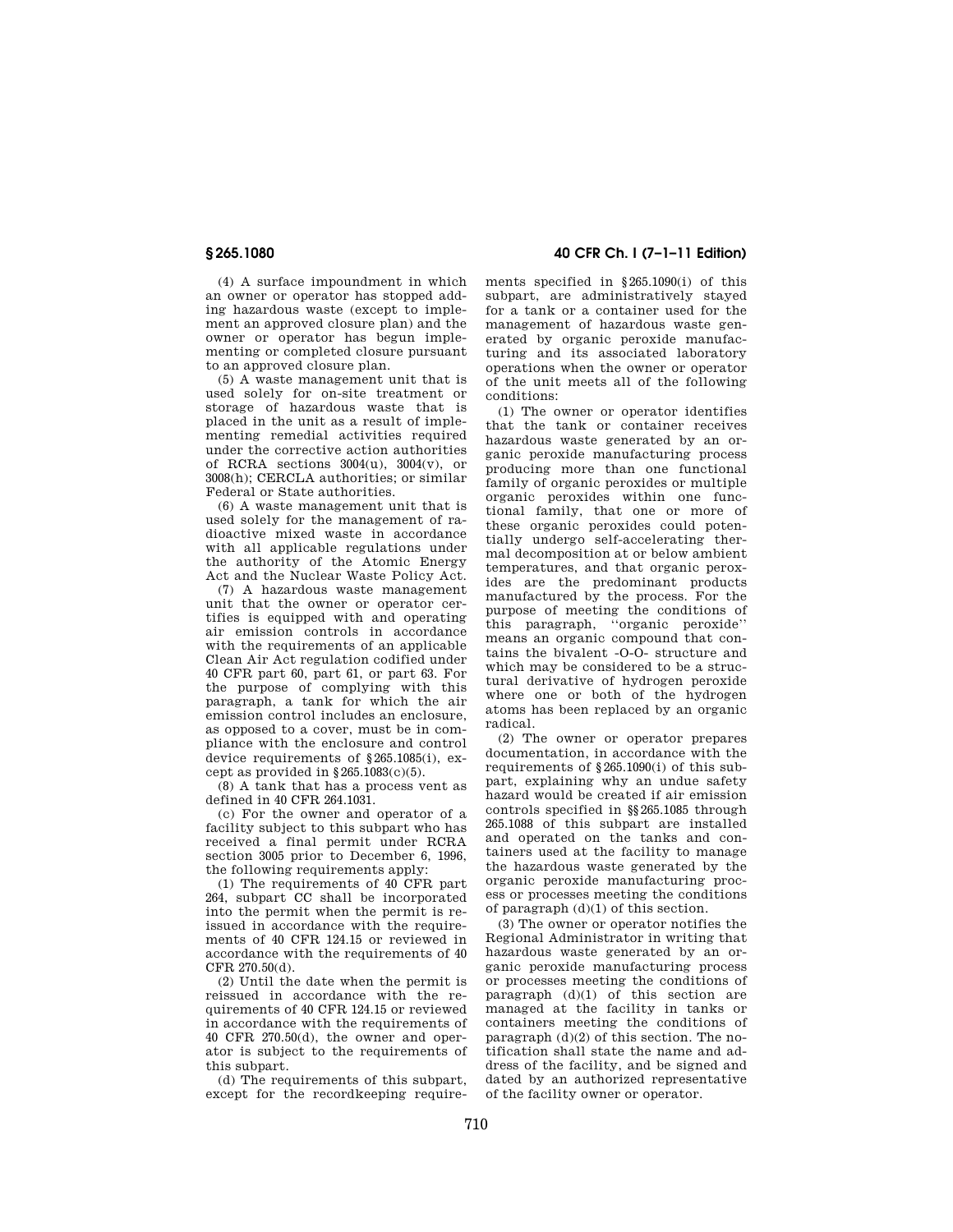(e)(1) Except as provided in paragraph (e)(2) of this section, the requirements of this subpart do not apply to the pharmaceutical manufacturing facility, commonly referred to as the Stonewall Plant, located at Route 340 South, Elkton, Virginia, provided that facility is operated in compliance with the requirements contained in a Clean Air Act permit issued pursuant to 40 CFR 52.2454. The requirements of this subpart shall apply to the facility upon termination of the Clean Air Act permit issued pursuant to 40 CFR 52.2454.

(2) Notwithstanding paragraph (e)(1) of this section, any hazardous waste surface impoundment operated at the Stonewall Plant is subject to the standards in §265.1086 and all requirements related to hazardous waste surface impoundments that are referenced in or by §265.1086, including the closedvent system and control device requirements of §265.1088 and the recordkeeping requirements of §265.1090(c).

(f) This section applies only to the facility commonly referred to as the OSi Specialties Plant, located on State Route 2, Sistersville, West Virginia (''Sistersville Plant'').

(1)(i) Provided that the Sistersville Plant is in compliance with the requirements of paragraph  $(f)(2)$  of this section, the requirements referenced in paragraph  $(f)(1)(iii)$  of this section are temporarily deferred, as specified in  $\frac{1}{2}$  paragraph  $(f)(3)$  of this section, with respect to the two hazardous waste surface impoundments at the Sistersville Plant. Beginning on the date that paragraph  $(f)(1)(ii)$  of this section is first implemented, the temporary deferral of this paragraph shall no longer be effective.

(ii)(A) In the event that a notice of revocation is issued pursuant to paragraph  $(f)(3)(iv)$  of this section, the requirements referenced in paragraph (f)(1)(iii) of this section are temporarily deferred, with respect to the two hazardous waste surface impoundments, provided that the Sistersville Plant is in compliance with the requirements of paragraphs  $(f)(2)(ii)$ ,  $(f)(2)(iii)$ ,  $(f)(2)(iv)$ ,  $(f)(2)(v)$ ,  $(f)(2)(vi)$ and (g) of this section, except as provided under paragraph  $(f)(1)(ii)(B)$  of this section. The temporary deferral of the previous sentence shall be effective

beginning on the date the Sistersville Plant receives written notification of revocation, and continuing for a maximum period of 18 months from that date, provided that the Sistersville Plant is in compliance with the requirements of paragraphs  $(f)(2)(ii)$ ,  $(f)(2)(iii)$ ,  $(f)(2)(iv)$ ,  $(f)(2)(v)$ ,  $(f)(2)(vi)$ and (g) of this section at all times during that 18-month period. In no event shall the temporary deferral continue to be effective after the MON Compliance Date.

(B) In the event that a notification of revocation is issued pursuant to paragraph  $(f)(3)(iv)$  of this section as a result of the permanent removal of the capper unit from methyl capped polyether production service, the requirements referenced in paragraph  $(f)(1)(iii)$  of this section are temporarily deferred, with respect to the two hazardous waste surface impoundments, provided that the Sistersville Plant is in compliance with the requirements of paragraphs (f)(2)(vi), and (g) of this section. The temporary deferral of the previous sentence shall be effective beginning on the date the Sistersville Plant receives written notification of revocation, and continuing for a maximum period of 18 months from that date, provided that the Sistersville Plant is in compliance with the requirements of paragraphs  $(f)(2)(vi)$  and  $(g)$  of this section at all times during that 18-month period. In no event shall the temporary deferral continue to be effective after the MON Compliance Date.

(iii) The standards in §265.1086 of this part, and all requirements referenced in or by §265.1086 that otherwise would apply to the two hazardous waste surface impoundments, including the closed-vent system and control device requirements of §265.1088 of this part.

(2) Notwithstanding the effective period and revocation provisions in paragraph  $(f)(3)$  of this section, the temporary deferral provided in paragraph  $(f)(1)(i)$  of this section is effective only if the Sistersville Plant meets the requirements of paragraph (f)(2) of this section.

(i) The Sistersville Plant shall install an air pollution control device on the polyether methyl capper unit (''capper unit''), implement a methanol recovery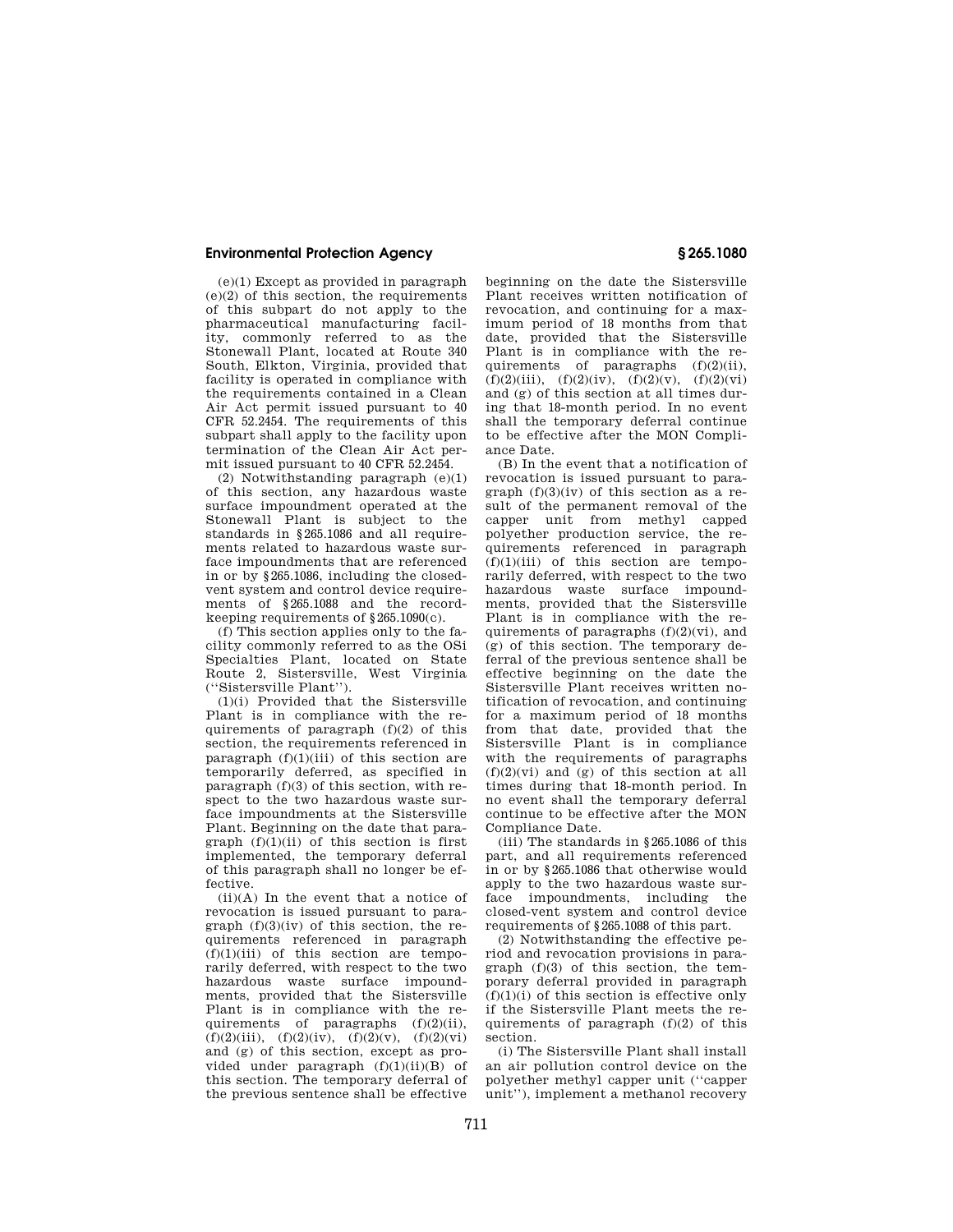operation, and implement a waste minimization/pollution prevention (''WMPP'') project. The installation and implementation of these requirements shall be conducted according to the schedule described in paragraphs  $(f)(2)(i)$  and  $(f)(2)(vi)$  of this section.

(A) The Sistersville Plant shall complete the initial start-up of a thermal incinerator on the capper unit's process vents from the first stage vacuum pump, from the flash pot and surge tank, and from the water stripper, no later than April 1, 1998.

(B) The Sistersville Plant shall provide to the EPA and the West Virginia Department of Environmental Protection, written notification of the actual date of initial start-up of the thermal incinerator, and commencement of the methanol recovery operation. The Sistersville Plant shall submit this written notification as soon as practicable, but in no event later than 15 days after such events.

(ii) The Sistersville Plant shall install and operate the capper unit process vent thermal incinerator according to the requirements of paragraphs  $(f)(2)(ii)(A)$  through  $(f)(2)(ii)(D)$  of this section.

(A) Capper unit process vent thermal incinerator.

(*1*) Except as provided under paragraph  $(f)(2)(ii)(D)$  of this section, the Sistersville Plant shall operate the process vent thermal incinerator such that the incinerator reduces the total organic compounds (''TOC'') from the process vent streams identified in paragraph  $(f)(2)(i)(A)$  of this section, by 98 weight-percent, or to a concentration of 20 parts per million by volume, on a dry basis, corrected to 3 percent oxygen, whichever is less stringent.

(*i*) Prior to conducting the initial performance test required under paragraph  $(f)(2)(ii)(B)$  of this section, the Sistersville Plant shall operate the thermal incinerator at or above a minimum temperature of 1600 Fahrenheit.

(*ii*) After the initial performance test required under paragraph  $(f)(2)(ii)(B)$  of this section, the Sistersville Plant shall operate the thermal incinerator at or above the minimum temperature established during that initial performance test.

**§ 265.1080 40 CFR Ch. I (7–1–11 Edition)** 

(*iii*) The Sistersville Plant shall operate the process vent thermal incinerator at all times that the capper unit is being operated to manufacture product.

(*2*) The Sistersville Plant shall install, calibrate, and maintain all air pollution control and monitoring equipment described in paragraphs  $(f)(2)(i)(A)$  and  $(f)(2)(ii)(B)(3)$  of this section, according to the manufacturer's specifications, or other written procedures that provide adequate assurance that the equipment can reasonably be expected to control and monitor accurately, and in a manner consistent with good engineering practices during all periods when emissions are routed to the unit.

(B) The Sistersville Plant shall comply with the requirements of para-<br>graphs  $(f)(2)(ii)(B)(I)$  through  $(f)(2)(ii)(B)(I)$  $(f)(2)(ii)(B)(3)$  of this section for performance testing and monitoring of the capper unit process vent thermal incinerator.

(*1*) Within 120 days after thermal incinerator initial start-up, the Sistersville Plant shall conduct a performance test to determine the minimum temperature at which compliance with the emission reduction requirement specified in paragraph  $(f)(4)$ of this section is achieved. This determination shall be made by measuring TOC minus methane and ethane, according to the procedures specified in paragraph  $(f)(2)(ii)(B)$  of this section.

(*2*) The Sistersville Plant shall conduct the initial performance test in accordance with the standards set forth in paragraph (f)(4) of this section.

(*3*) Upon initial start-up, the Sistersville Plant shall install, calibrate, maintain and operate, according to manufacturer's specifications and in a manner consistent with good engineering practices, the monitoring equipment described in paragraphs  $(f)(2)(ii)(B)(3)(i)$  through

 $(f)(2)(ii)(B)(3)(iii)$  of this section.

(*i*) A temperature monitoring device equipped with a continuous recorder. The temperature monitoring device shall be installed in the firebox or in the duct work immediately downstream of the firebox in a position before any substantial heat exchange is encountered.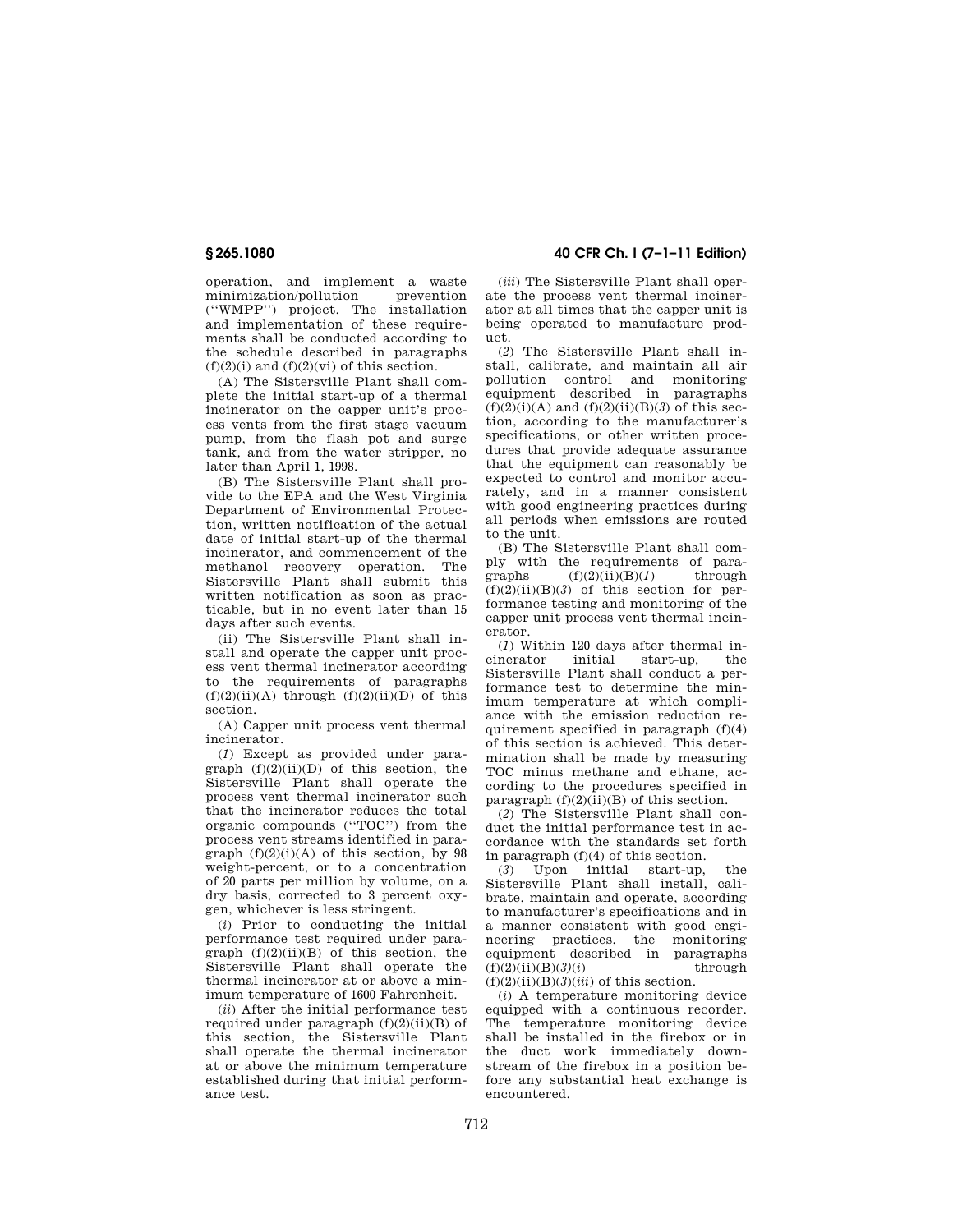(*ii*) A flow indicator that provides a record of vent stream flow to the incinerator at least once every fifteen minutes. The flow indicator shall be installed in the vent stream from the process vent at a point closest to the inlet of the incinerator.

(*iii*) If the closed-vent system includes bypass devices that could be used to divert the gas or vapor stream to the atmosphere before entering the control device, each bypass device shall be equipped with either a bypass flow indicator or a seal or locking device as specified in this paragraph. For the purpose of complying with this paragraph, low leg drains, high point bleeds, analyzer vents, open-ended valves or lines, spring-loaded pressure relief valves, and other fittings used for safety purposes are not considered to be bypass devices. If a bypass flow indicator is used to comply with this paragraph, the bypass flow indicator shall be installed at the inlet to the bypass line used to divert gases and vapors from the closed-vent system to the atmosphere at a point upstream of the control device inlet. If a seal or locking device (e.g. car-seal or lock-and-key configuration) is used to comply with this paragraph, the device shall be placed on the mechanism by which the bypass device position is controlled (e.g., valve handle, damper levels) when the bypass device is in the closed position such that the bypass device cannot be opened without breaking the seal or removing the lock. The Sistersville Plant shall visually inspect the seal or locking device at least once every month to verify that the bypass mechanism is maintained in the closed position.

(C) The Sistersville Plant shall keep on-site an up-to-date, readily accessible record of the information described in paragraphs  $(f)(2)(ii)(C)(I)$ through  $(f)(2)(ii)(C)(4)$  of this section.

(*1*) Data measured during the initial performance test regarding the firebox temperature of the incinerator and the percent reduction of TOC achieved by the incinerator, and/or such other information required in addition to or in lieu of that information by the WVDEP in its approval of equivalent test methods and procedures.

(*2*) Continuous records of the equipment operating procedures specified to be monitored under paragraph  $(f)(2)(ii)(B)(3)$  of this section, as well as records of periods of operation during which the firebox temperature falls below the minimum temperature es-<br>tablished under paragraph paragraph  $(f)(2)(ii)(A)(I)$  of this section.

(*3*) Records of all periods during which the vent stream has no flow rate to the extent that the capper unit is being operated during such period.

(*4*) Records of all periods during which there is flow through a bypass device.

(D) The Sistersville Plant shall comply with the start-up, shutdown, maintenance and malfunction requirements contained in paragraphs  $(f)(2)(ii)(D)(1)$ through  $(f)(2)(ii)(D)(6)$  of this section, with respect to the capper unit process vent incinerator.

(*1*) The Sistersville Plant shall develop and implement a Start-up, Shutdown and Malfunction Plan as required by the provisions set forth in paragraph  $(f)(2)(ii)(D)$  of this section. The plan shall describe, in detail, procedures for operating and maintaining the thermal incinerator during periods of start-up, shutdown and malfunction, and a program of corrective action for malfunctions of the thermal incinerator.

(*2*) The plan shall include a detailed description of the actions the Sistersville Plant will take to perform the functions described in paragraphs  $(f)(2)(ii)(D)(2)(i)$  through  $(f)(2)(ii)(D)(2)(iii)$  of this section.

(*i*) Ensure that the thermal incinerator is operated in a manner consistent with good air pollution control practices.

(*ii*) Ensure that the Sistersville Plant is prepared to correct malfunctions as soon as practicable after their occurrence in order to minimize excess emissions.

(*iii*) Reduce the reporting requirements associated with periods of startup, shutdown and malfunction.

(*3*) During periods of start-up, shutdown and malfunction, the Sistersville Plant shall maintain the process unit and the associated thermal incinerator in accordance with the procedures set forth in the plan.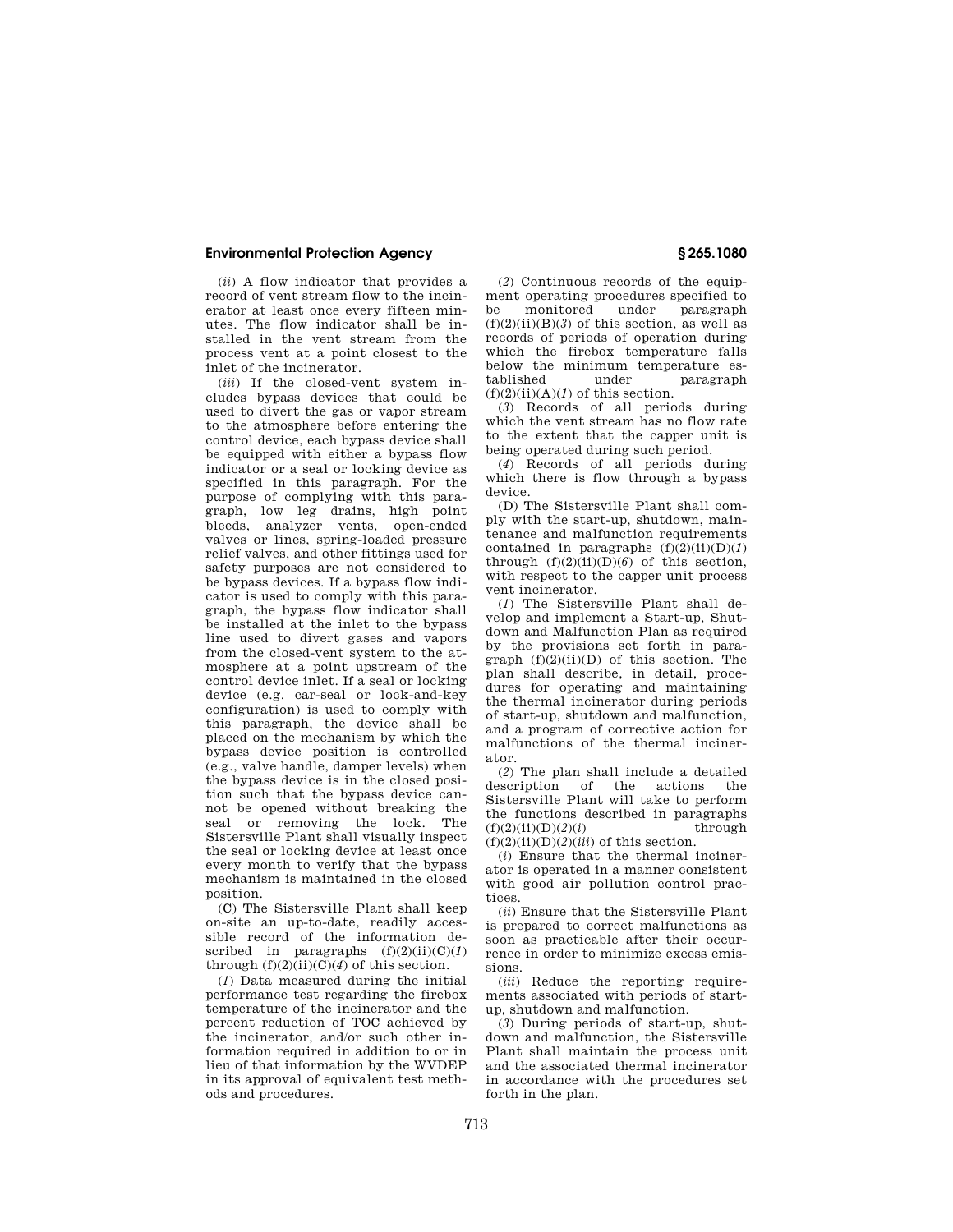(*4*) The plan shall contain record keeping requirements relating to periods of start-up, shutdown or malfunction, actions taken during such periods in conformance with the plan, and any failures to act in conformance with the plan during such periods.

(*5*) During periods of maintenance or malfunction of the thermal incinerator, the Sistersville Plant may continue to operate the capper unit, provided that operation of the capper unit without the thermal incinerator shall be limited to no more than 240 hours each calendar year.

(*6*) For the purposes of paragraph  $(f)(2)(iii)(D)$  of this section, the Sistersville Plant may use its operating procedures manual, or a plan developed for other reasons, provided that plan meets the requirements of paragraph  $(f)(2)(iii)(D)$  of this section for the start-up, shutdown and malfunction plan.

(iii) The Sistersville Plant shall operate the closed-vent system in accordance with the requirements of paragraphs  $(f)(2)(iii)(A)$  through  $(f)(2)(iii)(D)$ of this section.

(A) Closed-vent system.

(*1*) At all times when the process vent thermal incinerator is operating, the Sistersville Plant shall route the vent streams identified in paragraph  $(f)(2)(i)$ of this section from the capper unit to the thermal incinerator through a closed-vent system.

(*2*) The closed-vent system will be designed for and operated with no detectable emissions, as defined in paragraph (f)(6) of this section.

(B) The Sistersville Plant will comply with the performance standards set forth in paragraph  $(f)(2)(iii)(A)(1)$  of this section on and after the date on which the initial performance test referenced in paragraph  $(f)(2)(ii)(B)$  of this section is completed, but no later than sixty (60) days after the initial start-up date.

(C) The Sistersville Plant shall comply with the monitoring requirements of paragraphs (f)(2)(iii)(C)(*1*) through  $(f)(2)(iii)(C)(3)$  of this section, with respect to the closed-vent system.

(*1*) At the time of the performance test described in paragraph  $(f)(2)(ii)(B)$ of this section, the Sistersville Plant shall inspect the closed-vent system as

**§ 265.1080 40 CFR Ch. I (7–1–11 Edition)** 

specified in paragraph (f)(5) of this section.

(*2*) At the time of the performance test described in paragraph  $(f)(2)(ii)(B)$ of this section, and annually thereafter, the Sistersville Plant shall inspect the closed-vent system for visible, audible, or olfactory indications of leaks.

(*3*) If at any time a defect or leak is detected in the closed-vent system, the Sistersville Plant shall repair the defect or leak in accordance with the requirements of paragraphs  $(f)(2)(iii)(C)(3)(i)$  and  $(f)(2)(iii)(C)(3)(ii)$ of this section.

(*i*) The Sistersville Plant shall make first efforts at repair of the defect no later than five (5) calendar days after detection, and repair shall be completed as soon as possible but no later than forty-five (45) calendar days after detection.

(*ii*) The Sistersville Plant shall maintain a record of the defect repair in accordance with the requirements specified in paragraph  $(f)(2)(iii)(D)$  of this section.

(D) The Sistersville Plant shall keep on-site up-to-date, readily accessible records of the inspections and repairs required to be performed by paragraph  $(f)(2)(iii)$  of this section.

(iv) The Sistersville Plant shall operate the methanol recovery operation in<br>accordance with paragraphs paragraphs  $(f)(2)(iv)(A)$  through  $(f)(2)(iv)(C)$  of this section.

(A) The Sistersville Plant shall operate the condenser associated with the methanol recovery operation at all times during which the capper unit is being operated to manufacture product.

(B) The Sistersville Plant shall comply with the monitoring requirements described in paragraphs (f)(2)(B)(*1*) through  $(f)(2)(B)(3)$  of this section, with respect to the methanol recovery operation.

(*1*) The Sistersville Plant shall perform measurements necessary to determine the information described in<br>  $f(x)(2)(iy)(R)(1)(i)$  and  $(f)(2)(iv)(B)(1)(i)$  $(f)(2)(iv)(B)(1)(ii)$  of this section to demonstrate the percentage recovery by weight of the methanol contained in the influent gas stream to the condenser.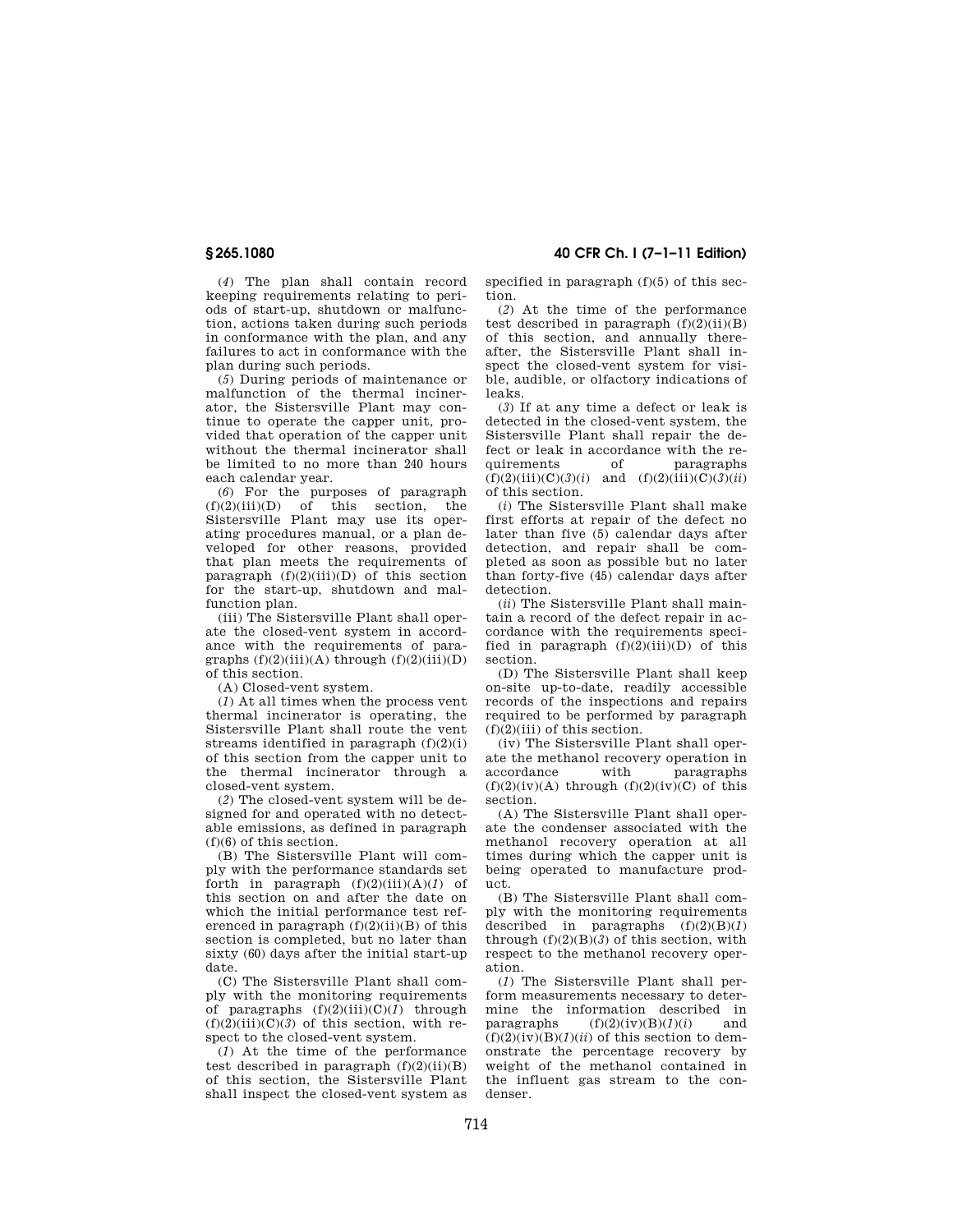(*i*) Information as is necessary to calculate the annual amount of methanol generated by operating the capper unit.

(*ii*) The annual amount of methanol recovered by the condenser associated with the methanol recovery operation.

(*2*) The Sistersville Plant shall install, calibrate, maintain and operate according to manufacturer specifications, a temperature monitoring device with a continuous recorder for the condenser associated with the methanol recovery operation, as an indicator that the condenser is operating.

(*3*) The Sistersville Plant shall record the dates and times during which the capper unit and the condenser are operating.

(C) The Sistersville Plant shall keep on-site up-to-date, readily-accessible records of the parameters specified to be monitored under paragraph  $(f)(2)(iv)(B)$  of this section.

(v) The Sistersville Plant shall comply with the requirements of paragraphs  $(f)(2)(v)(A)$  through  $(f)(2)(v)(C)$  of this section for the disposition of methanol collected by the methanol recovery operation.

(A) On an annual basis, the Sistersville Plant shall ensure that a minimum of 95% by weight of the methanol collected by the methanol recovery operation (also referred to as the ''collected methanol'') is utilized for reuse, recovery, or thermal recovery/treatment. The Sistersville Plant may use the methanol on-site, or may transfer or sell the methanol for reuse, recovery, or thermal recovery/treatment at other facilities.

(*1*) Reuse. To the extent reuse of all of the collected methanol destined for reuse, recovery, or thermal recovery is<br>not economically feasible, the not economically feasible, the Sistersville Plant shall ensure the residual portion is sent for recovery, as defined in paragraph (f)(6) of this section, except as provided in paragraph  $(f)(2)(v)(A)(2)$  of this section.

(*2*) Recovery. To the extent that reuse or recovery of all the collected methanol destined for reuse, recovery, or thermal recovery is not economically feasible, the Sistersville Plant shall ensure that the residual portion is sent for thermal recovery/treatment, as defined in paragraph (f)(6) of this section.

(*3*) The Sistersville Plant shall ensure that, on an annual basis, no more than 5% of the methanol collected by the methanol recovery operation is subject to bio-treatment.

(*4*) In the event the Sistersville Plant receives written notification of revocation pursuant to paragraph (f)(3)(iv) of this section, the percent limitations set forth under paragraph  $(f)(2)(v)(A)$  of this section shall no longer be applicable, beginning on the date of receipt of written notification of revocation.

(B) The Sistersville Plant shall perform such measurements as are necessary to determine the pounds of collected methanol directed to reuse, recovery, thermal recovery/treatment and bio-treatment, respectively, on a monthly basis.

(C) The Sistersville Plant shall keep on-site up-to-date, readily accessible records of the amounts of collected methanol directed to reuse, recovery, thermal recovery/treatment and biotreatment necessary for the measurements required under paragraph  $(f)(2)(iv)(B)$  of this section.

(vi) The Sistersville Plant shall perform a WMPP project in accordance with the requirements and schedules set forth in paragraphs  $(f)(2)(vi)(A)$ through  $(f)(2)(vi)(C)$  of this section.

(A) In performing the WMPP Project, the Sistersville Plant shall use a Study Team and an Advisory Committee as described in paragraphs  $(f)(2)(vi)(A)(I)$ through  $(f)(2)(vi)(A)(6)$  of this section.

(*1*) At a minimum, the multi-functional Study Team shall consist of Sistersville Plant personnel from appropriate plant departments (including both management and employees) and<br>an independent contractor. The an independent contractor. Sistersville Plant shall select a contractor that has experience and training in WMPP in the chemical manufacturing industry.

(*2*) The Sistersville Plant shall direct the Study Team such that the team performs the functions described in paragraphs  $(f)(2)(vi)(A)(2)(i)$  through  $(f)(2)(vi)(A)(2)(v)$  of this section.

(*i*) Review Sistersville Plant operations and waste streams.

(*ii*) Review prior WMPP efforts at the Sistersville Plant.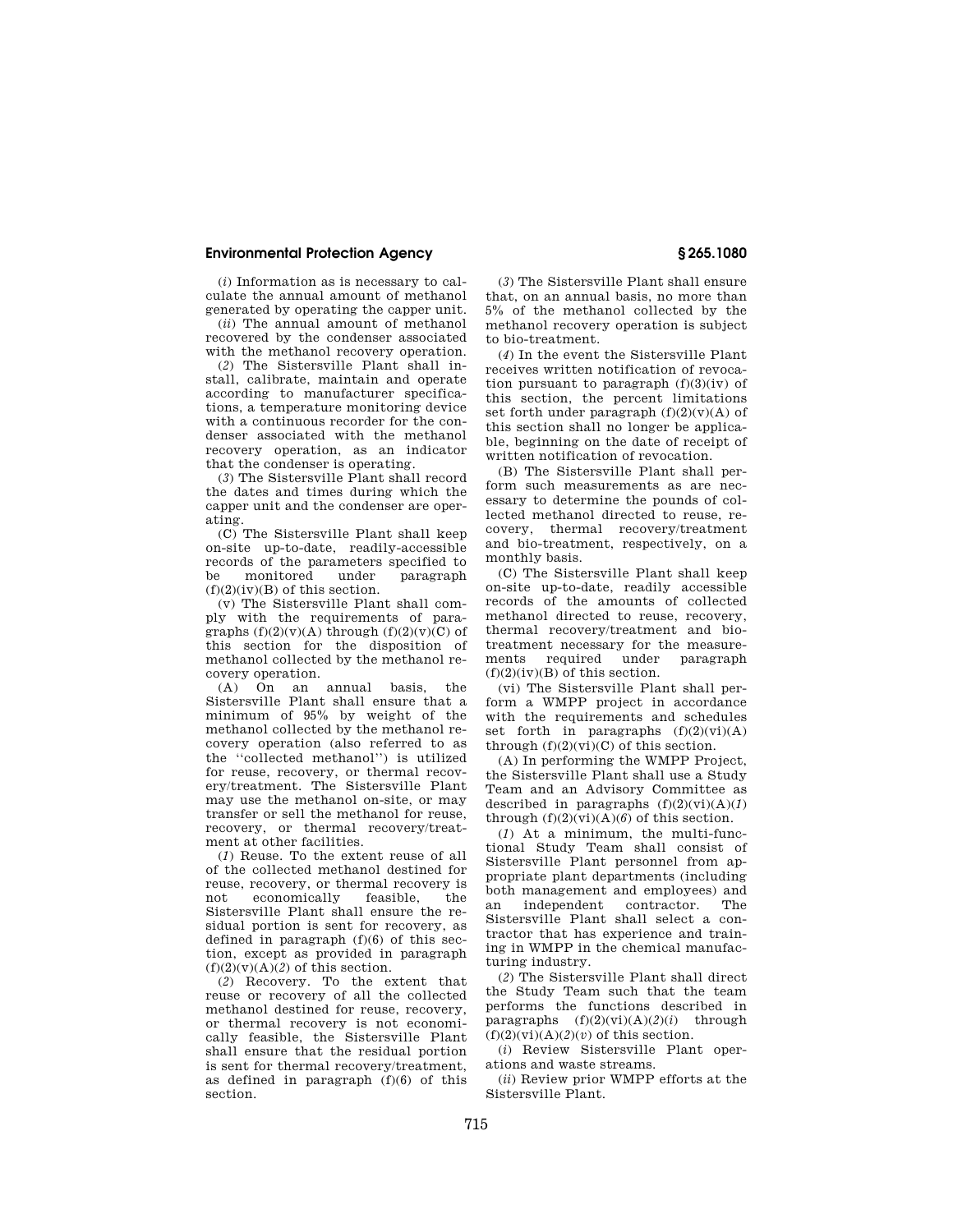(*iii*) Develop criteria for the selection of waste streams to be evaluated for the WMPP Project.

(*iv*) Identify and prioritize the waste streams to be evaluated during the study phase of the WMPP Project, based on the criteria described in paragraph  $(f)(2)(vi)(A)(2)(iii)$  of this section.

(*v*) Perform the WMPP Study as required by paragraphs  $(f)(2)(vi)(A)(3)$ through (f)(2)(vi)(A)(*5*), paragraph  $(f)(2)(vi)(B)$ , and paragraph  $(f)(2)(vi)(C)$ of this section.

 $(3)(i)$  The Sistersville Plant shall establish an Advisory Committee consisting of a representative from EPA, a<br>representative from WVDEP, the representative from<br>Sistersville Plant Sistersville Plant Manager, the Sistersville Plant Director of Safety, Health and Environmental Affairs, and a stakeholder representative(s).

(*ii*) The Sistersville Plant shall select the stakeholder representative(s) by mutual agreement of EPA, WVDEP and the Sistersville Plant no later than 20 days after receiving from EPA and WVDEP the names of their respective committee members.

(*4*) The Sistersville Plant shall convene a meeting of the Advisory Committee no later than thirty days after selection of the stakeholder representatives, and shall convene meetings periodically thereafter as necessary for the Advisory Committee to perform its assigned functions. The Sistersville Plant shall direct the Advisory Committee to perform the functions described in paragraphs  $(f)(2)(vi)(A)(4)(i)$ through  $(f)(2)(vi)(A)(4)(iii)$  of this section.

(*i*) Review and comment upon the Study Team's criteria for selection of waste streams, and the Study Team's identification and prioritization of the waste streams to be evaluated during the WMPP Project.

(*ii*) Review and comment upon the Study Team progress reports and the draft WMPP Study Report.

(*iii*) Periodically review the effectiveness of WMPP opportunities implemented as part of the WMPP Project, and, where appropriate, WMPP opportunities previously determined to be infeasible by the Sistersville Plant but which had potential for feasibility in the future.

# **§ 265.1080 40 CFR Ch. I (7–1–11 Edition)**

(*5*) Beginning on January 15, 1998, and every ninety (90) days thereafter until submission of the final WMPP Study Report required by paragraph  $(f)(2)(vi)(C)$  of this section, the Sistersville Plant shall direct the Study Team to submit a progress report to the Advisory Committee detailing its efforts during the prior ninety (90) day period.

(B) The Sistersville Plant shall ensure that the WMPP Study and the WMPP Study Report meet the requirements of paragraphs (f)(2)(vi)(B)(*1*) through  $(f)(2)(vi)(B)(3)$  of this section.

(*1*) The WMPP Study shall consist of a technical, economic, and regulatory assessment of opportunities for source reduction and for environmentally sound recycling for waste streams identified by the Study Team.

(*2*) The WMPP Study shall evaluate the source, nature, and volume of the waste streams; describe all the WMPP opportunities identified by the Study Team; provide a feasibility screening to evaluate the technical and economical feasibility of each of the WMPP opportunities; identify any cross-media impacts or any anticipated transfers of risk associated with each feasible WMPP opportunity; and identify the projected economic savings and projected quantitative waste reduction estimates for each WMPP opportunity identified.

(*3*) No later than October 19, 1998, the Sistersville Plant shall prepare and submit to the members of the Advisory Committee a draft WMPP Study Report which, at a minimum, includes the results of the WMPP Study, identifies WMPP opportunities the Sistersville Plant determines to be feasible, discusses the basis for excluding other opportunities as not feasible, and makes recommendations as to whether the WMPP Study should be continued. The members of the Advisory Committee shall provide any comments to the Sistersville Plant within thirty (30) days of receiving the WMPP Study Report.

(C) Within thirty (30) days after receipt of comments from the members of the Advisory Committee, the Sistersville Plant shall submit to EPA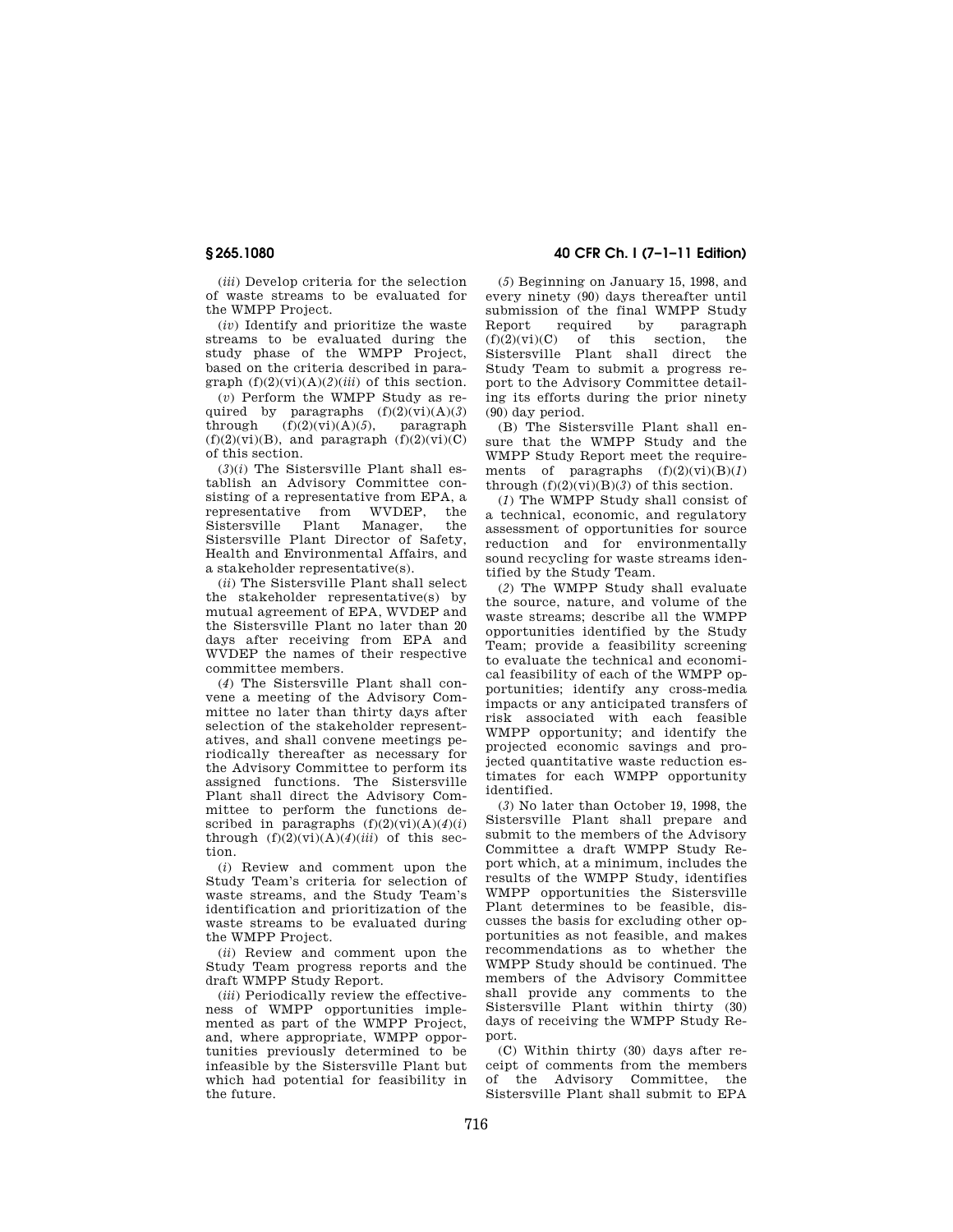and WVDEP a final WMPP Study Report which identifies those WMPP opportunities the Sistersville Plant determines to be feasible and includes an implementation schedule for each such WMPP opportunity. The Sistersville Plant shall make reasonable efforts to implement all feasible WMPP opportunities in accordance with the priorities identified in the implementation schedule.

(*1*) For purposes of this section, a WMPP opportunity is feasible if the Sistersville Plant considers it to be technically feasible (taking into account engineering and regulatory factors, product line specifications and customer needs) and economically practical (taking into account the full environmental costs and benefits associated with the WMPP opportunity and the company's internal requirements for approval of capital projects). For purposes of the WMPP Project, the Sistersville Plant shall use ''An Introduction to Environmental Accounting as a Business Management Tool,'' (EPA 742/R–95/001) as one tool to identify the full environmental costs and benefits of each WMPP opportunity.

(*2*) In implementing each WMPP opportunity, the Sistersville Plant shall, after consulting with the other members of the Advisory Committee, develop appropriate protocols and methods for determining the information required by paragraphs  $(f)(2)(vi)(2)(i)$ through  $(f)(2)(vi)(2)(iii)$  of this section.

(*i*) The overall volume of wastes reduced.

(*ii*) The quantities of each constituent identified in paragraph (f)(8) of this section reduced in the wastes.

(*iii*) The economic benefits achieved.

(*3*) No requirements of paragraph  $(f)(2)(vi)$  of this section are intended to prevent or restrict the Sistersville Plant from evaluating and implementing any WMPP opportunities at the Sistersville Plant in the normal course of its operations or from implementing, prior to the completion of the WMPP Study, any WMPP opportunities identified by the Study Team.

(vii) The Sistersville Plant shall maintain on-site each record required by paragraph (f)(2) of this section, through the MON Compliance Date.

(viii) The Sistersville Plant shall comply with the reporting requirements of paragraphs  $(f)(2)(viii)(A)$ through  $(f)(2)(viii)(G)$  of this section.

(A) At least sixty days prior to conducting the initial performance test of<br>the thermal incinerator the  $\overline{\ }$ incinerator Sistersville Plant shall submit to EPA and WVDEP copies of a notification of performance test, as described in 40 CFR 63.7(b). Following the initial performance test of the thermal incinerator, the Sistersville Plant shall submit to EPA and WVDEP copies of the performance test results that include the information relevant to initial performance tests of thermal incinerators contained in 40 CFR 63.7(g)(1), 40 CFR 63.117(a)(4)(i), and 40 CFR 63.117(a)(4)(i), and 40 CFR 63.117(a)(4)(ii).

(B) Beginning in 1999, on January 31 of each year, the Sistersville Plant shall submit a semiannual written report to the EPA and WVDEP, with respect to the preceding six month period ending on December 31, which contains the information described in para-<br>graphs  $(f)(2)(\text{viii})(R)(1)$  through  $(f)(2)(\text{viii})(B)(1)$  through  $(f)(2)(\text{viii})(B)(10)$  of this section.

(*1*) Instances of operating below the minimum operating temperature established for the thermal incinerator under paragraph  $(f)(2)(ii)(A)(I)$  of this section which were not corrected within 24 hours of onset.

(*2*) Any periods during which the capper unit was being operated to manufacture product while the flow indicator for the vent streams to the thermal incinerator showed no flow.

(*3*) Any periods during which the capper unit was being operated to manufacture product while the flow indicator for any bypass device on the closed vent system to the thermal incinerator showed flow.

(*4*) Information required to be reported during that six month period the preconstruction permit issued under the state permitting program approved under subpart XX of 40 CFR Part 52—Approval and Promulgation of Implementation Plans for West Virginia.

(*5*) Any periods during which the capper unit was being operated to manufacture product while the condenser associated with the methanol recovery operation was not in operation.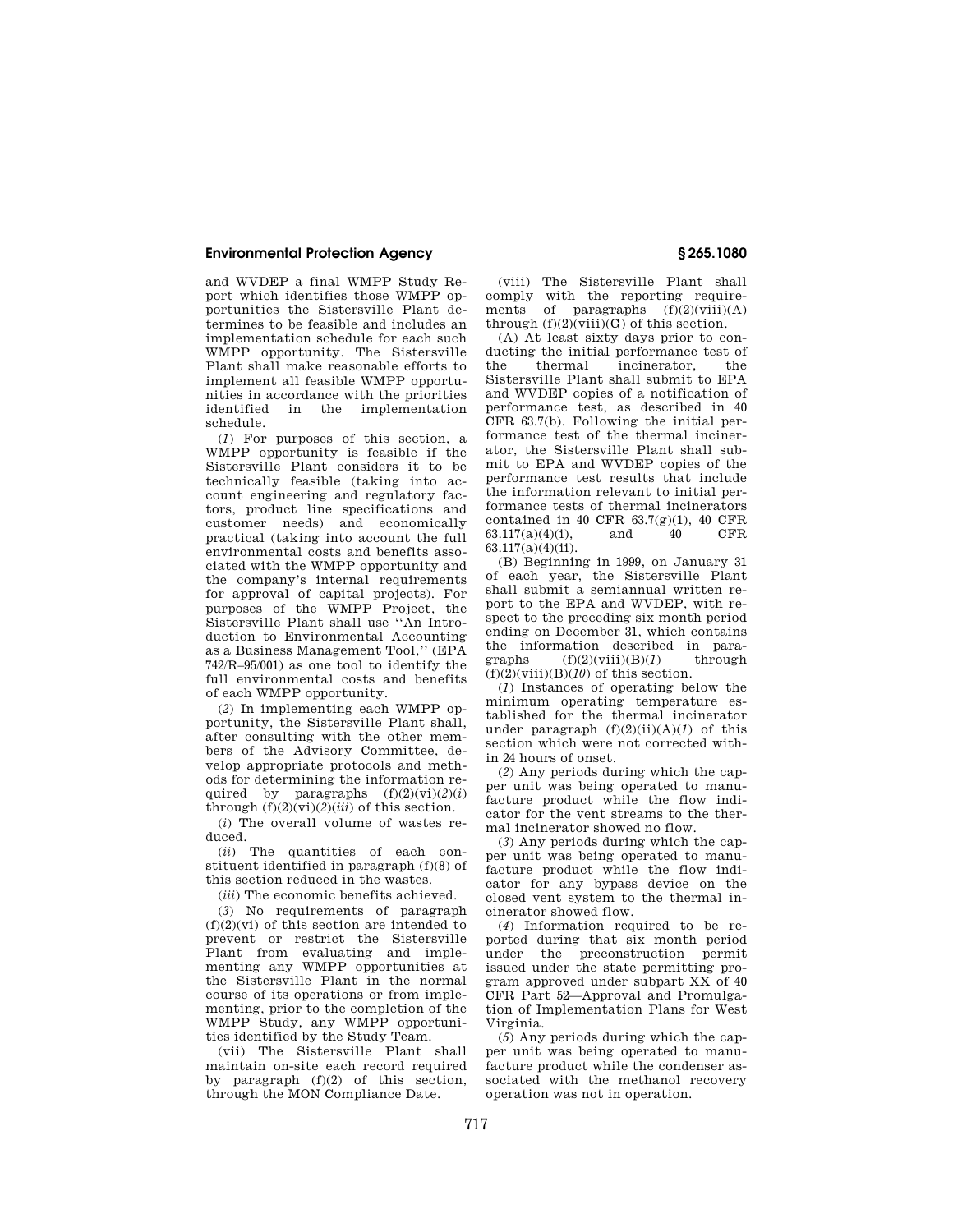(*6*) The amount (in pounds and by month) of methanol collected by the methanol recovery operation during the six month period.

(*7*) The amount (in pounds and by month) of collected methanol utilized for reuse, recovery, thermal recovery/ treatment, or bio-treatment, respectively, during the six month period.

(*8*) The calculated amount (in pounds and by month) of methanol generated by operating the capper unit.

(*9*) The status of the WMPP Project, including the status of developing the WMPP Study Report.

(*10*) Beginning in the year after the Sistersville Plant submits the final WMPP Study Report required by paragraph  $(f)(2)(vi)(C)$  of this section, and continuing in each subsequent Semiannual Report required by paragraph  $(f)(2)(viii)(B)$  of this section, the Sistersville Plant shall report on the progress of the implementation of feasible WMPP opportunities identified in the WMPP Study Report. The Semiannual Report required by paragraph  $(f)(2)(viii)(B)$  of this section shall identify any cross-media impacts or impacts to worker safety or community health issues that have occurred as a result of implementation of the feasible WMPP opportunities.

(C) Beginning in 1999, on July 31 of each year, the Sistersville Plant shall provide an Annual Project Report to the EPA and WVDEP Project XL contacts containing the information required by paragraphs  $(f)(2)(viii)(C)(1)$ through  $(f)(2)(\n \text{viii})(C)(\n \theta)$  of this section.

(*1*) The categories of information required to be submitted under para-<br>graphs  $(f)(2)(viii)(B)(I)$  through  $(f)(2)(viii)(B)(1)$  $(f)(2)(viii)(B)(\delta)$  of this section, for the preceding 12 month period ending on June 30.

(*2*) An updated Emissions Analysis for January through December of the<br>preceding calendar vear. The preceding Sistersville Plant shall submit the updated Emissions Analysis in a form substantially equivalent to the previous Emissions Analysis prepared by the Sistersville Plant to support Project XL. The Emissions Analysis shall include a comparison of the volatile organic emissions associated with the capper unit process vents and the wastewater treatment system (using

**§ 265.1080 40 CFR Ch. I (7–1–11 Edition)** 

the EPA Water 8 model or other model agreed to by the Sistersville Plant, EPA and WVDEP) under Project XL with the expected emissions from those sources absent Project XL during that period.

(*3*) A discussion of the Sistersville Plant's performance in meeting the requirements of this section, specifically identifying any areas in which the Sistersville Plant either exceeded or failed to achieve any such standard.

(*4*) A description of any unanticipated problems in implementing the XL Project and any steps taken to resolve them.

(*5*) A WMPP Implementation Report that contains the information conparagraphs paragraphs  $(f)(2)(\text{viii})(C)(5)(i)$  through  $(viii)(C)(5)(vi)$  of this section.

(*i*) A summary of the WMPP opportunities selected for implementation.

(*ii*) A description of the WMPP opportunities initiated and/or completed.

(*iii*) Reductions in volume of waste generated and amounts of each constituent reduced in wastes including any constituents identified in paragraph (f)(8) of this section.

(*iv*) An economic benefits analysis.

(*v*) A summary of the results of the Advisory Committee's review of implemented WMPP opportunities.

(*vi*) A reevaluation of WMPP opportunities previously determined to be infeasible by the Sistersville Plant but which had potential for future feasibility.

(*6*) An assessment of the nature of, and the successes or problems associated with, the Sistersville Plant's interaction with the federal and state agencies under the Project.

(*7*) An update on stakeholder involvement efforts.

(*8*) An evaluation of the Project as implemented against the Project XL Criteria and the baseline scenario.

(D) The Sistersville Plant shall submit to the EPA and WVDEP Project XL contacts a written Final Project Report covering the period during which the temporary deferral was effective, as described in paragraph  $(f)(3)$ of this section.

(*1*) The Final Project Report shall contain the information required to be submitted for the Semiannual Report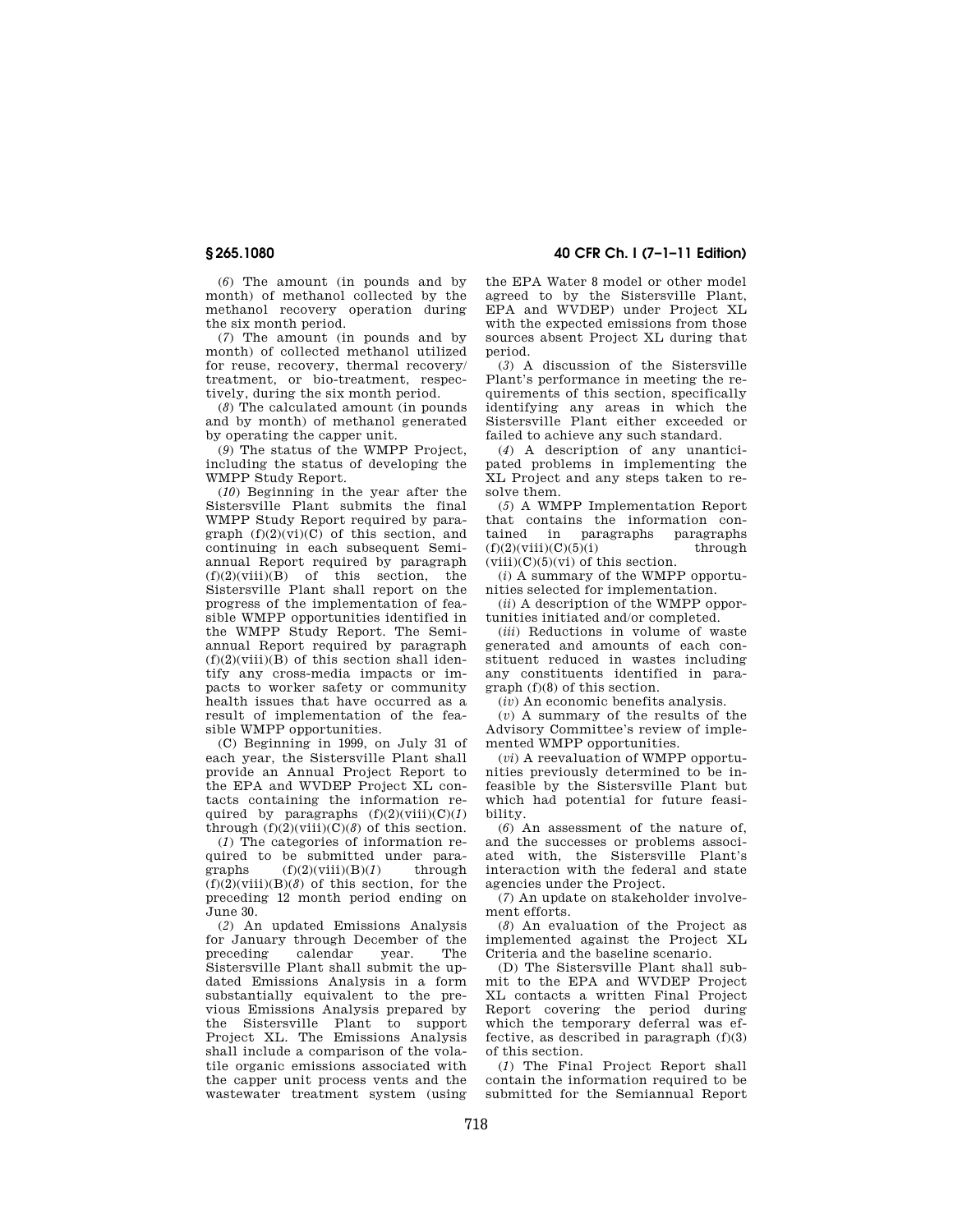required under paragraph  $(f)(2)(viii)(B)$ of this section, and the Annual Project Report required under paragraph  $(f)(2)(viii)(C)$  of this section.

(*2*) The Sistersville Plant shall submit the Final Project Report to EPA and WVDEP no later than 180 days after the temporary deferral of paragraph (f)(1) of this section is revoked, or 180 days after the MON Compliance Date, whichever occurs first.

 $(E)(I)$  The Sistersville Plant shall retain on-site a complete copy of each of the report documents to be submitted to EPA and WVDEP in accordance with requirements under paragraph (f)(2) of this section. The Sistersville Plant shall retain this record until 180 days after the MON Compliance Date. The Sistersville Plant shall provide to stakeholders and interested parties a written notice of availability (to be mailed to all persons on the Project mailing list and to be provided to at least one local newspaper of general circulation) of each such document, and provide a copy of each document to any such person upon request, subject to the provisions of 40 CFR part 2.

(*2*) Any reports or other information submitted to EPA or WVDEP may be released to the public pursuant to the Federal Freedom of Information Act (42 U.S.C. 552 *et seq.*), subject to the provisions of 40 CFR part 2.

(F) The Sistersville Plant shall make all supporting monitoring results and records required under paragraph (f)(2) of this section available to EPA and WVDEP within a reasonable amount of time after receipt of a written request from those Agencies, subject to the provisions of 40 CFR Part 2.

(G) Each report submitted by the Sistersville Plant under the requirements of paragraph  $(f)(2)$  of this section shall be certified by a Responsible Corporate Officer, as defined in 40 CFR  $270.11(a)(1)$ .

(H) For each report submitted in accordance with paragraph  $(f)(2)$  of this section, the Sistersville Plant shall send one copy each to the addresses in paragraphs  $(f)(2)(viii)$   $(H)(1)$  through (H)(3) of this section.

(*1*) U.S. EPA Region 3, 1650 Arch Street, Philadelphia, PA 19103–2029, Attention Tad Radzinski, Mail Code 3WC11.

(*2*) U.S. EPA, 1200 Pennsylvania Ave., NW., Washington, DC 20460, Attention L. Nancy Birnbaum, Mail Code 1812.

(*3*) West Virginia Division of Environmental Protection, Office of Air Quality, 1558 Washington Street East, Charleston, WV 25311–2599, Attention John H. Johnston.

(3) Effective period and revocation of temporary deferral.

(i) The temporary deferral contained in this section is effective from April 1, 1998, and shall remain effective until the MON Compliance Date. The temporary deferral contained in this section may be revoked prior to the MON Compliance Date, as described in para $graph(f)(3)(iv)$  of this section.

(ii) On the MON Compliance Date, the temporary deferral contained in this section will no longer be effective.

(iii) The Sistersville Plant shall come into compliance with those requirements deferred by this section no later than the MON Compliance Date. No later than 18 months prior to the MON Compliance Date, the Sistersville Plant shall submit to EPA an implementation schedule that meets the requirements of paragraph (g)(1)(iii) of this section.

(iv) The temporary deferral contained in this section may be revoked for cause, as determined by EPA, prior to the MON Compliance Date. The Sistersville Plant may request EPA to revoke the temporary deferral contained in this section at any time. The revocation shall be effective on the date that the Sistersville Plant receives written notification of revocation from EPA.

(v) Nothing in this section shall affect the provisions of the MON, as applicable to the Sistersville Plant.

(vi) Nothing in paragrahs (f) or (g) of this section shall affect any regulatory requirements not referenced in para $graph(f)(1)(iii)$  of this section, as applicable to the Sistersville Plant.

(4) The Sistersville Plant shall conduct the initial performance test required by paragraph  $(f)(2)(ii)(B)$  of this section using the procedures in paragraph (f)(4) of this section. The organic concentration and percent reduction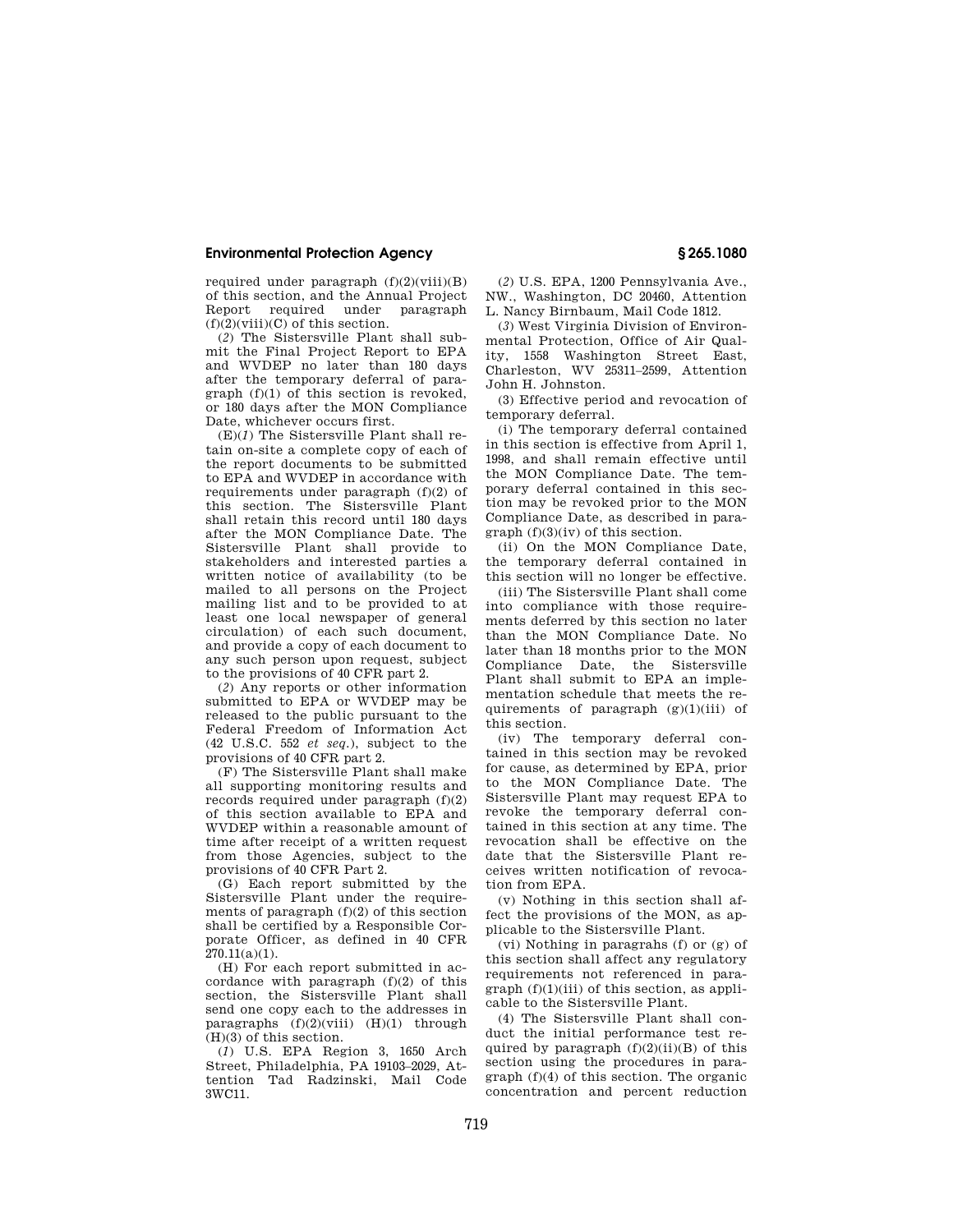shall be measured as TOC minus methane and ethane, according to the procedures specified in paragraph (f)(4) of this section.

(i) Method 1 or 1A of 40 CFR part 60, appendix A, as appropriate, shall be used for selection of the sampling sites.

(A) To determine compliance with the 98 percent reduction of TOC requirement of paragraph  $(f)(2)(ii)(A)(I)$ of this section, sampling sites shall be located at the inlet of the control device after the final product recovery device, and at the outlet of the control device.

(B) To determine compliance with the 20 parts per million by volume TOC limit in paragraph  $(f)(2)(ii)(A)(I)$  of this section, the sampling site shall be located at the outlet of the control device.

(ii) The gas volumetric flow rate shall be determined using Method 2, 2A, 2C, or 2D of 40 CFR part 60, appendix A, as appropriate.

(iii) To determine compliance with the 20 parts per million by volume TOC limit in paragraph  $(f)(2)(ii)(A)(I)$  of this section, the Sistersville Plant shall use Method 18 of 40 CFR part 60, appendix A to measure TOC minus methane and ethane. Alternatively, any other method or data that has been validated according to the applicable procedures in Method 301 of 40 CFR part 63, appendix A, may be used. The following procedures shall be used to calculate parts per million by volume concentration, corrected to 3 percent oxygen:

(A) The minimum sampling time for each run shall be 1 hour in which either an integrated sample or a minimum of four grab samples shall be taken. If grab sampling is used, then the samples shall be taken at approximately equal intervals in time, such as 15 minute intervals during the run.

(B) The concentration of TOC minus methane and ethane  $(C_{\text{TOC}})$  shall be calculated as the sum of the concentrations of the individual components, and shall be computed for each run using the following equation:

$$
C_{\text{TOC}} = \sum_{i=1}^{x} \frac{\left(\sum_{j=1}^{n} C_{ji}\right)}{x}
$$

# **§ 265.1080 40 CFR Ch. I (7–1–11 Edition)**

Where:

- $C_{\text{TOC}}$ =Concentration of TOC (minus methane and ethane), dry basis, parts per million by volume.
- Cji=Concentration of sample components j of sample i, dry basis, parts per million by volume.

n=Number of components in the sample. x=Number of samples in the sample run.

(C) The concentration of TOC shall be corrected to 3 percent oxygen if a combustion device is the control device.

(*1*) The emission rate correction factor or excess air, integrated sampling and analysis procedures of Method 3B of 40 CFR part 60, appendix A shall be used to determine the oxygen concentration  $(\%O_{2d})$ . The samples shall be taken during the same time that the TOC (minus methane or ethane) samples are taken.

(*2*) The concentration corrected to 3 percent oxygen  $(C_c)$  shall be computed using the following equation:

$$
C_c = C_m \left( \frac{17.9}{20.9 \text{ %} O_{2d}} \right)
$$

Where:

- C<sub>c</sub>=Concentration of TOC corrected to 3 percent oxygen, dry basis, parts per million by volume.
- Cm=Concentration of TOC (minus methane and ethane), dry basis, parts per million by volume.
- $\%$ O<sub>2d</sub>=Concentration of oxygen, dry basis, percent by volume.

(iv) To determine compliance with the 98 percent reduction requirement of paragraph  $(f)(2)(ii)(A)(I)$  of this section, the Sistersville Plant shall use Method 18 of 40 CFR part 60, appendix A; alternatively, any other method or data that has been validated according to the applicable procedures in Method 301 of 40 CFR part 63, appendix A may be used. The following procedures shall be used to calculate percent reduction efficiency:

(A) The minimum sampling time for each run shall be 1 hour in which either an integrated sample or a minimum of four grab samples shall be taken. If grab sampling is used, then the samples shall be taken at approximately equal intervals in time such as 15 minute intervals during the run.

(B) The mass rate of TOC minus methane and ethane  $(E_i, E_o)$  shall be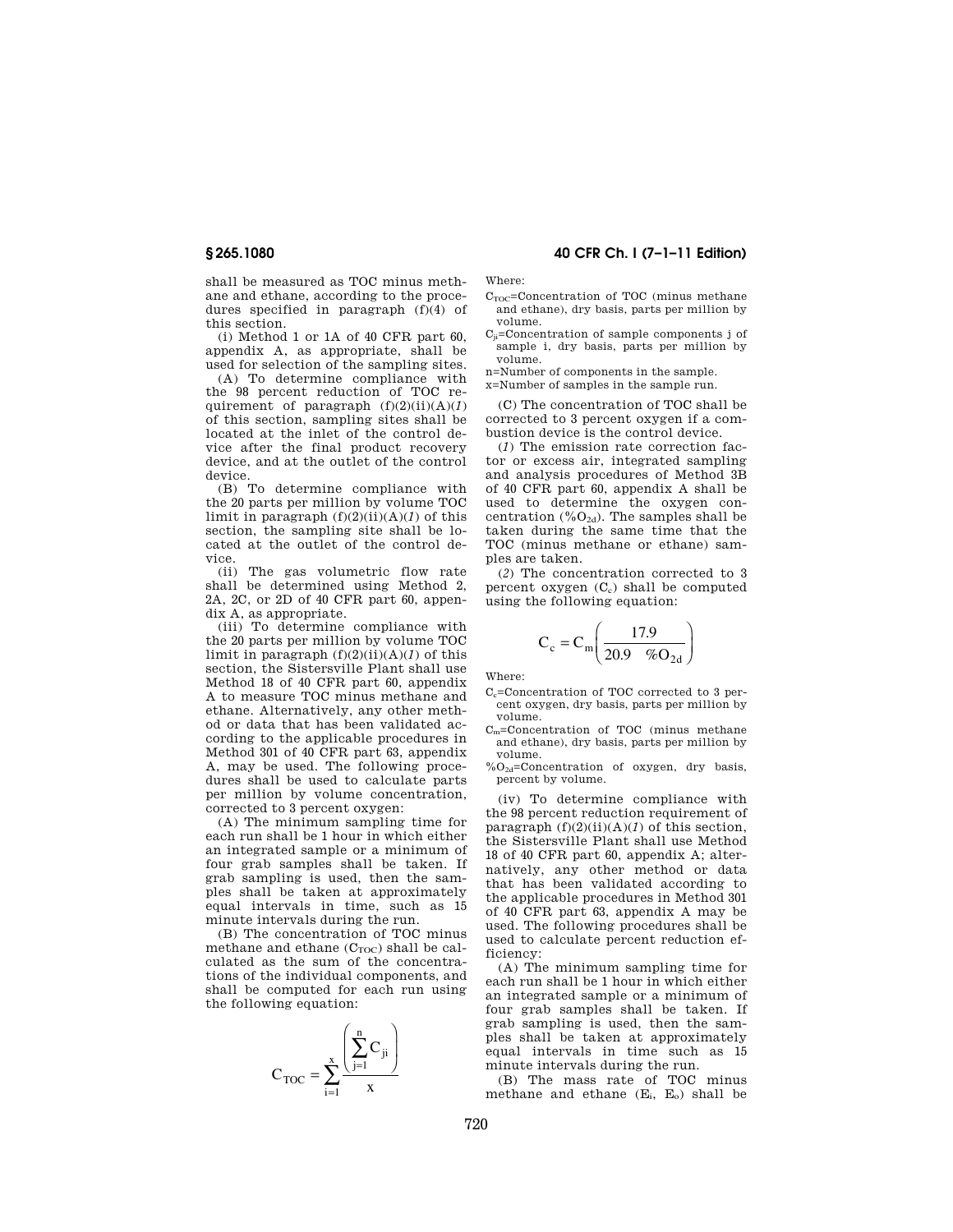computed. All organic compounds (minus methane and ethane) measured by Method 18 of 40 CFR part 60, Appendix A are summed using the following equations:

$$
\begin{aligned} E_i &= K_2 \Bigg( \sum_{j=1}^n C_{ij} M_{ij} \Bigg) Q_i \\ E_o &= K_2 \Bigg( \sum_{j=1}^n C_{oj} M_{oj} \Bigg) Q_o \end{aligned}
$$

Where:

- $C_{ii}$ ,  $C_{oi}$ =Concentration of sample component j of the gas stream at the inlet and outlet of the control device, respectively, dry basis, parts per million by volume.
- $E_i$ ,  $E_o$ =Mass rate of TOC (minus methane and ethane) at the inlet and outlet of the control device, respectively, dry basis, kilogram per hour.
- $M_{ii}$ ,  $M_{oi}$ =Molecular weight of sample component j of the gas stream at the inlet and outlet of the control device, respectively, gram/gram-mole.
- Qi, Qo=Flow rate of gas stream at the inlet and outlet of the control device, respectively, dry standard cubic meter per minute.
- K<sub>2</sub>=Constant, 2.494  $\times$  10<sup>-6</sup> (parts per mil $l$ ion) $l$  (gram-mole per standard cubic meter) (kilogram/gram) (minute/hour), where standard temperature (gram-mole per standard cubic meter) is 20 °C.

(C) The percent reduction in TOC (minus methane and ethane) shall be calculated as follows:

$$
R = \frac{E_i E_o}{E_i} (100)
$$

where:

- R=Control efficiency of control device, percent.
- Ei=Mass rate of TOC (minus methane and ethane) at the inlet to the control device as calculated under paragraph  $(f)(4)(iv)(B)$ of this section, kilograms TOC per hour.
- Eo=Mass rate of TOC (minus methane and ethane) at the outlet of the control device, as calculated under paragraph (f)(4)(iv)(B) of this section, kilograms TOC per hour.

(5) At the time of the initial performance test of the process vent thermal incinerator required under paragraph  $(f)(2)(ii)(B)$  of this section, the  $(f)(2)(ii)(B)$ Sistersville Plant shall inspect each closed vent system according to the procedures specified in paragraphs  $(f)(5)(i)$  through  $(f)(5)(vi)$  of this section.

(i) The initial inspections shall be conducted in accordance with Method 21 of 40 CFR part 60, appendix A.

(ii)(A) Except as provided in paragraph  $(f)(5)(ii)(B)$  of this section, the detection instrument shall meet the performance criteria of Method 21 of 40 CFR part 60, appendix A, except the instrument response factor criteria in section 3.1.2(a) of Method 21 of 40 CFR part 60, appendix A shall be for the average composition of the process fluid not each individual volatile organic compound in the stream. For process streams that contain nitrogen, air, or other inerts which are not organic hazardous air pollutants or volatile organic compounds, the average stream response factor shall be calculated on an inert-free basis.

(B) If no instrument is available at the plant site that will meet the performance criteria specified in paragraph  $(f)(5)(ii)(A)$  of this section, the instrument readings may be adjusted by multiplying by the average response factor of the process fluid, calculated on an inert-free basis as described in paragraph  $(f)(5)(ii)(A)$  of this section.

(iii) The detection instrument shall be calibrated before use on each day of its use by the procedures specified in Method 21 of 40 CFR part 60, appendix A.

(iv) Calibration gases shall be as follows:

(A) Zero air (less than 10 parts per million hydrocarbon in air); and

(B) Mixtures of methane in air at a concentration less than 10,000 parts per million. A calibration gas other than methane in air may be used if the instrument does not respond to methane or if the instrument does not meet the performance criteria specified in paragraph  $(f)(5)(ii)(A)$  of this section. In such cases, the calibration gas may be a mixture of one or more of the compounds to be measured in air.

(v) The Sistersville Plant may elect to adjust or not adjust instrument readings for background. If the Sistersville Plant elects to not adjust readings for background, all such instrument readings shall be compared directly to the applicable leak definition to determine whether there is a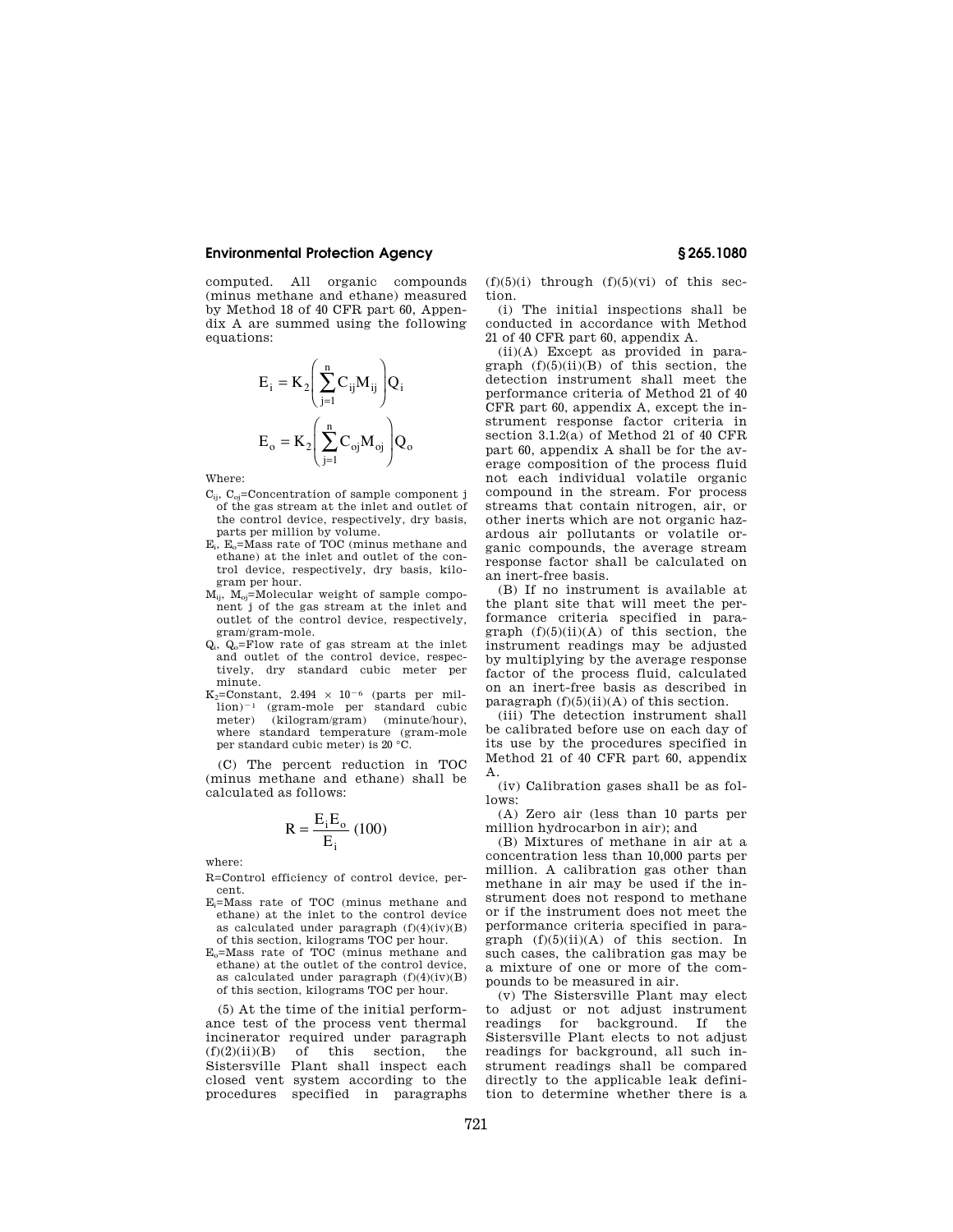leak. If the Sistersville Plant elects to adjust instrument readings for background, the Sistersville Plant shall measure background concentration using the procedures in 40 CFR 63.180(b) and (c). The Sistersville Plant shall subtract background reading from the maximum concentration indicated by the instrument.

(vi) The arithmetic difference between the maximum concentration indicated by the instrument and the background level shall be compared with 500 parts per million for determining compliance.

(6) Definitions of terms as used in paragraphs (f) and (g) of this section.

(i) Closed vent system is defined as a system that is not open to the atmosphere and that is composed of piping, connections and, if necessary, flow-inducing devices that transport gas or vapor from the capper unit process vent to the thermal incinerator.

(ii) No detectable emissions means an instrument reading of less than 500 parts per million by volume above background as determined by Method 21 in 40 CFR part 60.

(iii) Reuse includes the substitution of collected methanol (without reclamation subsequent to its collection) for virgin methanol as an ingredient (including uses as an intermediate) or as an effective substitute for a commercial product.

(iv) Recovery includes the substitution of collected methanol for virgin methanol as an ingredient (including uses as an intermediate) or as an effective substitute for a commercial product following reclamation of the methanol subsequent to its collection.

(v) Thermal recovery/treatment includes the use of collected methanol in fuels blending or as a feed to any combustion device to the extent permitted by federal and state law.

(vi) Bio-treatment includes the treatment of the collected methanol through introduction into a biological treatment system, including the treatment of the collected methanol as a waste stream in an on-site or off-site wastewater treatment system. Introduction of the collected methanol to the on-site wastewater treatment system will be limited to points downstream of the surface impoundments,

# **§ 265.1080 40 CFR Ch. I (7–1–11 Edition)**

and will be consistent with the requirements of federal and state law.

(vii) Start-up shall have the meaning set forth at 40 CFR 63.2.

(viii) Flow indicator means a device which indicates whether gas flow is present in the vent stream, and, if required by the permit for the thermal incinerator, which measures the gas flow in that stream.

(ix) Continuous Recorder means a data recording device that records an instantaneous data value at least once every fifteen minutes.

(x) MON means the National Emission Standards for Hazardous Air Pollutants for the source category Miscellaneous Organic Chemical Production and Processes (''MON''), promulgated under the authority of Section 112 of the Clean Air Act.

(xi) MON Compliance Date means the date 3 years after the effective date of the National Emission Standards for Hazardous Air Pollutants for the source category Miscellaneous Organic Chemical Production and Processes (''MON'').

(7) OSi Specialties, Incorporated, a subsidiary of Witco Corporation (''OSi''), may seek to transfer its rights and obligations under this section to a future owner of the Sistersville Plant in accordance with the requirements of paragraphs  $(f)(7)(i)$  through  $(f)(7)(iii)$  of this section.

(i) OSi will provide to EPA a written notice of any proposed transfer at least forty-five days prior to the effective date of any such transfer. The written notice will identify the proposed transferee.

(ii) The proposed transferee will provide to EPA a written request to assume the rights and obligations under this section at least forty-five days prior to the effective date of any such transfer. The written request will describe the transferee's financial and technical capability to assume the obligations under this section, and will include a statement of the transferee's intention to fully comply with the terms of this section and to sign the Final Project Agreement for this XL Project as an additional party.

(iii) Within thirty days of receipt of both the written notice and written request described in paragraphs  $(f)(7)(i)$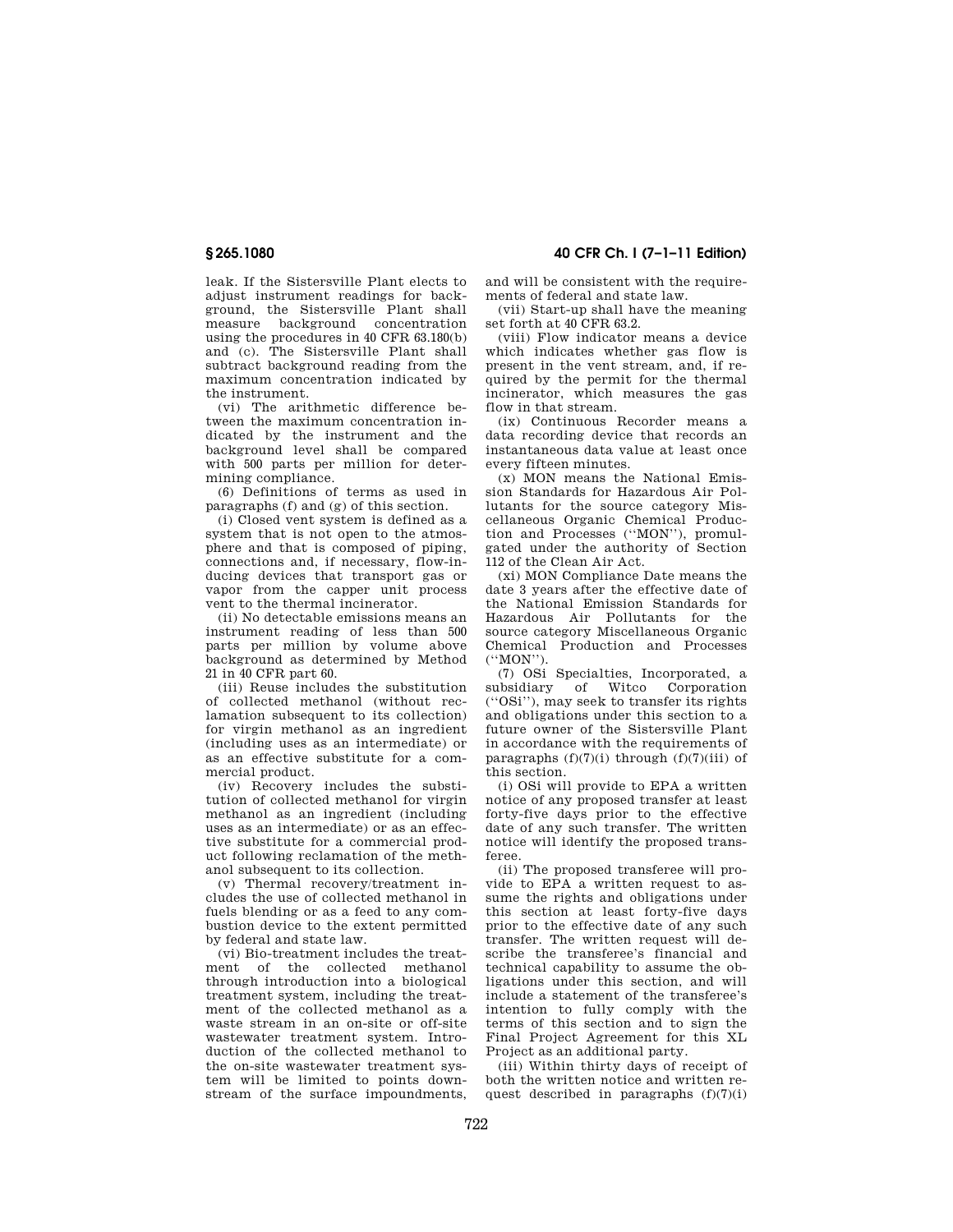and (f)(7)(ii) of this section, EPA will determine, based on all relevant information, whether to approve a transfer of rights and obligations under this section from OSi to a different owner.

(8) The constituents to be identified by the Sistersville Plant pursuant to<br>paragraphs  $(f)(2)(vi)(C)(2)(ii)$  and  $(f)(2)(vi)(C)(\overline{2})(ii)$  and  $(f)(2)(\text{viii})(C)(5)(iii)$  of this section are: 1<br>Nanhthalenamine: 1, 2, 4 Naphthalenamine: Trichlorobenzene; 1,1 Dichloroethylene; Trichloroethane; Tetrachloroethane; 1,1,2 Trichloro 1,2,2 Triflouroethane; 1,1,2 Trichloroethane;<br>1122 Tetrachloroethane; 12 Tetrachloroethane: Dichlorobenzene; 1,2 Dichloroethane;<br>1,2 Dichloropropane; 1,2 Dichloropropane; 1,2<br>
conanone; 12 Dichloropropanone; 1,2<br>Transdichloroethene; 1,2, Trans Transdichloroethene; 1,2, Trans— Dichloroethene; Tetrachlorobenzine; 1,3 Dichlorobenzene; 1,4 Dichloro 2 butene;

1,4 Dioxane; 2 Chlorophenol; 2 Cyclohexyl 4,6 dinitrophenol; 2 Methyl Pyridine; 2 Nitropropane; 2, 4-Di-nitrotoluene; Acetone; Acetonitrile; Acrylonitrile; Allyl Alcohol; Aniline; Antimony; Arsenic; Barium; Benzene; Benzotrichloride; Benzyl Chloride; Beryllium; Bis (2 ethyl Hexyl) Phthalate; Butyl Alcohol, n; Butyl Benzyl Phthalate; Cadmium; Carbon Disulfide; Carbon Tetrachloride; Chlorobenzene;<br>Chloroform: Chloromethane: Chro-Chloroform; Chloromethane; mium; Chrysene; Copper; Creosol; Creosol, m-; Creosol, o; Creosol, p; Cyanide; Cyclohexanone; phthalate; Dichlorodiflouromethane; Diethyl Phthalate; Dihydrosafrole; Dimethylamine; Ethyl Acetate; Ethyl benzene; Ethyl Ether; Ethylene Glycol Ethyl Ether; Ethylene Oxide; Formaldehyde; Isobutyl Alcohol; Lead; Mercury; Methanol; Methoxychlor; Methyl Chloride; Methyl Chloroformate; Methyl Ethyl Ketone; Methyl Ethyl Ketone Peroxide; Methyl Isobutyl Ketone; Methyl Methacrylate; Methylene Bromide; Methylene Chloride; Naph-<br>thalene; Nickel; Nitrobenzene; thalene; Nickel; Nitrobenzene; Nitroglycerine; p-Toluidine; Phenol; Phthalic Anhydride; Polychlorinated Biphenyls; Propargyl Alcohol; Pyridine; Safrole; Selenium; Silver; Styrene; Tetrachloroethylene; Tetrahydrofuran; Thallium; Toluene; Toluene 2,4 Diisocyanate; Trichloroethylene;<br>Trichloroflouromethane; Vanadium; Trichloroflouromethane; Vinyl Chloride; Warfarin; Xylene; Zinc.

(g) This section applies only to the facility commonly referred to as the OSi Specialties Plant, located on State Route 2, Sistersville, West Virginia (''Sistersville Plant'').

(1)(i) No later than 18 months from the date the Sistersville Plant receives written notification of revocation of<br>the temporary deferral for the the temporary deferral for the Sistersville Plant under paragraph (f) of this section, the Sistersville Plant shall, in accordance with the implementation schedule submitted to EPA under paragraph  $(g)(1)(ii)$  of this section, either come into compliance with all requirements of this subpart which had been deferred by paragraph  $(f)(1)(i)$ of this section, or complete a facility or process modification such that the requirements of §265.1086 are no longer applicable to the two hazardous waste surface impoundments. In any event, the Sistersville Plant must complete the requirements of the previous sentence no later than the MON Compliance Date; if the Sistersville Plant receives written notification of revocation of the temporary deferral after the date 18 months prior to the MON Compliance Date, the date by which the Sistersville Plant must complete the requirements of the previous sentence will be the MON Compliance Date, which would be less than 18 months from the date of notification of revocation.

(ii) Within 30 days from the date the Sistersville Plant receives written notification of revocation under paragraph  $(f)(3)(iv)$  of this section, the Sistersville Plant shall enter and maintain in the facility operating record an implementation schedule. The implementation schedule shall demonstrate that within 18 months from the date the Sistersville Plant receives written notification of revocation under paragraph (f)(3)(iv) of this section (but no later than the MON Compliance Date), the Sistersville Plant shall either come into compliance with the regulatory requirements that had been deferred by paragraph  $(f)(1)(i)$  of this section, or complete a facility or process modification such that the requirements of §265.1086 are no longer applicable to the two hazardous waste surface impoundments. Within 30 days from the date the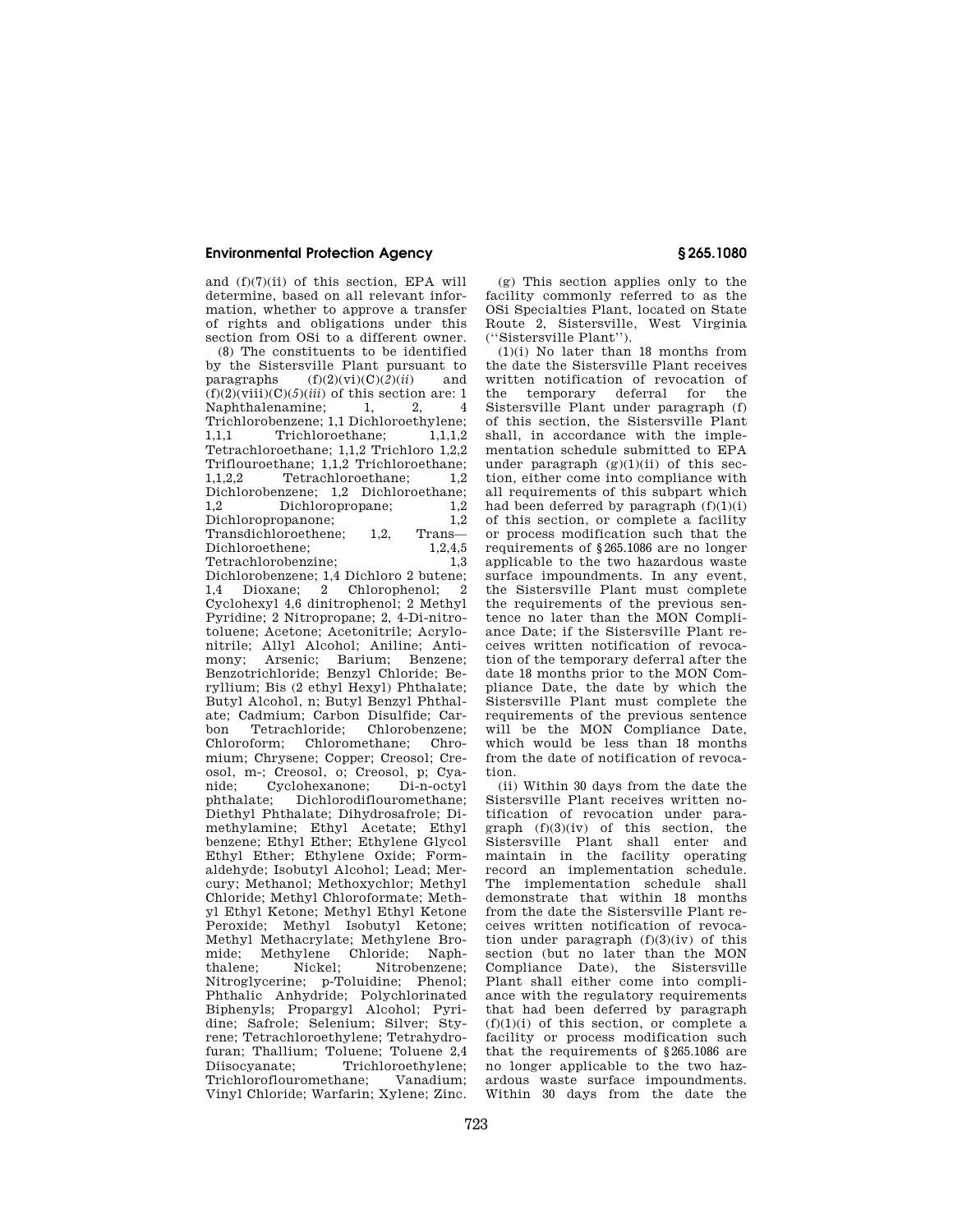Sistersville Plant receives written notification of revocation under paragraph  $(f)(3)(iv)$  of this section, the Sistersville Plant shall submit a copy of the implementation schedule to the EPA and WVDEP Project XL contacts identified in paragraph (f)(2)(viii)(H) of this section. The implementation schedule shall reflect the Sistersville Plant's effort to come into compliance as soon as practicable (but no later than 18 months after the date the Sistersville Plant receives written notification of revocation, or the MON Compliance Date, whichever is sooner) with all regulatory requirements that had been deferred under paragraph  $(f)(1)(i)$  of this section, or to complete a facility or process modification as soon as practicable (but no later than 18 months after the date the Sistersville Plant receives written notification of revocation, or the MON Compliance Date, whichever is sooner) such that the requirements of §265.1086 are no longer applicable to the two hazardous waste surface impoundments.

(iii) The implementation schedule shall include the information described in either paragraph  $(g)(1)(iii)(A)$  or  $(B)$ of this section.

(A) Specific calendar dates for: award of contracts or issuance of purchase orders for the control equipment required by those regulatory requirements that had been deferred by paragraph  $(f)(1)(i)$ of this section; initiation of on-site installation of such control equipment; completion of the control equipment installation; performance of any testing to demonstrate that the installed control equipment meets the applicable standards of this subpart; initiation of operation of the control equipment; and compliance with all regulatory requirements that had been deferred by paragraph  $(f)(1)(i)$  of this section.

(B) Specific calendar dates for the purchase, installation, performance testing and initiation of operation of equipment to accomplish a facility or process modification such that the requirements of §265.1086 are no longer applicable to the two hazardous waste surface impoundments.

(2) Nothing in paragraphs (f) or (g) of this section shall affect any regulatory requirements not referenced in para-

**§ 265.1080 40 CFR Ch. I (7–1–11 Edition)** 

graph  $(f)(2)(i)$  or  $(ii)$  of this section, as applicable to the Sistersville Plant.

(3) In the event that a notification of revocation is issued pursuant to paragraph  $(f)(3)(iv)$  of this section, the requirements referenced in paragraph  $(f)(1)(iii)$  of this section are temporarily deferred, with respect to the two hazardous waste surface impoundments, provided that the Sistersville Plant is in compliance with the requirements of paragraphs (f)(2)(ii),  $(f)(2)(iii)$ ,  $(f)(2)(iv)$ ,  $(f)(2)(v)$ ,  $(f)(2)(vi)$ and (g) of this section, except as provided under paragraph  $(g)(4)$  of this section. The temporary deferral of the previous sentence shall be effective beginning on the date the Sistersville Plant receives written notification of revocation, and subject to paragraph  $(g)(5)$  of this section, shall continue to be effective for a maximum period of 18 months from that date, provided that the Sistersville Plant is in compliance with the requirements of paragraphs  $(f)(2)(ii)$ ,  $(f)(2)(iii)$ ,  $(f)(2)(iv)$ ,  $(f)(2)(v)$ ,  $(f)(2)(vi)$  and  $(g)$  of this section at all times during that 18-month period.

(4) In the event that a notification of revocation is issued pursuant to paragraph  $(f)(3)(iv)$  of this section as a result of the permanent removal of the capper unit from methyl capped polyether production service, the requirements referenced in paragraph  $(f)(1)(iii)$  of this section are temporarily deferred, with respect to the two hazardous waste surface impoundments, provided that the Sistersville Plant is in compliance with the requirements of paragraphs (f)(2)(vi), and (g) of this section. The temporary deferral of the previous sentence shall be effective beginning on the date the Sistersville Plant receives written notification of revocation, and subject to paragraph  $(g)(5)$  of this section, shall continue to be effective for a maximum period of 18 months from that date, provided that the Sistersville Plant is in compliance with the requirements of paragraphs  $(f)(2)(vi)$  and  $(g)$  of this section at all times during that 18-month period.

(5) In no event shall the temporary deferral provided under paragraph  $(g)(3)$  or  $(g)(4)$  of this section be effective after the MON Compliance Date.

[59 FR 62935, Dec. 6, 1994]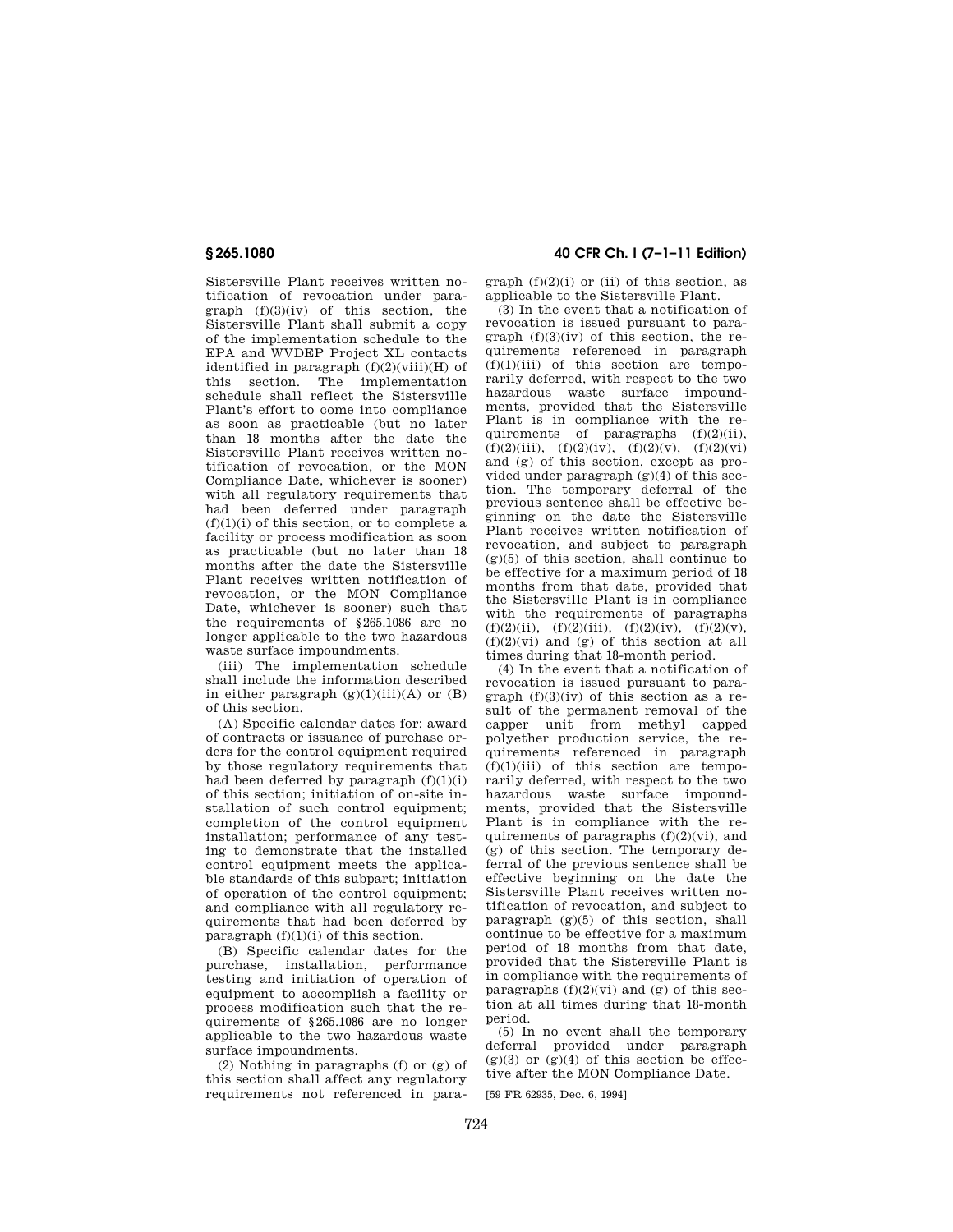EDITORIAL NOTE: For FEDERAL REGISTER citations affecting §265.1080, see the List of CFR Sections Affected, which appears in the Finding Aids section of the printed volume and at www.fdsys.gov.

### **§ 265.1081 Definitions.**

As used in this subpart, all terms not defined herein shall have the meaning given to them in the Act and parts 260 through 266 of this chapter.

*Average volatile organic concentration*  or *average VO concentration* means the mass-weighted average volatile organic concentration of a hazardous waste as determined in accordance with the requirements of §265.1084 of this subpart.

*Closure device* means a cap, hatch, lid, plug, seal, valve, or other type of fitting that blocks an opening in a cover such that when the device is secured in the closed position it prevents or reduces air pollutant emissions to the atmosphere. Closure devices include devices that are detachable from the cover (e.g., a sampling port cap), manually operated (e.g., a hinged access lid or hatch), or automatically operated (e.g., a spring-loaded pressure relief valve).

*Continuous seal* means a seal that forms a continuous closure that completely covers the space between the edge of the floating roof and the wall of a tank. A continuous seal may be a vapor-mounted seal, liquid-mounted seal, or metallic shoe seal. A continuous seal may be constructed of fastened segments so as to form a continuous seal.

*Cover* means a device that provides a continuous barrier over the hazardous waste managed in a unit to prevent or reduce air pollutant emissions to the atmosphere. A cover may have openings (such as access hatches, sampling ports, gauge wells) that are necessary for operation, inspection, maintenance, and repair of the unit on which the cover is used. A cover may be a separate piece of equipment which can be detached and removed from the unit or a cover may be formed by structural features permanently integrated into the design of the unit.

*Enclosure* means a structure that surrounds a tank or container, captures organic vapors emitted from the tank or container, and vents the captured

vapors through a closed-vent system to a control device.

*External floating roof* means a pontoon-type or double-deck type cover that rests on the surface of the material managed in a tank with no fixed roof.

*Fixed roof* means a cover that is mounted on a unit in a stationary position and does not move with fluctuations in the level of the material managed in the unit.

*Floating membrane cover* means a cover consisting of a synthetic flexible membrane material that rests upon and is supported by the hazardous waste being managed in a surface impoundment.

*Floating roof* means a cover consisting of a double deck, pontoon single deck, or internal floating cover which rests upon and is supported by the material being contained, and is equipped with a continuous seal.

*Hard-piping* means pipe or tubing that is manufactured and properly installed in accordance with relevant standards and good engineering practices.

*In light material service* means the container is used to manage a material for which both of the following conditions apply: The vapor pressure of one or more of the organic constituents in the material is greater than 0.3 kilopascals (kPa) at 20 °C; and the total concentration of the pure organic constituents having a vapor pressure greater than 0.3 kPa at  $20^{\circ}$ C is equal to or greater than 20 percent by weight.

*Internal floating roof* means a cover that rests or floats on the material surface (but not necessarily in complete contact with it) inside a tank that has a fixed roof.

*Liquid-mounted seal* means a foam or liquid-filled primary seal mounted in contact with the hazardous waste between the tank wall and the floating roof continuously around the circumference of the tank.

*Malfunction* means any sudden, infrequent, and not reasonably preventable failure of air pollution control equipment, process equipment, or a process to operate in a normal or usual manner. Failures that are caused in part by poor maintenance or careless operation are not malfunctions.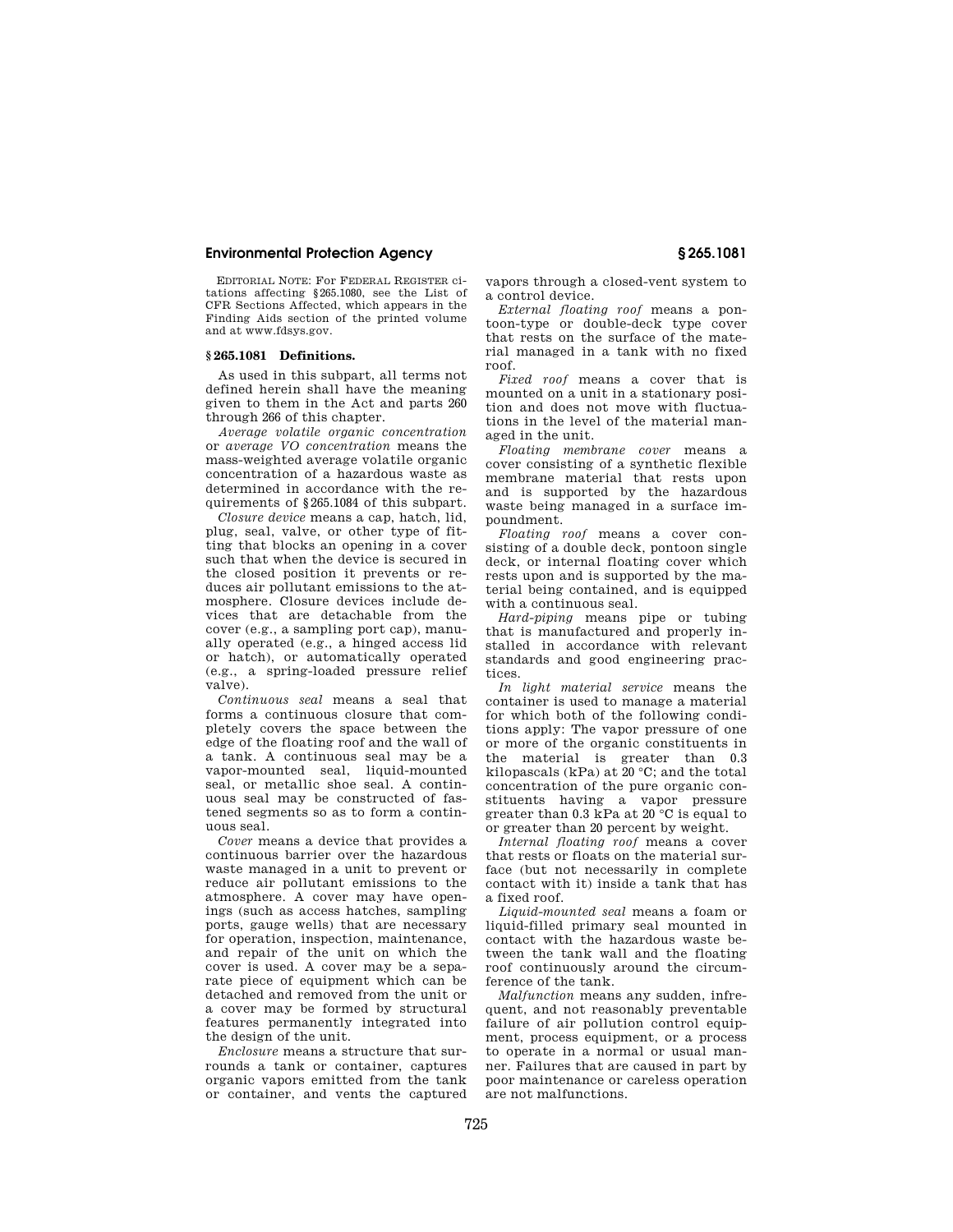*Maximum organic vapor pressure*  means the sum of the individual organic constituent partial pressures exerted by the material contained in a tank, at the maximum vapor pressurecausing conditions (i.e., temperature, agitation, pH effects of combining wastes, etc.) reasonably expected to occur in the tank. For the purpose of this subpart, maximum organic vapor pressure is determined using the procedures specified in §265.1084(c) of this subpart.

*Metallic shoe seal* means a continuous seal that is constructed of metal sheets which are held vertically against the wall of the tank by springs, weighted levers, or other mechanisms and is connected to the floating roof by braces or other means. A flexible coated fabric (envelope) spans the annular space between the metal sheet and the floating roof.

*No detectable organic emissions* means no escape of organics to the atmosphere as determined using the procedure specified in  $\S 265.1084(d)$  of this subpart.

*Point of waste origination* means as follows:

(1) When the facility owner or operator is the generator of the hazardous waste, the point of waste origination means the point where a solid waste produced by a system, process, or waste management unit is determined to be a hazardous waste as defined in 40 CFR part 261.

NOTE: In this case, this term is being used in a manner similar to the use of the term ''point of generation'' in air standards established for waste management operations under authority of the Clean Air Act in 40 CFR parts 60, 61, and 63.]

(2) When the facility owner and operator are not the generator of the hazardous waste, point of waste origination means the point where the owner or operator accepts delivery or takes possession of the hazardous waste.

*Point of waste treatment* means the point where a hazardous waste to be<br>treated in accordance with accordance §265.1083(c)(2) of this subpart exits the treatment process. Any waste determination shall be made before the waste is conveyed, handled, or otherwise managed in a manner that allows

**§ 265.1081 40 CFR Ch. I (7–1–11 Edition)** 

the waste to volatilize to the atmosphere.

*Safety device* means a closure device such as a pressure relief valve, frangible disc, fusible plug, or any other type of device which functions exclusively to prevent physical damage or permanent deformation to a unit or its air emission control equipment by venting gases or vapors directly to the atmosphere during unsafe conditions resulting from an unplanned, accidental, or emergency event. For the purpose of this subpart, a safety device is not used for routine venting of gases or vapors from the vapor headspace underneath a cover such as during filling of the unit or to adjust the pressure in this vapor headspace in response to normal daily diurnal ambient temperature fluctuations. A safety device is designed to remain in a closed position during normal operations and open only when the internal pressure, or another relevant parameter, exceeds the device threshold setting applicable to the air emission control equipment as determined by the owner or operator based on manufacturer recommendations, applicable regulations, fire protection and prevention codes, standard engineering codes and practices, or other requirements for the safe handling of flammable, ignitable, explosive, reactive, or hazardous materials.

*Single-seal system* means a floating roof having one continuous seal. This seal may be vapor-mounted, liquidmounted, or a metallic shoe seal.

*Vapor-mounted seal* means a continuous seal that is mounted such that there is a vapor space between the hazardous waste in the unit and the bottom of the seal.

*Volatile organic concentration* or *VO concentration* means the fraction by weight of the volatile organic compounds contained in a hazardous waste expressed in terms of parts per million (ppmw) as determined by direct measurement or by knowledge of the waste in accordance with the requirements of §265.1084 of this subpart. For the purpose of determining the VO concentration of a hazardous waste, organic compounds with a Henry's law constant value of at least 0.1 mole-fraction-inthe-gas-phase/mole-fraction-in the liquid-phase (0.1 Y/X) (which can also be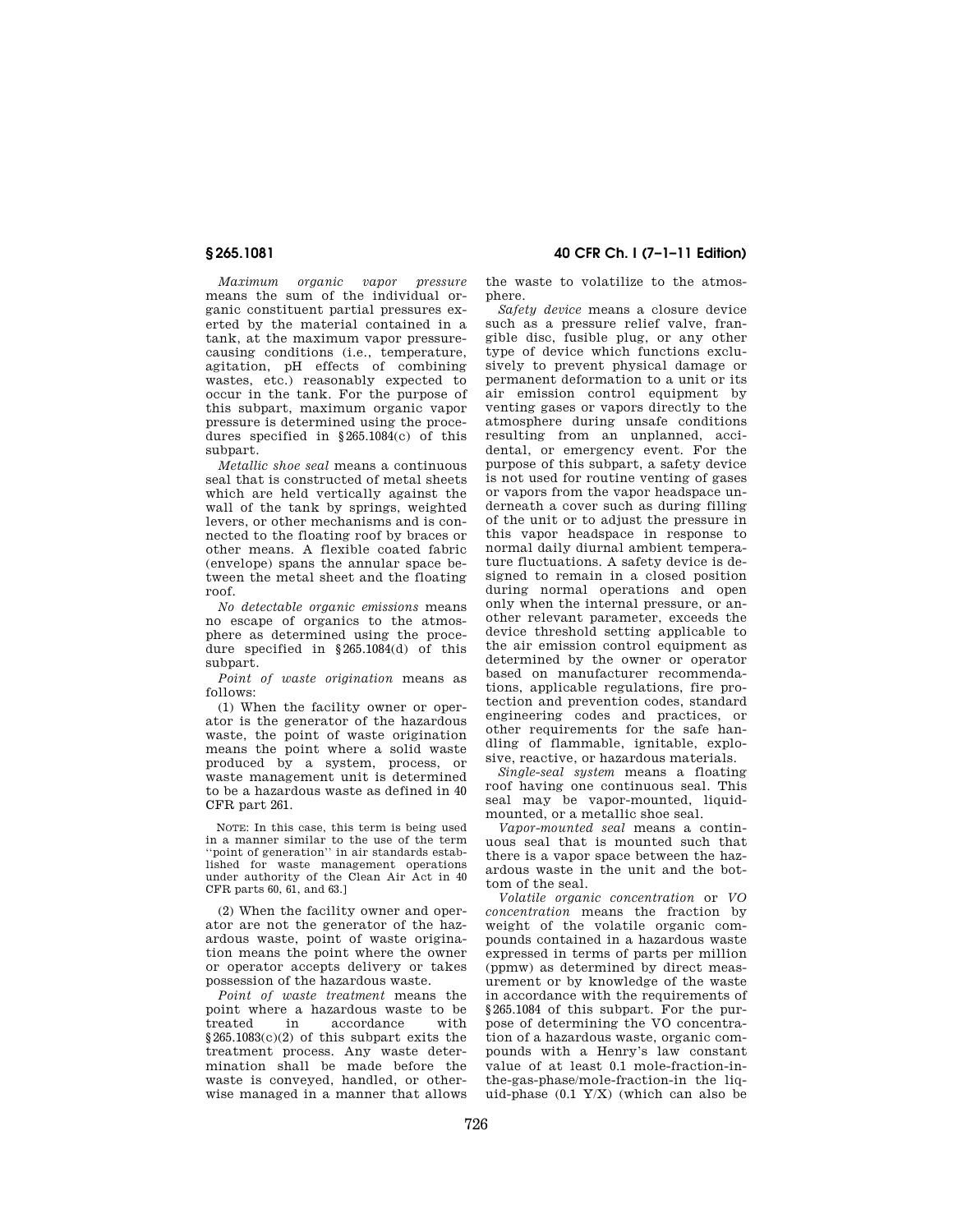expressed as  $1.8\times10^{-6}$  atmospheres/ gram-mole/m3) at 25 degrees Celsius must be included. Appendix VI of this subpart presents a list of compounds known to have a Henry's law constant value less than the cutoff level.

*Waste determination* means performing all applicable procedures in accordance with the requirements of §265.1084 of this subpart to determine whether a hazardous waste meets standards specified in this subpart. Examples of a waste determination include performing the procedures in accordance with the requirements of §265.1084 of this subpart to determine the average VO concentration of a hazardous waste at the point of waste origination; the average VO concentration of a hazardous waste at the point of waste treatment and comparing the results to the exit concentration limit specified for the process used to treat the hazardous waste; the organic reduction efficiency and the organic biodegradation efficiency for a biological process used to treat a hazardous waste and comparing the results to the applicable standards; or the maximum volatile organic vapor pressure for a hazardous waste in a tank and comparing the results to the applicable standards.

*Waste stabilization process* means any physical or chemical process used to either reduce the mobility of hazardous constituents in a hazardous waste or eliminate free liquids as determined by Test Method 9095B (Paint Filter Liquids Test) in ''Test Methods for Evaluating Solid Waste, Physical/Chemical Methods,'' EPA Publication SW–846, as incorporated by reference in §260.11. A waste stabilization process includes mixing the hazardous waste with binders or other materials, and curing the resulting hazardous waste and binder mixture. Other synonymous terms used to refer to this process are ''waste fixation'' or ''waste solidification.'' This does not include the adding of absorbent materials to the surface of a waste, without mixing, agitation, or subsequent curing, to absorb free liquid.

[59 FR 62935, Dec. 6, 1994, as amended at 61 FR 4914, Feb. 9, 1996; 61 FR 59971, Nov. 25, 1996; 62 FR 64662, Dec. 8, 1997; 70 FR 34586, June 14, 2005]

### **§ 265.1082 Schedule for implementation of air emission standards.**

(a) Owners or operators of facilities existing on December 6, 1996 and subject to subparts I, J, and K of this part shall meet the following requirements:

(1) Install and begin operation of all control equipment or waste management units required to comply with this subpart and complete modifications of production or treatment processes to satisfy exemption criteria in accordance with §265.1083(c) of this subpart by December 6, 1996, except as provided for in paragraph (a)(2) of this section.

(2) When control equipment or waste management units required to comply with this subpart cannot be installed and in operation or modifications of production or treatment processes to satisfy exemption criteria in accordance with §265.1083(c) of this subpart cannot be completed by December 6, 1996, the owner or operator shall:

(i) Install and begin operation of the control equipment and waste management units, and complete modifications of production or treatment processes as soon as possible but no later than December 8, 1997.

(ii) Prepare an implementation schedule that includes the following information: specific calendar dates for award of contracts or issuance of purchase orders for control equipment, waste management units, and production or treatment process modifications; initiation of on-site installation of control equipment or waste management units, and modifications of production or treatment processes; completion of control equipment or waste management unit installation, and production or treatment process modifications; and performance of testing to demonstrate that the installed equipment or waste management units, and modified production or treatment processes meet the applicable standards of this subpart.

(iii) For facilities subject to the recordkeeping requirements of §265.73 of this part, the owner or operator shall enter the implementation schedule specified in paragraph  $(a)(2)(ii)$  of this section in the operating record no later than December 6, 1996.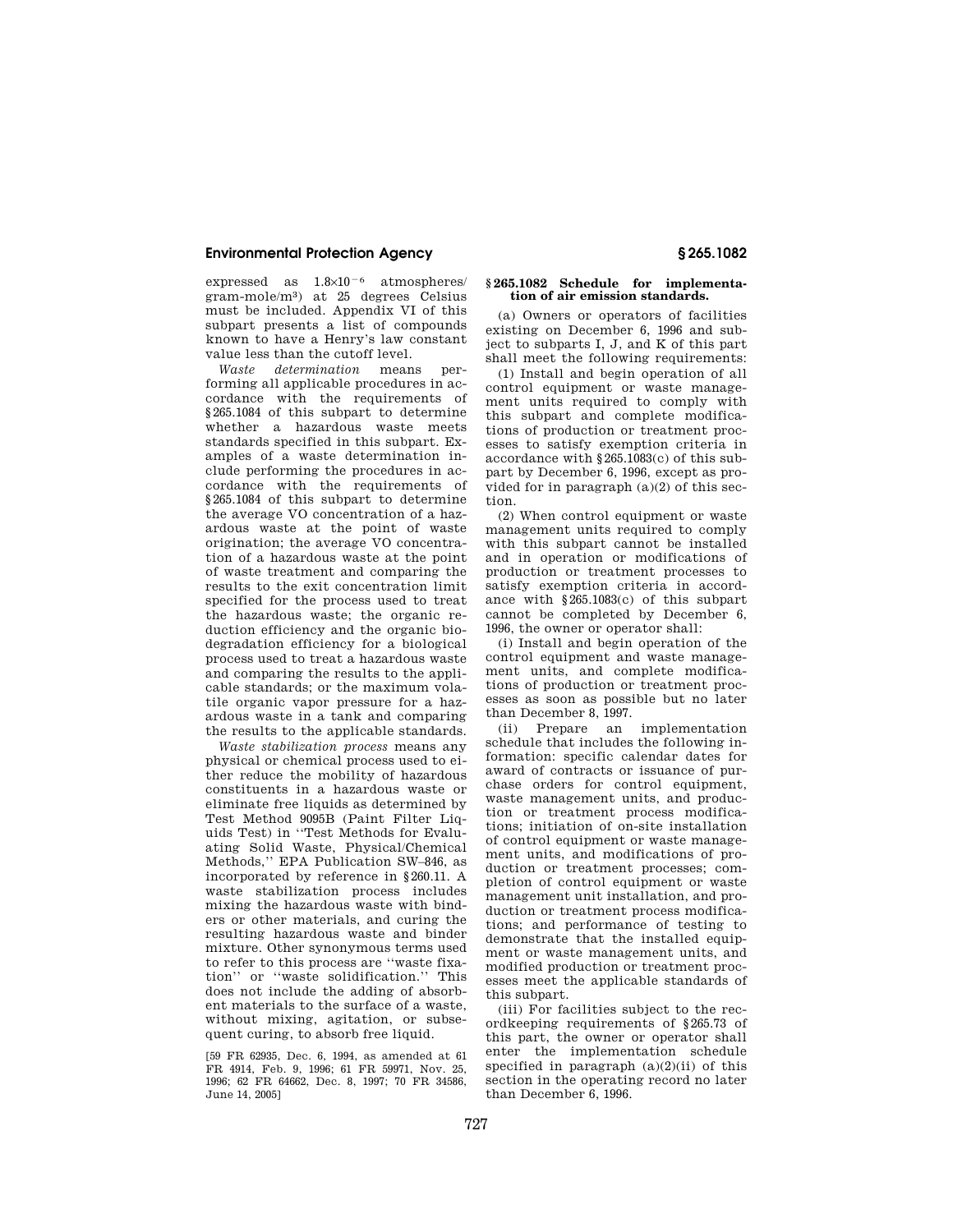(iv) For facilities not subject to §265.73 of this part, the owner or operator shall enter the implementation schedule specified in paragraph  $(a)(2)(ii)$  of this section in a permanent. readily available file located at the facility no later than December 6, 1996.

(b) Owners or operators of facilities and units in existence on the effective date of a statutory or EPA regulatory amendment that renders the facility subject to subparts I, J, or K of this part shall meet the following requirements:

(1) Install and begin operation of control equipment or waste management units required to comply with this subpart, and complete modifications of production or treatment processes to<br>satisfy exemption criteria of exemption criteria of §265.1083(c) of this subpart by the effective date of the amendment, except as provided for in paragraph (b)(2) of this section.

(2) When control equipment or waste management units required to comply with this subpart cannot be installed and begin operation, or when modifications of production or treatment processes to satisfy exemption criteria of §265.1083(c) of this subpart cannot be completed by the effective date of the amendment, the owner or operator shall:

(i) Install and begin operation of the control equipment or waste management unit, and complete modification of production or treatment processes as soon as possible but no later than 30 months after the effective date of the amendment.

(ii) For facilities subject to the recordkeeping requirements of §265.73 of this part, enter and maintain the implementation schedule specified in paragraph  $(a)(2)(ii)$  of this section in the operating record no later than the effective date of the amendment, or

(iii) For facilities not subject to §265.73 of this part, the owner or operator shall enter and maintain the implementation schedule specified in paragraph  $(a)(2)(ii)$  of this section in a permanent, readily available file located at the facility site no later than the effective date of the amendment.

(c) Owners and operators of facilities and units that become newly subject to the requirements of this subpart after

# **§ 265.1083 40 CFR Ch. I (7–1–11 Edition)**

December 8, 1997 due to an action other than those described in paragraph (b) of this section must comply with all applicable requirements immediately (i.e., must have control devices installed and operating on the date the facility or unit becomes subject to this subpart; the 30-month implementation schedule does not apply).

(d) The Regional Administrator may elect to extend the implementation date for control equipment at a facility, on a case by case basis, to a date later than December 8, 1997, when special circumstances that are beyond the facility owner's or operator's control delay installation or operation of control equipment, and the owner or operator has made all reasonable and prudent attempts to comply with the requirements of this subpart.

[62 FR 64662, Dec. 8, 1997]

## **§ 265.1083 Standards: General.**

(a) This section applies to the management of hazardous waste in tanks, surface impoundments, and containers subject to this subpart.

(b) The owner or operator shall control air pollutant emissions from each hazardous waste management unit in accordance with standards specified in §§265.1085 through 265.1088 of this subpart, as applicable to the hazardous waste management unit, except as provided for in paragraph (c) of this section.

(c) A tank, surface impoundment, or container is exempt from standards specified in §265.1085 through §265.1088 of this subpart, as applicable, provided that the waste management unit is one of the following:

(1) A tank, surface impoundment, or container for which all hazardous waste entering the unit has an average VO concentration at the point of waste origination of less than 500 parts per million by weight (ppmw). The average VO concentration shall be determined using the procedures specified in §265.1084(a) of this subpart. The owner or operator shall review and update, as necessary, this determination at least once every 12 months following the date of the initial determination for the hazardous waste streams entering the unit.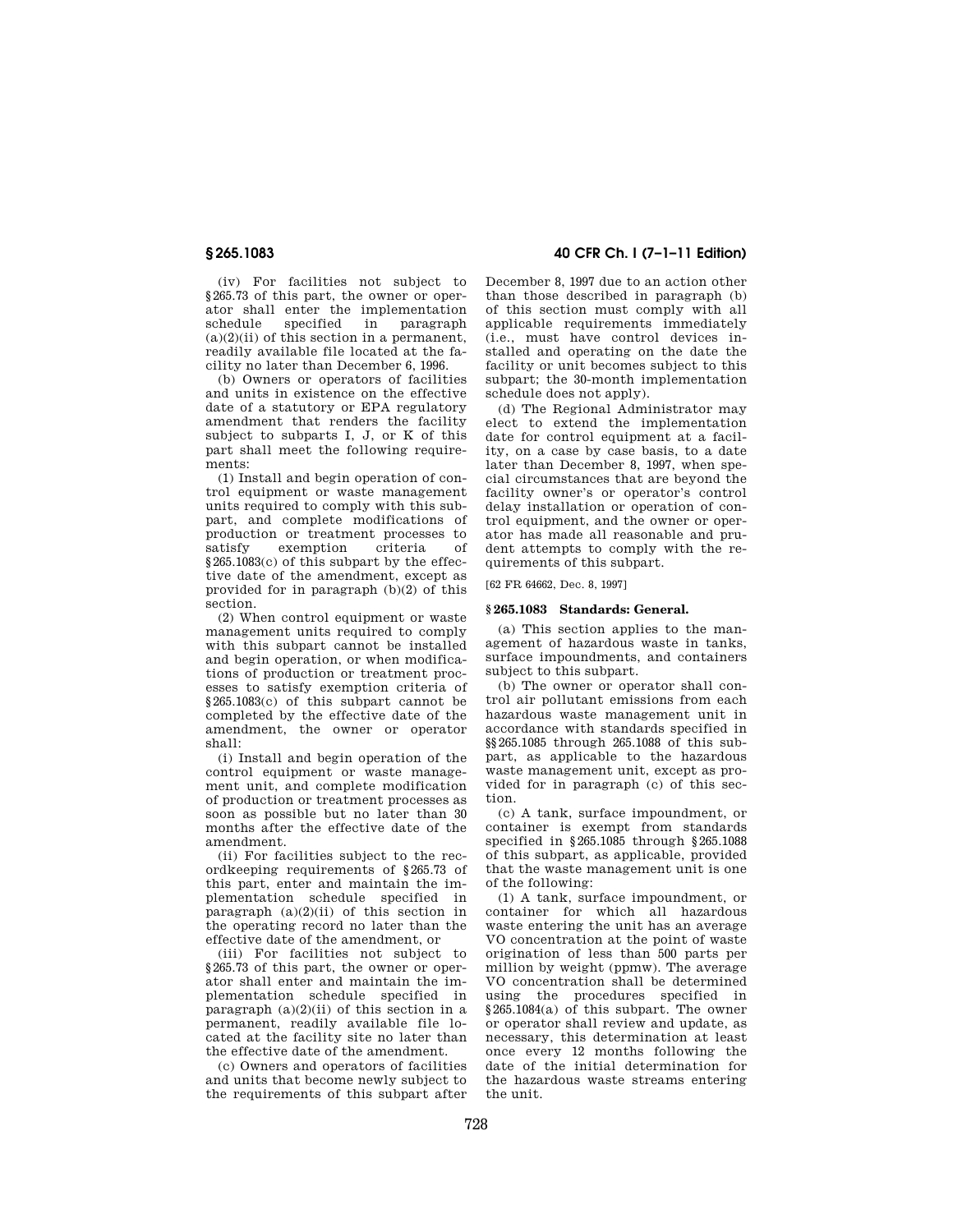(2) A tank, surface impoundment, or container for which the organic content of all the hazardous waste entering the waste management unit has been reduced by an organic destruction or removal process that achieves any one of the following conditions:

(i) A process that removes or destroys the organics contained in the hazardous waste to a level such that the average VO concentration of the hazardous waste at the point of waste treatment is less than the exit concentration limit  $(C_t)$  established for the process. The average VO concentration of the hazardous waste at the point of waste treatment and the exit concentration limit for the process shall be determined using the procedures specified in §265.1084(b) of this subpart.

(ii) A process that removes or destroys the organics contained in the hazardous waste to a level such that the organic reduction efficiency (R) for the process is equal to or greater than 95 percent, and the average VO concentration of the hazardous waste at the point of waste treatment is less than 100 ppmw. The organic reduction efficiency for the process and the average VO concentration of the hazardous waste at the point of waste treatment shall be determined using the procedures specified in  $§265.1084(b)$  of this subpart.

(iii) A process that removes or destroys the organics contained in the hazardous waste to a level such that the actual organic mass removal rate (MR) for the process is equal to or greater than the required organic mass removal rate (RMR) established for the process. The required organic mass removal rate and the actual organic mass removal rate for the process shall be determined using the procedures specified in §265.1084(b) of this subpart.

(iv) A biological process that destroys or degrades the organics contained in the hazardous waste, such that either of the following conditions is met:

(A) The organic reduction efficiency (R) for the process is equal to or greater than 95 percent, and the organic biodegradation efficiency  $(R<sub>bio</sub>)$  for the process is equal to or greater than 95 percent. The organic reduction efficiency and the organic biodegradation efficiency for the process shall be determined using the procedures specified in  $§265.1084(b)$  of this subpart.

(B) The total actual organic mass biodegradation rate  $(MR_{bio})$  for all hazardous waste treated by the process is equal to or greater than the required organic mass removal rate (RMR). The required organic mass removal rate and the actual organic mass biodegradation rate for the process shall be determined using the procedures specified in §265.1084(b) of this subpart.

(v) A process that removes or destroys the organics contained in the hazardous waste and meets all of the following conditions:

(A) From the point of waste origination through the point where the hazardous waste enters the treatment process, the hazardous waste is managed continuously in waste management units which use air emission controls in accordance with the standards specified in §265.1085 through §265.1088 of this subpart, as applicable to the waste management unit.

(B) From the point of waste origination through the point where the hazardous waste enters the treatment process, any transfer of the hazardous waste is accomplished through continuous hard-piping or other closed system transfer that does not allow exposure of the waste to the atmosphere. The EPA considers a drain system that meets the requirements of 40 CFR part 63, subpart RR—National Emission Standards for Individual Drain Systems to be a closed system.

(C) The average VO concentration of the hazardous waste at the point of waste treatment is less than the lowest average VO concentration at the point of waste origination determined for each of the individual waste streams entering the process or 500 ppmw, whichever value is lower. The average VO concentration of each individual waste stream at the point of waste origination shall be determined using the procedures specified in  $§265.1084(a)$ of this subpart. The average VO concentration of the hazardous waste at the point of waste treatment shall be determined using the procedures specified in §265.1084(b) of this subpart.

(vi) A process that removes or destroys the organics contained in the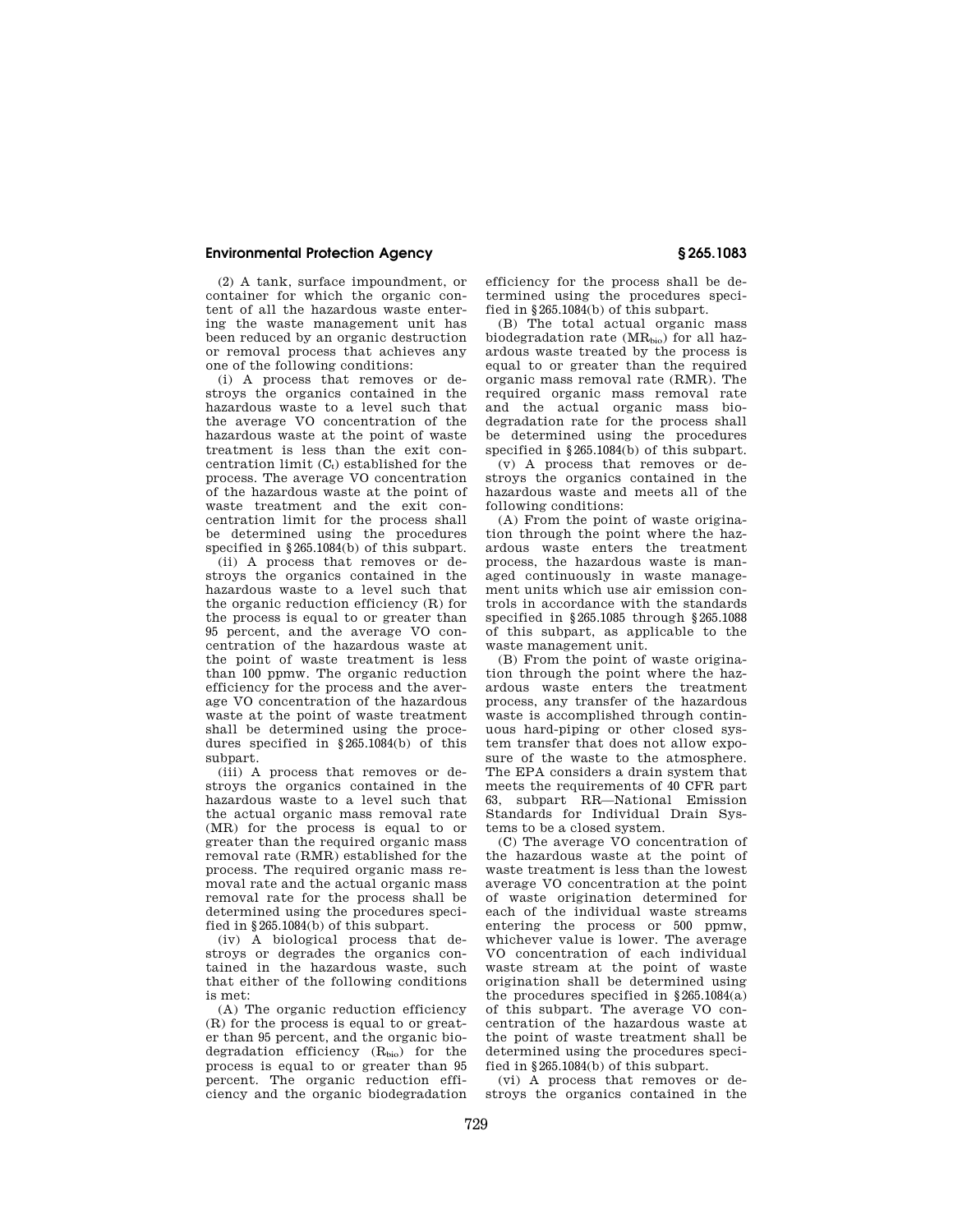hazardous waste to a level such that the organic reduction efficiency (R) for the process is equal to or greater than 95 percent and the owner or operator certifies that the average VO concentration at the point of waste origination for each of the individual waste streams entering the process is less than 10,000 ppmw. The organic reduction efficiency for the process and the average VO concentration of the hazardous waste at the point of waste origination shall be determined using the procedures specified in §265.1084(b) and §265.1084(a) of this subpart, respectively.

(vii) A hazardous waste incinerator for which the owner or operator has either:

(A) Been issued a final permit under 40 CFR part 270 which implements the requirements of 40 CFR part 264, subpart O; or

(B) Has designed and operates the incinerator in accordance with the interim status requirements of subpart O of this part.

(viii) A boiler or industrial furnace for which the owner or operator has either:

(A) Been issued a final permit under 40 CFR part 270 which implements the requirements of 40 CFR part 266, subpart H, or

(B) Has designed and operates the boiler or industrial furnace in accordance with the interim status requirements of 40 CFR part 266, subpart H.

(ix) For the purpose of determining the performance of an organic destruction or removal process in accordance with the conditions in each of paragraphs  $(c)(2)(i)$  through  $(c)(2)(vi)$  of this section, the owner or operator shall account for VO concentrations determined to be below the limit of detection of the analytical method by using the following VO concentration:

(A) If Method 25D in 40 CFR part 60, appendix A is used for the analysis, one-half the blank value determined in the method at section 4.4 of Method 25D in 40 CFR part 60, appendix A, or a value of 25 ppmw, whichever is less.

(B) If any other analytical method is used, one-half the sum of the limits of detection established for each organic constituent in the waste that has a Henry's law constant value at least 0.1

**§ 265.1083 40 CFR Ch. I (7–1–11 Edition)** 

mole-fraction-in-the-gas-phase/molefraction-in-the-liquid-phase  $(0.1 Y/X)$ [which can also be expressed as  $1.8\times10^{-6}$ atmospheres/gram-mole/m3] at 25 degrees Celsius.

(3) A tank or surface impoundment used for biological treatment of hazardous waste in accordance with the requirements of paragraph  $(c)(2)(iv)$  of this section.

(4) A tank, surface impoundment, or container for which all hazardous waste placed in the unit either:

(i) Meets the numerical concentration limits for organic hazardous constituents, applicable to the hazardous waste, as specified in 40 CFR part 268— Land Disposal Restrictions under Table ''Treatment Standards for Hazardous Waste'' in 40 CFR 268.40; or

(ii) The organic hazardous constituents in the waste have been treated by the treatment technology established by the EPA for the waste in 40 CFR  $268.42(a)$ , or have been removed or destroyed by an equivalent method of treatment approved by EPA pursuant to 40 CFR 268.42(b).

(5) A tank used for bulk feed of hazardous waste to a waste incinerator and all of the following conditions are met:

(i) The tank is located inside an enclosure vented to a control device that is designed and operated in accordance with all applicable requirements specified under 40 CFR part 61, subpart FF— National Emission Standards for Benzene Waste Operations for a facility at which the total annual benzene quantity from the facility waste is equal to or greater than 10 megagrams per year;

(ii) The enclosure and control device serving the tank were installed and began operation prior to November 25,  $1996$ ; and

(iii) The enclosure is designed and operated in accordance with the criteria for a permanent total enclosure as specified in ''Procedure T—Criteria for and Verification of a Permanent or Temporary Total Enclosure'' under 40 CFR 52.741, Appendix B. The enclosure may have permanent or temporary openings to allow worker access; passage of material into or out of the enclosure by conveyor, vehicles, or other mechanical or electrical equipment; or to direct air flow into the enclosure.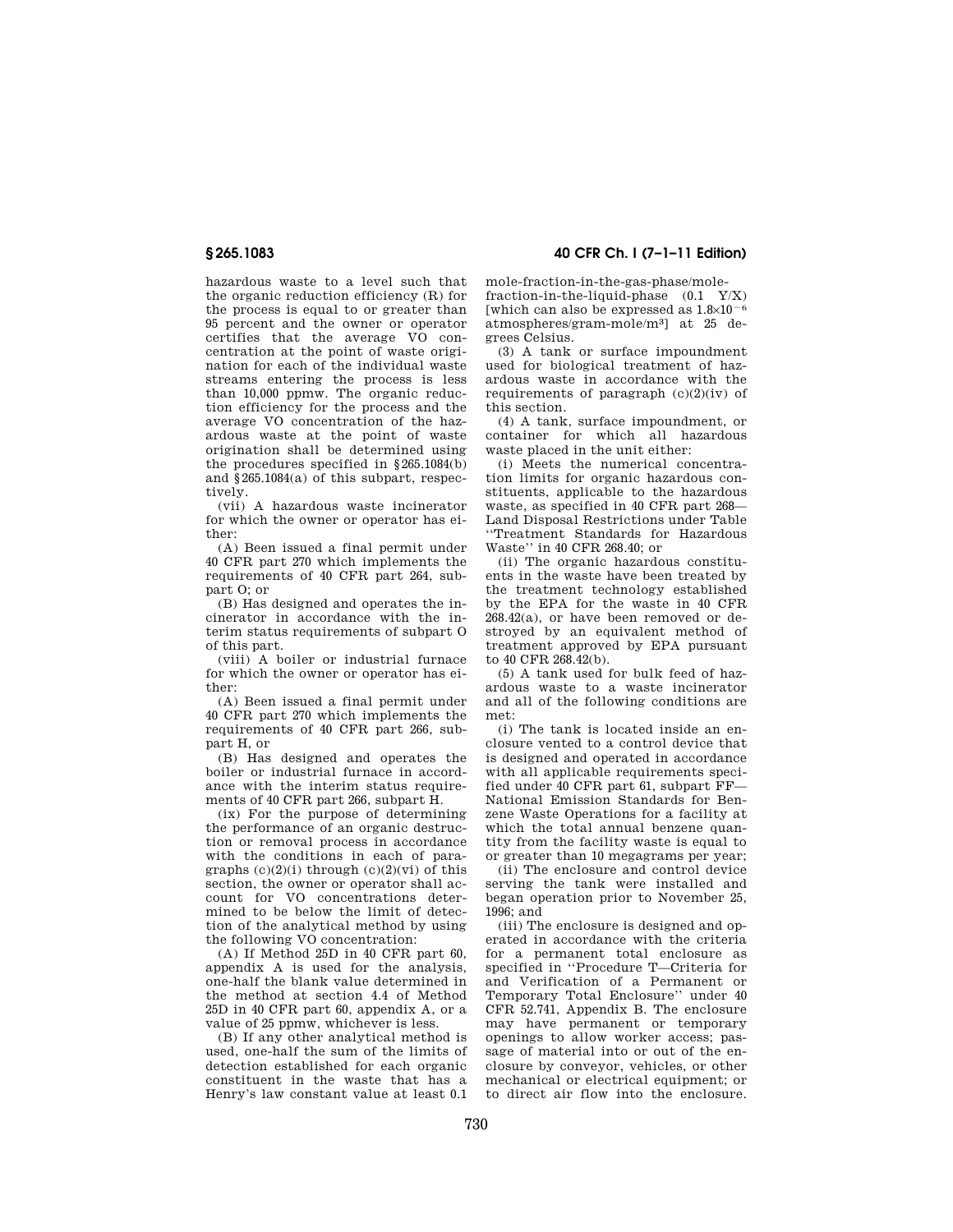The owner or operator shall perform the verification procedure for the enclosure as specified in Section 5.0 to "Procedure T—Criteria for Verification of a Permanent or Temporary Total Enclosure'' annually.

(d) The Regional Administrator may at any time perform or request that the owner or operator perform a waste determination for a hazardous waste managed in a tank, surface impoundment, or container exempted from using air emission controls under the provisions of this section as follows:

(1) The waste determination for average VO concentration of a hazardous waste at the point of waste origination shall be performed using direct measurement in accordance with the applicable requirements of §265.1084(a) of this subpart. The waste determination for a hazardous waste at the point of waste treatment shall be performed in accordance with the applicable requirements of §265.1084(b) of this subpart.

(2) In performing a waste determination pursuant to paragraph (d)(1) of this section, the sample preparation and analysis shall be conducted as follows:

(i) In accordance with the method used by the owner or operator to perform the waste analysis, except in the case specified in paragraph  $(d)(2)(ii)$  of this section.

(ii) If the Regional Administrator determines that the method used by the owner or operator was not appropriate for the hazardous waste managed in the tank, surface impoundment, or container, then the Regional Administrator may choose an appropriate method.

(3) In a case when the owner or operator is requested to perform the waste determination, the Regional Administrator may elect to have an authorized representative observe the collection of the hazardous waste samples used for the analysis.

(4) In a case when the results of the waste determination performed or requested by the Regional Administrator do not agree with the results of a waste determination performed by the owner or operator using knowledge of the waste, then the results of the waste determination performed in accordance with the requirements of paragraph

 $(d)(1)$  of this section shall be used to establish compliance with the requirements of this subpart.

 $(5)$  In a case when the owner or operator has used an averaging period greater than 1 hour for determining the average VO concentration of a hazardous waste at the point of waste origination, the Regional Administrator may elect to establish compliance with this subpart by performing or requesting that the owner or operator perform a waste determination using direct measurement based on waste samples collected within a 1 hour period as follows:

(i) The average VO concentration of the hazardous waste at the point of waste origination shall be determined by direct measurement in accordance with the requirements of §265.1084(a) of this subpart.

(ii) Results of the waste determination performed or requested by the Regional Administrator showing that the average VO concentration of the hazardous waste at the point of waste origination is equal to or greater than 500 ppmw shall constitute noncompliance with this subpart except in a case as provided for in paragraph  $(d)(5)(iii)$ of this section.

(iii) For the case when the average VO concentration of the hazardous waste at the point of waste origination previously has been determined by the owner or operator using an averaging period greater than 1 hour to be less than 500 ppmw but because of normal operating process variations the VO concentration of the hazardous waste determined by direct measurement for any given 1-hour period may be equal to or greater than 500 ppmw, information that was used by the owner or operator to determine the average VO concentration of the hazardous waste (e.g., test results, measurements, calculations, and other documentation) and recorded in the facility records in accordance with the requirements of §265.1084(a) and §265.1090 of this subpart shall be considered by the Regional Administrator together with the results of the waste determination performed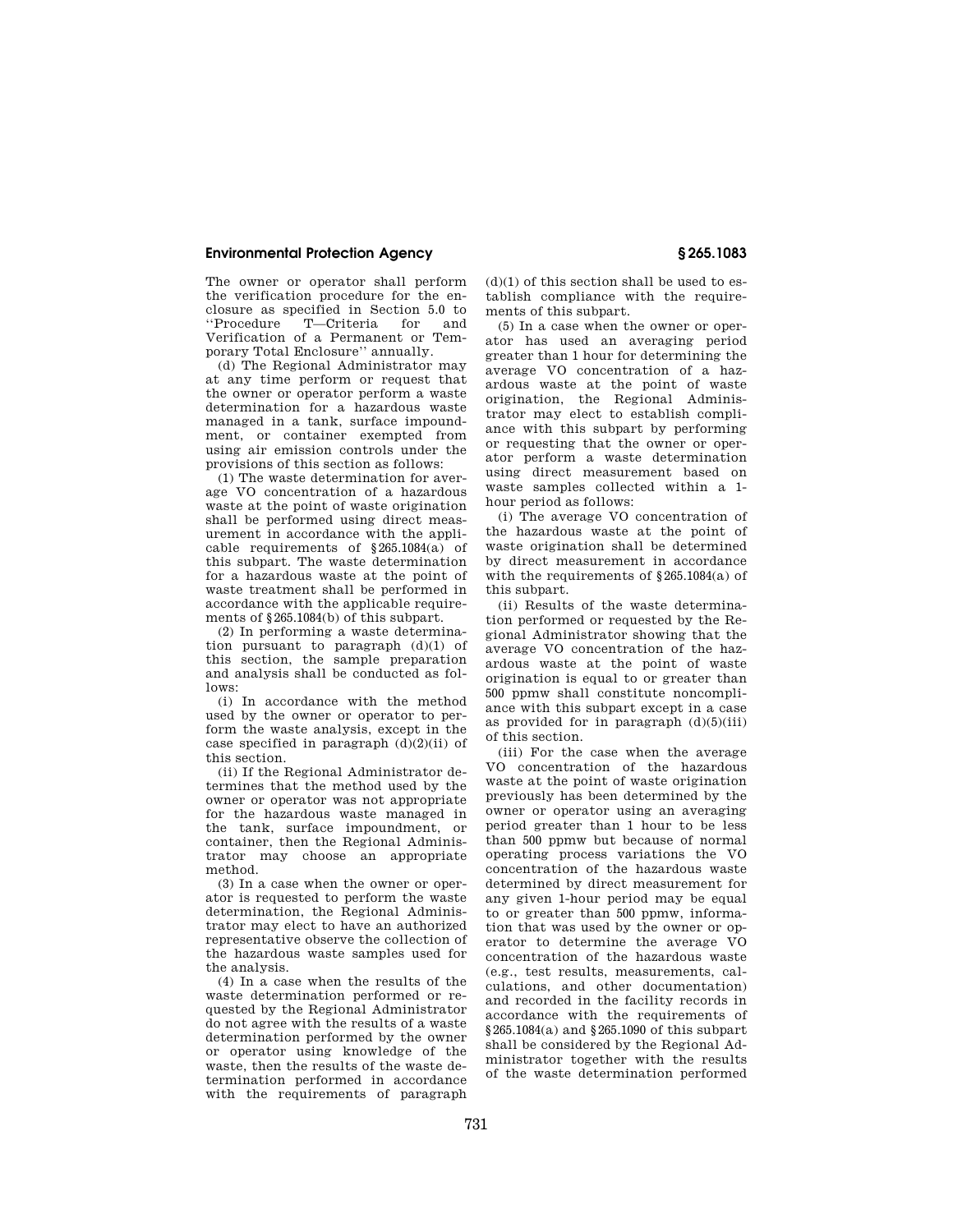or requested by the Regional Administrator in establishing compliance with this subpart.

[61 FR 59972, Nov. 25, 1996, as amended at 62 FR 64663, Dec. 8, 1997]

## **§ 265.1084 Waste determination procedures.**

(a) Waste determination procedure to determine average volatile organic (VO) concentration of a hazardous waste at the point of waste origination.

(1) An owner or operator shall determine the average VO concentration at the point of waste origination for each hazardous waste placed in a waste management unit exempted under the provisions of  $\S 265.1083(c)(1)$  of this subpart from using air emission controls in accordance with standards specified in §265.1085 through §265.1088 of this subpart, as applicable to the waste management unit.

(i) An initial determination of the average VO concentration of the waste stream shall be made before the first time any portion of the material in the hazardous waste stream is placed in a waste management unit exempted under the provisions of  $\S 265.1083(c)(1)$  of this subpart from using air emission controls, and thereafter an initial determination of the average VO concentration of the waste stream shall be made for each averaging period that a hazardous waste is managed in the unit; and

(ii) Perform a new waste determination whenever changes to the source generating the waste stream are reasonably likely to cause the average VO concentration of the hazardous waste to increase to a level that is equal to or greater than the VO concentration limit specified in §265.1083(c)(1) of this subpart.

(2) For a waste determination that is required by paragraph  $(a)(1)$  of this section, the average VO concentration of a hazardous waste at the point of waste origination shall be determined using either direct measurement as specified in paragraph (a)(3) of this section or by knowledge as specified in paragraph (a)(4) of this section.

(3) Direct measurement to determine average VO concentration of a hazardous waste at the point of waste origination.

**§ 265.1084 40 CFR Ch. I (7–1–11 Edition)** 

(i) Identification. The owner or operator shall identify and record the point of waste origination for the hazardous waste.

(ii) Sampling. Samples of the hazardous waste stream shall be collected at the point of waste origination in a manner such that volatilization of organics contained in the waste and in the subsequent sample is minimized and an adequately representative sample is collected and maintained for analysis by the selected method.

(A) The averaging period to be used for determining the average VO concentration for the hazardous waste stream on a mass-weighted average basis shall be designated and recorded. The averaging period can represent any time interval that the owner or operator determines is appropriate for the hazardous waste stream but shall not exceed 1 year.

(B) A sufficient number of samples, but no less than four samples, shall be collected and analyzed for a hazardous waste determination. All of the samples for a given waste determination shall be collected within a one-hour period. The average of the four or more sample results constitutes a waste determination for the waste stream. One or more waste determinations may be required to represent the complete range of waste compositions and quantities that occur during the entire averaging period due to normal variations in the operating conditions for the source or process generating the hazardous waste stream. Examples of such normal variations are seasonal variations in waste quantity or fluctuations in ambient temperature.

(C) All samples shall be collected and handled in accordance with written procedures prepared by the owner or operator and documented in a site sampling plan. This plan shall describe the procedure by which representative samples of the hazardous waste stream are collected such that a minimum loss of organics occurs throughout the sample collection and handling process, and by which sample integrity is maintained. A copy of the written sampling plan shall be maintained on-site in the facility operating records. An example of acceptable sample collection and handling procedures for a total volatile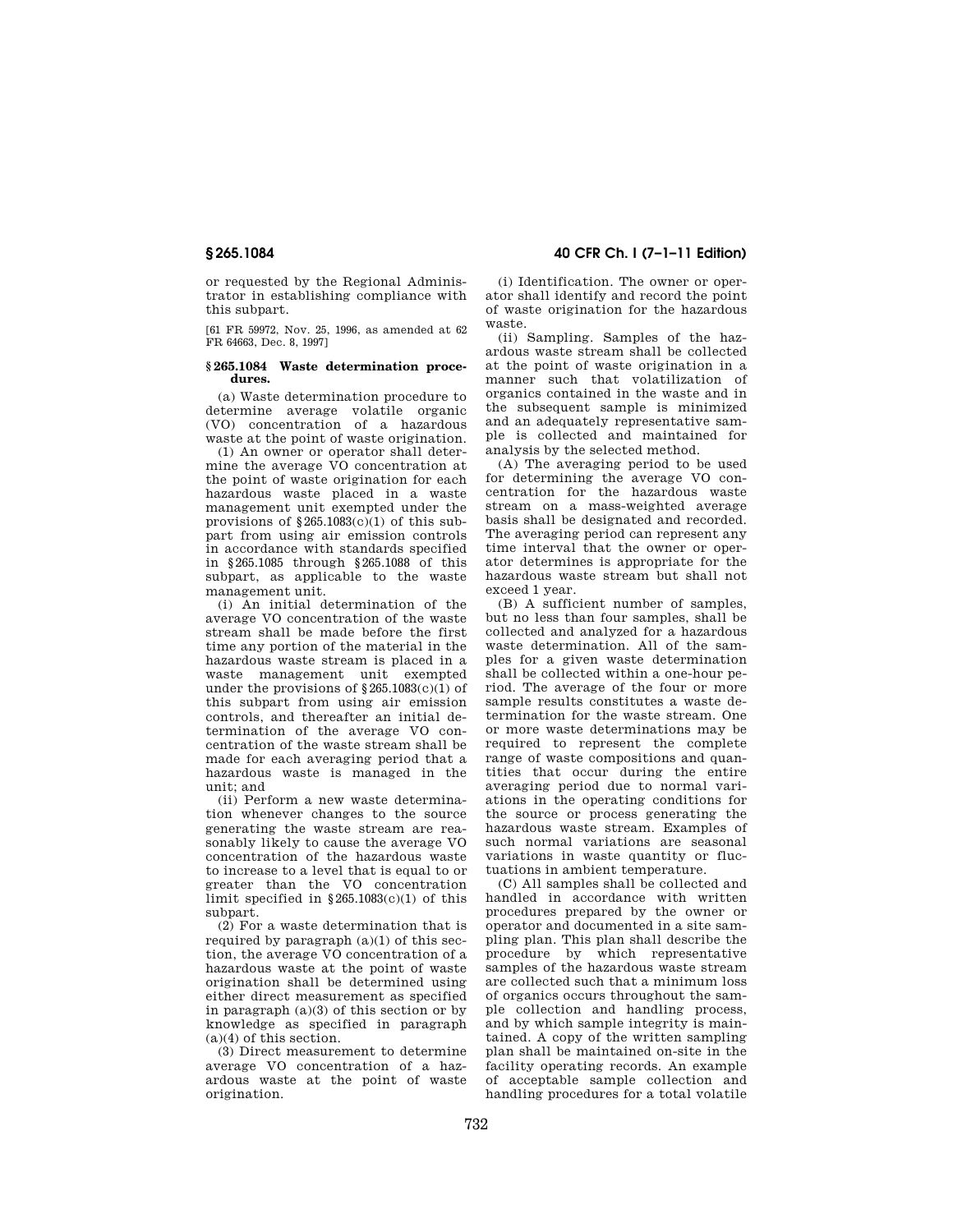organic constituent concentration may be found in Method 25D in 40 CFR part 60, appendix A.

(D) Sufficient information, as specified in the ''site sampling plan'' required under paragraph  $(a)(3)(ii)(C)$  of this section, shall be prepared and recorded to document the waste quantity represented by the samples and, as applicable, the operating conditions for the source or process generating the hazardous waste represented by the samples.

(iii) *Analysis.* Each collected sample shall be prepared and analyzed in accordance with Method 25D in 40 CFR part 60, appendix A for the total concentration of volatile organic constituents, or using one or more methods when the individual organic compound<br>concentrations are identified and concentrations are identified summed and the summed waste concentration accounts for and reflects all organic compounds in the waste with Henry's law constant values at least 0.1 mole-fraction-in-the-gas-phase/molefraction-in-the-liquid-phase  $(0.1 \, Y/X)$ [which can also be expressed as  $1.8 \times$  $10^{-6}$  atmospheres/gram-mole/m<sup>3</sup>] at 25 degrees Celsius. At the owner or operator's discretion, the owner or operator may adjust test data obtained by any appropriate method to discount any contribution to the total volatile organic concentration that is a result of including a compound with a Henry's law constant value of less than 0.1 Y/X at 25 degrees Celsius. To adjust these data, the measured concentration of each individual chemical constituent contained in the waste is multiplied by the appropriate constituent-specific adjustment factor (fm25D). If the owner or operator elects to adjust test data, the adjustment must be made to all individual chemical constituents with a Henry's law constant value greater than or equal to  $0.1$  Y/X at 25 degrees Celsius contained in the waste. Constituent-specific adjustment factors  $(f_{m25D})$  can be obtained by contacting the Waste and Chemical Processes Group, Office of Air Quality Planning and Standards, Research Triangle Park, NC 27711. Other test methods may be used if they meet the requirements in paragraph  $(a)(3)(iii)(A)$  or  $(B)$ of this section and provided the requirement to reflect all organic com-

pounds in the waste with Henry's law constant values greater than or equal to 0.1 Y/X [which can also be expressed as  $1.8 \times 10^{-6}$  atmospheres/gram-mole/ m3] at 25 degrees Celsius, is met.

(A) Any EPA standard method that has been validated in accordance with ''Alternative Validation Procedure for EPA Waste and Wastewater Methods,'' 40 CFR part 63, appendix D.

(B) Any other analysis method that has been validated in accordance with the procedures specified in Section 5.1 or Section 5.3, and the corresponding calculations in Section 6.1 or Section 6.3, of Method 301 in 40 CFR part 63, appendix A. The data are acceptable if they meet the criteria specified in Section 6.1.5 or Section 6.3.3 of Method 301. If correction is required under section 6.3.3 of Method 301, the data are acceptable if the correction factor is within the range 0.7 to 1.30. Other sections of Method 301 are not required.

(iv) Calculations.

(A) The average VO concentration  $(\bar{C})$ on a mass-weighted basis shall be calculated by using the results for all waste determinations conducted in accordance with paragraphs (a)(3) (ii) and (iii) of this section and the following equation:

$$
\overline{C} = \frac{1}{Q_T} \times \sum_{i=1}^{\eta} (Q_i \times C_i)
$$

where:

- $\overline{C}$  = Average VO concentration of the hazardous waste at the point of waste origination on a mass-weighted basis, ppmw.
- i = Individual waste determination ''i'' of the hazardous waste.
- n = Total number of waste determinations of the hazardous waste conducted for the averaging period (not to exceed 1 year).
- $Q_i$  = Mass quantity of hazardous waste stream represented by Ci, kg/hr.
- $Q_T$  = Total mass quantity of hazardous waste during the averaging period, kg/hr.
- $C_i$  = Measured VO concentration of waste determination "i" as determined in accordance with the requirements of paragraph  $(a)(3)(iii)$  of this section (i.e. the average of the four or more samples specified in para $graph (a)(3)(ii)(B)$  of this section), ppmw.

(B) For the purpose of determining Ci, for individual waste samples analyzed in accordance with paragraph  $(a)(3)(iii)$  of this section, the owner or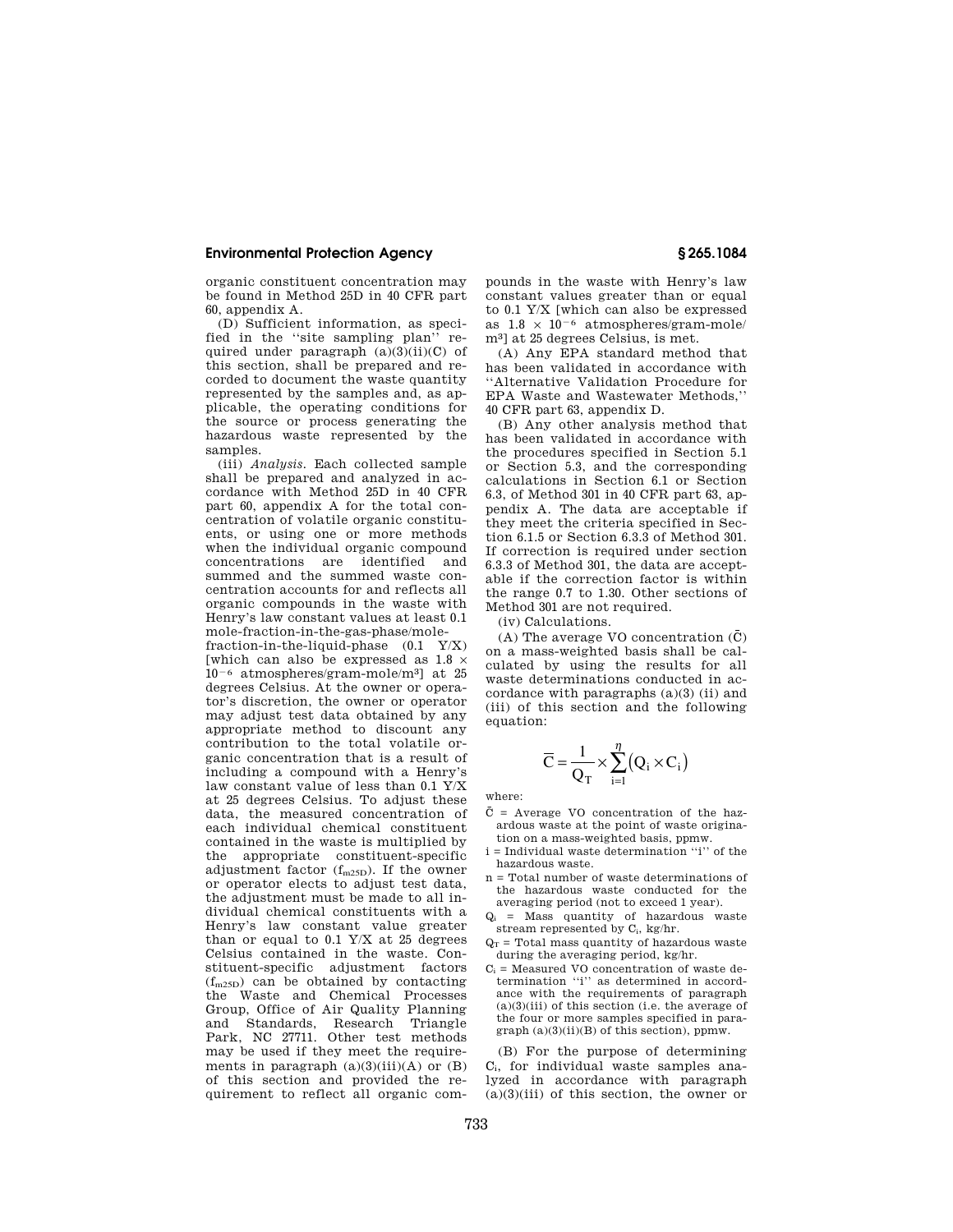operator shall account for VO concentrations determined to be below the limit of detection of the analytical method by using the following VO concentration:

(*1*) If Method 25D in 40 CFR part 60, Appendix A is used for the analysis, one-half the blank value determined in the method at section 4.4 of Method 25D in 40 CFR part 60, appendix A.

(*2*) If any other analytical method is used, one-half the sum of the limits of detection established for each organic constituent in the waste that has a Henry's law constant values at least 0.1 mole-fraction-in-the-gas-phase/mole-

fraction-in-the-liquid-phase  $(0.1 Y/X)$ [which can also be expressed as  $1.8\times10^{-6}$ atmospheres/gram-mole/m3] at 25 degrees Celsius.

(v) Provided that the test method is appropriate for the waste as required under paragraph  $(a)(3)(iii)$  of this section, the EPA will determine compliance based on the test method used by the owner or operator as recorded pursuant to §265.1090(f)(1) of this subpart.

(4) Use of owner or operator knowledge to determine average VO concentration of a hazardous waste at the point of waste origination.

(i) Documentation shall be prepared that presents the information used as the basis for the owner's or operator's knowledge of the hazardous waste stream's average VO concentration. Examples of information that may be used as the basis for knowledge include: Material balances for the source or process generating the hazardous waste stream; constituent-specific chemical test data for the hazardous waste stream from previous testing that are still applicable to the current waste stream; previous test data for other locations managing the same type of waste stream; or other knowledge based on information included in manifests, shipping papers, or waste certification notices.

(ii) If test data are used as the basis for knowledge, then the owner or operator shall document the test method, sampling protocol, and the means by which sampling variability and analytical variability are accounted for in the determination of the average VO concentration. For example, an owner or operator may use organic concentra-

**§ 265.1084 40 CFR Ch. I (7–1–11 Edition)** 

tion test data for the hazardous waste stream that are validated in accordance with Method 301 in 40 CFR part 63, appendix A as the basis for knowledge of the waste.

(iii) An owner or operator using<br>chemical constituent-specific con $constituent-specific$ centration test data as the basis for knowledge of the hazardous waste may adjust the test data to the corresponding average VO concentration value which would have been obtained had the waste samples been analyzed using Method 25D in 40 CFR part 60, appendix A. To adjust these data, the measured concentration for each individual chemical constituent contained in the waste is multiplied by the appropriate constituent-specific adjustment  $factor$  ( $f_{m25D}$ ).

(iv) In the event that the Regional Administrator and the owner or operator disagree on a determination of the average VO concentration for a hazardous waste stream using knowledge, then the results from a determination of average VO concentration using direct measurement as specified in paragraph (a)(3) of this section shall be used to establish compliance with the applicable requirements of this subpart. The Regional Administrator may perform or request that the owner or operator perform this determination using direct measurement. The owner or operator may choose one or more appropriate methods to analyze each collected sample in accordance with the requirements of paragraph (a)(3)(iii) of this section.

(b) Waste determination procedures for treated hazardous waste.

(1) An owner or operator shall perform the applicable waste determination for each treated hazardous waste placed in a waste management unit exempted under the provisions of  $$265.1083$  (c)(2)(i) through (c)(2)(vi) of this subpart from using air emission controls in accordance with standards specified in §§265.1085 through 265.1088 of this subpart, as applicable to the waste management unit.

(i) An initial determination of the average VO concentration of the waste stream shall be made before the first time any portion of the material in the treated waste stream is placed in a waste management unit exempted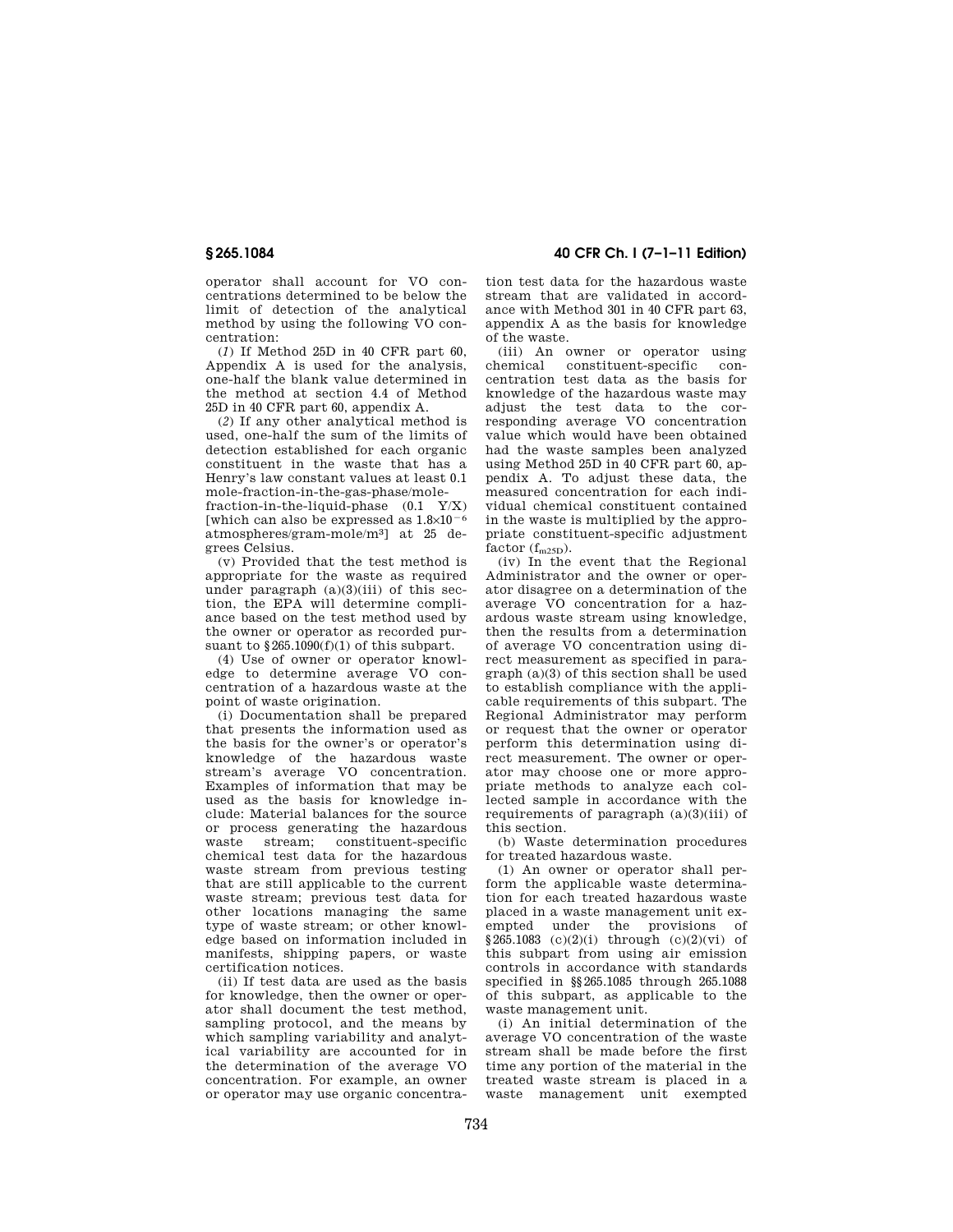under the provisions of  $\S 265.1083(c)(2)$ ,  $§265.1083(c)(3)$ , or  $§265.1083(c)(4)$  of this subpart from using air emission controls, and thereafter update the information used for the waste determination at least once every 12 months following the date of the initial waste determination; and

(ii) Perform a new waste determination whenever changes to the process generating or treating the waste stream are reasonably likely to cause the average VO concentration of the hazardous waste to increase to a level such that the applicable treatment conditions specified in  $§265.1083(c)(2),$  $§265.1083(c)(3)$ , or  $§265.1083(c)(4)$  of this subpart are not achieved.

(2) The owner or operator shall designate and record the specific provision in §265.1083(c)(2) of this subpart under which the waste determination is being performed. The waste determination for the treated hazardous waste shall be performed using the applicable procedures specified in paragraphs (b)(3) through (b)(9) of this section.

(3) Procedure to determine the average VO concentration of a hazardous waste at the point of waste treatment.

(i) Identification. The owner or operator shall identify and record the point of waste treatment for the hazardous waste.

(ii) Sampling. Samples of the hazardous waste stream shall be collected at the point of waste treatment in a manner such that volatilization of organics contained in the waste and in the subsequent sample is minimized and an adequately representative sample is collected and maintained for analysis by the selected method.

(A) The averaging period to be used for determining the average VO concentration for the hazardous waste stream on a mass-weighted average basis shall be designated and recorded. The averaging period can represent any time interval that the owner or operator determines is appropriate for the hazardous waste stream but shall not exceed 1 year.

(B) A sufficient number of samples, but no less than four samples, shall be collected and analyzed for a hazardous waste determination. All of the samples for a given waste determination shall be collected within a one-hour period. The average of the four or more sample results constitutes a waste determination for the waste stream. One or more waste determinations may be required to represent the complete range of waste compositions and quantities that occur during the entire averaging period due to normal variations in the operating conditions for the process generating or treating the hazardous waste stream. Examples of such normal variations are seasonal variations in waste quantity or fluctuations in ambient temperature.

(C) All samples shall be collected and handled in accordance with written procedures prepared by the owner or operator and documented in a site sampling plan. This plan shall describe the procedure by which representative samples of the hazardous waste stream are collected such that a minimum loss of organics occurs throughout the sample collection and handling process, and by which sample integrity is maintained. A copy of the written sampling plan shall be maintained on-site in the facility operating records. An example of acceptable sample collection and handling procedures for a total volatile organic constituent concentration may be found in Method 25D in 40 CFR part 60, appendix A.

(D) Sufficient information, as specified in the ''site sampling plan'' required under paragraph (C) of  $(b)(3)(ii)$ this section, §265.1084(b)(3)(ii), shall be prepared and recorded to document the waste quantity represented by the samples and, as applicable, the operating conditions for the process treating the hazardous waste represented by the samples.

(iii) *Analysis.* Each collected sample shall be prepared and analyzed in accordance with Method 25D in 40 CFR part 60, appendix A for the total concentration of volatile organic constituents, or using one or more methods when the individual organic compound concentrations are identified and summed and the summed waste concentration accounts for and reflects all organic compounds in the waste with Henry's law constant values at least 0.1 mole-fraction-in-the-gas-phase/molefraction-in-the-liquid-phase  $(0.1 Y/X)$ [which can also be expressed as  $1.8 \times$  $10^{-6}$  atmospheres/gram-mole/m<sup>3</sup>] at 25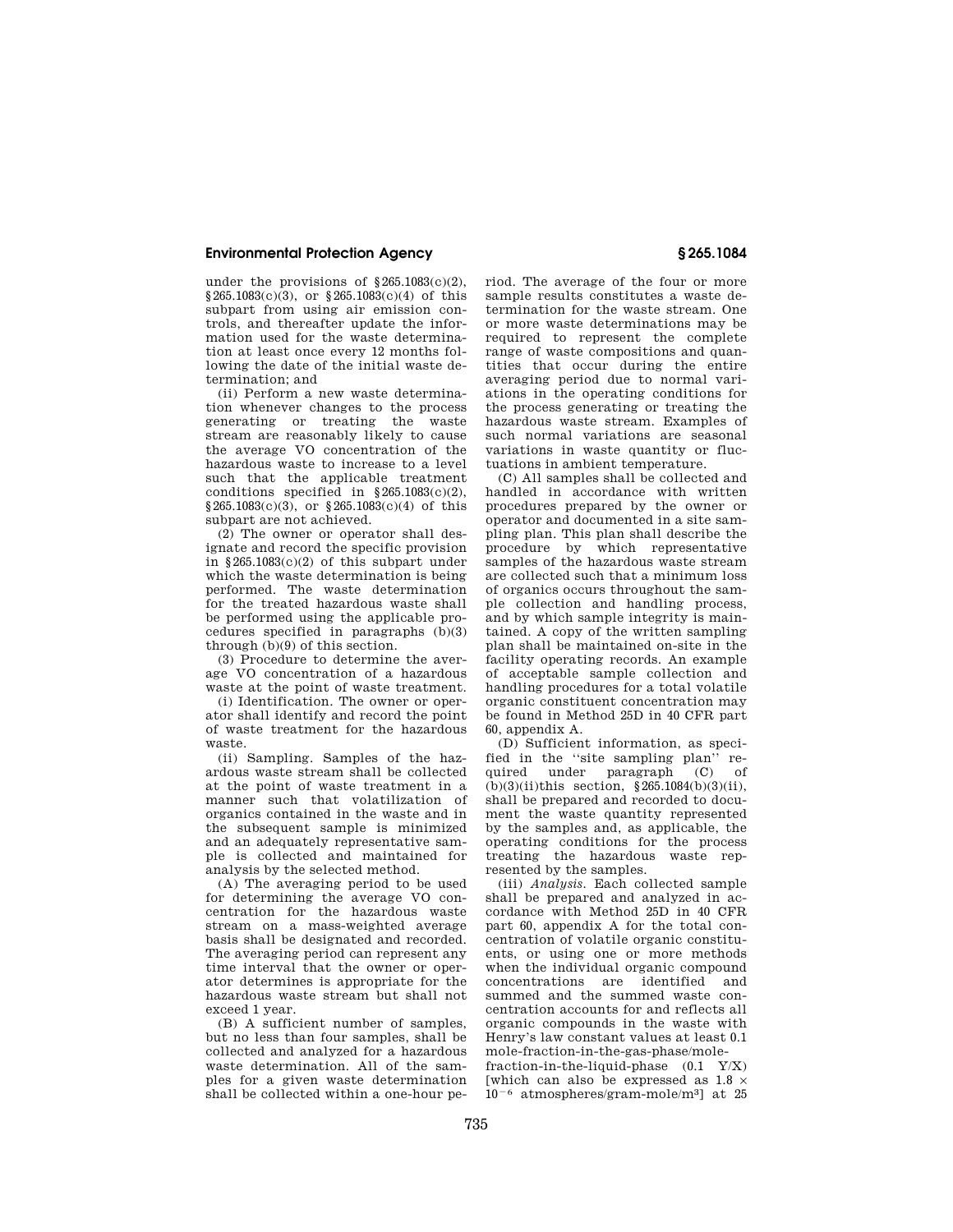degrees Celsius. When the owner or operator is making a waste determination for a treated hazardous waste that is to be compared to an average VO concentration at the point of waste origination or the point of waste entry to the treatment system to determine if the conditions of  $$264.1082(c)(2)(i)$ through  $(c)(2)(vi)$  of this chapter, or  $§265.1083(c)(2)(i)$  through  $(c)(2)(vi)$  of this subpart are met, then the waste samples shall be prepared and analyzed using the same method or methods as were used in making the initial waste determinations at the point of waste origination or at the point of entry to the treatment system. At the owner or operator's discretion, the owner or operator may adjust test data obtained by any appropriate method to discount any contribution to the total volatile organic concentration that is a result of including a compound with a Henry's law constant value less than 0.1 Y/X at 25 degrees Celsius. To adjust these data, the measured concentration of each individual chemical constituent in the waste is multiplied by the appropriate constituent-specific adjustment factor (fm25D). If the owner or operator elects to adjust test data, the adjustment must be made to all individual chemical constituents with a Henry's law constant value greater than or equal to 0.1 Y/X at 25 degrees Celsius contained in the waste. Constituent-specific adjustment factors  $(f_{m25D})$  can be obtained by contacting the Waste and Chemical Processes Group, Office of Air Quality Planning and Standards, Research Triangle Park, NC 27711. Other test methods may be used if they meet the requirements in paragraph  $(a)(3)(iii)(A)$  or  $(B)$ of this section and provided the requirement to reflect all organic compounds in the waste with Henry's law constant values greater than or equal to 0.1 Y/X [which can also be expressed as  $1.8 \times 10^{-6}$  atmospheres/gram-mole/ m3] at 25 degrees Celsius, is met.

(A) Any EPA standard method that has been validated in accordance with ''Alternative Validation Procedure for EPA Waste and Wastewater Methods,'' 40 CFR part 63, appendix D.

(B) Any other analysis method that has been validated in accordance with the procedures specified in Section 5.1

# **§ 265.1084 40 CFR Ch. I (7–1–11 Edition)**

or Section 5.3, and the corresponding calculations in Section 6.1 or Section 6.3, of Method 301 in 40 CFR part 63, appendix A. The data are acceptable if they meet the criteria specified in Section 6.1.5 or Section 6.3.3 of Method 301. If correction is required under section 6.3.3 of Method 301, the data are acceptable if the correction factor is within the range 0.7 to 1.30. Other sections of Method 301 are not required.

(iv) *Calculations.* The average VO concentration  $(\bar{C})$  on a mass-weighted basis shall be calculated by using the results for all waste determinations conducted in accordance with paragraphs  $(b)(3)(ii)$  and (iii) of this section and the following equation:

$$
\overline{C} = \frac{1}{Q_T} \times \sum_{i=1}^{\eta} (Q_i \times C_i)
$$

where:

- C¯ =Average VO concentration of the hazardous waste at the point of waste treatment on a mass-weighted basis, ppmw.
- i=Individual waste determination ''i'' of the hazardous waste.
- n=Total number of waste determinations of the hazardous waste conducted for the averaging period (not to exceed 1 year).
- Qi=Mass quantity of hazardous waste stream represented by Ci, kg/hr.
- $Q_T$ =Total mass quantity of hazardous waste during the averaging period, kg/hr.
- Ci=Measured VO concentration of waste determination ''i'' as determined in accordance with the requirements of paragraph (b)(3)(iii) of this section (i.e. the average of the four or more samples specified in para $graph (b)(3)(ii)(B)$  of this section), ppmw.

(v) Provided that the test method is appropriate for the waste as required under paragraph  $(b)(3)(iii)$  of this section, compliance shall be determined based on the test method used by the owner or operator as recorded pursuant to  $§265.1090(f)(1)$  of this subpart.

(4) Procedure to determine the exit concentration limit  $(C_t)$  for a treated hazardous waste.

(i) The point of waste origination for each hazardous waste treated by the process at the same time shall be identified.

(ii) If a single hazardous waste stream is identified in paragraph  $(b)(4)(i)$  of this section, then the exit concentration limit  $(C_t)$  shall be 500 ppmw.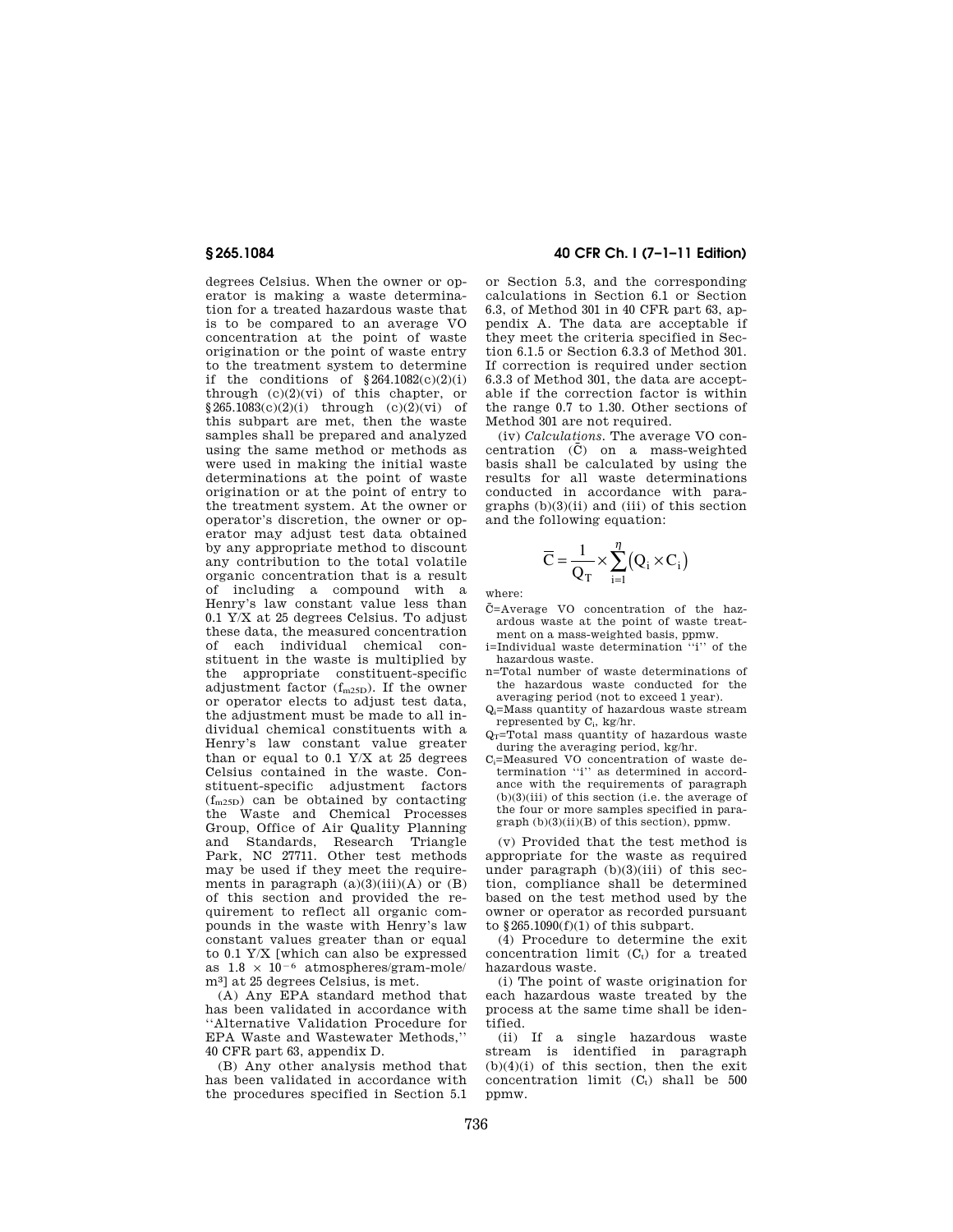(iii) If more than one hazardous waste stream is identified in paragraph  $(b)(4)(i)$  of this section, then the average VO concentration of each hazardous waste stream at the point of waste origination shall be determined in accordance with the requirements of paragraph (a) of this section. The exit concentration limit  $(C_t)$  shall be calculated by using the results determined for each individual hazardous waste stream and the following equation:

$$
C_t = \frac{\sum_{x=1}^{m} (Q_x \times \overline{C_x}) + \sum_{y=1}^{n} (Q_y \times 500 \text{ ppmw})}{\sum_{x=1}^{m} Q_x + \sum_{y=1}^{n} Q_y}
$$

Where:

- $C_t$  = Exit concentration limit for treated hazardous waste, ppmw.
- x = Individual hazardous waste stream ''x'' that has an average VO concentration less than 500 ppmw at the point of waste origination as determined in accordance with the requirements of §265.1084(a) of this subpart.
- $y =$  Individual hazardous waste stream "y" that has an average VO concentration equal to or greater than 500 ppmw at the point of waste origination as determined in accordance with the requirements of §265.1084(a) of this subpart.
- $m =$  Total number of "x" hazardous waste streams treated by process.
- n = Total number of ''y'' hazardous waste streams treated by process.
- $Q_x$  = Annual mass quantity of hazardous waste stream "x," kg/yr.
- $Q_v$  = Annual mass quantity of hazardous waste stream ''y,'' kg/yr.
- $\bar{C}_x$  = Average VO concentration of hazardous waste stream ''x'' at the point of waste origination as determined in accordance with the requirements of §265.1084(a) of this subpart, ppmw.

(5) Procedure to determine the organic reduction efficiency (R) for a treated hazardous waste.

(i) The organic reduction efficiency (R) for a treatment process shall be determined based on results for a minimum of three consecutive runs.

(ii) All hazardous waste streams entering the treatment process and all hazardous waste streams exiting the treatment process shall be identified. The owner or operator shall prepare a sampling plan for measuring these streams that accurately reflects the retention time of the hazardous waste in the process.

(iii) For each run, information shall be determined for each hazardous waste stream identified in paragraph  $(b)(5)(ii)$  of this section using the following procedures:

(A) The mass quantity of each hazardous waste stream entering the process  $(Q_b)$  and the mass quantity of each hazardous waste stream exiting the process  $(Q_a)$  shall be determined.

(B) The average VO concentration at the point of waste origination of each hazardous waste stream entering the process  $(\bar{C}_b)$  during the run shall be determined in accordance with the requirements of paragraph (a)(3) of this section. The average VO concentration at the point of waste treatment of each waste stream exiting the process  $(\bar{C}_a)$ during the run shall be determined in accordance with the requirements of paragraph (b)(3) of this section.

(iv) The waste volatile organic mass flow entering the process  $(E_b)$  and the waste volatile organic mass flow exiting the process  $(E_a)$  shall be calculated by using the results determined in accordance with paragraph  $(b)(5)(iii)$  of this section and the following equations:

$$
\begin{aligned} E_{\text{b}} &= \frac{1}{10^6} \sum_{j=1}^{m} \left( Q_{\text{bj}} \times \overline{C_{\text{bj}}} \right) \\ E_{\text{a}} &= \frac{1}{10^6} \sum_{j=1}^{m} \left( Q_{\text{aj}} \times \overline{C_{\text{aj}}} \right) \end{aligned}
$$

Where:

- $E_a$  = Waste volatile organic mass flow exiting process, kg/hr.
- $E<sub>b</sub>$  = Waste volatile organic mass flow entering process, kg/hr.
- $m =$ Total number of runs (at least 3)
- $i =$ Individual run ''i''
- $Q<sub>b</sub>$  = Mass quantity of hazardous waste entering process during run ''j,'' kg/hr.
- $Q_a$  = Average mass quantity of hazardous waste exiting process during run ''j,'' kg/ hr.
- $\overline{C}_a$  = Average VO concentration of hazardous waste exiting process during run ''j'' as determined in accordance with the requirements of §265.1084(b)(3) of this subpart, ppmw.
- $\overline{C}_b$  = Average VO concentration of hazardous waste entering process during run ''j'' as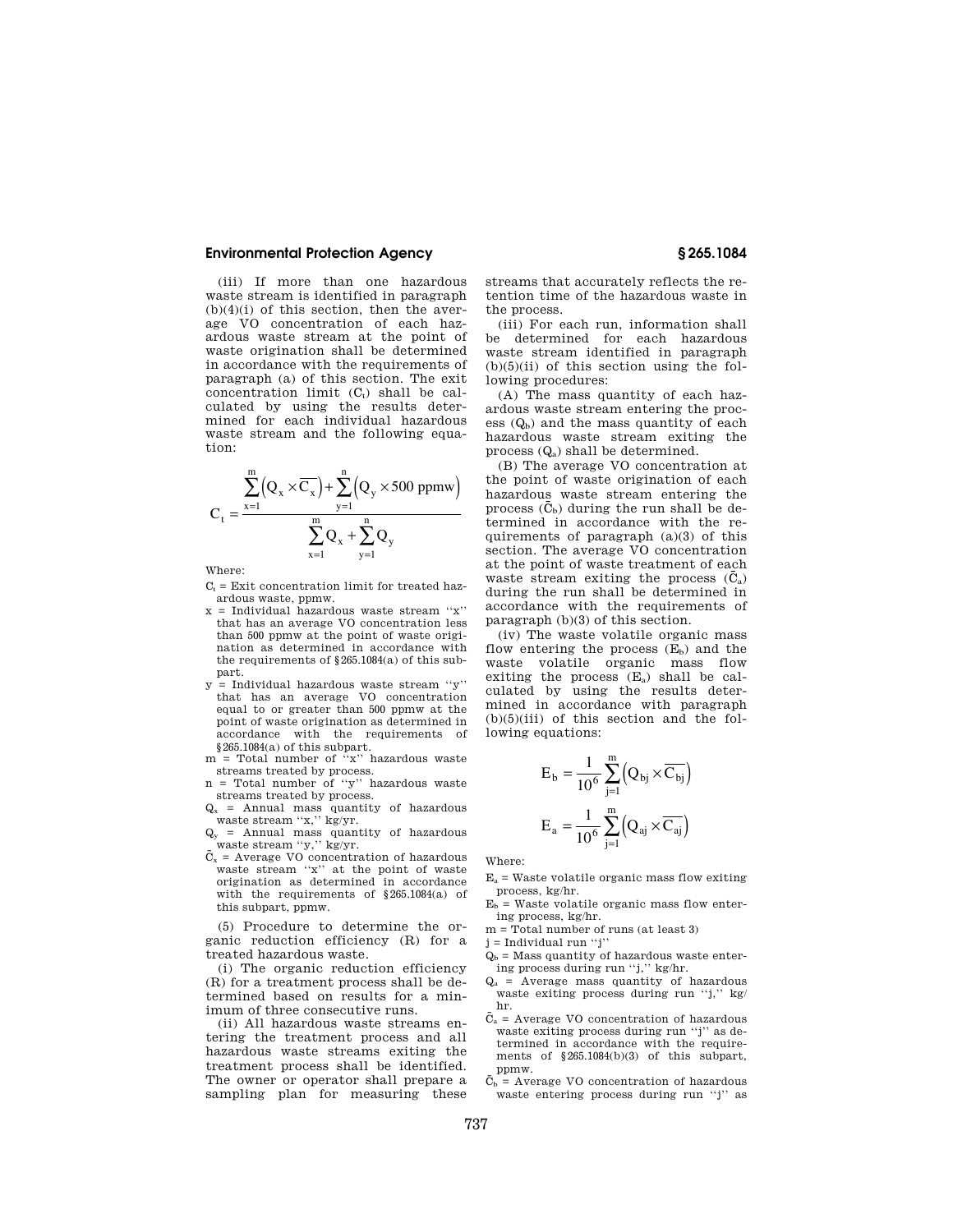determined in accordance with the requirements of §265.1084(a)(3) of this subpart, ppmw.

(v) The organic reduction efficiency of the process shall be calculated by using the results determined in accordance with paragraph  $(b)(5)(iv)$  of this section and the following equation:

$$
R = \frac{E_b - E_a}{E_b} \times 100\%
$$

Where:

R = Organic reduction efficiency, percent.

- $E_b$  = Waste volatile organic mass flow entering process as determined in accordance with the requirements of paragraph  $(b)(5)(iv)$  of this section, kg/hr.
- $E_a$  = Waste volatile organic mass flow exiting process as determined in accordance with the requirements of paragraph  $(b)(5)(iv)$  of this section, kg/hr.

(6) Procedure to determine the organic biodegradation efficiency  $(R_{bio})$ for a treated hazardous waste.

(i) The fraction of organics biodegraded  $(F_{bio})$  shall be determined using the procedure specified in 40 CFR part 63, appendix C of this chapter.

(ii) The Rbio shall be calculated by using the following equation:

$$
R_{bio} = F_{bio} \times 100\%
$$

# **§ 265.1084 40 CFR Ch. I (7–1–11 Edition)**

Where:

- $R_{\text{kin}} =$  Organic biodegradation efficiency, percent.
- $F<sub>bio</sub>$  = Fraction of organic biodegraded as determined in accordance with the requirements of paragraph (b)(6)(i) of this section.

(7) Procedure to determine the required organic mass removal rate (RMR) for a treated hazardous waste.

(i) All of the hazardous waste streams entering the treatment process shall be identified.

(ii) The average VO concentration of each hazardous waste stream at the point of waste origination shall be determined in accordance with the requirements of paragraph (a) of this section.

(iii) For each individual hazardous waste stream that has an average VO concentration equal to or greater than 500 ppmw at the point of waste origination, the average volumetric flow rate and the density of the hazardous waste stream at the point of waste origination shall be determined.

(iv) The RMR shall be calculated by using the average VO concentration, average volumetric flow rate, and density determined for each individual hazardous waste stream, and the following equation:

$$
RMR = \sum_{y=1}^{n} \left[ V_y \times k_y \times \frac{\left(\overline{C_y} - 500 \text{ ppmw}\right)}{10^6} \right]
$$

Where:

- RMR=Required organic mass removal rate, kg/hr.
- y=Individual hazardous waste stream ''y'' that has an average VO concentration equal to or greater than 500 ppmw at the point of waste origination as determined in accordance with the requirements of §265.1084(a) of this subpart.
- $n$ =Total number of "y" hazardous waste streams treated by process.
- $V_y$ = Average volumetric flow rate of hazardous waste stream ''y'' at the point of waste origination, m3/hr.
- $k_y =$ Density of hazardous waste stream "y," kg/m3
- $\bar{C}_v$  = Average VO concentration of hazardous waste stream "y" at the point of waste origination as determined in accordance

with the requirements of §265.1084(a) of this subpart, ppmw.

(8) Procedure to determine the actual organic mass removal rate (MR) for a treated hazardous waste.

(i) The MR shall be determined based on results for a minimum of three consecutive runs. The sampling time for each run shall be 1 hour.

(ii) The waste volatile organic mass flow entering the process  $(E_b)$  and the waste volatile organic mass flow exiting the process  $(E_a)$  shall be determined in accordance with the requirements of paragraph  $(b)(5)(iv)$  of this section.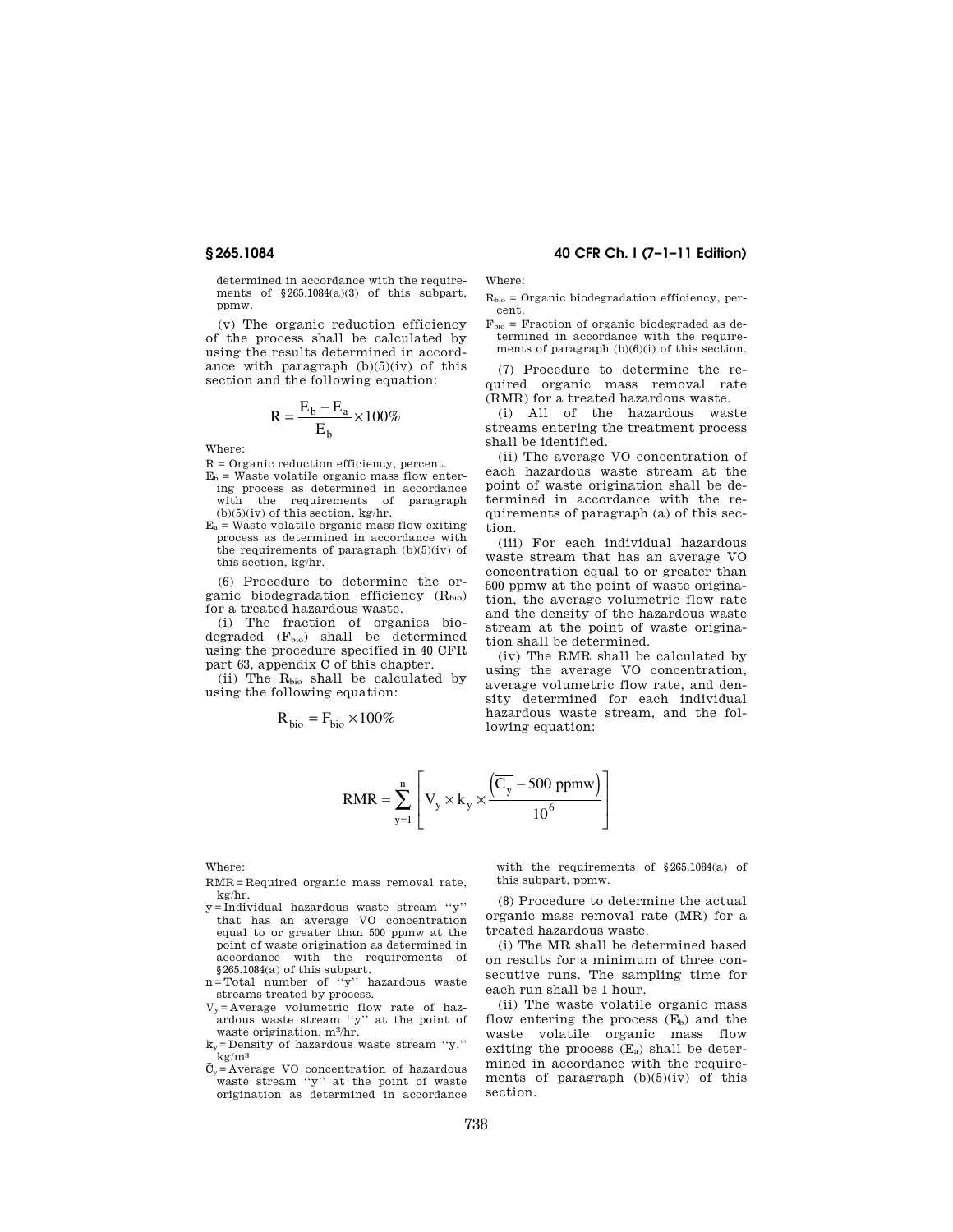(iii) The MR shall be calculated by using the mass flow rate determined in accordance with the requirements of paragraph  $(b)(8)(ii)$  of this section and

 $MR=E_b-E_a$ 

the following equation:

Where:

MR=Actual organic mass removal rate, kg/ hr.

- $E_b$ =Waste volatile organic mass flow entering process as determined in accordance with the requirements of paragraph  $(b)(5)(iv)$  of this section, kg/hr.
- Ea=Waste volatile organic mass flow exiting process as determined in accordance with the requirements of paragraph (b)(5)(iv) of this section, kg/hr.

(9) Procedure to determine the actual organic mass biodegradation rate  $(\mathrm{MR}_{\mathrm{bio}})$  for a treated hazardous waste.

(i) The MRbio shall be determined based on results for a minimum of three consecutive runs. The sampling time for each run shall be 1 hour.

(ii) The waste organic mass flow entering the process  $(E_b)$  shall be determined in accordance with the requirements of paragraph  $(b)(5)(iv)$  of this section.

(iii) The fraction of organic biodegraded  $(F_{bio})$  shall be determined using the procedure specified in 40 CFR part 63, appendix C of this chapter.

(iv) The  $MR_{bio}$  shall be calculated by using the mass flow rates and fraction of organic biodegraded determined in accordance with the requirements of paragraphs  $(b)(9)(ii)$  and  $(b)(9)(iii)$  of this section, respectively, and the following equation:

 $\rm MR_{bio}\text{=}E_{b}\!\!\times\!\!F_{bio}$ 

Where:

- MRbio=Actual organic mass biodegradation rate, kg/hr.
- Eb=Waste organic mass flow entering process as determined in accordance with the requirements of paragraph  $(b)(5)(iv)$  of this section, kg/hr.
- Fbio=Fraction of organic biodegraded as determined in accordance with the requirements of paragraph  $(b)(9)(iii)$  of this section.

(c) Procedure to determine the maximum organic vapor pressure of a hazardous waste in a tank.

(1) An owner or operator shall determine the maximum organic vapor pressure for each hazardous waste placed in a tank using Tank Level 1 controls in accordance with the standards specified in §265.1085(c) of this subpart.

(2) An owner or operator shall use either direct measurement as specified in paragraph (c)(3) of this section or knowledge of the waste as specified by paragraph  $(c)(4)$  of this section to determine the maximum organic vapor pressure which is representative of the hazardous waste composition stored or treated in the tank.

(3) Direct measurement to determine the maximum organic vapor pressure of a hazardous waste.

(i) Sampling. A sufficient number of samples shall be collected to be representative of the waste contained in the tank. All samples shall be collected and handled in accordance with written procedures prepared by the owner or operator and documented in a site sampling plan. This plan shall describe the procedure by which representative samples of the hazardous waste are collected such that a minimum loss of organics occurs throughout the sample collection and handling process and by which sample integrity is maintained. A copy of the written sampling plan shall be maintained on-site in the facility operating records. An example of acceptable sample collection and handling procedures may be found in Method 25D in 40 CFR part 60, appendix A.

(ii) Analysis. Any appropriate one of the following methods may be used to analyze the samples and compute the maximum organic vapor pressure of the hazardous waste:

(A) Method 25E in 40 CFR part 60 appendix A;

(B) Methods described in American Petroleum Institute Publication 2517, Third Edition, February 1989, ''Evaporative Loss from External Floating-Roof Tanks,'' (incorporated by reference—refer to §260.11 of this chapter);

(C) Methods obtained from standard reference texts; (D) ASTM Method 2879–92 (incor-

porated by reference—refer to §260.11 of this chapter); and

(E) Any other method approved by the Regional Administrator.

(4) Use of knowledge to determine the maximum organic vapor pressure of the hazardous waste. Documentation shall be prepared and recorded that presents the information used as the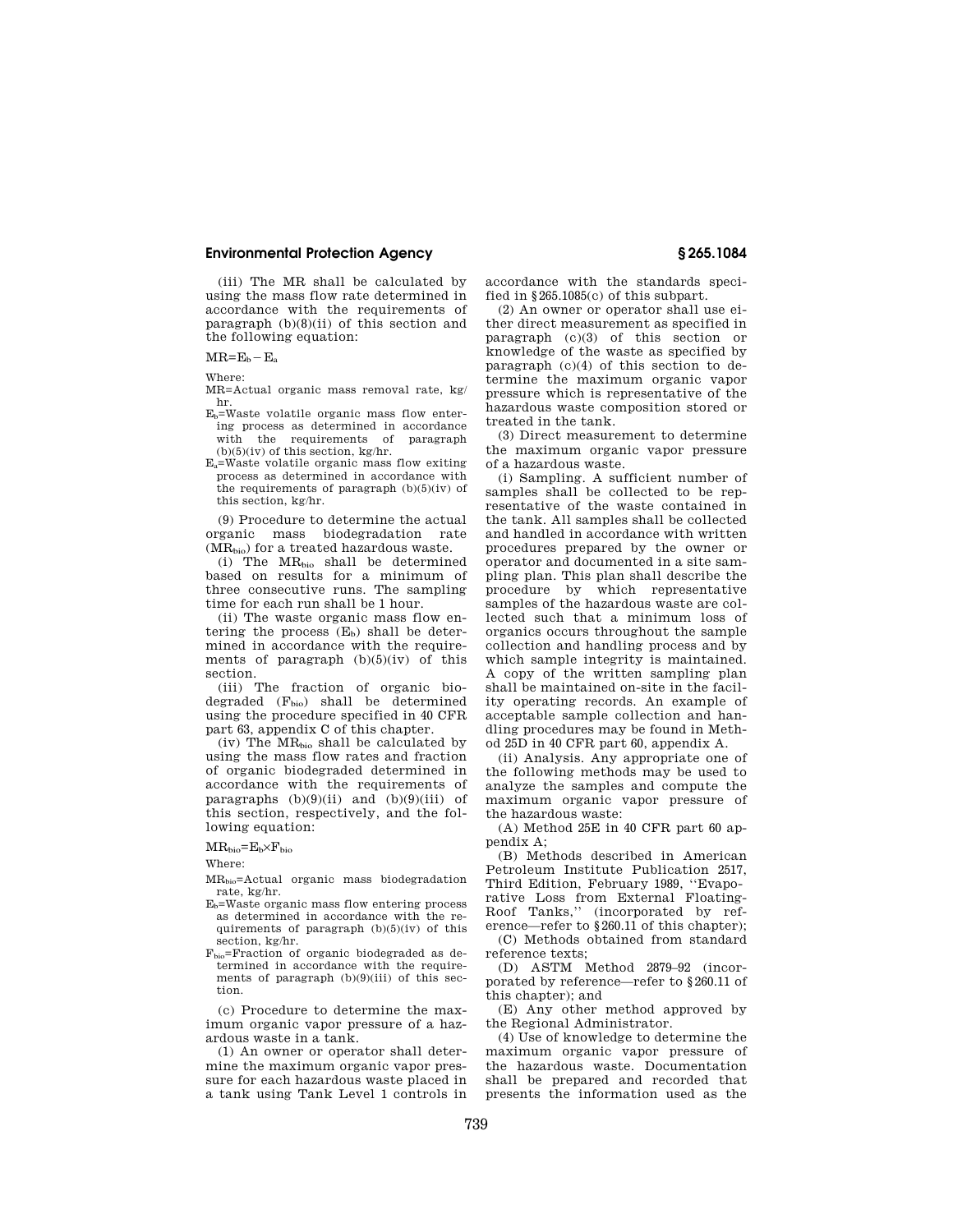basis for the owner's or operator's knowledge that the maximum organic vapor pressure of the hazardous waste is less than the maximum vapor pressure limit listed in  $§265.1085(b)(1)(i)$  of this subpart for the applicable tank design capacity category. An example of information that may be used is documentation that the hazardous waste is generated by a process for which at other locations it previously has been determined by direct measurement that the waste maximum organic vapor pressure is less than the maximum vapor pressure limit for the appropriate tank design capacity category.

(d) Procedure for determining no detectable organic emissions for the purpose of complying with this subpart:

(1) The test shall be conducted in accordance with the procedures specified in Method 21 of 40 CFR part 60, appendix A. Each potential leak interface (i.e., a location where organic vapor leakage could occur) on the cover and associated closure devices shall be checked. Potential leak interfaces that are associated with covers and closure devices include, but are not limited to: The interface of the cover and its foundation mounting; the periphery of any opening on the cover and its associated closure device; and the sealing seat interface on a spring-loaded pressure relief valve.

(2) The test shall be performed when the unit contains a hazardous waste having an organic concentration representative of the range of concentrations for the hazardous waste expected to be managed in the unit. During the test, the cover and closure devices shall be secured in the closed position.

(3) The detection instrument shall meet the performance criteria of Method 21 of 40 CFR part 60, appendix A, except the instrument response factor criteria in section 3.1.2(a) of Method 21 shall be for the average composition of the organic constituents in the hazardous waste placed in the waste management unit, not for each individual organic constituent.

(4) The detection instrument shall be calibrated before use on each day of its use by the procedures specified in Method 21 of 40 CFR part 60, appendix A.

(5) Calibration gases shall be as follows:

(i) Zero air (less than 10 ppmv hydrocarbon in air), and

(ii) A mixture of methane or nhexane and air at a concentration of approximately, but less than, 10,000 ppmv methane or n-hexane.

(6) The background level shall be determined according to the procedures in Method 21 of 40 CFR part 60, appendix A.

(7) Each potential leak interface shall be checked by traversing the instrument probe around the potential leak interface as close to the interface as possible, as described in Method 21 of 40 CFR part 60, appendix A. In the case when the configuration of the cover or closure device prevents a complete traverse of the interface, all accessible portions of the interface shall be sampled. In the case when the configuration of the closure device prevents any sampling at the interface and the device is equipped with an enclosed extension or horn (e.g., some pressure relief devices), the instrument probe inlet shall be placed at approximately the center of the exhaust area to the atmosphere.

(8) The arithmetic difference between the maximum organic concentration indicated by the instrument and the background level shall be compared with the value of 500 ppmv except when monitoring a seal around a rotating shaft that passes through a cover opening, in which case the comparison shall be as specified in paragraph  $(d)(9)$  of this section. If the difference is less than 500 ppmv, then the potential leak interface is determined to operate with no detectable organic emissions.

(9) For the seals around a rotating shaft that passes through a cover opening, the arithmetic difference between the maximum organic concentration indicated by the instrument and the background level shall be compared with the value of 10,000 ppmw. If the difference is less than 10,000 ppmw, then the potential leak interface is determined to operate with no detectable organic emissions.

[61 FR 59974, Nov. 25, 1996, as amended at 62 FR 64664, Dec. 8, 1997; 64 FR 3390, January 21, 1999; 70 FR 34586, June 14, 2005]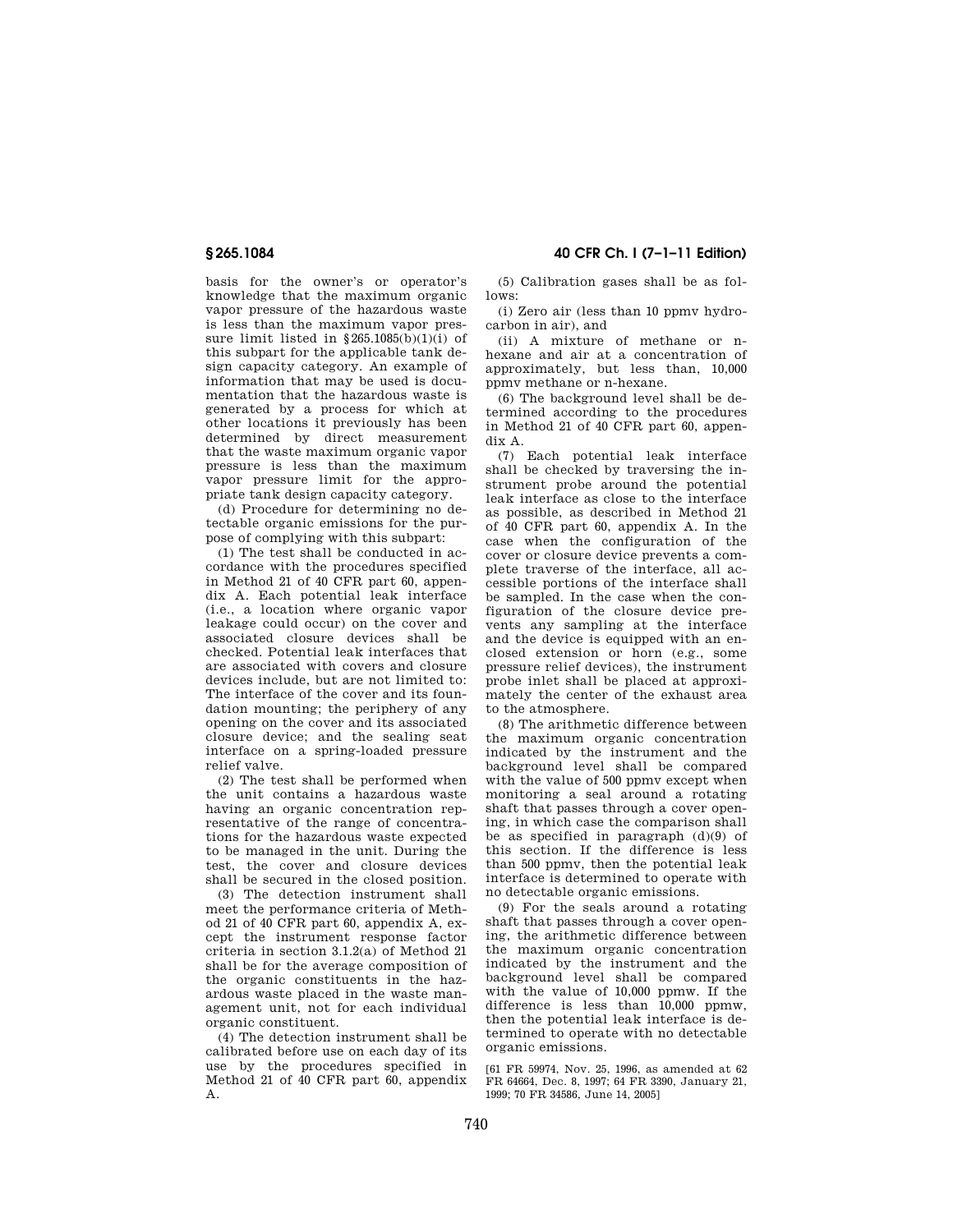## **§ 265.1085 Standards: Tanks.**

(a) The provisions of this section apply to the control of air pollutant emissions from tanks for which §265.1083(b) of this subpart references the use of this section for such air emission control.

(b) The owner or operator shall control air pollutant emissions from each tank subject to this section in accordance with the following requirements, as applicable:

(1) For a tank that manages hazardous waste that meets all of the conditions specified in paragraphs  $(b)(1)(i)$ through  $(b)(1)(iii)$  of this section, the owner or operator shall control air pollutant emissions from the tank in accordance with the Tank Level 1 controls specified in paragraph (c) of this section or the Tank Level 2 controls specified in paragraph (d) of this section.

(i) The hazardous waste in the tank has a maximum organic vapor pressure which is less than the maximum organic vapor pressure limit for the tank's design capacity category as follows:

(A) For a tank design capacity equal to or greater than 151 m3, the maximum organic vapor pressure limit for the tank is 5.2 kPa.

(B) For a tank design capacity equal to or greater than 75 m3 but less than 151 m3, the maximum organic vapor pressure limit for the tank is 27.6 kPa.

(C) For a tank design capacity less than 75 m3, the maximum organic vapor pressure limit for the tank is 76.6 kPa.

(ii) The hazardous waste in the tank is not heated by the owner or operator to a temperature that is greater than the temperature at which the maximum organic vapor pressure of the hazardous waste is determined for the purpose of complying with paragraph (b)(1)(i) of this section.

(iii) The hazardous waste in the tank is not treated by the owner or operator using a waste stabilization process, as defined in §265.1081 of this subpart.

(2) For a tank that manages hazardous waste that does not meet all of the conditions specified in paragraphs  $(b)(1)(i)$  through  $(b)(1)(iii)$  of this section, the owner or operator shall control air pollutant emissions from the

tank by using Tank Level 2 controls in accordance with the requirements of paragraph (d) of this section. Examples of tanks required to use Tank Level 2 controls include: A tank used for a waste stabilization process; and a tank for which the hazardous waste in the tank has a maximum organic vapor pressure that is equal to or greater than the maximum organic vapor pressure limit for the tank's design capacity category as specified in paragraph  $(h)(1)(i)$  of this section

(c) Owners and operators controlling air pollutant emissions from a tank using Tank Level 1 controls shall meet the requirements specified in paragraphs  $(c)(1)$  through  $(c)(4)$  of this section:

(1) The owner or operator shall determine the maximum organic vapor pressure for a hazardous waste to be managed in the tank using Tank Level 1 controls before the first time the hazardous waste is placed in the tank. The maximum organic vapor pressure shall be determined using the procedures specified in §265.1084(c) of this subpart. Thereafter, the owner or operator shall perform a new determination whenever changes to the hazardous waste managed in the tank could potentially cause the maximum organic vapor pressure to increase to a level that is equal to or greater than the maximum organic vapor pressure limit for the tank design capacity category specified in paragraph  $(b)(1)(i)$  of this section, as applicable to the tank.

(2) The tank shall be equipped with a fixed roof designed to meet the following specifications:

(i) The fixed roof and its closure devices shall be designed to form a continuous barrier over the entire surface area of the hazardous waste in the tank. The fixed roof may be a separate cover installed on the tank (e.g., a removable cover mounted on an open-top tank) or may be an integral part of the tank structural design (e.g., a horizontal cylindrical tank equipped with a hatch).

(ii) The fixed roof shall be installed in a manner such that there are no visible cracks, holes, gaps, or other open spaces between roof section joints or between the interface of the roof edge and the tank wall.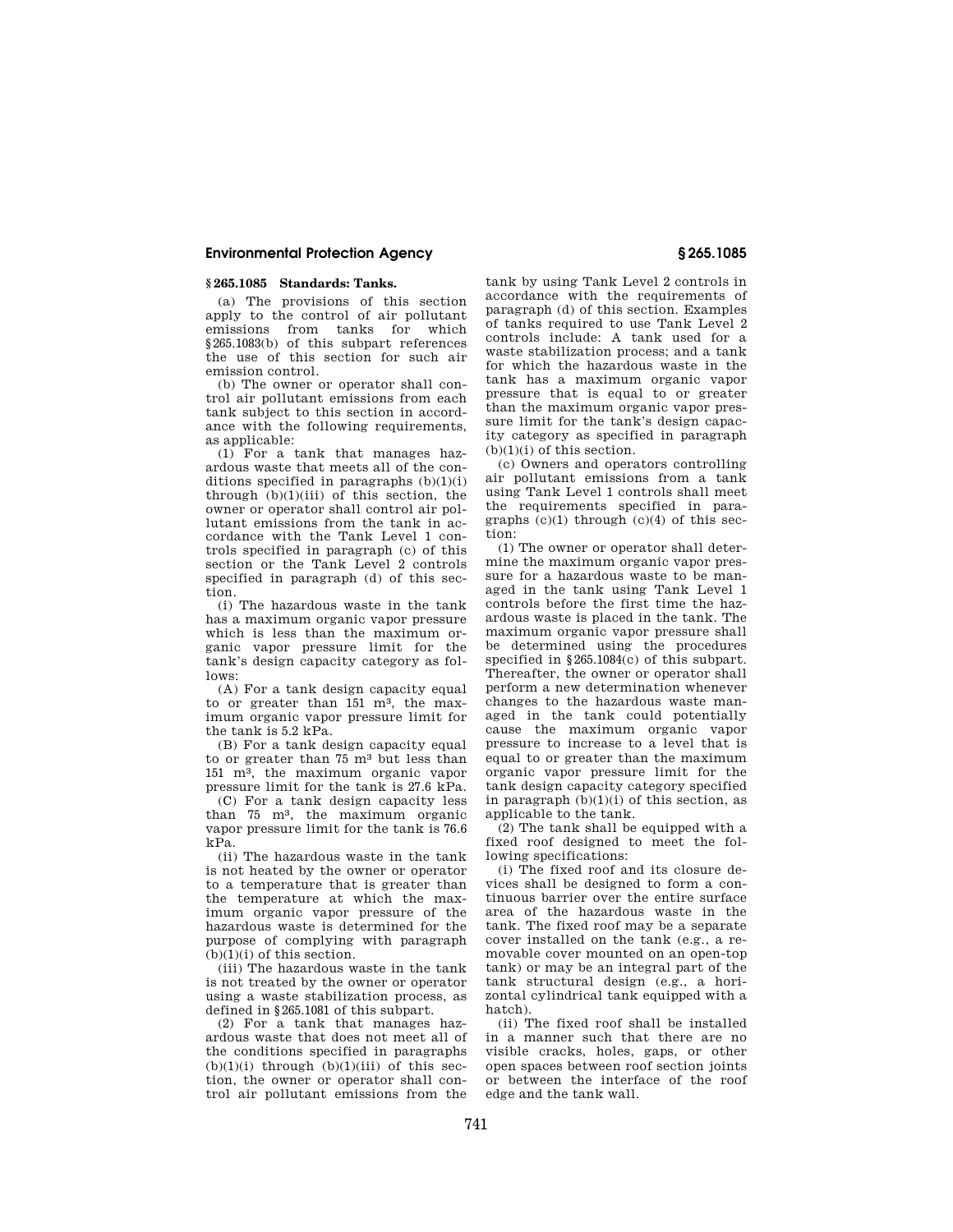(iii) Each opening in the fixed roof, and any manifold system associated with the fixed roof, shall be either:

(A) Equipped with a closure device designed to operate such that when the closure device is secured in the closed position there are no visible cracks, holes, gaps, or other open spaces in the closure device or between the perimeter of the opening and the closure device; or

(B) Connected by a closed-vent system that is vented to a control device. The control device shall remove or destroy organics in the vent stream, and shall be operating whenever hazardous waste is managed in the tank, except as provided for in paragraphs  $(c)(2)(iii)(B)(1)$  and  $(2)$  of this section.

(*1*) During periods it is necessary to provide access to the tank for performing the activities of paragraph  $(c)(2)(iii)(B)(2)$  of this section, venting of the vapor headspace underneath the fixed roof to the control device is not required, opening of closure devices is allowed, and removal of the fixed roof is allowed. Following completion of the activity, the owner or operator shall promptly secure the closure device in the closed position or reinstall the cover, as applicable, and resume operation of the control device.

(*2*) During periods of routine inspection, maintenance, or other activities needed for normal operations, and for the removal of accumulated sludge or other residues from the bottom of the tank.

(iv) The fixed roof and its closure devices shall be made of suitable materials that will minimize exposure of the hazardous waste to the atmosphere, to the extent practical, and will maintain the integrity of the fixed roof and closure devices throughout their intended service life. Factors to be considered when selecting the materials for and designing the fixed roof and closure devices shall include: Organic vapor permeability, the effects of any contact with the hazardous waste or its vapors managed in the tank; the effects of outdoor exposure to wind, moisture, and sunlight; and the operating practices used for the tank on which the fixed roof is installed.

(3) Whenever a hazardous waste is in the tank, the fixed roof shall be in-

**§ 265.1085 40 CFR Ch. I (7–1–11 Edition)** 

stalled with each closure device secured in the closed position except as follows:

(i) Opening of closure devices or removal of the fixed roof is allowed at the following times:

(A) To provide access to the tank for performing routine inspection, maintenance, or other activities needed for normal operations. Examples of such activities include those times when a worker needs to open a port to sample the liquid in the tank, or when a worker needs to open a hatch to maintain or repair equipment. Following completion of the activity, the owner or operator shall promptly secure the closure device in the closed position or reinstall the cover, as applicable, to the tank.

(B) To remove accumulated sludge or other residues from the bottom of tank.

(ii) Opening of a spring-loaded pressure-vacuum relief valve, conservation vent, or similar type of pressure relief device which vents to the atmosphere is allowed during normal operations for the purpose of maintaining the tank internal pressure in accordance with the tank design specifications. The device shall be designed to operate with no detectable organic emissions when the device is secured in the closed position. The settings at which the device opens shall be established such that the device remains in the closed position whenever the tank internal pressure is within the internal pressure operating range determined by the owner or operator based on the tank manufacturer recommendations, applicable regulations, fire protection and prevention codes, standard engineering codes and practices, or other requirements for the safe handling of flammable, ignitable, explosive, reactive, or hazardous materials. Examples of normal operating conditions that may require these devices to open are during those times when the tank internal pressure exceeds the internal pressure operating range for the tank as a result of loading operations or diurnal ambient temperature fluctuations.

(iii) Opening of a safety device, as defined in §265.1081 of this subpart, is allowed at any time conditions require doing so to avoid an unsafe condition.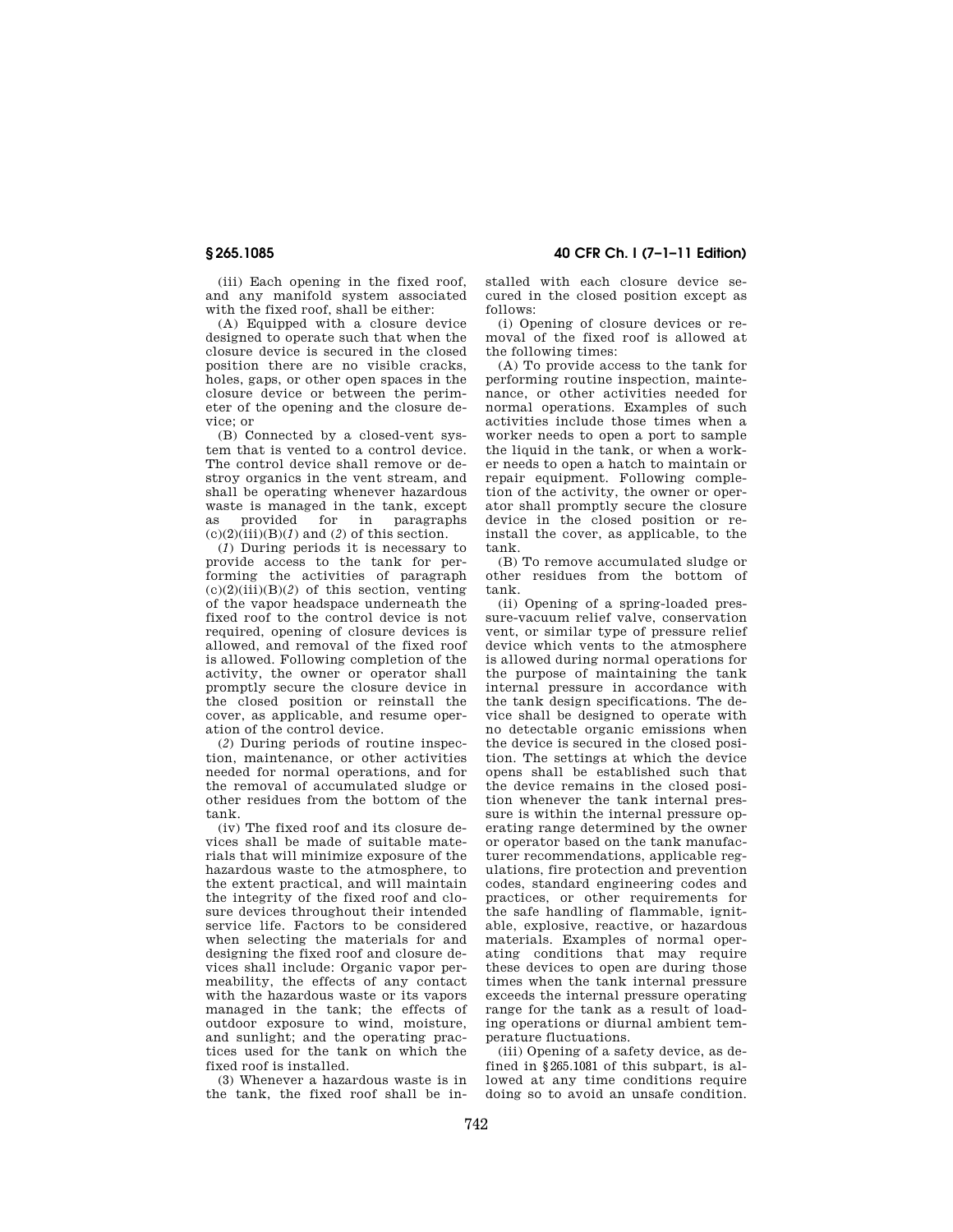(4) The owner or operator shall inspect the air emission control equipment in accordance with the following requirements.

(i) The fixed roof and its closure devices shall be visually inspected by the owner or operator to check for defects that could result in air pollutant emissions. Defects include, but are not limited to, visible cracks, holes, or gaps in the roof sections or between the roof and the tank wall; broken, cracked, or otherwise damaged seals or gaskets on closure devices; and broken or missing hatches, access covers, caps, or other closure devices.

(ii) The owner or operator shall perform an initial inspection of the fixed roof and its closure devices on or before the date that the tank becomes subject to this section. Thereafter, the owner or operator shall perform the inspections at least once every year except under the special conditions provided for in paragraph (l) of this section.

(iii) In the event that a defect is detected, the owner or operator shall repair the defect in accordance with the requirements of paragraph (k) of this section.

(iv) The owner or operator shall maintain a record of the inspection in accordance with the requirements specified in §265.1090(b) of this subpart.

(d) Owners and operators controlling air pollutant emissions from a tank using Tank Level 2 controls shall use one of the following tanks:

(1) A fixed-roof tank equipped with an internal floating roof in accordance with the requirements specified in paragraph (e) of this section;

(2) A tank equipped with an external floating roof in accordance with the requirements specified in paragraph (f) of this section;

(3) A tank vented through a closedvent system to a control device in accordance with the requirements specified in paragraph (g) of this section;

(4) A pressure tank designed and operated in accordance with the requirements specified in paragraph (h) of this section; or

(5) A tank located inside an enclosure that is vented through a closed-vent system to an enclosed combustion control device in accordance with the requirements specified in paragraph (i) of this section.

(e) The owner or operator who controls air pollutant emissions from a tank using a fixed-roof with an internal floating roof shall meet the requirements specified in paragraphs  $(e)(1)$  through  $(e)(3)$  of this section.

(1) The tank shall be equipped with a fixed roof and an internal floating roof in accordance with the following requirements:

(i) The internal floating roof shall be designed to float on the liquid surface except when the floating roof must be supported by the leg supports.

(ii) The internal floating roof shall be equipped with a continuous seal between the wall of the tank and the floating roof edge that meets either of the following requirements:

(A) A single continuous seal that is either a liquid-mounted seal or a metallic shoe seal, as defined in §265.1081 of this subpart; or

(B) Two continuous seals mounted one above the other. The lower seal may be a vapor-mounted seal.

(iii) The internal floating roof shall meet the following specifications:

(A) Each opening in a noncontact internal floating roof except for automatic bleeder vents (vacuum breaker vents) and the rim space vents is to provide a projection below the liquid surface.

(B) Each opening in the internal floating roof shall be equipped with a gasketed cover or a gasketed lid except for leg sleeves, automatic bleeder vents, rim space vents, column wells, ladder wells, sample wells, and stub drains.

(C) Each penetration of the internal floating roof for the purpose of sampling shall have a slit fabric cover that covers at least 90 percent of the opening.

(D) Each automatic bleeder vent and rim space vent shall be gasketed.

(E) Each penetration of the internal floating roof that allows for passage of a ladder shall have a gasketed sliding cover.

(F) Each penetration of the internal floating roof that allows for passage of a column supporting the fixed roof shall have a flexible fabric sleeve seal or a gasketed sliding cover.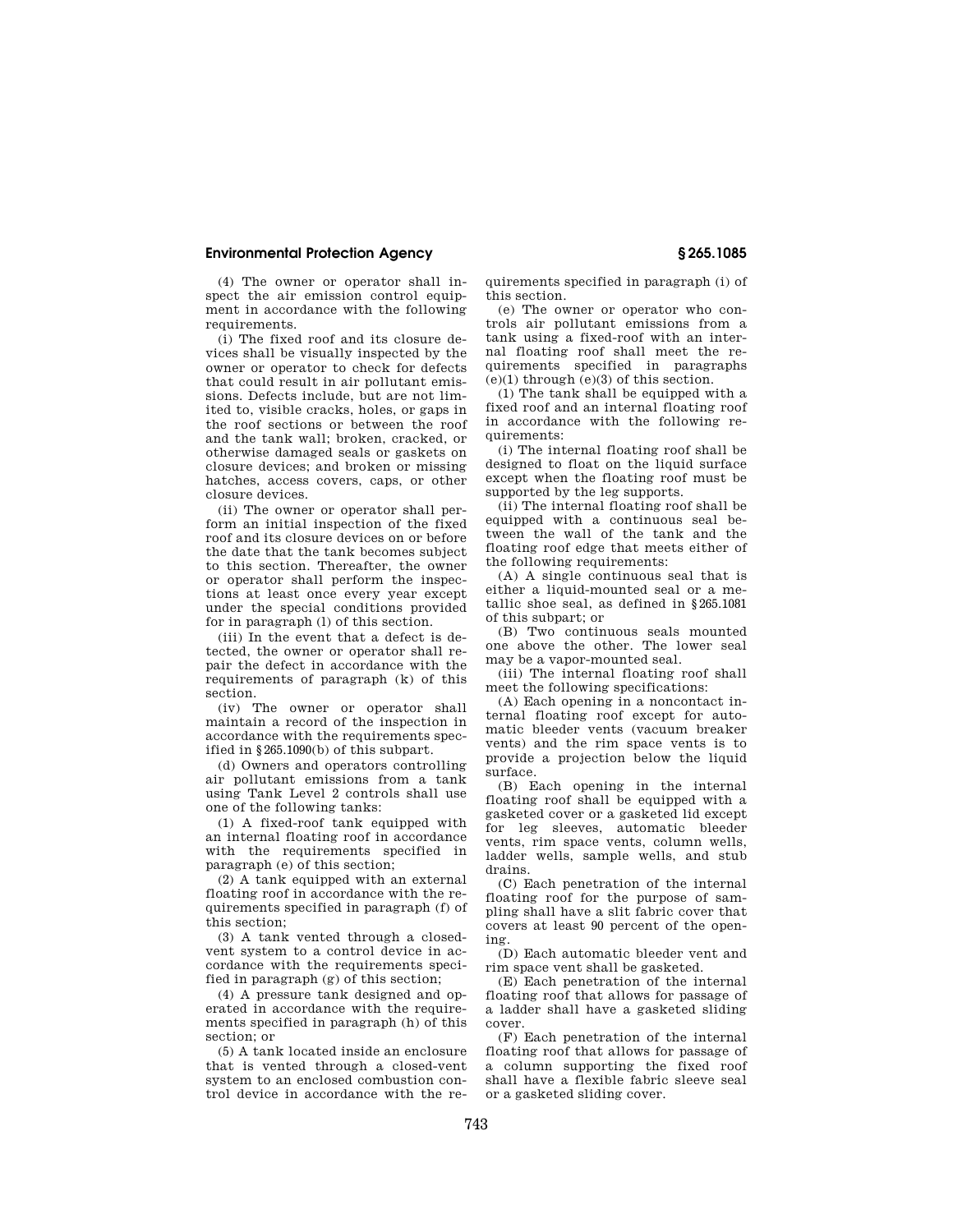(2) The owner or operator shall operate the tank in accordance with the following requirements:

(i) When the floating roof is resting on the leg supports, the process of filling, emptying, or refilling shall be continuous and shall be completed as soon as practical.

(ii) Automatic bleeder vents are to be set closed at all times when the roof is floating, except when the roof is being floated off or is being landed on the leg supports.

(iii) Prior to filling the tank, each cover, access hatch, gauge float well or lid on any opening in the internal floating roof shall be bolted or fastened closed (i.e., no visible gaps). Rim space vents are to be set to open only when the internal floating roof is not floating or when the pressure beneath the rim exceeds the manufacturer's recommended setting.

(3) The owner or operator shall inspect the internal floating roof in accordance with the procedures specified as follows:

(i) The floating roof and its closure devices shall be visually inspected by the owner or operator to check for defects that could result in air pollutant emissions. Defects include, but are not limited to: The internal floating roof is not floating on the surface of the liquid inside the tank; liquid has accumulated on top of the internal floating roof; any portion of the roof seals have detached from the roof rim; holes, tears, or other openings are visible in the seal fabric; the gaskets no longer close off the hazardous waste surface from the atmosphere; or the slotted membrane has more than 10 percent open area.

(ii) The owner or operator shall inspect the internal floating roof components as follows except as provided in paragraph (e)(3)(iii) of this section:

(A) Visually inspect the internal floating roof components through openings on the fixed-roof (e.g., manholes and roof hatches) at least once every 12 months after initial fill, and

(B) Visually inspect the internal floating roof, primary seal, secondary seal (if one is in service), gaskets, slotted membranes, and sleeve seals (if any) each time the tank is emptied and degassed and at least every 10 years.

# **§ 265.1085 40 CFR Ch. I (7–1–11 Edition)**

(iii) As an alternative to performing the inspections specified in paragraph  $(e)(3)(ii)$  of this section for an internal floating roof equipped with two continuous seals mounted one above the other, the owner or operator may visually inspect the internal floating roof, primary and secondary seals, gaskets, slotted membranes, and sleeve seals (if any) each time the tank is emptied and degassed and at least every 5 years.

(iv) Prior to each inspection required by paragraph  $(e)(3)(ii)$  or  $(e)(3)(iii)$  of this section, the owner or operator shall notify the Regional Administrator in advance of each inspection to provide the Regional Administrator with the opportunity to have an observer present during the inspection. The owner or operator shall notify the Regional Administrator of the date and location of the inspection as follows:

(A) Prior to each visual inspection of an internal floating roof in a tank that has been emptied and degassed, written notification shall be prepared and sent by the owner or operator so that it is received by the Regional Administrator at least 30 calendar days before refilling the tank except when an inspection is not planned as provided for in paragraph  $(e)(3)(iv)(B)$  of this section.

(B) When a visual inspection is not planned and the owner or operator could not have known about the inspection 30 calendar days before refilling the tank, the owner or operator shall notify the Regional Administrator as soon as possible, but no later than 7 calendar days before refilling of the tank. This notification may be made by telephone and immediately followed by a written explanation for why the inspection is unplanned. Alternatively, written notification, including the explanation for the unplanned inspection, may be sent so that it is received by the Regional Administrator at least 7 calendar days before refilling the tank.

(v) In the event that a defect is detected, the owner or operator shall repair the defect in accordance with the requirements of paragraph (k) of this section.

(vi) The owner or operator shall maintain a record of the inspection in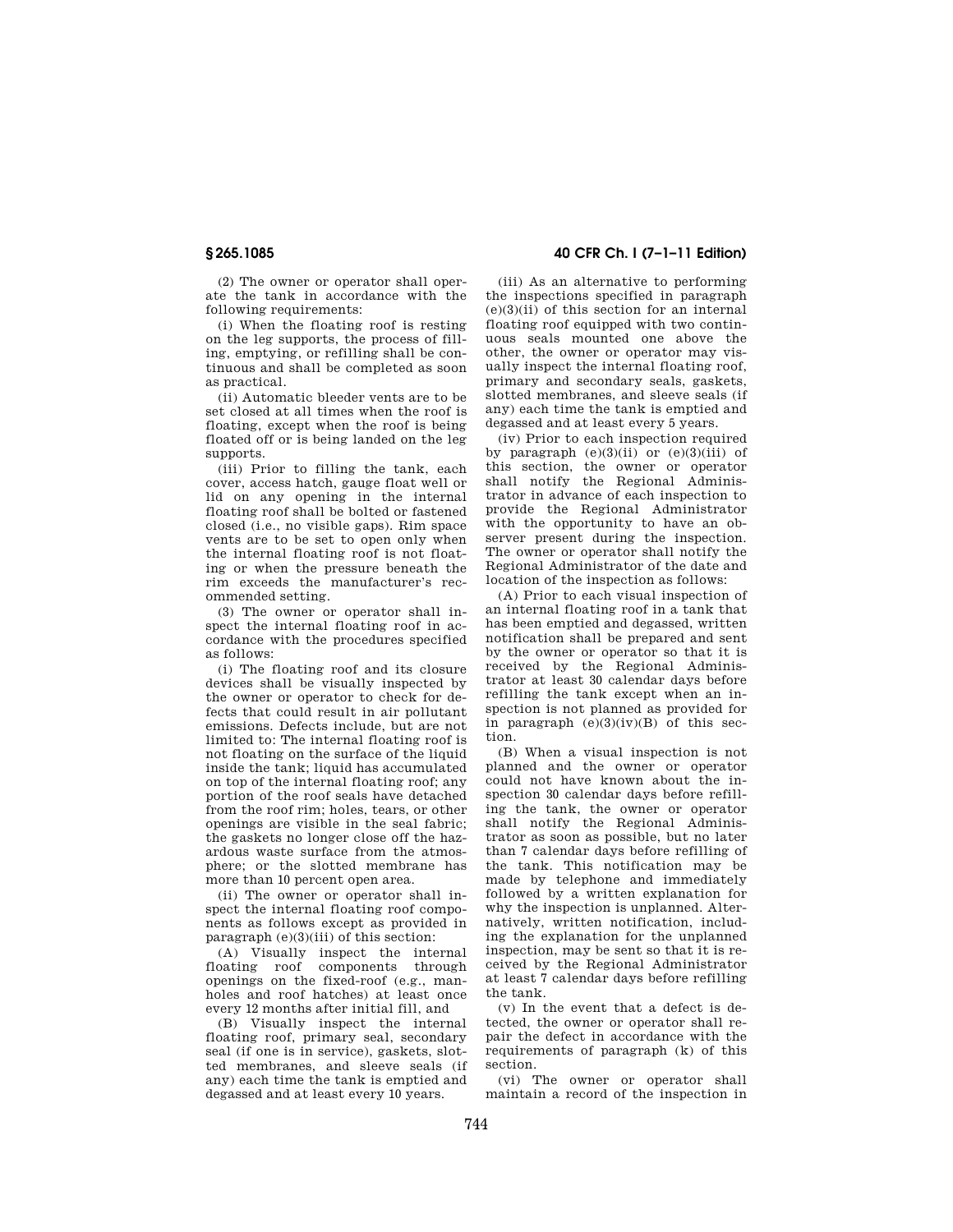accordance with the requirements specified in §265.1090(b) of this subpart.

(4) Safety devices, as defined in §265.1081 of this subpart, may be installed and operated as necessary on any tank complying with the requirements of paragraph (e) of this section.

(f) The owner or operator who controls air pollutant emissions from a tank using an external floating roof shall meet the requirements specified in paragraphs  $(f)(1)$  through  $(f)(3)$  of this section.

(1) The owner or operator shall design the external floating roof in accordance with the following requirements:

(i) The external floating roof shall be designed to float on the liquid surface except when the floating roof must be supported by the leg supports.

(ii) The floating roof shall be equipped with two continuous seals, one above the other, between the wall of the tank and the roof edge. The lower seal is referred to as the primary seal, and the upper seal is referred to as the secondary seal.

(A) The primary seal shall be a liquid-mounted seal or a metallic shoe seal, as defined in §265.1081 of this subpart. The total area of the gaps between the tank wall and the primary seal shall not exceed 212 square centimeters (cm2) per meter of tank diameter, and the width of any portion of these gaps shall not exceed 3.8 centimeters (cm). If a metallic shoe seal is used for the primary seal, the metallic shoe seal shall be designed so that one end extends into the liquid in the tank and the other end extends a vertical distance of at least 61 centimeters above the liquid surface.

(B) The secondary seal shall be mounted above the primary seal and cover the annular space between the floating roof and the wall of the tank. The total area of the gaps between the tank wall and the secondary seal shall not exceed 21.2 square centimeters (cm2) per meter of tank diameter, and the width of any portion of these gaps shall not exceed 1.3 centimeters (cm).

(iii) The external floating roof shall meet the following specifications:

(A) Except for automatic bleeder vents (vacuum breaker vents) and rim space vents, each opening in a noncontact external floating roof shall provide a projection below the liquid surface.

(B) Except for automatic bleeder vents, rim space vents, roof drains, and leg sleeves, each opening in the roof shall be equipped with a gasketed cover, seal, or lid.

(C) Each access hatch and each gauge float well shall be equipped with a cover designed to be bolted or fastened when the cover is secured in the closed position.

(D) Each automatic bleeder vent and each rim space vent shall be equipped with a gasket.

(E) Each roof drain that empties into the liquid managed in the tank shall be equipped with a slotted membrane fabric cover that covers at least 90 percent of the area of the opening.

(F) Each unslotted and slotted guide pole well shall be equipped with a gasketed sliding cover or a flexible fabric sleeve seal.

(G) Each unslotted guide pole shall be equipped with a gasketed cap on the end of the pole.

(H) Each slotted guide pole shall be equipped with a gasketed float or other device which closes off the liquid surface from the atmosphere.

(I) Each gauge hatch and each sample well shall be equipped with a gasketed cover.

(2) The owner or operator shall operate the tank in accordance with the following requirements:

(i) When the floating roof is resting on the leg supports, the process of filling, emptying, or refilling shall be continuous and shall be completed as soon as practical.

(ii) Except for automatic bleeder vents, rim space vents, roof drains, and leg sleeves, each opening in the roof shall be secured and maintained in a closed position at all times except when the closure device must be open for access.

(iii) Covers on each access hatch and each gauge float well shall be bolted or fastened when secured in the closed position.

(iv) Automatic bleeder vents shall be set closed at all times when the roof is floating, except when the roof is being floated off or is being landed on the leg supports.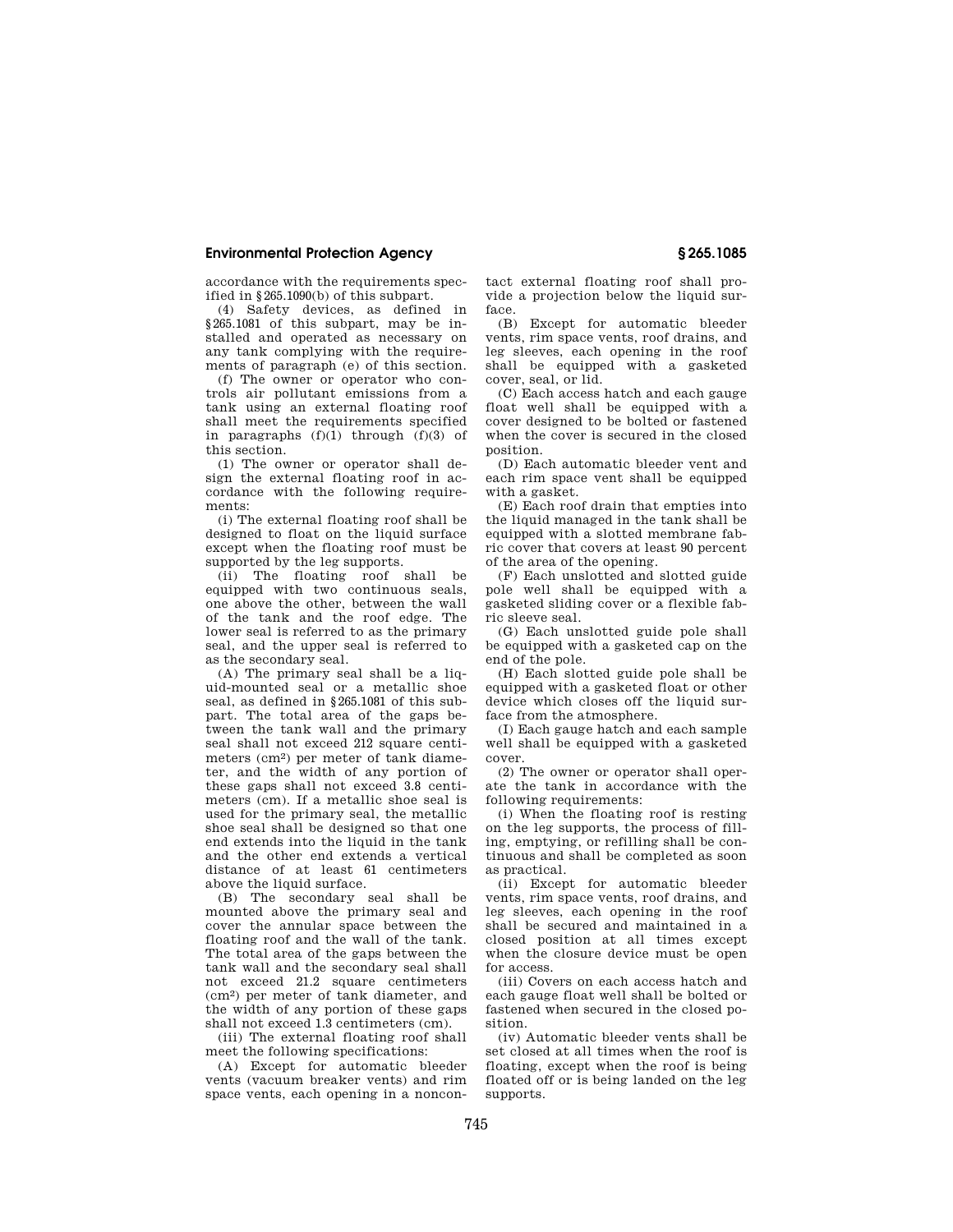(v) Rim space vents shall be set to open only at those times that the roof is being floated off the roof leg supports or when the pressure beneath the rim seal exceeds the manufacturer's recommended setting.

(vi) The cap on the end of each unslotted guide pole shall be secured in the closed position at all times except when measuring the level or collecting samples of the liquid in the tank.

(vii) The cover on each gauge hatch or sample well shall be secured in the closed position at all times except when the hatch or well must be opened for access.

(viii) Both the primary seal and the secondary seal shall completely cover the annular space between the external floating roof and the wall of the tank in a continuous fashion except during inspections.

(3) The owner or operator shall inspect the external floating roof in accordance with the procedures specified as follows:

(i) The owner or operator shall measure the external floating roof seal gaps in accordance with the following requirements:

(A) The owner or operator shall perform measurements of gaps between the tank wall and the primary seal within 60 calendar days after initial operation of the tank following installation of the floating roof and, thereafter, at least once every 5 years.

(B) The owner or operator shall perform measurements of gaps between the tank wall and the secondary seal within 60 calendar days after initial operation of the tank following installation of the floating roof and, thereafter, at least once every year.

(C) If a tank ceases to hold hazardous waste for a period of 1 year or more, subsequent introduction of hazardous waste into the tank shall be considered an initial operation for the purposes of paragraphs  $(f)(3)(i)(A)$  and  $(f)(3)(i)(B)$  of this section.

(D) The owner or operator shall determine the total surface area of gaps in the primary seal and in the secondary seal individually using the following procedure:

(*1*) The seal gap measurements shall be performed at one or more floating

**§ 265.1085 40 CFR Ch. I (7–1–11 Edition)** 

roof levels when the roof is floating off the roof supports.

(*2*) Seal gaps, if any, shall be measured around the entire perimeter of the floating roof in each place where a 0.32 centimeter (cm) diameter uniform probe passes freely (without forcing or binding against the seal) between the seal and the wall of the tank and measure the circumferential distance of each such location.

(*3*) For a seal gap measured under paragraph (f)(3) of this section, the gap surface area shall be determined by using probes of various widths to measure accurately the actual distance from the tank wall to the seal and multiplying each such width by its respective circumferential distance.

(*4*) The total gap area shall be calculated by adding the gap surface areas determined for each identified gap location for the primary seal and the secondary seal individually, and then dividing the sum for each seal type by the nominal diameter of the tank. These total gap areas for the primary seal and secondary seal are then compared to the respective standards for the seal type as specified in paragraph  $(f)(1)(ii)$  of this section.

(E) In the event that the seal gap measurements do not conform to the specifications in paragraph  $(f)(1)(ii)$  of this section, the owner or operator shall repair the defect in accordance with the requirements of paragraph (k) of this section.

(F) The owner or operator shall maintain a record of the inspection in accordance with the requirements specified in §265.1090(b) of this subpart.

(ii) The owner or operator shall visually inspect the external floating roof in accordance with the following requirements:

(A) The floating roof and its closure devices shall be visually inspected by the owner or operator to check for defects that could result in air pollutant emissions. Defects include, but are not limited to: Holes, tears, or other openings in the rim seal or seal fabric of the floating roof; a rim seal detached from the floating roof; all or a portion of the floating roof deck being submerged below the surface of the liquid in the tank; broken, cracked, or otherwise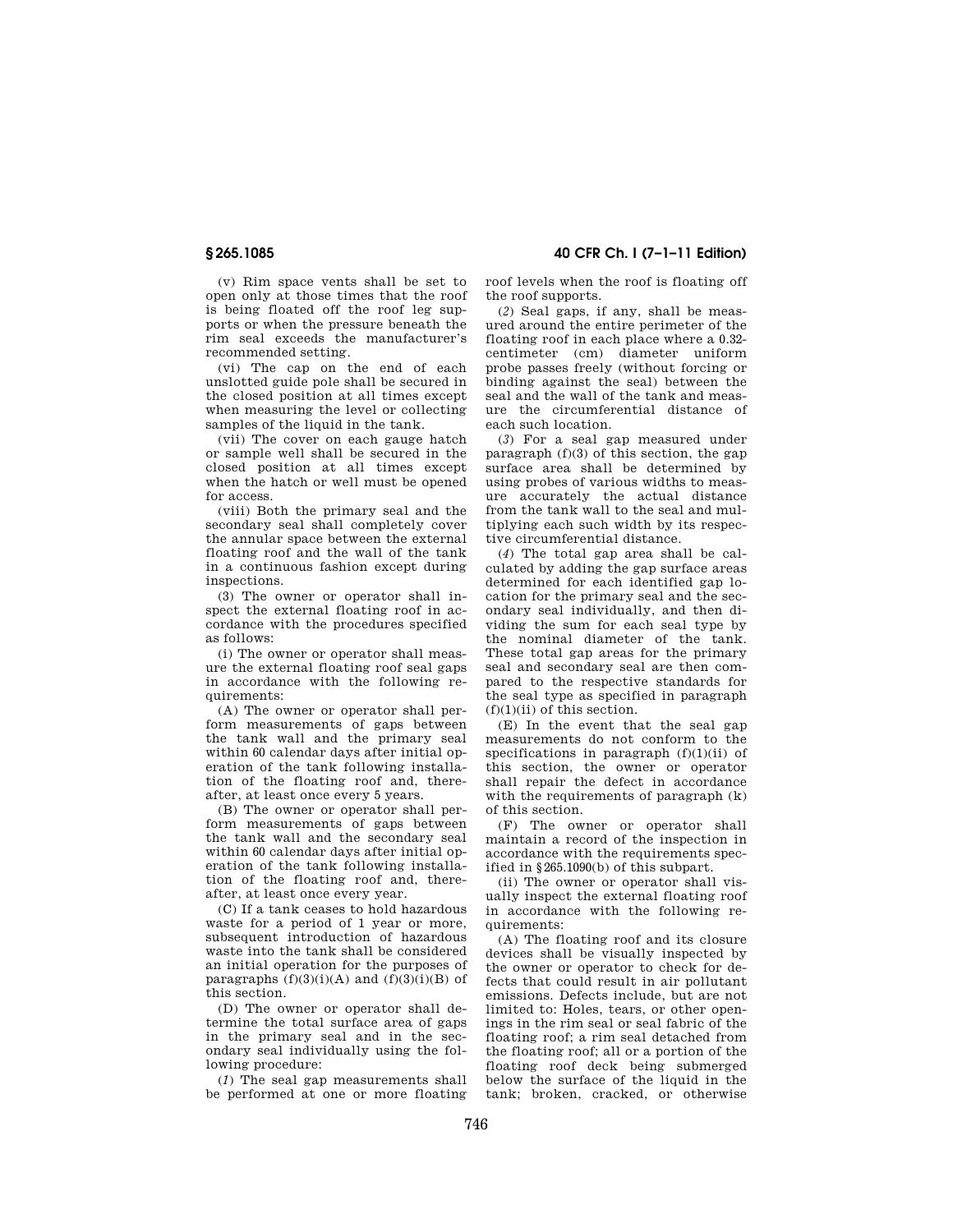damaged seals or gaskets on closure devices; and broken or missing hatches, access covers, caps, or other closure devices.

(B) The owner or operator shall perform an initial inspection of the external floating roof and its closure devices on or before the date that the tank becomes subject to this section. Thereafter, the owner or operator shall perform the inspections at least once every year except for the special conditions provided for in paragraph (l) of this section.

(C) In the event that a defect is detected, the owner or operator shall repair the defect in accordance with the requirements of paragraph (k) of this section.

(D) The owner or operator shall maintain a record of the inspection in accordance with the requirements specified in §265.1090(b) of this subpart.

(iii) Prior to each inspection required by paragraph  $(f)(3)(i)$  or  $(f)(3)(ii)$  of this section, the owner or operator shall notify the Regional Administrator in advance of each inspection to provide the Regional Administrator with the opportunity to have an observer present during the inspection. The owner or operator shall notify the Regional Administrator of the date and location of the inspection as follows:

(A) Prior to each inspection to measure external floating roof seal gaps as required under paragraph  $(f)(3)(i)$  of this section, written notification shall be prepared and sent by the owner or operator so that it is received by the Regional Administrator at least 30 calendar days before the date the measurements are scheduled to be performed.

(B) Prior to each visual inspection of an external floating roof in a tank that has been emptied and degassed, written notification shall be prepared and sent by the owner or operator so that it is received by the Regional Administrator at least 30 calendar days before refilling the tank except when an inspection is not planned as provided for in paragraph  $(f)(3)(iii)(C)$  of this section.

(C) When a visual inspection is not planned and the owner or operator could not have known about the inspection 30 calendar days before refilling the tank, the owner or operator shall notify the Regional Administrator as soon as possible, but no later than 7 calendar days before refilling of the tank. This notification may be made by telephone and immediately followed by a written explanation for why the inspection is unplanned. Alternatively, written notification, including the explanation for the unplanned inspection, may be sent so that it is received by the Regional Administrator at least 7 calendar days before refilling the tank.

(4) Safety devices, as defined in 40 CFR 265.1081, may be installed and operated as necessary on any tank complying with the requirements of paragraph (f) of this section.

(g) The owner or operator who controls air pollutant emissions from a tank by venting the tank to a control device shall meet the requirements specified in paragraphs  $(g)(1)$  through  $(g)(3)$  of this section.

(1) The tank shall be covered by a fixed roof and vented directly through a closed-vent system to a control device in accordance with the following requirements:

(i) The fixed roof and its closure devices shall be designed to form a continuous barrier over the entire surface area of the liquid in the tank.

(ii) Each opening in the fixed roof not vented to the control device shall be equipped with a closure device. If the pressure in the vapor headspace underneath the fixed roof is less than atmospheric pressure when the control device is operating, the closure devices shall be designed to operate such that when the closure device is secured in the closed position there are no visible cracks, holes, gaps, or other open spaces in the closure device or between the perimeter of the cover opening and the closure device. If the pressure in the vapor headspace underneath the fixed roof is equal to or greater than atmospheric pressure when the control device is operating, the closure device shall be designed to operate with no detectable organic emissions.

(iii) The fixed roof and its closure devices shall be made of suitable materials that will minimize exposure of the hazardous waste to the atmosphere, to the extent practical, and will maintain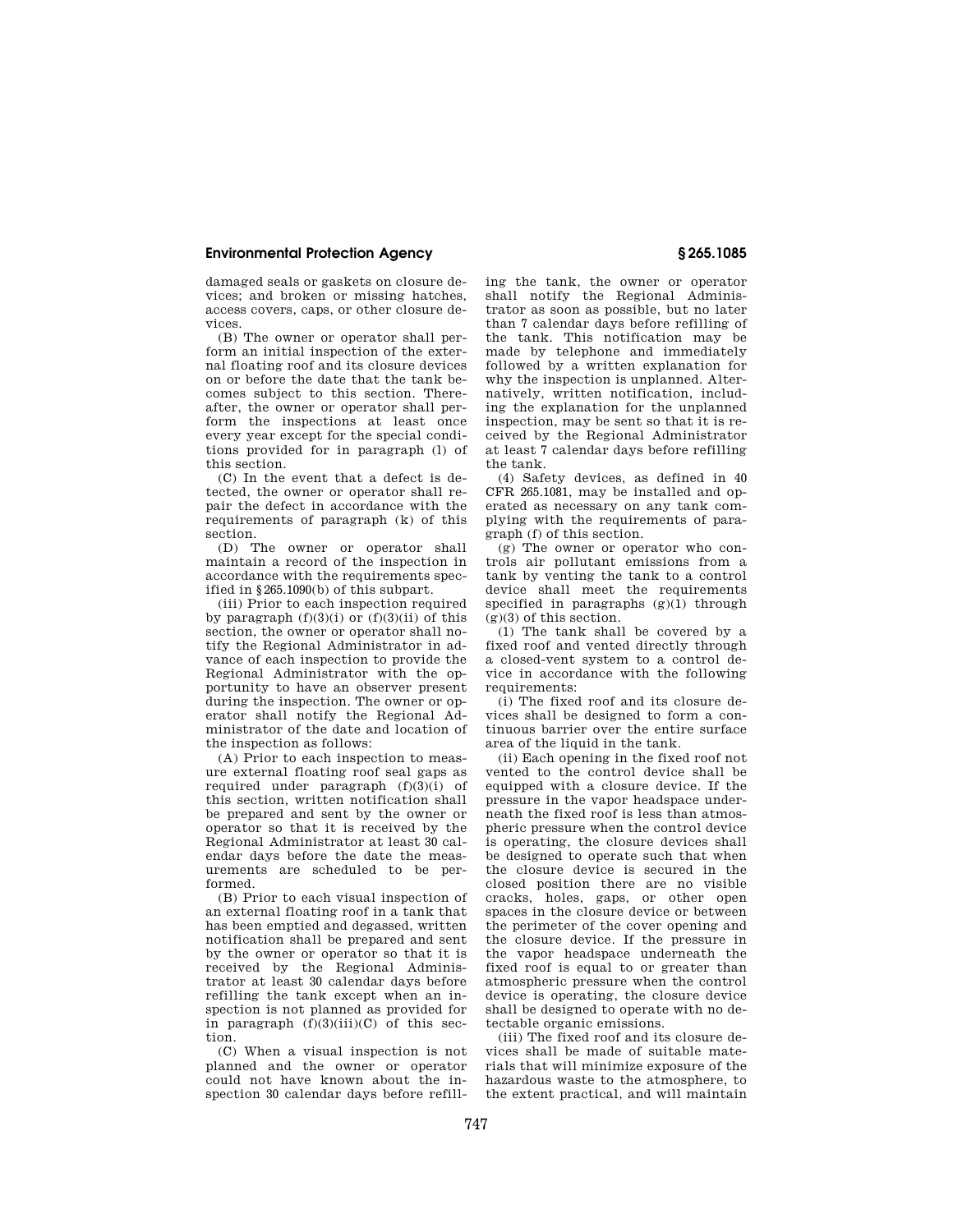the integrity of the fixed roof and closure devices throughout their intended service life. Factors to be considered when selecting the materials for and designing the fixed roof and closure devices shall include: Organic vapor permeability, the effects of any contact with the liquid and its vapor managed in the tank; the effects of outdoor exposure to wind, moisture, and sunlight; and the operating practices used for the tank on which the fixed roof is installed.

(iv) The closed-vent system and control device shall be designed and operated in accordance with the requirements of §265.1088 of this subpart.

(2) Whenever a hazardous waste is in the tank, the fixed roof shall be installed with each closure device secured in the closed position and the vapor headspace underneath the fixed roof vented to the control device except as follows:

(i) Venting to the control device is not required, and opening of closure devices or removal of the fixed roof is allowed at the following times:

(A) To provide access to the tank for performing routine inspection, maintenance, or other activities needed for normal operations. Examples of such activities include those times when a worker needs to open a port to sample liquid in the tank, or when a worker needs to open a hatch to maintain or repair equipment. Following completion of the activity, the owner or operator shall promptly secure the closure device in the closed position or reinstall the cover, as applicable, to the tank.

(B) To remove accumulated sludge or other residues from the bottom of a tank.

(ii) Opening of a safety device, as defined in §265.1081 of this subpart, is allowed at any time conditions require doing so to avoid an unsafe condition.

(3) The owner or operator shall inspect and monitor the air emission control equipment in accordance with the following procedures:

(i) The fixed roof and its closure devices shall be visually inspected by the owner or operator to check for defects that could result in air pollutant emissions. Defects include, but are not limited to, visible cracks, holes, or gaps in

**§ 265.1085 40 CFR Ch. I (7–1–11 Edition)** 

the roof sections or between the roof and the tank wall; broken, cracked, or otherwise damaged seals or gaskets on closure devices; and broken or missing hatches, access covers, caps, or other closure devices.

(ii) The closed-vent system and control device shall be inspected and monitored by the owner or operator in accordance with the procedures specified in §265.1088 of this subpart.

(iii) The owner or operator shall perform an initial inspection of the air emission control equipment on or before the date that the tank becomes subject to this section. Thereafter, the owner or operator shall perform the inspections at least once every year except for the special conditions provided for in paragraph (l) of this section.

(iv) In the event that a defect is detected, the owner or operator shall repair the defect in accordance with the requirements of paragraph (k) of this section.

(v) The owner or operator shall maintain a record of the inspection in accordance with the requirements specified in §265.1090(b) of this subpart.

(h) The owner or operator who controls air pollutant emissions by using a pressure tank shall meet the following requirements.

(1) The tank shall be designed not to vent to the atmosphere as a result of compression of the vapor headspace in the tank during filling of the tank to its design capacity.

(2) All tank openings shall be equipped with closure devices designed to operate with no detectable organic emissions as determined using the procedure specified in §265.1084(d) of this subpart.

(3) Whenever a hazardous waste is in the tank, the tank shall be operated as a closed system that does not vent to the atmosphere except under either of the following conditions as specified in paragraph  $(h)(3)(i)$  or  $(h)(3)(ii)$  of this section.

(i) At those times when opening of a safety device, as defined in §265.1081 of this subpart, is required to avoid an unsafe condition.

(ii) At those times when purging of inerts from the tank is required and the purge stream is routed to a closed-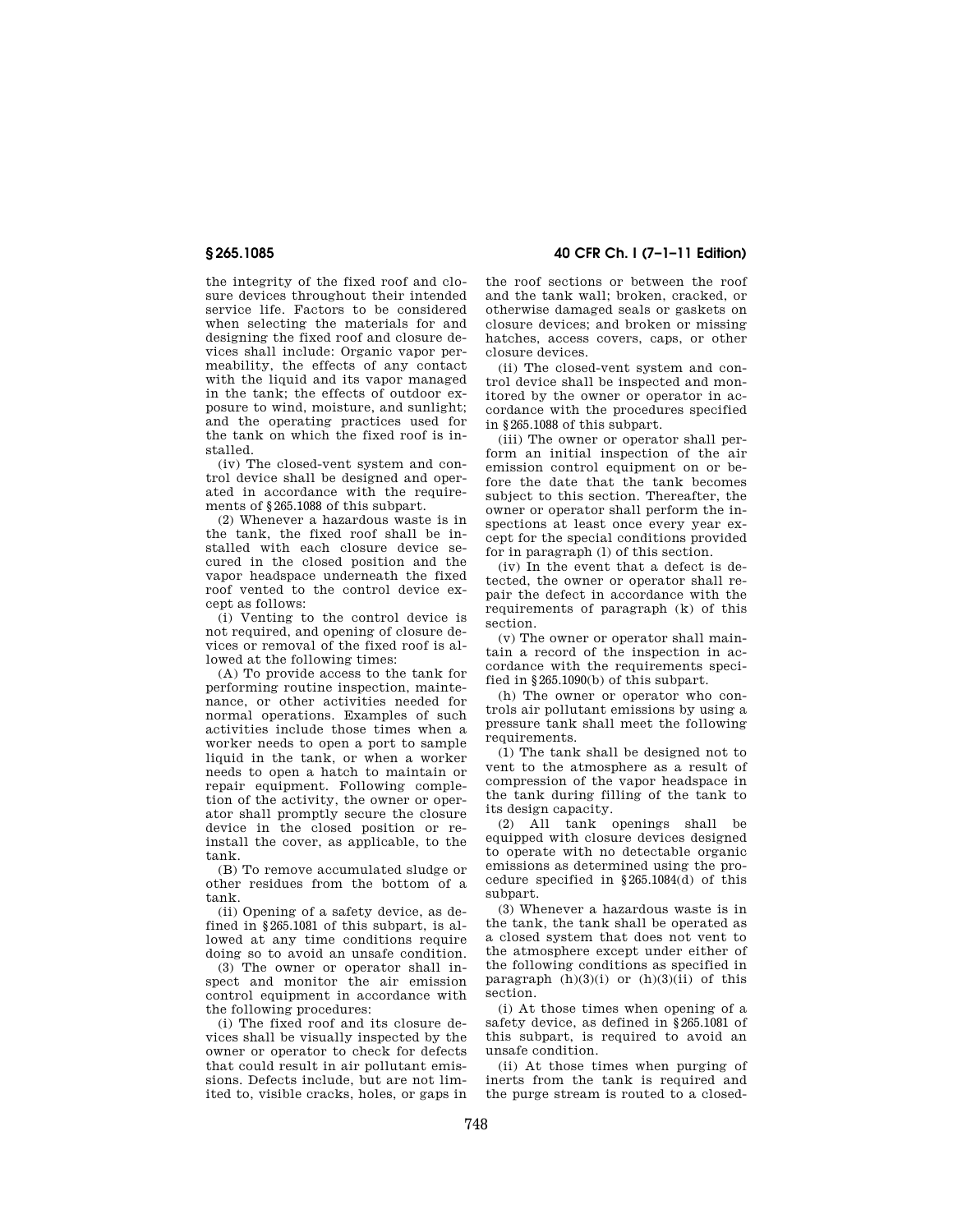vent system and control device designed and operated in accordance with the requirements of §265.1088 of this subpart.

(i) The owner or operator who controls air pollutant emissions by using an enclosure vented through a closedvent system to an enclosed combustion control device shall meet the requirements specified in paragraphs (i)(1) through (i)(4) of this section.

(1) The tank shall be located inside an enclosure. The enclosure shall be designed and operated in accordance with the criteria for a permanent total enclosure as specified in ''Procedure T— Criteria for and Verification of a Permanent or Temporary Total Enclosure'' under 40 CFR 52.741, appendix B. The enclosure may have permanent or temporary openings to allow worker access; passage of material into or out of the enclosure by conveyor, vehicles, or other mechanical means; entry of permanent mechanical or electrical equipment; or direct airflow into the enclosure. The owner or operator shall perform the verification procedure for the enclosure as specified in Section 5.0 to ''Procedure T—Criteria for and Verification of a Permanent or Temporary Total Enclosure'' initially when the enclosure is first installed and, thereafter, annually.

(2) The enclosure shall be vented through a closed-vent system to an enclosed combustion control device that is designed and operated in accordance with the standards for either a vapor incinerator, boiler, or process heater specified in §265.1088 of this subpart.

(3) Safety devices, as defined in §265.1081 of this subpart, may be installed and operated as necessary on any enclosure, closed-vent system, or control device used to comply with the requirements of paragraphs  $(i)(1)$  and  $(i)(2)$  of this section.

(4) The owner or operator shall inspect and monitor the closed-vent system and control device as specified in §265.1088 of this subpart.

(j) The owner or operator shall transfer hazardous waste to a tank subject to this section in accordance with the following requirements:

(1) Transfer of hazardous waste, except as provided in paragraph (j)(2) of this section, to the tank from another

tank subject to this section or from a surface impoundment subject to §265.1086 of this subpart shall be conducted using continuous hard-piping or another closed system that does not allow exposure of the hazardous waste to the atmosphere. For the purpose of complying with this provision, an individual drain system is considered to be a closed system when it meets the requirements of 40 CFR part 63, subpart RR—National Emission Standards for Individual Drain Systems.

(2) The requirements of paragraph  $(j)(1)$  of this section do not apply when transferring a hazardous waste to the tank under any of the following conditions:

(i) The hazardous waste meets the average VO concentration conditions specified in  $$265.1083(c)(1)$  of this subpart at the point of waste origination.

(ii) The hazardous waste has been treated by an organic destruction or removal process to meet the requirements in §265.1083(c)(2) of this subpart.

(iii) The hazardous waste meets the requirements of  $$265.1083(c)(4)$  of this subpart.

(k) The owner or operator shall repair each defect detected during an inspection performed in accordance with the requirements of paragraphs  $(c)(4)$ ,  $(e)(3)$ ,  $(f)(3)$ , or  $(g)(3)$  of this section as follows:

(1) The owner or operator shall make first efforts at repair of the defect no later than 5 calendar days after detection, and repair shall be completed as soon as possible but no later than 45 calendar days after detection except as provided in paragraph  $(k)(2)$  of this section.

(2) Repair of a defect may be delayed beyond 45 calendar days if the owner or operator determines that repair of the defect requires emptying or temporary removal from service of the tank and no alternative tank capacity is available at the site to accept the hazardous waste normally managed in the tank. In this case, the owner or operator shall repair the defect the next time the process or unit that is generating the hazardous waste managed in the tank stops operation. Repair of the defect shall be completed before the process or unit resumes operation.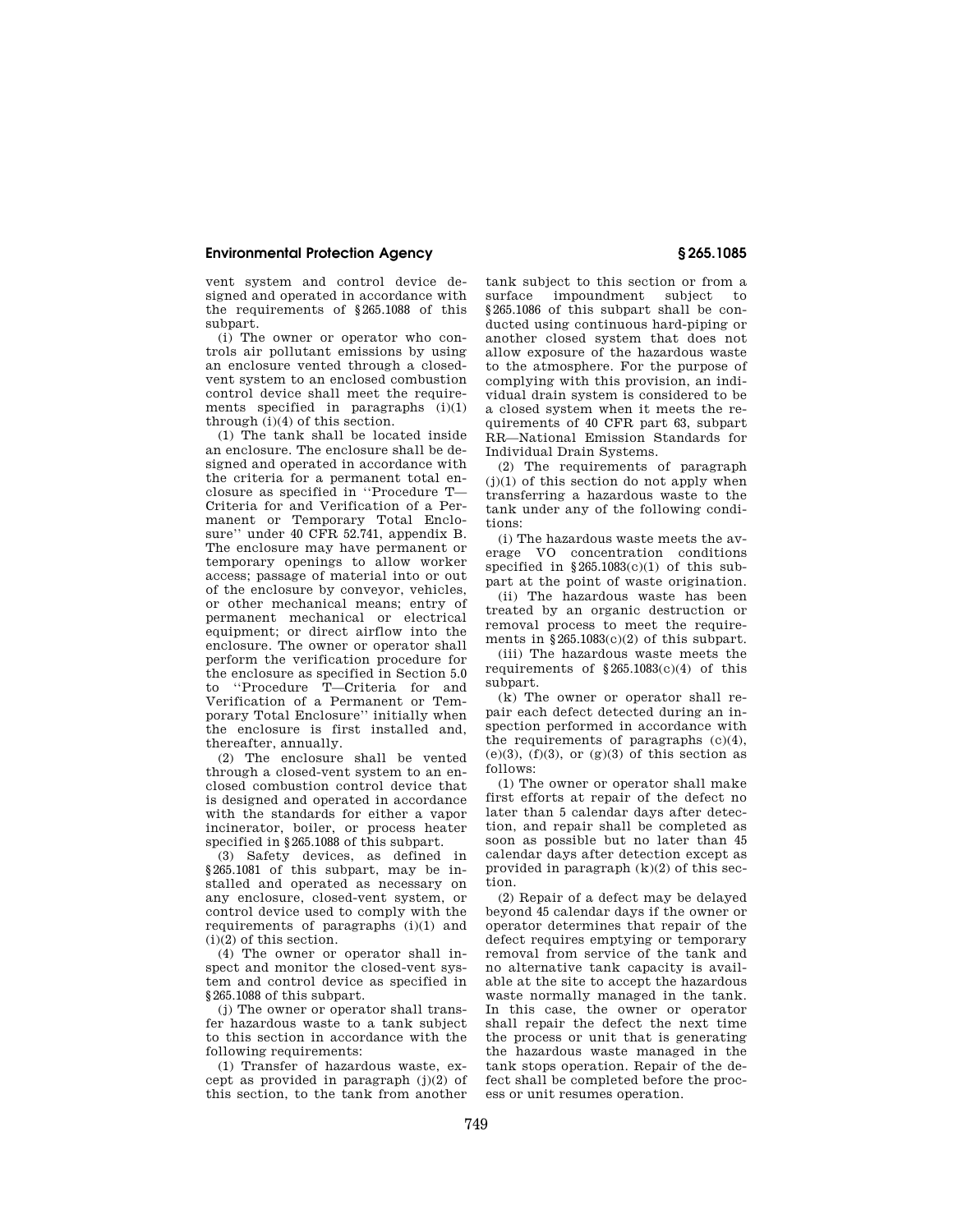**§ 265.1086 40 CFR Ch. I (7–1–11 Edition)** 

(l) Following the initial inspection and monitoring of the cover as required by the applicable provisions of this subpart, subsequent inspection and monitoring may be performed at intervals longer than 1 year under the following special conditions:

(1) In the case when inspecting or monitoring the cover would expose a worker to dangerous, hazardous, or other unsafe conditions, then the owner or operator may designate a cover as an ''unsafe to inspect and monitor cover'' and comply with all of the following requirements:

(i) Prepare a written explanation for the cover stating the reasons why the cover is unsafe to visually inspect or to monitor, if required.

(ii) Develop and implement a written plan and schedule to inspect and monitor the cover, using the procedures specified in the applicable section of this subpart, as frequently as practicable during those times when a worker can safely access the cover.

(2) In the case when a tank is buried partially or entirely underground, an owner or operator is required to inspect and monitor, as required by the applicable provisions of this section, only those portions of the tank cover and those connections to the tank (e.g., fill ports, access hatches, gauge wells, etc.) that are located on or above the ground surface.

[61 FR 59979, Nov. 25, 1996, as amended at 62 FR 64666, Dec. 8, 1997; 64 FR 3391, Jan. 21, 1999; 71 FR 40276, July 14, 2006]

## **§ 265.1086 Standards: Surface impoundments.**

(a) The provisions of this section apply to the control of air pollutant emissions from surface impoundments for which §265.1083(b) of this subpart references the use of this section for such air emission control.

(b) The owner or operator shall control air pollutant emissions from the surface impoundment by installing and operating either of the following:

(1) A floating membrane cover in accordance with the provisions specified in paragraph (c) of this section; or

(2) A cover that is vented through a closed-vent system to a control device in accordance with the requirements specified in paragraph (d) of this section.

(c) The owner or operator who controls air pollutant emissions from a surface impoundment using a floating membrane cover shall meet the requirements specified in paragraphs  $(c)(1)$  through  $(c)(3)$  of this section.

(1) The surface impoundment shall be equipped with a floating membrane cover designed to meet the following specifications:

(i) The floating membrane cover shall be designed to float on the liquid surface during normal operations and form a continuous barrier over the entire surface area of the liquid.

(ii) The cover shall be fabricated from a synthetic membrane material that is either:

(A) High density polyethylene (HDPE) with a thickness no less than 2.5 millimeters (mm); or

(B) A material or a composite of different materials determined to have both organic permeability properties that are equivalent to those of the material listed in paragraph  $(c)(1)(ii)(A)$  of this section and chemical and physical properties that maintain the material integrity for the intended service life of the material.

(iii) The cover shall be installed in a manner such that there are no visible cracks, holes, gaps, or other open spaces between cover section seams or between the interface of the cover edge and its foundation mountings.

(iv) Except as provided for in paragraph  $(c)(1)(v)$  of this section, each opening in the floating membrane cover shall be equipped with a closure device designed to operate such that when the closure device is secured in the closed position there are no visible cracks, holes, gaps, or other open spaces in the closure device or between the perimeter of the cover opening and the closure device.

(v) The floating membrane cover may be equipped with one or more emergency cover drains for removal of stormwater. Each emergency cover drain shall be equipped with a slotted membrane fabric cover that covers at least 90 percent of the area of the opening or a flexible fabric sleeve seal.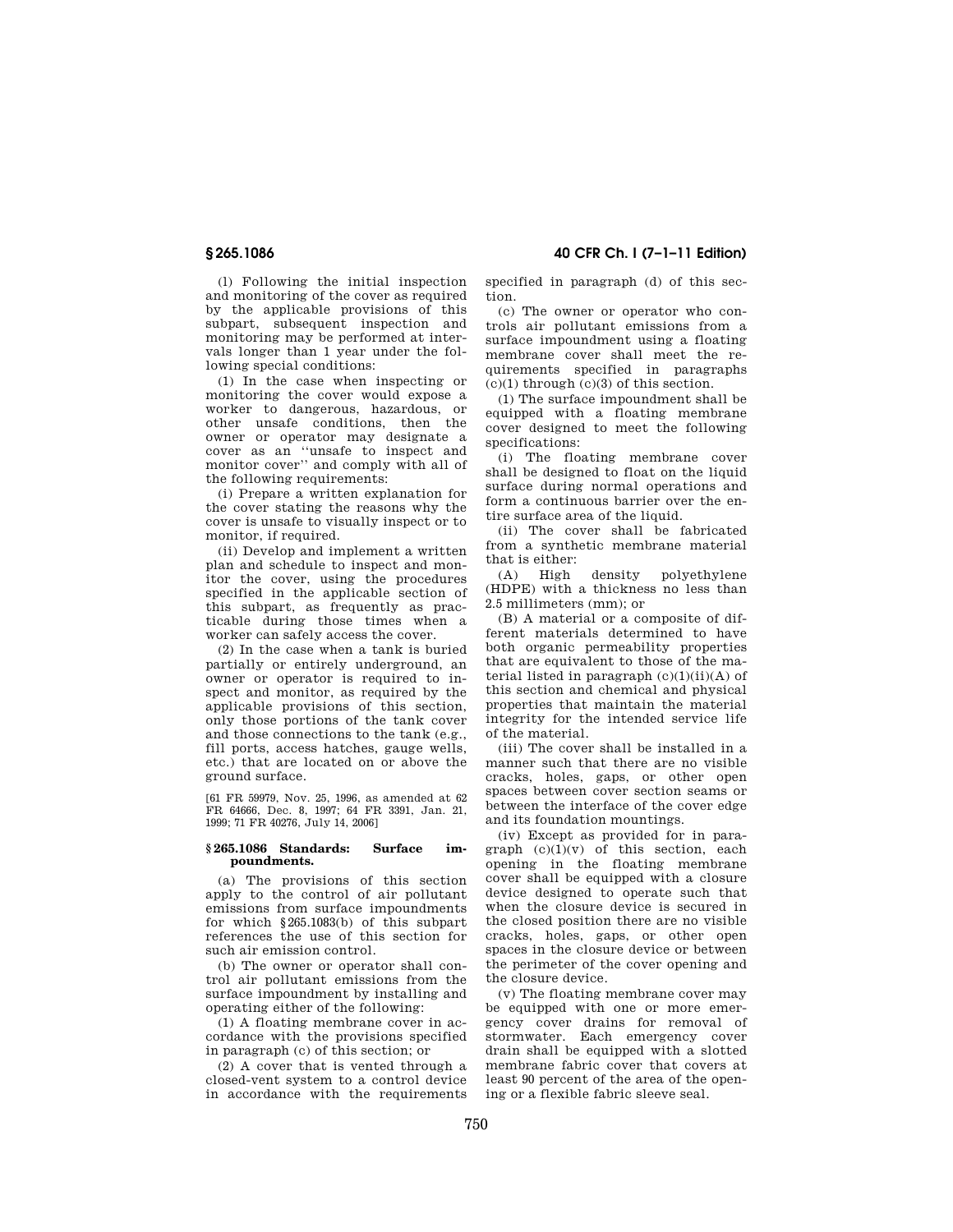(vi) The closure devices shall be made of suitable materials that will minimize exposure of the hazardous waste to the atmosphere, to the extent practical, and will maintain the integrity of the closure devices throughout their intended service life. Factors to be considered when selecting the materials of construction and designing the cover and closure devices shall include: Organic vapor permeability; the effects of any contact with the liquid and its vapor managed in the surface impoundment; the effects of outdoor exposure to wind, moisture, and sunlight; and the operating practices used for the surface impoundment on which the floating membrane cover is installed.

(2) Whenever a hazardous waste is in the surface impoundment, the floating membrane cover shall float on the liquid and each closure device shall be secured in the closed position except as follows:

(i) Opening of closure devices or removal of the cover is allowed at the following times:

(A) To provide access to the surface impoundment for performing routine inspection, maintenance, or other activities needed for normal operations. Examples of such activities include those times when a worker needs to open a port to sample the liquid in the surface impoundment, or when a worker needs to open a hatch to maintain or repair equipment. Following completion of the activity, the owner or operator shall promptly replace the cover and secure the closure device in the closed position, as applicable.

(B) To remove accumulated sludge or other residues from the bottom of surface impoundment.

(ii) Opening of a safety device, as defined in §265.1081 of this subpart, is allowed at any time conditions require doing so to avoid an unsafe condition.

(3) The owner or operator shall inspect the floating membrane cover in accordance with the following procedures:

(i) The floating membrane cover and its closure devices shall be visually inspected by the owner or operator to check for defects that could result in air pollutant emissions. Defects include, but are not limited to, visible cracks, holes, or gaps in the cover section seams or between the interface of the cover edge and its foundation mountings; broken, cracked, or otherwise damaged seals or gaskets on closure devices; and broken or missing hatches, access covers, caps, or other closure devices.

(ii) The owner or operator shall perform an initial inspection of the floating membrane cover and its closure devices on or before the date that the surface impoundment becomes subject to this section. Thereafter, the owner or operator shall perform the inspections at least once every year except for the special conditions provided for in paragraph (g) of this section.

(iii) In the event that a defect is detected, the owner or operator shall repair the defect in accordance with the requirements of paragraph (f) of this section.

(iv) The owner or operator shall maintain a record of the inspection in accordance with the requirements specified in §265.1090(c) of this subpart.

(d) The owner or operator who controls air pollutant emissions from a surface impoundment using a cover vented to a control device shall meet the requirements specified in paragraphs  $(d)(1)$  through  $(d)(3)$  of this section.

(1) The surface impoundment shall be covered by a cover and vented directly through a closed-vent system to a control device in accordance with the following requirements:

(i) The cover and its closure devices shall be designed to form a continuous barrier over the entire surface area of the liquid in the surface impoundment.

(ii) Each opening in the cover not vented to the control device shall be equipped with a closure device. If the pressure in the vapor headspace underneath the cover is less than atmospheric pressure when the control device is operating, the closure devices shall be designed to operate such that when the closure device is secured in the closed position there are no visible cracks, holes, gaps, or other open spaces in the closure device or between the perimeter of the cover opening and the closure device. If the pressure in the vapor headspace underneath the cover is equal to or greater than atmospheric pressure when the control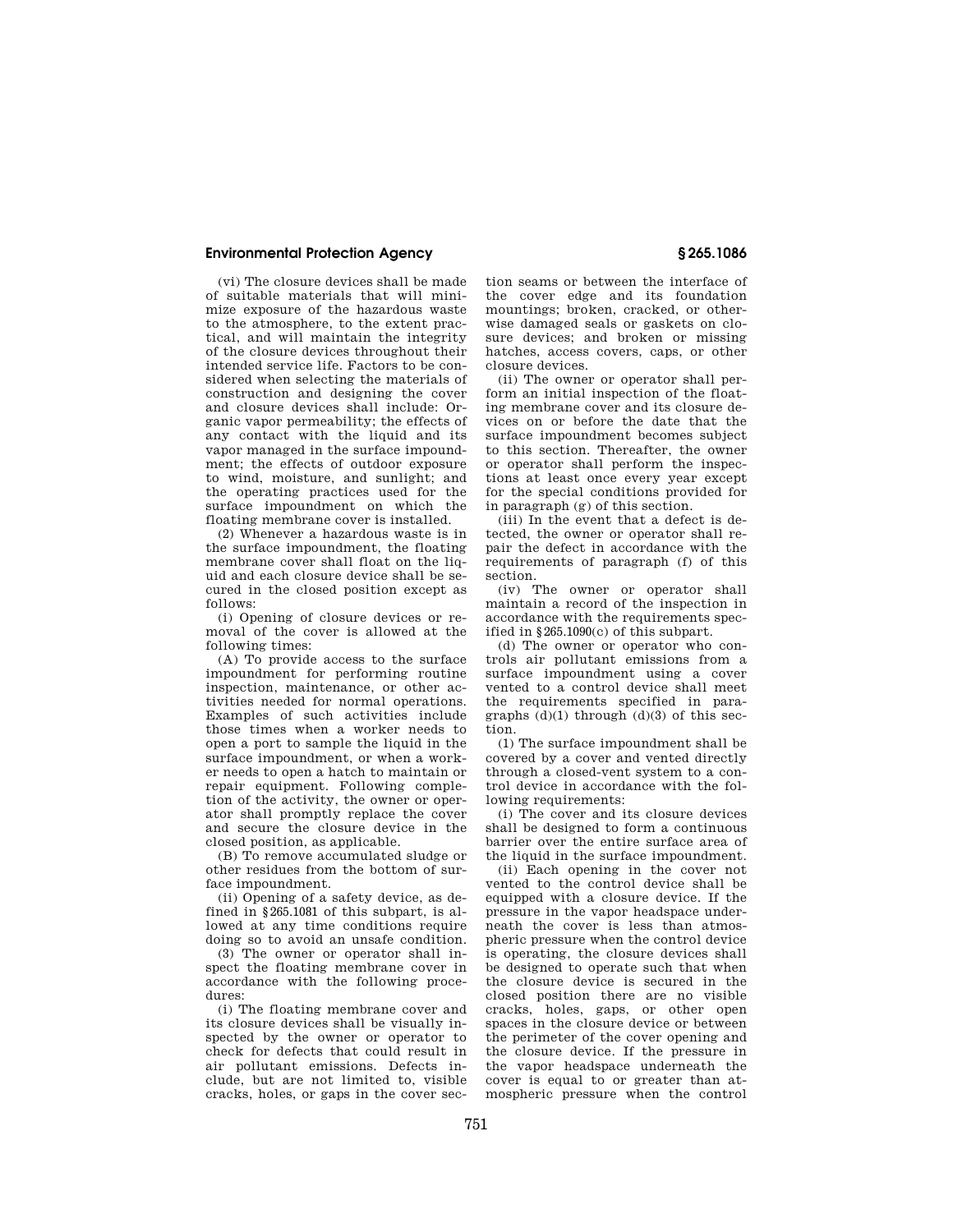device is operating, the closure device shall be designed to operate with no detectable organic emissions using the procedure specified in §265.1084(d) of this subpart.

(iii) The cover and its closure devices shall be made of suitable materials that will minimize exposure of the hazardous waste to the atmosphere, to the extent practical, and will maintain the integrity of the cover and closure devices throughout their intended service life. Factors to be considered when selecting the materials of construction and designing the cover and closure devices shall include: Organic vapor permeability; the effects of any contact with the liquid or its vapors managed in the surface impoundment; the effects of outdoor exposure to wind, moisture, and sunlight; and the operating practices used for the surface impoundment on which the cover is installed.

(iv) The closed-vent system and control device shall be designed and operated in accordance with the requirements of §265.1088 of this subpart.

(2) Whenever a hazardous waste is in the surface impoundment, the cover shall be installed with each closure device secured in the closed position and the vapor headspace underneath the cover vented to the control device except as follows:

(i) Venting to the control device is not required, and opening of closure devices or removal of the cover is allowed at the following times:

(A) To provide access to the surface impoundment for performing routine inspection, maintenance, or other activities needed for normal operations. Examples of such activities include those times when a worker needs to open a port to sample liquid in the surface impoundment, or when a worker needs to open a hatch to maintain or repair equipment. Following completion of the activity, the owner or operator shall promptly secure the closure device in the closed position or reinstall the cover, as applicable, to the surface impoundment.

(B) To remove accumulated sludge or other residues from the bottom of the surface impoundment.

(ii) Opening of a safety device, as defined in §265.1081 of this subpart, is al-

**§ 265.1086 40 CFR Ch. I (7–1–11 Edition)** 

lowed at any time conditions require doing so to avoid an unsafe condition.

(3) The owner or operator shall inspect and monitor the air emission control equipment in accordance with the following procedures:

(i) The surface impoundment cover and its closure devices shall be visually inspected by the owner or operator to check for defects that could result in air pollutant emissions. Defects include, but are not limited to, visible cracks, holes, or gaps in the cover section seams or between the interface of the cover edge and its foundation mountings; broken, cracked, or otherwise damaged seals or gaskets on closure devices; and broken or missing hatches, access covers, caps, or other closure devices.

(ii) The closed-vent system and control device shall be inspected and monitored by the owner or operator in accordance with the procedures specified in §265.1088 of this subpart.

(iii) The owner or operator shall perform an initial inspection of the air emission control equipment on or before the date that the surface impoundment becomes subject to this section. Thereafter, the owner or operator shall perform the inspections at least once every year except for the special conditions provided for in paragraph (g) of this section.

(iv) In the event that a defect is detected, the owner or operator shall repair the defect in accordance with the requirements of paragraph (f) of this section.

(v) The owner or operator shall maintain a record of the inspection in accordance with the requirements specified in §265.1090(c) of this subpart.

(e) The owner or operator shall transfer hazardous waste to a surface impoundment subject to this section in accordance with the following requirements:

(1) Transfer of hazardous waste, except as provided in paragraph (e)(2) of this section, to the surface impoundment from another surface impoundment subject to this section or from a tank subject to §265.1085 of this subpart shall be conducted using continuous hard-piping or another closed system that does not allow exposure of the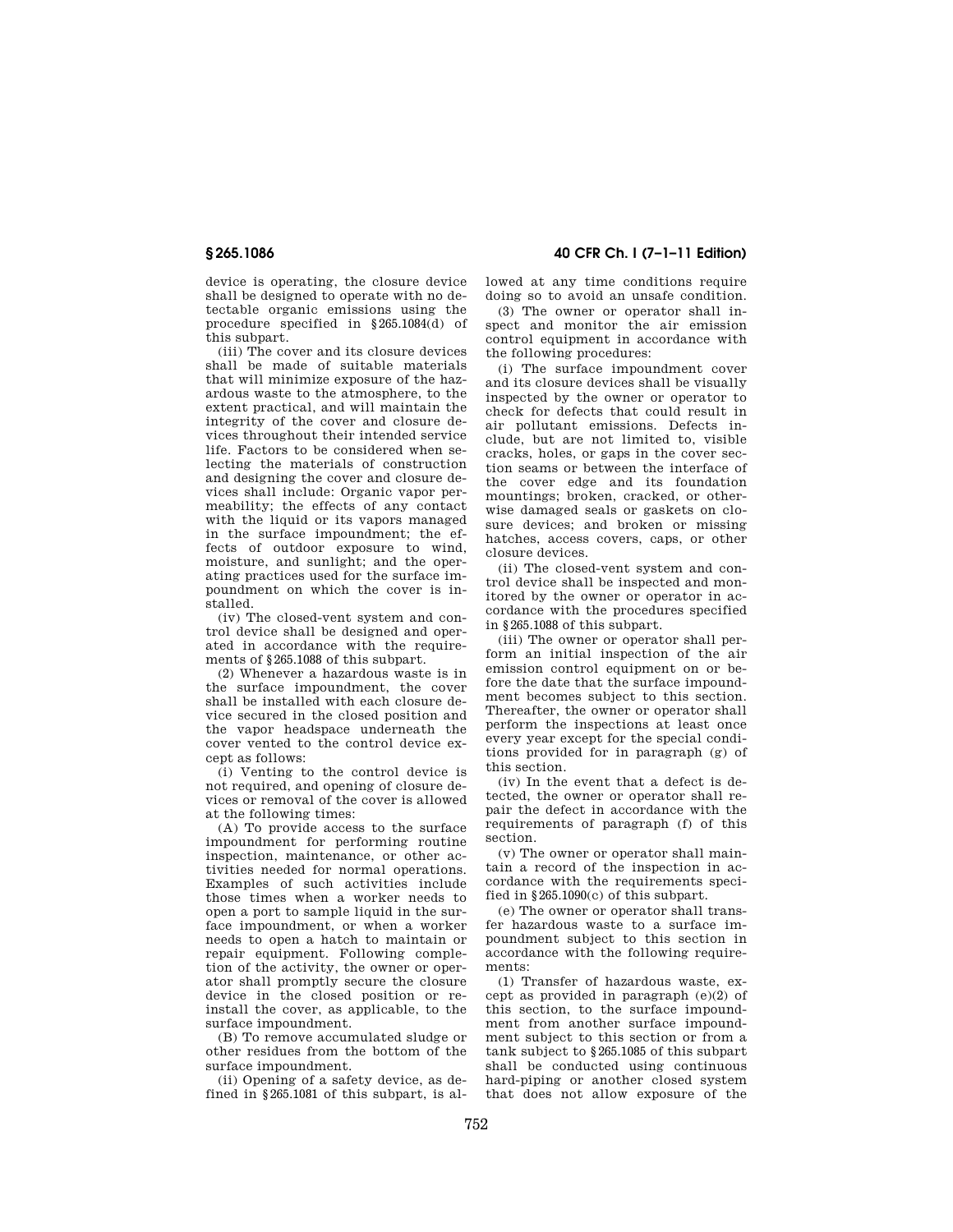waste to the atmosphere. For the purpose of complying with this provision, an individual drain system is considered to be a closed system when it meets the requirements of 40 CFR part 63, subpart RR—National Emission Standards for Individual Drain Systems.

(2) The requirements of paragraph (e)(1) of this section do not apply when transferring a hazardous waste to the surface impoundment under either of the following conditions:

(i) The hazardous waste meets the average VO concentration conditions specified in  $$265.1083(c)(1)$  of this subpart at the point of waste origination.

(ii) The hazardous waste has been treated by an organic destruction or removal process to meet the requirements in  $$265.1083(c)(2)$  of this subpart.

(iii) The hazardous waste meets the requirements of  $$265.1083(c)(4)$  of this subpart.

(f) The owner or operator shall repair each defect detected during an inspection performed in accordance with the requirements of paragraph (c)(3) or  $(d)(3)$  of this section as follows:

(1) The owner or operator shall make first efforts at repair of the defect no later than 5 calendar days after detection, and repair shall be completed as soon as possible but no later than 45 calendar days after detection except as provided in paragraph (f)(2) of this section.

(2) Repair of a defect may be delayed beyond 45 calendar days if the owner or operator determines that repair of the defect requires emptying or temporary removal from service of the surface impoundment and no alternative capacity is available at the site to accept the hazardous waste normally managed in the surface impoundment. In this case, the owner or operator shall repair the defect the next time the process or unit that is generating the hazardous waste managed in the tank stops operation. Repair of the defect shall be completed before the process or unit resumes operation.

(g) Following the initial inspection and monitoring of the cover as required by the applicable provisions of this subpart, subsequent inspection and monitoring may be performed at intervals longer than 1 year in the case

when inspecting or monitoring the cover would expose a worker to dangerous, hazardous, or other unsafe conditions. In this case, the owner or operator may designate the cover as an ''unsafe to inspect and monitor cover'' and comply with all of the following requirements:

(1) Prepare a written explanation for the cover stating the reasons why the cover is unsafe to visually inspect or to monitor, if required.

(2) Develop and implement a written plan and schedule to inspect and monitor the cover using the procedures specified in the applicable section of this subpart as frequently as practicable during those times when a worker can safely access the cover.

[61 FR 59984, Nov. 25, 1996, as amended at 62 FR 64666, Dec. 8, 1997]

# **§ 265.1087 Standards: Containers.**

(a) The provisions of this section apply to the control of air pollutant emissions from containers for which §265.1083(b) of this subpart references the use of this section for such air emission control.

(b) *General requirements.* (1) The owner or operator shall control air pollutant emissions from each container subject to this section in accordance with the following requirements, as applicable to the container, except when the special provisions for waste stabilization processes specified in paragraph (b)(2) of this section apply to the container.

(i) For a container having a design capacity greater than  $0.1 \text{ m}^3$  and less than or equal to 0.46 m3, the owner or operator shall control air pollutant emissions from the container in accordance with the Container Level 1 standards specified in paragraph (c) of this section.

(ii) For a container having a design capacity greater than 0.46 m3 that is not in light material service, the owner or operator shall control air pollutant emissions from the container in accordance with the Container Level 1 standards specified in paragraph (c) of this section.

(iii) For a container having a design capacity greater than 0.46 m3 that is in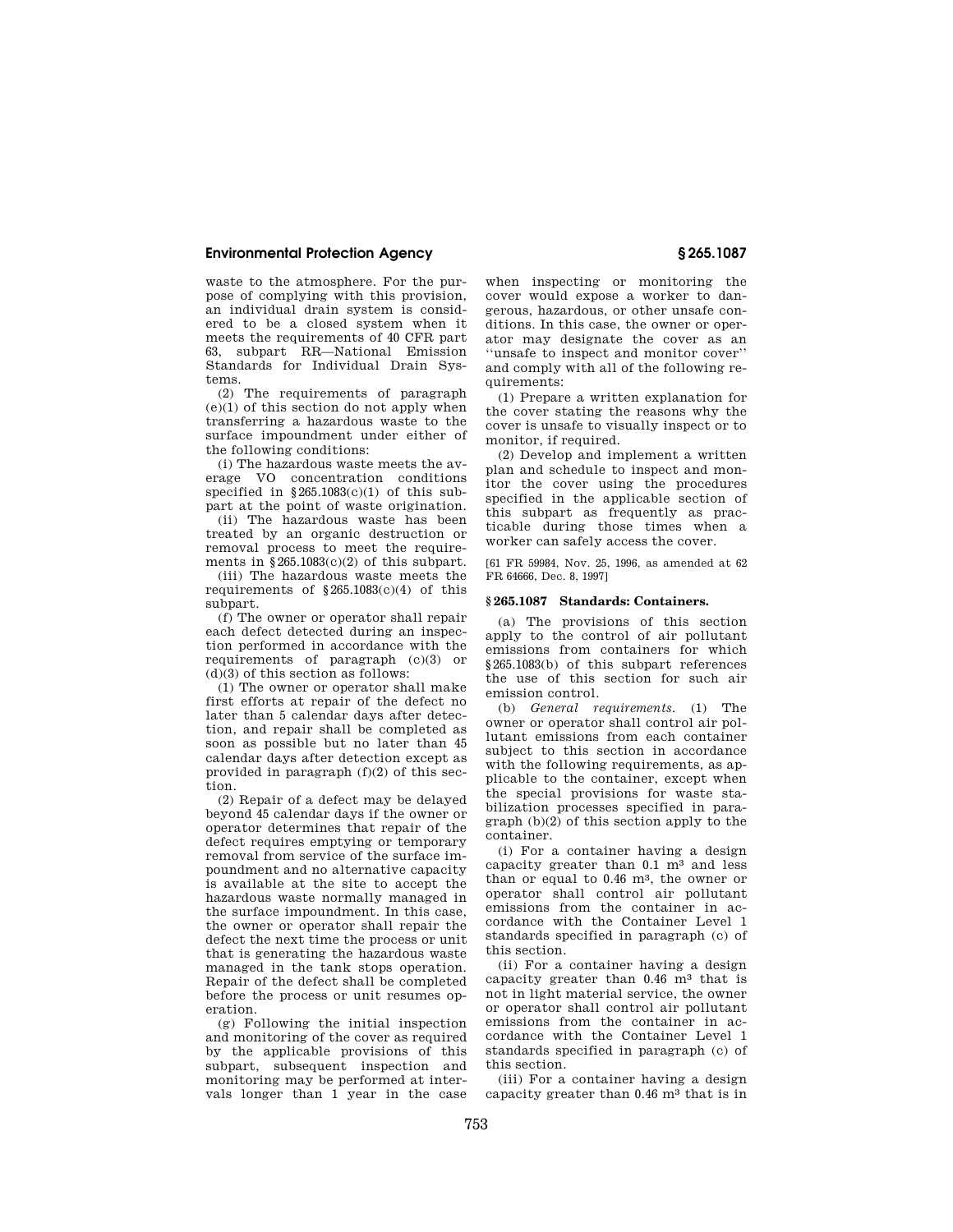light material service, the owner or operator shall control air pollutant emissions from the container in accordance with the Container Level 2 standards specified in paragraph (d) of this section.

(2) When a container having a design capacity greater than 0.1 m3 is used for treatment of a hazardous waste by a waste stabilization process, the owner or operator shall control air pollutant emissions from the container in accordance with the Container Level 3 standards specified in paragraph (e) of this section at those times during the waste stabilization process when the hazardous waste in the container is exposed to the atmosphere.

(c) *Container Level 1 standards.* (1) A container using Container Level 1 controls is one of the following:

(i) A container that meets the applicable U.S. Department of Transportation (DOT) regulations on packaging hazardous materials for transportation as specified in paragraph (f) of this section.

(ii) A container equipped with a cover and closure devices that form a continuous barrier over the container openings such that when the cover and closure devices are secured in the closed position there are no visible holes, gaps, or other open spaces into the interior of the container. The cover may be a separate cover installed on the container (e.g., a lid on a drum or a suitably secured tarp on a roll-off box) or may be an integral part of the container structural design (e.g., a ''portable tank'' or bulk cargo container equipped with a screw-type cap).

(iii) An open-top container in which an organic-vapor suppressing barrier is placed on or over the hazardous waste in the container such that no hazardous waste is exposed to the atmosphere. One example of such a barrier is application of a suitable organic-vapor suppressing foam.

(2) A container used to meet the requirements of paragraph  $(c)(1)(ii)$  or  $(c)(1)(iii)$  of this section shall be equipped with covers and closure devices, as applicable to the container, that are composed of suitable materials to minimize exposure of the hazardous waste to the atmosphere and to maintain the equipment integrity for

# **§ 265.1087 40 CFR Ch. I (7–1–11 Edition)**

as long as it is in service. Factors to be considered in selecting the materials of construction and designing the cover and closure devices shall include: Organic vapor permeability, the effects of contact with the hazardous waste or its vapor managed in the container; the effects of outdoor exposure of the closure device or cover material to wind, moisture, and sunlight; and the operating practices for which the container is intended to be used.

(3) Whenever a hazardous waste is in a container using Container Level 1 controls, the owner or operator shall install all covers and closure devices for the container, as applicable to the container, and secure and maintain each closure device in the closed position except as follows:

(i) Opening of a closure device or cover is allowed for the purpose of adding hazardous waste or other material to the container as follows:

(A) In the case when the container is filled to the intended final level in one continuous operation, the owner or operator shall promptly secure the closure devices in the closed position and install the covers, as applicable to the container, upon conclusion of the filling operation.

(B) In the case when discrete quantities or batches of material intermittently are added to the container over a period of time, the owner or operator shall promptly secure the closure devices in the closed position and install covers, as applicable to the container, upon either the container being filled to the intended final level; the completion of a batch loading after which no additional material will be added to the container within 15 minutes; the person performing the loading operation leaving the immediate vicinity of the container; or the shutdown of the process generating the material being added to the container, whichever condition occurs first.

(ii) Opening of a closure device or cover is allowed for the purpose of removing hazardous waste from the container as follows:

(A) For the purpose of meeting the requirements of this section, an empty container as defined in  $40$  CFR  $261$   $7(b)$ may be open to the atmosphere at any time (i.e., covers and closure devices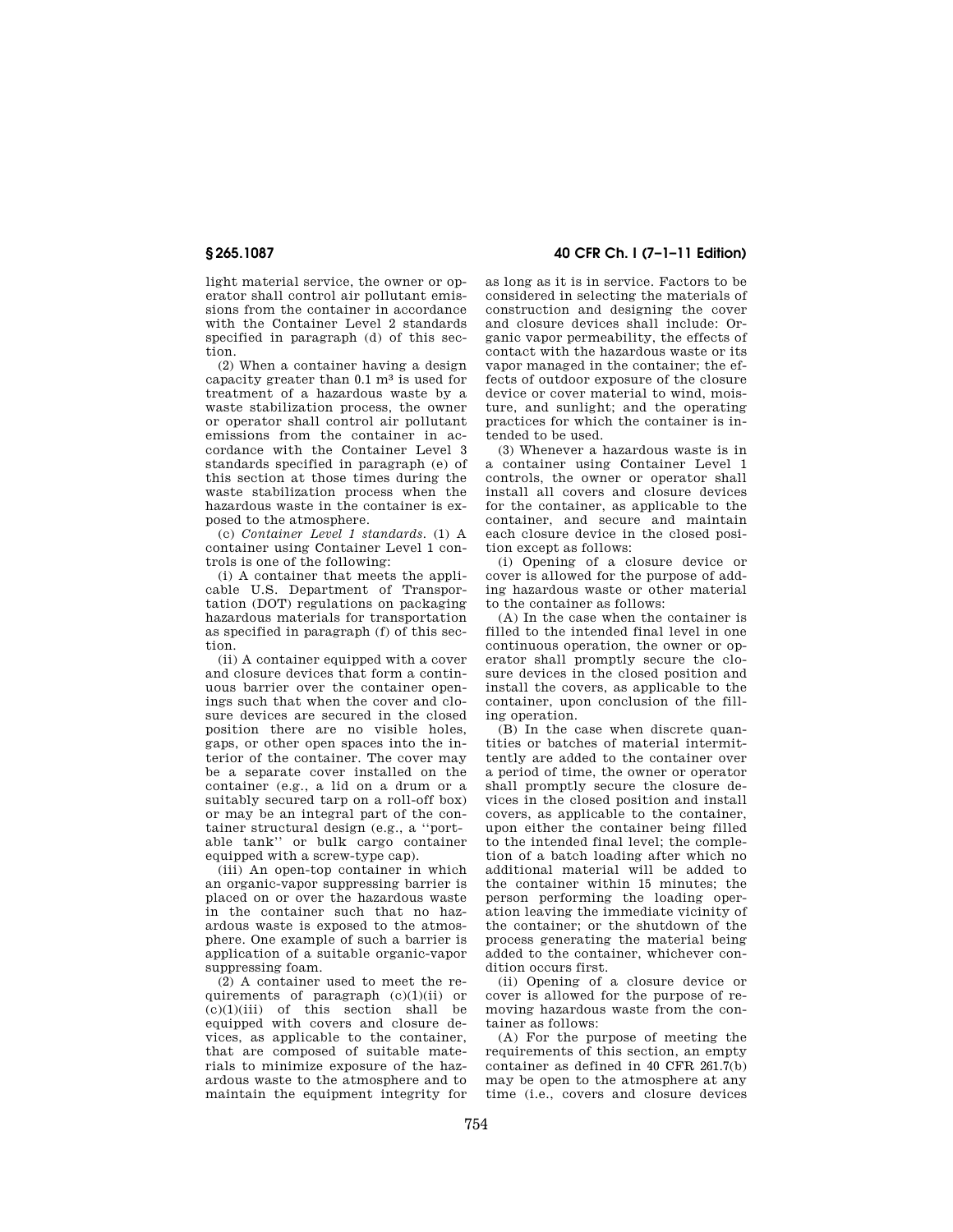are not required to be secured in the closed position on an empty container).

(B) In the case when discrete quantities or batches of material are removed from the container but the container does not meet the conditions to be an empty container as defined in 40 CFR 261.7(b), the owner or operator shall promptly secure the closure devices in the closed position and install covers, as applicable to the container, upon the completion of a batch removal after which no additional material will be removed from the container within 15 minutes or the person performing the unloading operation leaves the immediate vicinity of the container, whichever condition occurs first.

(iii) Opening of a closure device or cover is allowed when access inside the container is needed to perform routine activities other than transfer of hazardous waste. Examples of such activities include those times when a worker needs to open a port to measure the depth of or sample the material in the container, or when a worker needs to open a manhole hatch to access equipment inside the container. Following completion of the activity, the owner or operator shall promptly secure the closure device in the closed position or reinstall the cover, as applicable to the container.

(iv) Opening of a spring-loaded, pressure-vacuum relief valve, conservation vent, or similar type of pressure relief device which vents to the atmosphere is allowed during normal operations for the purpose of maintaining the container internal pressure in accordance with the design specifications of the container. The device shall be designed to operate with no detectable organic emissions when the device is secured in the closed position. The settings at which the device opens shall be established such that the device remains in the closed position whenever the internal pressure of the container is within the internal pressure operating range determined by the owner or operator based on container manufacturer recommendations, applicable regulations, fire protection and prevention codes, standard engineering codes and practices, or other requirements for the safe handling of flammable, ignitable,

explosive, reactive, or hazardous materials. Examples of normal operating conditions that may require these devices to open are during those times when the internal pressure of the container exceeds the internal pressure operating range for the container as a result of loading operations or diurnal ambient temperature fluctuations.

(v) Opening of a safety device, as defined in §265.1081 of this subpart, is allowed at any time conditions require doing so to avoid an unsafe condition.

(4) The owner or operator of containers using Container Level 1 controls shall inspect the containers and their covers and closure devices as follows:

(i) In the case when a hazardous waste already is in the container at the time the owner or operator first accepts possession of the container at the facility and the container is not emptied within 24 hours after the container is accepted at the facility (i.e., does not meet the conditions for an empty container as specified in 40 CFR 261.7(b)), the owner or operator shall visually inspect the container and its cover and closure devices to check for visible cracks, holes, gaps, or other open spaces into the interior of the container when the cover and closure devices are secured in the closed position. The container visual inspection shall be conducted on or before the date that the container is accepted at the facility (i.e., the date the container becomes subject to the subpart CC container standards). For purposes of this requirement, the date of acceptance is the date of signature that the facility owner or operator enters on Item 20 of the Uniform Hazardous Waste Manifest in the appendix to 40 CFR part 262 (EPA Forms 8700–22 and 8700–22A), as required under subpart E of this part, at 40 CFR 265.71. If a defect is detected, the owner or operator shall repair the defect in accordance with the requirements of paragraph  $(c)(4)(iii)$  of this section.

(ii) In the case when a container used for managing hazardous waste remains at the facility for a period of 1 year or more, the owner or operator shall visually inspect the container and its cover and closure devices initially and thereafter, at least once every 12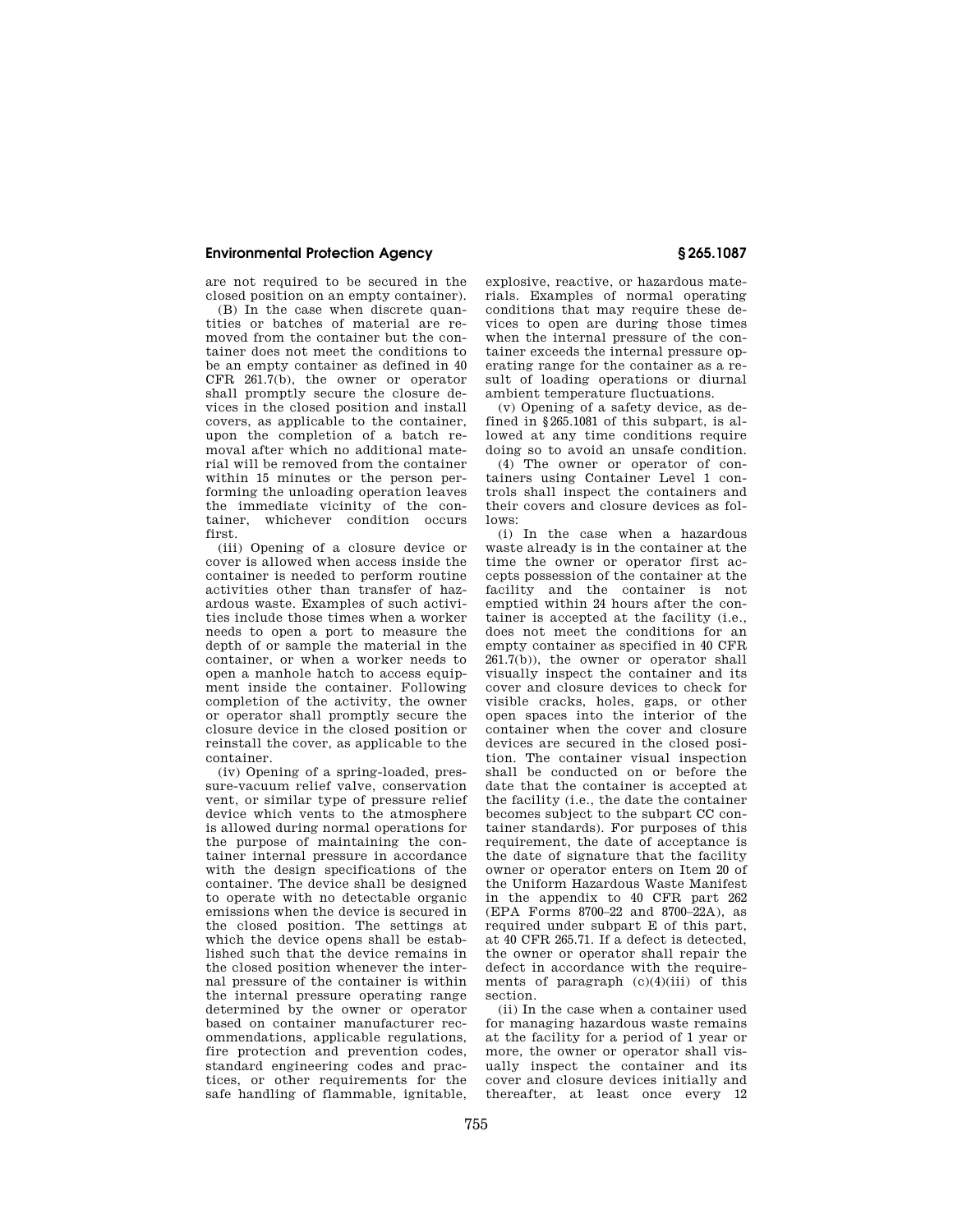months, to check for visible cracks, holes, gaps, or other open spaces into the interior of the container when the cover and closure devices are secured in the closed position. If a defect is detected, the owner or operator shall repair the defect in accordance with the requirements of paragraph  $(c)(4)(iii)$  of this section.

(iii) When a defect is detected for the container, cover, or closure devices, the owner or operator shall make first efforts at repair of the defect no later than 24 hours after detection, and repair shall be completed as soon as possible but no later than 5 calendar days after detection. If repair of a defect cannot be completed within 5 calendar days, then the hazardous waste shall be removed from the container and the container shall not be used to manage hazardous waste until the defect is repaired.

(5) The owner or operator shall maintain at the facility a copy of the procedure used to determine that containers with capacity of 0.46 m<sup>3</sup> or greater, which do not meet applicable DOT regulations as specified in paragraph (f) of this section, are not managing hazardous waste in light material service.

(d) *Container Level 2 standards.* (1) A container using Container Level 2 controls is one of the following:

(i) A container that meets the applicable U.S. Department of Transportation (DOT) regulations on packaging hazardous materials for transportation as specified in paragraph (f) of this section.

(ii) A container that operates with no detectable organic emissions as defined in §265.1081 of this subpart and determined in accordance with the procedure specified in paragraph (g) of this section.

(iii) A container that has been demonstrated within the preceding 12 months to be vapor-tight by using 40 CFR part 60, appendix A, Method 27 in accordance with the procedure specified in paragraph (h) of this section.

(2) Transfer of hazardous waste in or out of a container using Container Level 2 controls shall be conducted in such a manner as to minimize exposure of the hazardous waste to the atmosphere, to the extent practical, considering the physical properties of the

**§ 265.1087 40 CFR Ch. I (7–1–11 Edition)** 

hazardous waste and good engineering and safety practices for handling flammable, ignitable, explosive, reactive or other hazardous materials. Examples of container loading procedures that the EPA considers to meet the requirements of this paragraph include using any one of the following: A submergedfill pipe or other submerged-fill method to load liquids into the container; a vapor-balancing system or a vapor-recovery system to collect and control the vapors displaced from the container during filling operations; or a fitted opening in the top of a container through which the hazardous waste is filled and subsequently purging the transfer line before removing it from the container opening.

(3) Whenever a hazardous waste is in a container using Container Level 2 controls, the owner or operator shall install all covers and closure devices for the container, and secure and maintain each closure device in the closed position except as follows:

(i) Opening of a closure device or cover is allowed for the purpose of adding hazardous waste or other material to the container as follows:

(A) In the case when the container is filled to the intended final level in one continuous operation, the owner or operator shall promptly secure the closure devices in the closed position and install the covers, as applicable to the container, upon conclusion of the filling operation.

(B) In the case when discrete quantities or batches of material intermittently are added to the container over a period of time, the owner or operator shall promptly secure the closure devices in the closed position and install covers, as applicable to the container, upon either the container being filled to the intended final level; the completion of a batch loading after which no additional material will be added to the container within 15 minutes; the person performing the loading operation leaving the immediate vicinity of the container; or the shutdown of the process generating the material being added to the container, whichever condition occurs first.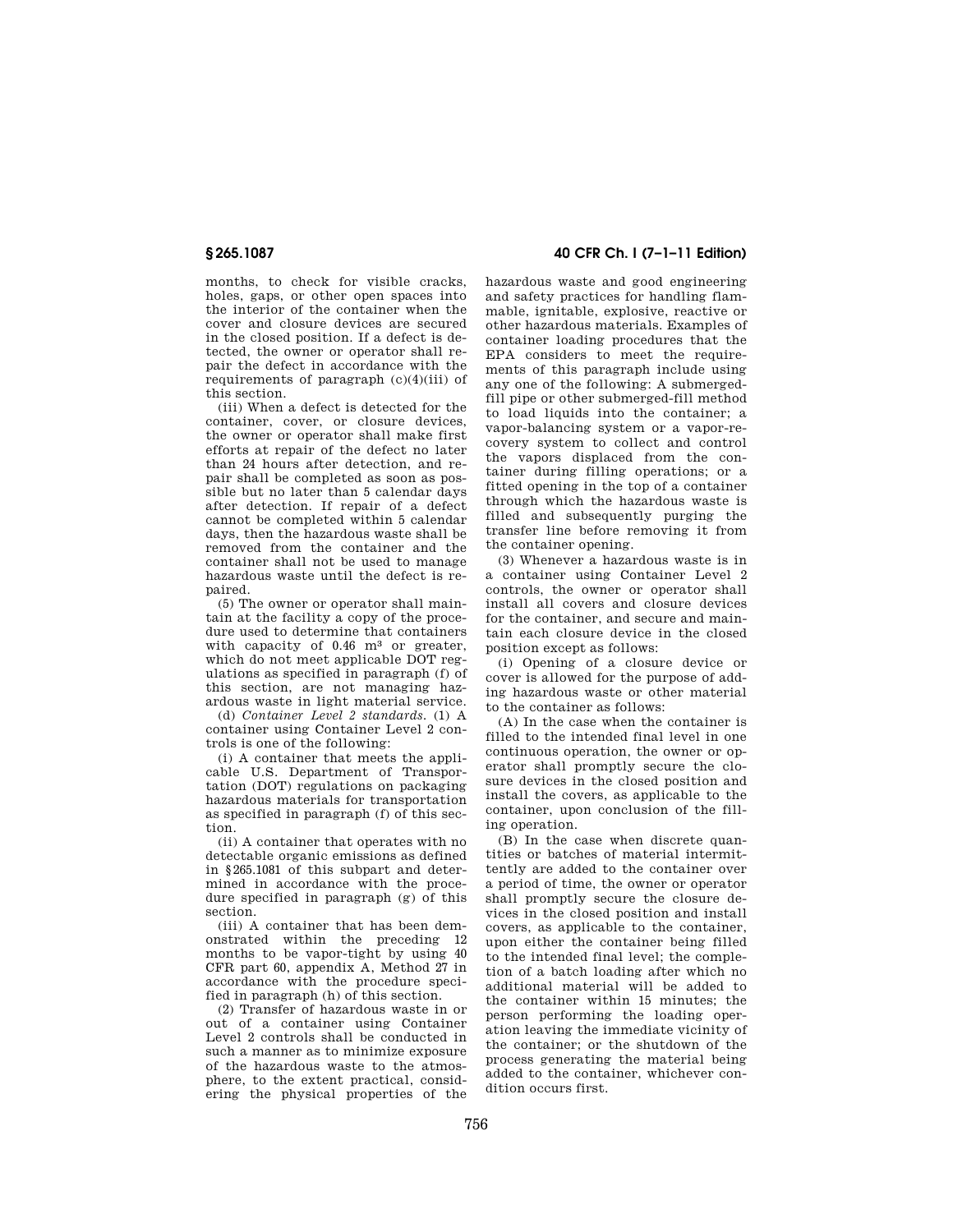(ii) Opening of a closure device or cover is allowed for the purpose of removing hazardous waste from the container as follows:

(A) For the purpose of meeting the requirements of this section, an empty container as defined in 40 CFR 261.7(b) may be open to the atmosphere at any time (i.e., covers and closure devices are not required to be secured in the closed position on an empty container).

(B) In the case when discrete quantities or batches of material are removed from the container but the container does not meet the conditions to be an empty container as defined in 40 CFR 261.7(b), the owner or operator shall promptly secure the closure devices in the closed position and install covers, as applicable to the container, upon the completion of a batch removal after which no additional material will be removed from the container within 15 minutes or the person performing the unloading operation leaves the immediate vicinity of the container, whichever condition occurs first.

(iii) Opening of a closure device or cover is allowed when access inside the container is needed to perform routine activities other than transfer of hazardous waste. Examples of such activities include those times when a worker needs to open a port to measure the depth of or sample the material in the container, or when a worker needs to open a manhole hatch to access equipment inside the container. Following completion of the activity, the owner or operator shall promptly secure the closure device in the closed position or reinstall the cover, as applicable to the container.

(iv) Opening of a spring-loaded, pressure-vacuum relief valve, conservation vent, or similar type of pressure relief device which vents to the atmosphere is allowed during normal operations for the purpose of maintaining the internal pressure of the container in accordance with the container design specifications. The device shall be designed to operate with no detectable organic emission when the device is secured in the closed position. The settings at which the device opens shall be established such that the device remains in the closed position whenever the internal pressure of the container is within the internal pressure operating range determined by the owner or operator based on container manufacturer recommendations, applicable regulations, fire protection and prevention codes, standard engineering codes and practices, or other requirements for the safe handling of flammable, ignitable, explosive, reactive, or hazardous materials. Examples of normal operating conditions that may require these devices to open are during those times when the internal pressure of the container exceeds the internal pressure operating range for the container as a result of loading operations or diurnal ambient temperature fluctuations.

(v) Opening of a safety device, as defined in §265.1081 of this subpart, is allowed at any time conditions require doing so to avoid an unsafe condition.

(4) The owner or operator of containers using Container Level 2 controls shall inspect the containers and their covers and closure devices as fol $lows$ .

(i) In the case when a hazardous waste already is in the container at the time the owner or operator first accepts possession of the container at the facility and the container is not emptied within 24 hours after the container is accepted at the facility (i.e., does not meet the conditions for an empty container as specified in 40 CFR 261.7(b)), the owner or operator shall visually inspect the container and its cover and closure devices to check for visible cracks, holes, gaps, or other open spaces into the interior of the container when the cover and closure devices are secured in the closed position. The container visual inspection shall be conducted on or before the date that the container is accepted at the facility (i.e., the date the container becomes subject to the subpart CC container standards). For purposes of this requirement, the date of acceptance is the date of signature that the facility owner or operator enters on Item 20 of the Uniform Hazardous Waste Manifest in the appendix to 40 CFR part 262 (EPA Forms 8700–22 and 8700–22A), as required under subpart E of this part, at §265.71. If a defect is detected, the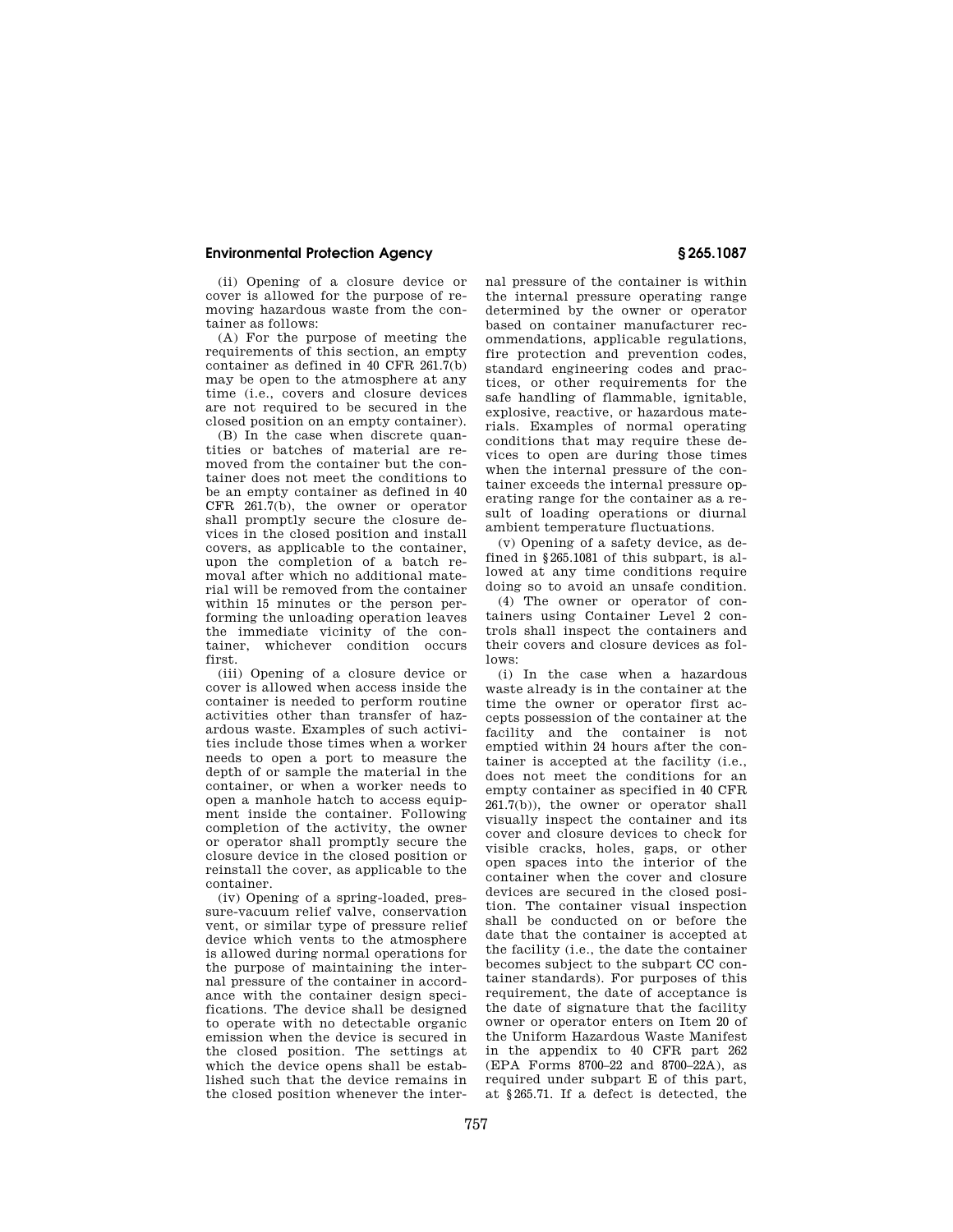owner or operator shall repair the defect in accordance with the requirements of paragraph  $(d)(4)(iii)$  of this section.

(ii) In the case when a container used for managing hazardous waste remains at the facility for a period of 1 year or more, the owner or operator shall visually inspect the container and its cover and closure devices initially and thereafter, at least once every 12 months, to check for visible cracks, holes, gaps, or other open spaces into the interior of the container when the cover and closure devices are secured in the closed position. If a defect is detected, the owner or operator shall repair the defect in accordance with the requirements of paragraph (d)(4)(iii) of this section.

(iii) When a defect is detected for the container, cover, or closure devices, the owner or operator shall make first efforts at repair of the defect no later than 24 hours after detection, and repair shall be completed as soon as possible but no later than 5 calendar days after detection. If repair of a defect cannot be completed within 5 calendar days, then the hazardous waste shall be removed from the container and the container shall not be used to manage hazardous waste until the defect is repaired.

(e) *Container Level 3 standards.* (1) A container using Container Level 3 controls is one of the following:

(i) A container that is vented directly through a closed-vent system to a control device in accordance with the requirements of paragraph  $(e)(2)(ii)$  of this section.

(ii) A container that is vented inside an enclosure which is exhausted through a closed-vent system to a control device in accordance with the requirements of paragraphs (e)(2)(i) and  $(e)(2)(ii)$  of this section.

(2) The owner or operator shall meet the following requirements, as applicable to the type of air emission control equipment selected by the owner or operator:

(i) The container enclosure shall be designed and operated in accordance with the criteria for a permanent total enclosure as specified in ''Procedure T—Criteria for and Verification of a Permanent or Temporary Total Enclo-

# **§ 265.1087 40 CFR Ch. I (7–1–11 Edition)**

sure'' under 40 CFR 52.741, appendix B. The enclosure may have permanent or temporary openings to allow worker access; passage of containers through the enclosure by conveyor or other mechanical means; entry of permanent mechanical or electrical equipment; or direct airflow into the enclosure. The owner or operator shall perform the verification procedure for the enclosure as specified in Section 5.0 to<br>
"Procedure T—Criteria for and T—Criteria for and Verification of a Permanent or Temporary Total Enclosure'' initially when the enclosure is first installed and, thereafter, annually.

(ii) The closed-vent system and control device shall be designed and operated in accordance with the requirements of §265.1088 of this subpart.

(3) Safety devices, as defined in §265.1081 of this subpart, may be installed and operated as necessary on any container, enclosure, closed-vent system, or control device used to comply with the requirements of paragraph (e)(1) of this section.

(4) Owners and operators using Container Level 3 controls in accordance with the provisions of this subpart shall inspect and monitor the closedvent systems and control devices as specified in §265.1088 of this subpart.

(5) Owners and operators that use Container Level 3 controls in accordance with the provisions of this subpart shall prepare and maintain the records specified in §265.1090(d) of this subpart.

(6) Transfer of hazardous waste in or out of a container using Container Level 3 controls shall be conducted in such a manner as to minimize exposure of the hazardous waste to the atmosphere, to the extent practical, considering the physical properties of the hazardous waste and good engineering and safety practices for handling flammable, ignitable, explosive, reactive, or other hazardous materials. Examples of container loading procedures that the EPA considers to meet the requirements of this paragraph include using any one of the following: A submergedfill pipe or other submerged-fill method to load liquids into the container; a vapor-balancing system or a vapor-recovery system to collect and control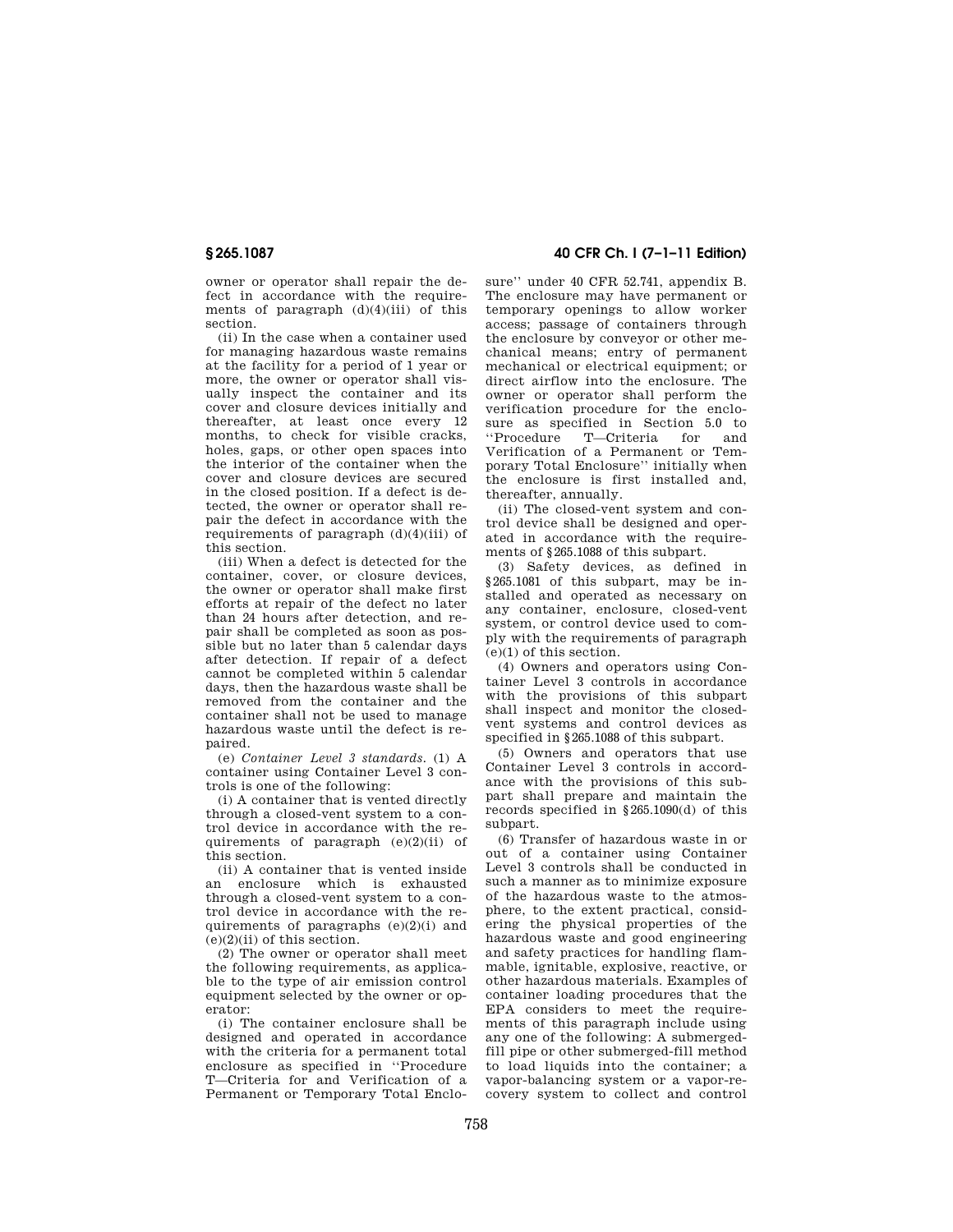the vapors displaced from the container during filling operations; or a fitted opening in the top of a container through which the hazardous waste is filled and subsequently purging the transfer line before removing it from the container opening.

(f) For the purpose of compliance with paragraph  $(c)(1)(i)$  or  $(d)(1)(i)$  of this section, containers shall be used that meet the applicable U.S. Department of Transportation (DOT) regulations on packaging hazardous materials for transportation as follows:

(1) The container meets the applicable requirements specified in 49 CFR part 178—Specifications for Packaging or 49 CFR part 179—Specifications for Tank Cars.

(2) Hazardous waste is managed in the container in accordance with the applicable requirements specified in 49 CFR part 107, subpart B—Exemptions; 49 CFR part 172—Hazardous Materials Table, Special Provisions, Hazardous Materials Communications, Emergency Response Information, and Training Requirements; 49 CFR part 173—Shippers—General Requirements for Shipments and Packages; and 49 CFR part<br>180—Continuing Qualification and 180—Continuing Qualification and Maintenance of Packagings.

(3) For the purpose of complying with this subpart, no exceptions to the 49 CFR part 178 or part 179 regulations are allowed except as provided for in paragraph (f)(4) of this section.

(4) For a lab pack that is managed in accordance with the requirements of 49 CFR part 178 for the purpose of complying with this subpart, an owner or operator may comply with the exceptions for combination packagings specified in 49 CFR 173.12(b).

(g) To determine compliance with the no detectable organic emissions requirements of paragraph  $(d)(1)(ii)$  of this section, the procedure specified in §265.1084(d) of this subpart shall be used.

(1) Each potential leak interface (i.e., a location where organic vapor leakage could occur) on the container, its cover, and associated closure devices, as applicable to the container, shall be checked. Potential leak interfaces that are associated with containers include, but are not limited to: The interface of the cover rim and the container wall;

the periphery of any opening on the container or container cover and its associated closure device; and the sealing seat interface on a spring-loaded pressure-relief valve.

(2) The test shall be performed when the container is filled with a material having a volatile organic concentration representative of the range of volatile organic concentrations for the hazardous wastes expected to be managed in this type of container. During the test, the container cover and closure devices shall be secured in the closed position.

(h) Procedure for determining a container to be vapor-tight using Method 27 of 40 CFR part 60, appendix A for the purpose of complying with paragraph  $(d)(1)(iii)$  of this section.

(1) The test shall be performed in accordance with Method 27 of 40 CFR part 60, appendix A of this chapter.

(2) A pressure measurement device shall be used that has a precision of ±2.5 mm water and that is capable of measuring above the pressure at which the container is to be tested for vapor tightness.

(3) If the test results determined by Method 27 indicate that the container sustains a pressure change less than or equal to 750 Pascals within 5 minutes after it is pressurized to a minimum of 4,500 Pascals, then the container is determined to be vapor-tight.

[61 FR 59986, Nov. 25, 1996, as amended at 62 FR 64666, Dec. 8, 1997; 64 FR 3391, Jan. 21, 1999; 71 FR 40276, July 14, 2006]

## **§ 265.1088 Standards: Closed-vent systems and control devices.**

(a) This section applies to each closed-vent system and control device installed and operated by the owner or operator to control air emissions in accordance with standards of this subpart.

(b) The closed-vent system shall meet the following requirements:

(1) The closed-vent system shall route the gases, vapors, and fumes emitted from the hazardous waste in the waste management unit to a control device that meets the requirements specified in paragraph (c) of this section.

(2) The closed-vent system shall be designed and operated in accordance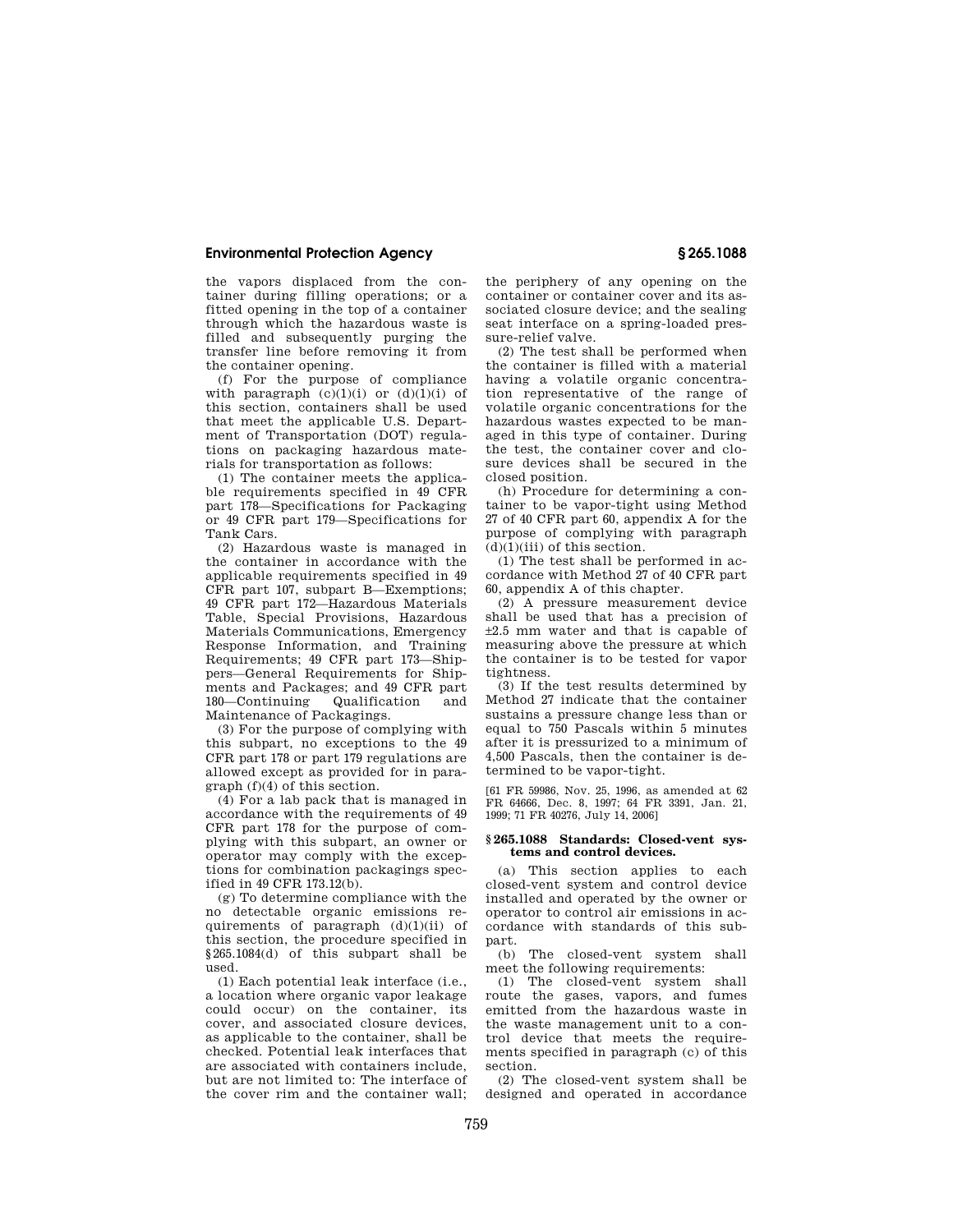with the requirements specified in §265.1033(j) of this part.

(3) In the case when the closed-vent system includes bypass devices that could be used to divert the gas or vapor stream to the atmosphere before entering the control device, each bypass device shall be equipped with either a flow indicator as specified in paragraph (b)(3)(i) of this section or a seal or locking device as specified in paragraph (b)(3)(ii) of this section. For the purpose of complying with this paragraph, low leg drains, high point bleeds, analyzer vents, open-ended valves or lines, spring-loaded pressure relief valves, and other fittings used for safety purposes are not considered to be bypass devices.

(i) If a flow indicator is used to comply with paragraph (b)(3) of this section, the indicator shall be installed at the inlet to the bypass line used to divert gases and vapors from the closedvent system to the atmosphere at a point upstream of the control device inlet. For this paragraph, a flow indicator means a device which indicates the presence of either gas or vapor flow in the bypass line.

(ii) If a seal or locking device is used to comply with paragraph (b)(3) of this section, the device shall be placed on the mechanism by which the bypass device position is controlled (e.g., valve handle, damper lever) when the bypass device is in the closed position such that the bypass device cannot be opened without breaking the seal or removing the lock. Examples of such devices include, but are not limited to, a car-seal or a lock-and-key configuration valve. The owner or operator shall visually inspect the seal or closure mechanism at least once every month to verify that the bypass mechanism is maintained in the closed position.

(4) The closed-vent system shall be inspected and monitored by the owner or operator in accordance with the procedure specified in 40 CFR 265.1033(k).

(c) The control device shall meet the following requirements:

(1) The control device shall be one of the following devices:

(i) A control device designed and operated to reduce the total organic content of the inlet vapor stream vented

**§ 265.1088 40 CFR Ch. I (7–1–11 Edition)** 

to the control device by at least 95 percent by weight;

(ii) An enclosed combustion device designed and operated in accordance with the requirements of §265.1033(c); or

(iii) A flare designed and operated in accordance with the requirements of §265.1033(d).

(2) The owner or operator who elects to use a closed-vent system and control device to comply with the requirements of this section shall comply with the requirements specified in paragraphs  $(c)(2)(i)$  through  $(c)(2)(vi)$  of this section.

(i) Periods of planned routine maintenance of the control device, during which the control device does not meet<br>the specifications of paragraphs specifications of paragraphs  $(c)(1)(i)$ ,  $(c)(1)(ii)$ , or  $(c)(1)(iii)$  of this section, as applicable, shall not exceed 240 hours per year.

(ii) The specifications and requirements in paragraphs  $(c)(1)(i)$ ,  $(c)(1)(ii)$ , and (c)(1)(iii) of this section for control devices do not apply during periods of planned routine maintenance.

(iii) The specifications and requirements in paragraphs  $(c)(1)(i)$ ,  $(c)(1)(ii)$ , and (c)(1)(iii) of this section for control devices do not apply during a control device system malfunction.

(iv) The owner or operator shall demonstrate compliance with the requirements of paragraph  $(c)(2)(i)$  of this section (i.e., planned routine maintenance of a control device, during which the control device does not meet the specifications of paragraphs  $(c)(1)(i)$ ,  $(c)(1)(ii)$ , or  $(c)(1)(iii)$  of this section, as applicable, shall not exceed 240 hours per year) by recording the information specified in  $$265.1090(e)(1)(v)$  of this subpart.

(v) The owner or operator shall correct control device system malfunctions as soon as practicable after their occurrence in order to minimize excess emissions of air pollutants.

(vi) The owner or operator shall operate the closed-vent system such that gases, vapors, and/or fumes are not actively vented to the control device during periods of planned maintenance or control device system malfunction (i.e., periods when the control device is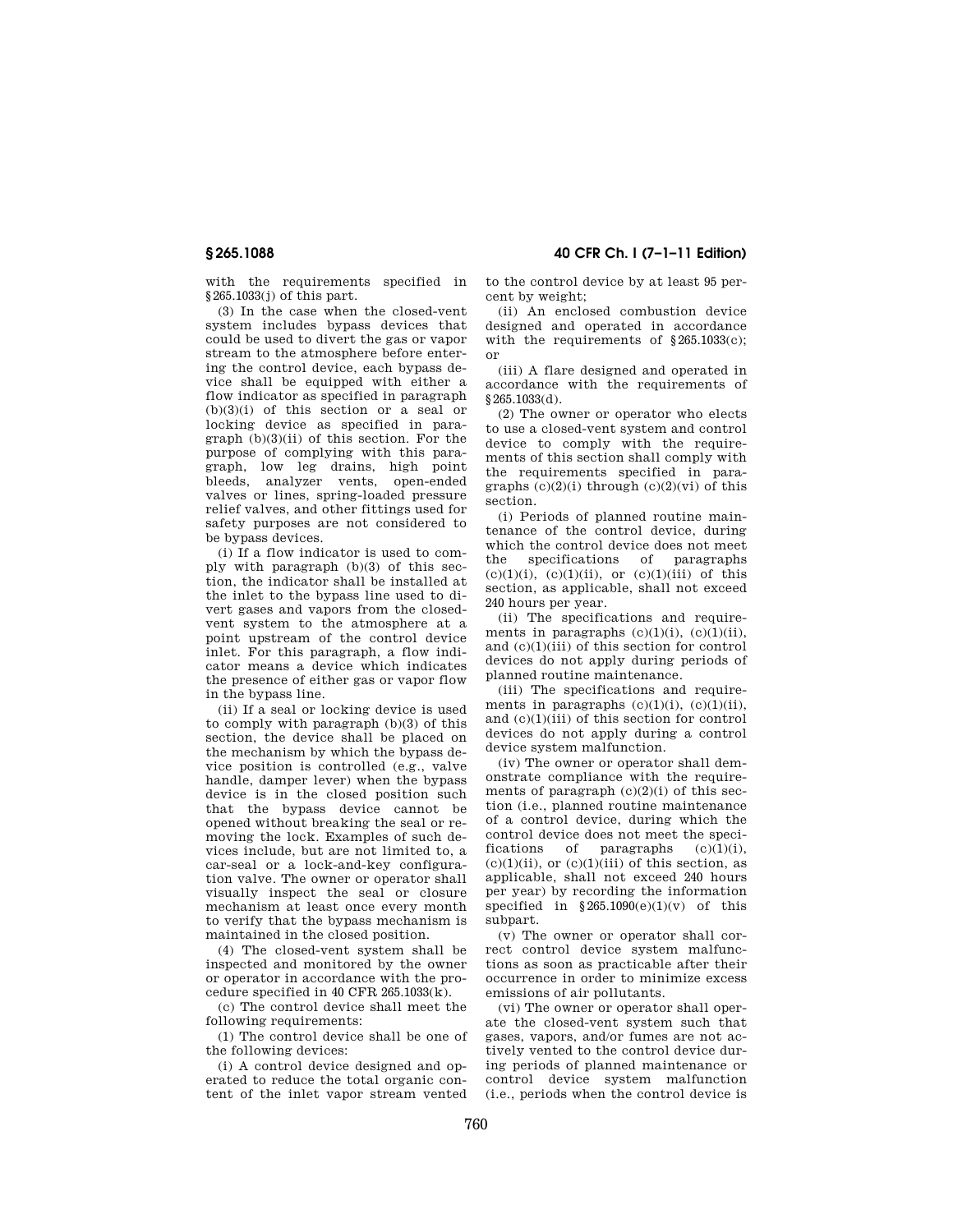not operating or not operating normally) except in cases when it is necessary to vent the gases, vapors, or fumes to avoid an unsafe condition or to implement malfunction corrective actions or planned maintenance actions.

(3) The owner or operator using a carbon adsorption system to comply with paragraph (c)(1) of this section shall operate and maintain the control device in accordance with the following requirements:

(i) Following the initial startup of the control device, all activated carbon in the control device shall be replaced with fresh carbon on a regular basis in accordance with the requirements of §265.1033(g) or §265.1033(h).

(ii) All carbon that is a hazardous waste and that is removed from the control device shall be managed in accordance with the requirements of 40 CFR 265.1033(m), regardless of the average volatile organic concentration of the carbon.

(4) An owner or operator using a control device other than a thermal vapor incinerator, flare, boiler, process heater, condenser, or carbon adsorption system to comply with paragraph  $(c)(1)$ of this section shall operate and maintain the control device in accordance with the requirements of §265.1033(i).

(5) The owner or operator shall demonstrate that a control device achieves the performance requirements of paragraph (c)(1) of this section as follows:

(i) An owner or operator shall demonstrate using either a performance test as specified in paragraph  $(c)(5)(iii)$ of this section or a design analysis as specified in paragraph  $(c)(5)(iv)$  of this section the performance of each control device except for the following:

 $(A)$  A flare;

(B) A boiler or process heater with a design heat input capacity of 44 megawatts or greater;

(C) A boiler or process heater into which the vent stream is introduced with the primary fuel;

(D) A boiler or industrial furnace burning hazardous waste for which the owner or operator has been issued a final permit under 40 CFR part 270 and has designed and operates the unit in accordance with the requirements of 40 CFR part 266, subpart H; or

(E) A boiler or industrial furnace burning hazardous waste for which the owner or operator has designed and operates in accordance with the interim status requirements of 40 CFR part 266, subpart H.

(ii) An owner or operator shall demonstrate the performance of each flare in accordance with the requirements specified in §265.1033(e).

(iii) For a performance test conducted to meet the requirements of paragraph  $(c)(5)(i)$  of this section, the owner or operator shall use the test methods and procedures specified in §265.1034(c)(1) through (c)(4).

(iv) For a design analysis conducted to meet the requirements of paragraph  $(c)(5)(i)$  of this section, the design analysis shall meet the requirements specified in §265.1035(b)(4)(iii).

(v) The owner or operator shall demonstrate that a carbon adsorption system achieves the performance requirements of paragraph  $(c)(1)$  of this section based on the total quantity of organics vented to the atmosphere from all carbon adsorption system equipment that is used for organic adsorption, organic desorption or carbon regeneration, organic recovery, and carbon disposal.

(6) If the owner or operator and the Regional Administrator do not agree on a demonstration of control device performance using a design analysis then the disagreement shall be resolved using the results of a performance test performed by the owner or operator in accordance with the requirements of paragraph  $(c)(5)(iii)$  of this section. The Regional Administrator may choose to have an authorized representative observe the performance test.

(7) The closed-vent system and control device shall be inspected and monitored by the owner or operator in accordance with the procedures specified in 40 CFR 265.1033(f)(2) and 40 CFR 265.1033(k). The readings from each monitoring device required by 40 CFR  $265.1033(f)(2)$  shall be inspected at least once each operating day to check control device operation. Any necessary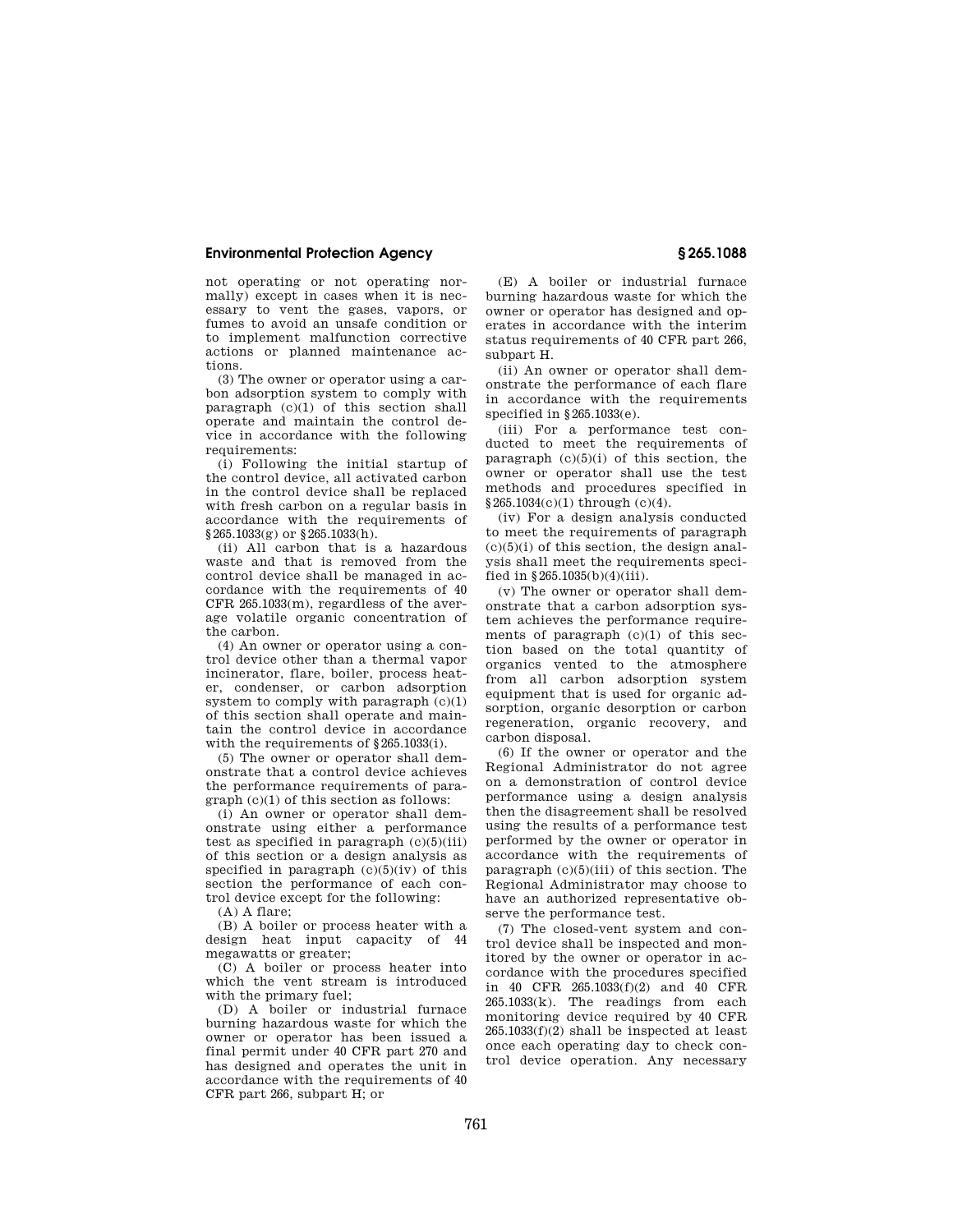corrective measures shall be immediately implemented to ensure the control device is operated in compliance with the requirements of this section.

[59 FR 62935, Dec. 6, 1994, as amended at 61 FR 4915, Feb. 9, 1996; 61 FR 59989, Nov. 25, 1996; 62 FR 64667, Dec. 8, 1997]

#### **§ 265.1089 Inspection and monitoring requirements.**

(a) The owner or operator shall inspect and monitor air emission control equipment used to comply with this subpart in accordance with the applicable requirements specified in §265.1085 through §265.1088 of this subpart.

(b) The owner or operator shall develop and implement a written plan and schedule to perform the inspections and monitoring required by paragraph (a) of this section. The owner or operator shall incorporate this plan and schedule into the facility inspection plan required under 40 CFR 265.15.

[61 FR 59990, Nov. 25, 1996]

### **§ 265.1090 Recordkeeping requirements.**

(a) Each owner or operator of a facility subject to requirements in this subpart shall record and maintain the information specified in paragraphs (b) through (j) of this section, as applicable to the facility. Except for air emission control equipment design documentation and information required by paragraphs (i) and (j) of this section, records required by this section shall be maintained in the operating record for a minimum of 3 years. Air emission control equipment design documentation shall be maintained in the operating record until the air emission control equipment is replaced or otherwise no longer in service. Information required by paragraphs (i) and (j) of this section shall be maintained in the operating record for as long as the waste management unit is not using air emission controls specified in §§265.1085 through 265.1088 of this subpart in accordance with the conditions specified in §265.1080(d) or §265.1080(b)(7) of this subpart, respectively.

(b) The owner or operator of a tank using air emission controls in accordance with the requirements of §265.1085 of this subpart shall prepare and main-

**§ 265.1089 40 CFR Ch. I (7–1–11 Edition)** 

tain records for the tank that include the following information:

(1) For each tank using air emission controls in accordance with the requirements of §265.1085 of this subpart, the owner or operator shall record:

(i) A tank identification number (or other unique identification description as selected by the owner or operator).

(ii) A record for each inspection required by §265.1085 of this subpart that includes the following information:

(A) Date inspection was conducted.

(B) For each defect detected during the inspection: The location of the defect, a description of the defect, the date of detection, and corrective action taken to repair the defect. In the event that repair of the defect is delayed in accordance with the provisions of §265.1085 of this subpart, the owner or operator shall also record the reason for the delay and the date that completion of repair of the defect is expected.

(2) In addition to the information required by paragraph  $(b)(1)$  of this section, the owner or operator shall record the following information, as applicable to the tank:

(i) The owner or operator using a fixed roof to comply with the Tank Level 1 control requirements specified in §265.1085(c) of this subpart shall prepare and maintain records for each determination for the maximum organic vapor pressure of the hazardous waste in the tank performed in accordance with the requirements of §265.1085(c) of this subpart. The records shall include the date and time the samples were collected, the analysis method used, and the analysis results.

(ii) The owner or operator using an internal floating roof to comply with the Tank Level 2 control requirements specified in §265.1085(e) of this subpart shall prepare and maintain documentation describing the floating roof design.

(iii) Owners and operators using an external floating roof to comply with the Tank Level 2 control requirements specified in §265.1085(f) of this subpart shall prepare and maintain the following records:

(A) Documentation describing the floating roof design and the dimensions of the tank.

(B) Records for each seal gap inspection required by  $\S 265.1085(f)(3)$  of this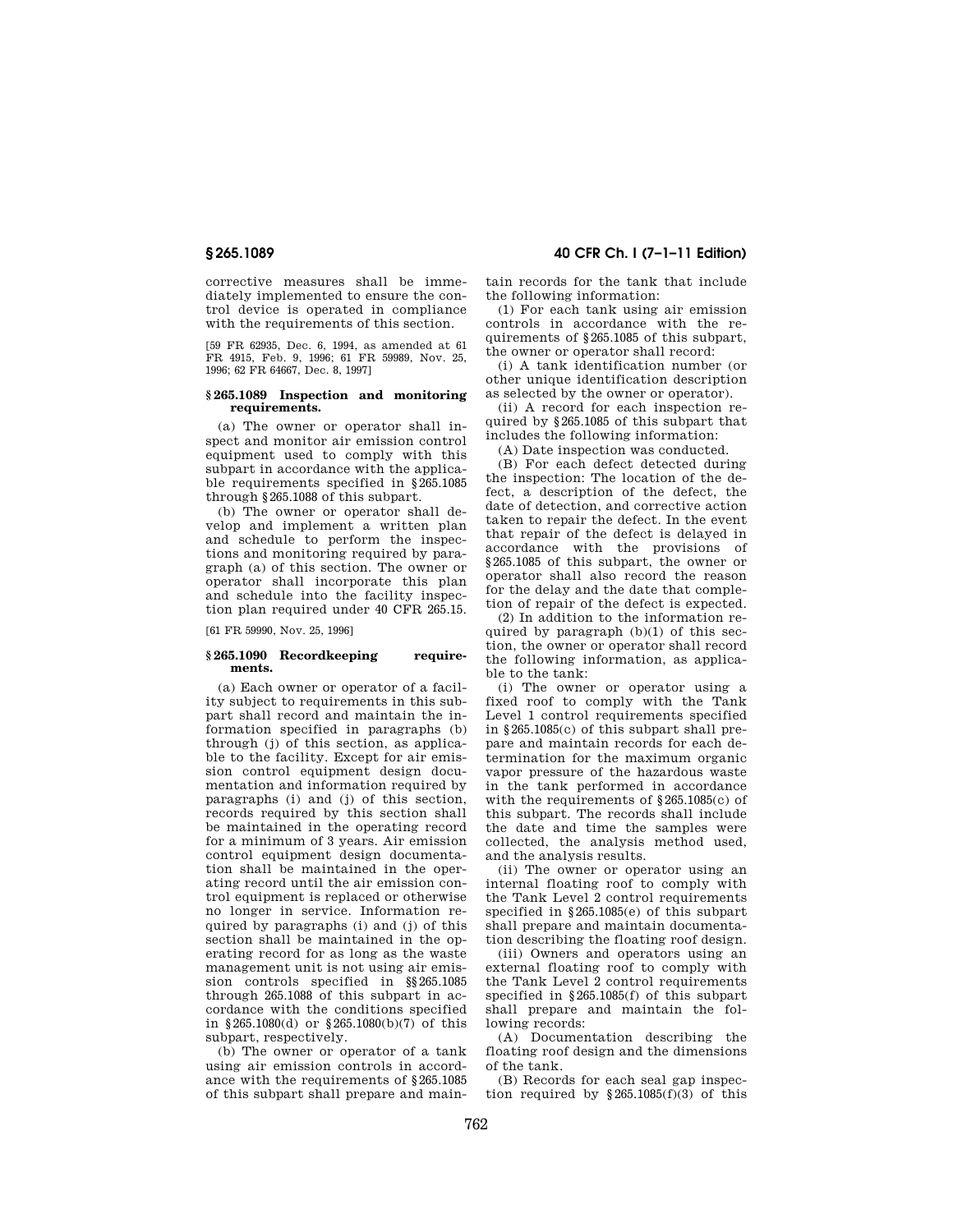subpart describing the results of the seal gap measurements. The records shall include the date that the measurements were performed, the raw data obtained for the measurements, and the calculations of the total gap surface area. In the event that the seal gap measurements do not conform to the specifications in  $§265.1085(f)(1)$  of this subpart, the records shall include a description of the repairs that were made, the date the repairs were made, and the date the tank was emptied, if necessary.

(iv) Each owner or operator using an enclosure to comply with the Tank Level 2 control requirements specified in §265.1085(i) of this subpart shall prepare and maintain the following records:

(A) Records for the most recent set of calculations and measurements performed by the owner or operator to verify that the enclosure meets the criteria of a permanent total enclosure as specified in ''Procedure T—Criteria for and Verification of a Permanent or Temporary Total Enclosure'' under 40 CFR 52.741, appendix B.

(B) Records required for the closedvent system and control device in accordance with the requirements of paragraph (e) of this section.

(c) The owner or operator of a surface impoundment using air emission controls in accordance with the requirements of §265.1086 of this subpart shall prepare and maintain records for the surface impoundment that include the following information:

(1) A surface impoundment identification number (or other unique identification description as selected by the owner or operator).

(2) Documentation describing the floating membrane cover or cover design, as applicable to the surface impoundment, that includes information prepared by the owner or operator or provided by the cover manufacturer or vendor describing the cover design, and certification by the owner or operator that the cover meets the specifications listed in §265.1086(c) of this subpart.

(3) A record for each inspection required by §265.1086 of this subpart that includes the following information:

(i) Date inspection was conducted.

(ii) For each defect detected during the inspection the following information: The location of the defect, a description of the defect, the date of detection, and corrective action taken to repair the defect. In the event that repair of the defect is delayed in accordance with the provisions of §265.1086(f) of this subpart, the owner or operator shall also record the reason for the delay and the date that completion of repair of the defect is expected.

(4) For a surface impoundment equipped with a cover and vented through a closed-vent system to a control device, the owner or operator shall prepare and maintain the records specified in paragraph (e) of this section.

(d) The owner or operator of containers using Container Level 3 air emission controls in accordance with the requirements of §265.1087 of this subpart shall prepare and maintain records that include the following information:

(1) Records for the most recent set of calculations and measurements performed by the owner or operator to verify that the enclosure meets the criteria of a permanent total enclosure as specified in ''Procedure T—Criteria for and Verification of a Permanent or Temporary Total Enclosure'' under 40 CFR 52.741, appendix B.

(2) Records required for the closedvent system and control device in accordance with the requirements of paragraph (e) of this section.

(e) The owner or operator using a closed-vent system and control device in accordance with the requirements of §265.1088 of this subpart shall prepare and maintain records that include the following information:

(1) Documentation for the closedvent system and control device that includes:

(i) Certification that is signed and dated by the owner or operator stating that the control device is designed to operate at the performance level documented by a design analysis as specified in paragraph  $(e)(1)(ii)$  of this section or by performance tests as specified in paragraph  $(e)(1)(iii)$  of this section when the tank, surface impoundment, or container is or would be operating at capacity or the highest level reasonably expected to occur.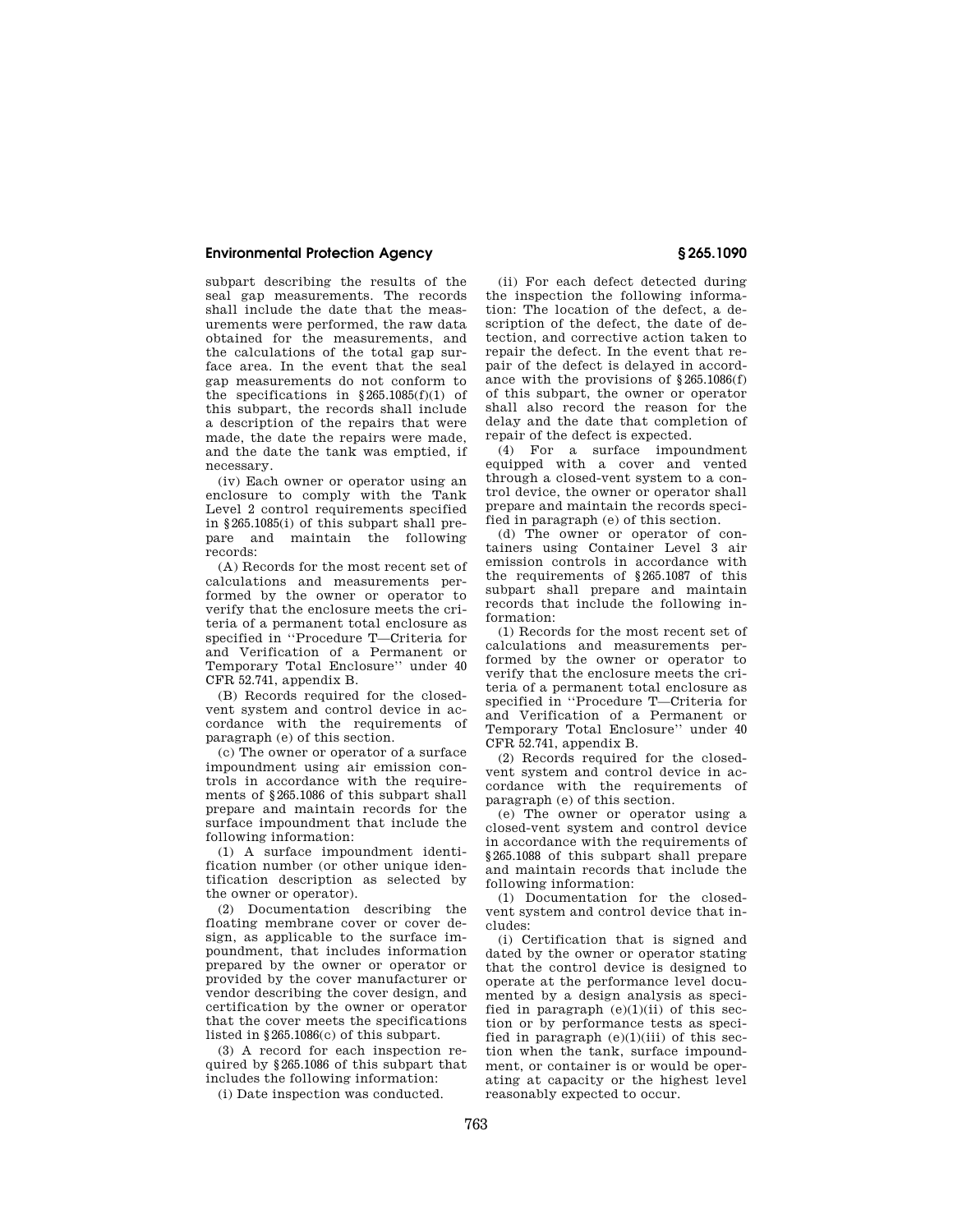(ii) If a design analysis is used, then design documentation as specified in 40 CFR 265.1035(b)(4). The documentation shall include information prepared by the owner or operator or provided by the control device manufacturer or vendor that describes the control device design in accordance with 40 CFR 265.1035(b)(4)(iii) and certification by the owner or operator that the control equipment meets the applicable specifications.

(iii) If performance tests are used, then a performance test plan as specified in 40 CFR 265.1035(b)(3) and all test results.

(iv) Information as required by 40 CFR 265.1035(c)(1) and 40 CFR 265.1035(c)(2), as applicable.

(v) An owner or operator shall record, on a semiannual basis, the information specified in paragraphs  $(e)(1)(v)(A)$  and  $(e)(1)(v)(B)$  of this section for those planned routine maintenance operations that would require the control device not to meet the requirements of §265.1088 (c)(1)(i), (c)(1)(ii), or (c)(1)(iii) of this subpart, as applicable.

(A) A description of the planned routine maintenance that is anticipated to be performed for the control device during the next 6-month period. This description shall include the type of maintenance necessary, planned frequency of maintenance, and lengths of maintenance periods.

(B) A description of the planned routine maintenance that was performed for the control device during the previous 6-month period. This description shall include the type of maintenance performed and the total number of hours during those 6 months that the control device did not meet the requirements of §265.1088 (c)(1)(i),  $(c)(1)(ii)$ , or  $(c)(1)(iii)$  of this subpart, as applicable, due to planned routine maintenance.

(vi) An owner or operator shall record the information specified in paragraphs (e)(1)(vi)(A) through  $(e)(1)(vi)(C)$  of this section for those unexpected control device system malfunctions that would require the control device not to meet the requirements of §265.1088 (c)(1)(i), (c)(1)(ii), or  $(c)(1)(iii)$  of this subpart, as applicable.

**§ 265.1090 40 CFR Ch. I (7–1–11 Edition)** 

(A) The occurrence and duration of each malfunction of the control device system.

(B) The duration of each period during a malfunction when gases, vapors, or fumes are vented from the waste management unit through the closedvent system to the control device while the control device is not properly functioning.

(C) Actions taken during periods of malfunction to restore a malfunctioning control device to its normal or usual manner of operation.

(vii) Records of the management of carbon removed from a carbon adsorption system conducted in accordance with  $\S$ 265.1088(c)(3)(ii) of this subpart.

(f) The owner or operator of a tank, surface impoundment, or container exempted from standards in accordance with the provisions of §265.1083(c) of this subpart shall prepare and maintain the following records, as applicable:

(1) For tanks, surface impoundments, or containers exempted under the hazardous waste organic concentration conditions specified in §265.1083(c)(1) or  $§265.1083(c)(2)(i)$  through  $(c)(2)(vi)$  of this subpart, the owner or operator shall record the information used for each waste determination (e.g., test results, measurements, calculations, and other documentation) in the facility operating log. If analysis results for waste samples are used for the waste determination, then the owner or operator shall record the date, time, and location that each waste sample is collected in accordance with applicable requirements of §265.1084 of this subpart.

(2) For tanks, surface impoundments, or containers exempted under the provisions of  $\S 265.1083(c)(2)(vii)$  or  $§265.1083(c)(2)(viii)$  of this subpart, the owner or operator shall record the identification number for the incinerator, boiler, or industrial furnace in which the hazardous waste is treated.

(g) An owner or operator designating a cover as ''unsafe to inspect and monitor'' pursuant to §265.1085(l) or §265.1086(g) of this subpart shall record in a log that is kept in the facility operating record the following information: The identification numbers for waste management units with covers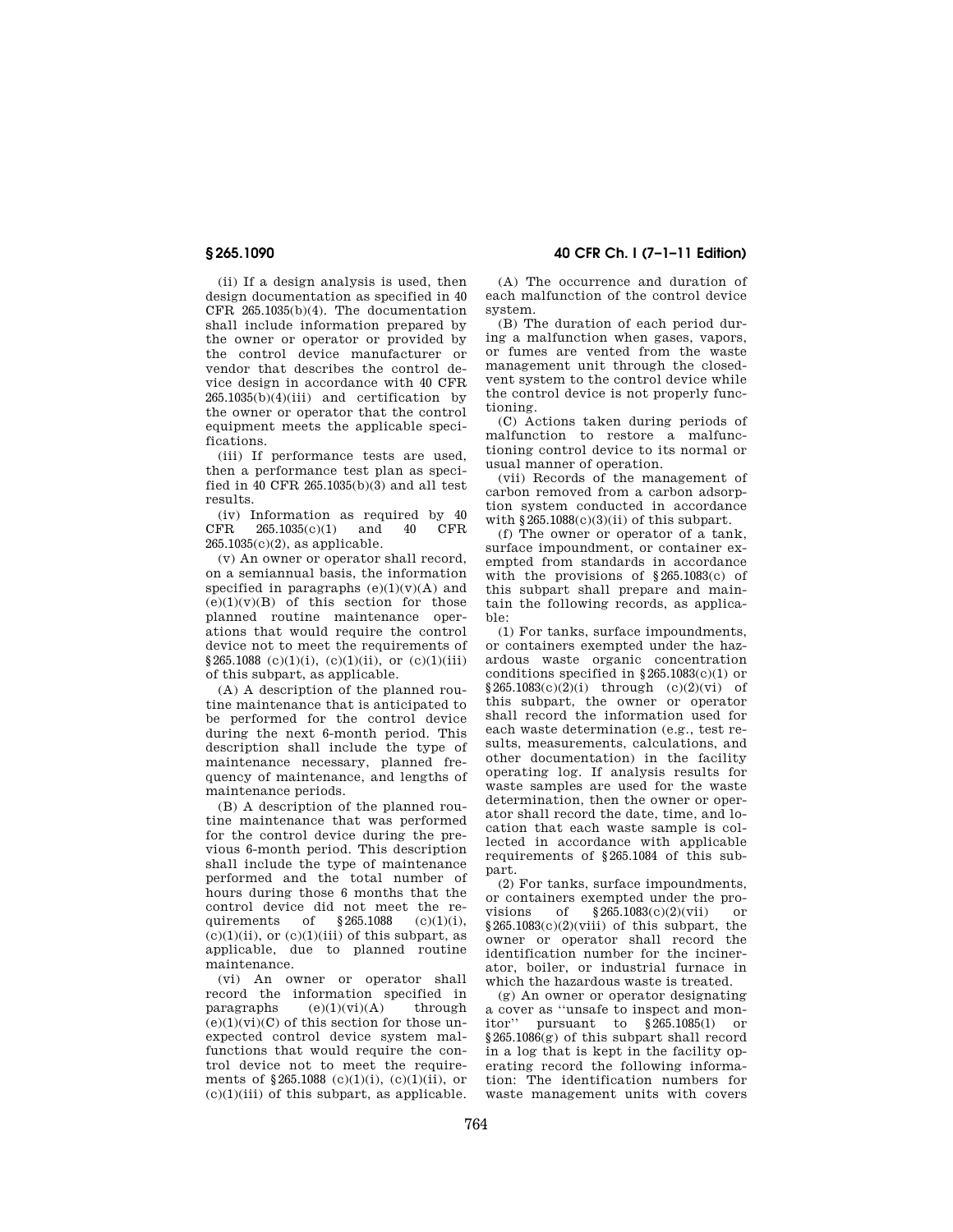that are designated as ''unsafe to inspect and monitor,'' the explanation for each cover stating why the cover is unsafe to inspect and monitor, and the plan and schedule for inspecting and monitoring each cover.

(h) The owner or operator of a facility that is subject to this subpart and to the control device standards in 40 CFR part 60, subpart VV, or 40 CFR part 61, subpart V, may elect to demonstrate compliance with the applicable sections of this subpart by documentation either pursuant to this subpart, or pursuant to the provisions of 40 CFR part 60, subpart VV or 40 CFR part 61, subpart V, to the extent that the documentation required by 40 CFR parts 60 or 61 duplicates the documentation required by this section.

(i) For each tank or container not using air emission controls specified in §§265.1085 through 265.1088 of this subpart in accordance with the conditions specified in §265.1080(d) of this subpart, the owner or operator shall record and maintain the following information:

(1) A list of the individual organic peroxide compounds manufactured at the facility that meet the conditions specified in §265.1080(d)(1).

(2) A description of how the hazardous waste containing the organic peroxide compounds identified in paragraph (i)(1) of this section are managed at the facility in tanks and containers. This description shall include the following information:

(i) For the tanks used at the facility to manage this hazardous waste, sufficient information shall be provided to describe for each tank: A facility identification number for the tank; the purpose and placement of this tank in the management train of this hazardous waste; and the procedures used to ultimately dispose of the hazardous waste managed in the tanks.

(ii) For containers used at the facility to manage these hazardous wastes, sufficient information shall be provided to describe: A facility identification number for the container or group of containers; the purpose and placement of this container, or group of containers, in the management train of this hazardous waste; and the procedures used to ultimately dispose of the

hazardous waste handled in the containers.

(3) An explanation of why managing the hazardous waste containing the organic peroxide compounds identified in paragraph  $(i)(1)$  of this section in the tanks and containers as described in paragraph (i)(2) of this section would create an undue safety hazard if the air emission controls, as required under §§265.1085 through 265.1088 of this subpart, are installed and operated on these waste management units. This explanation shall include the following information:

(i) For tanks used at the facility to manage these hazardous wastes, sufficient information shall be provided to explain: How use of the required air emission controls on the tanks would affect the tank design features and facility operating procedures currently used to prevent an undue safety hazard during the management of this hazardous waste in the tanks; and why installation of safety devices on the required air emission controls, as allowed under this subpart, will not address those situations in which evacuation of tanks equipped with these air emission controls is necessary and consistent with good engineering and safety practices for handling organic peroxides.

(ii) For containers used at the facility to manage these hazardous wastes, sufficient information shall be provided to explain: How use of the required air emission controls on the containers would affect the container design features and handling procedures currently used to prevent an undue safety hazard during the management of this hazardous waste in the containers; and why installation of safety devices on the required air emission controls, as allowed under this subpart, will not address those situations in which evacuation of containers equipped with these air emission controls is necessary and consistent with good engineering and safety practices for handling organic peroxides.

(j) For each hazardous waste management unit not using air emission controls specified in §§265.1085 through 265.1088 of this subpart in accordance with the provisions of  $\S 265.1080(b)(7)$  of this subpart, the owner and operator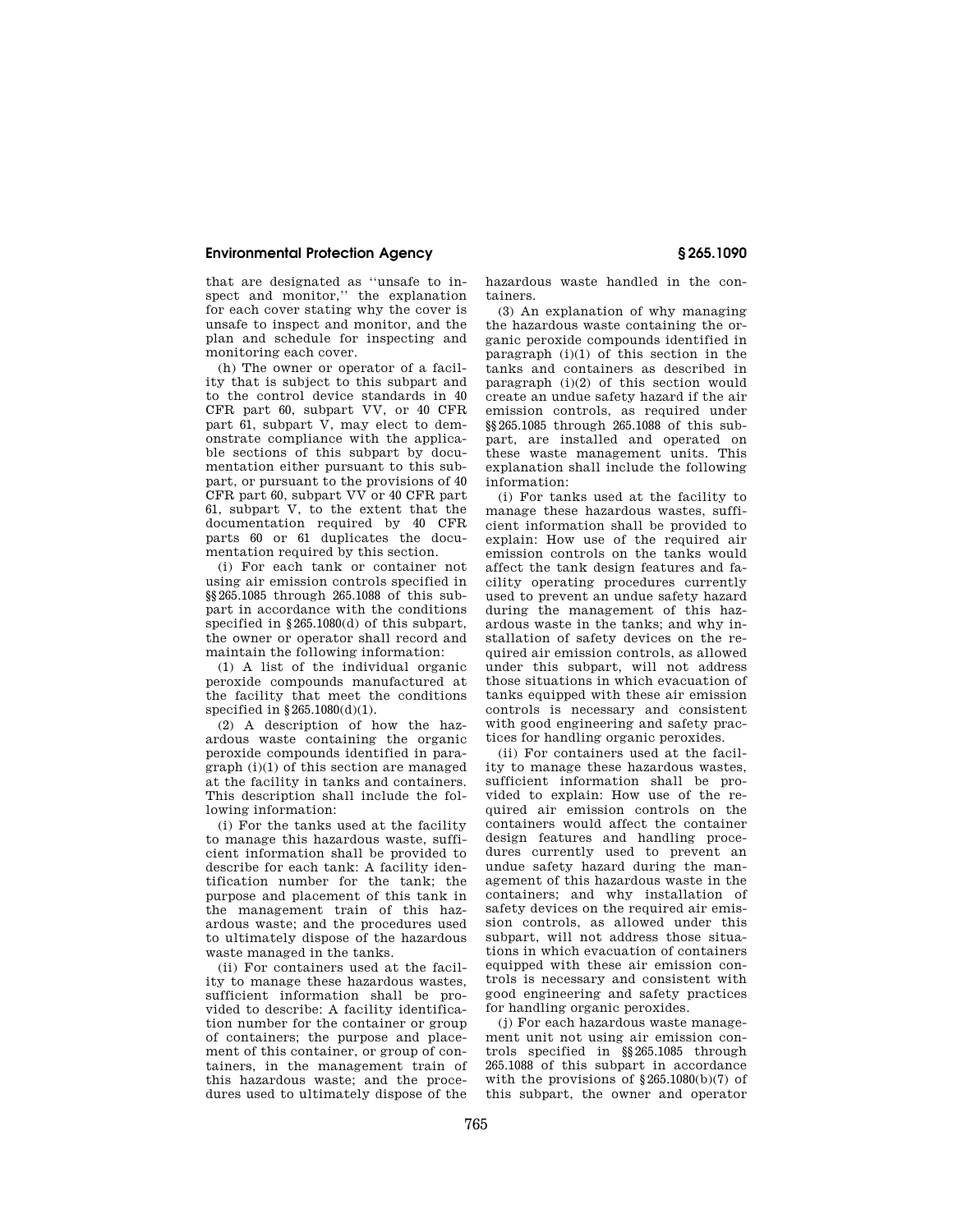shall record and maintain the following information:

(1) Certification that the waste management unit is equipped with and operating air emission controls in accordance with the requirements of an applicable Clean Air Act regulation codified under 40 CFR part 60, part 61, or part 63.

(2) Identification of the specific requirements codified under 40 CFR part 60, part 61, or part 63 with which the waste management unit is in compliance.

[61 FR 59990, Nov. 25, 1996, as amended at 62 FR 64667, Dec. 8, 1997; 71 FR 40276, July 14, 2006]

# **§ 265.1091 [Reserved]**

# **Subpart DD—Containment Buildings**

SOURCE: 57 FR 37268, Aug. 18, 1992, unless otherwise noted.

## **§ 265.1100 Applicability.**

The requirements of this subpart apply to owners or operators who store or treat hazardous waste in units designed and operated under §265.1101 of this subpart. The owner or operator is not subject to the definition of land disposal in RCRA section 3004(k) provided that the unit:

(a) Is a completely enclosed, self-supporting structure that is designed and constructed of manmade materials of sufficient strength and thickness to support themselves, the waste contents, and any personnel and heavy equipment that operate within the units, and to prevent failure due to pressure gradients, settlement, compression, or uplift, physical contact with the hazardous wastes to which they are exposed; climatic conditions; and the stresses of daily operation, including the movement of heavy equipment within the unit and contact of such equipment with containment walls;

(b) Has a primary barrier that is designed to be sufficiently durable to withstand the movement of personnel and handling equipment within the unit;

(c) If the unit is used to manage liquids, has:

# **§ 265.1091 40 CFR Ch. I (7–1–11 Edition)**

(1) A primary barrier designed and constructed of materials to prevent migration of hazardous constituents into the barrier;

(2) A liquid collection system designed and constructed of materials to minimize the accumulation of liquid on the primary barrier; and

(3) A secondary containment system designed and constructed of materials to prevent migration of hazardous constituents into the barrier, with a leak detection and liquid collection system capable of detecting, collecting, and removing leaks of hazardous constituents at the earliest possible time, unless the unit has been granted a variance from the secondary containment system requirements under §265.1101(b)(4);

(d) Has controls as needed to prevent fugitive dust emissions; and

(e) Is designed and operated to ensure containment and prevent the tracking of materials from the unit by personnel or equipment.

[57 FR 37268, Aug. 18, 1992, as amended at 71 FR 16912, Apr. 4, 2006; 71 FR 40276, July 14, 2006]

#### **§ 265.1101 Design and operating standards.**

(a) All containment buildings must comply with the following design standards:

(1) The containment building must be completely enclosed with a floor, walls, and a roof to prevent exposure to the elements, (e.g., precipitation, wind, run-on), and to assure containment of managed wastes.

(2) The floor and containment walls of the unit, including the secondary containment system if required under paragraph (b) of this section, must be designed and constructed of materials of sufficient strength and thickness to support themselves, the waste contents, and any personnel and heavy equipment that operate within the unit, and to prevent failure due to pressure gradients, settlement, compression, or uplift, physical contact with the hazardous wastes to which they are exposed; climatic conditions; and the stresses of daily operation, including the movement of heavy equipment within the unit and contact of such equipment with containment walls. The unit must be designed so that it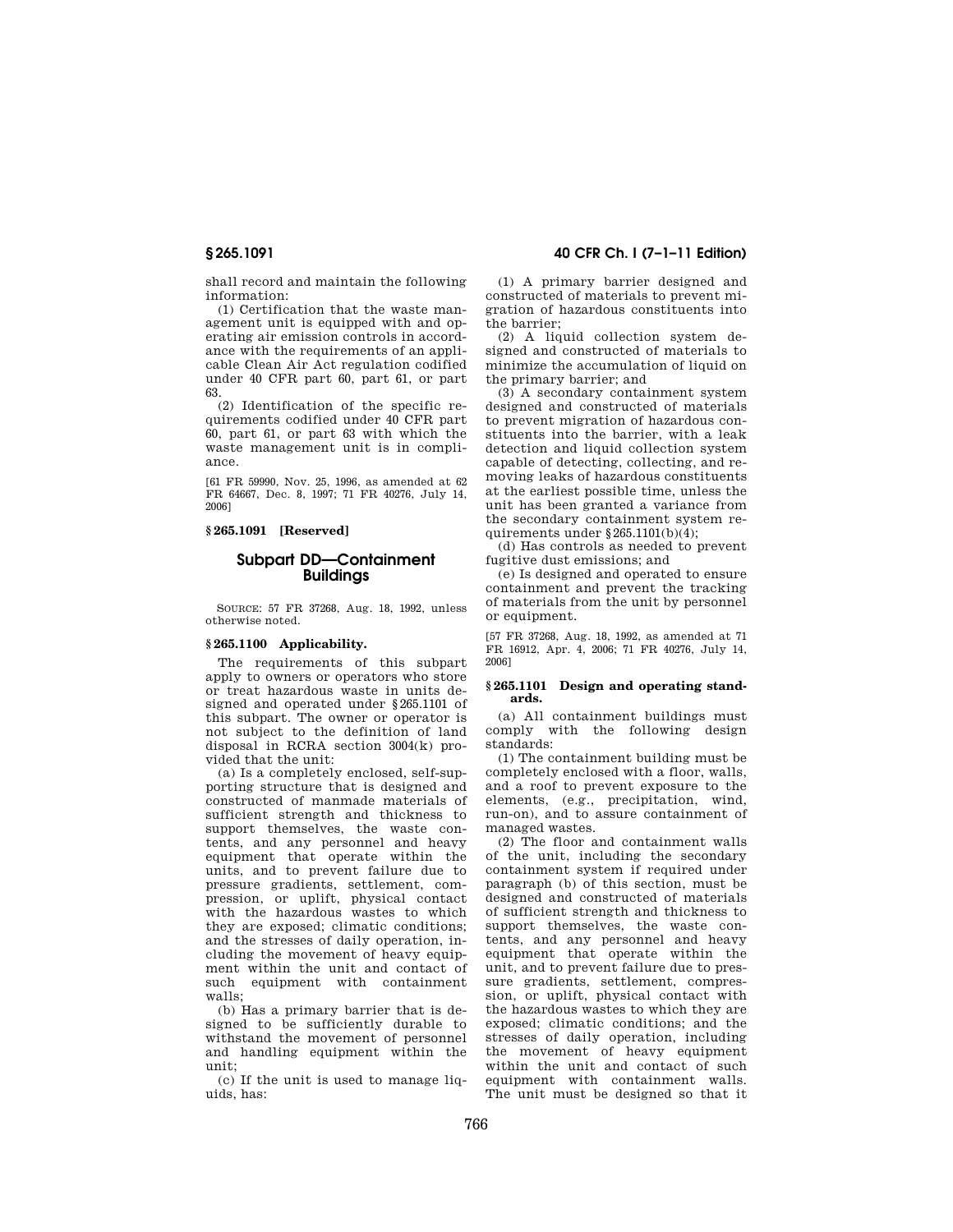has sufficient structural strength to prevent collapse or other failure. All surfaces to be in contact with hazardous wastes must be chemically compatible with those wastes. EPA will consider standards established by professional organizations generally recognized by the industry such as the American Concrete Institute (ACI) and the American Society of Testing Materials (ASTM) in judging the structural integrity requirements of this paragraph. If appropriate to the nature of the waste management operation to take place in the unit, an exception to the structural strength requirement may be made for light-weight doors and windows that meet these criteria:

(i) They provide an effective barrier against fugitive dust emissions under paragraph  $(c)(1)(iv)$ ; and

(ii) The unit is designed and operated in a fashion that assures that wastes will not actually come in contact with these openings.

(3) Incompatible hazardous wastes or treatment reagents must not be placed in the unit or its secondary containment system if they could cause the unit or secondary containment system to leak, corrode, or otherwise fail.

(4) A containment building must have a primary barrier designed to withstand the movement of personnel, waste, and handling equipment in the unit during the operating life of the unit and appropriate for the physical and chemical characteristics of the waste to be managed.

(b) For a containment building used to manage hazardous wastes containing free liquids or treated with free liquids (the presence of which is determined by the paint filter test, a visual examination, or other appropriate means), the owner or operator must include:

(1) A primary barrier designed and constructed of materials to prevent the migration of hazardous constituents into the barrier (e.g. a geomembrane covered by a concrete wear surface).

(2) A liquid collection and removal system to prevent the accumulation of liquid on the primary barrier of the containment building:

(i) The primary barrier must be sloped to drain liquids to the associated collection system; and

(ii) Liquids and waste must be collected and removed to minimize hydraulic head on the containment system at the earliest practicable time that protects human health and the environment.

(3) A secondary containment system including a secondary barrier designed and constructed to prevent migration of hazardous constituents into the barrier, and a leak detection system that is capable of detecting failure of the primary barrier and collecting accumulated hazardous wastes and liquids at the earliest practicable time.

(i) The requirements of the leak detection component of the secondary containment system are satisfied by installation of a system that is, at a minimum:

(A) Constructed with a bottom slope of 1 percent or more; and

(B) Constructed of a granular drainage material with a hydraulic conductivity of  $1 \times 10^{-2}$  cm/sec or more and a thickness of 12 inches (30.5 cm) or more, or constructed of synthetic or geonet drainage materials with a transmissivity of  $3 \times 10^{-5}$  m<sup>2</sup>/sec or more.

(ii) If treatment is to be conducted in the building, an area in which such treatment will be conducted must be designed to prevent the release of liquids, wet materials, or liquid aerosols to other portions of the building.

(iii) The secondary containment system must be constructed of materials that are chemically resistant to the waste and liquids managed in the containment building and of sufficient strength and thickness to prevent collapse under the pressure exerted by overlaying materials and by any equipment used in the containment building. (Containment buildings can serve as secondary containment systems for tanks placed within the building under certain conditions. A containment building can serve as an external liner system for a tank, provided it meets the requirements of  $$265.193(e)(1)$ . In addition, the containment building must meet the requirements of §265.193 (b) and (c) to be considered an acceptable secondary containment system for a tank.)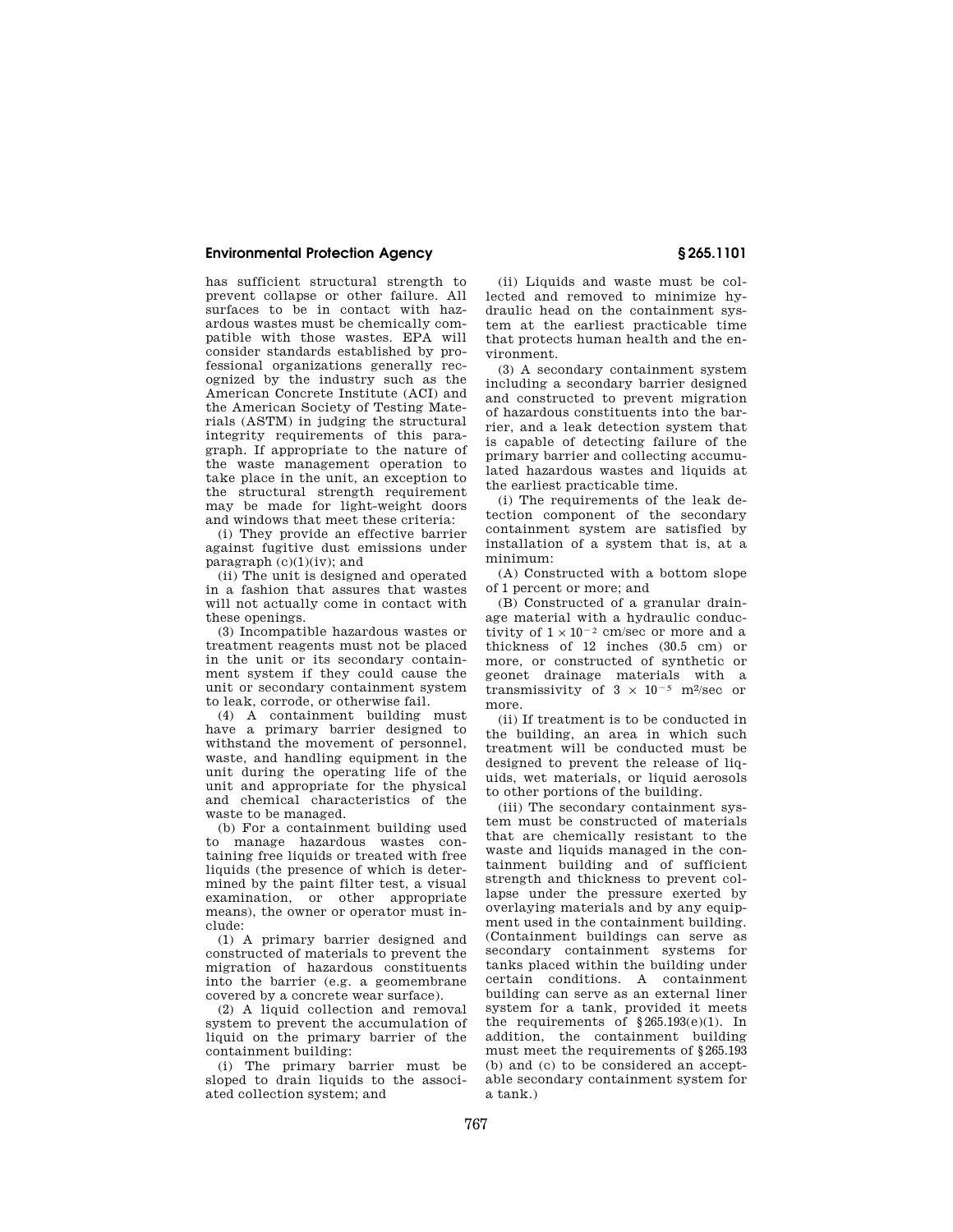(4) For existing units other than 90 day generator units, the Regional Administrator may delay the secondary containment requirement for up to two years, based on a demonstration by the owner or operator that the unit substantially meets the standards of this

Subpart. In making this demonstration, the owner or operator must:

(i) Provide written notice to the Regional Administrator of their request by February 18, 1993. This notification must describe the unit and its operating practices with specific reference to the performance of existing containment systems, and specific plans for retrofitting the unit with secondary containment;

(ii) Respond to any comments from the Regional Administrator on these plans within 30 days; and

(iii) Fulfill the terms of the revised plans, if such plans are approved by the Regional Administrator.

(c) Owners or operators of all containment buildings must:

(1) Use controls and practices to ensure containment of the hazardous waste within the unit; and, at a minimum:

(i) Maintain the primary barrier to be free of significant cracks, gaps, corrosion, or other deterioration that could cause hazardous waste to be released from the primary barrier;

(ii) Maintain the level of the stored/ treated hazardous waste within the containment walls of the unit so that the height of any containment wall is not exceeded;

(iii) Take measures to prevent the tracking of hazardous waste out of the unit by personnel or by equipment used in handling the waste. An area must be designated to decontaminate equipment and any rinsate must be collected and properly managed; and

(iv) Take measures to control fugitive dust emissions such that any openings (doors, windows, vents, cracks, etc.) exhibit no visible emissions. In addition, all associated particulate collection devices (e.g., fabric filter, electrostatic precipitator) must be operated and maintained with sound air pollution control practices. This state of no visible emissions must be maintained effectively at all times during normal operating conditions, including

**§ 265.1101 40 CFR Ch. I (7–1–11 Edition)** 

when vehicles and personnel are entering and exiting the unit.

(2) Obtain and keep on-site a certification by a qualified Professional Engineer that the containment building design meets the requirements of paragraphs (a), (b), and (c) of this section.

(3) Throughout the active life of the containment building, if the owner or operator detects a condition that could lead to or has caused a release of hazardous waste, the owner or operator must repair the condition promptly, in accordance with the following procedures.

(i) Upon detection of a condition that has led to a release of hazardous waste (e.g., upon detection of leakage from the primary barrier) the owner or operator must:

(A) Enter a record of the discovery in the facility operating record;

(B) Immediately remove the portion of the containment building affected by the condition from service;

(C) Determine what steps must be taken to repair the containment building, remove any leakage from the secondary collection system, and establish a schedule for accomplishing the cleanup and repairs; and

(D) Within 7 days after the discovery of the condition, notify the Regional Administrator of the condition, and within 14 working days, provide a written notice to the Regional Administrator with a description of the steps taken to repair the containment building, and the schedule for accomplishing the work.

(ii) The Regional Administrator will review the information submitted, make a determination regarding whether the containment building must be removed from service completely or partially until repairs and cleanup are complete, and notify the owner or operator of the determination and the underlying rationale in writing.

(iii) Upon completing all repairs and cleanup the owner or operator must notify the Regional Administrator in writing and provide a verification, signed by a qualified, registered professional engineer, that the repairs and cleanup have been completed according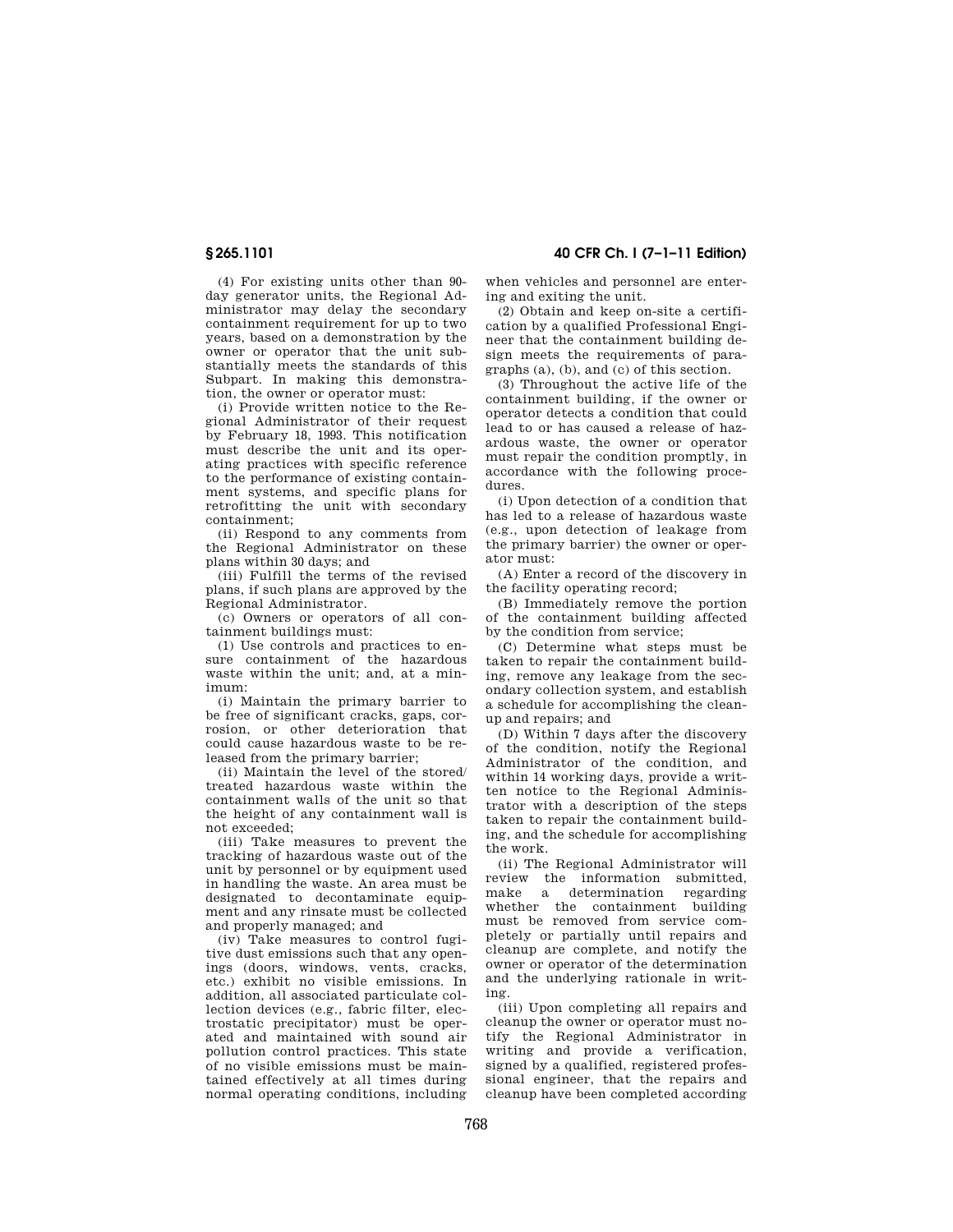to the written plan submitted in accordance with paragraph  $(c)(3)(i)(D)$  of this section.

(4) Inspect and record in the facility's operating record at least once every seven days, except for Performance Track member facilities, that must inspect up to once each month, upon approval of the director, data gathered from monitoring and leak detection equipment as well as the containment building and the area immediately surrounding the containment building to detect signs of releases of hazardous waste. To apply for reduced inspection frequency, the Performance Track member facility must follow the procedures described in §265.15(b)(5).

(d) For a containment building that contains both areas with and without secondary containment, the owner or operator must:

(1) Design and operate each area in accordance with the requirements enumerated in paragraphs (a) through (c) of this section;

(2) Take measures to prevent the release of liquids or wet materials into areas without secondary containment; and

(3) Maintain in the facility's operating log a written description of the operating procedures used to maintain the integrity of areas without secondary containment.

(e) Notwithstanding any other provision of this subpart, the Regional Administrator may waive requirements for secondary containment for a permitted containment building where the owner or operator demonstrates that the only free liquids in the unit are limited amounts of dust suppression liquids required to meet occupational health and safety requirements, and where containment of managed wastes and liquids can be assured without a secondary containment system.

[57 FR 37268, Aug. 18, 1992, as amended at 71 FR 16912, Apr. 4, 2006; 71 FR 40276, July 14, 2006]

#### **§ 265.1102 Closure and post-closure care.**

(a) At closure of a containment building, the owner or operator must remove or decontaminate all waste residues, contaminated containment system components (liners, etc.), contaminated subsoils, and structures and equipment contaminated with waste and leachate, and manage them as hazardous waste unless §261.3(d) of this chapter applies. The closure plan, closure activities, cost estimates for closure, and financial responsibility for containment buildings must meet all of the requirements specified in subparts G and H of this part.

(b) If, after removing or decontaminating all residues and making all reasonable efforts to effect removal or decontamination of contaminated components, subsoils, structures, and equipment as required in paragraph (a) of this section, the owner or operator finds that not all contaminated subsoils can be practicably removed or decontaminated, he must close the facility and perform post-closure care in accordance with the closure and post-closure requirements that apply to landfills (§265.310). In addition, for the purposes of closure, post-closure, and financial responsibility, such a containment building is then considered to be a landfill, and the owner or operator must meet all of the requirements for landfills specified in subparts G and H of this part.

## **§§ 265.1103–265.1110 [Reserved]**

# **Subpart EE—Hazardous Waste Munitions and Explosives Storage**

SOURCE: 62 FR 6653, Feb. 12, 1997, unless otherwise noted.

### **§ 265.1200 Applicability.**

The requirements of this subpart apply to owners or operators who store munitions and explosive hazardous wastes, except as §265.1 provides otherwise. (NOTE: Depending on explosive hazards, hazardous waste munitions and explosives may also be managed in other types of storage units, including containment buildings (40 CFR part 265, subpart DD), tanks (40 CFR part 265, subpart J), or containers (40 CFR part 265, subpart I); See 40 CFR 266.205 for storage of waste military munitions).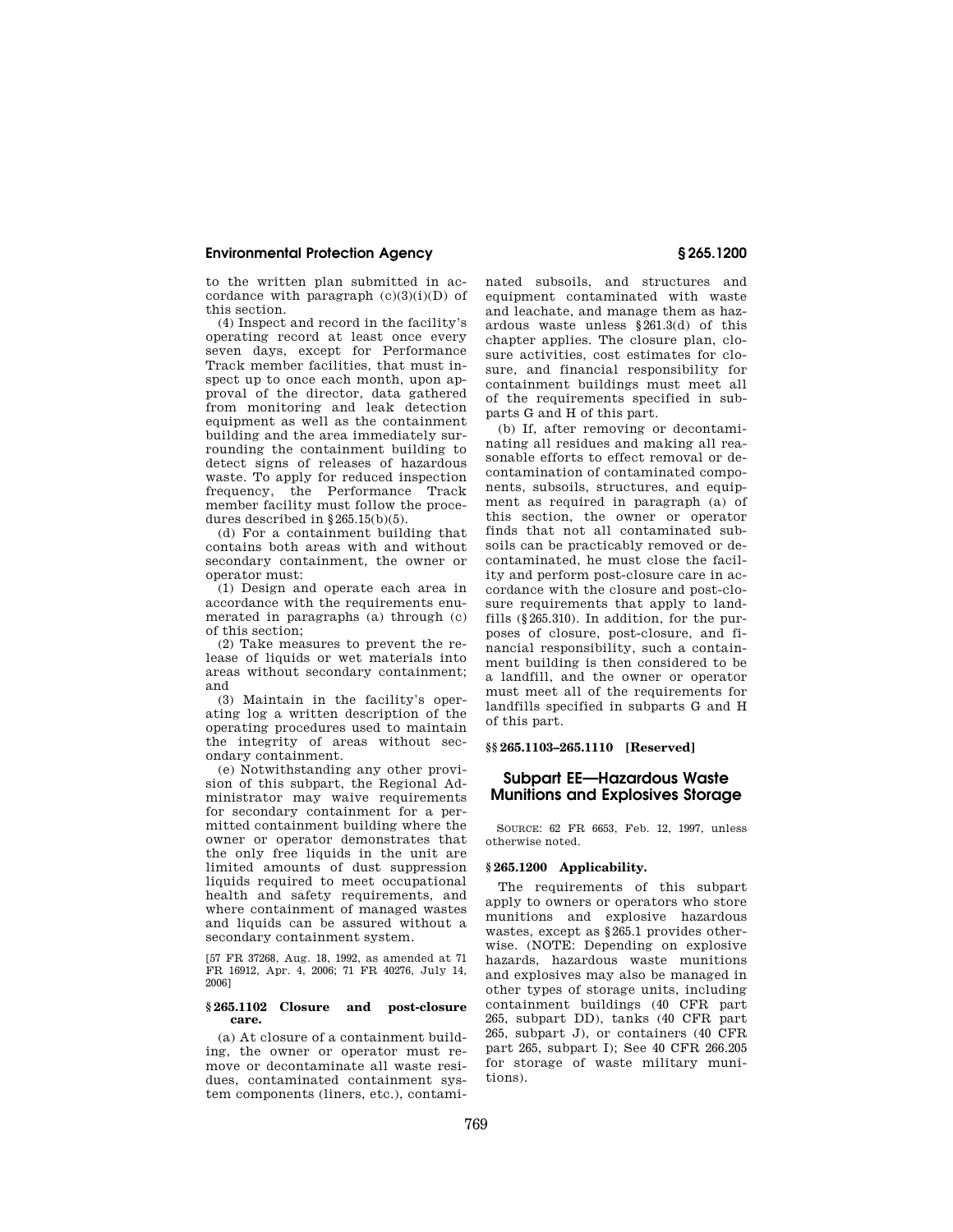### **§ 265.1201 Design and operating standards.**

(a) Hazardous waste munitions and explosives storage units must be designed and operated with containment systems, controls, and monitoring, that:

(1) Minimize the potential for detonation or other means of release of hazardous waste, hazardous constituents, hazardous decomposition products, or contaminated run-off, to the soil, ground water, surface water, and atmosphere;

(2) Provide a primary barrier, which may be a container (including a shell) or tank, designed to contain the hazardous waste;

(3) For wastes stored outdoors, provide that the waste and containers will not be in standing precipitation;

(4) For liquid wastes, provide a secondary containment system that assures that any released liquids are contained and promptly detected and removed from the waste area, or vapor detection system that assures that any released liquids or vapors are promptly detected and an appropriate response taken (e.g., additional containment, such as overpacking, or removal from the waste area); and

(5) Provide monitoring and inspection procedures that assure the controls and containment systems are working as designed and that releases that may adversely impact human health or the environment are not escaping from the unit.

(b) Hazardous waste munitions and explosives stored under this subpart may be stored in one of the following:

(1) *Earth-covered magazines.* Earthcovered magazines must be:

(i) Constructed of waterproofed, reinforced concrete or structural steel arches, with steel doors that are kept closed when not being accessed;

(ii) Designed and constructed:

(A) To be of sufficient strength and thickness to support the weight of any explosives or munitions stored and any equipment used in the unit;

(B) To provide working space for personnel and equipment in the unit; and (C) To withstand movement activi-

ties that occur in the unit; and

(iii) Located and designed, with walls and earthen covers that direct an ex-

plosion in the unit in a safe direction, so as to minimize the propagation of an explosion to adjacent units and to minimize other effects of any explosion.

(2) *Above-ground magazines.* Aboveground magazines must be located and designed so as to minimize the propagation of an explosion to adjacent units and to minimize other effects of any explosion.

(3) *Outdoor or open storage areas.* Outdoor or open storage areas must be located and designed so as to minimize the propagation of an explosion to adjacent units and to minimize other effects of any explosion.

(c) Hazardous waste munitions and explosives must be stored in accordance with a Standard Operating Procedure specifying procedures to ensure safety, security, and environmental protection. If these procedures serve the same purpose as the security and inspection requirements of 40 CFR 265.14, the preparedness and prevention procedures of 40 CFR part 265, subpart C, and the contingency plan and emergency procedures requirements of 40 CFR part 265, subpart D, then these procedures will be used to fulfill those requirements.

(d) Hazardous waste munitions and explosives must be packaged to ensure safety in handling and storage.

(e) Hazardous waste munitions and explosives must be inventoried at least annually.

(f) Hazardous waste munitions and explosives and their storage units must be inspected and monitored as necessary to ensure explosives safety and to ensure that there is no migration of contaminants out of the unit.

#### **§ 265.1202 Closure and post-closure care.**

(a) At closure of a magazine or unit which stored hazardous waste under this subpart, the owner or operator must remove or decontaminate all waste residues, contaminated containment system components, contaminated subsoils, and structures and equipment contaminated with waste, and manage them as hazardous waste unless §261.3(d) of this chapter applies. The closure plan, closure activities, cost estimates for closure, and financial responsibility for magazines or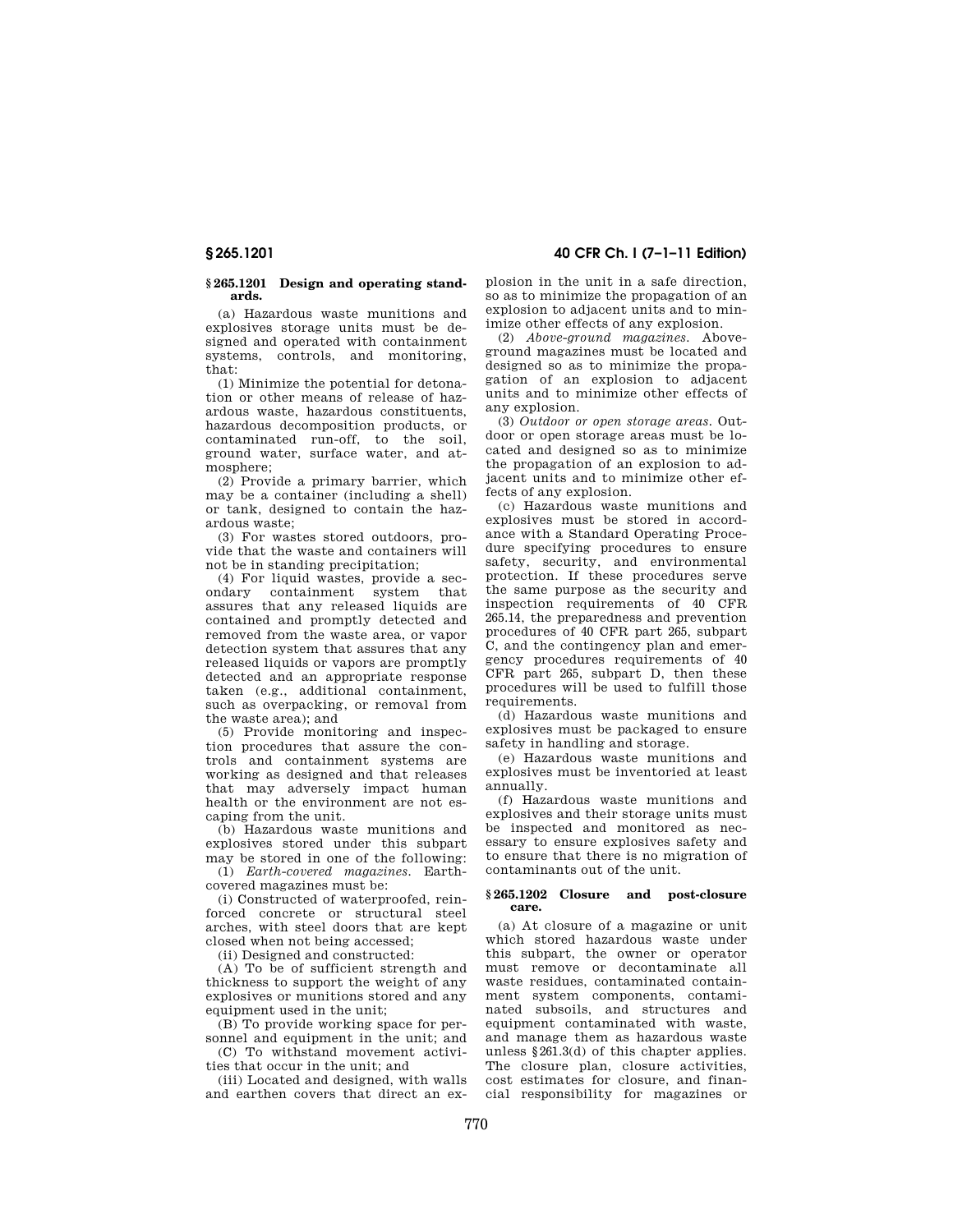## **Environmental Protection Agency**  The Contract Contract Pt. 265, App. I

units must meet all of the requirements specified in subparts G and H of this part, except that the owner or operator may defer closure of the unit as long as it remains in service as a munitions or explosives magazine or storage unit.

(b) If, after removing or decontaminating all residues and making all reasonable efforts to effect removal or decontamination of contaminated components, subsoils, structures, and equipment as required in paragraph (a) of this section, the owner or operator finds that not all contaminated subsoils can be practicably removed or decontaminated, he or she must close the facility and perform post-closure care in accordance with the closure and post-closure requirements that apply to landfills (40 CFR 264.310).

#### APPENDIX I TO PART 265— RECORDKEEPING INSTRUCTIONS

The recordkeeping provisions of §265.73 specify that an owner or operator must keep a written operating record at his facility. This appendix provides additional instructions for keeping *portions* of the operating record. See §265.73(b) for additional recordkeeping requirements.

The following information must be recorded, as it becomes available, and maintained in the operating record until closure of the facility in the following manner:

Records of each hazardous waste received, treated, stored, or disposed of at the facility which include the following:

(1) A description by its common name and the EPA Hazardous Waste Number(s) from part 261 of this chapter which apply to the waste. The waste description also must include the waste's physical form, i.e., liquid, sludge, solid, or contained gas. If the waste is not listed in part 261, subpart D, of this chapter, the description also must include the process that produced it (for example, solid filter cake from production of EPA Hazardous Waste Number W051).

Each hazardous waste listed in part 261, subpart D, of this chapter, and each hazardous waste characteristic defined in part 261, subpart C, of this chapter, has a fourdigit EPA Hazardous Waste Number assigned to it. This number must be used for recordkeeping and reporting purposes. Where a hazardous waste contains more than one listed hazardous waste, or where more than one hazardous waste characteristic applies to the waste, the waste description must include all applicable EPA Hazardous Waste Numbers.

(2) The estimated or manifest-reported weight, or volume and density, where appli-

cable, in one of the units of measure specified in Table 1; and

| ш<br>ונוי |  |  |  |  |  |  |  |  |
|-----------|--|--|--|--|--|--|--|--|
|-----------|--|--|--|--|--|--|--|--|

| Unit of measure | Code <sup>1</sup> |
|-----------------|-------------------|
|                 | G                 |
|                 | Ε                 |
|                 | U                 |
|                 | L                 |
|                 | н                 |
|                 | V                 |
|                 | D                 |
|                 | W                 |
|                 | N                 |
|                 | S                 |
|                 | J                 |
|                 | R                 |
|                 | Υ                 |
|                 | С                 |
|                 | В                 |
|                 | А                 |
|                 | Q                 |
|                 | F                 |
|                 | ı                 |
|                 | P                 |
|                 | т                 |
|                 | κ                 |
|                 | м                 |
|                 |                   |

1Single digit symbols are used here for data processing purpos

(3) The method(s) (by handling code(s) as specified in Table 2) and date(s) of treatment, storage, or disposal.

#### TABLE 2—HANDLING CODES FOR TREATMENT, STORAGE AND DISPOSAL METHODS

Enter the handling code(s) listed below that most closely represents the technique(s) used at the facility to treat, store or dispose of each quantity of hazardous waste received.

#### 1. Storage

- S01 Container (barrel, drum, etc.)<br>S02 Tank
- Tank
- S03 Waste Pile
- Surface Impoundment
- S05 Drip Pad
- Containment Building (Storage)
- S99 Other Storage (specify)

## 2. Treatment

- (a) Thermal Treatment—
- T06 Liquid injection incinerator
- T07 Rotary kiln incinerator
- T08 Fluidized bed incinerator
- T09 Multiple hearth incinerator
- T10 Infrared furnace incinerator
- T11 Molten salt destructor
- T<sub>12</sub> Pyrolysis<br>T<sub>13</sub> Wet Air o
- Wet Air oxidation
- T14 Calcination<br>T15 Microwave
- Microwave discharge
- T18 Other (specify)
- (b) Chemical Treatment—
- T19 Absorption mound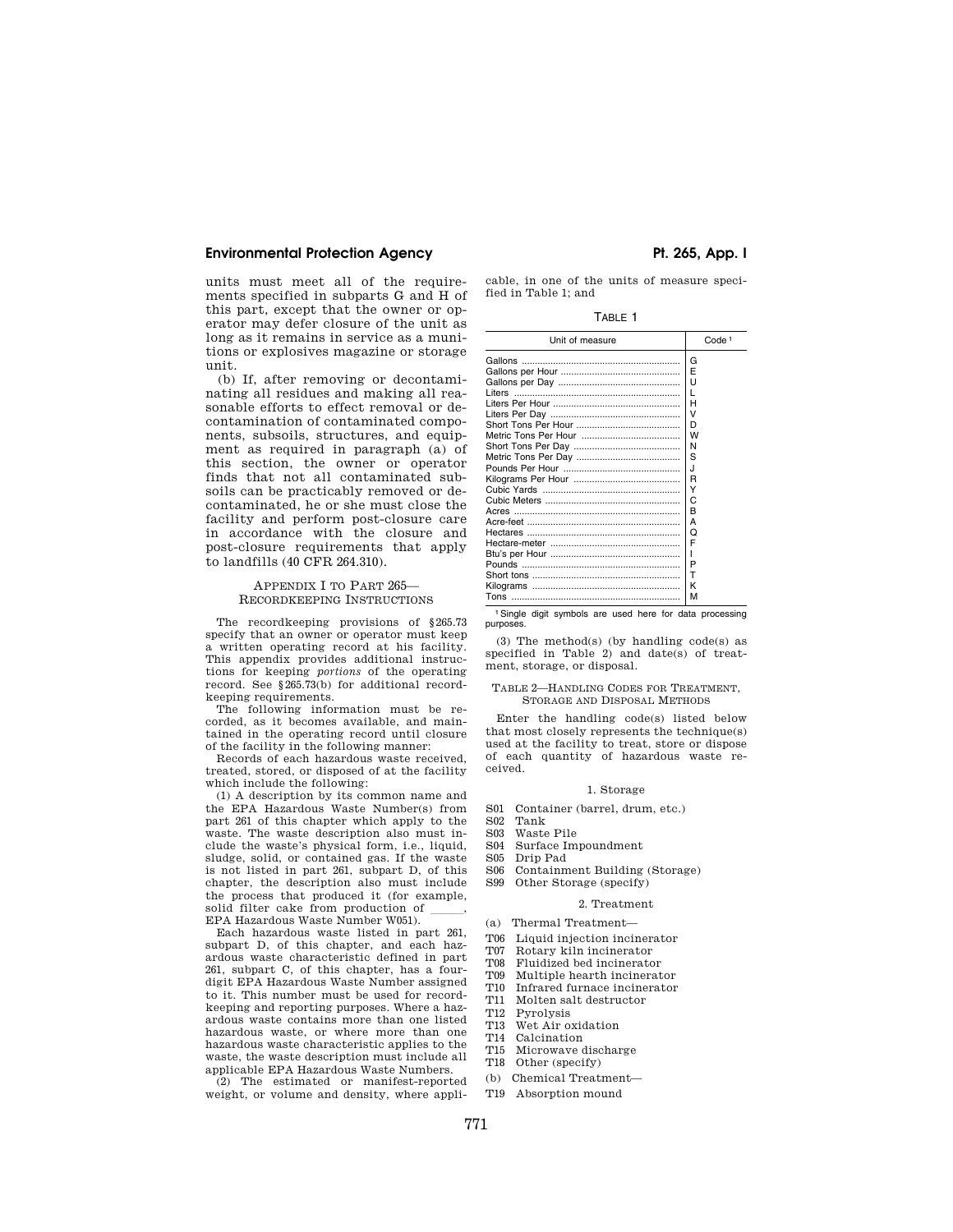- T20 Absorption field
- T21 Chemical fixation<br>T22 Chemical oxidation
- Chemical oxidation
- T23 Chemical precipitation T24 Chemical reduction
- 
- T25 Chlorination<br>T26 Chlorinolysis
- T26 Chlorinolysis Cyanide destruction
- T28 Degradation
- 
- T29 Detoxification<br>T30 Ion exchange Ion exchange
- T31 Neutralization
- Ozonation
- T33 Photolysis
- T34 Other (specify)
- (c) Physical Treatment— (1) Separation of components
- T35 Centrifugation
- T36 Clarification
- T37 Coagulation
- T38 Decanting
- T39 Encapsulation
- T40 Filtration
- T41 Flocculation
- T42 Flotation
- T43 Foaming
- T44 Sedimentation
- T45 Thickening
- T46 Ultrafiltration
- T47 Other (specify)
- (2) Removal of Specific Components
- T48 Absorption-molecular sieve
- T49 Activated carbon
- T50 Blending
- T51 Catalysis
- T52 Crystallization
- T53 Dialysis
- T54 Distillation
- 
- T55 Electrodialysis Electrolysis
- T57 Evaporation
- T58 High gradient magnetic separation
- T59 Leaching
- T60 Liquid ion exchange
- T61 Liquid-liquid extraction
- T62 Reverse osmosis
- T63 Solvent recovery Stripping
- T65 Sand filter
- T66 Other (specify)
- (d) Biological Treatment
- T67 Activated sludge
- T68 Aerobic lagoon
- T69 Aerobic tank
- T70 Anaerobic tank
- T71 Composting
- T72 Septic tank
- T73 Spray irrigation
- T74 Thickening filter
- Trickling filter
- T76 Waste stabilization pond
- T77 Other (specify)
- T78–T79 [Reserved]
- (e) Boilers and Industrial Furnaces T80 Boiler

# **Pt. 265, App. III 40 CFR Ch. I (7–1–11 Edition)**

- T81 Cement Kiln
- T82 Lime Kiln<br>T83 Aggregate
- Aggregate Kiln
- T84 Phosphate Kiln
- T85 Coke Oven
- T86 Blast Furnace
- T87 Smelting, Melting, or Refining Furnace T88 Titanium Dioxide Chloride Process Oxi
	- dation Reactor
- T89 Methane Reforming Furnace
- T90 Pulping Liquor Recovery Furnace
- T91 Combustion Device Used in the Recovery of Sulfur Values From Spent Sulfuric Acid
- 
- T92 Halogen Acid Furnaces T93 Other Industrial Furnaces Listed in 40 CFR 260.10 (specify)
- (f) Other Treatment
- T94 Containment Building (Treatment)

#### 3. Disposal

- D79 Underground Injection
- D<sub>80</sub> Landfill
- D81 Land Treatment
- D82 Ocean Disposal
- D83 Surface Impoundment (to be closed as a landfill)
- D99 Other Disposal (specify)
	- 4. Miscellaneous
	-
- X01 Open Burning/Open Detonation X02 Mechanical Processing
- X03 Thermal Unit
- X04 Geologic Repository
- X99 Other (specify)

[45 FR 33232, May 19, 1980, as amended at 59

FR 13892, Mar. 24, 1994; 71 FR 40276, July 14, 2006]

APPENDIX II TO PART 265 [RESERVED]

APPENDIX III TO PART 265—EPA IN-TERIM PRIMARY DRINKING WATER STANDARDS

| Parameter | Maximum level<br>(mg/l) |
|-----------|-------------------------|
|           | 0.05                    |
|           | 1.0                     |
|           | 0.01                    |
|           | 0.05                    |
|           | $1.4 - 2.4$             |
|           | 0.05                    |
|           | 0.002                   |
|           | 10                      |
|           | 0.01                    |
|           | 0.05                    |
|           | 0.0002                  |
|           | 0.004                   |
|           | 0.1                     |
|           | 0.005                   |
|           | 0.1                     |
|           | 0.01                    |
|           | 5 pCi/1                 |
|           | 15 pCi/1                |
|           | 4 millirem/yr           |
|           | 1/TU                    |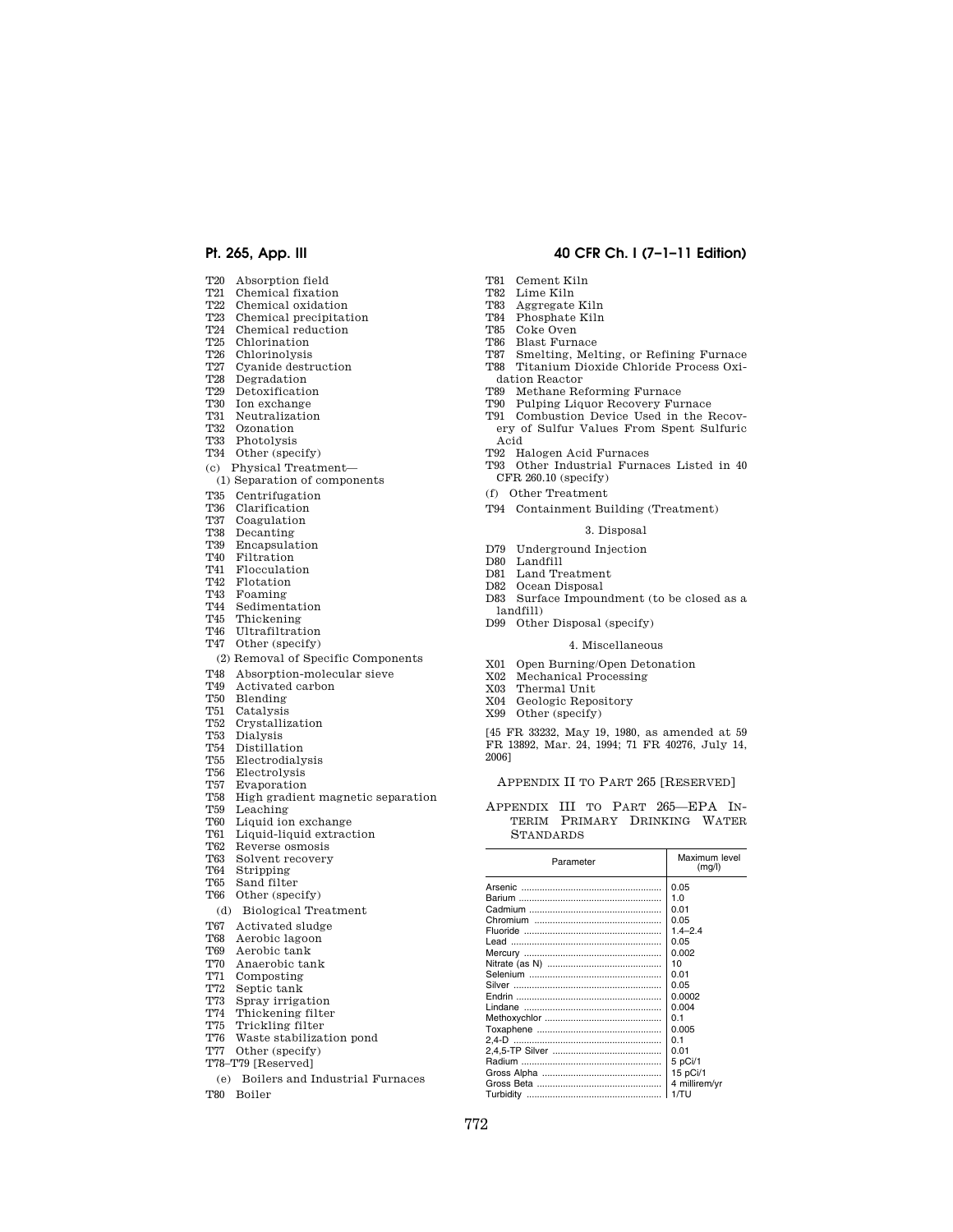## **Environmental Protection Agency**  Pt. 265, App. V

| Parameter | Maximum level<br>(mq/l) |
|-----------|-------------------------|
|           | $1/100$ ml              |
|           |                         |

[*Comment:* Turbidity is applicable only to surface water supplies.]

APPENDIX IV TO PART 265—TESTS FOR **SIGNIFICANCE** 

As required in §265.93(b) the owner or operator must use the Student's t-test to determine statistically significant changes in the concentration or value of an indicator parameter in periodic ground-water samples when compared to the initial background concentration or value of that indicator parameter. The comparison must consider individually each of the wells in the monitoring system. For three of the indicator parameters (specific conductance, total organic carbon, and total organic halogen) a singletailed Student's t-test must be used to test at the 0.01 level of significance for significant increases over background. The difference test for pH must be a two-tailed Student's t-test at the overall 0.01 level of significance.

The student's t-test involves calculation of the value of a t-statistic for each comparison of the mean (average) concentration or value (based on a minimum of four replicate measurements) of an indicator parameter with its initial background concentration or value. The calculated value of the t-statistic must then be compared to the value of the t-statistic found in a table for t-test of significance at the specified level of significance. A calculated value of t which exceeds the value of t found in the table indicates a statistically significant change in the concentration or value of the indicator parameter.

Formulae for calculation of the t-statistic and tables for t-test of significance can be found in most introductory statistics texts.

## APPENDIX V TO PART 265—EXAMPLES OF POTENTIALLY INCOMPATIBLE WASTE

Many hazardous wastes, when mixed with other waste or materials at a hazardous waste facility, can produce effects which are harmful to human health and the environment, such as (1) heat or pressure, (2) fire or explosion, (3) violent reaction, (4) toxic dusts, mists, fumes, or gases, or (5) flammable fumes or gases.

Below are examples of potentially incompatible wastes, waste components, and materials, along with the harmful consequences which result from mixing materials in one group with materials in another group. The list is intended as a guide to owners or operators of treatment, storage, and disposal facilities, and to enforcement and permit granting officials, to indicate the need for special precautions when managing these po-

tentially incompatible waste materials or components.

This list is not intended to be exhaustive. An owner or operator must, as the regulations require, adequately analyze his wastes so that he can avoid creating uncontrolled substances or reactions of the type listed below, whether they are listed below or not.

It is possible for potentially incompatible wastes to be mixed in a way that precludes a reaction (e.g., adding acid to water rather than water to acid) or that neutralizes them (e.g., a strong acid mixed with a strong base), or that controls substances produced (e.g., by generating flammable gases in a closed tank equipped so that ignition cannot occur, and burning the gases in an incinerator).

In the lists below, the mixing of a Group A material with a Group B material may have the potential consequence as noted.

| Group 1-A                                | Group 1-B                                         |
|------------------------------------------|---------------------------------------------------|
| Acetylene sludge                         | Acid sludge                                       |
| Alkaline caustic liquids                 | Acid and water                                    |
| Alkaline cleaner                         | Battery acid                                      |
| Alkaline corrosive liquids               | Chemical clean-<br>ers                            |
| Alkaline corrosive battery fluid         | Electrolyte, acid                                 |
| Caustic wastewater                       | Etching acid lig-<br>uid or solvent               |
| Lime sludge and other corrosive alkalies |                                                   |
| Lime wastewater                          | Pickling liquor<br>and other cor-<br>rosive acids |
| Lime and water                           | Spent acid                                        |
| Spent caustic                            | Spent mixed acid<br>Spent sulfuric<br>acid        |

Potential consequences: Heat generation; violent reaction.

| Group 2-A                                                                                                                      | Group 2-B                               |
|--------------------------------------------------------------------------------------------------------------------------------|-----------------------------------------|
| Aluminum                                                                                                                       | Any waste in<br>Group 1-A or<br>$1 - B$ |
| Beryllium<br>Calcium<br>Lithium<br>Magnesium<br>Potassium<br>Sodium<br>Zinc powder<br>Other reactive metals and metal hydrides |                                         |

Potential consequences: Fire or explosion; generation of flammable hydrogen gas.

| Group 3-A | Group 3-B                                                                                                                            |
|-----------|--------------------------------------------------------------------------------------------------------------------------------------|
| Alcohols  | Any concentrated<br>waste in<br>Groups 1-A or<br>$1 - B$                                                                             |
| Water     | Calcium<br>Lithium<br>Metal hydrides<br>Potassium<br>$SO_2Cl_2$ , $SOCl_2$ ,<br>PCI <sub>3</sub> , CH <sub>3</sub> SiCI <sub>3</sub> |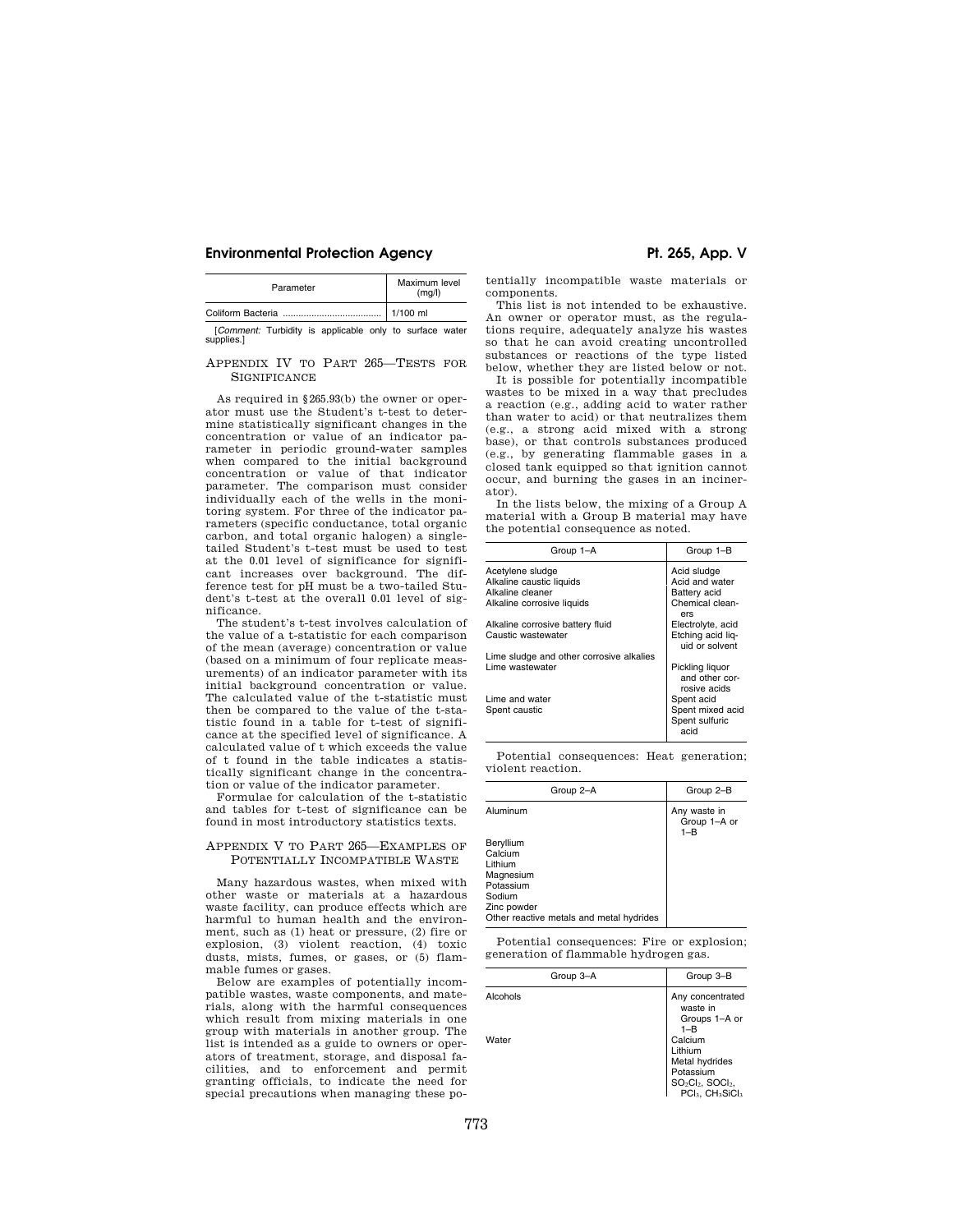# Pt. 265, App. VI

| Group 3-A | Group 3-B                       |
|-----------|---------------------------------|
|           | Other water-reac-<br>tive waste |

Potential consequences: Fire, explosion, or heat generation; generation of flammable or toxic gases.

| Group 4-A                                                                                                                         | Group 4-B                                  |
|-----------------------------------------------------------------------------------------------------------------------------------|--------------------------------------------|
| Alcohols                                                                                                                          | Concentrated<br>Group 1-A or<br>1-B wastes |
| Aldehydes                                                                                                                         | Group 2-A<br>wastes                        |
| Halogenated hydrocarbons<br>Nitrated hydrocarbons<br>Unsaturated hydrocarbons<br>Other reactive organic compounds and<br>solvents |                                            |

Potential consequences: Fire, explosion, or violent reaction.

| Group 5-A                           | Group 5-B           |
|-------------------------------------|---------------------|
| Spent cyanide and sulfide solutions | Group 1-B<br>wastes |

Potential consequences: Generation of<br>toxic hydrogen cyanide or hydrogen sulfide  $_{\rm gas.}$ 

# 40 CFR Ch. I (7-1-11 Edition)

| Group 6-A              | Group 6-B                                      |
|------------------------|------------------------------------------------|
| Chlorates              | Acetic acid and<br>other organic<br>acids      |
| Chlorine               | Concentrated<br>mineral acids                  |
| Chlorites              | Group 2-A<br>wastes                            |
| Chromic acid           | Group 4-A<br>wastes                            |
| Hyphochlorites         | Other flammable<br>and combus-<br>tible wastes |
| <b>Nitrates</b>        |                                                |
| Nitric acid, fuming    |                                                |
| Perchlorates           |                                                |
| Permanganates          |                                                |
| Peroxides              |                                                |
| Other strong oxidizers |                                                |
|                        |                                                |

Potential consequences: Fire, explosion, or violent reaction.

SOURCE: "Law, Regulations, and Guidelines for Handling of Hazardous Waste." California Department of Health, February 1975.

[45 FR 33232, May 19, 1980, as amended at 71 FR 40276, July 14, 2006]

| APPENDIX VI TO PART 265—COMPOUNDS WITH HENRY'S LAW CONSTANT LESS THAN |
|-----------------------------------------------------------------------|
| $0.1 \text{ Y/X}$                                                     |

| Compound name                 | CAS No.        |
|-------------------------------|----------------|
|                               | $107 - 89 - 1$ |
|                               | $60 - 35 - 5$  |
|                               | $53 - 96 - 3$  |
| 3-Acetyl-5-hydroxypiperidine. |                |
|                               | $618 - 42 - 8$ |
|                               | $591 - 08 - 2$ |
|                               | $79 - 06 - 1$  |
|                               | $79 - 10 - 7$  |
|                               | $73 - 24 - 5$  |
|                               | $124 - 04 - 9$ |
|                               | $111 - 69 - 3$ |
|                               | 15972-60-8     |
|                               | $116 - 06 - 3$ |
|                               | $834 - 12 - 8$ |
|                               | $92 - 67 - 1$  |
|                               | $504 - 24 - 5$ |
|                               | $62 - 53 - 3$  |
|                               | $90 - 04 - 0$  |
|                               | $84 - 65 - 1$  |
|                               | 1912-24-9      |
|                               | $98 - 05 - 5$  |
|                               | $98 - 11 - 3$  |
|                               | $92 - 87 - 5$  |
|                               | $56 - 55 - 3$  |
|                               | $207 - 08 - 9$ |
|                               | $65 - 85 - 0$  |
|                               | $191 - 24 - 2$ |
|                               | $50 - 32 - 8$  |
|                               | $100 - 51 - 6$ |
|                               | $58 - 89 - 9$  |
|                               | $117 - 81 - 7$ |
| Bromochloromethyl acetate.    |                |
|                               | 1689-84-5      |
|                               | $107 - 92 - 6$ |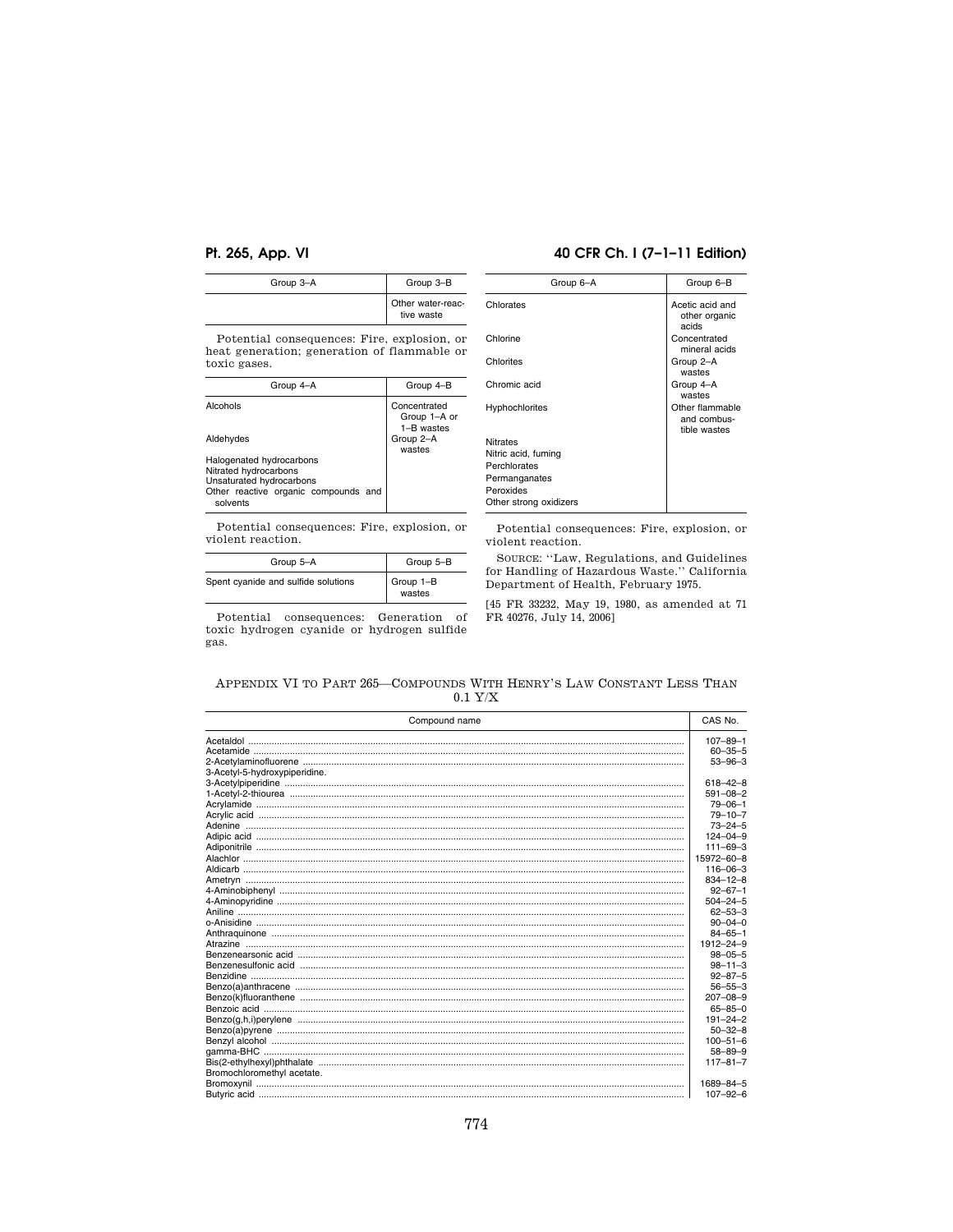# **Environmental Protection Agency**

# Pt. 265, App. VI

| Compound name                   | CAS No.                           |
|---------------------------------|-----------------------------------|
|                                 | $105 - 60 - 2$                    |
|                                 | $120 - 80 - 9$                    |
| Cell wall.                      | 9004-34-6                         |
|                                 | $96 - 24 - 2$                     |
|                                 | $79 - 11 - 8$                     |
|                                 | $93 - 76 - 5$                     |
|                                 | $106 - 47 - 8$<br>$134 - 85 - 0$  |
|                                 | $510 - 15 - 6$                    |
|                                 | $59 - 50 - 7$                     |
| 3-Chloro-2,5-diketopyrrolidine. |                                   |
| Chloro-1,2-ethane diol.         |                                   |
|                                 | $106 - 48 - 9$<br>$95 - 57 - 8$ & |
|                                 | $106 - 48 - 9$                    |
|                                 | 5344-82-1                         |
|                                 | $218 - 01 - 9$                    |
|                                 | $77 - 92 - 9$<br>8001-58-9        |
|                                 | $108 - 39 - 4$                    |
|                                 | $95 - 48 - 7$                     |
|                                 | $106 - 44 - 5$                    |
|                                 | 1319-77-3                         |
|                                 | 27576-86<br>$57 - 12 - 5$         |
| 4-Cyanomethyl benzoate.         |                                   |
|                                 | $333 - 41 - 5$                    |
|                                 | $53 - 70 - 3$                     |
|                                 | $84 - 74 - 2$                     |
|                                 | $95 - 82 - 9$                     |
|                                 | 1194-65-6<br>$99 - 30 - 9$        |
|                                 | $333 - 41 - 5$                    |
|                                 | $3511 - 19$                       |
|                                 | $62 - 73 - 7$                     |
|                                 | $111 - 42 - 2$                    |
|                                 | $91 - 66 - 7$<br>$111 - 46 - 6$   |
|                                 | $111 - 96 - 6$                    |
|                                 | $112 - 34 - 5$                    |
|                                 | $112 - 15 - 2$                    |
|                                 | $111 - 90 - 0$                    |
|                                 | $111 - 77 - 3$<br>1615-80-1       |
|                                 | $299 - 45 - 6$                    |
|                                 | $126 - 75 - 0$                    |
|                                 | 15299-99-7                        |
|                                 | $60 - 51 - 5$                     |
|                                 | $357 - 57 - 3$<br>$60 - 11 - 7$   |
|                                 | $57 - 97 - 6$                     |
|                                 | 119-93-7                          |
|                                 | $79 - 44 - 7$                     |
|                                 | $624 - 92 - 0$                    |
|                                 | $68 - 12 - 2$<br>$57 - 14 - 7$    |
|                                 | $131 - 11 - 3$                    |
|                                 | $67 - 71 - 0$                     |
|                                 | $67 - 68 - 5$                     |
|                                 | $534 - 52 - 1$                    |
|                                 | $122 - 66 - 7$<br>110-98-5        |
|                                 | $72 - 20 - 8$                     |
|                                 | $51 - 43 - 4$                     |
|                                 | $141 - 43 - 5$                    |
|                                 | $5 - 17 - 96$                     |
|                                 | $107 - 21 - 1$                    |
|                                 | $111 - 76 - 2$<br>$110 - 80 - 5$  |
|                                 | $111 - 15 - 9$                    |
|                                 | $109 - 86 - 4$                    |
|                                 | 122-99-6                          |
|                                 | 2807-30-9                         |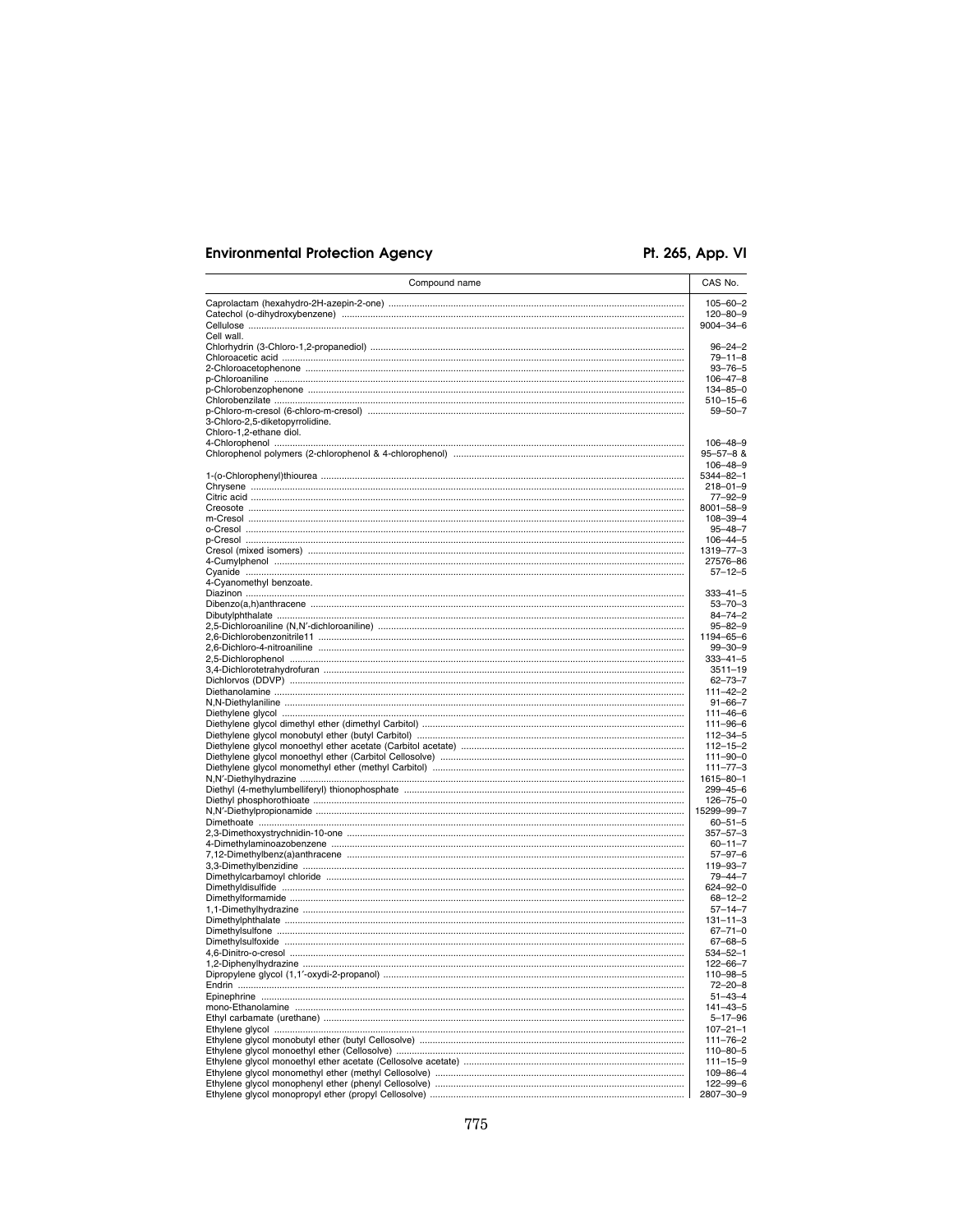# Pt. 265, App. VI

# 40 CFR Ch. I (7-1-11 Edition)

| Compound name                  | CAS No.                          |
|--------------------------------|----------------------------------|
|                                | $96 - 45 - 7$                    |
|                                | $100 - 74 - 3$                   |
|                                | $620 - 17 - 7$                   |
|                                | $62 - 74 - 8$<br>$50 - 00 - 0$   |
|                                | $75 - 12 - 7$                    |
|                                | $64 - 18 - 6$                    |
|                                | $110 - 17 - 8$                   |
|                                | $110 - 94 - 1$                   |
|                                | $56 - 81 - 5$                    |
|                                | $556 - 52 - 5$<br>$598 - 41 - 4$ |
|                                | 1071-83-6                        |
|                                | $86 - 50 - 0$                    |
|                                | $822 - 06 - 0$                   |
|                                | 680-31-9                         |
|                                | $142 - 62 - 1$<br>$302 - 01 - 2$ |
|                                | $74 - 90 - 8$                    |
|                                | $123 - 31 - 9$                   |
|                                | $109 - 78 - 4$                   |
|                                | 193-39-5                         |
|                                | $301 - 04 - 2$                   |
|                                | 1335-32-6<br>$61 - 90 - 5$       |
|                                | $121 - 75 - 5$                   |
|                                | $110 - 16 - 7$                   |
|                                | $108 - 31 - 6$                   |
|                                | $141 - 79 - 7$                   |
|                                | $75 - 75 - 2$                    |
|                                | 16752-77-5<br>$150 - 76 - 5$     |
|                                | $96 - 33 - 3$                    |
|                                | $101 - 14 - 4$                   |
|                                | $101 - 68 - 8$                   |
|                                | $101 - 77 - 9$                   |
| Methylene diphenylamine (MDA). | $620 - 02 - 0$                   |
|                                | $60 - 34 - 4$                    |
| Methyliminoacetic acid.        |                                  |
|                                | $66 - 27 - 3$                    |
| 1-Methyl-2-methoxyaziridine.   |                                  |
|                                | $298 - 00 - 0$                   |
|                                | $77 - 78 - 1$<br>$106 - 45 - 6$  |
|                                | $123 - 39 - 7$                   |
|                                | $142 - 59 - 6$                   |
|                                | $90 - 15 - 3$                    |
|                                | $135 - 19 - 3$                   |
|                                | $134 - 32 - 7$<br>$91 - 59 - 8$  |
|                                | $126 - 30 - 7$                   |
|                                | $98 - 92 - 0$                    |
|                                | $88 - 74 - 4$                    |
|                                | $55 - 63 - 0$                    |
|                                | $88 - 75 - 5$<br>$100 - 02 - 7$  |
|                                | $62 - 75 - 9$                    |
|                                | $674 - 81 - 7$                   |
|                                | 684-93-5                         |
|                                | $59 - 89 - 2$                    |
|                                | 144-62-7                         |
|                                | $56 - 38 - 2$                    |
|                                | $115 - 77 - 5$<br>$62 - 44 - 2$  |
|                                | $108 - 95 - 2$                   |
|                                | $103 - 82 - 2$                   |
|                                | $108 - 45 - 2$                   |
|                                | $95 - 54 - 5$                    |
|                                | $106 - 50 - 3$                   |
|                                | $62 - 38 - 4$<br>$298 - 02 - 2$  |
|                                | $85 - 44 - 9$                    |
|                                | $109 - 06 - 8$                   |